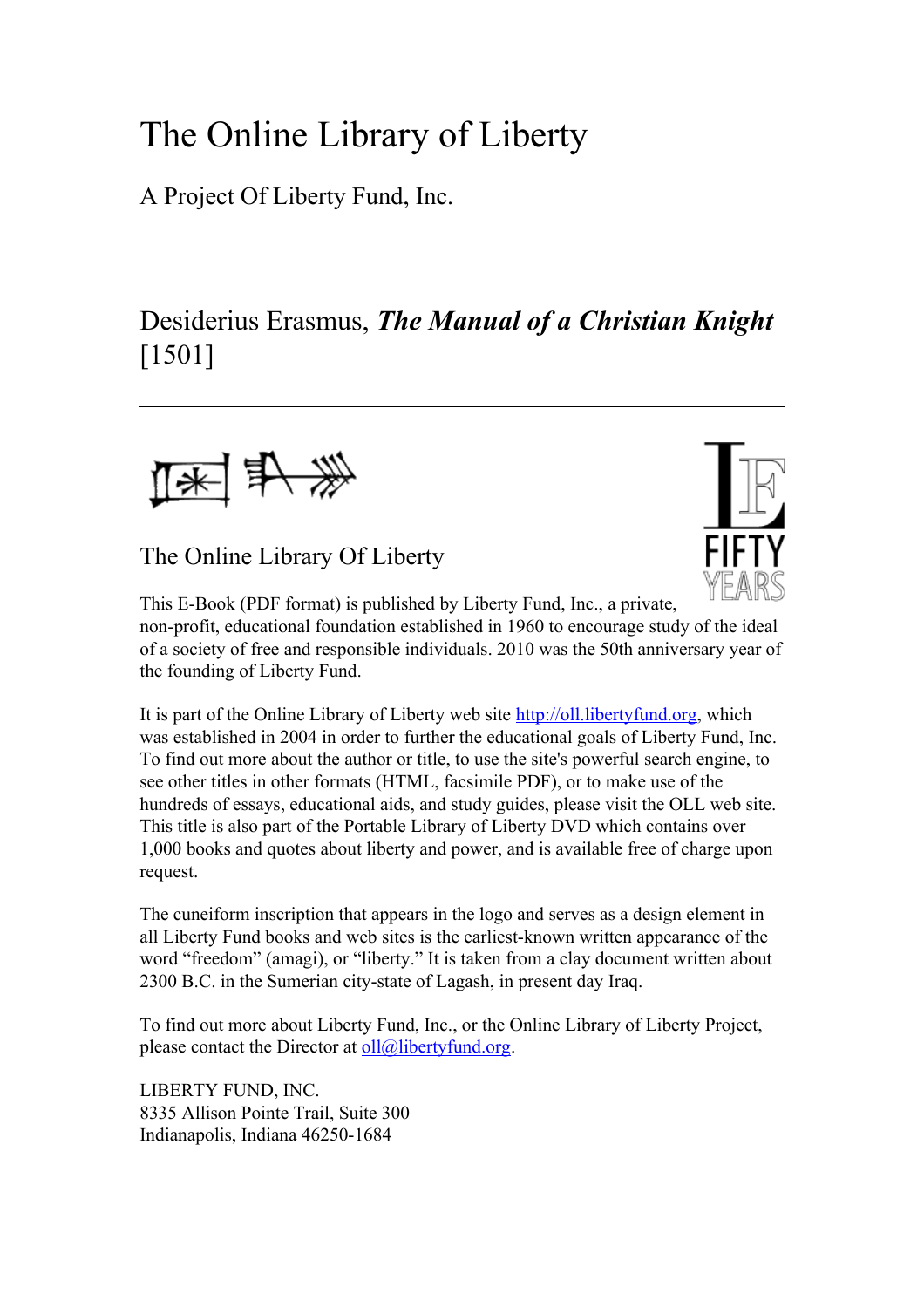

### Edition Used:

*A Book Called in Latin Enchiridion Militis Christiani and in English The Manual of the Christian Knight, replenished with the most wholesome precepts made by the famous clerk Erasmus of Rotterdam, to which is added a new and marvellous profitable Preface* (London: Methuen and Co., 1905).

Author: [Desiderius Erasmus](http://oll.libertyfund.org/person/22)

About This Title:

Erasmus's very popular 16th century guide book on how to live a moral, Christian life while avoiding formal ritual and observances.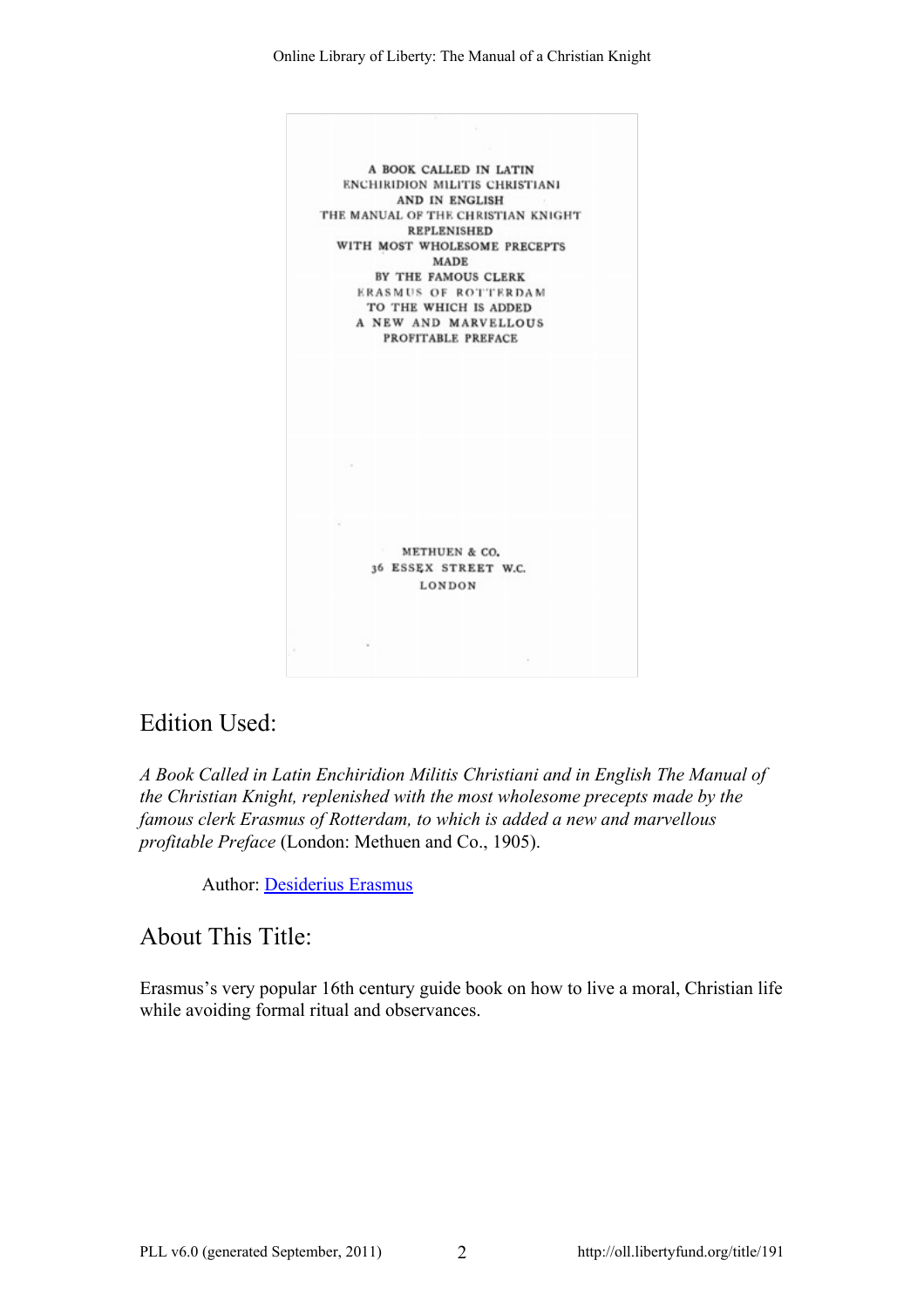### About Liberty Fund:

Liberty Fund, Inc. is a private, educational foundation established to encourage the study of the ideal of a society of free and responsible individuals.

### Copyright Information:

The text is in the public domain.

### Fair Use Statement:

This material is put online to further the educational goals of Liberty Fund, Inc. Unless otherwise stated in the Copyright Information section above, this material may be used freely for educational and academic purposes. It may not be used in any way for profit.

| HERE FOLLOWETH THE TABLE OF THIS<br>PRESENT BOOK.<br>CHAP.<br>We must watch and look about us evermore while<br>we be in this life<br>I.,<br>Of the weapons to be used in the war of a christian<br>man<br>$\cdot$ $\cdot$ $\cdot$ $\cdot$ $\cdot$<br>н.<br>The first point of wisdom is to know thyself, and of<br>two manner wisdoms the true wisdom and<br>apparent. .<br>III.<br>Of the outward and inward man<br>IV.<br>$\sim$<br>$\sim$<br>The diversity of affections<br>v.<br>$\cdots$<br>$\blacksquare$<br>$\sim$<br>Of the inward and the outward man, and of the two<br>parts of man proved by holy scripture<br>VI.<br>Of the three parts of man, the spirit, the soul, and<br>the flesh.<br>$\sim$<br>VII.<br>$\sim$<br>$\cdots$<br>$\sim$<br>ä.<br>Certain general rules of true christendom<br>VIII.<br>Against the evil of ignorance, the first rule<br>IX.<br>¥.<br>٠<br>The second rule.<br>$\mathbf{x}$<br>$\sim$<br>$\sim$<br>÷.<br>×.<br>×<br>The third rule<br>XL.<br>$\sim$<br><b>College College</b><br>$\sim$<br>a.<br>$\mathbf{r}$<br>$\sim$<br>٠<br>The fourth rule<br>XII.<br>×.<br>٠<br>The fifth rule<br>XIII.<br>$\sim$<br>$\sim$<br>a.<br>i.<br>$\alpha$<br>$\sim$<br>$\bar{a}$<br>The sixth rule<br>XIV.<br><b>1999</b><br>$\sim$<br>$\ddot{\phantom{1}}$<br>$\rightarrow$<br>$\cdot$<br>Here followeth opinions meet for a christian man.<br>XV.<br>The seventh rule<br>÷<br>$\cdot$ $\cdot$<br>XVI.<br>$\sim$<br>×.<br>The eighth rule<br>XVII.<br>¥.<br>$\cdot$<br>$\mathbf{r}$<br>×<br>$\bullet$<br>٠<br>The ninth rule<br>$\cdot$ $\cdot$<br>XVIII.<br>a.<br>×<br>٠<br>$\sim$<br>٠<br>The tenth rule<br>XIX.<br>$\sim$<br>$\mathbf{a}$<br>$\sim$<br>$-4.1$<br><b>ALC</b><br>٠<br>The eleventh rule.<br>XX.<br>14<br>$\mathbf{r}$<br>$\alpha$<br>٠<br>٠<br>$\bullet$ |  | <b>ENCHIRIDION</b> |  |  | 39 |
|-----------------------------------------------------------------------------------------------------------------------------------------------------------------------------------------------------------------------------------------------------------------------------------------------------------------------------------------------------------------------------------------------------------------------------------------------------------------------------------------------------------------------------------------------------------------------------------------------------------------------------------------------------------------------------------------------------------------------------------------------------------------------------------------------------------------------------------------------------------------------------------------------------------------------------------------------------------------------------------------------------------------------------------------------------------------------------------------------------------------------------------------------------------------------------------------------------------------------------------------------------------------------------------------------------------------------------------------------------------------------------------------------------------------------------------------------------------------------------------------------------------------------------------------------------------------------------------------------------------------------------------------------------------------------------------------------------------------------------------------------------------------------------------------------------------|--|--------------------|--|--|----|
|                                                                                                                                                                                                                                                                                                                                                                                                                                                                                                                                                                                                                                                                                                                                                                                                                                                                                                                                                                                                                                                                                                                                                                                                                                                                                                                                                                                                                                                                                                                                                                                                                                                                                                                                                                                                           |  |                    |  |  |    |
|                                                                                                                                                                                                                                                                                                                                                                                                                                                                                                                                                                                                                                                                                                                                                                                                                                                                                                                                                                                                                                                                                                                                                                                                                                                                                                                                                                                                                                                                                                                                                                                                                                                                                                                                                                                                           |  |                    |  |  |    |
|                                                                                                                                                                                                                                                                                                                                                                                                                                                                                                                                                                                                                                                                                                                                                                                                                                                                                                                                                                                                                                                                                                                                                                                                                                                                                                                                                                                                                                                                                                                                                                                                                                                                                                                                                                                                           |  |                    |  |  |    |
|                                                                                                                                                                                                                                                                                                                                                                                                                                                                                                                                                                                                                                                                                                                                                                                                                                                                                                                                                                                                                                                                                                                                                                                                                                                                                                                                                                                                                                                                                                                                                                                                                                                                                                                                                                                                           |  |                    |  |  |    |
|                                                                                                                                                                                                                                                                                                                                                                                                                                                                                                                                                                                                                                                                                                                                                                                                                                                                                                                                                                                                                                                                                                                                                                                                                                                                                                                                                                                                                                                                                                                                                                                                                                                                                                                                                                                                           |  |                    |  |  |    |
|                                                                                                                                                                                                                                                                                                                                                                                                                                                                                                                                                                                                                                                                                                                                                                                                                                                                                                                                                                                                                                                                                                                                                                                                                                                                                                                                                                                                                                                                                                                                                                                                                                                                                                                                                                                                           |  |                    |  |  |    |
|                                                                                                                                                                                                                                                                                                                                                                                                                                                                                                                                                                                                                                                                                                                                                                                                                                                                                                                                                                                                                                                                                                                                                                                                                                                                                                                                                                                                                                                                                                                                                                                                                                                                                                                                                                                                           |  |                    |  |  |    |
|                                                                                                                                                                                                                                                                                                                                                                                                                                                                                                                                                                                                                                                                                                                                                                                                                                                                                                                                                                                                                                                                                                                                                                                                                                                                                                                                                                                                                                                                                                                                                                                                                                                                                                                                                                                                           |  |                    |  |  |    |
|                                                                                                                                                                                                                                                                                                                                                                                                                                                                                                                                                                                                                                                                                                                                                                                                                                                                                                                                                                                                                                                                                                                                                                                                                                                                                                                                                                                                                                                                                                                                                                                                                                                                                                                                                                                                           |  |                    |  |  |    |
|                                                                                                                                                                                                                                                                                                                                                                                                                                                                                                                                                                                                                                                                                                                                                                                                                                                                                                                                                                                                                                                                                                                                                                                                                                                                                                                                                                                                                                                                                                                                                                                                                                                                                                                                                                                                           |  |                    |  |  |    |
|                                                                                                                                                                                                                                                                                                                                                                                                                                                                                                                                                                                                                                                                                                                                                                                                                                                                                                                                                                                                                                                                                                                                                                                                                                                                                                                                                                                                                                                                                                                                                                                                                                                                                                                                                                                                           |  |                    |  |  |    |
|                                                                                                                                                                                                                                                                                                                                                                                                                                                                                                                                                                                                                                                                                                                                                                                                                                                                                                                                                                                                                                                                                                                                                                                                                                                                                                                                                                                                                                                                                                                                                                                                                                                                                                                                                                                                           |  |                    |  |  |    |
|                                                                                                                                                                                                                                                                                                                                                                                                                                                                                                                                                                                                                                                                                                                                                                                                                                                                                                                                                                                                                                                                                                                                                                                                                                                                                                                                                                                                                                                                                                                                                                                                                                                                                                                                                                                                           |  |                    |  |  |    |
|                                                                                                                                                                                                                                                                                                                                                                                                                                                                                                                                                                                                                                                                                                                                                                                                                                                                                                                                                                                                                                                                                                                                                                                                                                                                                                                                                                                                                                                                                                                                                                                                                                                                                                                                                                                                           |  |                    |  |  |    |
|                                                                                                                                                                                                                                                                                                                                                                                                                                                                                                                                                                                                                                                                                                                                                                                                                                                                                                                                                                                                                                                                                                                                                                                                                                                                                                                                                                                                                                                                                                                                                                                                                                                                                                                                                                                                           |  |                    |  |  |    |
|                                                                                                                                                                                                                                                                                                                                                                                                                                                                                                                                                                                                                                                                                                                                                                                                                                                                                                                                                                                                                                                                                                                                                                                                                                                                                                                                                                                                                                                                                                                                                                                                                                                                                                                                                                                                           |  |                    |  |  |    |
|                                                                                                                                                                                                                                                                                                                                                                                                                                                                                                                                                                                                                                                                                                                                                                                                                                                                                                                                                                                                                                                                                                                                                                                                                                                                                                                                                                                                                                                                                                                                                                                                                                                                                                                                                                                                           |  |                    |  |  |    |
|                                                                                                                                                                                                                                                                                                                                                                                                                                                                                                                                                                                                                                                                                                                                                                                                                                                                                                                                                                                                                                                                                                                                                                                                                                                                                                                                                                                                                                                                                                                                                                                                                                                                                                                                                                                                           |  |                    |  |  |    |
|                                                                                                                                                                                                                                                                                                                                                                                                                                                                                                                                                                                                                                                                                                                                                                                                                                                                                                                                                                                                                                                                                                                                                                                                                                                                                                                                                                                                                                                                                                                                                                                                                                                                                                                                                                                                           |  |                    |  |  |    |
|                                                                                                                                                                                                                                                                                                                                                                                                                                                                                                                                                                                                                                                                                                                                                                                                                                                                                                                                                                                                                                                                                                                                                                                                                                                                                                                                                                                                                                                                                                                                                                                                                                                                                                                                                                                                           |  |                    |  |  |    |
|                                                                                                                                                                                                                                                                                                                                                                                                                                                                                                                                                                                                                                                                                                                                                                                                                                                                                                                                                                                                                                                                                                                                                                                                                                                                                                                                                                                                                                                                                                                                                                                                                                                                                                                                                                                                           |  |                    |  |  |    |
|                                                                                                                                                                                                                                                                                                                                                                                                                                                                                                                                                                                                                                                                                                                                                                                                                                                                                                                                                                                                                                                                                                                                                                                                                                                                                                                                                                                                                                                                                                                                                                                                                                                                                                                                                                                                           |  |                    |  |  |    |
|                                                                                                                                                                                                                                                                                                                                                                                                                                                                                                                                                                                                                                                                                                                                                                                                                                                                                                                                                                                                                                                                                                                                                                                                                                                                                                                                                                                                                                                                                                                                                                                                                                                                                                                                                                                                           |  |                    |  |  |    |
|                                                                                                                                                                                                                                                                                                                                                                                                                                                                                                                                                                                                                                                                                                                                                                                                                                                                                                                                                                                                                                                                                                                                                                                                                                                                                                                                                                                                                                                                                                                                                                                                                                                                                                                                                                                                           |  |                    |  |  |    |
|                                                                                                                                                                                                                                                                                                                                                                                                                                                                                                                                                                                                                                                                                                                                                                                                                                                                                                                                                                                                                                                                                                                                                                                                                                                                                                                                                                                                                                                                                                                                                                                                                                                                                                                                                                                                           |  |                    |  |  |    |
|                                                                                                                                                                                                                                                                                                                                                                                                                                                                                                                                                                                                                                                                                                                                                                                                                                                                                                                                                                                                                                                                                                                                                                                                                                                                                                                                                                                                                                                                                                                                                                                                                                                                                                                                                                                                           |  |                    |  |  |    |
|                                                                                                                                                                                                                                                                                                                                                                                                                                                                                                                                                                                                                                                                                                                                                                                                                                                                                                                                                                                                                                                                                                                                                                                                                                                                                                                                                                                                                                                                                                                                                                                                                                                                                                                                                                                                           |  |                    |  |  |    |
|                                                                                                                                                                                                                                                                                                                                                                                                                                                                                                                                                                                                                                                                                                                                                                                                                                                                                                                                                                                                                                                                                                                                                                                                                                                                                                                                                                                                                                                                                                                                                                                                                                                                                                                                                                                                           |  |                    |  |  |    |
|                                                                                                                                                                                                                                                                                                                                                                                                                                                                                                                                                                                                                                                                                                                                                                                                                                                                                                                                                                                                                                                                                                                                                                                                                                                                                                                                                                                                                                                                                                                                                                                                                                                                                                                                                                                                           |  |                    |  |  |    |
|                                                                                                                                                                                                                                                                                                                                                                                                                                                                                                                                                                                                                                                                                                                                                                                                                                                                                                                                                                                                                                                                                                                                                                                                                                                                                                                                                                                                                                                                                                                                                                                                                                                                                                                                                                                                           |  |                    |  |  |    |
|                                                                                                                                                                                                                                                                                                                                                                                                                                                                                                                                                                                                                                                                                                                                                                                                                                                                                                                                                                                                                                                                                                                                                                                                                                                                                                                                                                                                                                                                                                                                                                                                                                                                                                                                                                                                           |  |                    |  |  |    |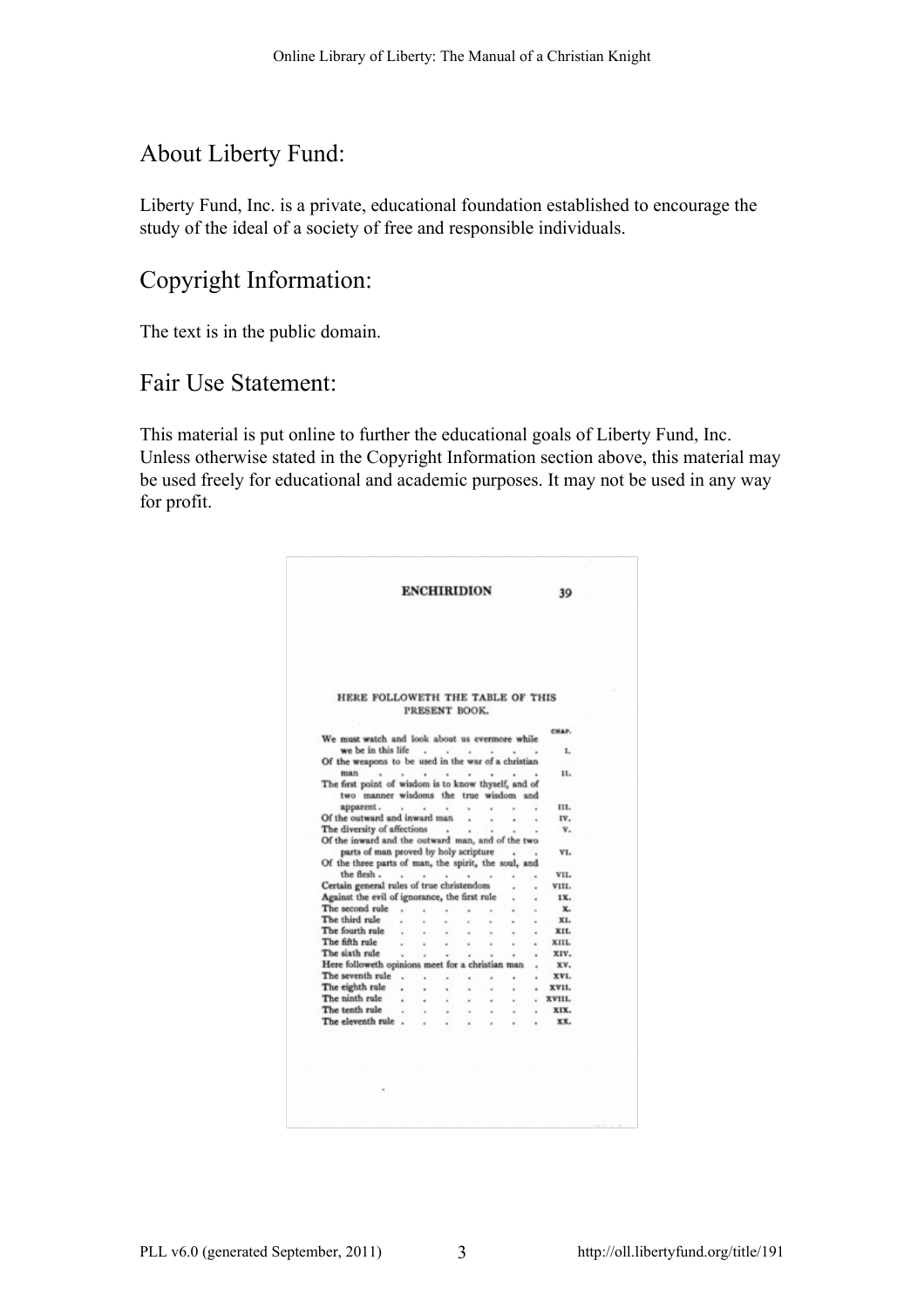### Table Of Contents

[Enchiridion the Epistle](#page-5-0) [Enchiridion](#page-20-0) [We Must Watch and Look About Us Evermore While We Be In This Life.:](#page-21-0) [Chap. I.](#page-21-0) [Of the Weapons to Be Used In the War of a Christian Man.: Chap. II.](#page-27-0) [That the First Point of Wisdom Is to Know Thyself, and of Two Manner](#page-36-0) [Wisdoms, the True Wisdom, and the Apparent.: Chap. III.](#page-36-0) [Of the Outward and Inward Man.: Chap. IV.](#page-40-0) [Of the Diversity of Affections.: Chap. V.](#page-44-0) [Of the Inward and Outward Man and of the Two Parts of Man, Proved By Holy](#page-48-0) [Scripture.: Chap. VI.](#page-48-0) [Of Three Parts of Man, the Spirit, the Soul, and the Flesh.: Chap. VII.](#page-53-0) [Certain General Rules of True Christian Living.: Chap. VIII.](#page-56-0) [Against the Evil of Ignorance. the First Rule.: Chap. IX.](#page-58-0) [The Second Rule.: Chap. X.](#page-59-0) [The Third Rule.: Chap. XI.](#page-62-0) [The Fourth Rule.: Chap. XII.](#page-66-0) [The Fifth Rule.: Chap. XIII.](#page-71-0) [The Sixth Rule.: Chap. XIV.](#page-88-0) [Here Follow Opinions Meet For a Christian Man.: Chap. XV.](#page-98-0) [The Seventh Rule.: Chap. XVI.](#page-109-0) [The Eighth Rule.: Chap. XVII.](#page-111-0) [The Ninth Rule.: Chap. XVIII.](#page-112-0) [The Tenth Rule.: Chap. XIX.](#page-113-0) [The Eleventh Rule.: Chap. XX.](#page-114-0) [The Twelfth Rule.: Chap. XXI.](#page-115-0) [The Thirteenth Rule.: Chap. XXII.](#page-116-0) [The Fourteenth Rule.: Chap. XXIII.](#page-117-0) [The Fifteenth Rule.: Chap. XXIV.](#page-118-0) [The Sixteenth Rule.: Chap. XXV.](#page-119-0) [The Seventeenth Rule.: Chap. XXVI.](#page-120-0) [The Eighteenth Rule.: Chap. XXVII.](#page-122-0) [The Nineteenth Rule.: Chap. XXVIII.](#page-123-0) [The Twentieth Rule.: Chap. XXIX.](#page-124-0) [The Twenty-first Rule.: Chap. XXX.](#page-125-0) [The Twenty-second Rule.: Chap. XXXI.](#page-126-0) [Remedies Against Certain Sins and Special Vices, and First Against Bodily](#page-127-0) [Lust.: Chap. XXXII.](#page-127-0) [A Short Recapitulation of Remedies Against the Flame of Lust.: Chap. XXXIII.](#page-132-0) [Against the Enticings and Provokings Unto Avarice.: Chap. XXXIV.](#page-133-0) [The Recapitulation of the Remedies Against the Vice of Avarice.: Chap.](#page-136-0) [XXXV.](#page-136-0) [Against Ambition Or Desire of Honour and Authority.: Chap. XXXVI.](#page-137-0)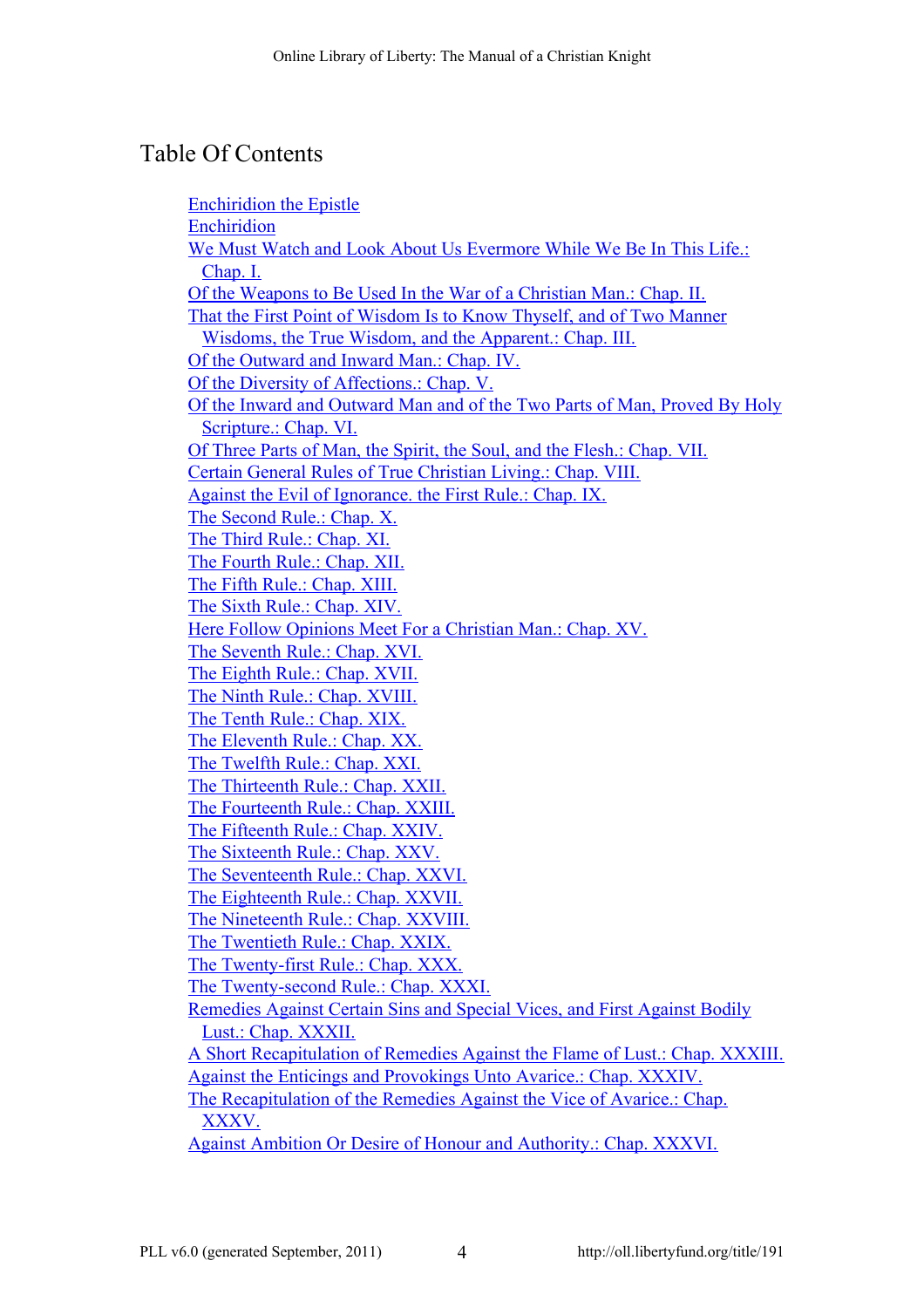[Against Elation Otherwise Called Pride Or Swelling of the Mind.: Against](#page-139-0) [Wrath and Desire of Vengeance.: Chap. XXXVIII.](#page-139-0)

### THE BOOK SPEAKETH

To please all sorts of men I do not pass, To please the good and learned is a fair thing, Yea, and these both were more than covenant was And more than I look for. Whoso the learning Of Christ doth favour, if he like well all thing I seek no further, Christ is mine Apollo, Only strengthening me to speak this that I do.

### THE PRINTER TO THE FAITHFUL READER

The mortal world a field is of battle Which is the cause that strife doth never fail Against man, by warring of the flesh With the devil, that always fighteth fresh The spirit to oppress by false envy; The which conflict is continually During his life, and like to lose the field. But he be armed with weapon and shield Such as behoveth to a christian knight, Where God each one, by his Christ chooseth right Sole captain, and his standard to bear. Who knoweth it not, then this will teach him here In his brevyer, poynarde, or manual The love shewing of high Emanuell. In giving us such harness of war Erasmus is the only furbisher Scouring the harness, cankered and adust Which negligence had so sore fret with rust Then champion receive as thine by right The manual of the true christian knight.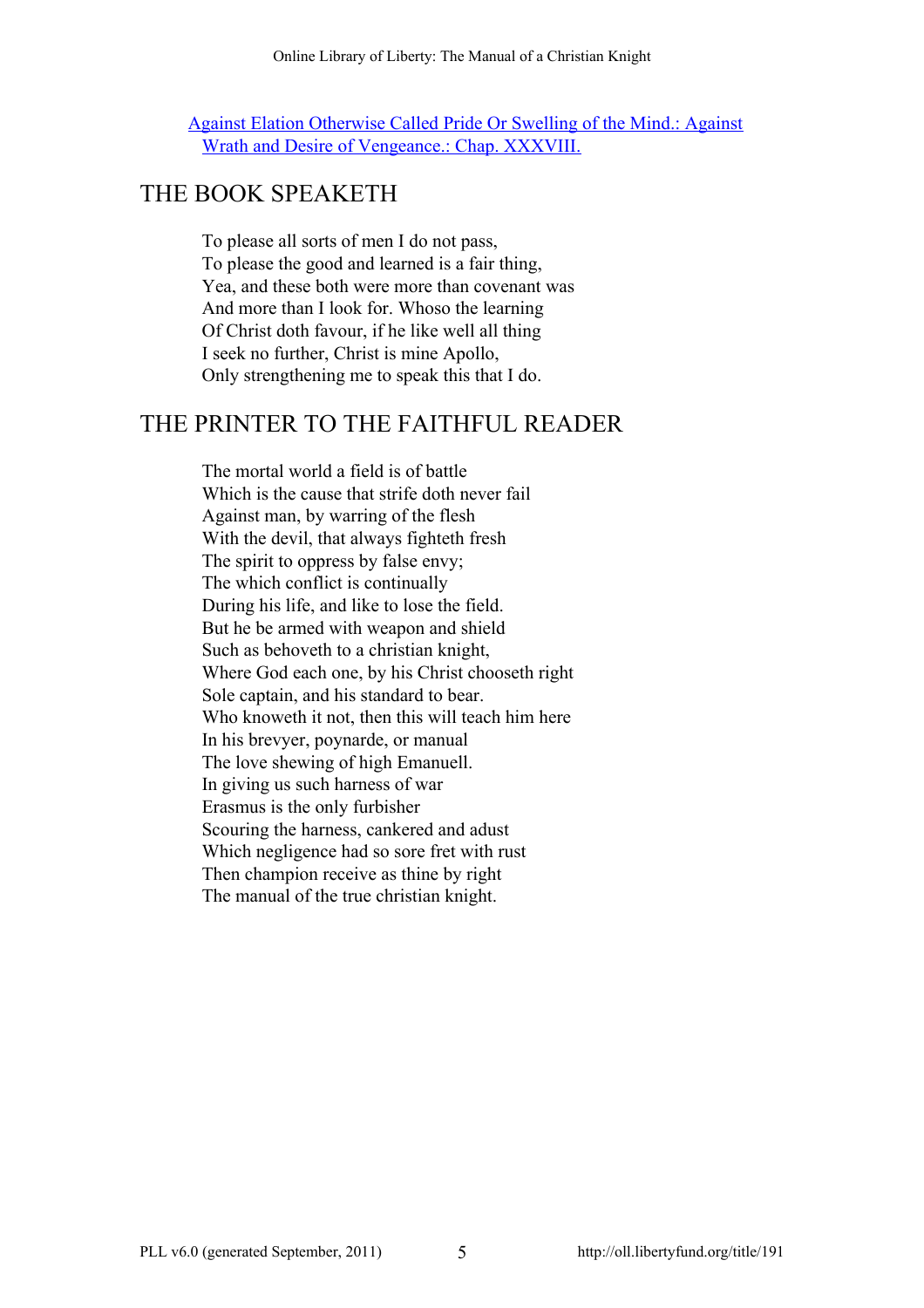#### <span id="page-5-0"></span>[Back to Table of Contents]

### ENCHIRIDION THE EPISTLE

Erasmus of Roterdame sendeth greeting to the reverend father in Christ (and lord) the lord Paul Wolzius, the most religious abbot of the monastery the which is commonly called Hughes court.

Albeit, most virtuous father, that the little book, to the which I have given this name or title *Enchiridion militis christiani,* which many a day ago I made for myself only, and for a certain friend of mine being utterly unlearned, hath begun to mislike and displease me the less, forasmuch as I do see that it is allowed of you and other virtuous and learned men such as you be, of whom (as ye are indeed endued with godly learning, and also with learned godliness) I know nothing to be approved, but that which is both holy and also clerkly: yet it hath begun well nigh also to please and like me now, when I see it (after that it hath been so oftentimes printed) yet still to be desired and greatly called for, as if it were a new work made of late: if so be the printers do not lie to flatter me withal. But again there is another thing which oftentimes grieveth me in my mind, that a certain well learned friend of mine long ago said, very properly and sharply checking me, that there was more holiness seen in the little book than in the whole author and maker thereof. Indeed he spake these words in his jesting bourdyngly, but would to God he had not spoken so truly as he bourded bitterly. And that grieveth me so much the more because the same thing hath chanced to come likewise to pass in him, for the changing of whose manners principally I took upon me this labour and travail, for he also not only hath not withdrawn himself from the court, but is daily much deeper drowned therein than he was aforetime, for what good purpose I cannot tell, but as he confesseth himself with much great misery.

And yet for all that I do not greatly pity my friend, because that peradventure adversity of fortune may teach him once to repent himself, and to amend, seeing that he would not follow and do

Trouble or adversity correcteth some.

Fortunate Polycrates.

after my counsel and admonitions. And verily though I, enforcing me to the same thing and purpose, have been turned and tossed with so many chances and tempests, that Ulixes a man living ever in trouble (which Homer speaketh of) might be counted in comparison to me even Polycrates

, which ever lived in prosperity without any manner trouble. I do not utterly repent me of my labour, seeing it hath moved and

provoked so many unto the study of godly virtue: nor I myself am not utterly to be blamed and rebuked although my living be not in all points agreeing to mine own precepts and counsels. It is some part of godliness when one with all his heart desireth and is willing to be made good and virtuous: nor such a mind so well intending I suppose is not to be cast away, although his purpose be not ever luckily performed. To this we ought to endeavour ourselves all our life long, and no doubt but by the reason that we so oftentimes shall attempt it, once at the last we shall attain it. Also he hath dispatched a good piece of a doubtful journey which hath learned well of the journey the way. Therefore am I nothing moved with the mocks of certain persons which despise this little book, as nothing erudite and clerkly, saying that it might have been made of a child that learned his A, B, C, because it entreateth nothing of Duns's questions: as though nothing without those could be done with learning. I do not care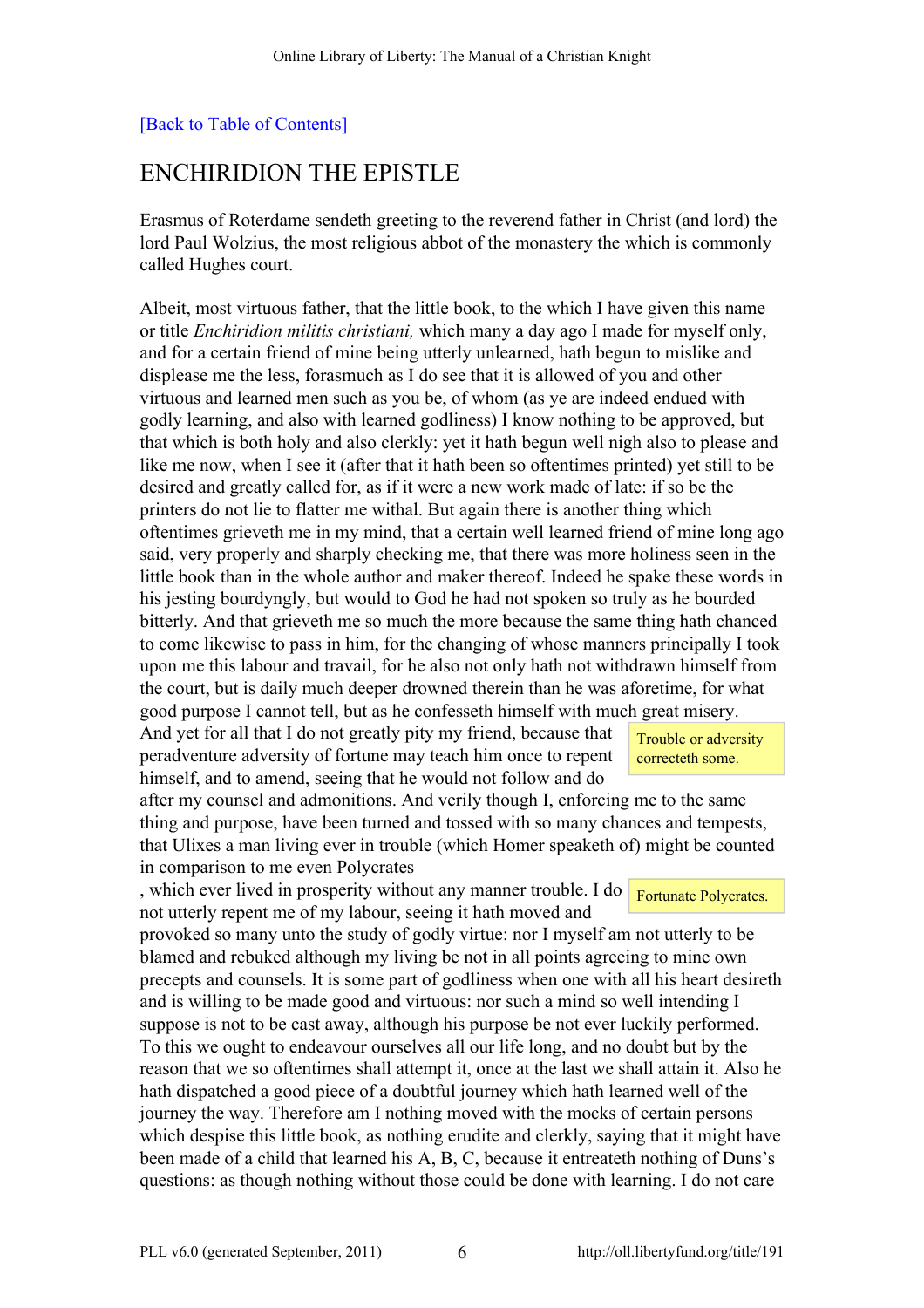if it be not so quick, so it be godly: let it not make them instruct and ready to disputations in schools, so that it make them apt to keep Christ's peace. Let it not be profitable or helping for the disputation in divinity, so it make for a divine life. For what good should it do to entreat of that thing that every man intermeddleth with? Who hath not in handling questions of divinity, or what else do all our swarms of schoolmen? There be almost as many commentaries upon the Master of the Sentence as be names of divines. There is neither measure nor number of summaries, which after the manner of apothecaries mingle oftentimes sundry things together, and make of old things new, of new things old, of one thing many, of many things one. How can it be that these great volumes instruct us to live well and after a christian manner, which a man in all his life cannot have leisure once to look over. In like manner as if a physician should prescribe unto him that lieth sick in peril of death to read *Jacobus de partibus,* or such other huge volumes, saying that there he should find remedy for his disease: but in the meantime the patient dieth, wanting present remedy wherewith he might be holpen. In such a fugitive life it is necessary to have a ready medicine at the hand. How many volumes have they made of restitution, of confession, of slander, and other things innumerable? And though they boult and search out by piecemeal everything by itself, and so define every thing as if they mistrusted all other men's wits, yea as though they mistrusted the goodness and mercy of God, whiles they do prescribe how he ought to punish and reward every fact either good or bad: yet they agree not amongst themselves, nor yet sometimes do open the thing plainly, if a man would look near upon it, so much diversity both of wits and circumstances is there. Moreover although it were so that they had determined all things well and truly, yet besides this that they handle and treat of these things after a barbarous and unpleasant fashion, there is not one amongst a thousand that can have any leisure to read over these volumes:

or who is able to bear about with him *Secundamsecunde,* the work of St Thomas? And yet there is no man but he ought to use

a good life, to the which Christ would that the way should be plain and open for every man, and that not by inexplicable crooks of disputations, not able to be resolved, but by a true and sincere faith and charity not feigned, whom hope doth follow which is never ashamed.

And finally let the great doctors, which must needs be but few in comparison to all other men, study and busy themselves in those great volumes. And yet nevertheless the unlearned and rude multitude which Christ died for ought to be provided for: and he hath taught a great portion of christian virtue which hath

inflamed men unto the love thereof. The wise king, when he did teach his son true wisdom, took much more pain in exhorting him thereunto than in teaching him

, as who should say that to love wisdom were in a manner to have attained it. It is a great shame and rebuke both for lawyers and physicians that they have of a set purpose, and for the nonce, made their art and science full of difficulty, and hard to be attained or come by, to the intent that both their gains and advantage might be the more plentiful, and their glory and praise

among the unlearned people the greater: but it is a much more shameful thing to do the same in the philosophy of Christ: but rather contrariwise we ought to endeavour ourselves with all our strengths to make it so easy as can be, and plain to every man.

The theology appertaineth to few men, but the salvation appertaineth to all.

The great volumes.

Those be noted that of purpose make the faculty which they profess obscure and hard.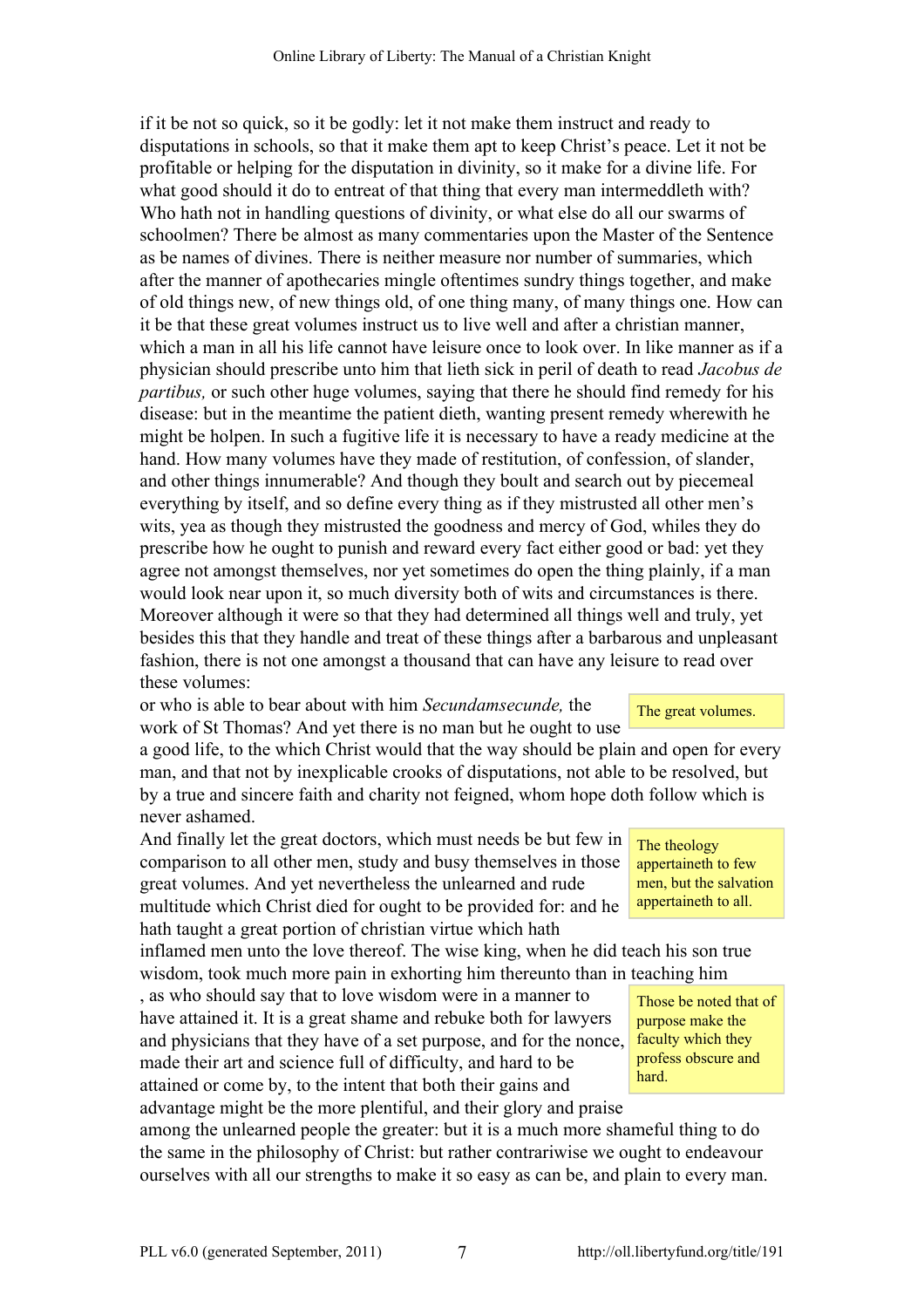Nor let not this be our study to appear learned ourselves, but to allure very many to a christian man's life.

Preparation and ordinance is made now for war to be made against the Turks, which for whatsoever purpose it is begun, we ought to pray not that it may turn to the profit of a few certain

persons, but that it may be to the common and general profit of all men. But what think you should come of it, if to such of them as shall be overcome (for I do not suppose that they shall all be killed with weapons) we shall lay the works of Occam, Durandus, Duns, Gabriell, Alvaros, or any such schoolmen, for the intent to bring them in mind to take Christ's profession upon them? What shall they imagine and think in their minds (for surely even they, though they be naught else, are men and have wit and reason) when they shall hear those thorny and cumbrous inextricable subtle imaginations of instances, of formalities, of quiddities, of relation: namely when they shall see these great doctors and teachers of religion and holiness so far disagreeing

, and of so sundry opinions among themselves that oftentimes they dispute and reason so long one with another, until they change colour and be pale, and revile one another, spitting each

at other and finally dealing buffets and blows each to other. When they shall see the black friars fight and scold for their Thomas, and then the grey friars matched with them, defending one the other party their subtle and fervent hot doctors, which they call Seraphicos, some speaking as Reals, some as Nominals. When they shall also see the thing to be of so great difficulty that they can never discuss sufficiently with what words they may speak of Christ: as though one did deal or had to do with a wayward spirit which he had raised up unto his own destruction, if he did fail never so little in the prescribed words of conjuring, and not rather with our most merciful Saviour, which desireth nothing else of us but a pure life and a simple. I beseech thee for the love of God shew me what shall we bring about with all these reckonings, specially if our manners and our life be like to the proud doctrine and learning?

And if they shall see and well perceive our ambition and desirousness of honour by our gorgeousness, more than ever any tyrant did use: our avarice and covetousness by our bribing and

pollyng, our lecherousness by the defiling of maidens and wives, our cruelty by the oppressions done of us? With what face or how for shame shall we offer to them the doctrine of Christ which is far away contrary to all these things.

The best way and most effectual to overcome and win the Turks, should be if they shall perceive that thing which Christ taught and expressed in his living to shine in us. If they shall perceive that we do not highly gape for their empires, do not desire their

gold and good, do not covet their possessions, but that we seek nothing else but only their souls' health and the glory of God. This is that right true and effectuous divinity, the which in time past subdued unto Christ arrogant and proud philosophers, and also the mighty and invincible princes: and if we thus do, then shall Christ ever be present and help us.

For truly it is not meet nor convenient to declare ourselves christian men by this proof or token, if we kill very many, but rather if we save very many: not if we send thousands of heathen people to hell, but if we make many infidels faithful: not if we

The discord among divines.

The war against the

Turks.

The life used amongst christian people.

With what artillery chiefly the Turks ought to be overcome.

The part of a christian man is to save and not to destroy.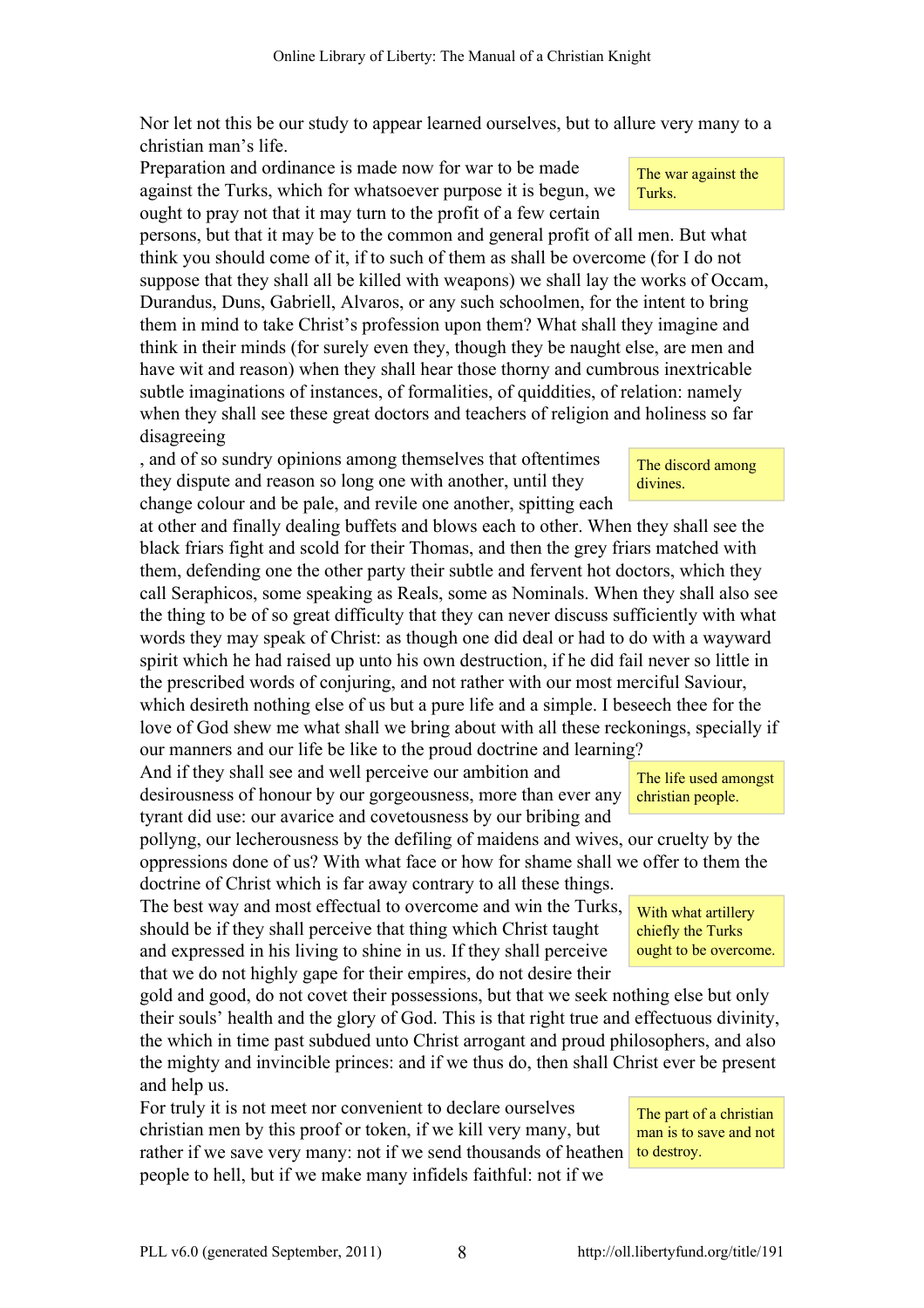cruelly curse and excommunicate them, but if we with devout prayers and with all our hearts desire their health and pray unto God to send them better minds. If this be not our intent it shall sooner come to pass that we shall degenerate and turn into Turks ourselves, than that we shall cause them to become christian men. And although the chance of war, which is ever doubtful and uncertain, should fall so luckily to us that we had gotten the victory, so should it be brought to pass that the Pope's dominion and his Cardinals' might be enlarged, but not the kingdom of Christ

, which finally flourisheth and is in prosperity if faith, love, peace and chastity be quick and strong, which thing I trust shall be brought to pass by the good governance and provision of the

Pope Leo the Tenth, unless the great trouble and rage of worldly business pluck him from his very good purpose another way. Christ doth profess to be primate and head himself in the heavenly kingdom, which never doth flourish but when celestial things be advanced. Nor Christ did not die for this purpose that goods of the world, that riches, that armour, and the rest of ruffling fashion of the world, be now in the hands and rule of certain priests, which things were wont to be in the hands of the gentiles, or at least amongst lay princes, not much differing from gentiles. But in my mind it were the best, before we should try with them in battle to attempt them with epistles and some little books: but with what manner of epistles? Not with threatening epistles, or with books full of tyranny, but with those which might shew fatherly charity, and resemble the very heart and mind of Peter and of Paul, and which should not only pretend and shew outwardly the title of the apostles, but which also should savour and taste of the efficacy and strength of the apostles.

Not because I do not know that all the true fountain and vein of Christ's philosophy is hid in the gospel and the epistles of the apostles: but the strange manner of phrase, and oftentimes the

troublous speaking of divers crooked figures and tropes be of so great difficulty, that oftentimes we ourselves also must labour right sore before we can perceive them. Therefore in mine opinion the best were that some both well learned men and good of living should have this office assigned and put unto them, to make a collection and to gather the sum of Christ's philosophy out of the pure fountain of the gospel and the epistles and most approved interpreters

, and so plainly that yet it might be clerkly and erudite, and so briefly that it might also be plain. Those things which concern faith or belief, let them be contained in a few articles. Those also

that appertain to the manner of living let them be shewed and taught in few words, and that after such fashion that they may perceive the yoke of Christ to be pleasant and easy, and not grievous and painful: so that they may perceive that they have gotten fathers and not tyrants, feeders and not robbers, pyllers nor pollers, and that they be called to their soul health and not compelled to servitude. Undoubted they also be men

, neither their hearts be of so hard iron or adamant but that they may be mollified and won with benefits and kindness, wherewith

even very wild beasts be waxen gentle and tame. And the most effectuous thing is the true verity of Christ. But let the Pope also command them whom he appointeth to this business, that they never swerve nor go from the true pattern and example of Christ, nor in any place have any respect to the carnal affections and desires of men. And

The difficulty of holy scripture.

The kingdom of Christ.

PLL v6.0 (generated September, 2011) 9 http://oll.libertyfund.org/title/191

The Turks be men.

The briefness of Christ's doctrine.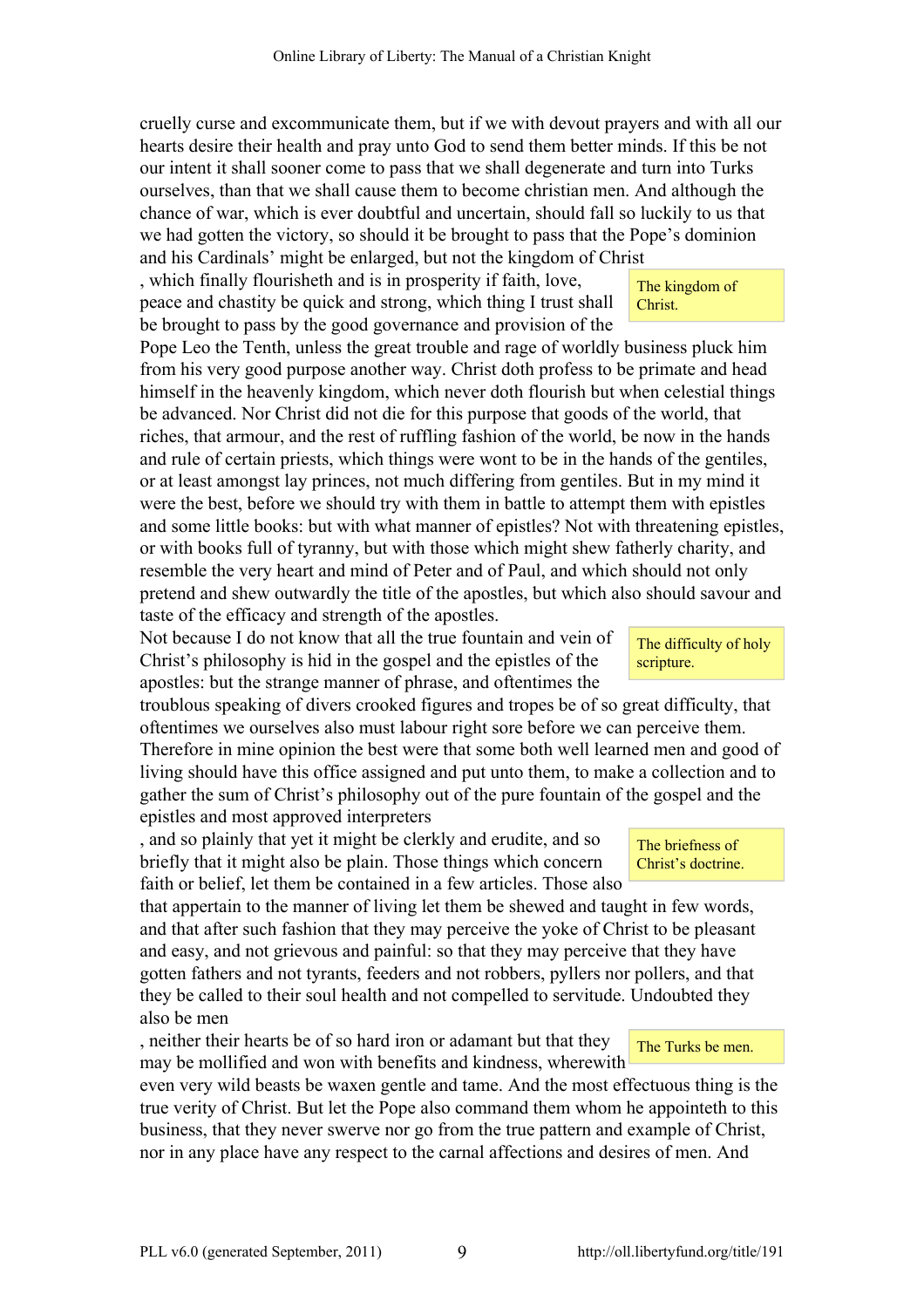such a thing my mind was about to bring to pass as well as I could, when I made this book of *Enchiridion.*

but also in opinions to be corrupted. I considered the most part of world. I did see the common people of Christendom, not only in effect, those which profess themselves to be pastors and doctors to

abuse the titles of Christ to their proper advantage. And yet will I make no mention of those men after whose will and pleasure the world is ruled and turned up and down, whose vices though they be never so manifest, a man may scarcely once wince. And in such great darkness, in such great troublous ruffling of the world, in so great diversity of men's opinions

, whither should we rather fly for succour than to the very great and sure anchor of Christ's doctrine, which is the gospel. Who

being a good man in deed, doth not see and lament this marvellous corrupt world? When was there ever more tyranny? When did avarice reign more largely and less punished? When were ceremonies at any time more in estimation? When did our iniquity so largely flow with more liberty? When was ever charity so cold? What is brought, what is read, what is decreed or determined but it tasteth and savoureth of ambition and lucre? Oh how unfortunate were we if Christ had not left some sparks of his doctrine unto us, and as it were lively and everlasting veins of his godly mind.

Hereto therefore we must enforce ourselves to know these sparks, leaving the coals of men's phantasies: let us seek these veins until we find fresh water which springeth into everlasting life. We delve and dig the ground marvellously deep for to pluck

out riches, which nourisheth vice: and shall we not labour then the rich earth of Christ to get out that thing which is our souls' health? There was never no storm of vices that did so overcome and quench the heat of charity, but it might be restored again at this flint stone.

Christ is a stone, but this stone hath sparks of celestial fire, and veins of lively water.

In time past Abraham in every land did dig pits and holes, fetching in every place the veins of lively water: but those same being stopped up again by the Phylistyens with earth

, Isaac and his servants did delve again, and not being only content to restore the old, did also make new. But then the Philistyans did scold and chide, yet he did not cease from digging.

And in this our time we have Phylistyans which do prefer the naughty earth to the lively fountains, even those which be worldly-wise, and have their respect to earthly things, and wring

and wrest God's doctrine and his gospel to their carnal affections, making it serve to their ambition, bolstering up therewith their filthy lucre and tyranny. And if now any Isaac or any of his family should dig and find some true and pure vein, by and by they brable and cry against him, perceiving right well that that vein should hurt their advantage, should hurt their ambition, although it make never so much for the glory of Christ: straightway they cast in naughty earth, and with a corrupt interpretation they stop up the vein, and drive away the digger: or at the least they make it so muddy with clay and filthiness

, that whosoever drinketh thereof shall draw unto him more slime  $\frac{H}{\text{Here, ij.}}$ and naughtiness than he shall good liquor. They will not that

In things confused we must have recourse to the Evangels.



Gen. xxvi.

The Phylistyans of our time.

The corruptness of the

The sure anchor.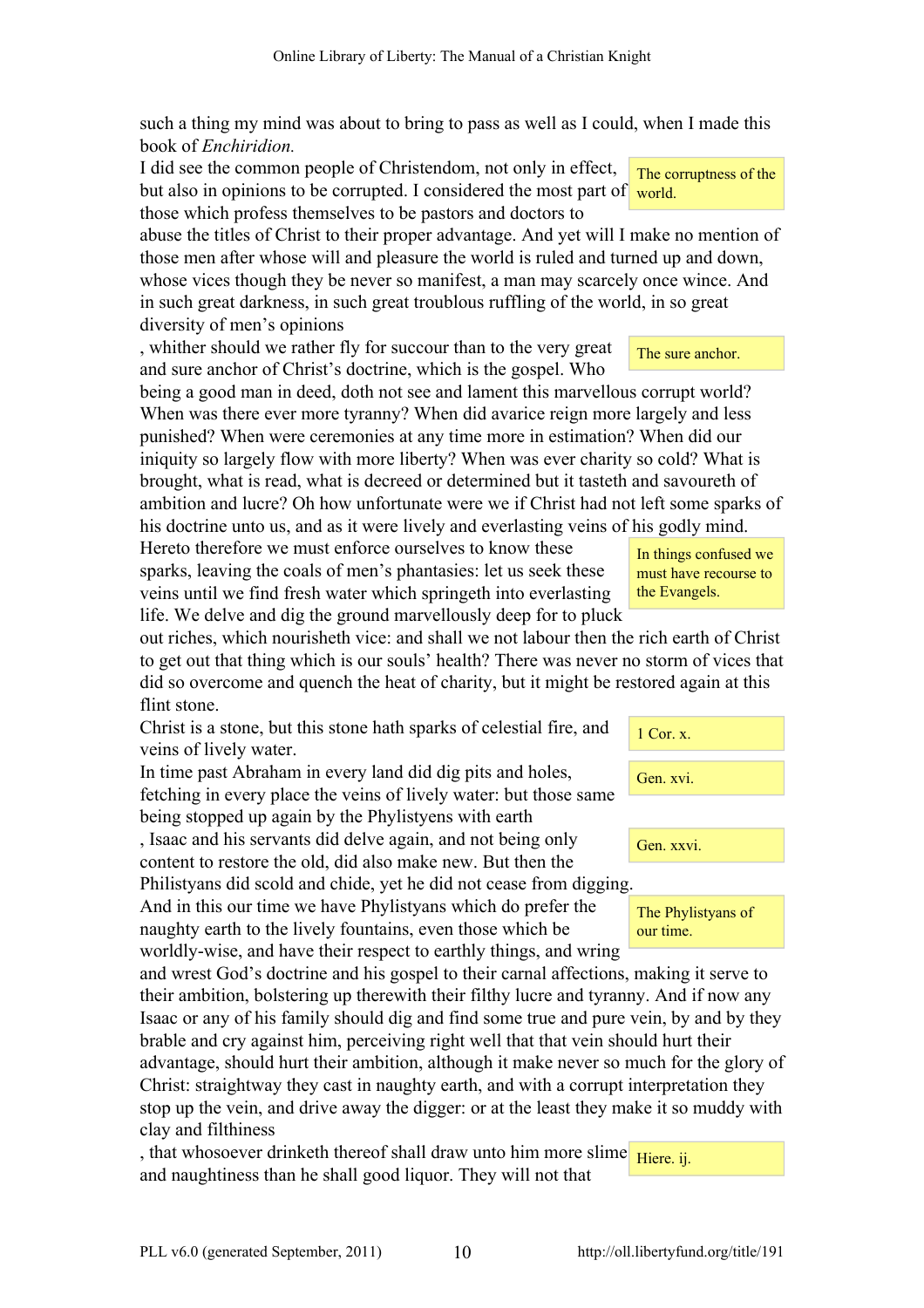those that thirst and desire righteousness do drink of the pure liquor, but they bring them unto their old worn and all too trodden cisterns, which have broken stones and mortar, but water they have none. But yet for all this the very true children of Isaac that be the true worshippers of Christ, must not be wearied and driven away from this labour: for verily even they which thrust naughty earth into the fountain of the gospel, would be counted the very worshippers of Christ. So that indeed nothing nowadays is more perilous than to teach truly Christ's learning, so greatly have the Philistyens prevailed fighting for their earth, preaching earthly things for celestial, and men's inventions for God's commandments: that is to say, not teaching those things which make for the glory of Christ, but those things which be for their own advantage

, which be pardons, compositions, and suchlike pilferings. And these they do so much more perilously because they cloke their covetousness with the titles and names of great princes, of the

Pope of Rome, yea of Christ also Himself. But there is no man that doth more for the Pope's profit or business, than he that teacheth Christ's learning purely and truly, whereof he is the chief teacher. There is no man that doth more good to princes or deserveth more of them, than he which endeavoureth himself that the people may be wealthy and in prosperity. But some of the flock of schoolmen will here speak against me, saying it is easy to any man to give general precepts what is to be desired and what is to be eschewed: but what shall be answered then to those that ask counsel for so many fortunes and chances? First I answer that there be more divers kinds of such worldly business than that any living person can give direct and sure answer to each one of them.

Secondarily there is such diversity of circumstances, which if a man do not know, it is not well possible to make an answer. In conclusion, I doubt greatly whether they themselves have any sure answer that they may make, seeing they differ in so many

things amongst themselves. And those also which amongst them be more wise than other do not thus answer: This ye shall do, this ye shall not do; but of this manner: This in mine opinion were the better, this I suppose to be tolerable.

But if we have that simple and bright eye which the gospel speaketh of, if the house of our mind have in it the candle of pure

faith set upon a candlestick, all these trifles shall easily be put away and avoided as it were clouds or mists. If we have the rule and pattern of Christ's charity, to it we may apply and make meet all other things right easily. But what will ye do when this rule doth not agree with those things which hath been commonly used so many hundred years, and which be ordained and stablished by the laws of princes, for this thing chanceth very oft? Ye must not condemn that thing which princes do in executing their office, but again do not corrupt and defile the heavenly philosophy with men's deeds.

Let Christ continue and abide, as he is indeed, a very centre or middle point unmoved, having certain circles going round about him:

move not the mark out of his own place.

Those which be in the first circle next to the centre (that is to say next to Christ) as priests, bishops, cardinals, popes, and such to whom it belongeth to follow the Lamb whithersoever he shall go, let them embrace and hold fast that most pure part, and so far

The merchants of pardons.

A man can make no certain answer to everything.

#### The light of faith.

Christ is the centre.

Three circles.

The first of men of the Church.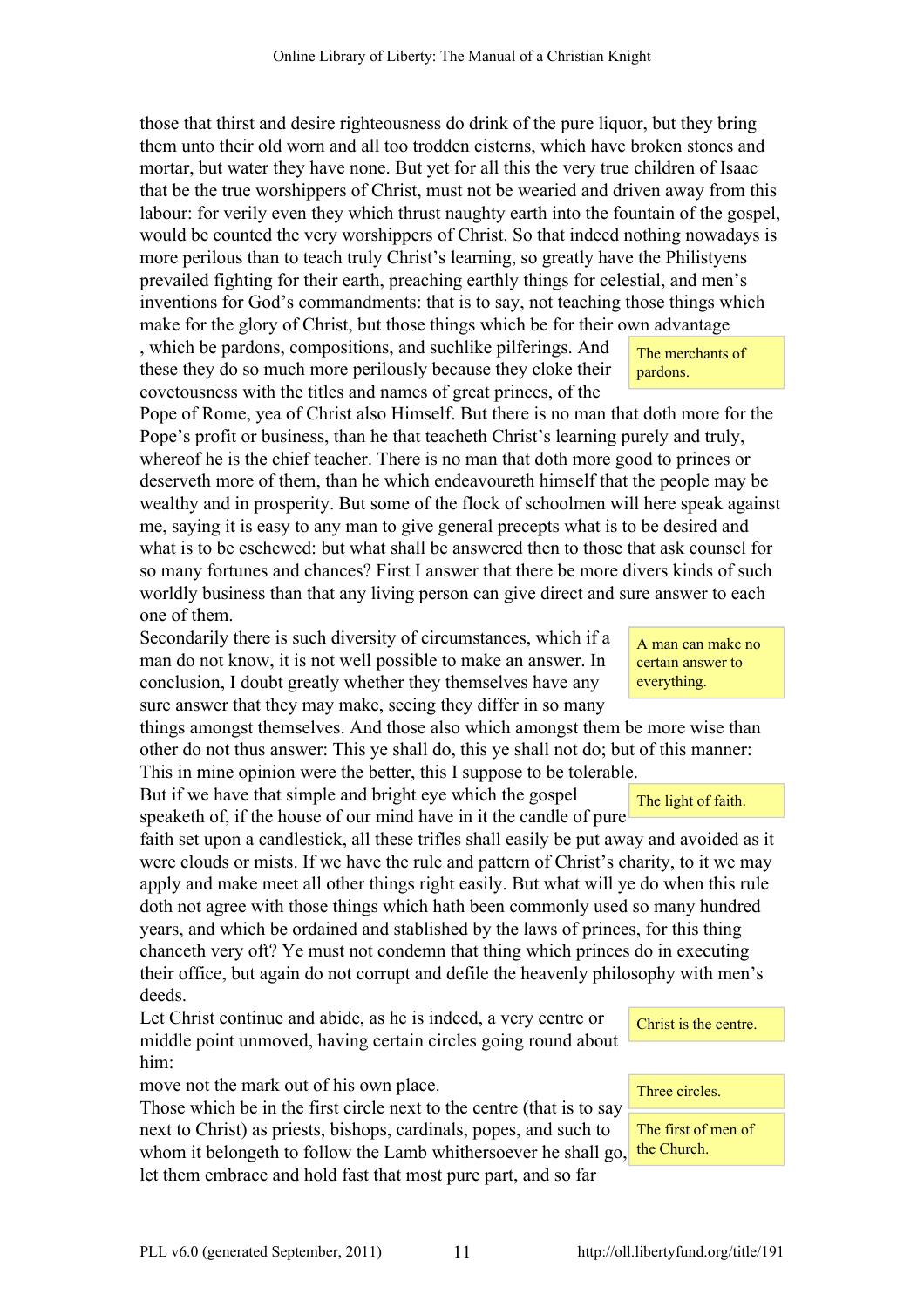forth as they may let them communicate and plenteously give the same unto their next neighbours.

In the second circle all temporal and lay princes be, which in keeping war and making laws, after a certain manner do service to Christ, either when with rightful battle they drive away their

enemies and defend and maintain the public peace and tranquillity of the commonwealth: or else when with punishment according to the laws, they punish malefactors and evil-doers. And yet because they cannot choose but of necessity be occupied and busied in such things as be joined with the most vile dregs and filth of the earth, and with the business of the world, it is jeopardous lest they do fall further from the centre and mark, as lest they should make sometimes war for their own pleasure, and not for the commonwealth: lest under the pretext of justice they should use cruelty upon those whom they might reform with mercy: lest under the title of lordship they should pyll and polle those people whose goods they ought to defend. And moreover as Christ like the fountain of everlasting fire, doth draw next unto him the order of priests

, and maketh them of like nature, that is to say pure and clean from all corruption of worldly dregs and filthiness: so in like case it is the office of priests, and specially of the highest, so

much as they can to call and draw unto them those that be princes and have power and authority. And if it fortune at any time that war do rise suddenly in any place, let the bishops endeavour themselves so much as in them is, either to end the strifes and variances without shedding of blood: or if that cannot be brought to pass, by reason of the great storms of worldly business, yet let them so do that as little blood as may be be shed, and that the war may shortly be brought to an end. In times past the bishops' authority had place even in just punishments

, and hath gotten divers times (as Saint Augustyne plainly in his epistle doth testify) the malefactor from the hands of temporal

judges. For some things there be so necessary unto the order of the commonwealth, that partly yet Christ did dissemble at them, and partly he put them from him, and partly neither approving nor disallowing them did in a manner wink and look beside them. He would not know the money of Cesar, nor the scripture upon it.

The tribute he commanded to be paid if it were due and debt, as though it little pertained to him, so that God had his duty. The woman taken and found in adultery he neither condemned neither openly absolved, but only did bid her that she should no more do so. Of those which were condemned of Pylate, whose

blood he intermingled amongst their sacrifices, he neither said it was well done nor evil, but only threatened every man that they should be punished with a like destruction if they did not amend. Moreover, when he was desired to divide the inheritance between the two brethren, he plainly refused it as an unworthy thing for him to give judgment of such gross matters, which did teach things heavenly. And also of the other part there be certain things which he openly abhorred

, as the covetous Phariseys, the hypocrites, the proud rich folks, saying unto them Woe be unto you. He never rebuked the apostles more sharply than when they would have been avenged,

or when they were ambitious. When they asked him whether they should command fire to be sent down from heaven to have burned up the city from whence they were

What things and how far forth they appertain to the heads of the Church.

The office of

sacerdotes.

Augustyne.

The second of princes.

What things Christ openly rebuked.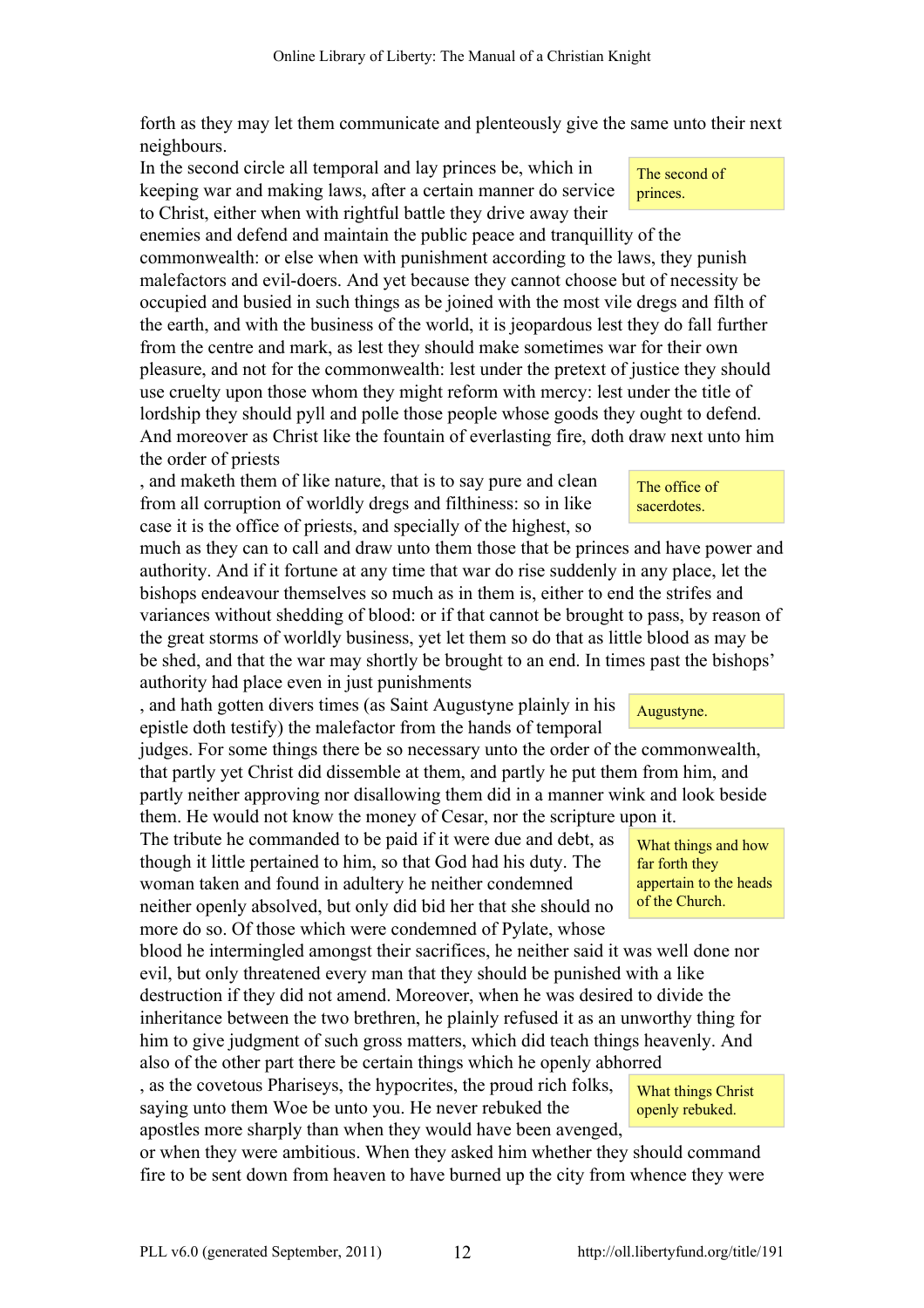shut forth, he answered and said to them, Ye know not of what spirit ye are. When Peter was about to have called him unto the world from his passion suffering, he called him an adversary. When they contended about preeminence which of them should be the best, how often and how many ways doth he call them back to a contrary mind?

And other things there be which he teacheth and commandeth openly to be observed, as not to resist evil, to do good to thine enemies, to use meekness of mind, and other like. These must be departed in sunder, and every of them set in order in his own place.

Let us not therefore straightway make Christ an author of all things which be done by princes and temporal officers, nor defend it (as we call it) to be done by God's law. They deal and meddle with many things which be low and gross, not altogether

of the very pureness of a christian man: yet they be not to be rebuked inasmuch as they be necessary to the maintenance of order to be observed. Nor we be not by the ministering of their office made good, albeit that by them it is caused that we be less evil, and that they which be evil do less hurt and annoyance to the commonwealth. And therefore they also ought to have their honour because they do somewhat serve the justice of God and the public and common tranquillity, without the which sometime those things be troubled and vexed which belong to godly holiness. They must be honoured when they do their office: and if sometimes they use their power for their own pleasure or profit, yet peradventure it were the best to suffer them

, lest more hurt should spring thereof: for there appeareth an image or rather a shadow of the divine justice in them, which justice yet ought to shine more evidently and more purely in the

living and laws of priests. An image doth of another manner shew in a mirror of glass, than it doth in iron.

And in the third circle must all the common people be, as the most gross part of all this world, but not yet so gross but that

they pertain unto the mystical body of Christ: for the eyes be not only members of the body, but also the legs, the feet, and the privy parts. And those which be in the third circle we ought so to suffer in their infirmity, that as much as is possible we do call them unto those things which be more approved of Christ. For in the mystical body he that but late was the foot may be the eye. And like as the princes if they be not all the best, must not with chiding be exasperate, lest (as Saint Augustyne saith) when they be moved they stir up more perilous tragedies

, so the weak people like as Christ suffered his apostles and nourished them, must be suffered, and after a fatherly manner cherished until they wax more aged and strong in Christ. For

godliness also hath his infancy, it hath mean age, it hath full strength and perfect age. Yet all men after their degree must endeavour themselves to attain and come unto Christ. The elements have every one his proper place, but the fire which hath the highest place by little and little draweth all the other unto him, and so much as he can turneth them into his nature.

The clear water he turneth into the air, and the air clarified he transformeth into his own nature. Saint Paul doth in many things suffer and pardon the Corynthyans, but in the mean season

putting difference between those things which he did proffer in the name of his Lord

What things Christ teacheth openly.

Princes' laws are of the mean sort of things.

Evil rulers must be suffered.

The third circle.

The weak must be forborne.

The change of one element into another.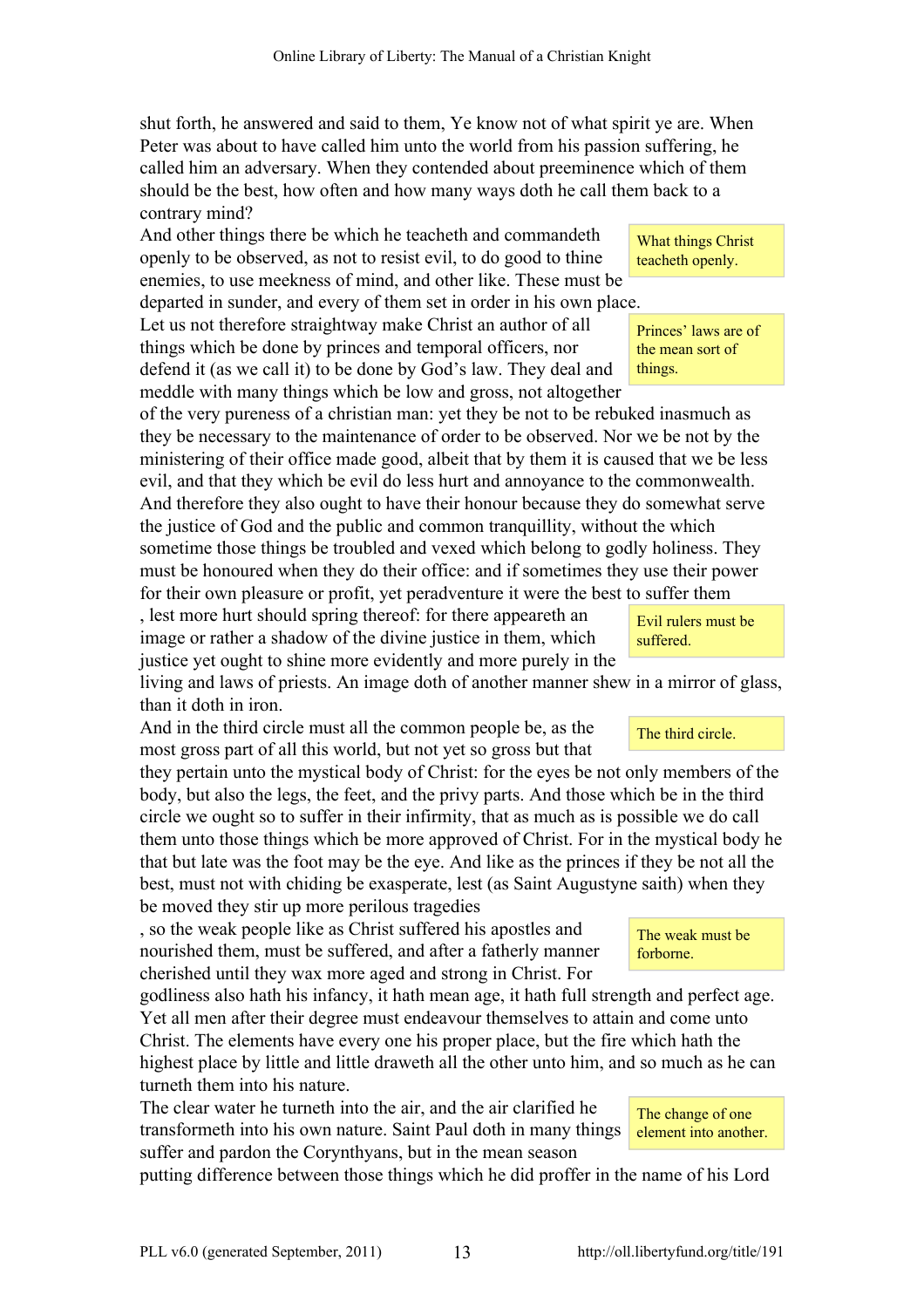unto them that were perfect, and those things which he did pardon that were written in his own name to them that were yet weak and young in Christ: but ever on this trust that they should profit and go forward to more strength and perfection. And also he travaileth again to bring forth the Galathyans, until Christ be fashioned in them. Now if any man will think this circle to be more convenient for princes, I will not strive greatly with him. But whatsoever is without the third circle is at all times and in all points to be hated and refused, as ambition and desire of money, lechery, ire, vengeance, envy, backbiting, and such other pestilences, which then only be made incurable, when they disguised with the visor and cloak of holiness and virtue do creep into the circle afore spoken: that is when under the pretext of executing the law and justice we use our tyranny. When by the occasion of religion we provide for great lucre. When under the title of defending the church we hunt for worldly power and authority: and whensoever those things be commanded as things pertaining unto Christ which be disagreeing much from his learning. Therefore the mark must be set before every man which they ought to shoot at:

and there is but one mark, which is Christ and his most pure learning. If thou set forth a worldly mark in the stead of a celestial mark, then shall there be nothing whereunto a man

ought justly enforce himself, which laboureth to profit and go forward. Every man ought to enforce himself to that which is best and most perfect

, that at the least we may attain and come to the mean things. And there is no cause why we should put away any kind or manner of living from this mark. The perfection of Christ

consisteth only in the affections, and not in the manner or kind of living: it consisteth in the minds and not in the garments or in meats and drinks. There be among the monks which be scarce able to be put in the third circle, and yet I speak of those which be good, but yet weak and not perfect. There be amongst these that have had two wives which Christ thinketh worthy for the first circle. Nor yet in the mean time I do no wrong to any manner of living or profession, though I propound and set forth afore every man that thing which is best and most perfect: unless ye would think Plato to have done injury against all cities because in his book of the governing of a city or a commonwealth, he feigned such example of a commonwealth as yet never any man could see. Or except ye do think that Quintilian hath hurt the whole order of orators, because he feigned such an example of an orator as yet never was. And though thou be far from the principal and and chief patron Christ, thou art not yet therefore cast away, but stimulated and moved to go forward and profit. Art thou near the mark? Then art thou monished and counselled to approach more near: for there was never yet any man that went so far forward, but that he might have gone much more near the mark. There is no kind of living but it hath some perilous points annexed unto it, to cause men to degenerate from the truth: and whosoever sheweth those jeopardous and dangerous points, doth not derogate or minish the honour of the order, nor speak against it, but rather is for the profit thereof.

As the felicity of princes is in danger to fall into tyranny, is in danger and jeopardy of foolishness and flattering, now whosoever sheweth those dangers to be eschewed, doth deserve

thanks of the order of princes. Nor he doth not speak against their majesty, wherein they glory, which doth shew in what things their very majesty doth consist, which also doth put them in remembrance whereto they were sworn when they took their

The mark may not be changed.

All must labour to perfectness.

The common vices of

princes.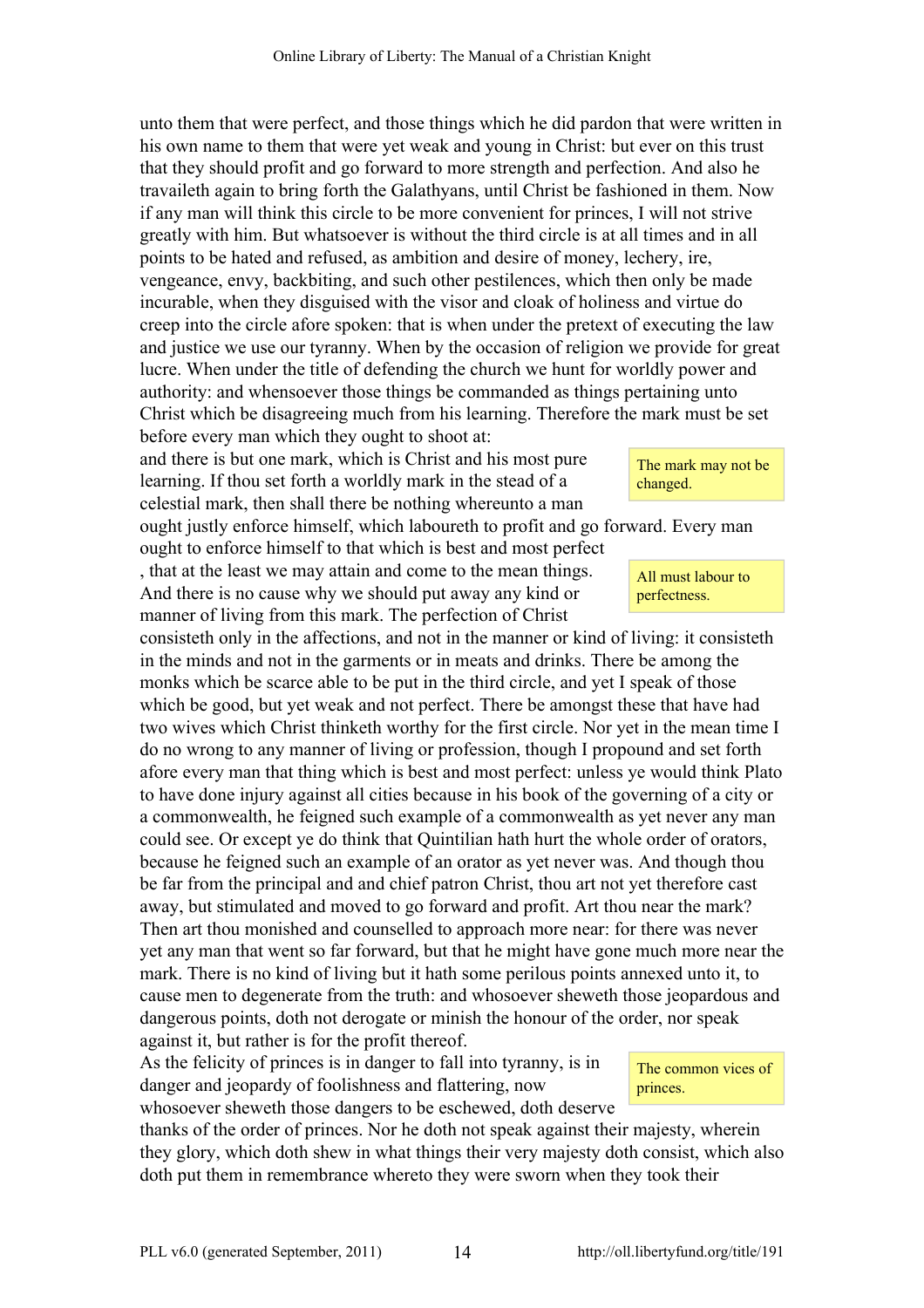authority, what is their duty unto their people, and what they ought to do unto their officers.

The heads and rulers of the church have in a manner affinity with Bishops and other. pestilent vices, avarice and ambition

, which well perceiving St Peter the chief pastor next unto Christ, 1 Pet. v. doth monish the bishops to feed their flock, and not to pyll, poll,

and flay them: nor that they should not feed them because of any filthy advantage, but of their free and ready will: nor that they should use themselves as lords upon them, but that by the example of life, they should provoke them to godliness rather than by threatening and power. Doth he then speak against the order of priests which doth shew by what means, and how the bishops may truly be great, mighty, and rich?

Moreover the kind of religious men is accompanied most commonly (besides other enormities) with superstition, pride, hypocrisy, and backbiting.

He doth not straight condemn their manner of living which doth shew and admonish them in what things most true religion doth stand or rest, and how much the true godliness of a christian man

is away from pride, and how far true charity is from all feigning and deceit: how much backbiting and slandering and venemousness of tongue is contrary to pure and true holiness. And specially if he shew what is to be eschewed after such sober and discreet manner, that he do neither name any man nor touch any order.

A sentence. What thing is that in this mortal life so fortunate and prosperous, but hath some pestilent things annexed unto it? Therefore like as

he doth not noye the health of the body but helpeth it, whosoever sheweth what things corrupteth health and what things preserveth it: so he doth not dissuade men from religion, but exhorteth them rather unto it, which sheweth the corrupt infections thereof and also the remedies.

For I am informed that there be divers which so judgeth of this book, as though the precepts thereof did withdraw and turn away men's minds from the life of religious men, because they do not

so much praise and allow ceremonies, neither yet man's constitutions as some would, which indeed overmuch regard them. And there can be nothing so circumspectly spoken, but that thereof lewd and evil persons do take occasion either of quarrelling or else of sinning:

so that it is dangerous nowadays to any man to teach anything well. If a man should dissuade some such war and battle which now of long time hath been used, worse than was ever any amongst the gentiles, for things of no value, he should be noted

by and by of the pick-quarrels to be one of those which thinketh that no war is lawful for a christian man. For these which were the bringers up and authors of this sentence we have made heretics, because a pope, I wot not who, doth seem to approve and allow war.

And yet he is not suspected nor noted of heresy, which doth provoke and stir up men to battle, and bloweth the trumpet

thereunto for every trifling matter, against the doctrine both of Christ and of his apostles. If a man admonish that this is a deed truly belonging to the successor of an apostle to bring the Turks unto religion with Christ's help, rather than with war: anon

A sentence.

To which vices the common sort of monks be prone.

Nothing is free from the cavilling of lewd

The quarrel of some

persons.

Battle.

persons.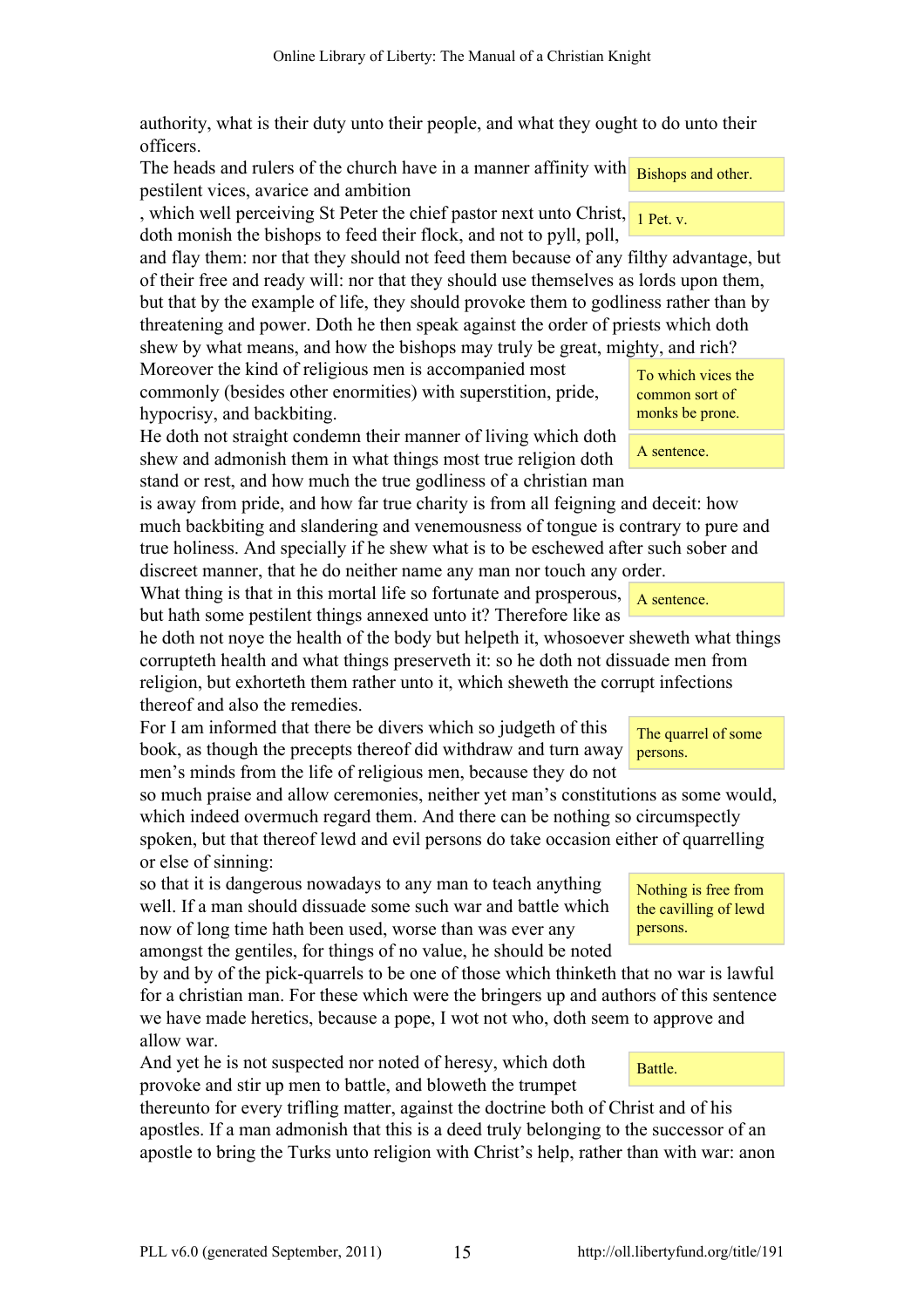he is suspected as though he affirmed not to be lawful for christian men to withstand the Turks, when they invade us.

If a man shew and praise the temperance that was in the apostles, **Poverty**, and speak anything against the great superfluity that is used

nowadays, he should be noted as a favourer of the Ebyonytes. And if a man did exhort diligently that these which be married should rather be joined together by the consents and agreeing of their minds, than by the embracings of their bodies, and so purely to use matrimony that as much as might be it were made like to virginity: he should be anon suspected to think that every act of matrimony were sin and unlawful, as the Marcionytes did. If a man do admonish that in exercise and disputations, specially of divinity, there should be no ambitious pertinacity to overcome his fellow in defending his own opinions, nor no ambition to shew what they can do in commonplaces: he is wrongfully accused as though he did condemn utterly all school learning. Nor Saint Augustyne when he giveth warning to the logicians that they should beware of lust to brawl and chide, doth not condemn logic, but sheweth the pestilence thereof that it might be eschewed.

Also he doth not dispraise virtue nor praise vice, which sheweth the preposterous and wrong judgment of the common people, which among virtues esteem those to be of most great value and chiefest which be of the lowest sort: and among vices most sore

hateth and abhorreth those most small faults and trifles, and so contrariwise. Anon he is accused as though he should favour those vices which he sheweth to be more grievous than other, and as though he should condemn those good deeds and benefits to whom he preferreth other more holy and better. As if a man did admonish and give us warning, that it is more sure to trust unto good deeds than to trust to the pope's pardon

, yet he doth not forsooth condemn the pope's pardons, but preferreth that which by Christ's learning and doctrine is of more

certainty. Also if a man do teach those for to do better which tarry at home and provide for their wife and children

, than those which go to see Rome, Hierusalem or Saint James, and that money which they should spend in that long and perilous journey to be better and more devoutly spent upon poor folks, yet condemneth not he their good intent, but preferreth that

which is more near to very godliness. And this is a thing not only used now in our time but also in times heretofore past, to abhor some vices as though there were none other, fawning upon the rest as they were no vices at all, when in very deed they be more detestable than those which we so hate and abhor.

Saint Augustyne doth complain in his epistles that lasciviousness of the flesh is only imputed unto the priests of Affryke as a vice, and that the vice of covetousness and drunkenness be taken well nigh for a praise. This specially we speak most against, and cry

out upon and exaggerate for an exceeding abominable fact, if one touch the body of Christ with the same hands wherewith he hath touched the body of a harlot. And there be some over-raging bold that be not afraid openly to affirm that it is less sin for a woman to commit carnal act with a brute beast than to lie with a priest. Now he that something rebuketh their shamelessness, doth not therefore favour the naughtiness of

Pardons.

The subverted judgments of virtues

and vices.

They which go to Hierusalem do no great thing.

Only voluptuousness is abhorred in sacerdotes.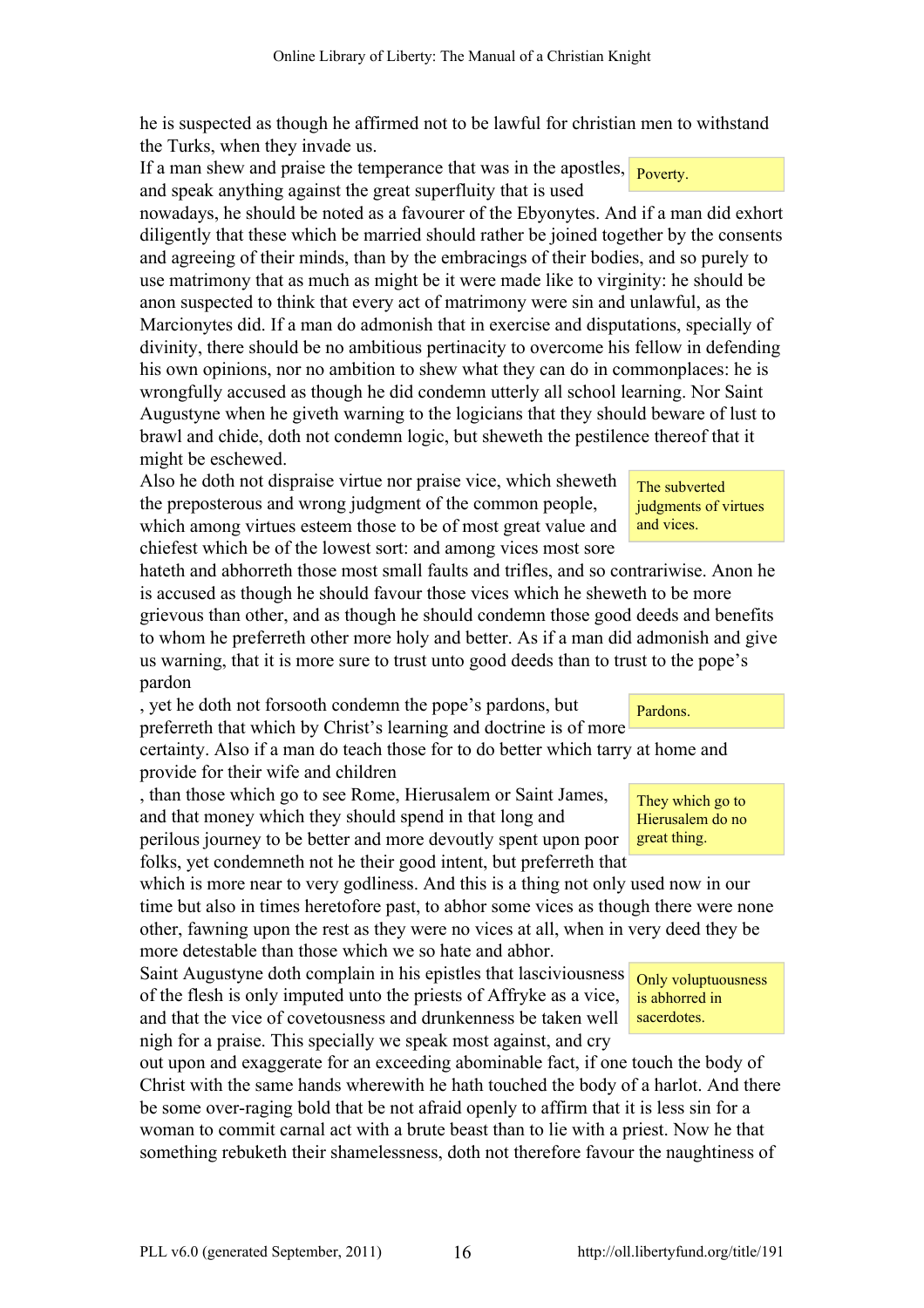priests, but sheweth that they regard not those offences which be a great deal more to be cried out upon.

But if a priest be a dicer, a fighter, a brawler, all unlearned, drowned and wrapped in temporal business, all given to the evil service of evil princes, yet against him they cry nothing at all

which altogether worldly and polluted doth handle and intermeddle with holy mysteries.

When a priest is a flatterer or a pick-quarrel, which with his bitter tongue and false lies doth hurt the names of those which never offended him, but rather hath done him pleasures, why do

we not now cry out? Oh what an horrible sin is this to receive the Lord God, which suffered his passion for sinners, with that tongue which is full of poison of hell, and with that mouth wherewith thou killest and flayest an innocent. But this evil and ungraciousness we set so little by that in a manner those men are even praised for it, which profess themselves to be the most religious amongst religious men. There is no man that denieth but they be to be reprehended and sore rebuked which nourish and keep at home concubines, to the evil example of all the common people; but yet these other evil vices be more hateful to God. Nor he doth therefore say that butter is naught which sayeth that honey is better and more to be preferred: nor yet doth not approve the fever that counselleth the frenzy more to be avoided. And it is hard to tell and express how great infection of manners and disposition doth spring of these perverse and wrong judgments.

There be divers things nowadays received into the order of virtues, which rather have the visor and appearance of godliness than the nature and strength of it, insomuch that unless we look well into them and take good heed of them, they do quench and

utterly destroy virtue. If it had been but a little pestilence of religion which in ceremonies do lie covert, Paul would never so sharply have spoken against them in all his epistles.

And yet do not we condemn in any place ceremonies that be moderately observed, but that all holiness be ascribed unto them we cannot suffer.

Saint Augustyne did prohibit those of the clergy which were in house with him to use any notable vesture, but if they would be commended of the people, that they should rather bring that to

pass by their manners and virtuous living than by any sundry fashion of raiment. But nowadays it is a world for to see what new and wonderful fashions of apparel and vesture there be. But yet I speak not against that

, but this I marvel of, that those things are so overmuch regarded and set by, which peradventure might by right be reprehended.

And again that those things be so little regarded which we should only behold and regard. I do not rail against the grey friars and black monks that they make much of their own rule, but because certain of them regard more their own rules than they do the Gospel: which thing would to God were not found in the most part of them. I do not speak against that, that some eat fish, some live with herbs, other with eggs: but I admonish those to err and to be far out of the way which will of those things justify themselves after the manner of the Jews, thinking themselves better, and preferring

A sacerdote being a dicer or fighter.

A sacerdote pick-

quarrel.

Certain things have only an outward shew of godliness.

Ceremonies be of the

mean sort.

A rule of Saint Augustyne.

The rules of men.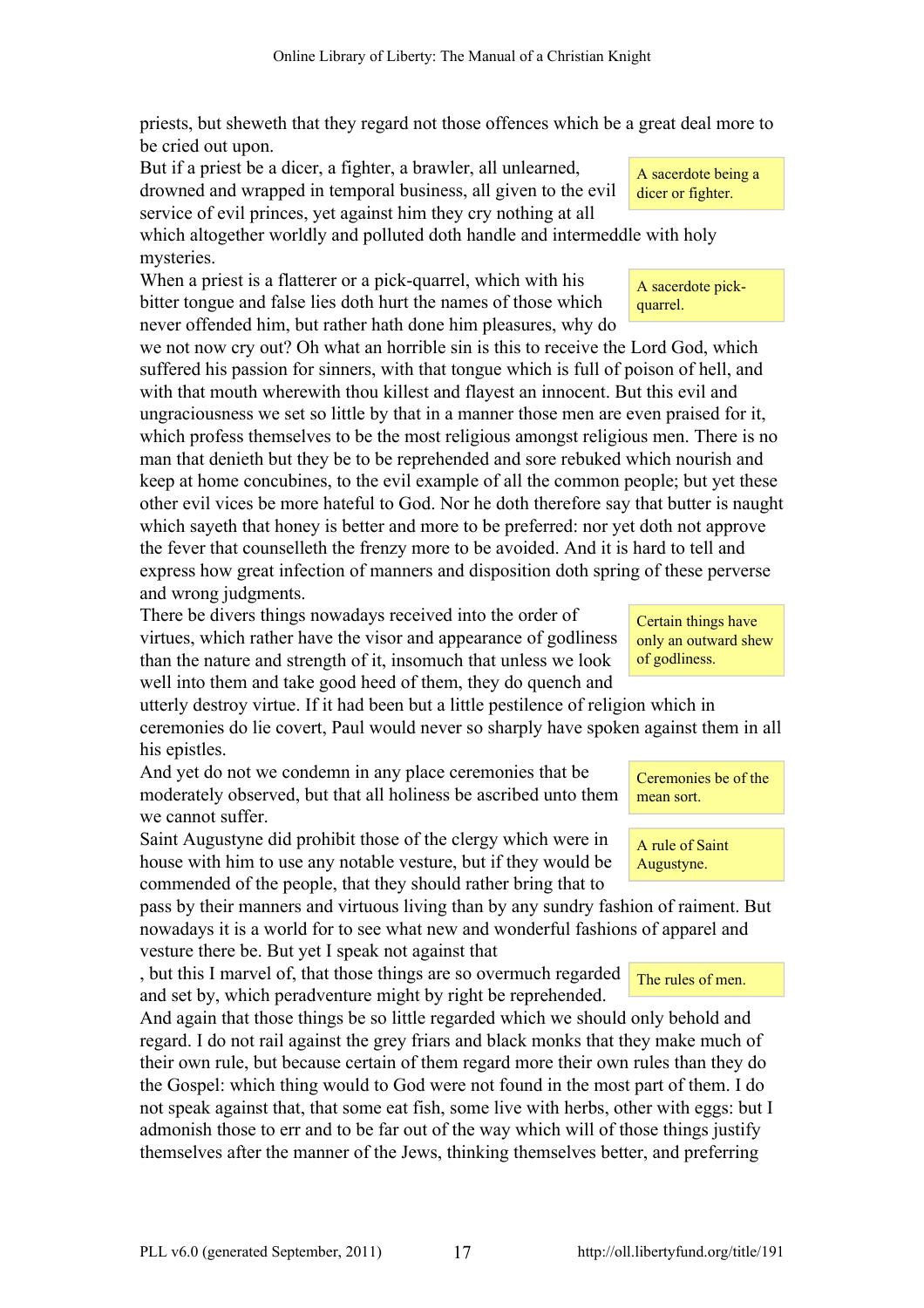themselves to other for such trifles of men's invention, and take it for no default at all to hurt another man's good name with false lies.

Of the diversity of meat and drink Christ never commanded anything, nor the apostles: but Paul oftentimes did dissuade us

from it. Christ curseth bitter slandering, which also all the apostles doth detest and abhor: and yet that notwithstanding we will appear religious in such using of meats, and in hurting men's fame we be bold and hardy. I pray you think you that he which doth admonish these both in general not touching any man, and also lovingly, doth hurt religion? Who is so mad that he would be accounted eloquent for shewing and bringing to light the vices that belong to monks? But these peradventure fear lest their convents and brethren would be less obedient, and lest also there do not so many desire to be shaven into their order: yet verily, no man is more obedient to his head than he which inspired with the Holy Ghost is free and at liberty. True and very charity taketh all things well in worth, and suffereth all things, refuseth nothing, is obedient unto rulers, not only to those that be sober and gentle, but also to those that be sharp and rough.

obedience may not be abused. But yet rulers must be wise of this that they do not turn the obedience of other men into their own tyranny, and that they had liefer therefore to have them superstitious than holy and virtuous, whereby they might be more obedient at every beck. They have

pleasure to be called fathers: but what carnal father is there that would have his children ever infants and young because he might use his power upon them at his own pleasure? And of the other part all those that purpose to profit in the liberty of Christ, this they must be ware of, lest as Saint Paul doth admonish they make their liberty a cloke or covert to their carnal living: or as Saint Peter teacheth, with their liberty they make a cover and a cloke to their maliciousness. And if that one or two do abuse this liberty, yet it is not right forthwith that all other therefore be ever kept in

superstitiousness and bondage of ceremonies like unto the Jews. And whosoever will mark it shall perceive that amongst these religious men, no man causeth the ceremonies to be more straitly observed than they which under the precepts thereof doth bear rule and serve their bellies rather than Christ.

Moreover they need not be atraid lest such kind of Essenes be not enough spread abroad in so great diversity of men's natures, whereby it is caused that nothing is so unreasonable but divers and many will love and desire it, although theirselves ought more to desire that they had true professors of religion rather than

many. But would to God that it were provided and ordained by a law that no man should be taken in such snares afore he were thirty years of age, before he something knew himself, or knew what the nature and virtue of true religion is.

But these which like unto the Phariseys, doing their own business and providing for their own profit, wander about to

make novices both by sea and land, shall never fail of young men lacking experience whom they may allure into their veils and nets, and also deceive. There be a great number of fools and simple souls in every place. But I desire even with all my heart, and I doubt not but so do all that be very good men, that the religion of the Gospel should be so pleasant to every man that they being contented therewith, should not desire the religion of black monks or grey friars. And I doubt not but so would Saint Benedicte and Fraunces themselves.

The inferiors'

Diversity of meats.

The more religious a man is, the less he yieldeth to ceremonies.

Matt. xxiii.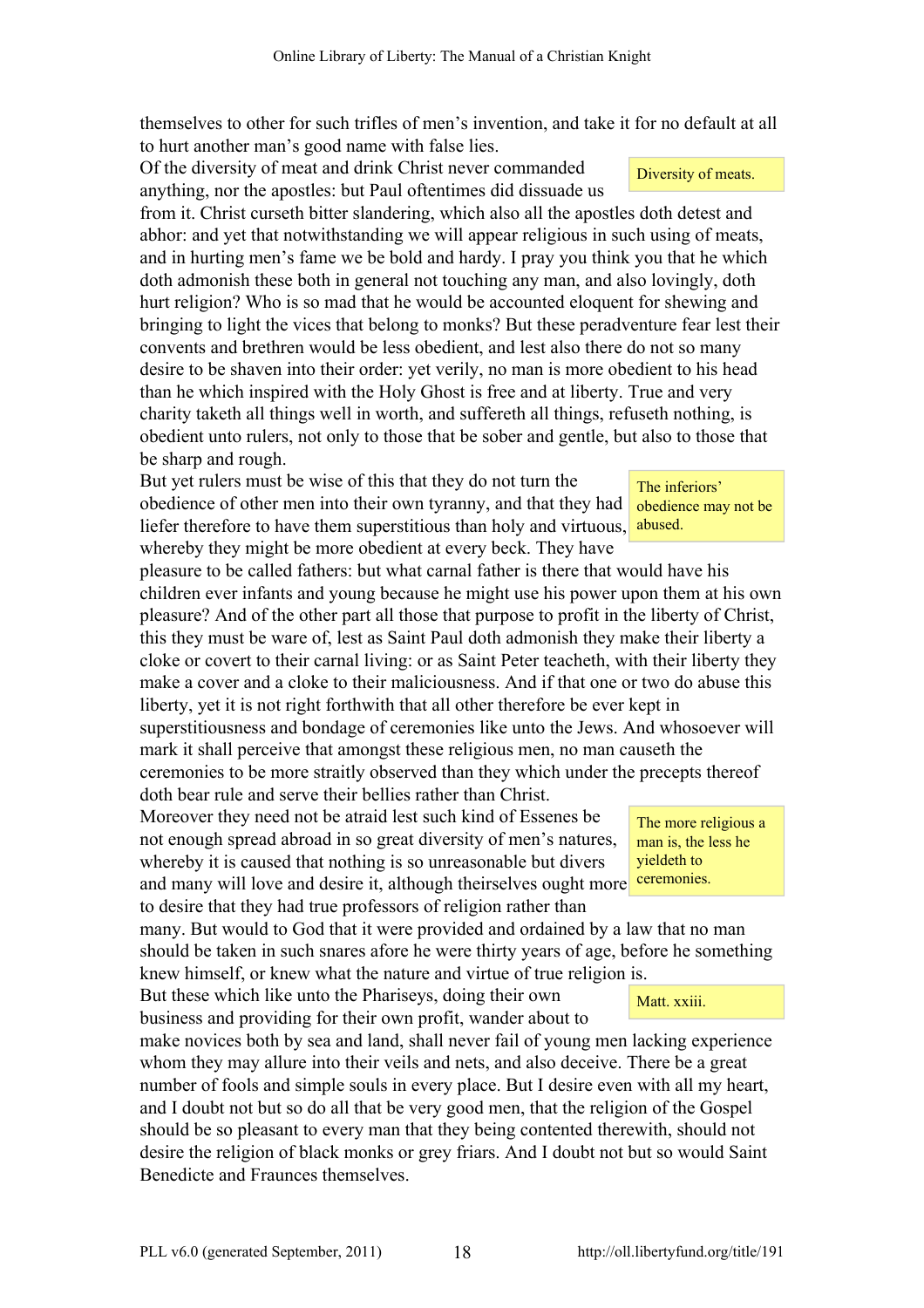Moses did rejoice that his own honour was defaced and dimmed with the glory of Christ: and so should those other be glad if for the love of Christ's law we set nothing by man's constitutions. I

would that all christian men should so live that these which now be called only religious, should appear little religious, which thing even at this day is of truth and that in many: for why should I dissemble that thing that is so manifest?

And yet in the old time the beginning of the monastical life was nothing else but a going aside into a secret place from the cruelness of idolaters. And anon after the manner of living of

religious men which followed them was nothing else but a reformation and calling again to Christ: for the courts of princes in the old time shewed them christened in their titles rather than in their living. The bishops anon after were corrupt with ambition and covetousness, and the common people also fainted and waxed cold from that charity which was in the primitive church: and for this purpose did Saint Benet seek a solitary life, and then after him Barnarde, and after that divers other did associate themselves together, for this intent only that they might use the pure and simple life of christian men.

Then after in process of time when their riches and ceremonies did increase, their true godliness and simpleness did abate and decrease. And now although we see men of religion to be

overmuch out of good order, and to use manners like unto gentiles, yet is the world filled with new institutions and kinds of religion as though they should not fall to the same point hereafter that other have done afore them. In times past, as I said, a religious life was nothing but a solitary life. And now these be called religious which be altogether drowned in worldly business

, using plainly certain tyranny in worldly matters, and yet these for their apparel and title I cannot tell what, doth challenge such

holiness to their selves that they do account all other in comparison of themselves no christian men at all. Why do we make so strait and narrow Christ's religion which he would have so large? If we be moved with magnifical and high terms

, I pray you what thing else is a city but a great monastery? Monks be obedient to their abbot and governour, the citizens obey the bishops and curates, whom Christ himself made rulers, and not the authority of man.

The monks live in idleness, and be fed of other men's liberality, possessing that amongst them in common, which they never laboured or sweat for (yet speak I nothing of them that be

vicious). The citizens bestow that which they have gotten with their labour and great travail, to them that have need, every man as he is of ability and power. Now as concerning the vow of chastity I dare not be bold to express what difference is betwixt the religious man unmarried and the chaste matrimony of the other. And to be short he shall not very greatly lack those three vows of man's invention, that doth keep and observe purely and sincerely that first only vow which we all solemnly make unto Christ, and not unto man, when we receive our baptism. And if we compare those that be evil of one kind, with those that be evil of the other, without doubt the temporal men be much better. But if we compare those which be good of the one sort with those that be good of the other there is little difference, if there be any at all, saving

All things give place to the glory of Christ.

The first beginning of monks in old time.

From whence ceremonies came.

A city is a great monastery.

Monks most worldly.

Obedience, poverty, chastity.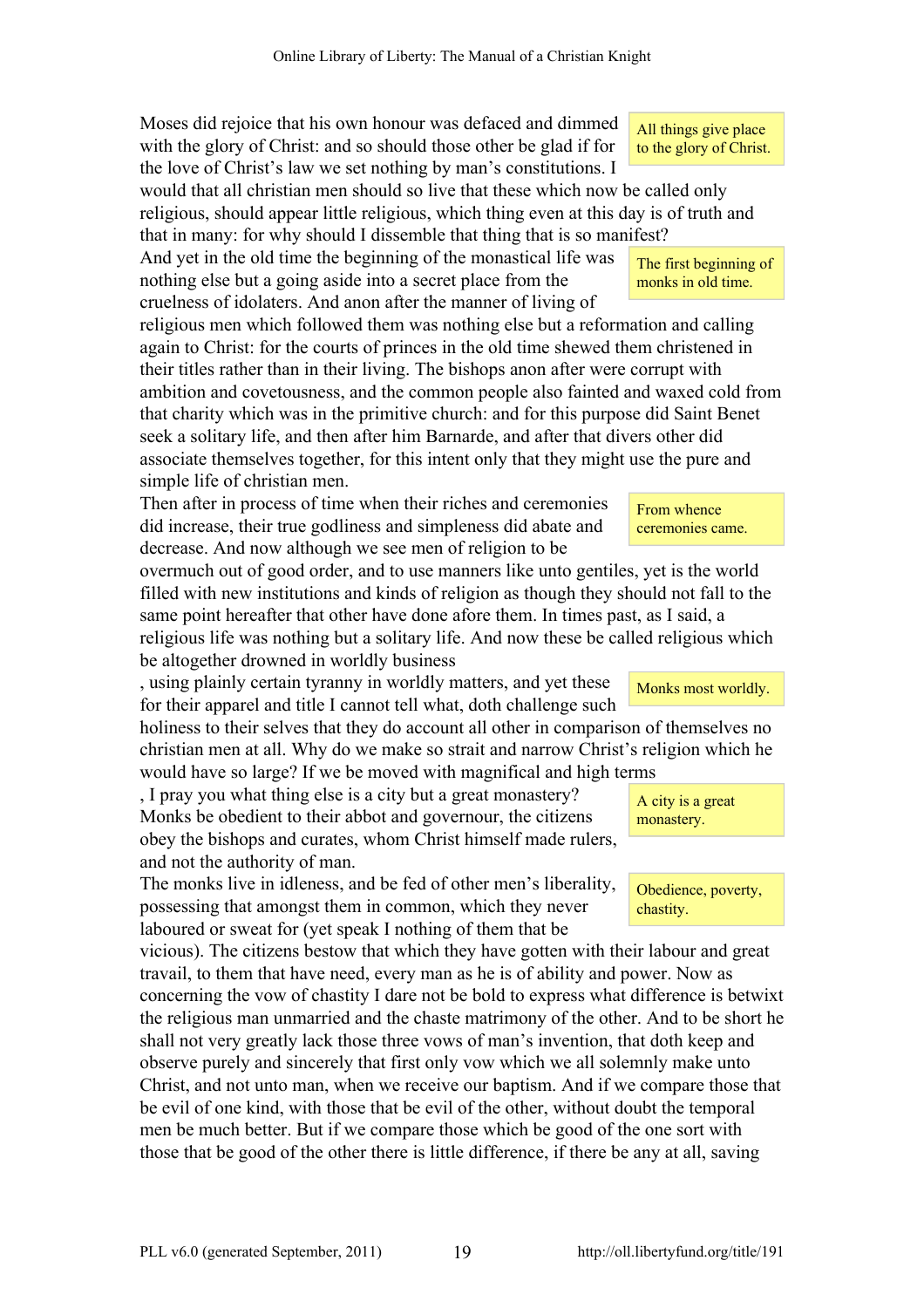that those appear to be more religious that keep their religion and duty with less coercion. The rest is therefore that no man foolishly stand in his own conceit

, neither for his diversity of living from other men, nor despise or condemn the rule or order of other men's living. But in every kind of living let this be our common study, that every man

according to his power endeavour himself to attain unto the mark of Christ, which is set open to all men, and that every man do exhort other to it, and also help other, neither envying them that over run us in this course, nor disdaining them that be weak

and cannot yet overtake us.

In conclusion when every man hath done that he can, let him not be like unto the Pharisey whom the Gospel maketh mention of, which doth boast his good deeds unto God saying: I fast twice in the week, I pay all my tithes and so forth. But after Christ's

counsel let him speak from the heart and to himself, and not to other, saying I am an unprofitable servant, for I have done no more than I ought to do. There is no man that better trusteth than he that so distrusteth. There is no man further from true religion than he that thinketh himself to be very religious. Nor Christ's godliness is never at worse point, than when that thing which is worldly is writhen unto Christ, and the authority of man is preferred unto the authority of God. We must all hang of that head if we will be true christian men. Moreover whosoever is obedient to a man which doth persuade and call him unto Christ, he is obedient unto Christ, and not unto man. And whosoever doth tolerate and suffer those men which be subtle

, cruel and imperious, teaching that thing which maketh not for religion, but for their tyranny, he useth the patience meet for a christian man, so that these things which they command be not

utterly wicked and contrary to Christ's doctrine, for then it shall be convenient to have that answer of the apostles at hand: we must rather be obedient unto God than to any man.

But we have long ago passed the measure and quantity of an epistle, so greatly the time deceiveth us, whiles we come and talk most pleasantly with our well-beloved friend. This book is sent unto you in Frobenius' print, as though it were new-born again, much more ornate and better corrected than it was before. I have put unto it certain fragments of mine old study in times past. Methought it most convenient to dedicate this edition (such as it is) unto you, that whosoever shall take any precepts to live well of Erasmus, should have an example ready at hand of our father Wolzius. Our Lord preserve you, good father, the honour and worship of all religion. I pray you counsel Sapidus that he be wise, that is, that he go forth as he hath begun: and to Wynphelyngus ye shall speak also, that he prepare all his armour to fight shortly with the Turks, forasmuch as he hath kept war long enough with keepers of concubines. And I have great hope and trust to see him once a bishop, and to ride upon a mule, and to be set high in honour with a mitre and cross. But in earnest I pray you commend me heartily both unto them and unto Ruferus and the rest of my friends,

and in your devout prayers made to God I pray you remember Erasmus, and pray for his soul's health. At Basyle the even of the assumption of our Lady, in the year of our Lord God M. CCCCC. and xviii.

The confidence in ourselves is most pernicious.

How far prelates must

be obeyed.

No kind of life ought to be reproved.

PLL v6.0 (generated September, 2011) 20 http://oll.libertyfund.org/title/191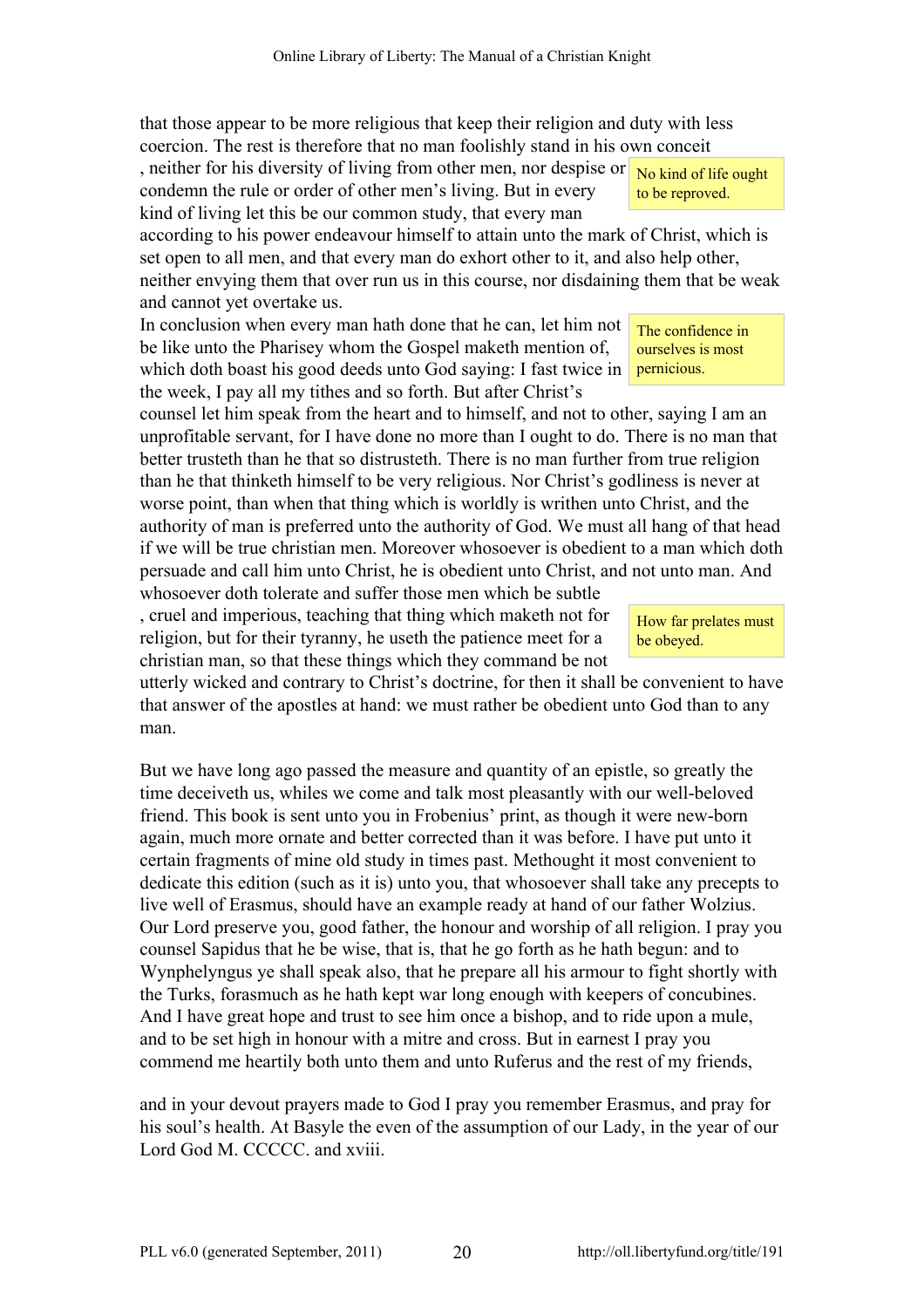### <span id="page-20-0"></span>[Back to Table of Contents]

### ENCHIRIDION

A compendious treatise of the soldier of Christ, called Enchiridion, which Erasmus of Roterdame wrote unto a certain courtier, a friend of his.

Thou hast desired me with fervent study, singular beloved brother in Christ, that I should describe for thee compendiously, a certain craft of virtuous living, by whose help thou mightest attain a virtuous mind, according to a true christian man. For thou sayest that thou art and hast been a great while weary of the pastime of the court.

And dost compass in thy mind by what means thou mightest escape Egypt with all her both vices and pleasures, and be prepared happily with the captain Moses unto the journey of

Egypt betokeneth sinful living.

virtue. The more I love thee, the gladder I am of this thine so holy purpose

, which I trust (yea without our help) he that hath vouchsafed to stir it up in thee, shall make prosperous, and bring to good effect. Notwithstanding yet have I very gladly and willingly

The land of promise signifieth pure life.

accomplished thy desire, partly because thou art so great a friend of mine, partly also because thou requirest so charitable things. Now enforce thyself, and do thine endeavour, that neither thou mayst seem to have desired my service and duty in vain, or else I to have satisfied my mind without any fruit. Yea let us both indifferently beseech the benign spirit of Jesu, that he both put wholesome things in my mind while I write and make the same to thee of strength and efficacy.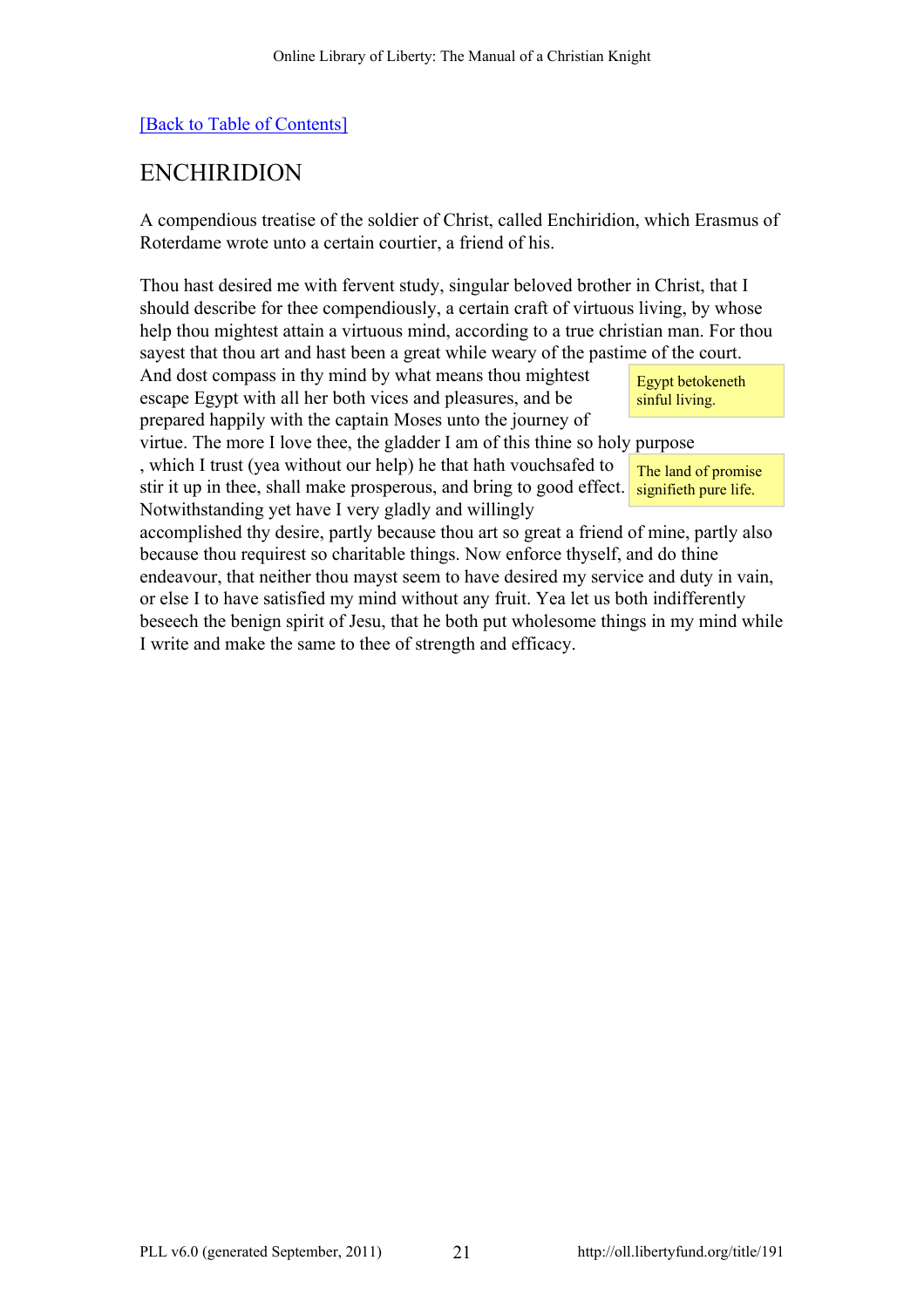#### <span id="page-21-0"></span>[Back to Table of Contents]

### We Must Watch And Look About Us Evermore While We Be In This Life.

### Chap. I.

The first point is, we must needs have in mind continually , that the life of mortal men is nothing but a certain perpetual exercise of war: as Job witnesseth, a warrior proved to the uttermost and never overcome. And that the most part of men be overmuch deceived

, whose minds this world as a juggler holdeth occupied with delicious and flattering pleasures, which also as though they had conquered all their enemies, make holiday out of season, none otherwise verily than in a very assured peace.

It is a marvellous thing to behold how without care and circumspection we live, how idly we sleep, now upon the one side, and now upon the other, when without ceasing we are besieged with so great a number of armed vices, sought and

hunted for with so great craft, invaded daily with so great lying await. Behold over thy head wicked devils that never sleep, but keep watch for our destruction, armed against us with a thousand deceits, with a thousand crafts of noysances, which enforce from

on high to wound our minds with weapons burning and dipped in deadly poison, than the which weapons neither Hercules nor Cephalus had ever a surer dart, except they be received on the sure and impenetrable shield of faith.

Then again, on the right hand and on the left hand, afore and behind, this world striveth against us, which after the saying of

Saint John is set all on vice and mischief: and therefore to Christ both contrary and hated. Neither is it one manner of fight, for sometime with groans of adversity raging, as with open war he shaketh the walls of the soul. Sometime with great promises (but yet most vain) he provoketh to treason: and sometime by undermining he stealeth on us unaware to catch us among the idle and careless men. Last of all underneath, the slippery serpent, the first breaker of peace

, father of unquietness, otherwhiles hid in the green grass, lurking in his caves, wrapped together in a hundred round coils

ceaseth not to watch and lie in wait beneath in the heel of woman, whom he once poisoned.

By the woman is understood the carnal part of a man, otherwise called sensuality. This is our Eve by whom the most crafty serpent doth entice and draw our minds to mortal and deadly

pleasures. And furthermore as though it were but a trifle that so great a company of enemies should assault us on every side, we bear about with us wheresoever we go in the very secret parts of the mind an enemy nearer than one of acquaintance, or one of household. And as nothing is more inward, so nothing is more perilous.

The life of man is but a warfare, saith Job vii.

The comparison of the world to a juggler.

Peace, peace, and yet there is no peace at all.

Divers enemies from above.

Enemies at hand.

Eve signifieth affections.

Enemies of Hell.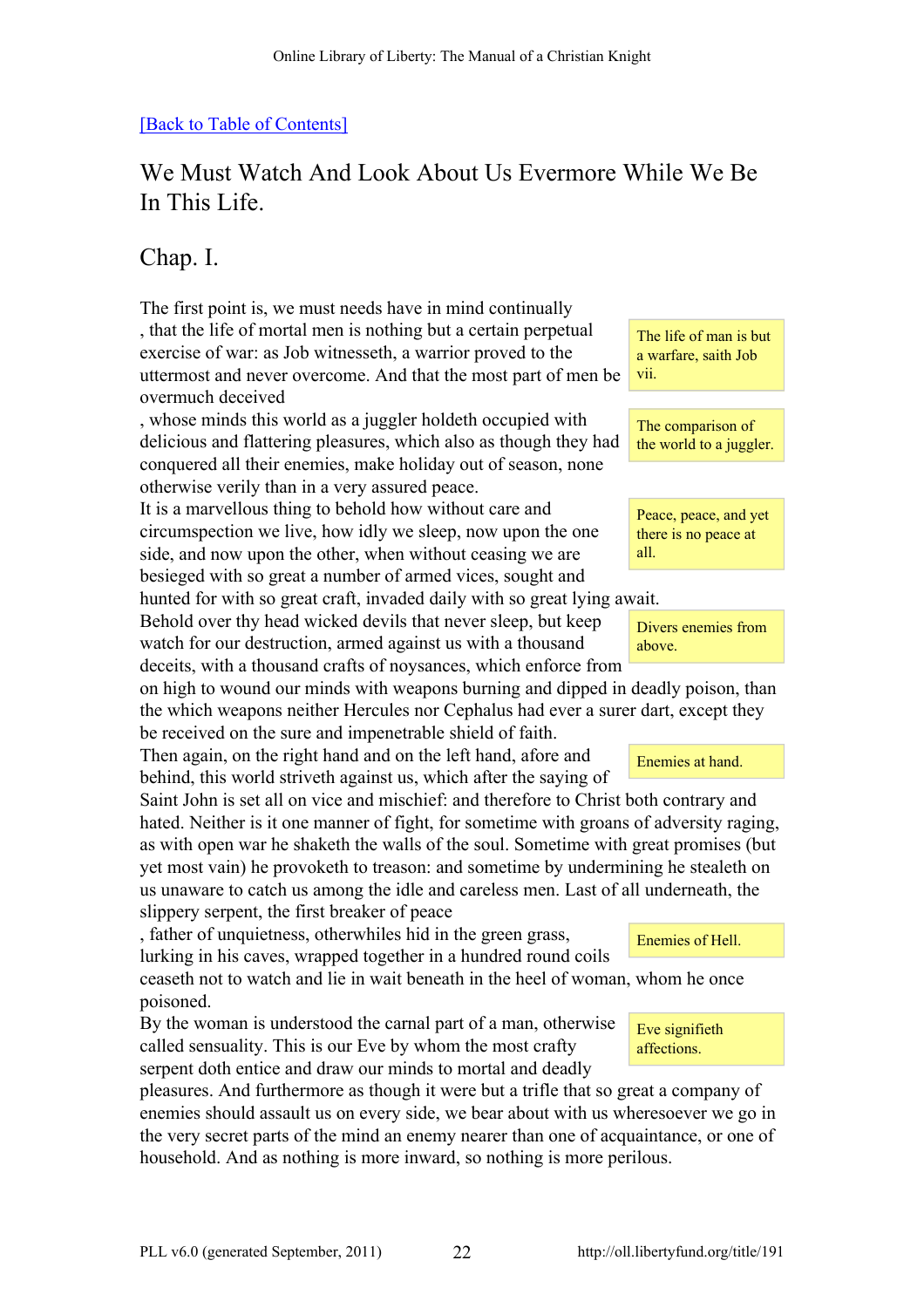This is the old and earthly Adam, which, by acquaintance and customary familiarity, is more near to us than a citizen, and is in all manner studies and pastimes to us more contrary than any mortal enemy, whom thou canst keep off with no bulwark,

neither is it lawful to expel him out of thy pavilion. This fellow must be watched with an hundred eyes, lest peradventure he setteth open the castle or city of God for devils to enter in. Seeing therefore that we be vexed with so fearful and cruel war, and that we have to do or strive with so many enemies, which have conspired and sworn our death, which be so busy, so appointed, so false and expert: ought not we madmen on the other side to arm ourselves and take weapons in our hands to keep watch and have all things suspect? But we as though all things were at rest and peace, sleep so fast that we rowte again and give ourself to idleness, to pleasure, and as the common proverb is, give our minds to revelling and making good cheer, as though our life were a feasting or banqueting, such as the Greeks used, and not warfare. For in the stead of tents and pavilions we tumble and welter in our beds. And in the stead of sallettes and hard armour we be crowned with roses and fresh flowers, bathed in damask and rose waters, smoked in pomanders and with musk balls, changing points of war with riot and idleness. And in the stead of weapons belonging to the war, we handle and take unto us the unhardy harp, as this peace were not of all wars the most shameful. For whosoever is at one with vices, hath broken truce made between him and God in time of baptism. And thou, oh madman, criest peace, peace, when thou hast God thine enemy, which only is peace and the author of peace, and he himself

with open mouth crieth the contrary by the mouth of his prophet , saying there is no peace to sinners or wicked persons which love not God. And there is none other condition of peace with him except that we (as long as we war in the fortress of this

body) with deadly hate and with all our might hold fight against vices. For if we be at one with them, we shall have him twice our enemy, which only being our friend may make us blessed. And if he be our foe may destroy us, both because that we stand on their side which only can never agree with God, for how can light and darkness agree? and also that because we as men most unkind abide not by the promise that we made to him, but unjustly have broken the appointment made between him and us with protestation and holy ceremonies.

Oh thou christian man, rememberest thou not when thou wert professed and consecrate with the holy mysteries of the fountain of life, how thou boundest thyself to be a faithful soldier unto thy captain Christ, to whom thou owest thy life twice, both because he gave it thee, and also because he restored it again to thee, to whom thou owest more than thou art able to pay? Cometh it not

to thy mind how when thou were bound with his sacraments as with holy gifts, thou were sworn with words for the nonce to take the part of so courteous an emperoure, and that thou didst curse and ban thine own head, desiring vengeance to fall upon thine own self, if thou didst not abide by thy promise?

For what intent was the sign of the cross printed in thy forehead, but that as long as thou livest thou shouldst fight under his standard? For what intent wert thou anointed with his holy oil,

but that thou for ever shouldst wrestle and fight against vices? What shame and how great abomination is it accounted with all men if a man forsake his king or chief lord?

Old earthly Adam betokeneth appetites or affections.

There is no peace to wicked persons.

In time of baptism we profess with protestation to fight ever under the standard of Christ.

Badges and signs of

baptism.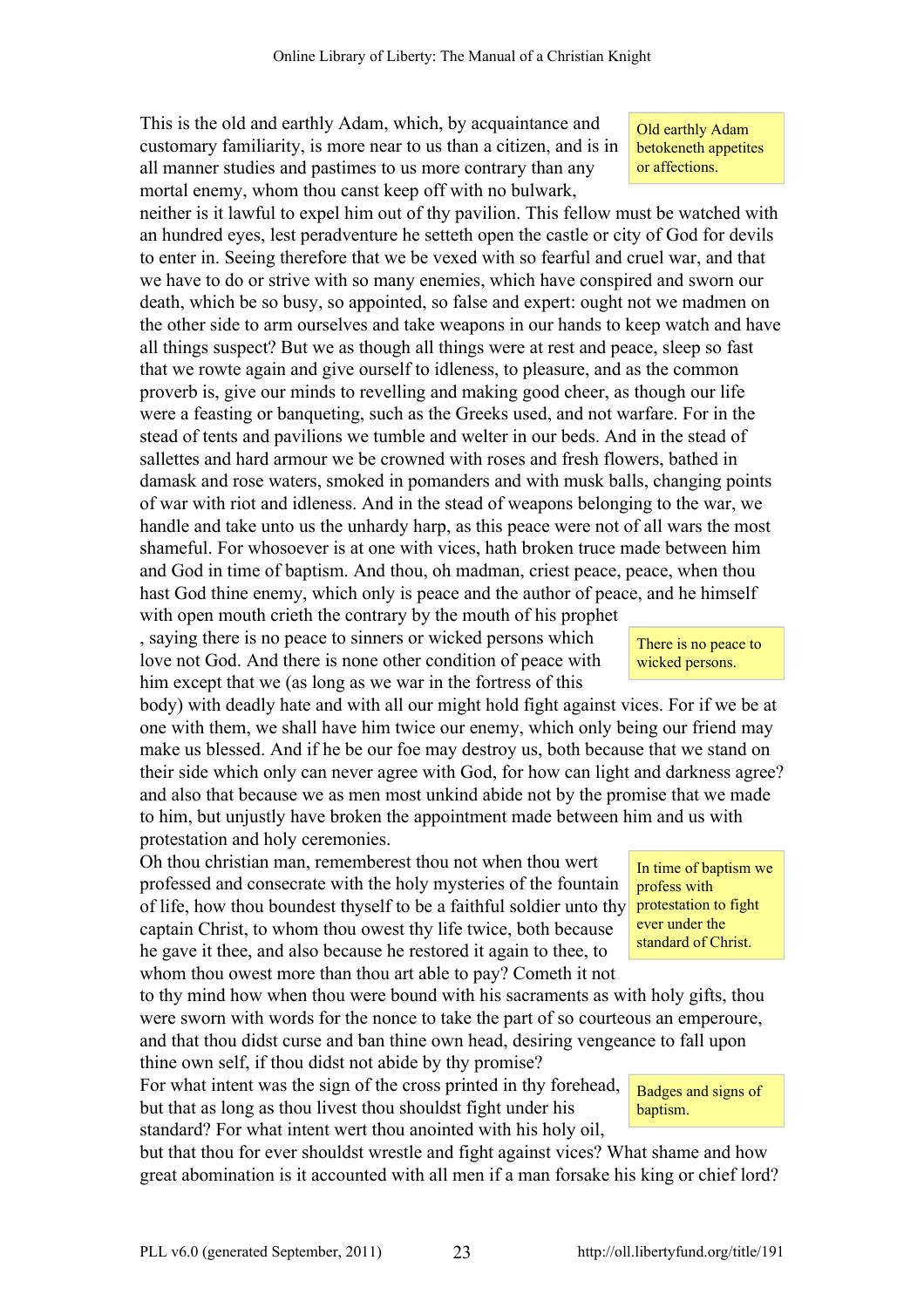Why settest thou so light, then, by thy captain Christ? neither kept down with the fear of him, seeing he is God, nor refraining for love, seeing for thy sake he was made man

, yea and seeing thou usurpest his name thou ought to remember what thou hast promised him. Why departest thou away from him like a false forsworn man, and goest unto thine enemy, from whence he once redeemed thee with the ransom of his precious

The guerdon of sin. blood? Why dost thou, so oft a renegate, war and fight under the standard of his adversary? With what face presumest thou to set up contrary banners against thy king which for thy sake bestowed his own life? Whosoever is not on his part, as he saith himself (Luke xi.) standeth against him. And he that gathereth not with him scattereth abroad. Thou warrest not only with filthy title or quarrel, but also for a miserable reward. Wilt thou hear whosoever thou be that art servant or soldier to the world, what shall be thy meed? Paul the standard-bearer in the war of Christ, answereth thee. The reward (saith he) of sin is death. And who would take upon him to fight in a just and an honest cause, if he were sure to die

but bodily only, and thou fightest in a wrong and also a filthy quarrel to obtain for thy reward the death of thy soul. In these mad wars that man maketh against man, either through beastly fury or for miserable necessity: seest thou not if at any time the greatness of the prey promised or hoped for, or comfort of the captain, or the cruelness of the enemies, or shame of cowardice cast in their teeth, or in conclusion if desire of praise hath pricked and stirred up the soldiers' minds: with what courage and with what lusty stomachs finish they whatsoever labour remaineth, how little they regard their lives, with how great fierceness run they upon their enemies, well is him that may go foremost.

And, I beseech thee, how small is the reward which those wretched men go about to get with so great jeopardies and diligence? Verily but to have praise of a wretched man their

All things be done in the sight of God which all things beholdeth.  $\frac{1}{\text{God behindeth us.}}$ captain, and that they might be praised with a rude and homely song, such as are used to be made in the time of war, to have haply their names written in a harper's beadroll, to get a garland of grass or oaken leaves, or at the most to bring home a little more vantage or winning with them. We, on the other side clean contrary, be kindled neither with shame nor with hope of reward, and yet he beholdeth us while we fight that shall quit our pain if we win the field. But what reward setteth forth the chief ruler of our game for them that win the mastery? not mules as Achilles did in Homer, not tripods, that is to say meat boards with three feet, as Eneas did in Virgil: but such as the eye never saw, nor the ear never heard, neither could sink into the heart of man. And these rewards he giveth in the mean season to his (whiles they be yet fighting) as solaces and things to comfort them in their labours and travails. And what hereafter? Certes, blessed immortality. But in games of sport, as running, wrestling, leaping, in which the chiefest part of reward is praise, they which be overcome have likewise their rewards assigned unto them. But our matter is tried with great and doubtful peril, neither we fight for praise, but for life, and as reward of most value is proffered to him that quitteth himself most manfully, so pain most terrible is appointed for him that giveth back. Heaven is promised to him that fighteth lustily. And why is not the quick courage of a gentle stomach enflamed with the hope of so blessed a reward, namely what He promiseth, which as he cannot die, even so he cannot deceive? We have all the company of Heaven beholders of our conflict.

The name of Christ ought to put us in remembrance.

Comparison of rewards.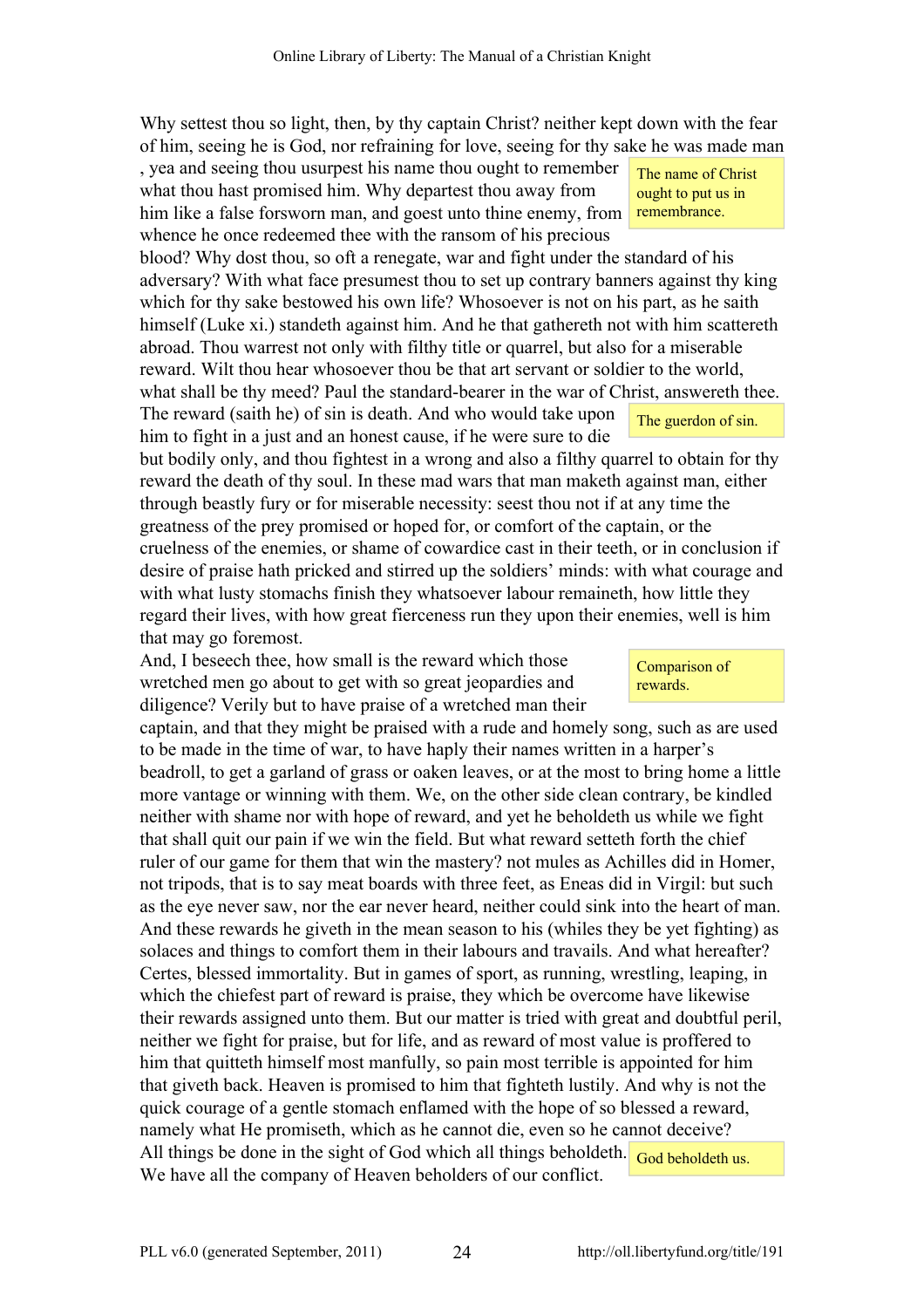And how are we not moved, at the least way, even for very shame? He shall praise our virtue and diligence, of whom to be lauded is very felicity. Why seek we not this praise, yea, with the loss of our lives? It is a cowardly mind that will be quickened with no manner of reward. The veriest heartless coward in the world for fear of perils ofttime taketh courage to him. And in worldly battles though thine adversary be never so cruel, yet rageth he but on thy goods and body only.

What more than that could cruel Achilles do to Hector? But here the immortal part of thee is assaulted and thy carcass is not

drawn about the sepulchre as Hector's, but thy body and soul is cast down into hell: there the greatest calamity or hurt is, that a sword shall separate the soul from the body: here is taken from thy soul the life, which is God himself. It is natural for the body to die, which if no man kill, yet must it needs die. But thy soul to die, is extreme misery. With how great cawtell avoid we the wounds of the body, with how great diligence cure we them

, and set we so little of the wounds of the soul. Our hearts ariseth and grudgeth at the remembrance of death of the body as a terrible or outrageous thing, because it is seen with bodily eyes. The soul to die, because no man seeth and few believeth, therefore very few fear it. And is this death more cruel yet than

the other? Even as much as the soul doth pass the body, and God excelleth the soul. Wilt thou that I show thee certain conjectures, examples or tokens whereby thou mayest perceive the sickness and death of the soul?

Thy stomach digesteth ill, it keepeth no meat, thou perceivest by and by thy body to be out of temper. And bread is not so natural meat to the body as the word of God is meat for thy soul. If that

seem bitter, if thy mind rise against it, why doubtest thou yet but that the mouth of the soul is out of taste, and infected with some disease? If thy memory the stomach of the soul, keep not the learning of God, if by continual meditation thou digestest not, if when it is digested, thou sendest it not to all parts by operation, thou hast an evident token that thy soul is acrased. When thy knees for weakness bow under thee, and it be much work to draw thy limbs after thee, thou perceivest plainly thy body to be evil at ease. And dost thou not perceive the sickness of thy soul, when he grudgeth and is weak and faint to all deeds of piety, when he hath no strength to suffer patiently the least rebuke in the world, and is troubled and angry with the loss of a half-penny? after that the sight is departed from the eyes, and the ears cease to hear, after that all the body hath lost his feeling: no man doubteth then but the soul is departed. When the eyes of the heart be waxen dim, insomuch that thou canst not see the most clearest light, which is virtue or truth: when thou hearest not with thy inward ears the voice of God: when thou lackest all thy inward feeling and perceiving of the knowledge of God, thinkest thou that thy soul is alive? Thou seest thy brother ungoodly entreated, thy mind is nothing moved, so thy matter be in good case. Why feeleth thy soul nothing here? Certainly because he is dead. Why dead? Because her life is away, that is God. For

, verily, where God is, there is charity, love and compassion of thy neighbours, for God is that charity. For if thou were a quick

member, how could any part of thy body ache, thou not sorrowing, no not once feeling or perceiving it? Take a more evident token.

The death of the body seemeth terrible, the death of the soul is not perceived

Achilles slew Hector.

The token of a sick soul.

God is life of the soul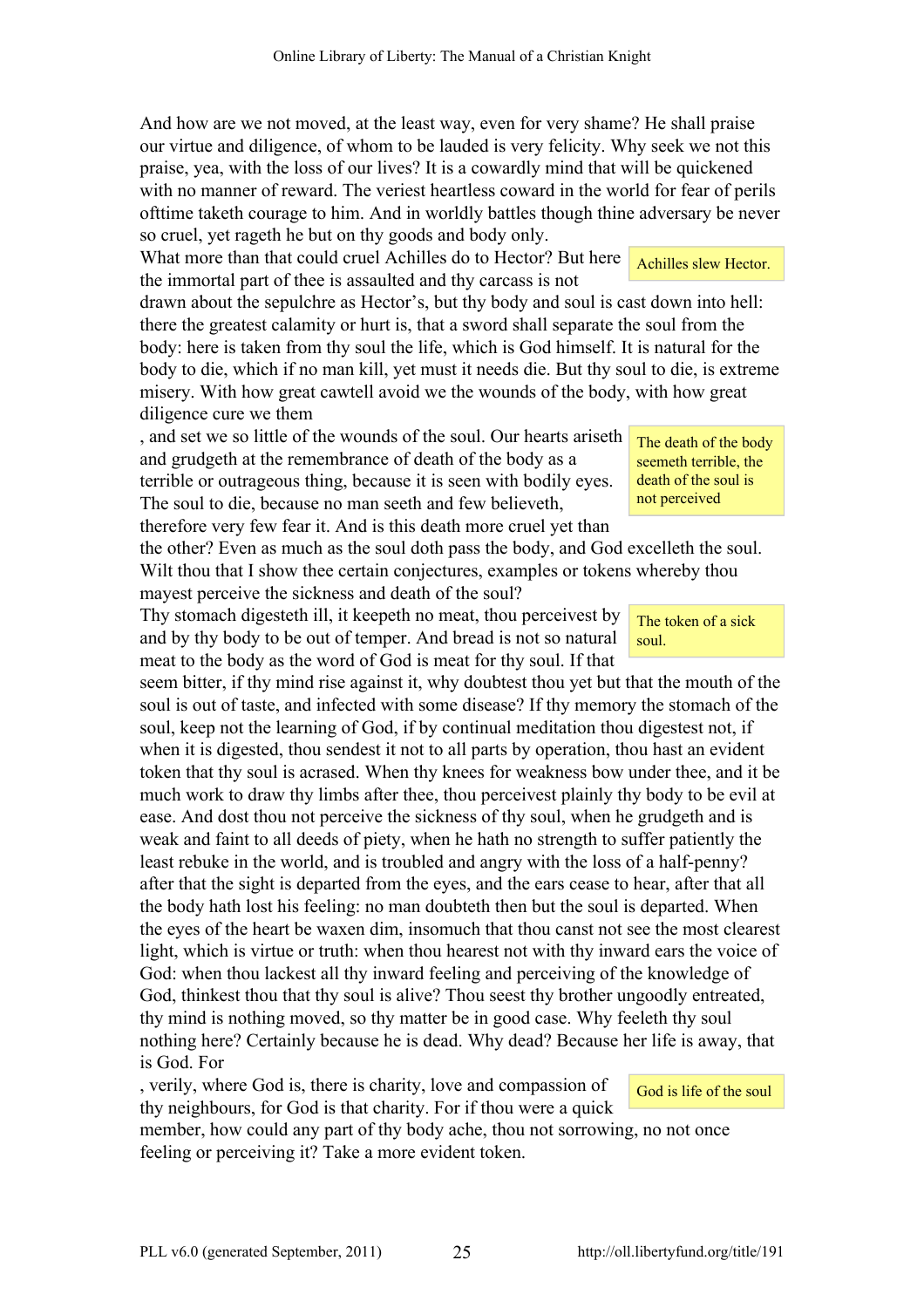Thou hast deceived thy friend, thou hast committed adultery, thy soul hath caught a deadly wound, and yet it grieveth thee not, insomuch as thou joyest as it were of great winning, and boastest

thyself of that thou shamefully hast committed. Believe surely that thy soul lieth dead. Thy body is not alive if it feel not the pricking of a pin. And is thy soul alive which lacketh the feeling of so great a wound? Thou hearest some man use lewd and presumptuous communication, words of backbiting, unchaste and filthy, raging furiously against his neighbour: think not the soul of that man to be alive. There lieth a rotten carcase in the sepulchre of that stomach from whence such stench ariseth and infecteth every man that cometh nigh. Christ called the Pharisees painted sepulchres. Why so? Because they bear dead souls about with them. And king David the prophet saith, their throat is a sepulchre wide open, they spake deceitfully with their tongues.

The bodies of holy people be the temples of the Holy Ghost. And lewd men's bodies be the sepulchre of dead corpses, that the interpretations of the grammarians to them might well be applied, *Soma quasi Sima.* It is called a body because it is the burial

, that is to say, the grave of the soul. The breast is the sepulchre, the mouth and the throat is the gaping of the sepulchre, and the body destitute of the soul is not so dead as is the soul when she is

forsaken of Almighty God, neither any corpse stinketh in the nose of man so sore as the stench of a soul buried four days offendeth the nose of God and all saints.

Therefore conclude, whensoever dead words proceed out of thy heart, it must needs be that a dead corpse lieth buried within. For when (according to the Gospel) the mouth speaketh of the abundance of the heart, no doubt he would speak the lively words of God, if there were life present, that is to wit, God. In another place of the Gospel the disciples say to Christ, Master, whither shall we go, thou hast the words of life? Why so, I pray thee, the words of life? Certainly for because they sprung out of the soul from whom the Godhead, which restored us again to life immortal, never departed not yet one moment. The physician easeth the body sometimes when thou art diseased. Good and holy men sometimes have called the body dead to life again. But a dead soul nothing but God only of his free and singular power restoreth to life again, yea, and he restoreth her not again if she being dead have once forsaken the body. Moreover of the bodily death is the feeling little or none at all. But of the soul, is the feeling eternal. And though also the soul in that case be more than dead, yet as touching the feeling of eternal death, she is ever immortal. Therefore seeing we must needs fight with so strange and marvellous jeopardy, what dulness, what negligence, what foolishness is that of our mind, whom fear of so great mischief sharpeneth not.

And again on the contrary part there is no cause wherefore either the greatness of peril, or else the multitude, the violence, the subtlety of thine adversaries should abate the courage of thy mind. It cometh to thy mind how grievous an adversary thou hast. Remember also on the other side how present how ready at hand thou hast help and succour. Against thee be innumerable,

Many causes why a christian man ought to be of good comfort, and to have confidence.

yea but he that taketh thy part, himself alone is more of power than all they. If God be on our side, what matter is it who be against us? If he stay thee, who shall cast thee down? But thou must be inflamed in all thy heart and brain in fervent desire of victory.

The bodies of good men be the temples of the Holy Ghost.

Feeling is a token of

life.

The body is the burial, or grave.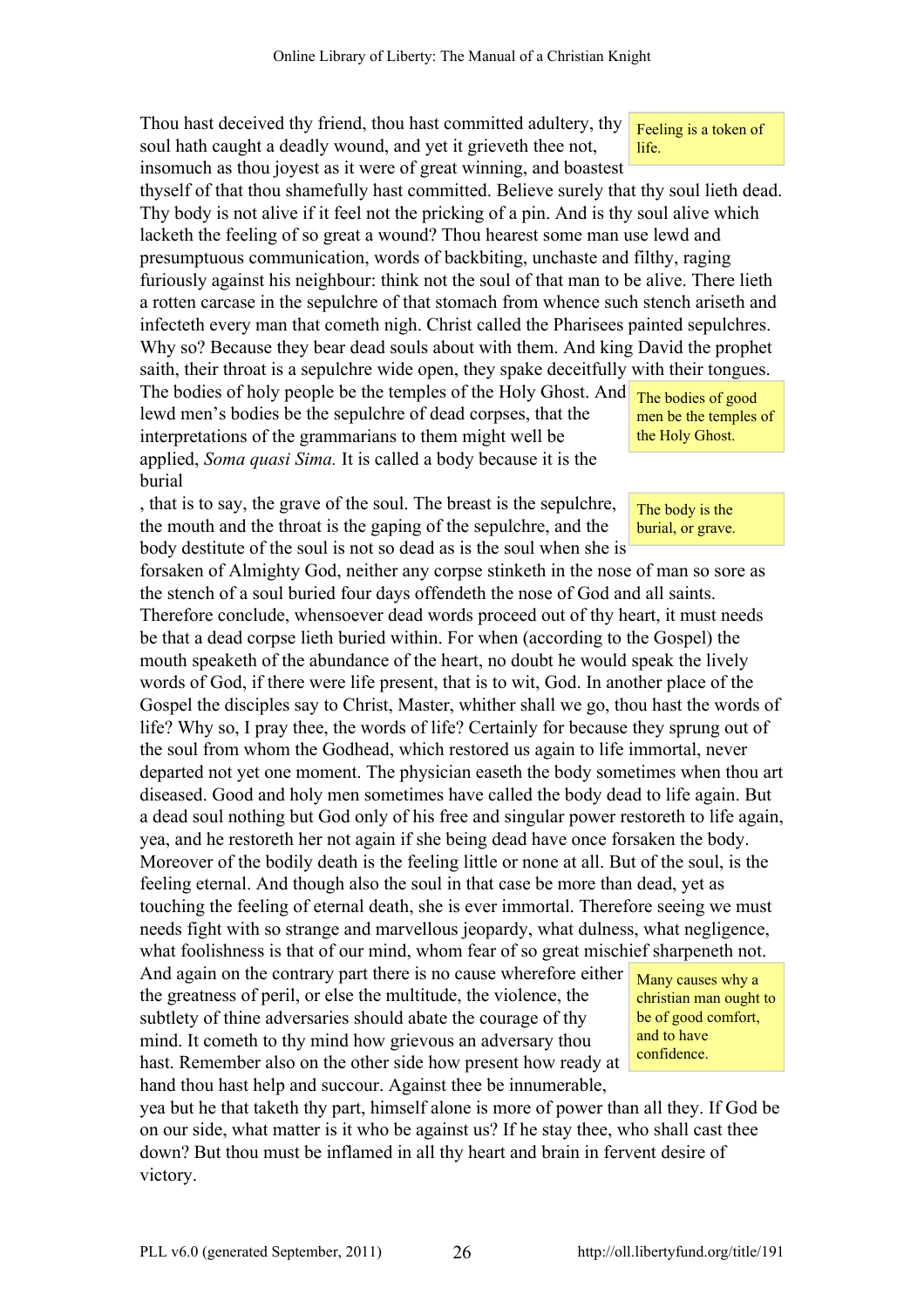Let it come to thy remembrance that thou strivest not, nor hast not to do with a fresh soldier and a new adversary, but with him that was many years ago discomforted, overthrown, spoiled and led captive in triumph of us, but then in Christ our head, by

whose might no doubt he shall be subdued again in us also. Take heed therefore that thou be a member of the body and thou shalt be able to do all things in the power of the head.

In thyself thou art very weak, in him thou art valiant, and nothing  $\frac{N_0}{N_0}$  man is strong in is there that thou art not able to do. Wherefore the end of our war his own strength. is not doubtful, because the victory dependeth not of fortune, but

is put wholly in the hands of God, and by him in our hands. No man is here that hath not overcome, but he that would not. The benignity of our protector never failed man. If thou take heed to answer and to do thy part again, thou art sure of the victory, for he shall fight for thee, and his liberality shall be imputed to thee for merit. Thou must thank him altogether for the victory, which first of all himself alone being immaculate, pure and clean from sin, oppressed the tyranny of sin. But this victory shall not come without thine own diligence also, for he that said, Have confidence, I have overcome the world, would have thee to be of a good comfort, but not careless and negligent. On this manner in conclusion is his strength, and by him we shall overcome. Profiting by his example, we shall fight as he fought, wherefore thou must

so keep a mean course

, as it were between Scylla and Charibdis, that neither trusting too much and bearing thee overbold upon the grace of God thou be careless and reckless, neither yet so mistrusting in thyself, feared with the difficulties of the war, do cast from thee courage, boldness, or confidence of mind together with harness and weapons also.

Our enemy was overcome many years agone.

Scilla is a jeopardous place in the sea of Cecyle. Charibdis is a swallow or whirlpool in the same sea.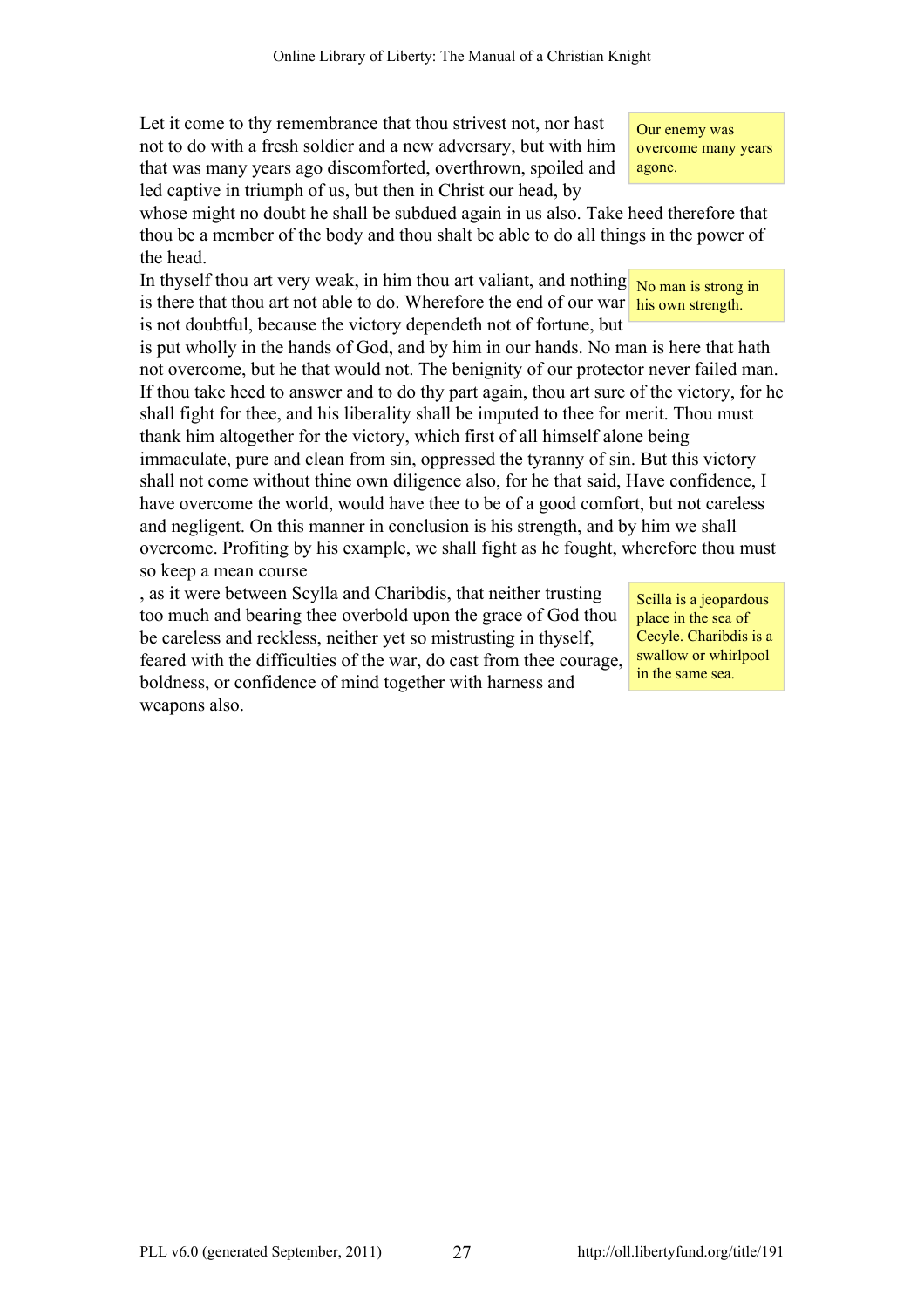#### <span id="page-27-0"></span>[Back to Table of Contents]

### Of The Weapons To Be Used In The War Of A Christian Man.

### Chap. Ii.

And I suppose that nothing pertaineth so much to the discipline of this war than that thou surely know, and presently have recorded and exercised in thy mind alway with what kind of armour or weapons thou oughtest to fight, and against what enemies thou must encounter and joust. Moreover that thy weapons be always ready at hand, lest thine so subtle an enemy should take thee sleeping and unarmed. In these worldly wars a man may be oftentimes at rest, as in the deep of the winter, or in time of truce: but we as long as we keep war in this body, may depart from our harness and weapons no season, no not as the saying is one finger breadth.

We must ever stand afore the tents and make watch, for our adversary is never idle: but when he is most calm and still, when he feigneth to flee or to make truce, even then most of all he imagineth guile: and thou hast never more heed to keep watch

than when he maketh countenance or semblance of peace. Thou hast never less need to fear than when he assaulteth thee with open war. Therefore let thy first care be that thy mind be not unarmed. We arm our body, because we would have no need to fear the dagger or privy murderer of the thief. Shall we not arm our mind likewise, that he might be in safeguard? Our enemies be armed to destroy us, doth it grieve us to take our weapons of defence, that we perish not? They watch to kill, shall not we watch to be out of danger? But of the armour and weapons of a christian man we shall make special mention when we come to the places convenient.

In the mean season to speak briefly, whosoever will assail with battle the seven nations that be called Cananei, Cethei, Amorrei, Pherezei, Gergezei, Evei, and Jebuzei, that is to say, whosoever will take upon him to fight against the whole host of vices, of the which seven be counted as chief captains, must provide him of two special weapons.

Prayer and knowledge, otherwise called learning. Paul would we should be ever armed, which biddeth us pray continually without stop. Prayer pure and perfect lifteth up thine affection to heaven, a tower beyond thine enemies' reach. Learning or knowledge

fenceth or armeth the mind with wholesome precepts and honest opinions, and putteth thee ever in remembrance of virtue, so that neither can be lacking to the other. These twain cleaveth so together like friends, the one ever requiring the other's help. The one maketh intercession and prayeth. The other sheweth what is to be desired and what thou oughtest to pray. To pray fervently, and (as James exhorteth us) without doubting or mistrusting, faith and hope bringeth to pass. To pray in the name of Jesu, which is nothing else but to desire things wholesome for thy soul's health only, learning or doctrine teacheth thee.

Said not Christ to the sons of Zebedei, Ye know not what ye ask? But prayer verily is the more excellent, as she that cometh and talketh familiarly with Almighty God. Yet for all that is doctrine

A christian man should never cease from war.

The seven nations inhabited the land of behest or promission promised to Abraham and his offspring.

Prayer and knowledge be the chief armour of a christian man.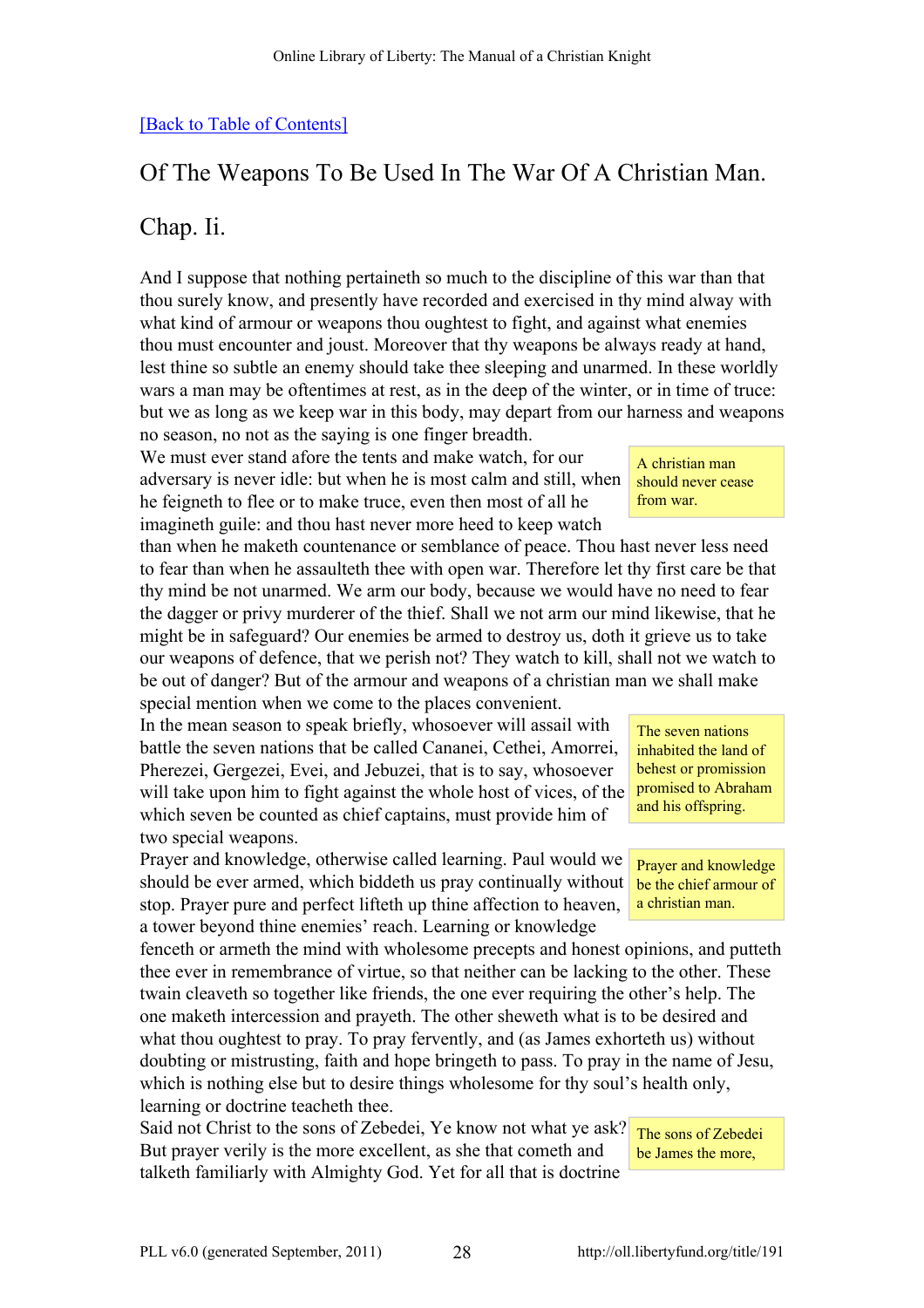no less necessary. And I cannot tell whether that thou, fled from Egypt, mightest without great jeopardy commit thyself to so long a journey, so hard and full of difficulty, without the captains Aaron and Moses.

Aaron which was charged with things dedicate to the service of God's temple, betokeneth prayer. By Moses is figured the knowledge of the law of God. And as knowledge of God ought not to be unprofitable, so prayer should not be faint, slack, without courage or quickness. Moses with the weapons of prayer

fought against his enemies, but had his hands lifted up to Heaven, which when he let down, the Israelites had the worse. Thou, haply, when thou prayest, considerest only how much of thy psalms thou hast mumbled up, and thinkest much babbling to be the strength and virtue of prayer: which is chiefly the vice of them which (as infants) cleave to the literal sense, and are not yet grown up to the ripeness of the spirit. But hear what Christ teacheth us in Matthew, saying, When ye pray speak not much, as the ethnics and gentiles do, for they think their prayers to be accepted because of much babbling. Counterfeit them not therefore, for your Father knoweth whereof ye have need before ye desire it of Him. And Paul to the Corynthes despiseth ten thousand words babbled with mouth in comparison of five spoken in knowledge. Moses opened not his lips, and yet God said to him, Why criest thou so to me? It is not the noise of thy lips, but the fervent desire of thy mind, which (as it were a very shrill voice) beateth the ears of God. Let this, therefore, be a customable thing with thee that as soon as thine enemy ariseth against thee, and the vices which thou hast forsaken trouble thee, thou then without tarrying with sure confidence and trust lift up thy mind to heaven

, from whence help shall come to thee, and thither also lift up thy hands. The surest thing of all is to be occupied in deeds of piety, that thy deeds may be referred and applied, not to worldly business but unto Christ. Yet lest thou shouldst despise the help of knowledge, consider one thing. Beforetime it was enough for the Israelytes to flee and escape from their enemies, but they were never so bold as to provoke the Amalachytes

, and to try with them hand for hand before they were refreshed with manna from heaven and water running out of the hard rock. The noble warrior David refreshed and made strong with these cates, set nought by the whole host of his adversaries, saying, Oh good Lord thou hast set a table of meat before me to defend me against all men that trouble me. Believe me well, brother singularly beloved in my heart, there is none so great violence of

thy foes, that is to say, none so great temptation which fervent study or meditation of holy scripture is not able to put aback, nor any so grievous adversity which it maketh not easy. And lest I should seem to be somewhat too bold an interpreter (though I could defend myself with great authority) what thing, I pray thee, could more properly have signified the knowledge of the secret law of God than did manna? For first in that it sprang not out of the earth, but rained down from heaven. By this property thou perceivest the difference between the doctrine of God and the doctrine of man. For all holy scripture came by divine inspiration and from God the author. In that it is small or little in quantity, is signified the humility, lowliness or homeliness of the style

and John the evangelist.

Aaron signifieth prayer, Moses betokeneth knowledge.

Pity is not taken for compassion, but for the honouring and worshipping of God with charity or love ordained, as Christ taught us to love.

Manna is a honeydew wherewith the children of Israel were fed forty years, and it is signified knowledge, and also by water likewise.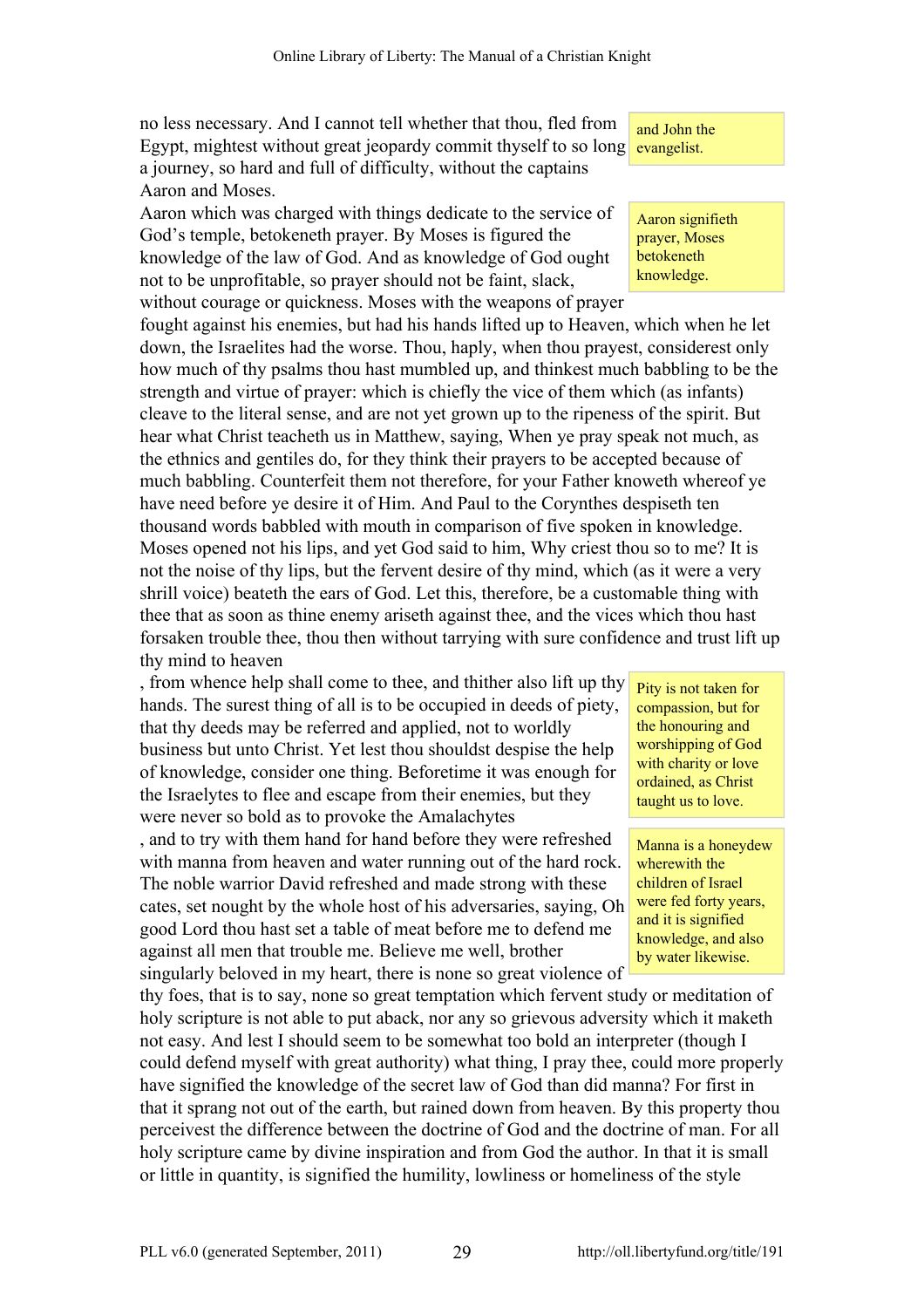under rude words including great mystery. That it is white, by this property is signified the purity and cleanness of God's law. For there is no doctrine of man which is not defiled with some black spot of error, only the doctrine of Christ everywhere bright, everywhere pure and clean. That it is somewhat hard and some deal rough and sharp, betokeneth secret mysteries hid in the literal sense. If thou handle the outer side and if I may so call it the cod, what is more hard or unsavoury? They tasted but the outer rind of manna which said to Christ, This is a hard saying, and who may abide the hearing thereof. But get out the spiritual sense, and nothing is more sweeter nor more full of pleasure and sweet juice. Moreover manna is in the Hebrew tongue as much to say as What is this? Which question agreeth well to holy scripture, which hath nothing in it idle or in vain, no not one tittle or prick, unworthy to be searched, unworthy to be pondered, unworthy of this saying, What is this? It is a common use unto the Holy Ghost to signify by water the knowledge of the law of God. Thou readest of the water of comfort by whose banks David rejoiceth to have been nourished up: thou readest of the waters which wisdom conveyeth into the tops of every way: thou readest of the mystical river into the which Ezechiel entered, and could not wade over: thou readest of the wells that Abraham digged, which when they were stopped of the Philistiens Isaac repaired again. Thou readest of twelve fountains in which the Israelytes after they had walked through forty mansions, and began then to be weary and faint, rested and refreshed themselves and made them strong to the long journey of desert. Thou also readest in the Gospel of the well whereupon Christ sat wearied in his journey.

Thou readest of the water of Siloe, whither he sendeth the blind to recover his sight. Thou readest of the water poured into the basin to wash the apostles' feet. And because it needeth not to rehearse all places in this signification, often mention is made in

Siloe is a pool within Jerusalem at the foot of the mount Syon.

scripture of wells, fountains and rivers, by which is signified nothing else but that we ought to enquire and search diligently for the mysteries hid in scripture. What signifieth water hid in the veins of the earth but mystery covered or hid in the literal sense? What meaneth the same conveyed abroad but mystery opened and expounded? Which being spread and dilated both wide and broad to the edifying of the hearers, what cause is there why it might not be called a river? Wherefore if thou dedicate thyself wholly to the study of scripture and exercise thy mind day and night in the law of God, no fear shall trouble thee, neither by day nor night: but thou shalt against all assaults of thine enemies be armed and exercised also. And I disallow it not utterly if a man for a season (to begin withal) do exercise and sport himself in works of poets and philosophers which were gentiles, as in his A B C or introductory to a more perfect thing, so that he taste of them measurably, and whiles youth shall give him leave, and even as though a man took them in his way, but not abide and tarry upon them still, and to wax old and die in them, as he were bound to the rocks of Sirenes

, that is to put his whole delectation in them and never go farther. For holy Basilius to such pastime exhorteth young men, whom he himself had induced to the conversation of christian men. And our Augustyn calleth back again his friend Licentius to pass the time with the Muses, neither Jerom repenteth himself that he hath loved a woman taken prisoner in war. Cyprian is commended because he garnished the temple of God with the spoils of the Egyptians. But in no case would I that thou with the

Sirenes were three ladies dwelling in an island, which with sweetness of song drew unto them whosoever sailed by, and after killed them. But Ulixes returning from the siege of Troy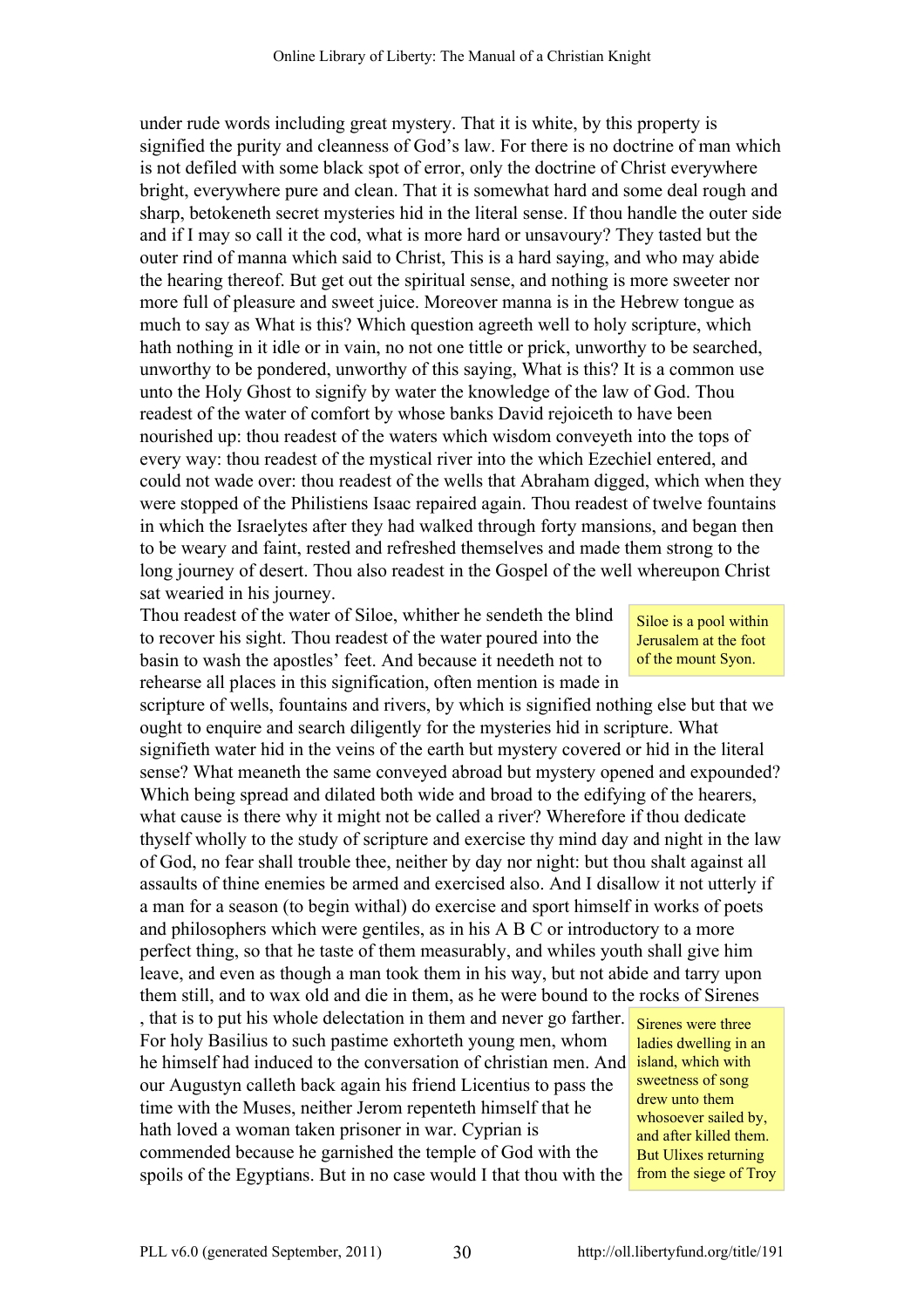gentiles' learning shouldest also suck the gentiles' vices and conversation. For if thou do not, thou shalt find many things helping to honest living, neither is it to be refused whatsoever an author (yea though he be a gentile) teacheth well. For Moses verily though he were never so familiar with God, yet despised he not the counsels of his father-in-law Jetro. Those sciences fashion and quicken a child's wit, and maketh him apt aforehand marvellously to the understanding of holy scripture. Whereunto

having that way a necessary journey stopped his mariners' ears with wax, and bound himself to the mast, so heard he their songs avoiding all jeopardy.

suddenly and irreverently to presume with hands and feet unwashed, is in manner a certain kind of sacrilege. And Jerom checketh the shameless pertness of them which straightway from secular or worldly science dare take in hand to meddle or interpret holy scripture. But how much shamefuller do they which never tasted other science, and yet at the first dare do the same thing. But as the scripture is not much fruitful if thou stand and stick still in the letter: in like manner the poetry of Homer and Virgil shall not profit a little, if thou remember that it must be understood in the sense allegory, which thing no man will deny that hath assayed or tasted of the learning of old antiquities never so little, yea with the tip of his tongue, or uttermost part of his lips. As for the poets which write uncleanly, I would counsel thee not once to touch them, or at the least way not to look far in them: except thou can the better abhor vices when they be described to thee, and in comparisons of filthy things the more fervently love things honest. Of the philosophers my mind is that thou follow them that were of Plato's sect, because both in very many sentences, and much more in their style and manner of speaking, they come very nigh to the figure and property of speech used of the prophets and in the Gospels. And to make an end shortly, it shall be profitable to taste of all manner of learning of the gentiles, if it so be done as I shewed before, both in years according and measurably, moreover with caution and judgment discreetly, furthermore with speed and after the manner of a man that intendeth but to pass over the country only and not to dwell or inhabit, in conclusion (which thing is chiefest of all) if everything be applied and referred to Christ. For so all shall be clean to them that be clean when on the other side to them that be unclean nothing is clean.

And it shall be no rebuke to thee, if after the example of Salomon thou nourish up at home in thy house sixty queens, eighty sovereign ladies and damsels innumerable of secular wisdom: so that the wisdom of God be above all other, thy best beloved, thy dove, thy sweetheart, which only seemeth beautiful. And an Israelyte loveth a stranger and a barbarous damsel, overcome with her beauty: but first he shaveth off her hair and pareth her nails, and maketh her of an alien an Israelyte. And the prophet Ozee married an harlot, and of her had children not for himself, but for the Lord of Sabaoth and the holy fornication of the prophet augmented the household of God. The Hebrews after they had forsaken Egypt lived with light and pure white bread for a season , but it was not sufficient to so great a journey. Therefore that bread loathed at once, thou must make as good speed as can be unto manna of celestial wisdom the which shall nourish thee abundantly and strengthen thee until thou obtain thy purpose, and win by victory the reward that never shall cease: but thou must

As Salomon had sixty queens, eighty concubines and damsels innumerable, yet one chief queen, whom all the rest honoured, so may we of all sciences have authors innumerable, if holy scripture be chief of all other for the honouring of her.

The Israelyte might take to wife a stranger taken in war so that her nails were first pared and her hair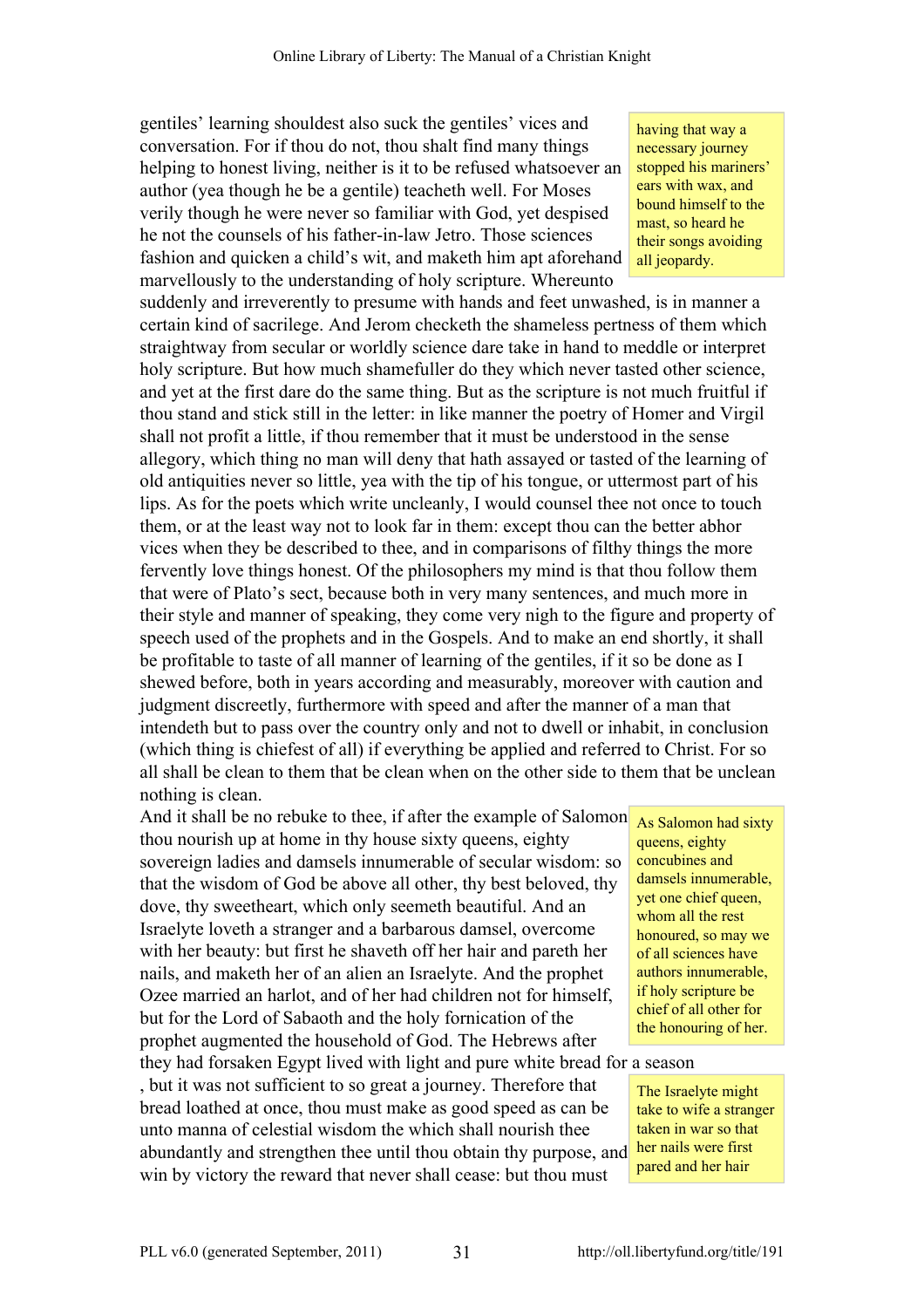ever remember in the mean season that holy scripture may not be touched but with clean and washen hands, that is to understand, but with high pureness of mind, lest that which of itself is a preservative or treacle, by thine own fault turn to thee into poison , and lest manna to thee begin to putrify, except that thou convey or send it into the inward parts of thy mind and affection, and lest haply it should fortune to thee as it did to Oza, which feared not to set his profane and unclean hands to the ark of God inclining on the one side and with sudden death was punished for his lewd service. The first point is that thou have good opinion of the holy scriptures, and that thou esteem them of no less value and dignity than they are worthy to be esteemed, and that they came out of the secret closet of the mind of God. Thou shalt perceive that thou art inspired of God moved inwardly, rapt and in an unspeakable manner altered and changed to another manner, figure or shape, if thou shalt come religiously, if with reverence and meekly thou shalt see the pleasures, delicacies, or dainties of the blessed spouse. Thou shalt see the precious jewels of rich Salomon, thou shalt see the secret treasure of eternal wisdom: but beware that thou break not malapertly into the secret closet, the door is low, beware lest thou strike the door with thy head , and be fain to leap back again. Think on this wise, nothing that thou seest with thine eyes, nothing that thou handlest with thy fingers to be indeed the same thing which it appeareth, so surely as these things be true in holy scripture:

for that if heaven and earth should perish, yet of the words of God not one jot or tittle shall perish, but all shall be fulfilled. Though men lie, though men err, yet the verity of God neither deceiveth nor is deceived.

Of the interpreters of scripture, choose them above all other that go farthest from the letter, which chiefly next after Paul be Origene, Ambrose, Jerom and Augustyne. For I see the divines

of later time stick very much in the letter, and with good will give more study to subtle and deceitful arguments, than to search out the mysteries, as though Paul had not said truly our law to be spiritual. I have heard some men myself which stood so greatly in their own conceit with the fantastical traditions, imaginations and inventions of man, that they despised the interpretation of old doctors that were nigh to Christ and his apostles both in time and living also

, and account them as dreams, yea and Master Dunce gave them such confidence that notwithstanding they never once read the

holy scripture, yet thought they themselves to be perfect divines, which persons though they speak things never so crafty and subtle, yet whether they speak things worthy of the Holy Ghost and the meek spirit of Christ or not, let other men judge. But if thou haddest liefer to be somewhat lusty and quick of spirit, than to be armed to contention, that is to say to brawling or scolding: if thou seek rather to have thy soul made fat, than thy wit to be vainly delighted: study and read over chiefly the old doctors and expositors, whose godliness and holy life is more proved and known, whose religion to God is more to be pondered and looked upon, whose learning is

shaven: so may christian men honour God with gentiles' learning, if we cut off that is superfluous.

The light and pure white bread betokeneth the gentiles' living. Manna betokeneth the wisdom of God. David intended to translate the Ark of God out of the house of Amynadab, which was in Gaboa, they put the ark upon a cart, Oza with his brethren waited on it on either side, as the ark inclined and bowed Oza set his hand to stay it and was smitten with sudden death for his presumption.

Scipture must be had in great reverence.

Faith must be given to holy scripture.

The chief interpreters of holy scripture.

Master Doctor Dunce.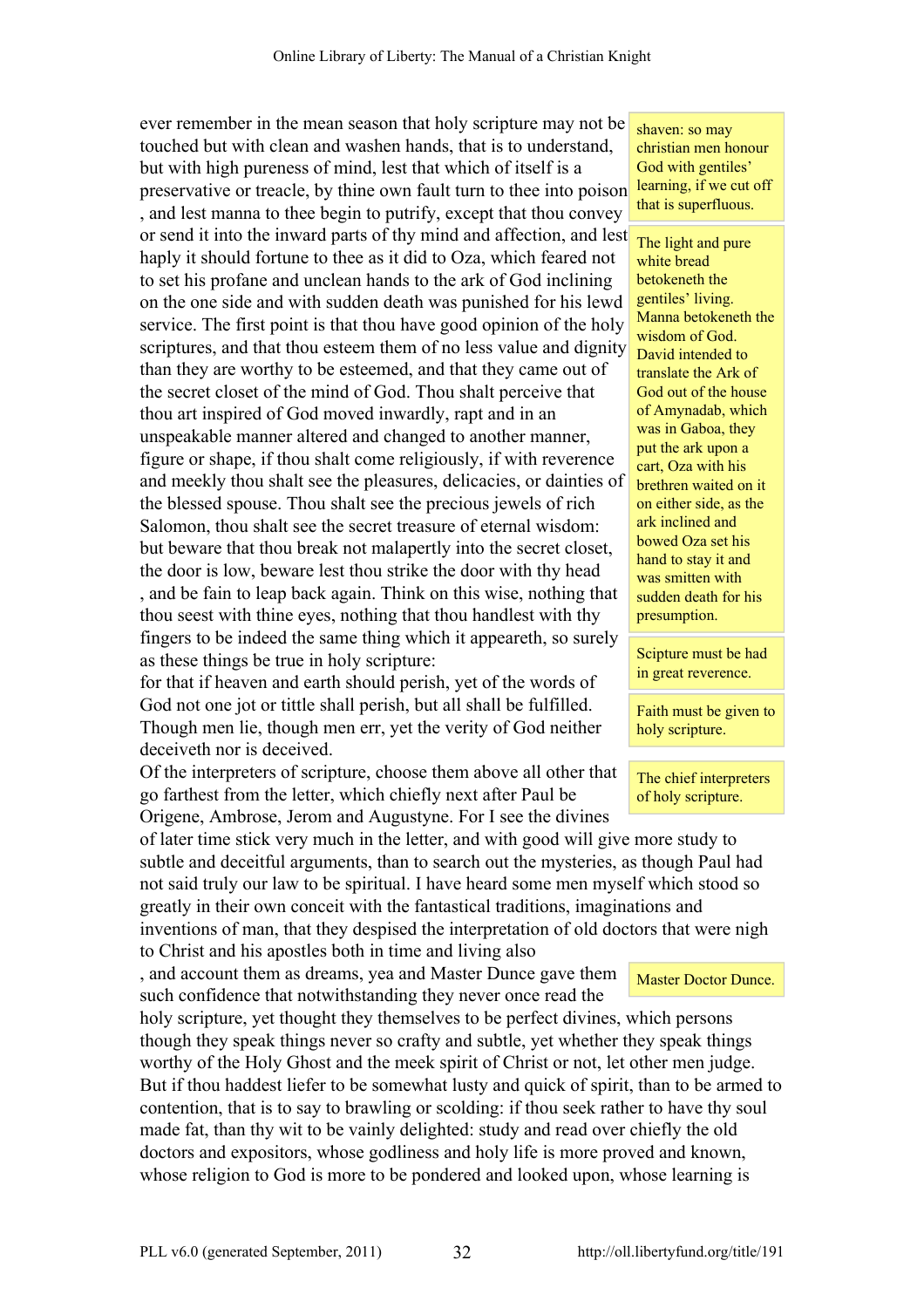more plenteous and sage also, whose style is neither bare nor rude and interpretation more agreeable to the holy mysteries. And I say not this because I despise these new divines, but because I set more by things more profitable and more apt for the purpose.

And also the Spirit of God hath a certain tongue or speech appropriate to himself, he hath his figures similitudes, parables, comparisons, proverbs and riddles which thou must observe and

mark diligently, if thou wouldest understand them. The wisdom of God stuttereth and lispeth as it were a diligent mother fashioneth her words according to our infancy and feebleness. She giveth milk to them that be infants in Christ, weak meat to feeble stomachs. Thou therefore make speed thou were a man, make haste to perfect and strong meat, and prepare a man's stomach. She stoopeth down and boweth herself to thy humility and lowness. Arise then upon the other side and ascend to her height and excellency. It is like a monster and unnatural to be ever a child. He is too heartless that never ceaseth to be feeble and weak. The recording of one verse shall be more savoury in thy mouth, and shall nourish thee better if thou break the cod and taste of the sweetness which is within, than if thou shouldest sing the whole psalter

, understood only after the literal sense, whereof verily I give admonition a great deal the rather, because I know by experience that this error hath not infected the lay people only, but also the

minds of them which profess and shew outward in their habit and name or title, perfect religion, insomuch that they think the very service of God to be put chiefly in this one thing, if they shall say over every day as much as they can of the psalms scarce understood, yea, in the literal sense.

Neither I think any other thing to be the cause why we see the charitable living of our monks and cloisterers to fail everywhere, to be so cold, so slacked, so faint and so to vanish away, but that

they continue all their life and wax old in the letter and never enforce to come to the spiritual knowledge of scripture, neither hear they Christ crying in the Gospel, the flesh, that is to say, the letter, or that ye see outward profiteth not at all. It is the Spirit within that quickeneth or giveth life.

They hear not Paul affirming with his master, that the letter killeth, and it is the spirit giveth life. And again we know (saith he) that the law is spiritual, and not carnal. Spiritual things must be compared with spiritual things.

In time past the Father of all spiritual gifts would be honoured in the mountain, but now he will be honoured in the spirit. Howbeit I despise not the feebleness of them, which for lack of

knowledge and understanding doth that they only be able to do , pronouncing the mystical psalms with pure faith without dissimulation or hypocrisy, but rather as in charms and

enchantments of magic certain words not understood, no not of them which pronounce them, yet be believed to be of virtue and strength. Even so the words of God, though they be not perfectly understood, nevertheless we must trust that they be profitable to

them that either say them or hear them with perfect faith, with pure affection and mind, and that the angels which are present and doth understand be provoked to help them. And Paul despiseth not them which say psalms with their mouth which

The charitable living of monks.

Reading without understanding.

The flesh is called in scripture whatsoever is visible or perceived outward with any sensible power.

The spirit is called whatsoever is perceived inwardly with the eye of the soul.

A similitude of meekness of them which lack capacity.

The speaking of scripture.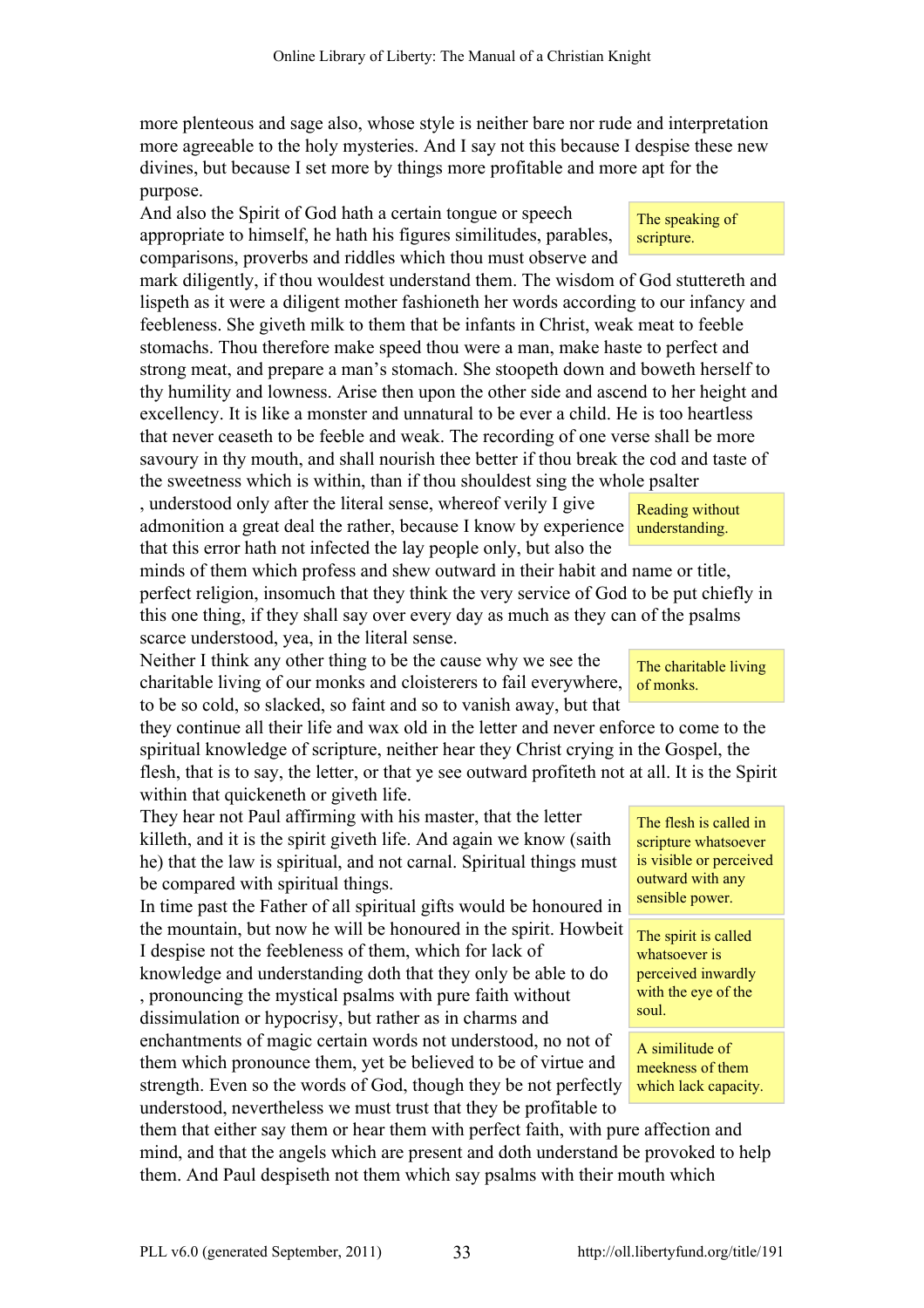speaketh with tongues that thing they understand not: but he exhorteth them to leave their infancy, and to follow more perfect gifts, unto which if a man cannot attain, not through the default of a corrupt mind, but for lack of capacity, let him not bark against them which enforce better things. And after the precept of Paul let not him which eateth despise him which eateth not, neither he that eateth not judge him that eateth. Nevertheless I will not have thee which art endowed with so happy a wit to be slow and to tarry long in the barren letter, but to make speed unto more secret mysteries, and to help the continual endeavour and enforcement of thine industry and will with often prayers until he open to thee the book clasped with seven clasps, which hath the key of David, the which also shutteth and no man openeth the privities of the Father, which never man knew but his Son, and he to whom his Son hath vouchsafed to disclose them. But whither goeth our style aside? Mine intent was to describe the form of living not of learning: but I turned out of the way thus far while I laboured to shew thee a meet shop from whence thou oughtest to fetch thy new armour and weapons belonging to the new war. Therefore to come to our purpose again, if thou shalt pick and choose out of the books of the gentiles of every thing the best: and also if thou by the example of the bee, flying round about by the gardens of old authors shalt suck out only the wholesome and sweet juice (the poison refused and left behind) thy mind shall be better apparelled a great deal, and armed unto the common life or conversation, in which we live one with another in honest manner. For the philosophers and learned men of the gentiles in their war use certain weapons and armour not to be despised. Nevertheless whatsoever thing of honesty or truth thou findest anywhere, think that to be Christ's. But that divine armour and (to speak as the poets do) that harness of Vulcanus' making

, which with no weapons can be pierced, is fetched only out of the armoury of holy scripture, where our noble captain David laid up all his ordinance of war for his soldiers with which they should fight afar and at hand against the uncircumcised Philistiens.

With this harness was clothed neither Achilles, of whom Homer writeth, neither Eneas, of whom Virgil speaketh, though they be so feigned. Of which the one with ire, the other with love was overcome shamefully. And it is not spoken without reason that

those weapons be not forged in the workhouse of man, but in the workhouse or forge that is common to Vulcan and Pallas, otherwise called Mynerva.

For poets the feigners of gods maketh Vulcan lord of fire, and Mynerva lady of wit, faculties, sciences and crafts, which thing I judge to be done in very deed (as thou mayest easily perceive)

when the fire of love of God hath armed thy wit, endued with honest faculties so strongly

, that if all the world should fall on thy head yet should not the stroke put thee to fear. But first thou must cast away the harness of proud Saul, which rather loadeth a man than be anything necessary or profitable, and cumbered David ready to fight with Golyas and holpe him not at all. Moreover from the bank of the brook of holy scripture thou must gather five stones, which peradventure be the five words of Paul, which he speaketh in knowledge. Then take a sling in thy right hand; with these weapons is overthrown our only enemy, the father of pride,

The artillery of Vulcanus.

Achilles overcome with ire, Eneas overcome with love.

Poets the feigners of gods.

King Saul armed David to fight against Golyas with heavy and cumbrous harness putting on him a salet of brass and a coat of mail but David put it off and gathered five stones out of a brook, and with a sling hit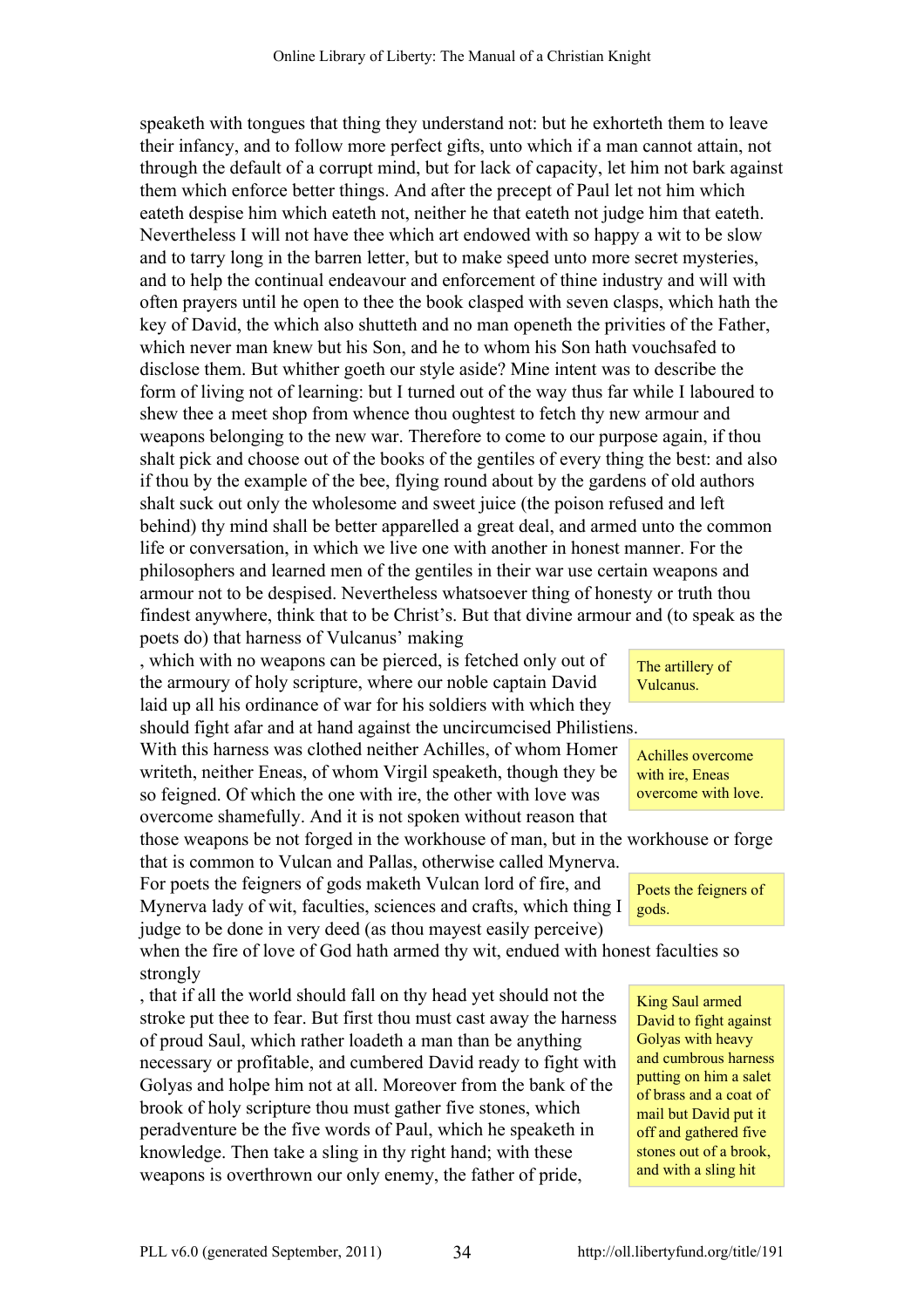Sathan, whom at the last with what weapons did our head Christ Jesu overcome?

Did not he smite the forehead of our adversary as it had been with stones fetched out of the brook when he answered him in time of temptation with words of scripture. Wilt thou hear the instruments or artillery of christian men's war? And the zeal of him (saith scripture) shall take harness and shall harness his creature to avenge his enemies, he will put on justice for his breastplate, and take for his helmet sure and true judgment. He will take a shield of equity impenetrable or that cannot be pierced, yea, and he will sharpen or fashion cruel wrath into a spear. Thou readest also in Isai he is armed with justice, as with an habergeon and a salet of health upon his head, he is clothed with the vestures of vengeance and covered as it were with a cloak of zeal. Now if thou list to go to the storehouse of Paul, that valiant captain, certainly thou shalt also find there the armour of war, not carnal things, but valiant in God to destroy fortresses and counsels, and every high thing that exalteth himself against the doctrine of God. Thou shalt find there the armour of God, by the which thou mayest resist in a woeful day. Thou shalt find the harness of justice on the right hand, and on the left thou shalt find the defence of thy sides' verity, and the habergeon of justice the buckler of faith

, wherewith thou mayest quench all the hot and fiery weapons of thy cruel adversary. Thou shalt find also the helmet of health and the sword of the Spirit, which is the word of God, with the which all if a man shall be diligently covered and fenced, he may boldly without fear bring forth the bold saying of Paul. Who shall separate us from the love of God? shall tribulation? shall straitness or difficulty? shall hunger? shall nakedness? shall

peril? shall persecution? shall a sword? Behold how mighty enemies and how much feared of all men he setteth at nought. But hear also a certain greater thing, for it followeth. But in all things we have overcome by his help which loved us. And I am assured (saith he) that neither death, nor life, nor angels, neither principalities, neither virtues, neither present things, neither things to come, neither strength, neither height, neither lowness, nor none other creature shall or may separate us from the love of God which is in Christ Jesu. Oh happy trust and confidence which the weapons or armour of light giveth to Paul, that is by interpretation a little man, which calleth himself the refuse or outcast of the world! Of such armour therefore abundantly shall holy scripture minister to thee, if thou wilt occupy thy time in it with all thy might: so that thou shalt not need our counsel or admonitions. Nevertheless seeing it is thy mind, lest I should seem not to have obeyed thy request, I have forged for thee this little treatise called *Enchiridion,* that is to say, a certain little dagger, whom never lay out of thy hand, no not when thou art at meat or in thy chamber. Insomuch that if at any time thou shalt be compelled to make a pilgrimage in these worldly occupations, and shalt be too cumbered to bear about with thee the whole and complete armour and harness of holy scripture, yet commit not that the subtle lier in wait at any season should come upon thee and find thee utterly unarmed, but at the least let it not grieve thee to have

Golyas in the forehead with a stone and slew him.

When Sathan would have had Christ to turn stones into bread Christ answered with scripture saying Man liveth not only by bread, but by every word that proceedeth of the mouth of God. Then he would have had Christ to fall from the pinnacle. Christ answered with scripture saying A man should not tempt his Lord God. Then the devil bade Christ honour him. Christ answered A man must honour his Lord God and serve him only.

If zeal be in knowledge, it is good, if not, it is evil. As the Pharysees for zeal of their traditions persecuted Christ and the apostles.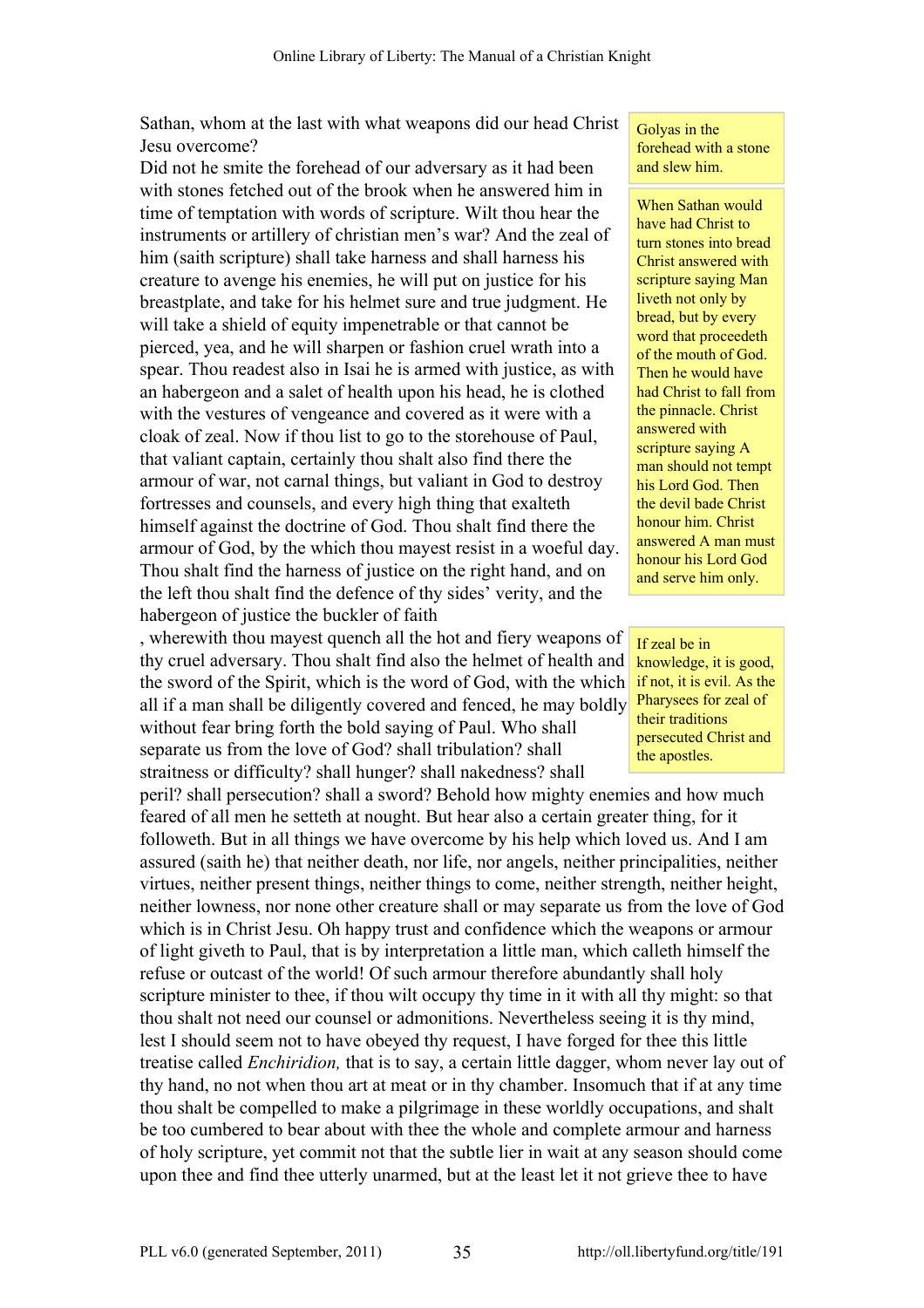with thee this little hanger, which shall not be heavy to bear, nor unprofitable for thy defence, for it is very little, yet if thou use it wisely, and couple with it the buckler of faith, thou shalt be able to withstand the fierce and raging assault of thine enemy: so that thou shalt have no deadly wound. But now it is time that I begin to give thee a certain rule of the use of these weapons which if thou shalt put in execution or practice, I trust it will come to pass that our captain Jesus Christ shall translate thee a conqueror out of this little castle or garrison into his great city Jerusalem with triumph, where is no rage at all of any battle, but eternal quietness, perfect peace, assured tranquillity: whereas in the mean season all hope and confidence of safeguard is put in armour and weapon.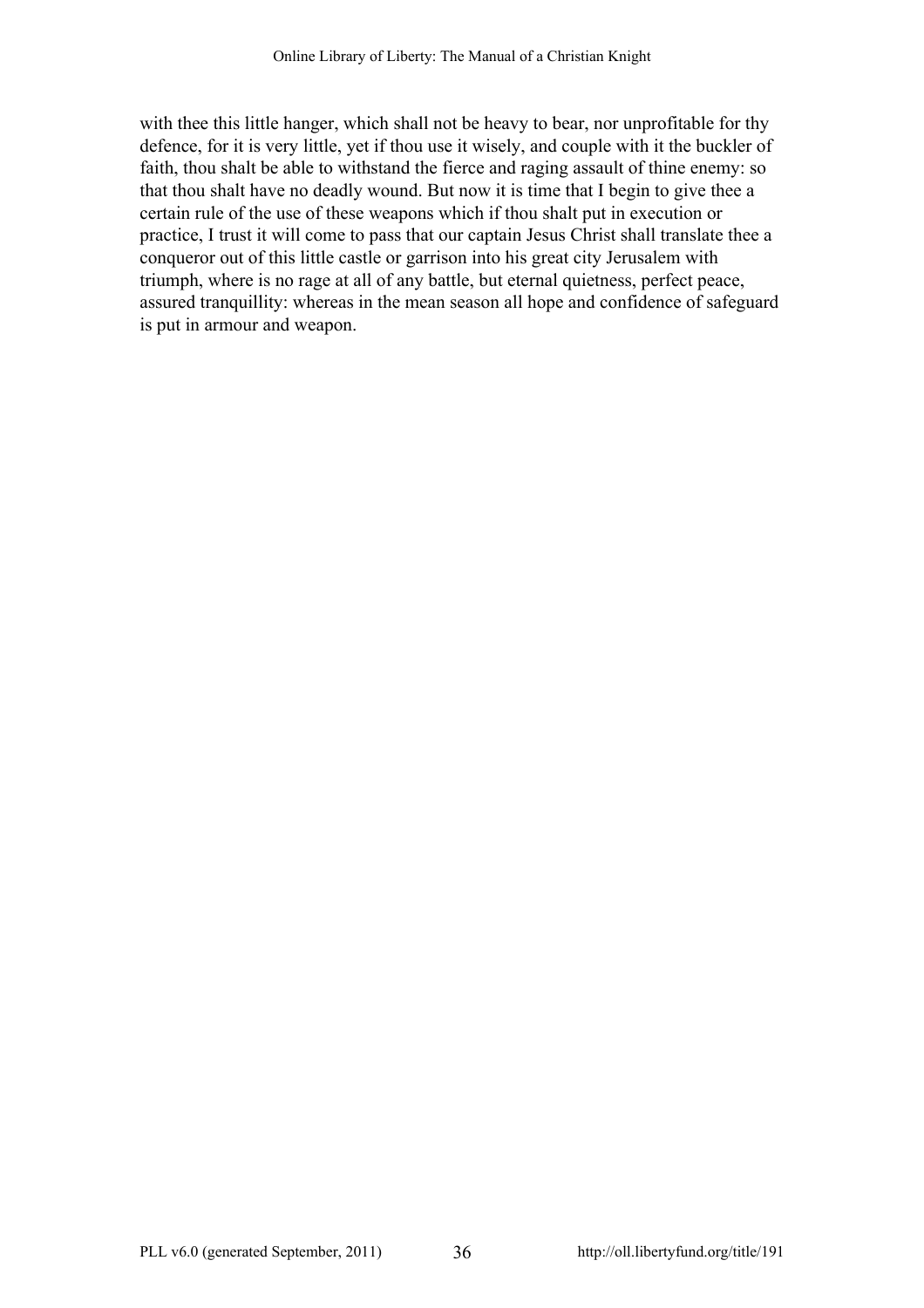# That The First Point Of Wisdom Is To Know Thyself, And Of Two Manner Wisdoms, The True Wisdom, And The Apparent.

## Chap. Iii.

That excellent good thing desired and sought for of all men, is peace or quietness: unto which the lovers of this world also refer all their study, but they seek a false peace, and shoot at a wrong mark. The same peace the philosophers also promised unto the followers of their conclusions, but yet falsely, for Christ only giveth it, the world giveth it not.

To come to this quietness the only way or means is (if we make war) against ourself, if we fight strongly against our own vices , for with these enemies God, which is our peace, is at variance with deadly hate, seeing he is naturally virtue itself and father and lord of all virtue. And whereas a filthy puddle or a sink gathered together of all kind of vices, is named of the stoics , which are the most fervent defenders of virtue, foolishness, and in our scripture the same is called malice, in like manner virtue or goodness lacking in no point of both parts, is called wisdom. But after the saying of the wise man—doth not wisdom overcome malice? The father and head of malice is the ruler of darkness, Belial: whose steps whosoever followeth walketh in the night and shall come to eternal night. On the other side the ground of wisdom and indeed wisdom itself is Christ Jesus, which is very light and the brightness of the glory of his Father, putting away by himself only the night of the foolishness of the world. The which (witnessing Paul) as he was made redemption and justification to us that be born again in him: even likewise was made also our wisdom. We (saith Paul) preach Christ crucified, which to the Jews is an occasion of unity, and to the gentiles foolishness. But to the elected both of the Jews and also of the gentiles we preach Christ the virtue or strength of God,

and the wisdom of God, by whose wisdom through his example we may beat away the victory of our enemy malice, if we shall be wise in him in whom also we shall be conquerors.

Make much of this wisdom and take her in thine arms. Worldly wisdom set at nought, which with false title and under a feigned colour of honesty boasteth and showeth herself gay to fools,

when after Paul there is no greater foolishness with God than worldly wisdom , a thing that must be forgotten indeed again of him that will be wise indeed. If any man (saith Paul) among you seemeth to be wise in this world, let him be a fool that he may be wise , for the wisdom of this world is foolishness with God. And a little afore Paul saith, It is written, I will destroy the wisdom of wise men, and the prudence of prudent men I will reprove.

A man must fight against himself.

God is our peace and felicity.

Stoics were philosophers as Socrates and Plato, with their followers, which put felicity in true pleasure in virtue only and within the conscience, without any outward pleasure or riches. Foolishness is misery. Wisdom is felicity. Fools also be wretches and unhappy. Wise men also be happy and fortunate. Filthiness is foolishness, virtue is wisdom.

Worldly wisdom is very foolishness.

He must be a fool in this world that will be

The searchers were the philosophers

wise in God.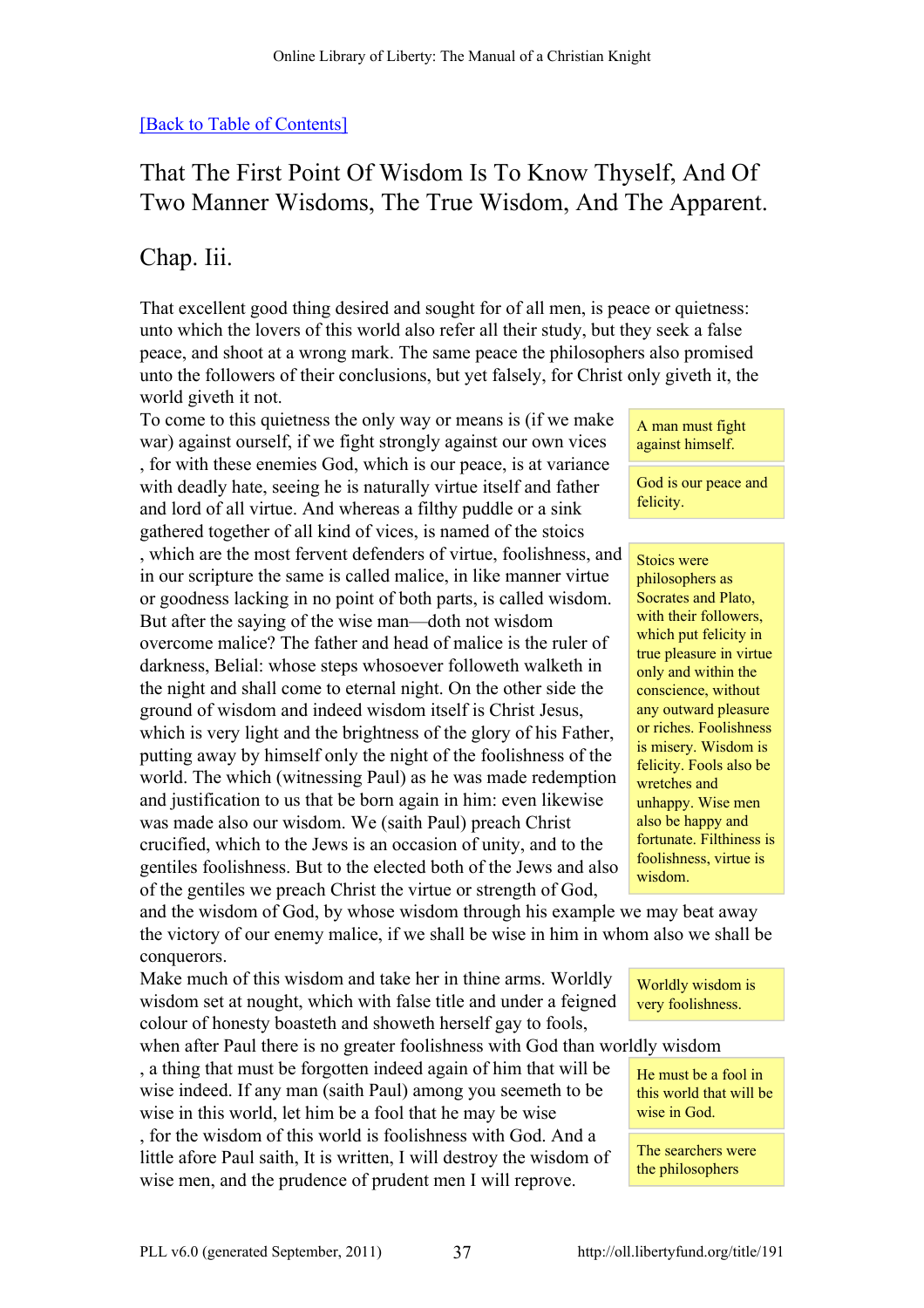Where is the wise man, where is the subtle lawyer, where is the searcher of this world? Hath not God made the wisdom of this world foolishness? And I doubt not but even now with great hate these foolish wise men bark against thee

, and these blind captains or guides of blind men cry out and roar against thee, saying that thou art deceived, that thou dotest and art mad as a bedlam man, because thou intendest to depart unto Christward. These be in name only christian men, but in very deed they are both mockers and also enemies of Christ's doctrine. Take heed and beware that their foolish babbling move thee not, whose miserable blindness ought rather to be wept, sorrowed and mourned than to be counterfeited or followed. Oh what foolish kind of wisdom and clean out of order is this in trifles and things of no value, yea to filthiness only to be clear witted, ware and expert: but in those things which only make for our safe-guard or health, not to have much more understanding than a brute beast! Paul would we should be wise but in goodness, and children in evil. These men be wise to all iniquity: but they have no learning to do good. And for as much as that fecund and Greek poet Hesiodus counteth him good for nothing which neither is wise of himself, neither yet will follow and do after him that giveth him good counsel: of what degree then shall they be counted which when they themselves be most shamefully deceived, yet never cease to trouble, to laugh to scorn and put in fear them which already be come to their wits again? But shall not the mocker be mocked? He that dwelleth in heaven shall mock them again, and our Lord shall laugh them to scorn. Thou readest in the Book of Sapience, They shall see verily and shall despise him, but God shall mock them. To be mocked of lewd men, is as it were a praise. And no doubt it is a blessed thing to follow our head, Christ and his apostles, and a fearful thing truly to be mocked of God. I also (saith the Wisdom) will laugh when ye perish, and mock you when that thing hath happened to you which ye feared , that is to say, when they awaked out of their dream and come again to themselves, when it is too late, shall say, These be they

whom we have had in derision and reproof, we for lack of understanding have counted their lives to be madness, and their end to be without honour. This wisdom is beastly, and as James saith, diabolic and of the devil, and is an enemy to God, whose end is destruction.

For always after this wisdom followeth as a waiting-servant or hand-maid mischievous presumption, after presumption followeth blindness of mind, after blindness of mind followeth which searched for worldly wisdom yet could they attain no wisdom to save the soul of man until Christ came.

Many be christian men but in name only but the very christian men be they which keep and observe inwardly Christ's precepts. A true christian man must despise the foolishness of worldly men. He is good for nothing, saith Hesiodus which neither hath wisdom, nor yet will learn it. To have knowledge is best of all. To be willing to learn and obedient to the truth is also a good thing. To lack knowledge is a very evil thing. To disdain to learn is worse but to withstand and repugne against the truth to them which teach the truth is worst of all and farthest from grace.

Evil men say, ye good men, as ye live now, so lived such and such pope holy fools, and this came of them and so we trust to see happen of you.

Note how one vice bringeth in another.

fervent rage and tyranny of affections and appetites, after the tyranny of affections followeth the whole heap of all vices and liberty to do what he listeth. Then followeth custom, after followeth most wretched dulness or insensibility of mind, a dazing of the wits for lack of capacity. By which it is caused that evil men perceive not themselves to sin. And whiles they be in such insensibility without any feeling or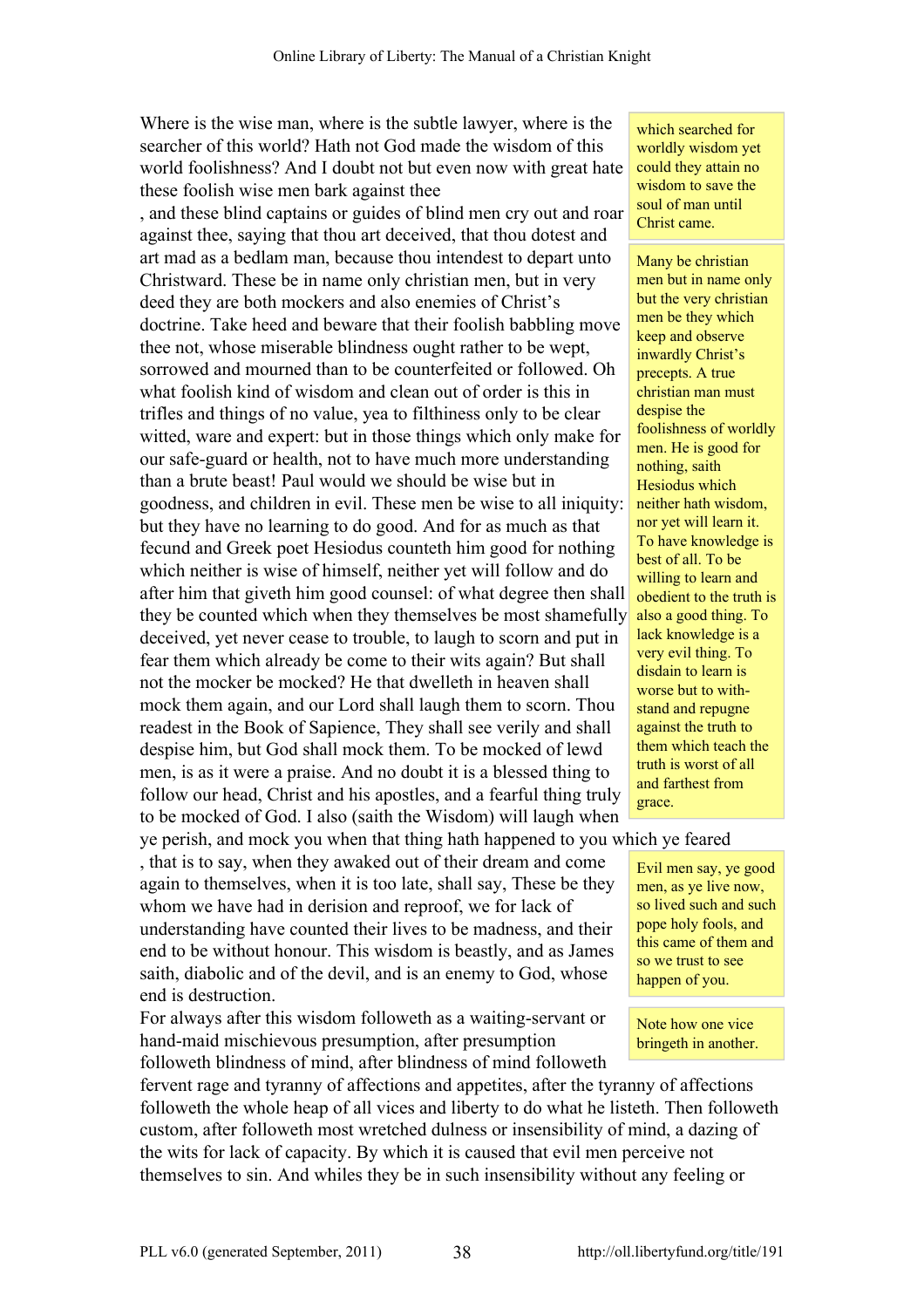perceiving of themselves, bodily death cometh suddenly on them, and after it followeth the second death, which is death everlasting. Thou seest how the mother of the extreme mischief is worldly wisdom

, but of the wisdom of Christ which the world thinketh

foolishness, this wise thou readest. All good things came to men

#### The wisdom of Christ.

by heaps with her, and inestimable honesty by the hands of her. And I rejoiced in all things because this wisdom went before me, and I was not aware that she was mother of all good things. This wisdom bringeth with her as companions soberness and meekness. Meekness disposeth and maketh us apt to receive the spirit of God. For in the lowly, humble and meek person he rejoiceth to rest. And when the spirit hath replenished our minds with his sevenfold grace, then forth withal springeth that plenteous herbage of all virtue, with those blessed fruits of which the chief is the secret joy of a clear conscience, which joy is known of none but only of such to whom it hath chanced to taste of it. Joy that never vanisheth away, nor fadeth with the joys of this world, but increaseth and groweth to eternal gladness and mirth. This wisdom my brother (after the counsel of James) must thou require of God with fervent and burning desire. And after the counsel of the wise man dig her out of the veins of holy scripture, as it were treasure hid in the earth. The chief part of this wisdom is that thou shouldest know thyself, which word to have descended from heaven the antiquity believed, and so much hath that saying pleased great authors, that they judged all plenty of wisdom to be shortly comprehended in this little sentence, that is to wit, if a man know himself. But let the weight or authority of this conclusion and doctrine be of no value with us, except it agree with our learning. The mystical lover in Canticles threateneth his spouse, and biddeth her to get herself out of the doors, except she know herself, saying, O thou beautiful among all women, if thou know not thyself, go out of the doors and walk after the steps of thy flock and sort. Therefore let no man presumptuously take upon him this so great a thing, to think that he knoweth himself well enough. I am not sure whether any man knoweth his body unto the uttermost, and then how can a man know the state of his mind surely enough? Paul, whom God so loved that he saw the mysteries of the third heaven, yet durst he not judge himself which thing doubtless he would have been bold to do, if he had known himself surely enough. If so spiritual a man which discerneth all things, and is himself to be judged of no man, was not surely enough known to himself, how should we carnal men presume? In conclusion let him seem to be a very unprofitable soldier, which surely enough neither knew his own company, neither his enemies' host.

But so it is that one christian man hath not war with another but with himself, and verily a great host of adversaries spring out of our own flesh, out of the very bowels and inward part of us. Likewise as it is read in certain poets' tales of the brethren gendered of the earth. And there is so little difference between our enemy and our friend, and so hard to know the one from the other, that there is great jeopardy lest we somewhat recklessly or negligently defend our enemy instead of our friend, or hurt our

Thou mayst read of Jason and divers other how they sowed serpents' teeth and how of them sprang giants which fought among themselves and slew each other.

friend instead of our enemy. The noble captain Josue was in doubt of an angel of light, saying Art thou on our part, or of our enemies' part. Therefore seeing that thou hast taken upon thee war against thyself, and the chief hope and comfort of victory is if thou know thyself to the uttermost, I will paint a certain image of thyself, as it were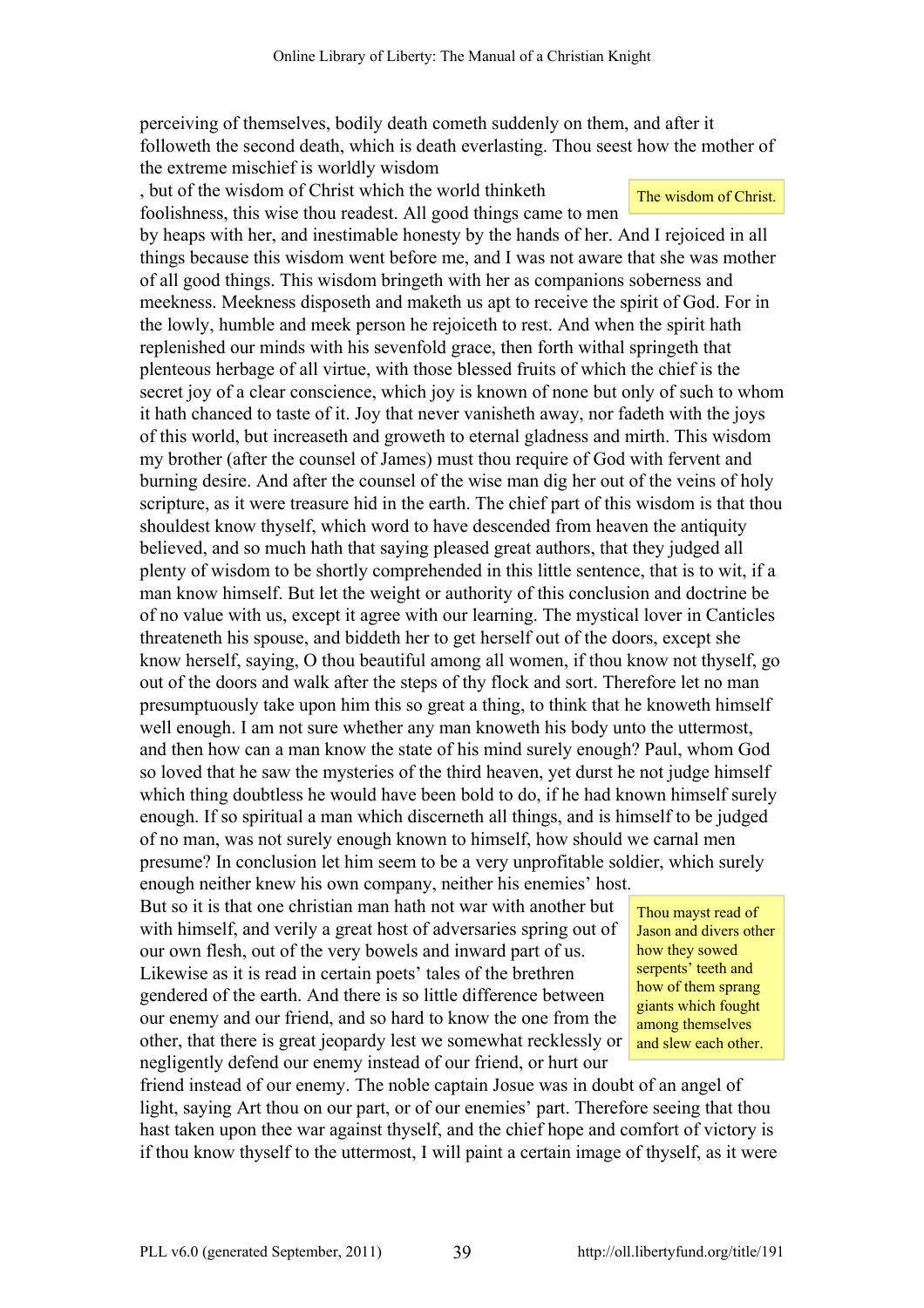in a table, and set it before thine eyes that thou mayst perfectly know what thou art inwardly and within thy skin.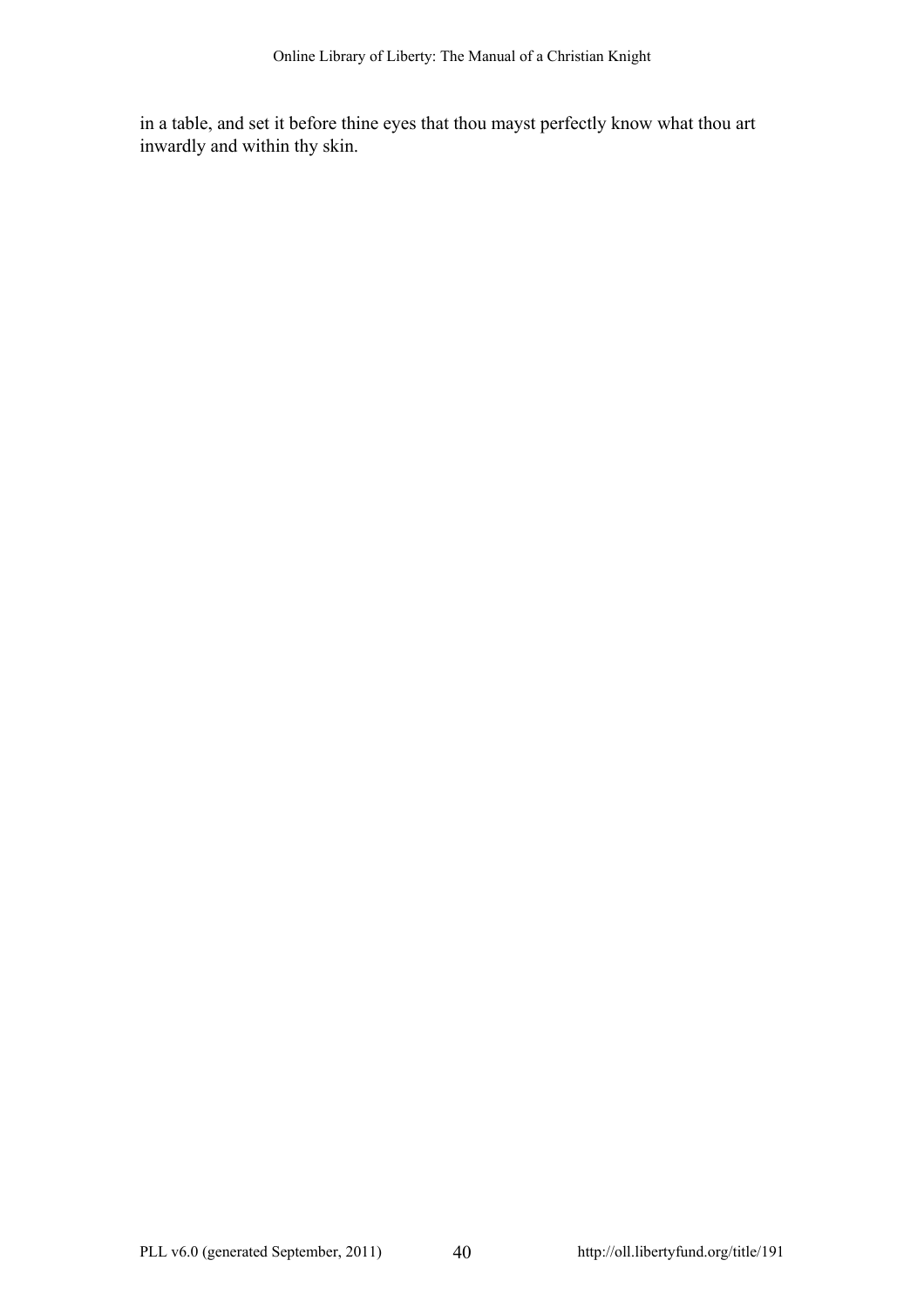# Of The Outward And Inward Man.

## Chap. Iv.

A Man is then a certain monstrous beast compact together of parts two or three of great diversity.

Of a soul as of a certain goodly thing, and of a body as it were a brute or dumb beast. For certainly we so greatly excel not all other kinds of brute beasts in perfectness of body, but that we in

A man is a certain monstrous beast.

all his natural gifts are found to them inferiors. In our minds verily we be so celestial and of godly capacity that we may surmount above the nature of angels, and be unite, knit and made one with God. If thy body had not been added to thee

, thou hadst been a celestial or godly thing. If this mind had not been grafted in thee, plainly thou hadst been a brute beast. These two natures between themselves so diverse, that excellent workman had coupled together with blessed concord: but the serpent the enemy of peace put them asunder again with unhappy discord:

so that now they neither can be separate without very great torment and pain, neither live joined together without continual war. And plainly, after the common saying, each in the other holdeth the wolf by the ears, and either may say very well and accordingly to the other that proper and pleasant verse of Catullus, I neither can live with thee nor without thee. Such ruffling, wrangling and trouble they make between themselves with cumberous debate as things diverse, which indeed are but one. The body verily as he himself is visible, so delighteth he in things visible. As he is mortal, so followeth he things temporal. As he is heavy, so sinketh he downward. On the other part, the soul mindful of her celestial nature enforceth upward with great violence and with a terrible haste striveth and wrestleth with the heavy burden of the earthly body. She despiseth these things that are seen, for she knoweth them to be transitory, she seeketh true things of substance which be permanent and ever abiding, and because she is immortal and also celestial she loveth things immortal and celestial, and rejoiceth with things of like nature, except she be utterly drowned in the filth of the body and by contagiousness of him hath gone out of kind from her native gentleness.

And verily neither Prometheus, so much spoken of among poets, sowed this discord in us a portion of every beast mixed to our mind, neither our primitive and first making gave it, that is to say, it sprang not in us naturally, or nature gave it not to us in our first creation or nativity: but sin hath evil-corrupted and decayed that which was well created, sowing the poison of dissension

God is the author of peace.

The serpent is the maker of debate.

He holdeth the wolf by the ears, this proverb we use on them which be in such cumbrance from whence they can in no wise rid themselves. The proverb this wise sprang. A certain man walked in a forest upon whom came a wolf and he could make no other shift but took him by the ears, which were so short that it was hard to hold them: yet durst he not let them go, nor lay hand on his weapons for fear of biting, but held fast and cried for help.

Poets feign Prometheus to have made men of clay and through help of Pallas to put life in them and portion of everybeast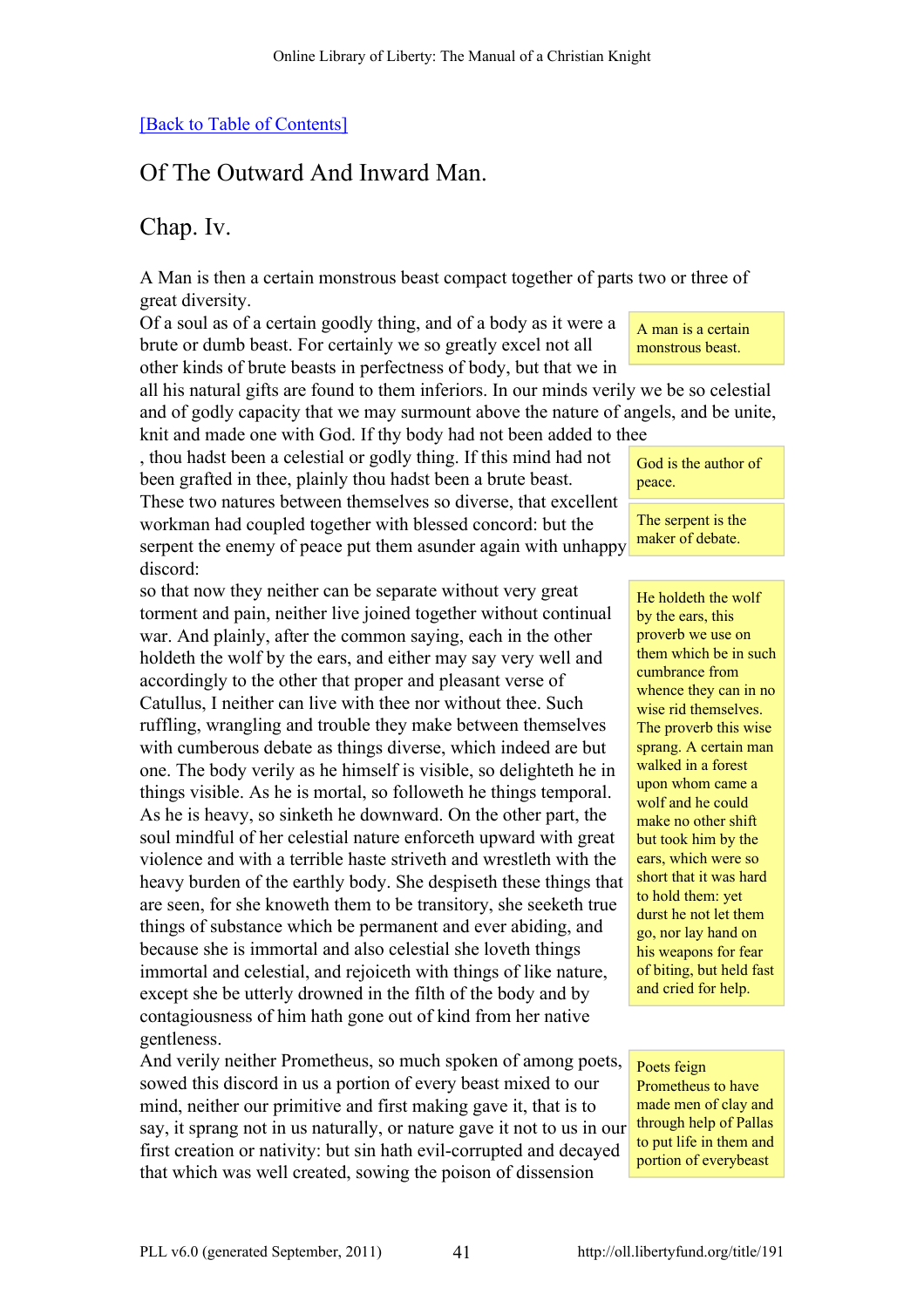between them that were honestly agreed, for before that time both the mind ruled the body without business, and the body obeyed without grudging. Now is it clean contrary. The order between them is so troubled, the affections or appetites of the body strive to go before reason, and reason is in a manner compelled to incline and follow the judgment of the body. Thou mayst compare therefore a man properly to a commonalty, where is debate and part taking among themselves. Which commonalty for as much as it is made of sundry kinds of men gathered together, which be of diverse and contrary appetites: it cannot be avoided but that much strife shall arise therein, and parts taken often times, unless the chief rule and authority be in

one. And he himself be such a fellow that will command nothing but that which shall be wholesome and profitable for the commonwealth. And for that cause it must needs be that he which is most wise should most bear rule. And he needs must obey that least perceiveth or understandeth. Now there is nothing more foolish than the rascal or vile commonalty. And therefore ought they to obey the officers and rulers, and bear no rule nor office themselves. The noble estates or such men which be most ancient of age, ought to be heard: but so that it lie only in the king's arbitrament to make statutes and laws, whom it is meet to be advertised to be put in remembrance or counselled now and then. But it is not meet that he should be compelled, or that any man should be master or rule him.

And finally the king obeyeth no man but the law only. The law must be correspondent to the original decree of nature or the first example of honesty. Wherefore if this order subverted, the

unruly commons, and that raging dregs of the city shall strive to go before the seniors: or if the chief lords shall despise the commandment of the king, then ariseth perilous sedition or division in our commonwealth, yea and except the provision, decree or authority of God succour, all the matter weigheth and inclineth to extreme mischief and to utter destruction.

In man reason beareth the room of a king. Thou mayest account for the chief lords certain affections and them of the body: but yet not all things so beastly. Of the which kind is natural reverence toward the father and mother, love to thy brethren, a benevolent mind toward thy friends and lovers, compassion upon them that be vexed with adversity or cumbered with sickness,

affections or passions which be very greatly disagreeing from the vile appetites. fear of infamy, slander or loss of thy good name , desire of honest reputation, and such other like. But such decrees of reason, and which be cast down and must bow even to

the vileness of brute beasts: think and reckon those to be as it were the most rascal and vile sort of the common people. Of which kind and sort be lechery, riot, envy, and such like diseases, which all without exception must be kept under in prison and with punishment as vile and bond servants, that they render to their master their task and work appointed to them if they can: but if not at the least they do no harm. Which things Plato perceiving by inspiration of God, wrote in his book called *Timeus* how the sons of gods had forged in man to their own likeness two kinds of souls, the one kind spiritual and immortal, the other as it were mortal

as the fierceness of the lion, the wiliness of the fox, the fearfulness of the hare and so of other beasts.

Man is compared to a commonwealth or realm, where is king, lords and the common people.

The king obeyeth the law only.

Reason is king in a man.

The lords be certain gentle affections.

The commoners be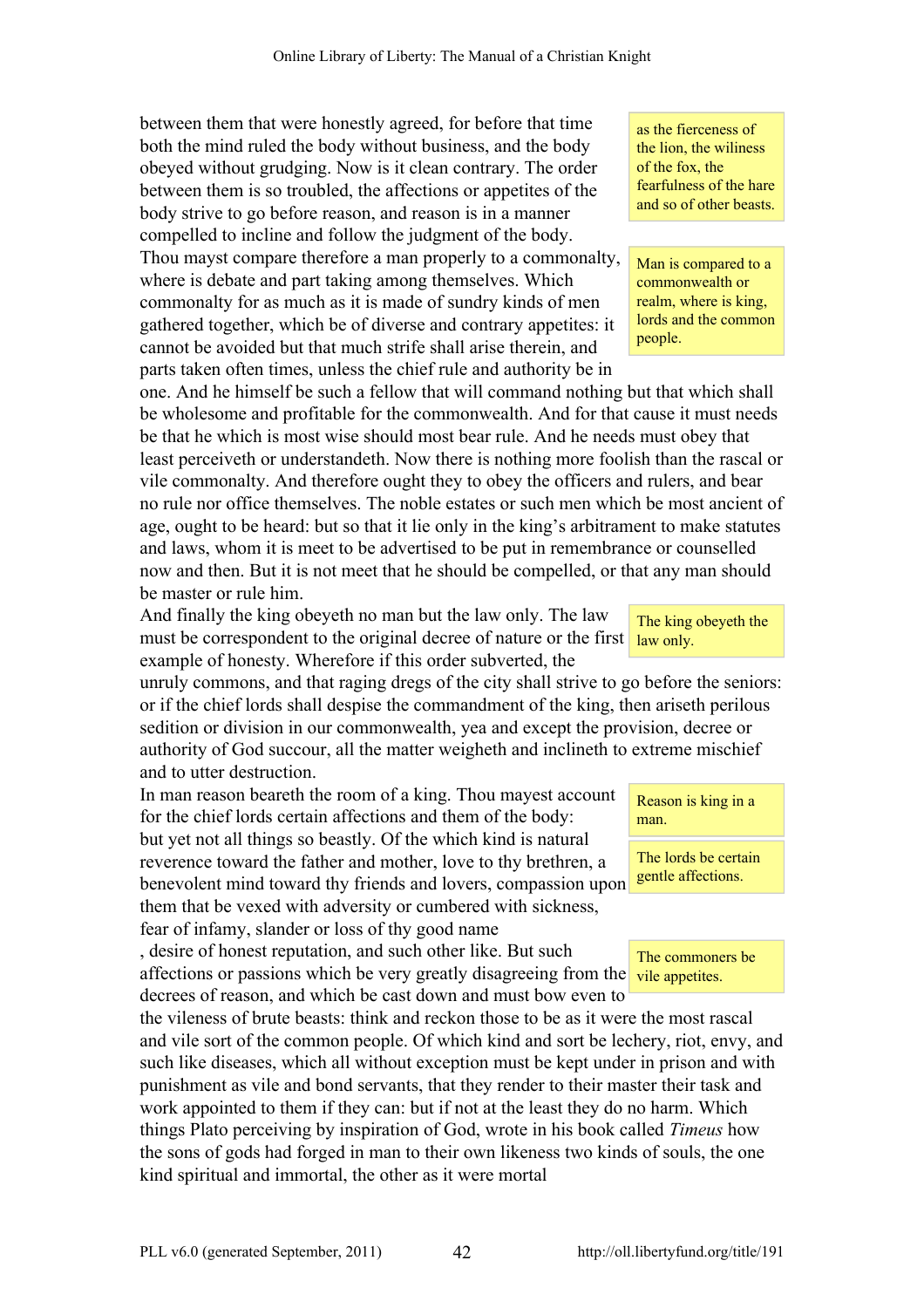, in danger to divers perturbations or motions of unquietness. Of which the first is voluptuousness (as he saith) the bait whereby men are allured and brought to ungraciousness or mischief. The next is sorrow or grief which letteth men, and driveth them from

virtue or goodness. After that fear and presumptuous boldness, two mad counsellors: whom accompanieth indurate wrath, the desire of vengeance. Moreover flattering hope with beastly imagination and knowledge not governed of reason, and worldly love that layeth hands violently on all things. These be almost the words of Plato, and it was not unknown to him the felicity of this life to be put in refraining of such perturbations, for he writeth in the same work them for to live justly and blessedly, which should have overcome these appetites, and them for to live unjustly and miserably that should be overcome of the same. And to that soul which is like unto the nature of God

see the highest part of our body, and next to heaven, and most far **palace**. , that is to say, unto reason, as unto a king, he appointed a place in the brain, as in the chief tower of our city: and as thou mayest from the nature of a beast, as a thing verily which is both of a

very thin bone, and neither laid with gross sinews nor flesh, but surely furnished and appointed within and also without, with powers of knowledge, that through the showing of them no debate should rise in our commonwealth, which he should not immediately perceive: but as touching the parts of the mortal soul, that is, to wit, the affections and appetites as every one of them is, either obedient, or else grudgeth against reason:

so he removed them from him, for between the neck and the midriff he set that part of the soul, wherein is contained boldness, wrath or anger, a seditious affection verily and full of debate, which needs must be refrained: but he is not very brutish or

beastly, and therefore he separates him in a mean space from the highest and lowest, lest if he had been too nigh to either of them, he would either have troubled the king's quietness, or else corrupted with the contagiousness of them of the lowest sorts should with them also conspire against him. Last of all that power which desireth the

The power wherein is contained desire. voluptuous pleasure of meat and drink, whereby also we be moved to bodily lust , he banished utterly away far from the king's palace down alow beneath the midriff in to the liver and the paunch, that as it were a certain wild beast untamed he should there stable and dwell at

the rack, for because that power is accustomed to raise up motions most violent, and to be disobedient to the commandments of the king. What beastliness yea and what rebellion is in the lowest portion of this power, at the leastway the privy parts of thy body may teach thee, in which part chiefly this power of concupiscence rageth and tyranny reigneth, which also of all members only ever among maketh rebellion with uncleanly motions, the king crying the contrary, and that in vain. Thou seest then evidently how that this noble beast man, so goodly a thing above plainly and without any exception endeth in an unreasonable or brute beast. But that noble counsellor which sitteth like a king or a ruler in his high tower

, having alway in remembrance his own beginning thinketh no filthy nor low thing. And he hath whereby he may be known from other a sceptre of ivory, because he doth command nothing

but that which is right and good, in whose top writeth Homer to set an eagle, because

The power wherein is contained wrath and hate.

Reason dwelleth in the brain as in the

Four affections of the mind: joy, sorrow, hope and fear.

The ornaments of a king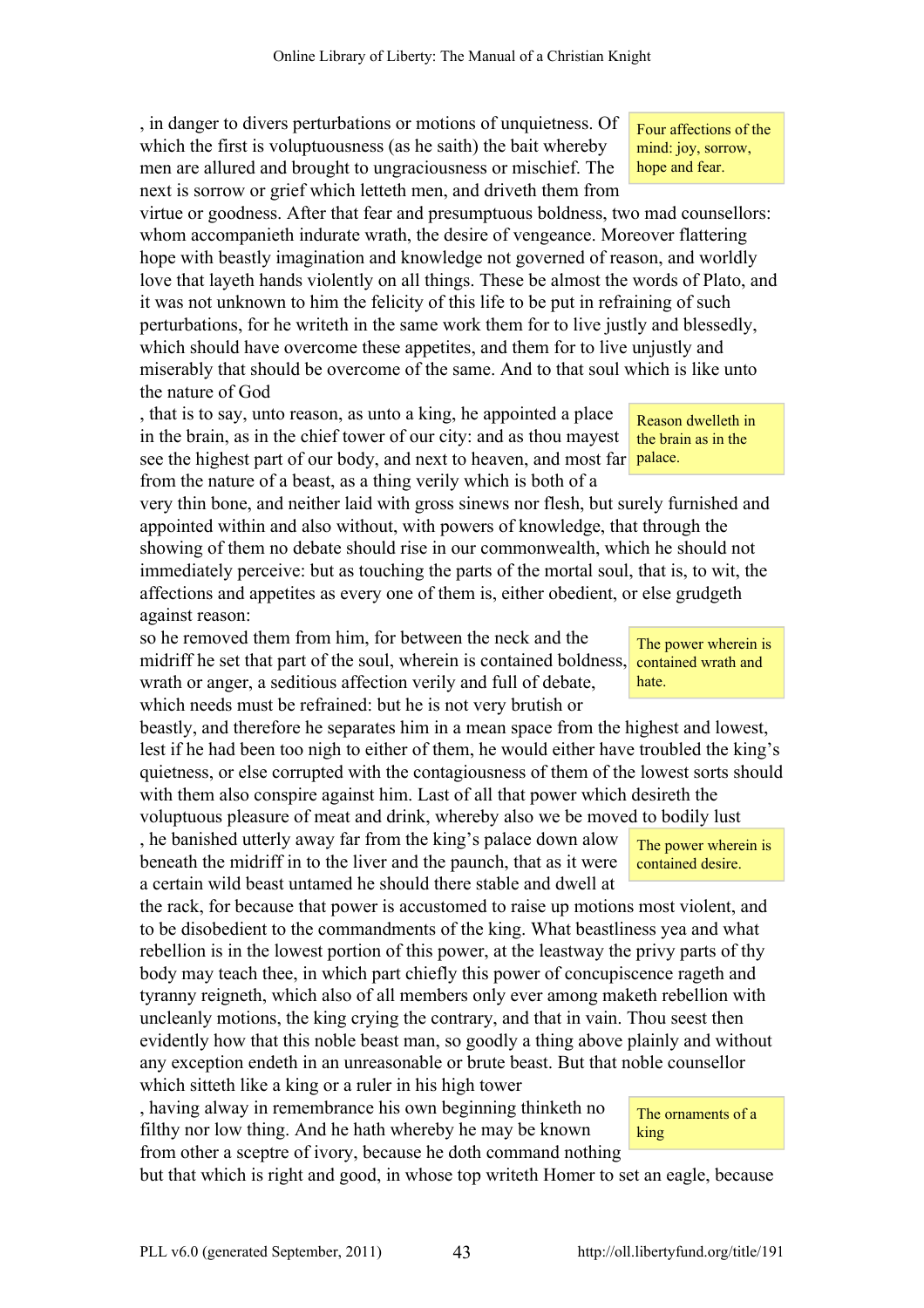that reason, mounting up to celestial things, beholdeth from above those things that be on the ground disdainfully, as it were with eagles' eyes. In conclusion he is crowned with a crown of gold, for gold in the mystical letters most commonly betokeneth wisdom. And the circle betokeneth that the wisdom of the king should be perfect and pure in every part. These be the very gifts or virtues properly belonging to kings. First that they be very wise that they do not amiss by reason of error and lack of true knowledge. And that such things as they know to be good and right, those only to will and purpose to do, that they do nothing against the decree or judgment of reason inordinately, frowardly and corruptly. And whosoever lacketh any of these two points, count him to be not a king, that is to say a ruler, but a robber.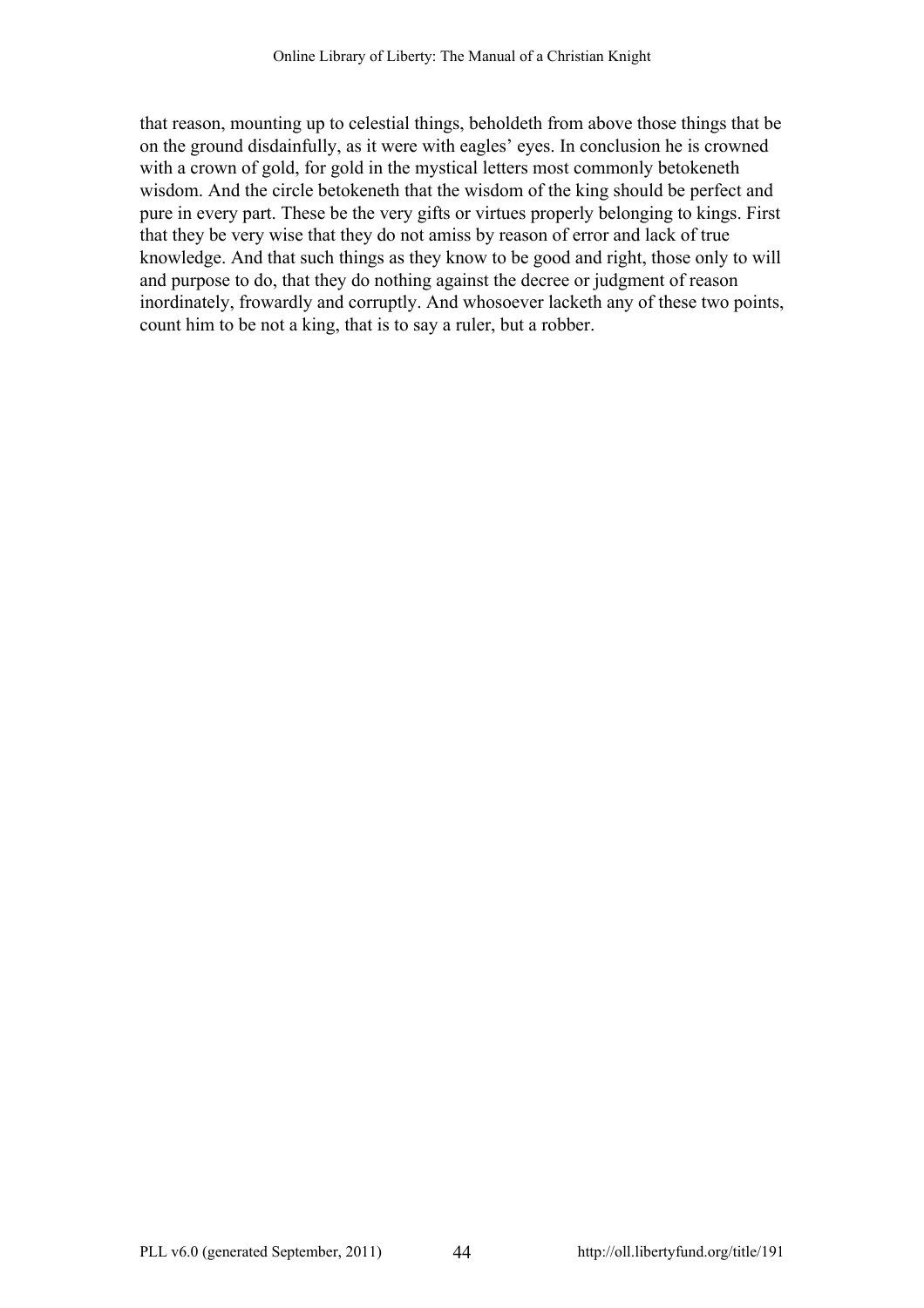## Of The Diversity Of Affections.

## Chap. V.

Our king Reason may be oppressed verily

, yet because of the eternal law which God hath graven in him he cannot be corrupted but that he shall grudge and call back. To whom, if the residue of the commonalty will obey, he shall never commit anything at all either to be repented or of any jeopardy: but all things shall be administered with great moderation discreetly, with much quietness and tranquillity. But as touching affections, verily stoics and peripatetics vary somewhat

, though both agree in this that we ought to live after reason, and not after affections. But stoics will when we have used for a season (as it were a schoolmaster to teach us our first principles) the affections which immediately are stirred up of the sensual powers, and now become to judgment and true examination what is to be ensured or chosen, and what to be eschewed or forsaken, that then we utterly damn and forsake them. For then are they (as they say) not only no profit to very wisdom, but also hurtful and noxious, and therefore they will that a perfect wise man should lack all such motions, as diseases or sicknesses of the mind, yea and scarcely they grant to a wise man those first motions, more gentle preventing reason which they call fantasies or imaginations. Peripatetics teach the affections not to be destroyed utterly, but to be refrained, and that the use of them is not utterly to be refused, for because they think them to be given of nature, as a prick or a spur to stir a man to virtue: as wrath maketh a man bold and hardy, and is a matter of fortitude. Envy is a great cause of policy, and in likewise of the other. Socrates in a certain book that Plato made called *Phedo* seemeth to agree with stoics, where he thinketh philosophy to be nothing else but a meditation or practising of death, that is to say that the mind withdraw herself as much as she can from corporal and sensible things, and convey herself to those things which be perceived with reason only, and not of the sensible powers. First of all therefore thou must behold and consider diligently all the motions, movings or stirring of thy mind and have them surely known. Furthermore thou must understand no motions to be so violent but they may be either refrained of reason, or else turned to virtue. Notwithstanding I hear everywhere this contagious opinion, that some should say they be constrained to vices: and on the other side many for lack of knowledge of themselves follow such motions as the sayings or decrees of reason: in so

We ought to live after reason and not after affections.

Peripateticy will that affections should be refrained, only thinking them necessary to provoke and to stir a man to virtue.

Stoics be the followers of Plato which put felicity and blessedness in the inward constancy of the mind only. If a man were so armed with all virtues that he might be wounded with no dart of adversity or fortune, saying also no outward goods of fortune nor outward gifts of nature be required necessarily unto felicity but the testimony of conscience inward to be sufficient,

Peripatetics be Arystotel's followers which say a man apparelled with all kind of virtue and with a pure conscience to be a good man, yet not happy or blessed, for then will beatitude to rest in the act or outward practice of virtue in profiting the commonwealth.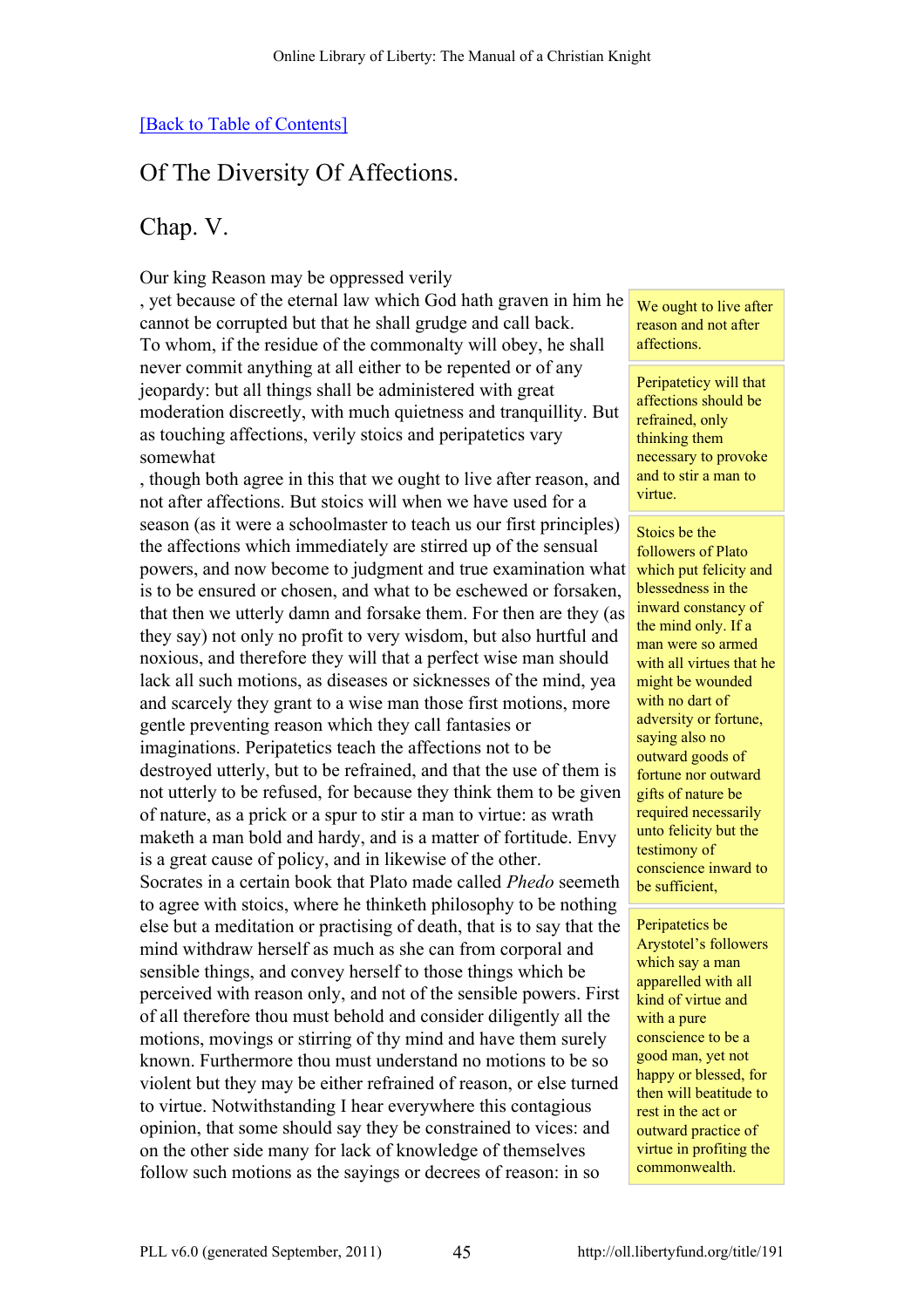much that whatsoever wrath or envy doth counsel or move them to do, that they call the zeal of God: and as thou seest one commonwealth to be more unquiet than another: so is one man more inclined or prone to virtue than another, which difference cometh not of the diversity of minds, but either of the influence of celestial bodies, or else of our progenitors, or else of the bringing up in youth, or of the complexion of the body. The fable of Socrates of carters and horses good and bad is none old wives' tale: for thou mayst see some to be born of so moderate, soft, quiet and gentle disposition, so easy to be handled, to be turned and winded, that without business they may be induced to virtue , and runneth forward by their own courage without any spurring. To some clean contrary thou mayst perceive to have happened: a body rebellious as a wild and kicking horse: in so much that he which tameth him shall have enough to do and sweat apace, and yet scarce with a very rough bit, scarce with a waster and with sharp spurs can subdue his fierceness. If any such one hath happened to them, let never that, rather thy heart fail thee, but so much the more fervently set upon it, thinking on this wise: not that the way of virtue is stopped or shut up from thee: but a larger matter of virtue to be offered unto thee. But and if so be

that nature hath endued thee with a gentle mind, thou art not therefore straightway better than another man, but happier, and yet again on that manner wise art thou more happy, so that thou art also more bound. How be it what is he that is endued with so happy gifts of nature, which hath not abundantly things enough to wrestle withal. Therefore in what part shall be perceived most rage or rebellion to be, in that part reason our king must watch diligently.

There be certain vices appropriate to every country, as to break promise is familiar to some: to some riot or prodigality: to some bodily lust or pleasure of the flesh, and this happeneth to them by

the disposition of their countries. Some vices accompany the complexion of the body

, as appetite and lust for the company of women and the desire of pleasures and wanton sports accompany the sanguine men. Wrath, fierceness, cursed speaking followeth the choleric men. Grossness of mind, lack of activity, sluggishness of body, and to

be given to much sleep, followeth the phlegmatic man. Envy, inward heaviness, bitterness, to be solitary, self-minded, sullen and churlish followeth the melancholic person. Some vices abate and increase after the age of man

, as in youth lust of the body, wasteful expenses and rashness, or foolish-hardiness. In old age niggardliness or too much saving, waywardness and avarice. Some vices there be which should seem appropriate to kind as fierceness to the man

, vanity to the woman and desire of wreak, or to be revenged. It fortuneth now and then that nature, as it were to make amends, recompenseth one disease or sickness of the mind

, with another certain contrary good gift or property. One man is somewhat prone or inclined to pleasure of worldly pastimes, but nothing angry, nothing envious at all. Another is chaste, but

Therefore, say they, riches, friends, strength of body, health, eloquence and such like to be required necessarily without which a man cannot profit another, yet would they not such things to be desired for love of the things themselves, but to profit the commonwealth and for the conversion of mankind.

Some man is more prone to virtue than some.

The rebellion of nature is to be imputed to no man.

Some vices follow the countries.

Some vices follow the complexion of the body.

Vices following the age.

Vices appropriate to kind.

An ill disease of the mind is sometimes recompensed with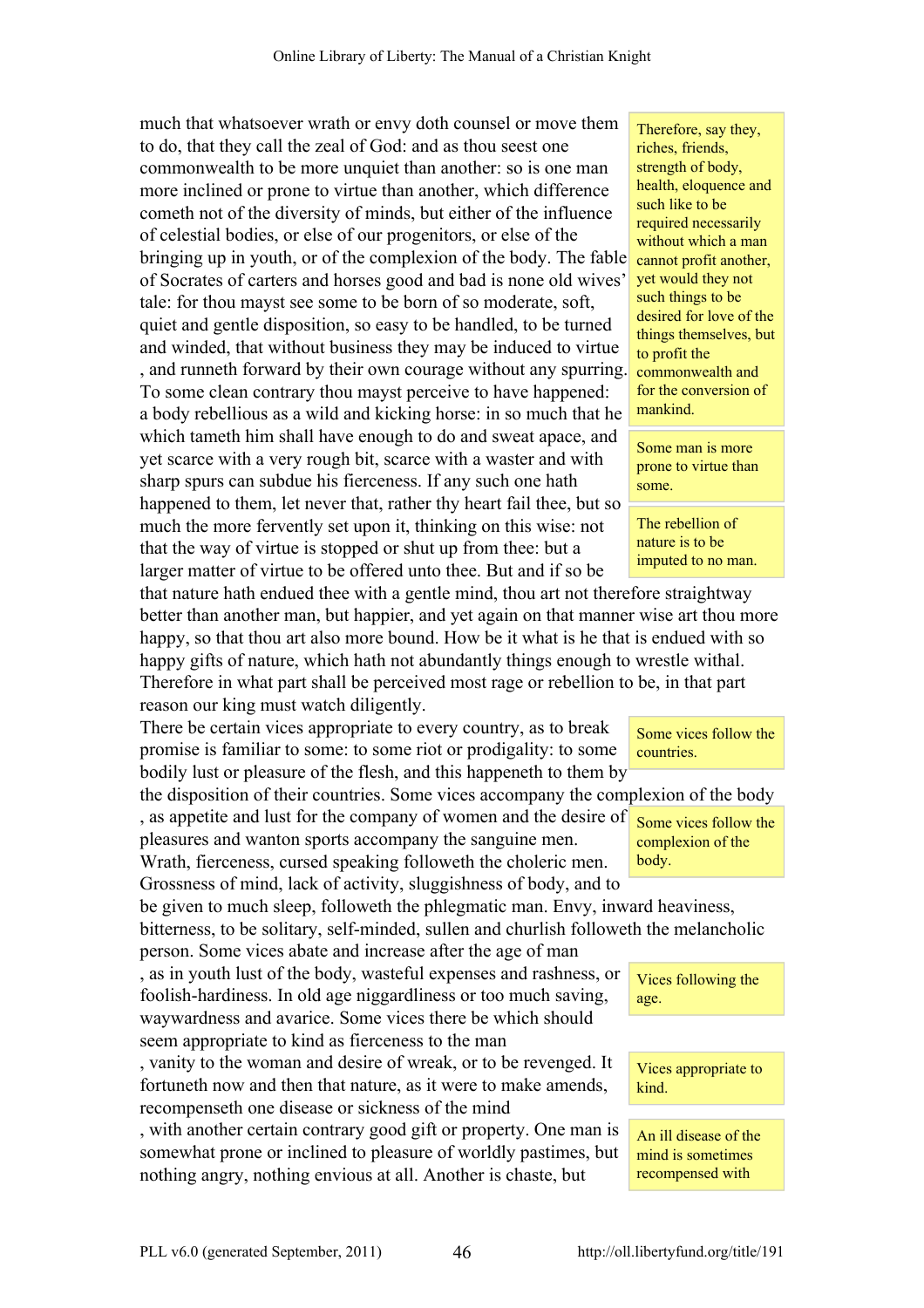another good gift in greedy upon the world. And there be which be vexed with certain property. somewhat proud or high-minded, somewhat hasty, somewhat too wonderful and fatal vices, with theft, sacrilege and homicide:

which truly thou must withstand with all thy might, against whose assault must be cast a certain brazen wall of sure purpose. On the other side some affections be so nigh neighbours to virtue, that it is jeopardous lest we should be deceived, the diversity is so dangerous and doubtful.

These affections are to be corrected and amended, and may be turned very well to that virtue which they most nigh resemble. There is some man (because of example) which is soon set a-fire, is hot, at once provoked to anger with the least thing in the

world, let him refrain and sober his mind, and he shall be bold and courageous, nothing faint-hearted or fearful, he shall be free of speech without dissimulation. There is another man somewhat holding, or too much saving, let him put to reason, and he shall be called thrifty and a good husband. He that is somewhat flattering shall be with moderation courtesy and pleasantness. He that is obstinate may be constant. Solemness may be turned to gravity. And that hath too much of foolish toys, may be a good companion.

And after the same manner of other somewhat easier diseases of the mind, we must beware of this only that we cloak not the vice of nature with the name of virtue, calling heaviness of mind gravity, cruelty justice, envy zeal, filthy niggardliness thrift,

flattering good fellowship, knavery or ribaldry urbanity or merry speaking.

The only way therefore to felicity is first that thou know thyself: moreover that thou do nothing after affections, but in all things after the judgment of reason:

let reason be sound and pure and without corruption: let not his mouth be out of taste, that is to say, let him behold honest things. But thou wilt say: it is an hard thing that thou commandest: who

sayeth nay? And verily the saying of Plato is true: whatsoever things be fair and honest, the same be hard and travailful to obtain. Nothing is more hard than that a man should overcome himself. But then is there no greater reward than is felicity?

Jheronymus spake that thing excellently as he doth all other things: nothing is more happy than a christian man, to whom is promised the kingdom of heaven: nothing is in greater peril than

he which every hour is in jeopardy of his life: nothing is more strong than he that overcometh the devil: nothing is more weak than he that is overcome of the flesh. If thou ponder thine own strength only, nothing is harder than to subdue the flesh unto the spirit. If thou shalt look on God thy helper, nothing is more easy. Then now therefore conceive with all thy might and with a fervent mind the purpose and profession of the perfect life. And when thou hast grounded thyself upon a sure purpose, set upon it and go to it lustily:

man's mind never purposed anything fervently that he was not able to bring to pass. It is a great part of a christian life to desire with full purpose and with all his heart to be a christian man, that thing which at the first sight or meeting, at the first acquaintance or coming to shall seem impossible to be conquered or won, in

Put not the name of virtue to any manner of vice.

Know thyself.

Do all things after the judgment of reason.

The saying of Saint

Jerome.

To be willing to be a christian man is a great part of christendom.

Let the vices which draw near unto virtues be corrected.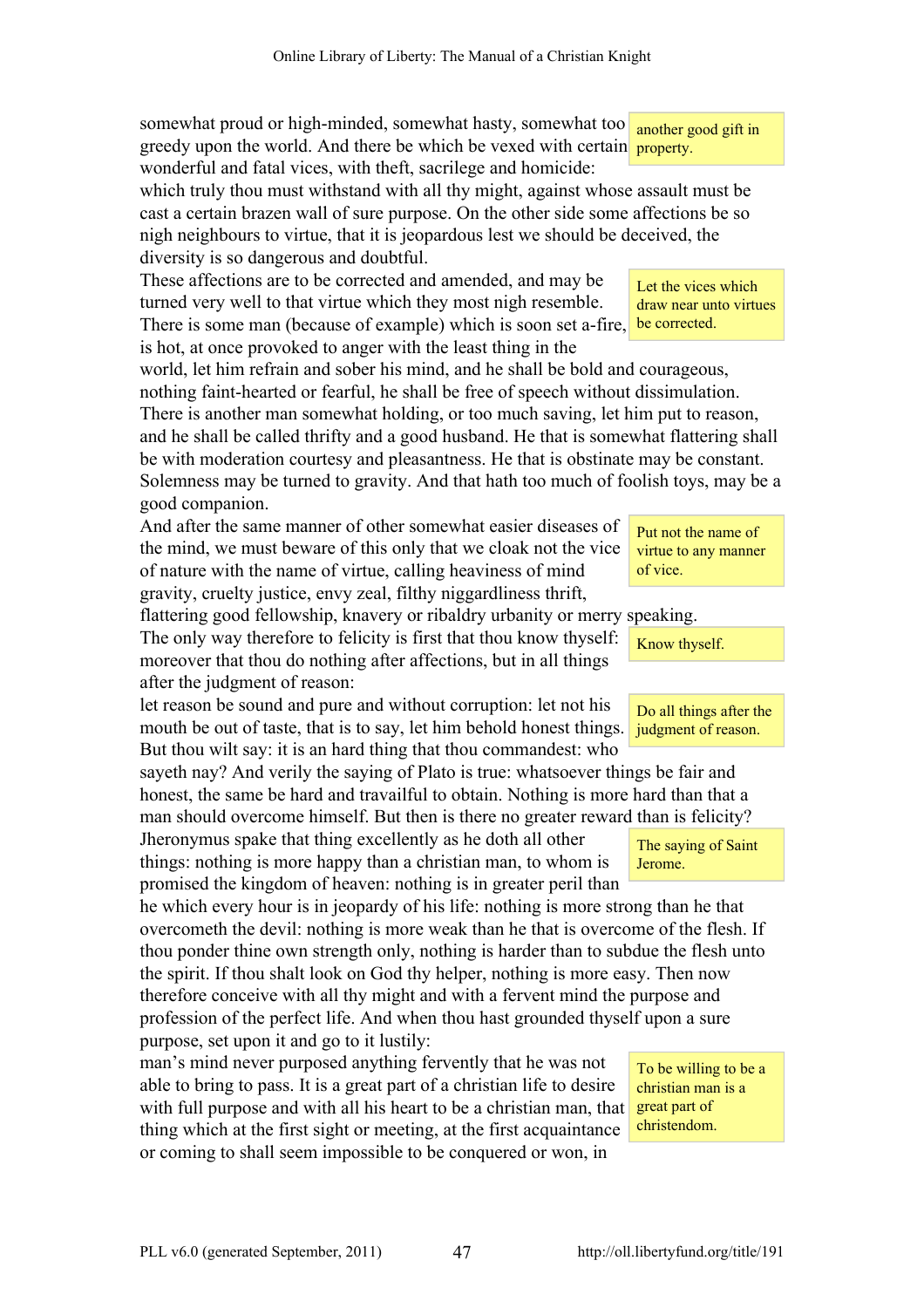process of time shall be gentle enough and with use easy: in conclusion with custom it shall be very pleasant. It is a very proper saying of Hesiodus:

the way of virtue is hard at the beginning, but after thou hast crept up to the top there remaineth for thee very sure quietness. No beast is so wild which waxeth not tame by the craft of man.

The way of virtue in process waxeth easy.

And is there no craft to tame the mind of him that is the tamer of all things? That thou might be whole in thy body, thou canst steadfastly purpose and command thyself for certain years to abstain from drinking of wine, to forbear the flesh and company of women: which things the physician being a man prescribed to thee. And to live quietly all thy life canst thou not rule thine affections, no not a few months? Which thing God, that is thy creator and maker, commandeth thee to do? To save thy body from sickness there is nothing which thou doeth not: to deliver thy body and thy soul also from eternal death dost thou not these things which infidels, ethnics and gentiles have done.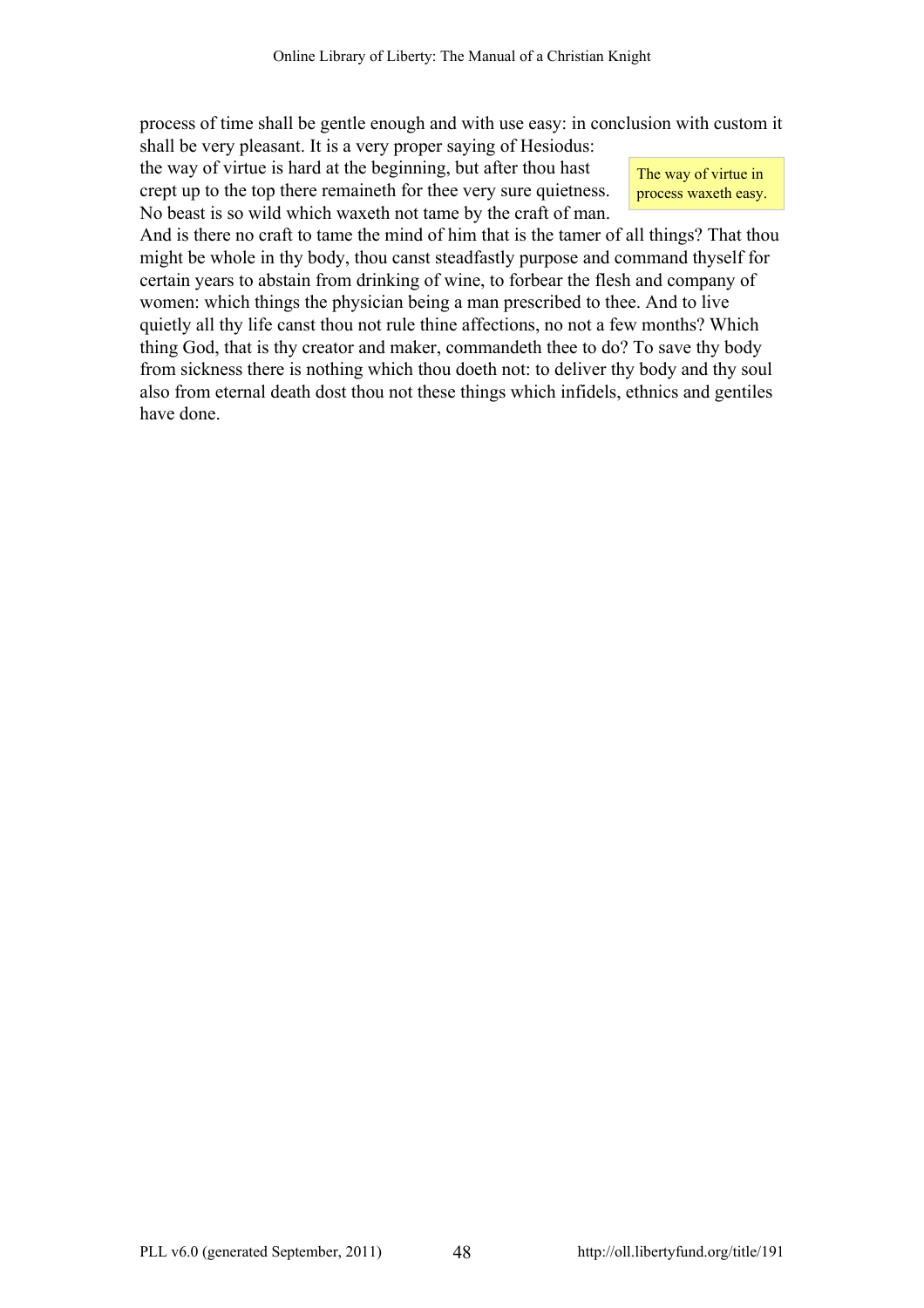# Of The Inward And Outward Man And Of The Two Parts Of Man, Proved By Holy Scripture.

## Chap. Vi.

Certainly I am ashamed in christian men's behalf , of whom the most part follow as they were brute beasts, their affections and sensual appetites, and in this kind of war are so rude and unexercised, that they do not as much as know the diversity between reason and affections or passions. They suppose the thing only to be the man which they see and feel and they think nothing to be beside the things which offer themselves to the sensible wits when it is nothing less than so. What so ever they greatly covet, that they think to be right: they call peace, certain and assured bondage, while reason oppressed and blinded followeth whither so ever the appetite or affection calleth, without resistance. This is that miserable peace which Christ, the author of very peace that knit two in one, came to break, stirring up a wholesome war between the father and the son, between the husband and the wife, between those things which filthy concord had evil-coupled together. Now then let the authority of the philosophers be of little weight, except those same things be all taught in holy scripture, though not with the same words. That the philosophers call reason, that calleth Paul, sometime the spirit, sometime the inner man, other while the law of the mind. That they call affection, he calleth sometime the flesh: sometime the body: another time the outer man, and the law of the members.

Walk (saith Paul) in the spirit, and ye shall not accomplish the desires and lusts of the flesh, for the flesh desireth contrary to the spirit, and the spirit contrary to the flesh, that ye cannot do whatsoever things ye would.

And in another place: If ye shall live after the flesh, ye shall die. If ye shall, walking in the spirit, mortify the deeds of the flesh, ye shall live. Certainly this is a new change of things, that peace should be sought in war, and war in peace: in death life, and in life death:

Hear also the liberty. If ye be led with the spirit, ye be not subject soul, is the war, death, to the law. And we have not (saith he) received again the spirit of **bondage of the body**. in bondage liberty, in liberty bondage. For Paul writeth in another place: I chastise my body and bring him into servitude. bondage in fear, but the spirit which hath elected us to be the

Christ in Matthew saith he came to make not peace but dissension, to set the father against the son, the son against his father, the wife against her husband, the husband against his wife and so forth. The history meaneth that at some time and in some places the husband should accept the faith of Christ only, and follow his wholesome doctrine and the wife should persecute him. Some times the wife should follow Christ and the husband persecute her, and in likewise the son his father and the father the son.

Reason, the spirit, the inner man, the law of the mind, be one thing with Paul

Affection, the flesh, the body, the outer man, the law of the members, be one thing with Paul.

Peace, life, liberty of

children of God. He saith in another place: I see another law in my members repugnynge against the law of my mind, subduing me to the law of sin which law is in my members. Thou readest with him also of the outer man which is corrupt, and of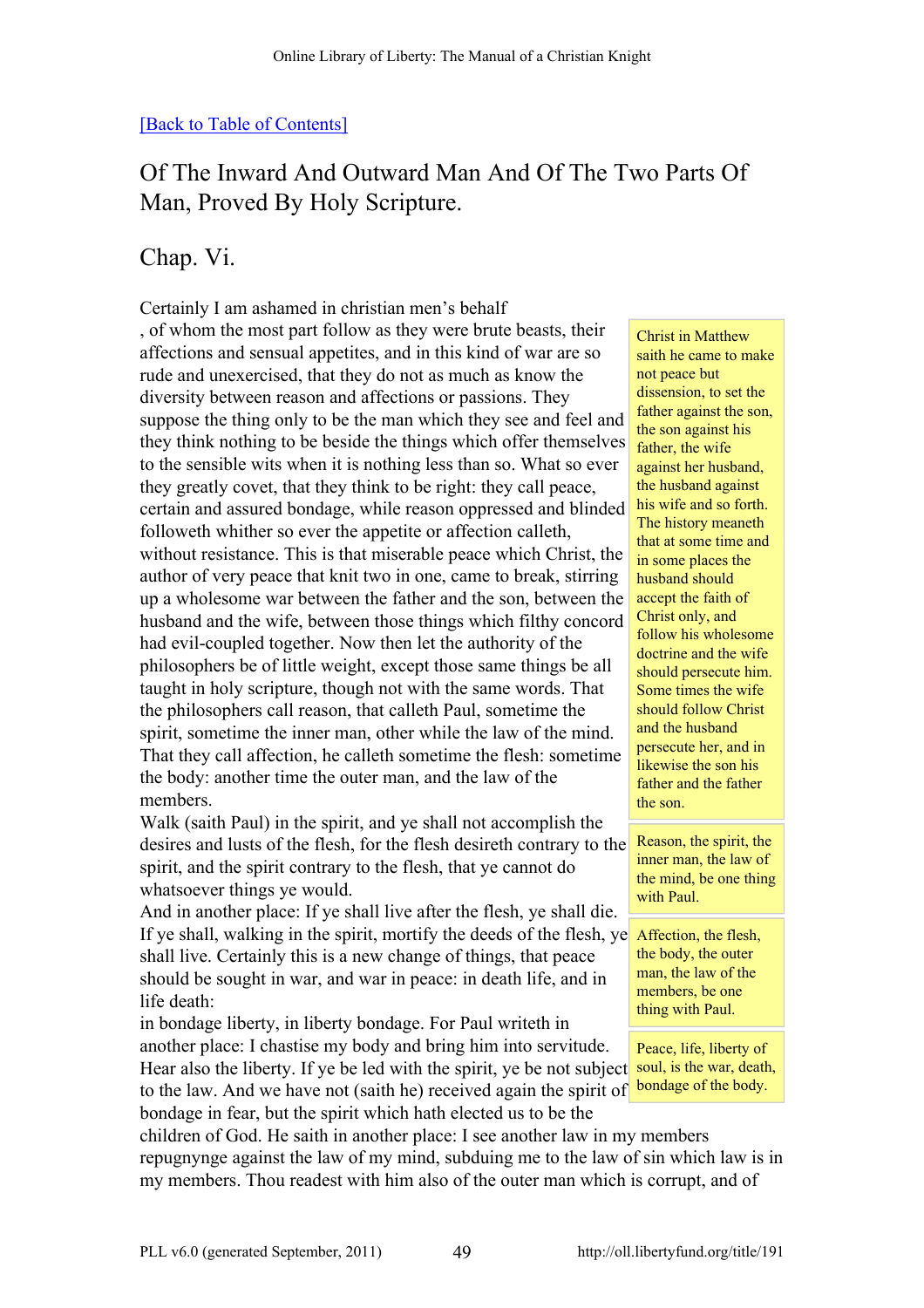the inner man which is renewed day by day. Plato put two souls to be in one man. Paul in one man maketh two men so coupled together

, that neither without other can be either in heaven or hell: and again so separate that the death of the one should be life of the

other. To the same (as I suppose) pertain those things which he wrote to the Chorintes. The first man was made into a living soul.

The last Adam was made into a spirit quickening: but that is not first which is spiritual, but that which is living: then followeth that which is spiritual. The first man came of the earth himself

terrestrial. The second came from heaven and he himself celestial. And because it should more evidently appear these things to pertain not only to Christ and Adam, but to us all, he added saying: As was the man of the earth, such are terrestrial and earthly persons. As is the celestial man, such are the celestial persons. Therefore as we have borne the image of the earthly man: even so now let us bear the image of the celestial man. For this I say, brethren, that flesh and blood shall not possess the kingdom of heaven

, nor corruption shall possess incorruption. Thou perceivest plainly how in this place he calleth Adam made of earth that thing which in another place he calleth the flesh and the outer man which is corrupt. And this same thing certainly is also the body of death, wherewith Paul aggrieved cried out: Oh wretch that I am, who shall deliver me from this body of death? In conclusion Paul declaring the most diverse fruit of the flesh and of the spirit writeth in another place, saying: He that followeth in his flesh shall reap or mow of his flesh corruption: but he that soweth in the spirit shall reap or mow of the spirit life eternal. This is the old debate of two twins Jacob and Esau, which before they were brought forth into light wrestled within the cloisters of the mother's belly, and Esau verily caught from Jacob the preeminence of birth and was first-born: but Jacob prevented him again of his father's blessing. That which is carnal cometh first, but the spiritual thing is ever best. The one was red, high coloured and rough with hair: the other smooth. The one unquiet and a hunter: the other rejoiced in domestical quietness. And the one also for hunger sold the right that pertained to him by inheritance, in that he was the elder brother, while he, enticed with a vile price and reward of voluptuousness, fell from his native liberty into the bondage of sin. The other procured by craft of grace that which belonged not to him by right of law. Between these two brethren though both were born of one belly, and at one time, yet was there never joined perfect concord. For Esau hateth Jacob, Jacob for his part, though he quitteth not hate for hate, yet he fleeth and hath ever Esau suspected, neither dare come within his danger. To thee likewise what so ever thing affection counselleth or persuadeth: let it be suspected, for the doubtful credence of the counsellor. Jacob only saw the Lord: Esau as one delighting in blood liveth by the sword. To

The last Adam is Christ.

A double man.

Jacob figureth the spirit. Esau the flesh. Jacob and Esau the sons of Isaac and Rebekca fought in their mother's belly: she counselled with God, and He answered: Of them shall spring two contrary people which should ever be at war but the elder should serve the younger. Esau was first born and Jacob followed holding Esau fast by the foot. Afterward Esau being ahungered sold to Jacob his inheritance for a mess of pottage, when Isaac was old he bad Esau to kill some venison: that I might eat of it and bless thee or I die. But by the device and meanness of the mother Jacob stole away his father's blessing and was made lord of his brother. Then came Esau wailing to have a blessing, then answered the father: I

have made him thy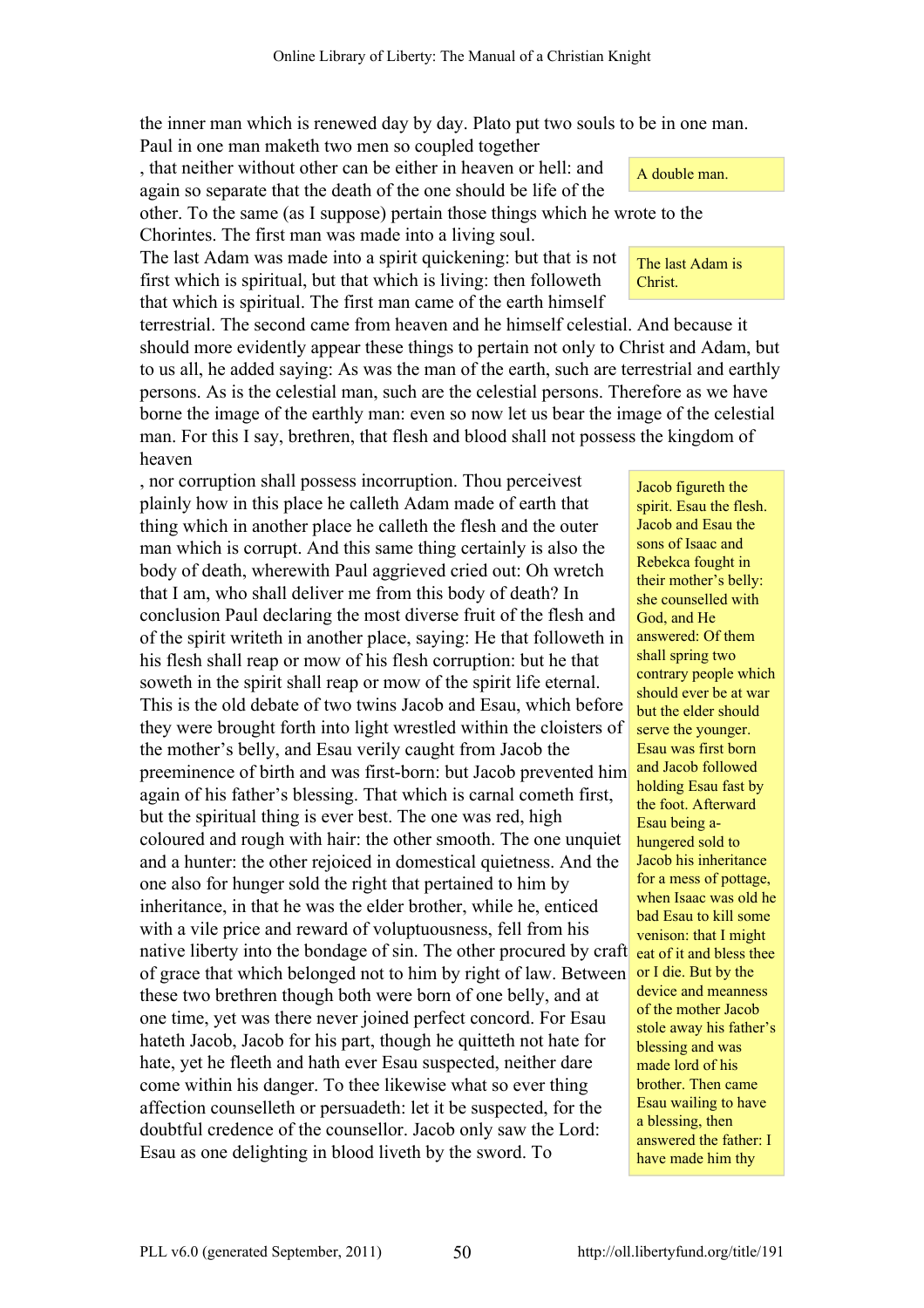conclude, when the mother asked counsel of the Lord he answered: the elder shall be servant to the younger: but the father Isaac added: thou Esau shalt do service to thy brother: and the time shall come when thou shalt shake off and loose his yoke from thy neck. The Lord prophesieth of good and obedient persons, the father of evil and disobedient persons. The one declareth what ought to be done of all men: the other told aforehand what the most part would do. Paul willeth that the wife be obedient to her husband:

for better is (saith scripture) the iniquity of the man than the goodness of the woman. Our Eve is carnal affection, whose eyes the subtle and crafty serpent daily troubleth and vexeth with temptation, and she once corrupted goeth forth and ceaseth not to provoke and entice the man also through consent to be partaker of the iniquity or mischievous deed. But what readest thou of the new woman, of her I mean that is obedient to her husband? I will put hatred between thee (meaning the serpent and the woman) and between her generation and thine, she shall tread down thy head and thou shalt lay await to her heel. The serpent was cast down on his breast, the death of Christ weakened his violence

, he now only lieth await to her heel privily. But the woman through grace of faith changed as it were into a man boldly treadeth down his venomous head. Grace is increased and the tyranny of the flesh is diminished. When Sara was minished and decayed, then did Abraham (God being the author) grow and increase. And then she calleth him not husband but lord, neither yet could she obtain to have a child before she was dried up and barren. What I pray thee brought she forth at the last to her lord Abraham now in her old days, yea, and past child bearing? Verily Isaac, that is to say joy, for as soon as affections have waxed old and are weakened in a man, then at the last springeth up the blessed tranquillity of an innocent mind, with sure quietness of the spirit, as it were a continual feast. And as the father let not his wife have her pleasure without advisement: even so hath the sporting of the children together suspect, I mean of Isaac with Ismael. Sara would not the child of a bondwoman and the child of a free woman should have conversation together at that age: but that Ismael (while as yet youth is fervent) should be banished out of presence

, lest under a colour of pastime he might entice and draw into his own manners Isaac yet young and tender of age. Now was Sara an old wife and now had brought forth Isaac, yet mistrusteth

Abraham except the answer of God had approved his wife's counsel, he is not sure of the woman until he heard of God: In all things that Sara hath said to thee, hear her voice. O happy old age of them in whom so mortified is the carnal man made of the earth, that he in nothing defieth the spirit, which agreement whether in all things perfect may happen to any man in this life or no

lord. After that Jacob saw our Lord face to face.

In good men the spirit which is figured by Jacob ruleth and the body obeyeth. In evil men the flesh which is signified by Esau ruleth of him the empire or dominion of the spirit.

The woman here signifieth a carnal person which, changed by grace of faith, followeth the bidding of the spirit in everything.

The woman figureth affection, the man reason.

Abraham had a son by his servant Agar whose name was Ismael, and another by his wife Sara whom he called Isaac. Ismael was much older than Isaac and in playing together misentreated Isaac. Wherewith, Sara, displeased, bade Abraham: put away thy servant Agar with her son also; which Abraham was loth to do but God commanded him to obey his wife's request.

Let youth flee the occasion of sin.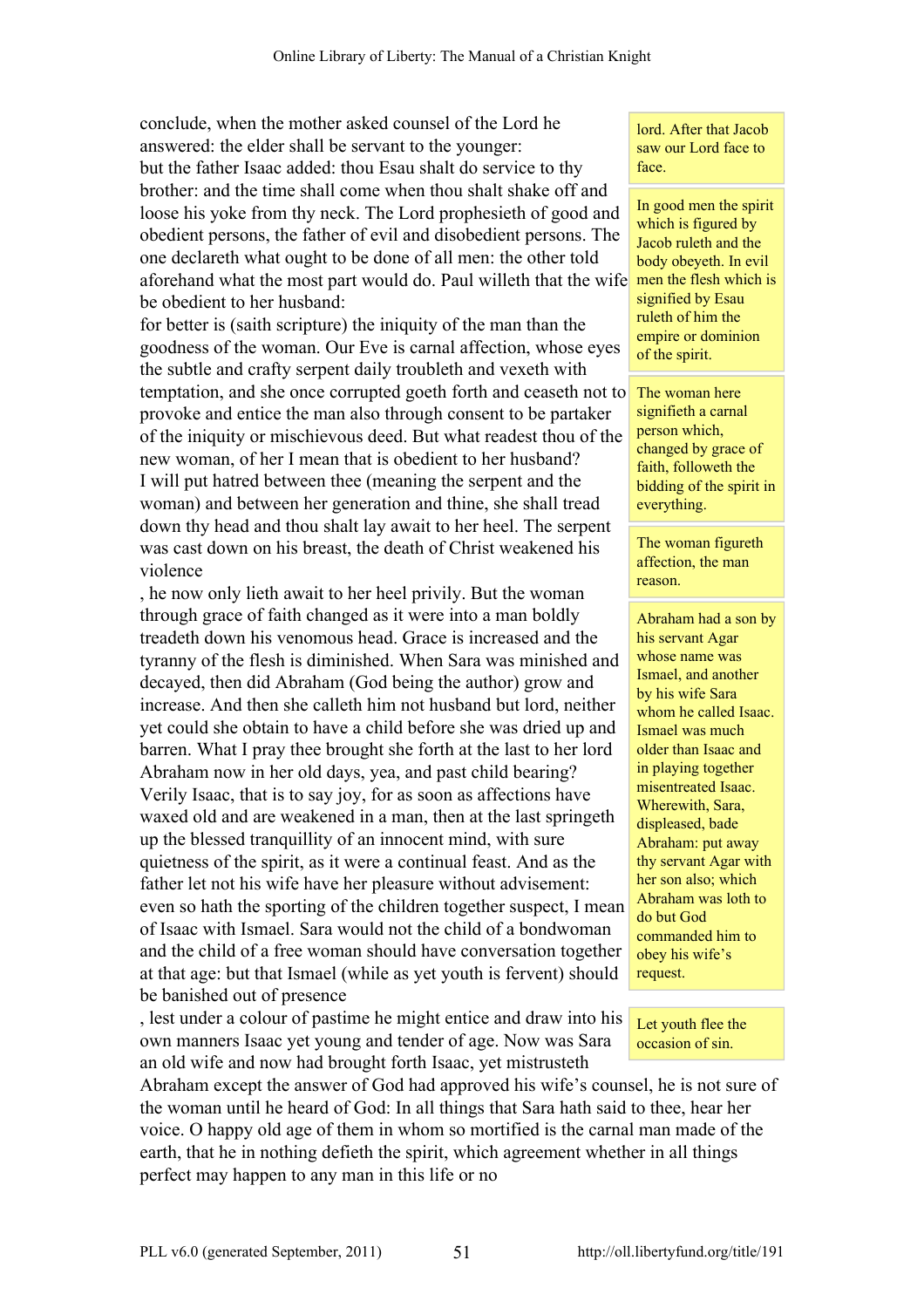, verily I dare not affirm, peradventure it were not expedient, for even unto Paul was given unquietness and trouble of the flesh, the messenger of Satan, to vex him withal. And at the third time he refused to have the messenger taken from him. Then had he none other answer of God but only this: Paul, my grace is

sufficient for thee. For strength is wrought and made perfect in weakness. Indeed this is a new kind of remedy. Paul, lest he should be proud, is tempted with pride, that he might be strong in Christ: he is compelled to be weak in himself: he bare the treasure of celestial revelations in a vessel of earth, that the excellency should depend on the might of God, and not on himself

, which one example of the apostle putteth us in remembrance and warneth us of many things. First of all that when we be assaulted of vices, immediately we must give ourselves to prayer again, and desire help of God.

Moreover that temptations to perfect men are not perilous: but also are very expedient to the continuance and preserving of virtue. Last of all when all other things are full tamed then the vice of vainglory even in the chief time of virtues layeth await: and this vice to be as it were Hydra, whom Hercules fought withal, a quick monster long of life and fruitful, by reason of her own wounds, which at the last end, when all labours be overcome, can scarce be destroyed. Nevertheless continual and importunate labour overcometh all thing. In the meantime while thy mind rageth and is vexed with vehement perturbations, by all manner of means thrust together, draw down

, hold and bind this Protheus with tough bands while he goeth about to change himself into all manner monsters and affections of things, into fire, into the shape of some terrible wild beast and into a running river, until he come again into his own natural likeness and shape. What is so like Protheus as is the affections and appetites of fools, which draw them sometime into beastly and bodily lust, sometime into mad ire or wrath, otherwhiles into poison, envy and strange fashions of vices? Agreeth it not well that the excellent cunning poet Virgil said: There shall diverse similitudes and fashions of wild beasts delude and mock, for suddenly he will be a fearful swine and foul tiger, and a dragon full of scales, and a lioness with a red mane, or shall counterfeit the quick sound of the flame of fire. But here have in remembrance what followeth. The more he changeth himself into all manner of similitudes, the more, my son (saith Virgil), strain thy tough bands. And also because we shall not need to return again to fables of poets, thou shalt by the example of the holy patriarch Jacob learn to endure and to wrestle lustily all night until the morning, by the help of God, begin to give light. And thou shalt say, I will not let thee depart except thou shalt have given me thy blessing first. But what reward of his victory and great virtue that mighty and excellent strong wrestler obtained, it

Trouble of the flesh is expedient to the exercise of virtue and custody of humility.

When thou art tempted fall to prayer.

Hydra was a serpent with many heads, of which one was immortal. With her fought Hercules and when he smote one head, seven sprang for it. At the last he fought with a burning sword, and so severed he their necks that they could no more spring.

Protheus, that is to say, affection, must be held down. Protheus is a god which changes him to all manner of fashions. He is a great prophesier, but he will tell nothing without compulsion. Virgil rehearseth of Aristæus which had lost his beasts, and consulted with his mother Cyrene, a goddess, how he might restore them again. She sent him to Protheus, and taught a craft to bind him until he had told the truth. Then taught Protheus, how, of a dead and putrified ox they might be restored again.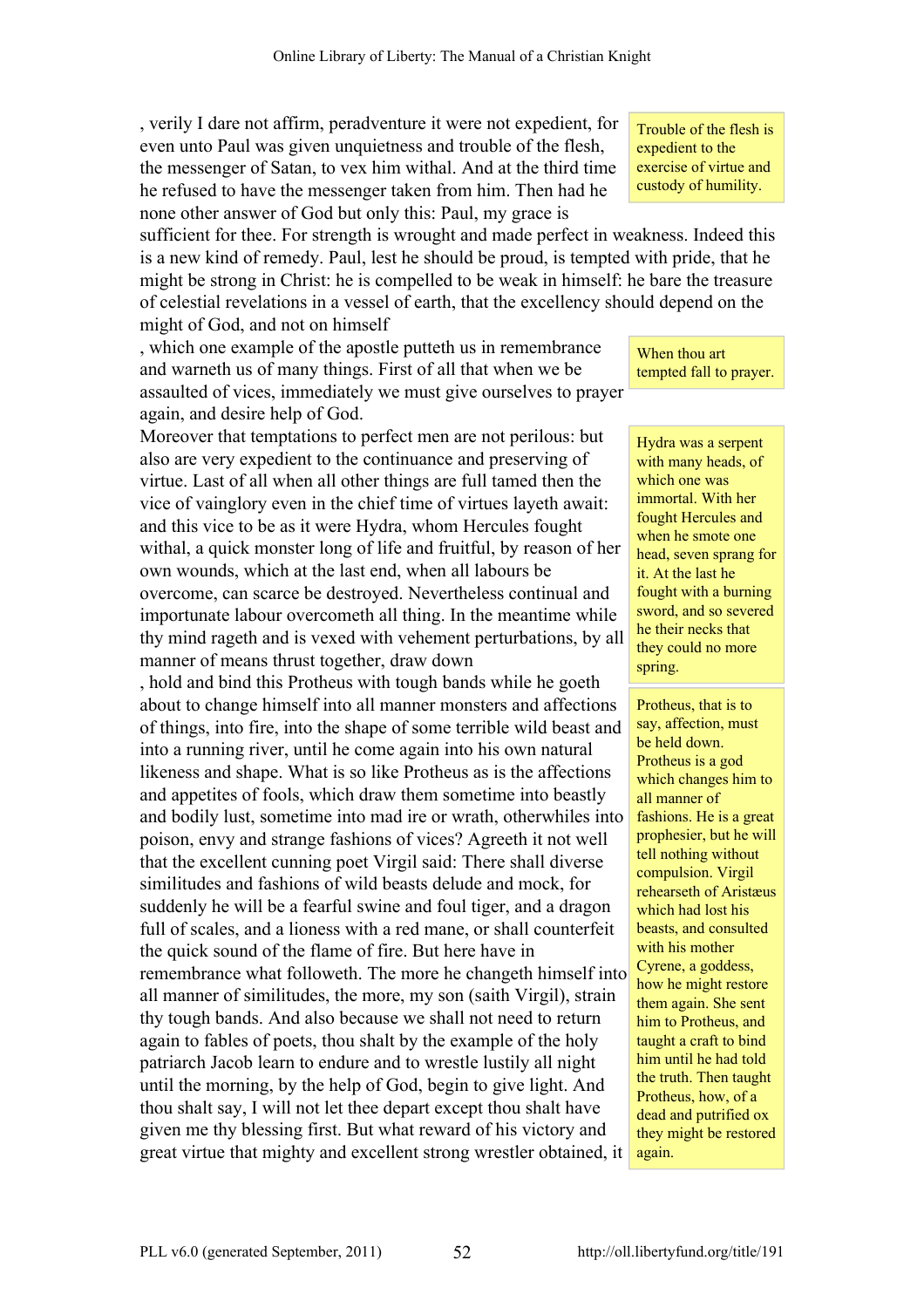is certainly very profitable to hear. First of all God blessed him in that same place. For evermore after that the temptation is overcome

, a certain singular increase of divine grace is added unto a man, whereby he should be another time much more surely armed than he was before against the assault of his enemy. Furthermore through touching of the thigh the sinew of the conqueror waxed withered and shrunk, and he began to halt on the one foot. God curseth them by the mouth of his prophet which halt on both their feet, that is to say, them which will both live carnally, and please God also. But they be happy in whom carnal affections be so mortified, that they bear and lean most of all to the right foot, that is, to the spirit. Finally, his name was changed: of Jacob he was made Israel, and of a busy wrestler a quiet person. After that thou hast chastised thy flesh or thy body, and crucified him with vices and concupiscences

Jacob wrestled with an angel all night, whom in the morning he would not let go until he had blessed him in the same place. The angel smote his thigh and the sinews shrank so that Jacob halted on the one leg after that.

, then shall tranquillity and quietness without all trouble come unto thee, that thou mayst be at leisure to behold the Lord, that thou mayst taste and feel that the Lord is pleasant and sweet, for that thing is signified by Israel. God is not seen in fire, neither in the whirlwind and troublous rage of temptation, but after the tempest of the devil (if so be that thou shalt endure perseveringly) followeth the hissing of a thin air or wind of spiritual consolation. After that air hath breathed quietly upon thee, then apply thine inward eyes, and thou shalt be Israel, and shalt say with him, I have seen my Lord, and my soul is made whole. Thou shalt see him that said: No flesh shall see me, that is to say, no carnal man. Consider thyself diligently, if thou be flesh, thou shalt not see God: if thou see him not, thy soul shall not be made whole. Take heed therefore that thou be a spirit.

God appeareth after a great tempest. He hath walked xl. days and xl. nights unto the mount of Oreb where he prayed in a cave. A voice bade him come forth and stand afore God. And then came a great wind, then a quaking, then fire, and God not in the fire. Then followed the hissing of a thin air and then appeared God to Elyas.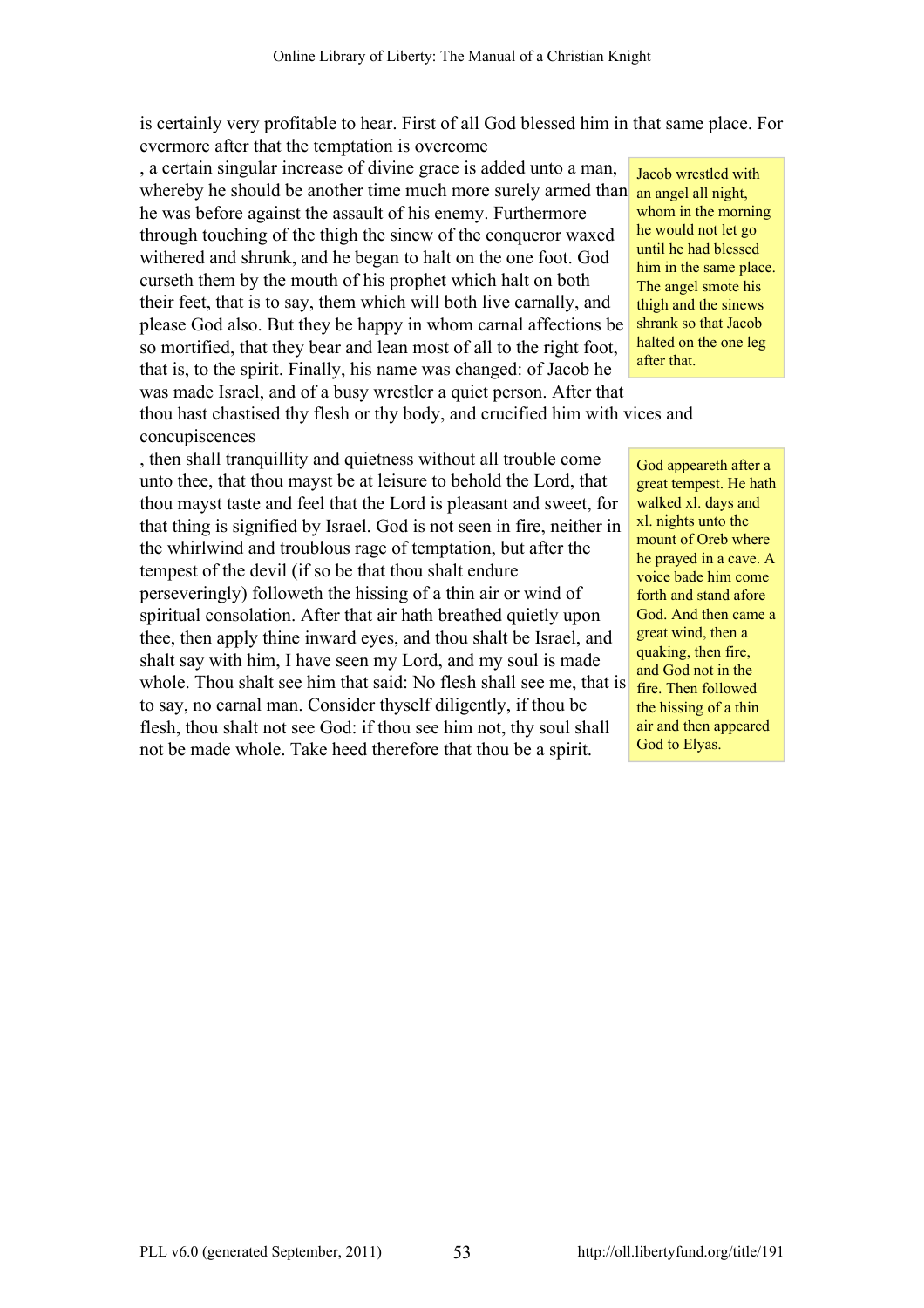# Of Three Parts Of Man, The Spirit, The Soul, And The Flesh.

## Chap. Vii.

These things afore written had been and that a great deal more than sufficient:

nevertheless that thou mayst be somewhat more sensibly known unto thyself, I will rehearse compendiously the division of a man, after the description of Origene, for he followeth Paul making three parts, the spirit, the soul and the flesh, which three parts Paul joined together, writing to the Thessalonieences. That

your spirit (saith he) your soul and your body may be kept clean and uncorrupt, that ye be not blamed or accused at the coming of our Lord Jesu Christ. And Esaias (leaving out the lowest part) maketh mention of two, saying, My soul shall desire and long for thee in the night, yea, and in my spirit and my heart strings I will wake in the mornings for to please thee. Also Daniel saith, Let the spirits and souls of good men laud God.

Out of the which places of scripture Origene gathereth not against reason the three partitions of man, that is to wit, the body,

otherwise called the flesh, the most vile part of us, wherein the malicious serpent through original trespass hath written the law of sin, wherewithal we be provoked to filthiness. And also if we be overcome, we be coupled and made one with the devil. Then the spirit wherein we represent the similitude of the nature

of God, in which also our most blessed maker after the original

pattern and example of his own mind hath graven the eternal law of honesty with his finger, that is, with his spirit the Holy Ghost. By this part we be knit to God, and made one with him. In the third place, and in the midst between these two he putteth the soul, which is partaker of the sensible wits and natural motions.

She is in a seditious and wrangling commonwealth and must needs join herself to the one part or the other, she is troubled of both parts, she is at her liberty to whether part she will incline. If she forsake the flesh and convey herself to the parts of the spirit, she herself shall be spiritual also. But if she cast herself down to the appetites of the body she shall grow out of kind into the manner of the body. This is it that Paul meant writing to the Chorintes. Remember ye not that he that joineth himself to an harlot is made one body with her: but he that cleaveth to the Lord, is one spirit with him. He calleth the harlot the frail and weak part of the man. This is that pleasant and flattering woman of whom thou readest in the second chapter of Proverbs on this wise. That thou mayst be delivered from a strange woman and from a woman of another country, which maketh her words sweet and pleasant, and forsaketh her husband to whom she was married in her youth, and hath forgot the promise she made to her Lord God: her house boweth down to death and her path is to hell. Whosoever goeth into hell, shall never return: nor shall

Origene in his first book upon the epistle of Paul to the Romans maketh this division.

The spirit.

The flesh.

Thou must remember the soul and the spirit to be one substance, but in the soul be many powers, as wit, will, memory: but the spirit is the most pure and farthest from corruption, the most high and divine portion of our soul. Capax of God immediately wherein God hath graven the law of honesty, that is to say, the law natural, after the similitude of the eternal law of his own mind.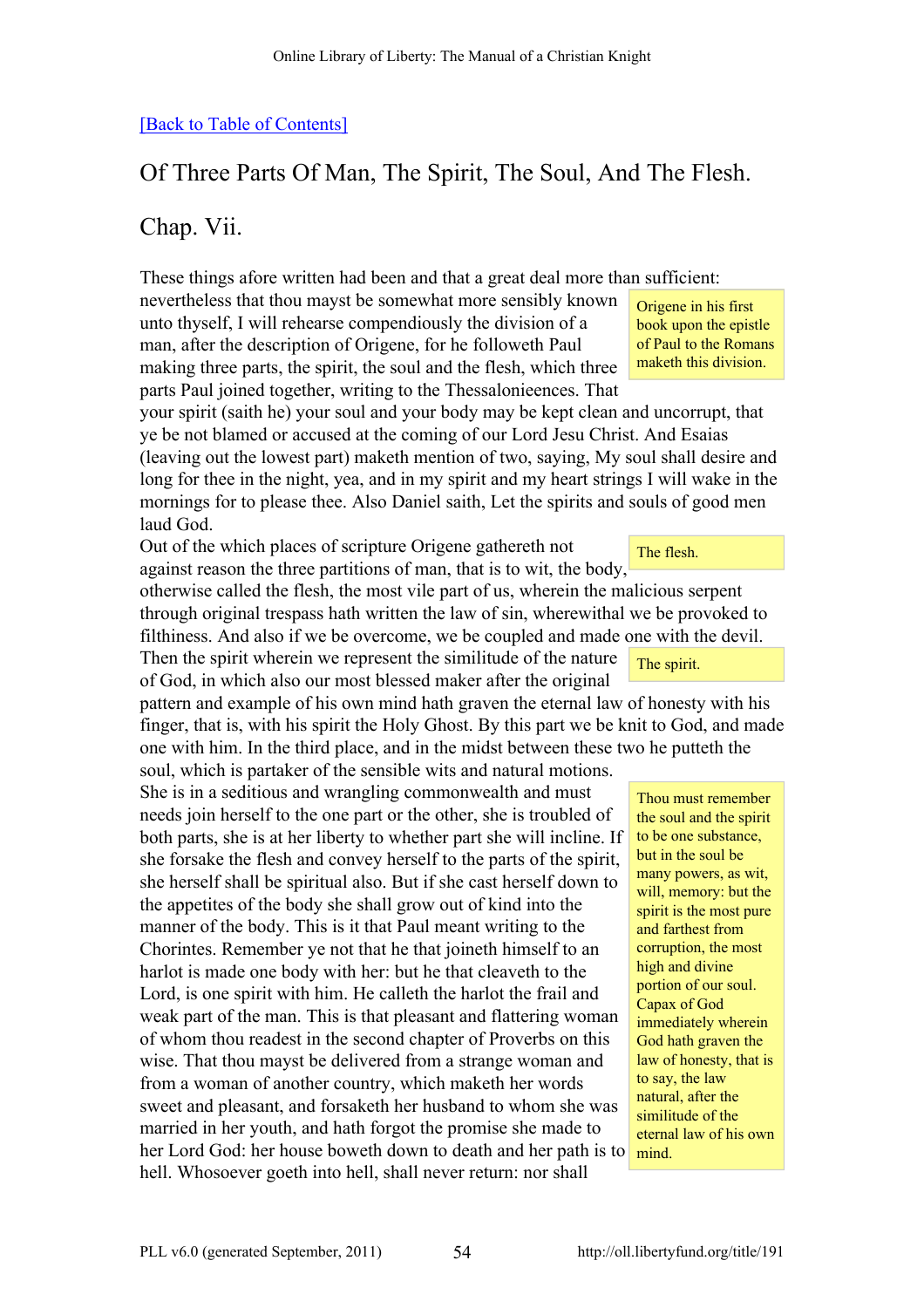attain the path of life. And in the vi. chapter. That thou mayst keep thee from an evil woman, and from the flattering tongue of a strange woman, let not thy heart melt on her beauty, be not thou deceived with her beckonings, for the price of an harlot is scarce worth a piece of bread: but the woman taketh away the precious soul of the man. Did he not when he made mention of the harlot, the heart and the soul express by name three parts of the man? Again, in the ix. chapter: A foolish woman ever babbling and full of words, swimming in pleasures, and hath no learning at all, sitteth in the doors of her house upon a stool in a high place of the city to call them that pass by the way and be going in their journey, Whosoever is a child, let him turn in to me: and she said unto a fool and an heartless person, Water that is stolen is pleasanter, and bread that is hid privily is sweeter. And he was not aware that there be giants, and their jests be in the bottom of hell. For whosoever shall be coupled to her, he shall descend into hell. And whosoever shall depart from her, shall be saved. I beseech thee with what colours could more workmanly have been painted and set out either the venomous enticements and wanton pleasures of the poisoned flesh, provoking and tempting the soul to filthiness of sin, or else the importunity of the same crying and striving against the spirit, or the wretched end that followeth when she doth overcome the spirit. To conclude therefore, the spirit maketh us gods, the flesh maketh us beasts: the soul maketh us men: the spirit maketh us religious, obedient to God, kind and merciful. The flesh maketh us despisers of God, disobedient to God, unkind and cruel. The soul maketh us indifferent, that is to say, neither good nor bad. The spirit desireth celestial things: the flesh desireth delicate and pleasant things: the soul desireth necessary things: the spirit carryeth us up to heaven: the flesh thrusteth us down to hell. To the soul nothing is imputed, that is to say, it doth neither good nor harm: whatsoever is carnal or springeth of the flesh that is filthy: whatsoever is spiritual proceeding of the spirit, that is pure, perfect and godly: whatsoever is natural and proceedeth of the soul, is a medium and indifferent thing, neither good nor bad. Wilt thou more plainly have the diversity of these three parts shewed unto thee as it were with a man's finger? Certainly I will essay.

Thou doest reverence to thy father and mother: thou lovest thy brother, thy children and thy friend: it is not of so great virtue to do these things, as it is abominable not to do them. For why

shouldest thou not being a christian man do that thing which the gentiles by the teaching of nature do, yea which brute beasts do? That thing that is natural shall not be imputed unto merit. But thou art come in to such a strait case that either the reverence toward thy father must be despised, the inward love towards thy children must be subdued, the benevolence to thy friend set at nought, or God must be offended. What wilt thou now do? The soul standeth in the midst between two ways: the flesh crieth upon her on the one side, the spirit on the other side. The spirit saith, God is above thy father: thou art bound to thy father but for thy body only. To God thou art bound for all thing that thou hast. The flesh putteth thee in remembrance, saying: Except thou obey thy father, he will disinherit thee, thou shalt be called of every man an unkind and unnatural child, look to thy profit, have respect to thy good name and fame. God either doth not see, or else dissimuleth and wittingly looketh beside it, or at the least, will be soon pacified again. Now thy soul doubteth

, now she wavereth hither and thither, to whether of either part she turn herself. That same shall she be, that that thing is she

The soul doubteth.

That which is natural deserveth no reward.

went unto. If she obey the harlot, that is to say the flesh (the spirit despised) she shall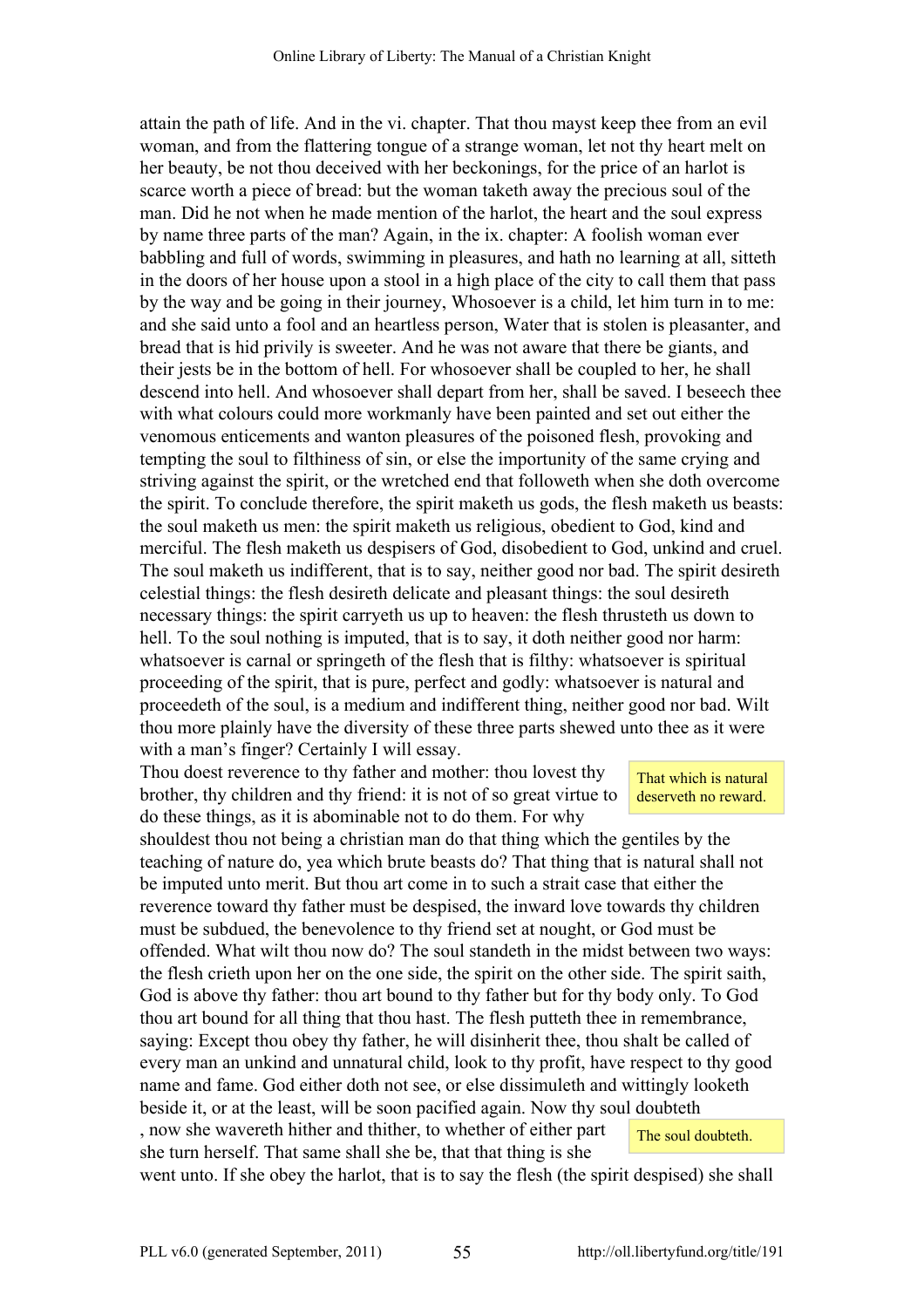be one body with the flesh. But if she lift up herself and ascend to the spirit (the flesh set at nought) she shall be transposed and changed to the nature of the spirit. After this manner accustom to examine thyself prudently. The error of those men is exceeding great which oftentimes weeneth that thing to be perfect virtue and goodness which is but of nature and no virtue at all.

Certain affections somewhat honest in appearance, and as they were disguised with visors of virtue, deceiveth negligent persons. The judge is hasty and cruel against the felon, or him that hath trespassed the law, he seemeth to himself constant and of gravity uncorrupt and a man of good conscience, wilt thou have this man

discussed? If he favour his own mind too much and follow a certain natural rigorousness without any grief of mind, peradventure with some pleasure or delectation: yet not leaning from the office and duty of a judge, let him not forthwith stand too much in his own conceit: it is an indifferent thing that he doth. But if he abuse the law for private hate or lucre, now it is carnal that he doth, and he committeth murder. But and if he feel great sorrow in his mind because he is compelled to destroy and kill him, whom he had liefer amended and saved: also if he enjoin punishment according to the trespass with such a mind, with such sorrow of heart, as the father commandeth his singularly beloved son to be cut, lanced or seared: of this manner shall it be spiritual that he doth.

The most part of men through proneness of nature and some special property, either rejoice in, or abhor certain things. Some there be whom bodily lust tickleth not at all: let not them by and by ascribe that unto virtue which is an indifferent thing, for not

to lack bodily lust, but to overcome bodily lust is the office of virtue. Another man hath a pleasure to fast, a pleasure to be at mass, a pleasure to be much at church and to say a great deal of

psalmody: examine after this rule that thing which he doeth: if he regard the common fame or advantage, it smelleth of the flesh and not of the spirit:

if he do follow but his own inclination (for he doth that which pleaseth his own mind) then he hath not whereof he so ought greatly to rejoice, but rather whereof he ought to fear. Behold a

jeopardous thing unto thyself. Thou prayest, and judgest him that prayeth not. Thou fasteth, and condemneth him that fasteth not. Whosoever doeth not that thou doest, thou thinkest thyself better than he: beware lest thy fast pertain to thy flesh. Thy brother hath need of thy help, thou in the mean space mumblest in thy prayers unto God, and wilt not be known of thy brother's necessity. God shall abhor these prayers: for how shall God hear thee while thou prayest, when thou which art a man canst not find in thy heart to hear another man. Perceive also another thing. Thou lovest thy wife for this cause only, that she is thy wife. Thou doest no great thing, for this thing is common as well to infidels as to thee: or else thou lovest her for none other thing but because she is to thee pleasant and delectable. Thy love now draweth to thee fleshward.

But thou lovest her for this thing chiefly, because thou hast perceived in her the image of Christ, which is godly reverence, modesty, soberness, chastity: and now lovest not her in her self

but in Christ: yea rather Christ in her. After this manner lovest spiritually. Notwithstanding we shall say more of these things in their places.

Some affections be disguised with visors of virtue. An example of the judge.

Some men rejoice naturally with some certain things.

The rule of true piety.

Let a christian man mark this well.

The chaste love towards thy wife.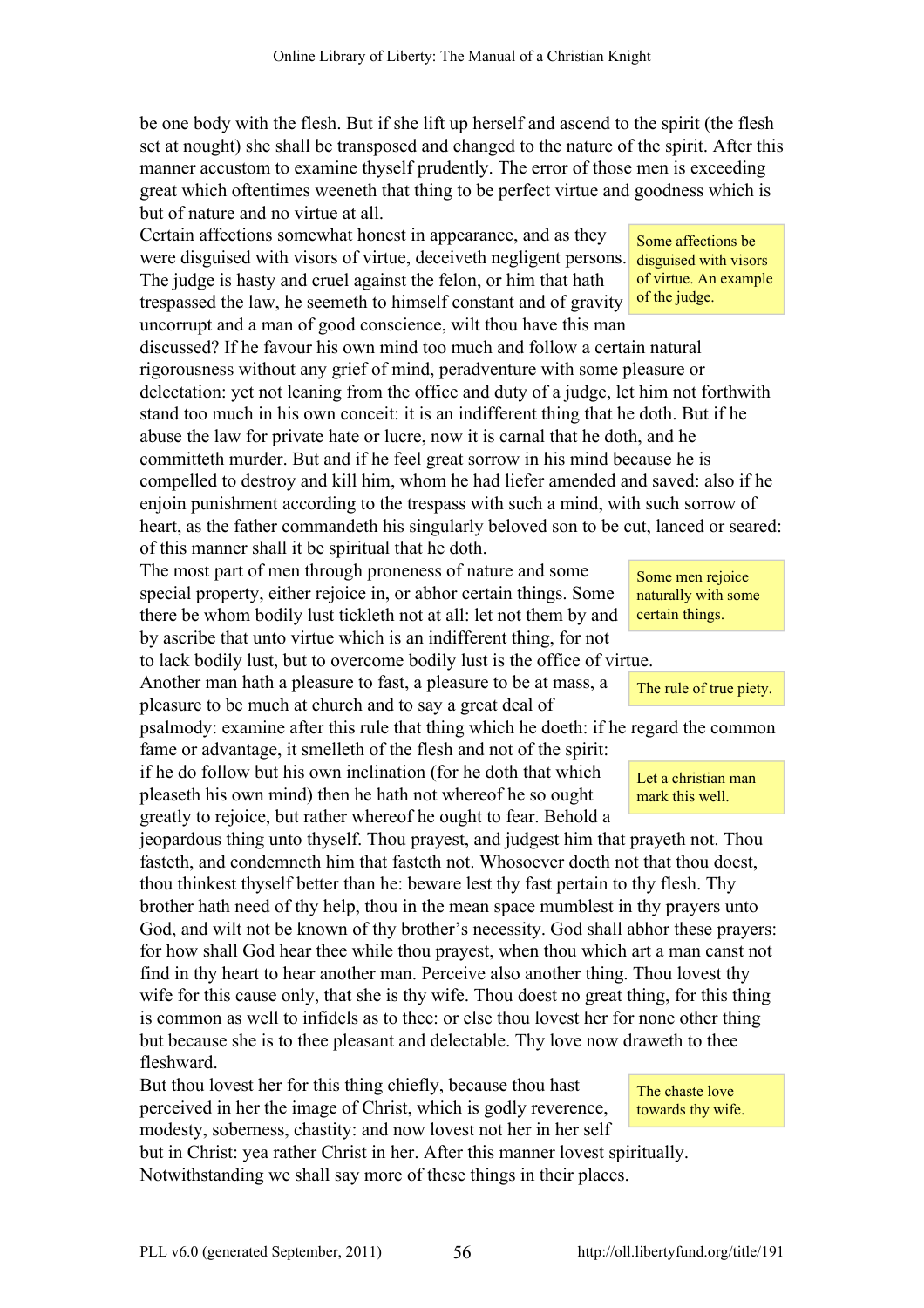# Certain General Rules Of True Christian Living.

## Chap. Viii.

Enchiridion. Now for because we have opened as me seemeth the way (howsoever we have done it), and have prepared as it were certain stuff and matter unto the thing which was purposed, we must haste to that which remaineth, lest it should not be an *Enchiridion,* that is to say, a little treatise handsome to be carried in a man's hand, but rather a great volume; we will enforce to give certain

rules, as they were certain points of wrestling, by whose guiding and conveyance, as it were by the guiding of the thread of Dedalus, men may easily plunge up out of the blind errors of this world, as out of Labirinthus, which is a certain cumbrous maze, and come into the pure and clear light of spiritual living. None other science is there which hath not her rules. And shall the craft of blessed living only be without the help of all manner of precepts?

There is without fail a certain craft of virtuous living and a discipline, in which whosoever exercise themselves manfully, them shall favour that Holy Spirit, which is the promoter and

bringer forward of all holy enforcement and godly purposes. But whosoever saith, Depart from us we will not have the knowledge of thy ways: these men the mercy of God refuseth, because they first have refused knowledge. These rules shall be taken partly of the person of God, of the person of the devil, and of our person, partly of things, that is to say, of virtues and vices, and of things to them annexed, partly of the matter or stuff whereof virtues or vices be wrought. They shall profit singularly against the evil things remaining of original sin. For though baptism hath wiped away the spot, yet there cleaveth still in us a certain thing of the old disease left behind, both partly for the custody of humility, and also for the matter and increase of virtue. These be blindness, the flesh and infirmity or weakness. Blindness with the mist of ignorance dimmeth the judgment of reason. For partly the sin of our first progenitors hath not a little dusked that so pure a light of the countenance, resemblance, or similitude of God, which our creator hath shewed upon us. And much more corrupt bringing up, lewd company, froward affections

, darkness of vices, custom of sin hath so cankered it, that of the law graven in us of God scarce any signs or tokens doth appear.

Nota.

Then as I began, blindness causeth that we in the election of things be as good as half blinded and deceived with error, in the stead of the best, following the worst,

preferring things of less value before things of greater price. The flesh troubleth the affection so much, that even though we know what is best, yet love we the contrary. Infirmity and weakness maketh us that we being overcome either with tediousness or with temptation, forsake the virtue which we had once gotten and attained. Blindness hurteth the judgment, the flesh corrupteth the will, infirmity weakeneth constancy.

The first point therefore is that thou can discern things to be refused from things to be accepted: and therefore blindness must be taken away lest we stumble or stagger in the election of

Evil must be known and had in hate.

things. The next is, that thou hate the evil as soon as it is once known, and love that

Learn the craft of virtue.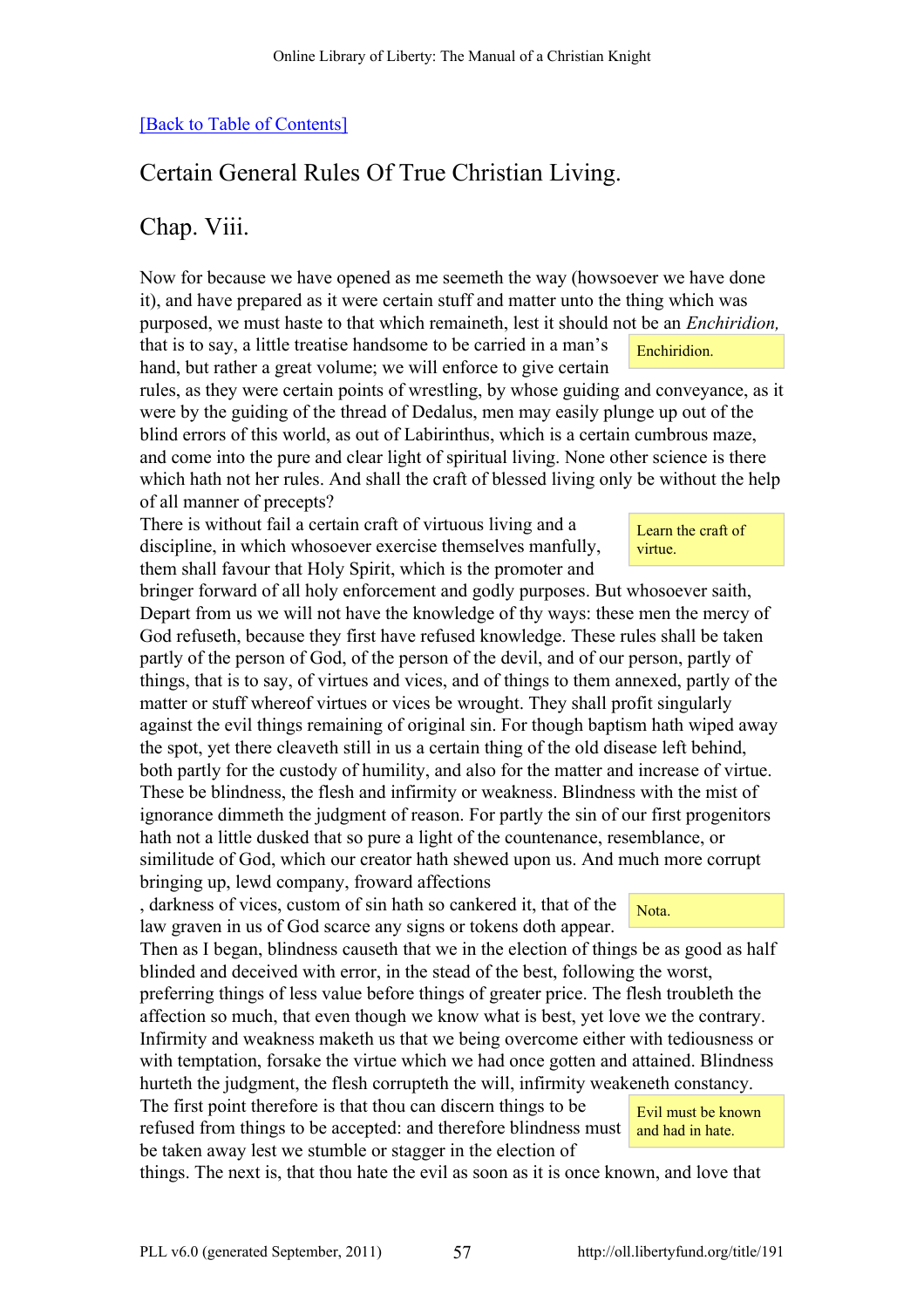and therefore the weakness must be underset, lest we forsake the **Perseverance must be** way of virtue with greater shame than if we had been never about had. which is honest and good: and in this thing the flesh must be overcome, lest contrary to the judgment of the mind we should love sweet and delectable things in the stead of wholesome things. The third is, that we continue in these things which we began well: to walk or enter therein. Ignorance must be remedied, that thou

mayst see which way to go. The flesh must be tamed, lest she lead thee aside out of the highway, once known, into bypaths. Weakness must be comforted, lest when thou hast entered into the strait way thou shouldst either faint or stop or turn back again, or lest after thou hast once set thy hand to the plough shouldst look backward, but shouldst rejoice as a strong giant to haste the way, ever stretching forth thyself to those things which be afore thee, without remembrance of those things which be behind thee, until thou mayst lay hand on the reward appointed and on the crown promised to them that continue unto these three things: therefore we shall apply certain rules according to our little power.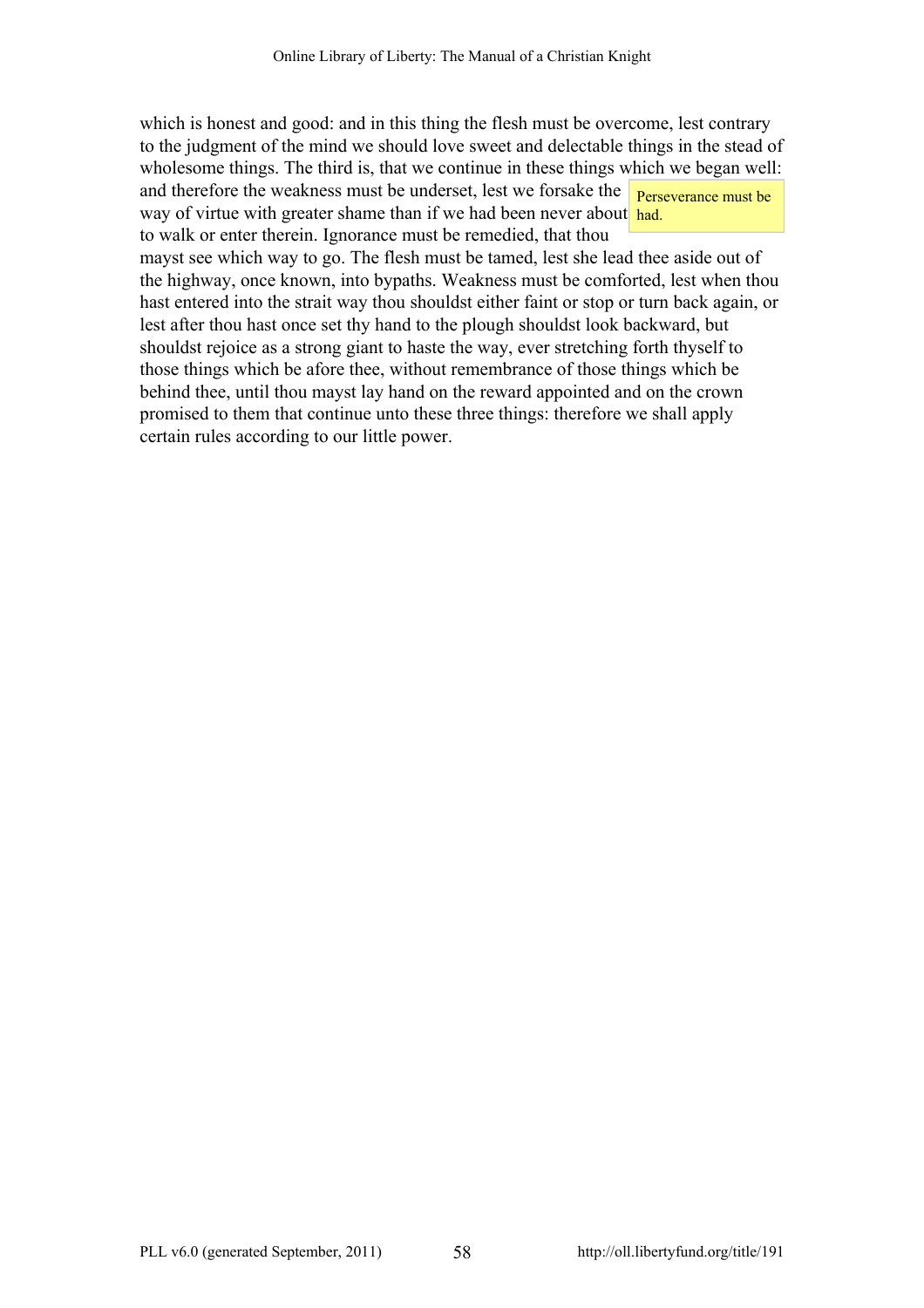# Against The Evil Of Ignorance. The First Rule.

## Chap. Ix.

But inasmuch as faith is the only gate unto Christ

, the first rule must be that thou judge very well both of him and also of scripture given by his spirit, and that thou believe not with mouth only, not faintly, not negligently, not doubtfully, as

the common rascal of christian men do: but let it be set fast and immovable throughout all thy breast, not one jot to be contained in them that appertaineth not greatly unto thy health.

Let it move thee nothing at all that thou seest a great part of men so live, as though heaven and hell were but some manner of tales of old wives, to fear or flatter young children withal: but believe thou surely and make no haste

, though the whole world should be mad at once, though the elements should be changed, though the angels should rebel: yet verity cannot lie, it cannot but come which God told before

should come. If thou believe he is God, thou must needs believe that he is true also, and on this wise think without wavering, nothing to be so true, nothing to be so sure, and without doubt of the things which thou hearest with thine ears, which thou presently beholdest with thine eyes, which thou handlest with thy hands, as those things be true which thou readest in the scriptures, that God of heaven, that is to say verity, gave by inspiration, which the holy prophets brought forth, and the blood of so many martyrs hath approved: unto which now so many hundred years the consent of all good men hath agreed and set their seals: which Christ here being in flesh, both taught in his doctrine and expressly represented or counterfeited in his manners and living. Unto which also miracles bear witness, the devils confess and so much believe, that they quake and tremble for fear. Last of all which be so agreeable unto the equity of nature, which so agree between themselves, and be everywhere like themselves, which so ravisheth the minds of them that attend, so moveth and changeth them. If these so great tokens agree unto them alone, what devil's madness is it to doubt in the faith? Yea of those things past thou mayst easily conjecture what shall follow: how many and great things also, how incredible to be spoken did the prophets tell before of Christ: which of these things came not to pass? Shall he in other things deceive which in them deceived not? In conclusion, the prophets lied not, and shall Christ the Lord of prophets lie? If with this and such other like cogitations thou often stir up the flame of faith, and then fervently desire of God to increase thy faith, I shall marvel if thou canst be any long time an evil man. For who is all together so unhappy and full of mischief that would not depart from vices, if so be he utterly believed, that with these momentary pleasures, beside the unhappy vexation of conscience and mind, is purchased also eternal punishments: on the other side, if he surely believed for this temporal and little worldly vexation to be rewarded or recompensed to good men an hundred fold joy of pure conscience presently: and at the last life immortal.

We must judge well of scripture.

Counterfeit not evil persons.

Probations of christian faith.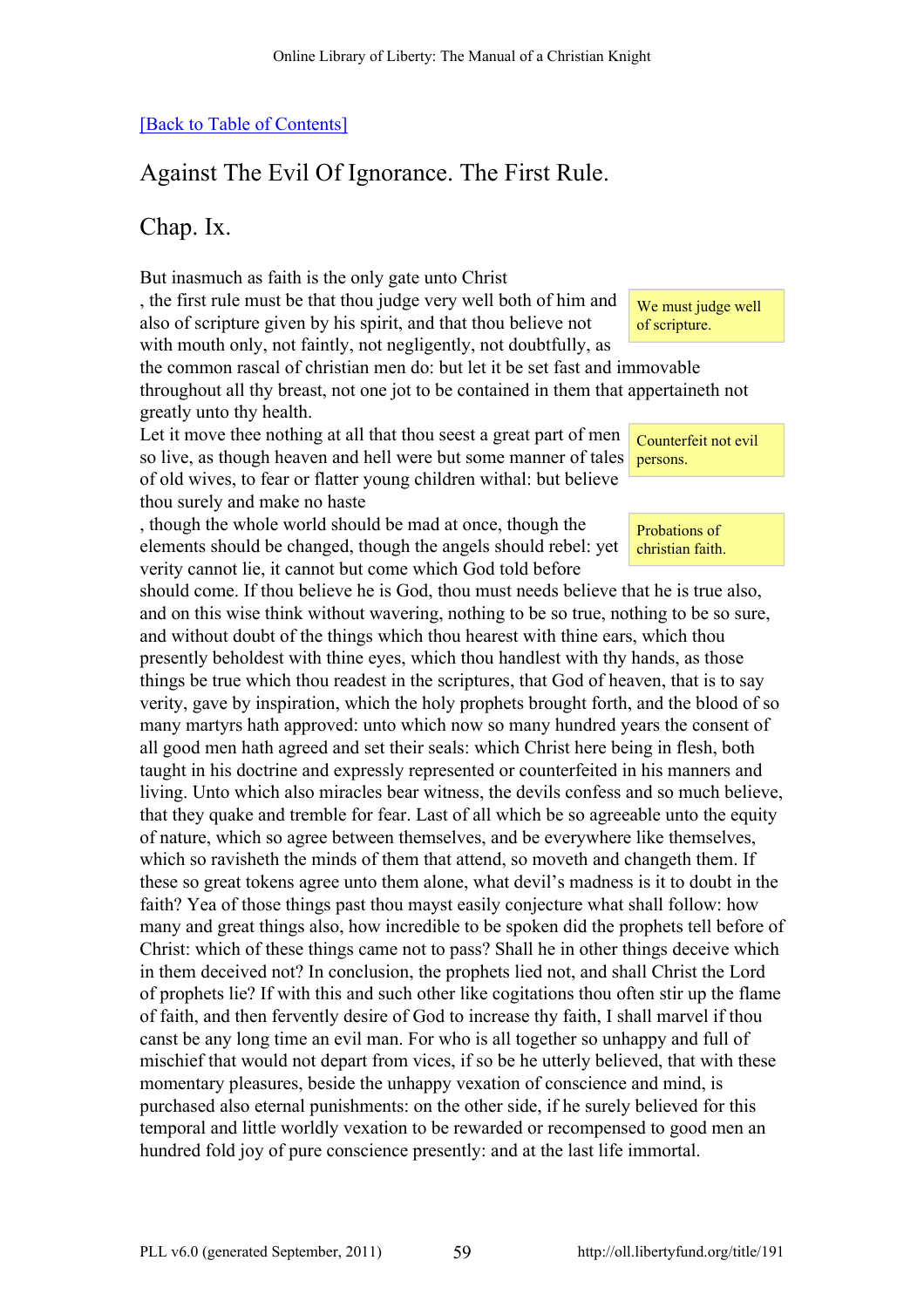# The Second Rule.

# Chap. X.

Let the first point be therefore that thou doubt in no wise of the promises of God.

The next that thou go unto the way of life, not slothfully, not fearfully: but with sure purpose, with all thy heart, with a confident mind, and (if I may so say) with such mind as he hath that would rather fight than drink: so that thou be ready at all hours for Christ's sake to lose both life and goods. A slothful man will and will not. The kingdom of heaven is not gotten of

negligent and reckless persons, but plainly rejoiceth to suffer violence: and violent persons violently obtain it. Suffer not the affection of them whom thou lovest singularly to hold thee back hasting thither ward:

let not the pleasures of this world call thee back again: let not the care of thy household be any hindrance to thee. The chain of worldly business must be cut asunder, for surely it cannot otherwise be loosed.

Egypt must be forsaken in such a manner that thou turn not again in thy mind at any time unto the pots of the flesh. Sodoma must be forsaken utterly hastily, yea, and at once: it is not lawful to look back. The woman looked back and she was turned into the image of a stone. The man had no leisure anywhere to abide in any region, but was commanded to haste into the mountain, unless that he had liefer to have perished.

The prophet crieth out that we should flee out of the midst of Babylon. The departing of the Israelytes from Egypt is called flight or running away. We be commanded to flee out of Babylon hastily, and not to remove a little and a little slowly. Thou mayst see the most part of men prolong the time, and with very slow purpose go about to flee from vices. When I have once rid myself out of such and such matters, say they, yea when I have brought that and that business to pass. Oh fool, what and if God this same day take again thy soul from thee? Perceivest thou not one business to rise of another, and one vice to call in another? Why rather doest thou not to-day that thing which the sooner thou doest, the easier shall it be done? Be diligent some other where. In this matter to do rashly, to run headlong and suddenly, is chiefest of all and most profitable.

Regard not nor ponder how much thou forsakest, but be sure Christ only shall be sufficient for all things:

only be bold to commit thyself to him with all thine heart: set thou mistrust in thine own self, adventure to put unto him all the governance of thyself: trust to thyself no longer, but with full

We must enter into the way of health or salvation boldly and with a jocund courage.

Egypt signifieth bondage, affliction, vices, and blindness.

The Israelytes being a-hungered in desert wished to go back again to Egypt, saying to Moses, How happy were we when we sat there by the pots of flesh.

Lot was commanded to depart hastily out of Sodoma and not to look back. His wife looked back and was turned into a salt stone. So we may neither with the Israelytes desire to go back again to the pleasures of Egypt, of vices and sin: neither with the wife of Lot may look back again to our old conversation.

There may be no prolonging time in fleeing vices.

Confidence in God.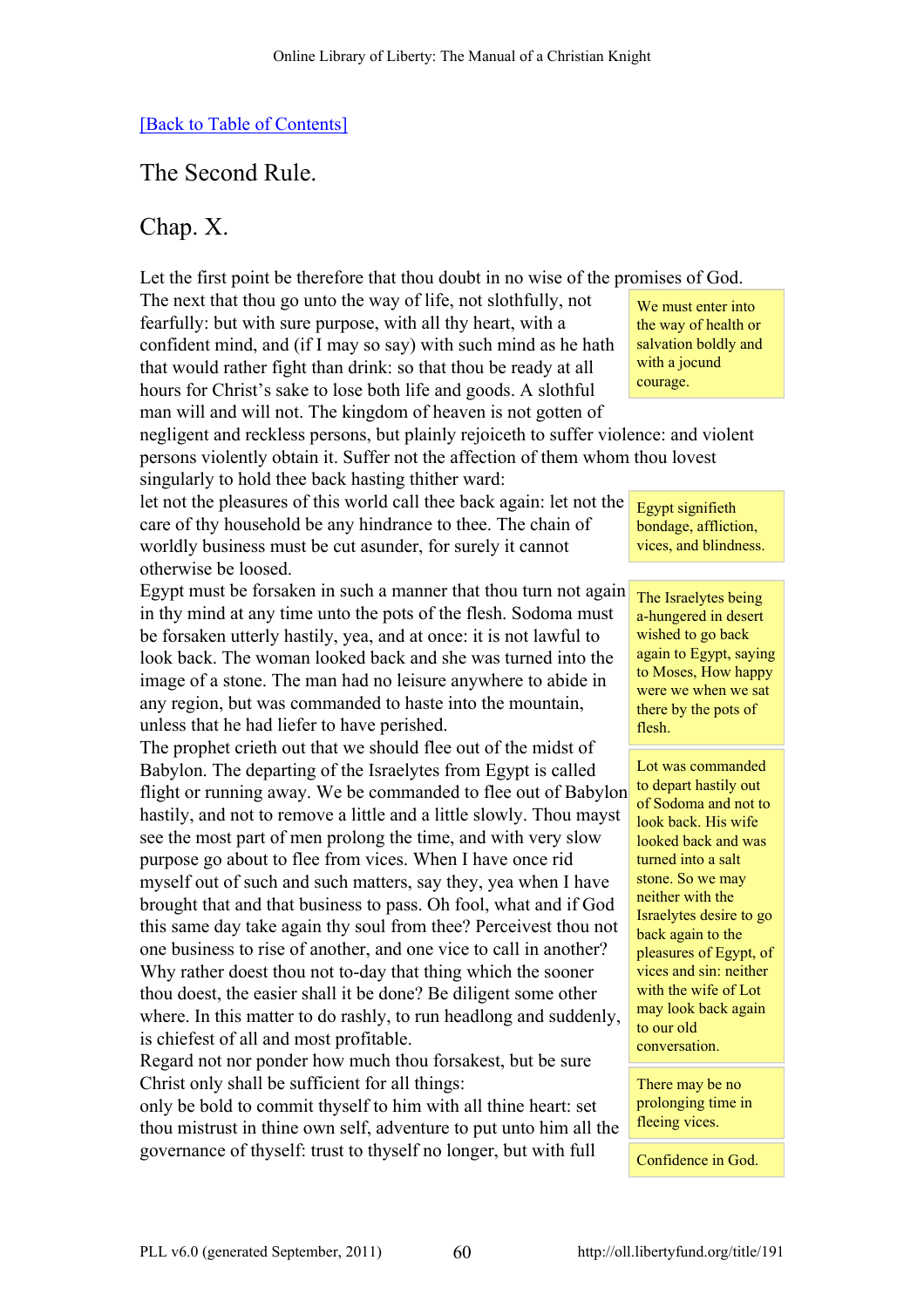confidence cast thyself from thyself to him, and he shall receive thee: commit thy care and thought to the Lord

nothing. In a place of pasture he hath set me, by the water side of **else**. , and he shall nourish thee up, that thou mayst sing the song of the same prophet. The Lord is my governor, and I shall lack comfort he hath brought up me: he hath converted my soul. Be

not minded to part thyself into two, to the world and to Christ: thou canst not serve two masters: there is no fellowship between God and Belial. God cannot away with them which halt on both their legs: his stomach abhorreth them which be neither hot nor cold, but lukewarm. God is a very jealous lover of souls: he will possess only and altogether that thing which he redeemed with his blood: he cannot suffer the fellowship of the devil, whom he once overcame with death.

There be but two ways only, the one which by obedience of the affections leadeth to perdition: the other which through mortifying of the flesh, leadeth to life. Why doubtest thou in thyself, there is no third way, into one of these two thou must

needs enter, wilt thou or wilt thou not, whatsoever thou art, or of what degree, thou must needs enter into this strait way, in which few mortal men walk? But this way Christ himself hath trod, and have trodden since the world began whosoever pleased God.

This is doubtless the inevitable necessity of the goddess Adrastia, otherwise called Nemesis or Rhamnusia, that is to say, it cannot be chosen but that thou be crucified with Christ as touching the world, if thou purpose to live with Christ. Why like fools flatter we ourselves, why in so weighty a matter deceive we ourselves? One saith, I am not of the clergy or a spiritual man, I am of the world, I cannot but use the world. Another thinketh, though I be a priest yet am I no monk, let him look upon it. And the monk also hath found a thing to flatter himself withal, though I be a monk yet am I not of so strait an order as such and such. Another saith, I am a young man, I am a gentleman, I am rich, I am a courtier, and to be short, a prince, those things pertain not to me which were spoken to the apostles.

Oh wretch, then appertaineth it nothing to thee that thou shouldst live in Christ? If thou be in the world, in Christ thou art not: if thou call the sky, the earth, the sea and this common air the world: so is there no man which is not in the world:

but and if thou call the world ambition, that is to say, desire of honour, promotion, or authority: if thou call the world pleasures, covetousness, bodily lust: certainly if thou be worldly, thou art

not a christian man. Christ spake indifferently to all men: whosoever would not take his cross and follow him, could be no meet man for him, or be his disciple:

to die with Christ as touching the flesh is nothing to thee, if to live by his spirit pertaineth nothing to thee: to be crucified as touching the world pertaineth nothing to thee, if to live godly or

The reward is given to him that laboureth.

in God, pertain nothing to thee: to be buried together with Christ belongeth nothing to thee, if to arise again to eternal glory belong nothing to thee: the humility, poverty, tribulation, vile reputation, the laborious agonies and sorrows of Christ, pertain

Serve Christ altogether and no man

Two ways only. The one of salvation the other of perdition.

Adrastia, Nemesis, or Rhamnusia is a goddess which punisheth insolence. She forbiddeth that any man look too high. If any so do he

unpunished though it be never so late. If any be too full of insolence we say: Take heed,

Rhamnusia seeth thee

Every man putteth to another the life of Christ and sayings of

escapeth not

well enough.

his apostles.

The world.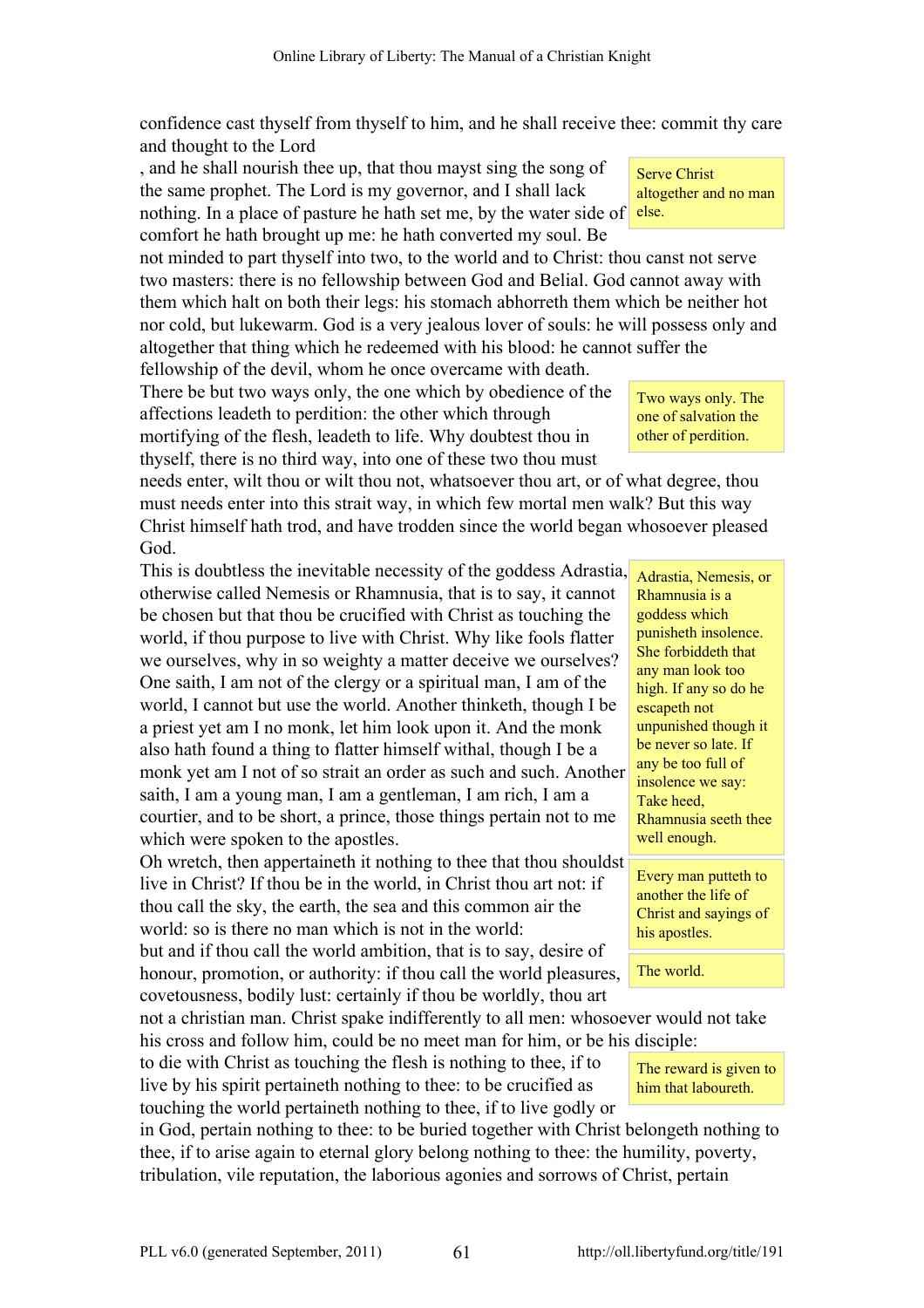nothing at all unto thee, if the kingdom of him pertain nothing unto thee. What can be more lewd than to think the reward to be common as well to thee as to other: and yet nevertheless to put the labours whereby the reward is obtained, from thee, to a certain few persons? What can be more a wanton thing than to desire to reign with the Head, and yet wilt thou take no pain with him? Therefore, my brother, look not so greatly what other men do, and in comparison of them flatter or please thyself. To die as touching sin: to die as touching carnal desires: to die as touching the world is a certain hard thing and known to very few, yea though they be monks

, and yet this is the common or general profession of all christian  $\sqrt{\frac{Mons}{m}}$ men. This thing a great while agone thou hast sworn and holily

promised in the time of baptism: than which vow what other thing can there be either more holy or religious? Either we must perish, or else without exception we must go this way to health, whether we be knights or ploughmen. Notwithstanding though it fortune not to all men to attain the perfect counterfeiting or following of the Head, yet all must enforce with feet and hands to come thereto. He hath a great part of a christian man's living, which with all his heart, with a sure and steadfast purpose, hath determined to be a christian man.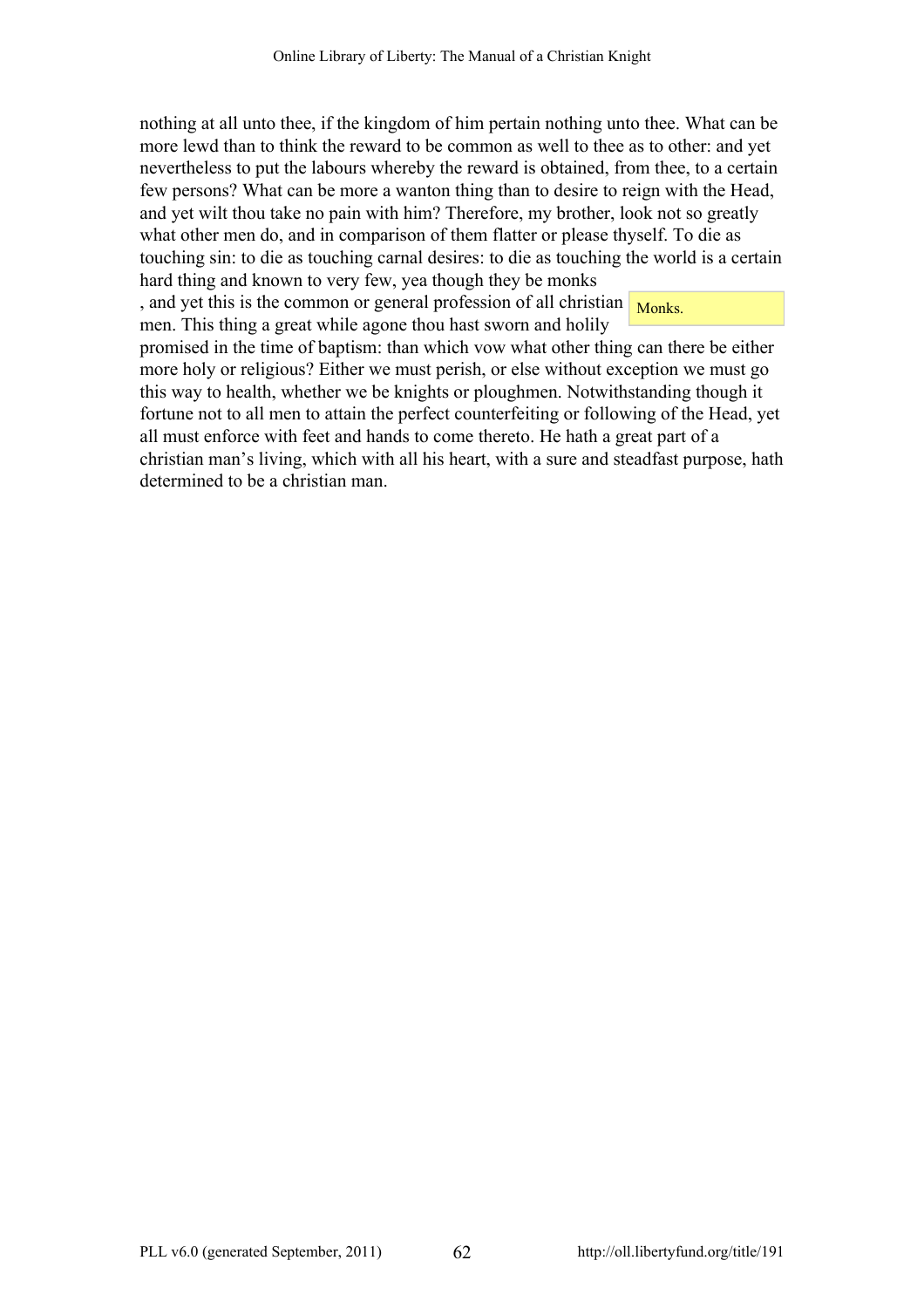# The Third Rule.

# Chap. Xi.

But lest that thing fear thee from the way of virtue because it seemeth sharp and grievous, partly because thou must forsake worldly commodities, partly because thou must fight continually against three very cruel enemies, the flesh, the devil, and the world, set this third rule before thee alway, bear thyself in hand that all the fearful things and fantasies which appear forthwith unto thee as it were in the first entering of hell ought to be counted for a thing of nought, by the example of Virgilius' *Eneas.*

For certainly, if thou shalt consider the very thing somewhat groundly and steadfastly (setting at nought these apparent things which beguiled thine eyes) thou shalt perceive that none other way is more commodious than the way of Christ: though thou account this thing not at all, that this way only leadeth to eternal life, yea and though thou have no respect unto the reward. For I beseech thee what kind of living after the common course of the world is there that thou canst choose in which thou shall not bear and suffer things enough abundantly both careful and grievous? Who is he that knoweth not the life of courtiers to be full of

grievous labour and wretched misery, except it be either he that never proved it or certainly a very natural fool? Oh immortal God, what bondage, how long and how ungoodly must there be suffered even unto the life's end! What a cumbrous business is there in seeking in purchasing the prince's love and grace! A man must flatter to obtain the favour of all such as may either hinder or further one. The countenances must now and then be feigned and new fashioned. The injuries of the greater men must be whispered or muttered with silence secretly.

Consequently, what kind of evil life can be imagined whereof the The life of warriors. life of warriors is not full? Of either life then mayst thou be a

very good witness, which hast learned both at thine own peril. And as touching the merchant man what is that he either doth not or suffereth not fleeing poverty by sea, by land, through fire and water?

In matrimony what a mountain of household cares be there? What misery feel not they there which proveth and hath experience of it!

In bearing of offices how much vexation, how much labour, and how much peril is there! which way so ever thou turn thyself an

huge company of incommodities meeteth thee. The very life of mortal men of itself without addition of any other thing is cumbered and tangled with a thousand miseries which be common and indifferent as well to good as bad.

They all shall grow into a great heap of merits unto thee if they shall find thee in the way of Christ: if not they shall be the more grievous, moreover fruitless, and yet must nevertheless be suffered. Whosoever be soldiers of this world, first how many

Eneas in the vi. book of Virgil went down into hell accompanied with the prophetess Sibyl. In the first entry appeared many fantasies and wonderful monsters, not so perilous indeed as they appeared.



The misery of matrimony.

In bearing of offices.

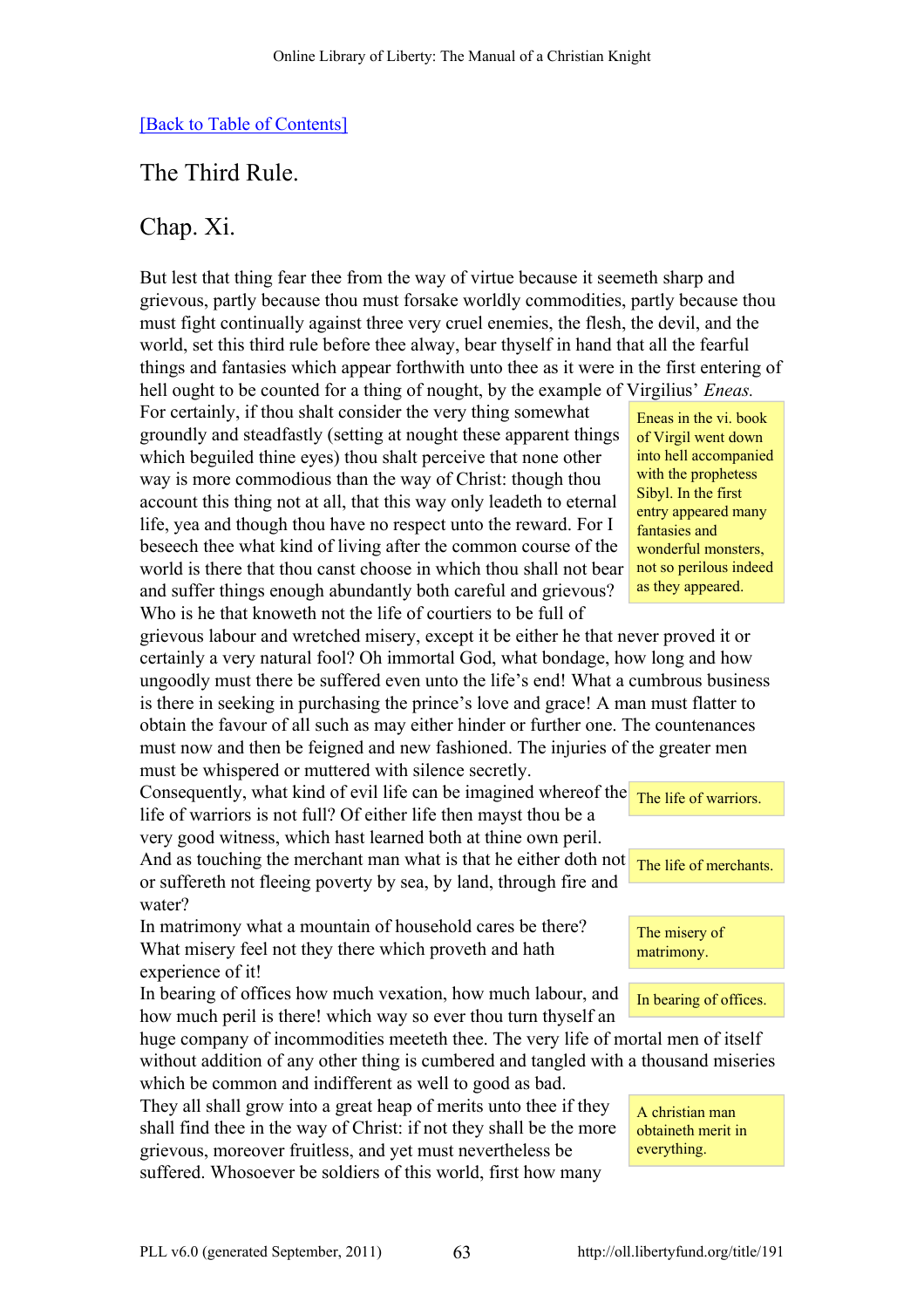years do they pant, blow, sweat, and canvass the world, tormenting themselves with thought and care, moreover for how transitory and things of naught? Last of all, in how doubtful hope? Add to this that there is no rest or easement of miseries, in so much that the more they have laboured, the more grievous is the pain. And when all is past, what shall the end be of so tedious and laborious a life? verily eternal punishment. So now and with this life compare the way of virtue, which at the first ceaseth to be tedious, in process is made easier, is made pleasant and delectable, by which way also we go with very sure hope to eternal felicity. Were it not the uttermost madness to have liefer with equal labour to purchase eternal death rather than life immortal? Yet are these worldly men much madder than so

, that they choose with extreme labour to go to labour everlasting, rather than with less labours to go to immortal quietness. Moreover if the way of piety, or obedience to God were so much more laborious than the way of the world, yet here the grievousness of the labour is assuaged with hope of reward, and the comfort of God is not lacking which turneth the bitterness of the gall into the sweetness of honey. There one care calleth in another, of one sorrow springeth another, no quietness is there at all. The labour and affliction withoutforth, the grievous cares and thoughts withinforth cause the very easements to be sharp and bitter. These things so to be was not unknown to the poets of the gentiles which, by the punishment of Ticius, Ixion, Tantalus, Sisiphus, and of Pentheus, painted and described the miserable and grievous life of lewd and wretched persons: of whom is also the late confession in the book of Sapyence. We be wearied in the way of iniquity and perdition, we have walked hard ways, but the way of God we know not. What could be either filthier or more laborious than the servitude of Egypt? What could be more grievous than the captivity of Babylon? What more intolerable than the yoke of Pharao and of Nabugodonosor? But what saith Christ? Take my yoke upon your necks and ye shall find rest unto your souls: my yoke, saith he, is pleasant and my burden light. To speak briefly, no pleasure is lacking where is not lacking a quiet conscience. No misery is there lacking where an unhappy conscience crucifieth the mind. These things must be taken as of most certainty, but and if thou yet doubt go ask of them which in time past have been converted out of the middle of Babylon, unto the Lord: and by experience of them at the least way believe nothing to be more troublous and grievous than vices, nothing to be more easy or of quicker speed than not to be drowned in business, nothing more cheerful and more comfortable than is virtue. Nevertheless go to let it be that the wages be like, and that the labours be like also, yet for all that how greatly ought a man to desire to war under the standard of Christ, rather than under the banners of the devil. Yea, how much liefer were it to be vexed or to suffer affliction with Christ, than to swim in pleasures with the devil. Moreover, ought not a man with wind and weather, with ship sail and swiftness of horses, to

Ticius, because he would have joined with Apollo's mother, was cast of Apollo down to hell, where vultures gnaw his heart ever increasing again. The meaning of the fable is this. He was a great man and could not be contented but would have more, and advanced himself to more honour, and would have put Apollo out of his country, which was signified by his mother. But Apollo subdued him and spoiled him of his possessions so that afterward he lived in care and misery among the lowest sort and could not obtain any further honour. Ixion was cast of Juno, lady of honour, into hell, where he runneth round and continually compasseth for honour, but he could not obtain. Sisiphus rolleth a stone from the hill foot to the top, then slideth the stone, and he descendeth to fetch him up again. Ambition is ever at the hill foot. He is never so high but that he hath one hill more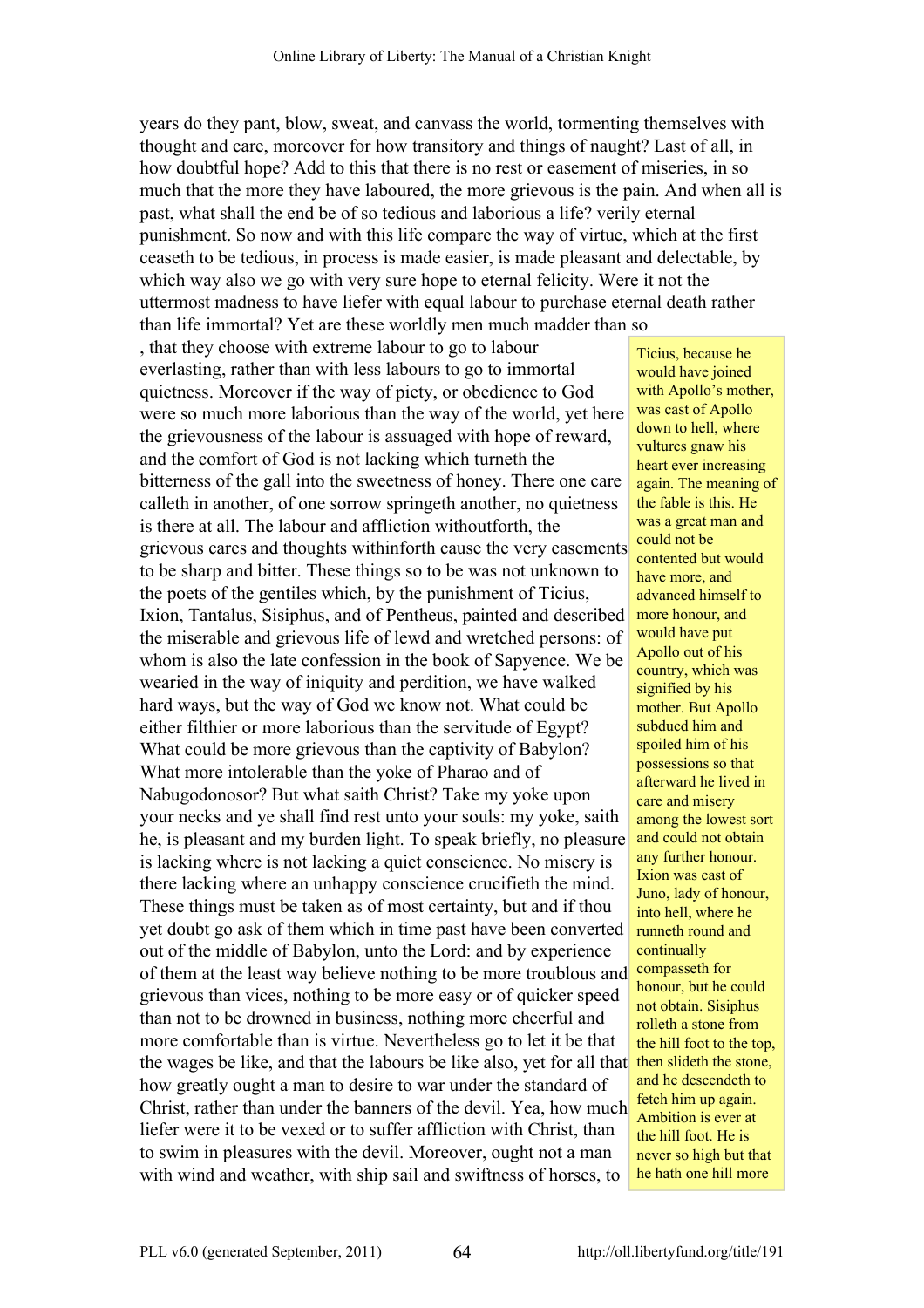fly from a lord not very filthy only, but very cruel and deceitful, which requireth so cruel service and so strait a task, which promiseth again things so uncertain, so caduke, so transitory, which so soon fade and vanish away, of the which very same things yet deceiveth he the wretches

, and that not seldom. Or though he perform his promise once, yet another time when it pleaseth him he taketh them away again , so that the sorrow and thought for the loss of things once possessed is much more than was the grievous labour in purchasing them. After that the merchant man hath mingled together both right and wrong for the intent of increasing his goods, after he hath put his honest reputation of good report that is sprung of him, his life, his soul in a thousand jeopardies, if it so be then that the chance of fortune hap aright at the latter end with all his travail, what other thing hath he prepared for himself more than the matter of miserable care if he keep his goods, if he lose them a perpetual torment?

If fortune chance amiss what remaineth but that he should be made twice a wretch wrapped in double misery, partly because he is disappointed of the thing whereon his hope hanged, beside that because he cannot remember so great labour spent in waste without much both sorrow of heart and grief of mind? No man enforceth with sure purpose to come to good living or conversation which hath not attained it. Christ as he is not mocked, so neither he mocketh any man. Remember another thing, when thou fliest out of the world unto Christ, if the world have any commodities or pleasures that thou forsakest them not,

but changest trifles with things of more value. Who will not be very glad to change silver for gold, flint for precious stone? Thy friends be displeased? What then? thou shalt find more pleasant and better companions. Thou shalt lack outward pleasures of thy body, but thou shalt enjoy the inward pleasures of the mind, which be better, purer, and more certain. Thy goods must be diminished, nevertheless these riches increase which neither the moths destroy nor thieves take away. Thou ceasest to be of price in the world, but thou for all that art well beloved of Christ: thou pleasest the fewer, but yet the better. Thy body waxeth lean, but thy mind waxeth fat. The beauty of thy skin vanisheth away, but the beauty of thy mind appeareth bright. And in like manner if thou shalt reckon all other things thou shalt perceive nothing not of all these apparent good things to be forsaken in this world, that is not recompensed largely with greater advantage and more excellent a great way. But if there be any things which though they cannot be desired without vice, yet without vice may be possessed:

friends, honour due to virtue: for the most part it chanceth that all possessed but not of which kind of things is the good estimation of the people, favour of the commonalty, love or to be in conceit, authority, these things be given without searching for, to them that above all things seek the kingdom of heaven, which selfsame thing

Christ promised and God performed to Salomon. Fortune for the most part followeth them that flieth from her, and flieth from them that follow her. Certainly whatsoever shall happen to them that love, nothing can be but prosperous unto whom loss is

to climb, he seeth one thing more which he coveteth. Tantalus standeth still in hell in a river of wine ever athirst, and all manner of fruits about him, and yet he is ever hungry neither is suffered to drink oreat.

Covetous men dare not use their goods but be hungry and thirsty for more.

Pentheus was turned into an hart and eaten of his own dogs, and he did none other thing all his life but hunt and follow dogs, so he consumed himself and his substance like a fool wretchedly and beastly.

The troublous care of a merchant.

received and desired.

Many things may be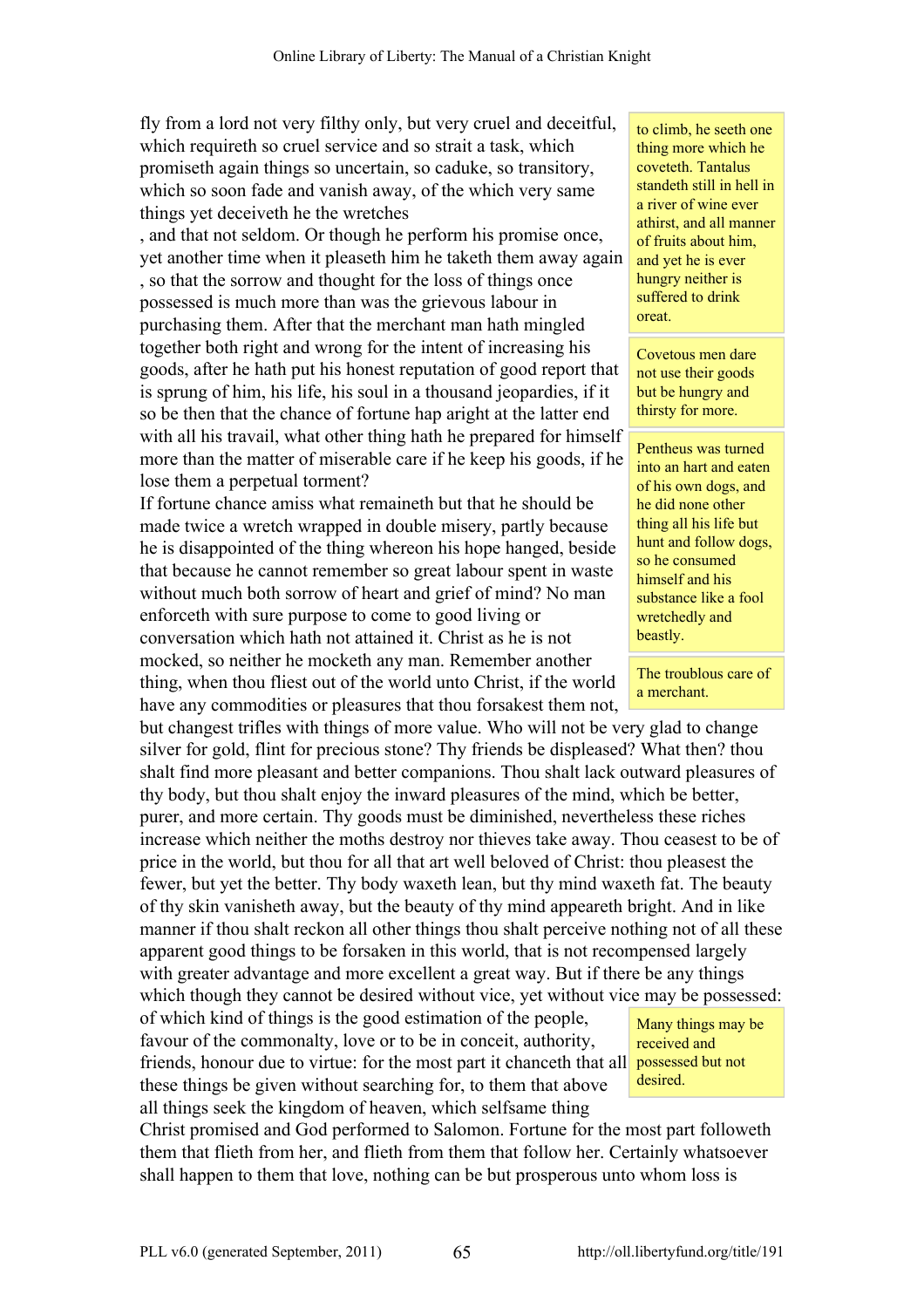turned to advantage, torment, vexation or adversity to solace, rebukes to laud, punishment to pleasure, bitter things to sweetness, evil things to good. Doubtest thou then to enter in to this way and forsake that other way, seeing there is so unequal comparison, yea none at all, of God unto the devil, of hope to hope, of reward to reward, of labour to labour, of solace to solace.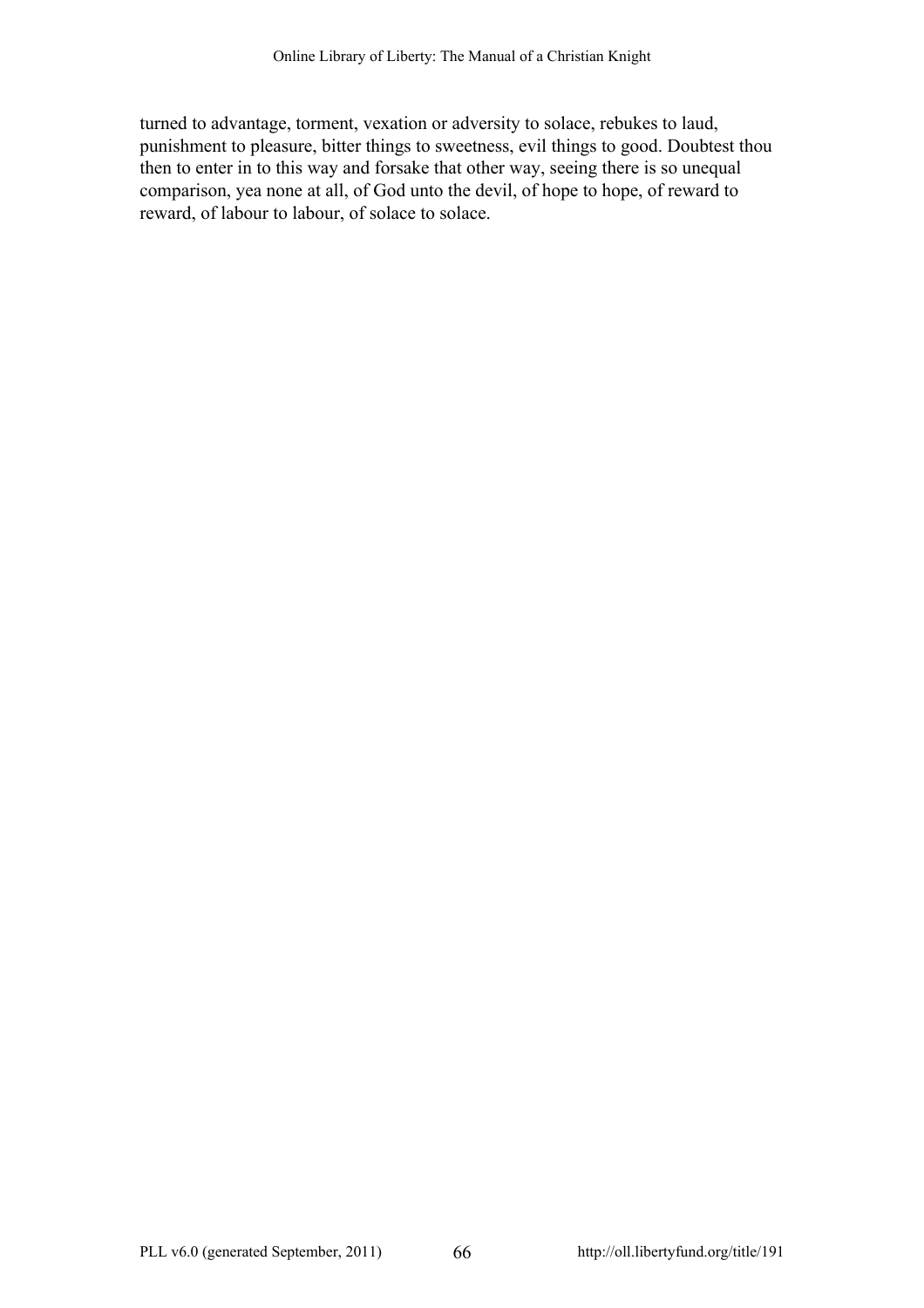## The Fourth Rule.

## Chap. Xii.

But that thou mayst haste and make speed unto felicity with a more sure course

, let this be unto thee the fourth rule, that thou have Christ alway in thy sight as the only mark of all thy living and conversation, unto whom only thou shouldst direct all thine enforcements, all thy pastimes and purposes, all thy rest and quietness, and also thy business.

And think thou not Christ to be a voice or sound without signification, but think him to be nothing else save charity,

simplicity, or innocency, patience, cleanness, and shortly whatsoever Christ taught. Understand well also that the devil is none other thing but whatsoever calleth away from such things as Christ taught. He

directeth his journey to Christ which is carried to virtue only. And he becometh bond to the devil which giveth himself to vices. Let thine eye therefore be pure, and all thy body shall be bright and full of light. Let thine eye look unto Christ alone as unto only and very felicity, so that thou love nothing, marvel at nothing, desire nothing but either Christ or else for Christ. Also that thou hate nothing, abhor nothing, fly nothing, nothing avoid but only sin or else for sin's sake. By this means it will come to pass that whatsoever thou shalt do, whether thou sleep, whether thou wake, whether thou eat, whether thou drink, and to conclude that thy very sports and pastimes, yea (I will speak more boldly) that some vices of the lighter sort into which we fall now and then while we haste to virtue, all the whole shall grow and turn in thee unto a great heap of rewards. But and if thine eye shall not be pure, but look any otherward than unto Christ, yea though thou do certain things which be good or honest of themselves, yet shall they be unfruitful or peradventure very perilous and hurtful. For it is a great fault to do a good thing not well. And therefore that man that hasteth the strait way unto the mark of very felicity, whatsoever things shall come and meet him by the way, so far forth ought he either refuse or receive them

, as they either further or hinder his journey: of which things there be three orders or three degrees. Certain things verily be of such manner filthy that they cannot be honest, as to avenge wrong, to wish evil to another.

These things ought alway to be had in hate, yea though thou shouldest have never so great advantage to commit them, or never so great punishment if thou didst them not, for nothing can

hurt a good man but filthiness only. Certain things on the other side be in such manner honest that they cannot be filthy, of which kind be to will or wish all men good, to help thy friends with honest means

, to hate vices, to rejoice with virtuous communication. Certain things verily be indifferent or between both, of their own nature

neither good nor bad, honest nor filthy: as health, beauty, strength, fecundity, cunning, and such other. Of this last kind of things therefore nothing ought to be desired for

Let Christ be thy mark and example of living.

What Christ is.

What the devil is.

How far forth things preferred unsought for ought to be refused

Three orders of things.

Things honest.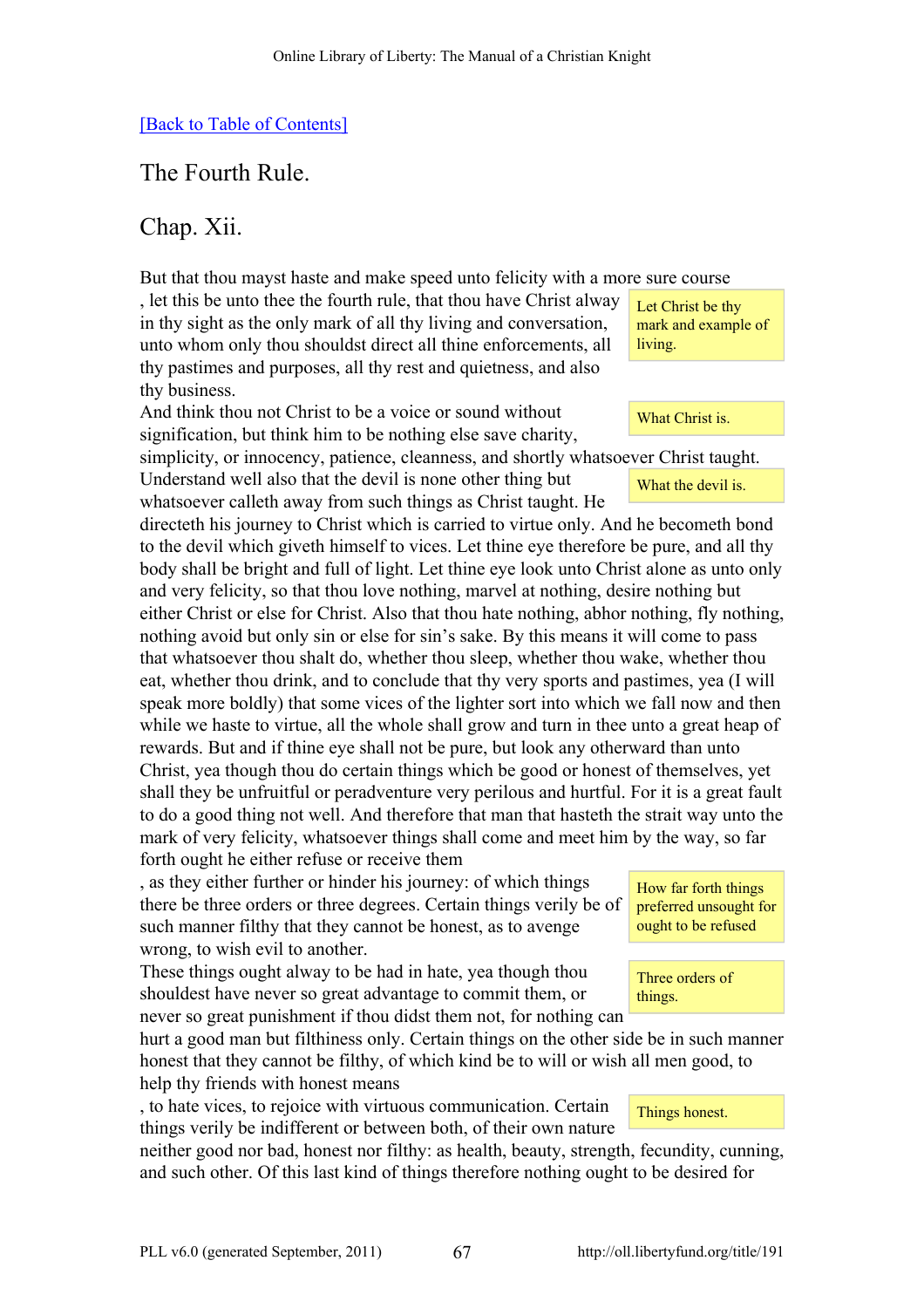itself, neither ought to be usurped more or less, but as far forth as they make and be necessary to the chief mark, I mean, to follow Christ's living. The very philosophers have certain marks also imperfect and indifferent, in which a man ought not to stand still nor tarry, which also a man may conveniently use, referring them to a better purpose, and not to enjoy them and tarry upon them, putting his whole felicity in them: notwithstanding those mean and indifferent things do not all after one manner and equally either further or hinder them that be going unto Christ, therefore they must be received or refused, after as each of them is more or less of value unto thy purpose.

Knowledge helpeth more unto piety than beauty or strength of body or riches: and though all learning may be applied to Christ, yet some helpeth more compendiously than some. Of this end and purpose

, see thou measure the profitableness or unprofitableness of all mean things. Thou lovest learning, it is very well if thou do it for Christ's sake: but if thou love it therefore only because thou

wouldst know it, then makest thou a stop and tarrying therefrom whence thou oughtest to have made a step to climb further. But if thou desire sciences that thou by their help mightest more clearly behold Christ hid in the secrets of scripture, and when thou knowest him love him, when thou knowest and lovest him teach, declare, and open him to other men, and in thyself enjoy him: then prepare thyself unto study of sciences, but no further than thou mayst think them profitable to good living. If thou have confidence in thyself and trust to have great advantage in Christ

, go forth boldly as an adventurous merchant to walk as a stranger somewhat further, yea in the learning of gentiles, and apply the riches or treasure of the Egyptians unto the honesting of the temple of God. But if thou fear greater loss than thou hopest of advantage, then return again to our first rule: know thyself and pass not thy bounds, keep thee within thy lists. It is

better to have less knowledge and more of love, than to have more of knowledge and not to love. Knowledge therefore hath the mastery or chief room amongst mean things. After that is health, the gifts of nature, eloquence, beauty, strength, dignity, favour, authority, prosperity, good reputation, kin, friends, stuff of household. Every one of these things as it helpeth most and nighest way unto virtue, so shall it most chiefly be applied in case they be offered unto us hasting in our way, if not then may we not for cause of them turn aside from our journey purposed.

Money chanced unto thee, if it let nothing to good living, minister it, make friends with the wicked mammon: but if thou fear loss of virtue and good mind, despise that adavntage full of damage and loss

, and follow thou even Crates of Thebes flinging thy grievous and cumbrous pack into the sea, rather than it should hold thee back from Christ. That thing mayst thou do the easier, if, as I have said, thou shalt custom thyself to marvel at none of those things which be without thee, that is to say, which pertain not unto the inner man, for by that means it will come to pass that thou canst neither wax proud or forget thyself. If these things fortune unto thee, neither thou shalt be vexed in thy mind if they

Piety signifieth service, honour, reverence, obedience, due to God.

Science must be loved for Christ's sake.

How far forth the letters of the gentiles be to be read. Look in the second chapter what this meaneth.

Money should this wise be loved.

Crates of the city of Thebes cast a great sum of gold into the sea, saying, Hence ye mischievous riches: better it is that I drown you than you me. He supposed that he could not possess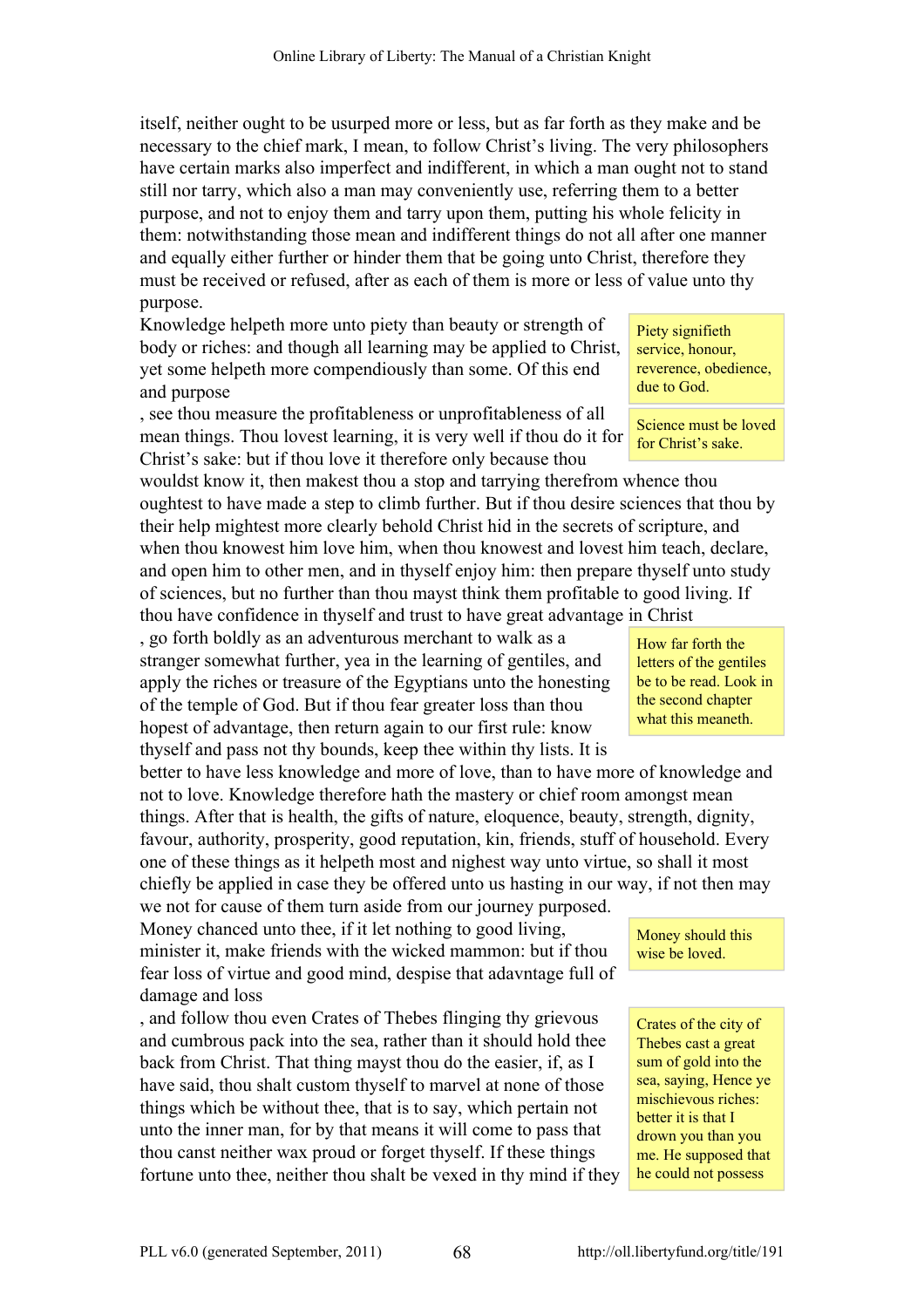should either be denied thee or taken from thee, forasmuch as thou puttest thy whole felicity in Christ only. But and if it chance they come unto thee besides thine own labour, be more diligent

riches and virtue both together.

and circumspect, having no less care than thou hadst before: have in mind that a matter to exercise thyself virtuously on, is given to thee of God, but yet not without jeopardy and danger.

But if thou have the benignity of fortune suspected, counterfeit Prometheus, do not receive the deceitful box, and go light and naked unto that which is only very felicity. Certainly whosoever with great thought and care desire money as a precious thing, and count the chief succour of life to be therein, thinking themselves happy as long as it is safe, calling themselves wretches when it is lost: those men no doubt have made or feigned unto themselves many gods. Thou hast set up thy money and made it equal unto Christ, if it can make thee happy or unhappy. That I have spoken of money understand the same likewise of honours, voluptuousness, health, yea and of the very life of the body. We must enforce to come to our only mark, which is Christ, so fervently that we should have no leisure to care for any of these things, either when they be given us, or else when they be taken from us, for the time is short as saith Paul: Henceforward, saith he, they that use the world, must be as they used it not. This mind I know well the world laugheth to scorn as foolish and mad: nevertheless it pleaseth God by this foolishness to save them that believe. And the foolishness of God is wiser than man. After this rule thou shalt examine, yea whatsoever thou doest. Thou exercisest a craft? It is very well done if thou do it without fraud: but whereunto lookest thou to find thy household? But for what intent to find thy household, to win thy household to Christ?

Thou runnest well. Thou fastest, verily a good work as it appeareth outward: but unto what end referrest thou thyself , to spare thy victuals or that thou mayst be counted the more holy? Thine eye is wanton, corrupt, and not pure. Peradventure thou fastest lest thou should fall into some disease or sickness.

Why fearest thou sickness? Lest it would take thee from the use of voluptuous pleasures: thine eye is corrupt. But thou desireth health because thou mayst be able to study. To what purpose I beseech thee referrest thou thy study, to get thee a benefice withal? With what mind desirest thou a benefice? Verily to live at thine own pleasure, not at Christ's. Thou hast missed the mark which a christian man ought to have everywhere prefixed before his eyes. Thou takest meat that thou mightest be strong in thy body, and thou wilt have thy body strong that thou mightest be sufficient unto holy exercises and watch. Thou hast hit the mark. But thou providest for health and good living lest thou shouldest be more evil favoured or deformed, lest thou shouldst not be strong enough unto bodily lust, thou hast fallen from Christ making unto thee another God.

Because Prometheus had made a man of clay and with fire stolen from heaven put life into him, Jupyter sent Pandora a woman with a box full of all kinds of diseases to him, but Prometheus was provided and refused it, but his brother Epymetheus received it and opened it and then all manner of sicknesses flew abroad. Prometheus taught rude men civil and honest manner, yet would he bear no rule amongst them but fied to solitariness, thinking all kinds of misery to be in bearing rule, but his brother Epymetheus took the misery upon him.

When labour is profitable.

When fasting is superstitious.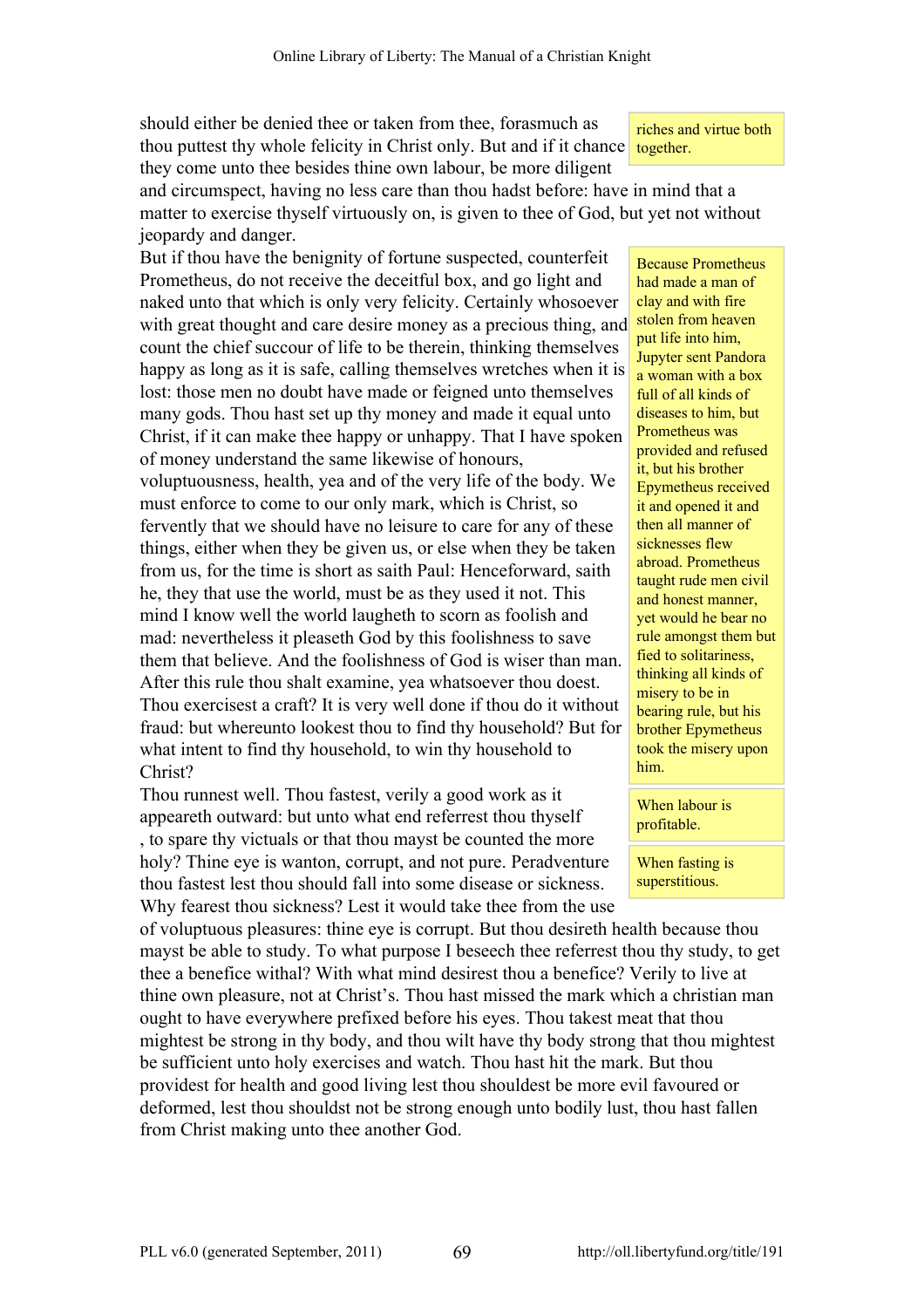The superstitious honouring of saints. Whither looketh he? Verily to this point, he hath borne himself in Christofer. Rochus. Barbara. George. Apolyne. Job. There be which honour certain saints with certain ceremonies. One saluteth Christofer every day, but not except he behold his image. hand that he shall be all that day sure from evil death. Another worshippeth one Rochus, but why? Because he believeth that he will keep away the pestilence from his body. Another mumbleth certain prayers to Barbara or George , lest he should fall into his enemy's hands. This man fasteth to Saint Apolyne lest his teeth should ache. That man visiteth the image of holy Job , because he should be without scabs. Some assign and name certain portion of their winning to poor men, lest their merchandise should perish by shipwreck.

A taper is light before Saint Hierom to the intent that thing which Jherom. is lost may be had again. In conclusion after this same manner

look how many things be which we either favour or else love, so many saints have we made governors of the same things, which same saints be divers in divers natures: so that Paul doth the same thing among the Frenchmen that Hieron doth with our countrymen the Almayns, and neither James nor John can do that thing in everywhere which they do in this or that place: which honouring of saints truly, except it be referred from the respect of corporal commodities or incommodities unto Christ, is not for a christian man, insomuch that it is not far from the superstitiousness of them which in time past vowed the tenth part of their goods to Hercules, to the intent they might wax rich

, or a cock to Esculapius that they might be recovered of their diseases:

or which sacrificed a bull to Neptunus that they might have good passage by sea and prosperous sailing. The names be changed,

but verily they have both one end and intent. Thou prayest God that thou mayst not die too soon

, or while thou art young, and prayest not rather that he would give to thee a good mind that in whatsoever place death should come upon thee he should not find thee unprepared. Thou

thinkest not of changing thy life, and prayest God thou mightest not die. What prayest thou for then? Certainly that thou mightest sin as long as is possible. Thou desireth riches and cannot use riches, doest not thou then desire thine own confusion? Thou desirest health and canst not use health, is not now thy honouring of God

dishonouring of God? In this place I am sure some of our holy men will cry out against me with open mouths, which think lucre to be to the honouring of God, and as the same Paul saith, with certain sweet benedictions deceive the minds of innocent persons while they obey and serve their belly and not Jesu Christ. Then will they say, forbiddest thou worship of saints in whom God is honoured?

I verily dispraise not them so greatly which do those things with certain simple and childish superstition for lack of instruction or capacity of wit, as I do them which seeking their own advantage prayeth and magnifieth those things for most great and perfect

A bull to Neptunus.

A cock to Esculapius.

Thou prayest for long life.

They account the honouring of saints for absolute piety.

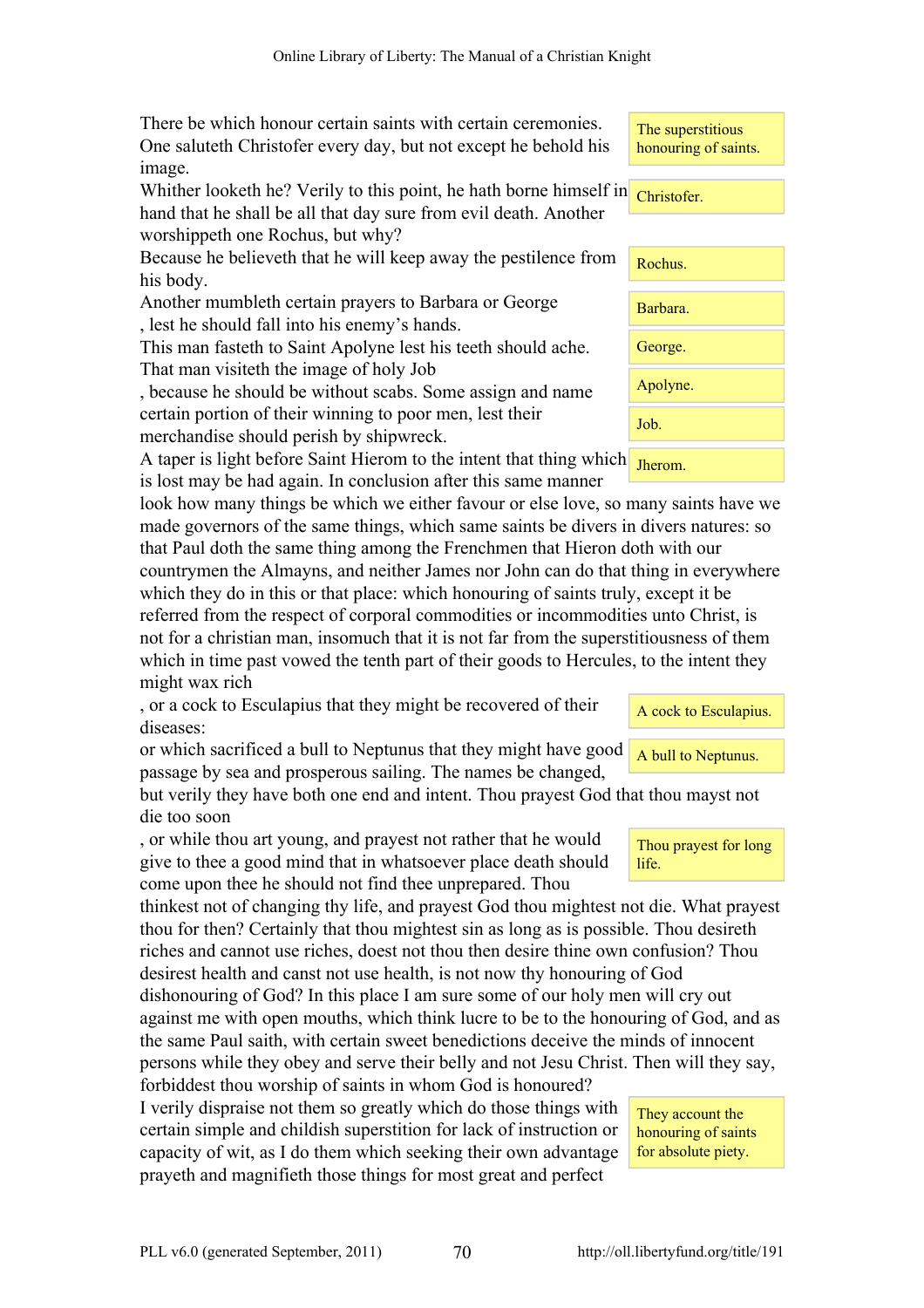holiness, which things peradventure be tolerable and may be suffered, and for their own profit and advantage cherish and maintain the ignorance of the people, which neither I myself do despise, but I cannot suffer that they should account things to be highest and most chief, which of themselves be neither good nor bad, and those things to be greatest and of most value which be smallest and of least value. I will praise it and be content that they desire health of Rochus whom they so greatly honour, if they consecrate it unto Christ. But I will praise it more if they would pray for nothing else but that with the hate of vices the love of virtues might be increased: and as touching to live or to die let them put it into the hands of God, and let them say with Paul, whether we live, whether we die, to God and at God's pleasure we live or die. It shall be a perfect thing if they desire to be dissolved from the body and to be with Christ: if they put their glory and joy in diseases or sickness, in loss or other damages of fortune, that they might be accounted worthy, which even in this world should be like or conformable unto their head. To do therefore such manner of things is not so much to be rebuked as it is perilous to abide still and cleave to them. I suffer infirmity and weakness, but with Paul I show a more excellent way. If thou shalt examine thy studies and all thy acts by this rule, and shalt not stand anywhere in mean things till thou come even unto Christ, thou shalt neither go out of thy way at any time, neither shalt do or suffer any thing in all thy life which shall not turn and be unto thee a matter of serving and honouring God.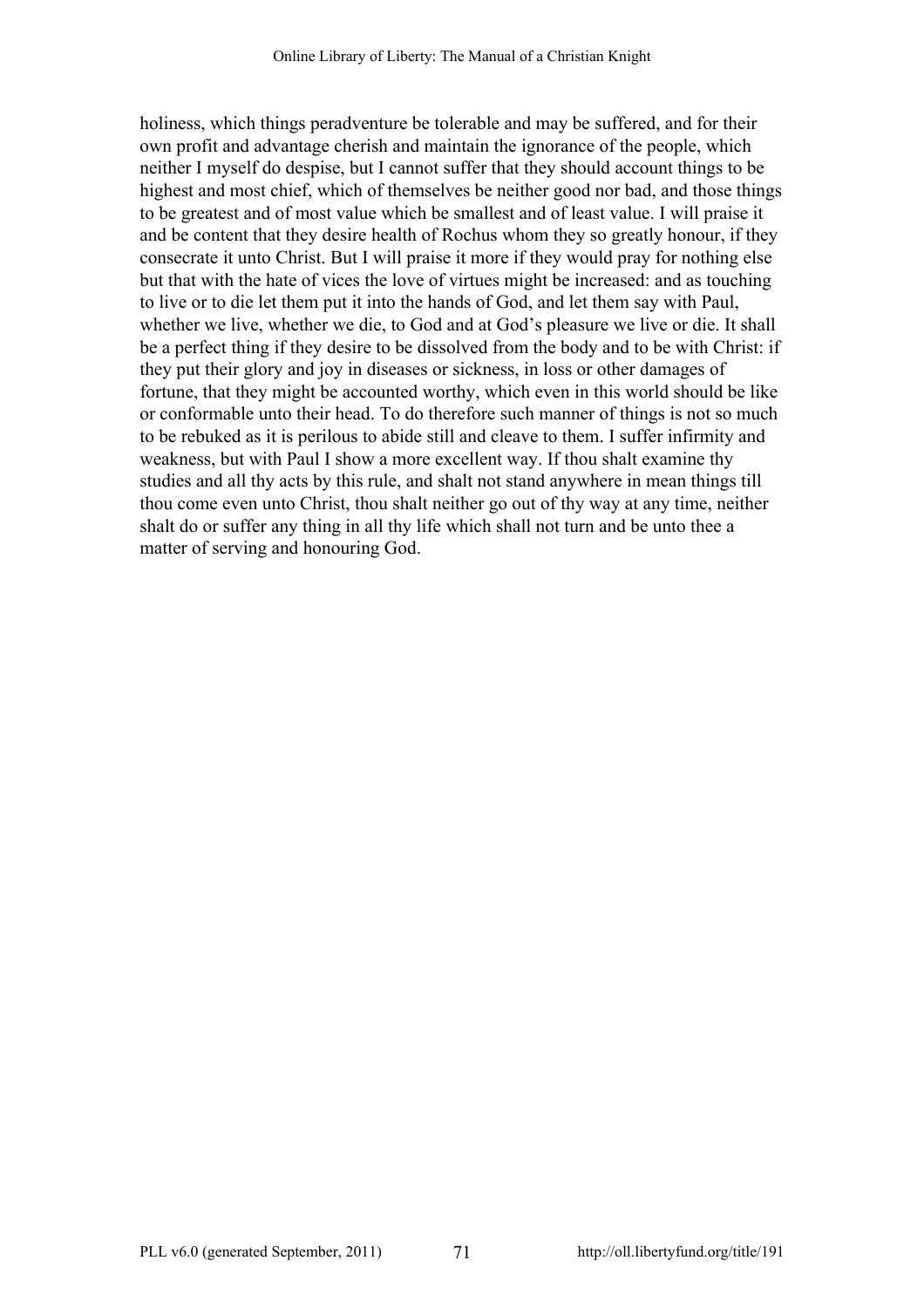# The Fifth Rule.

## Chap. Xiii.

Perfect piety. Two worlds. Let us add also the fifth rule as an aider unto this foresaid fourth rule , that thou put perfect piety, that is to say the honouring of God, in this thing only, if thou shalt enforce alway from things visible, which almost every one be imperfect or else indifferent to ascend to things invisible after the division of a man above rehearsed. This precept is appertaining to the matter so necessarily, that whether it be through negligence or for lack of knowledge of it, the most part of christian men instead of true honourers of God are but plain superstitious, and in all other things save in the name of christian men only, vary not greatly from the superstition of the gentiles. Let us imagine therefore two worlds , the one intelligible the other visible. The intelligible which also we may call the angelical world, wherein God is with blessed

minds. The visible world, the circle of heaven, the planets, and stars, with all that included is in them as the four elements. Then let us imagine man as a certain third world, partaker of both the other: of the visible world if thou behold his body, of the invisible world if thou consider his soul. In the visible world because we be but strangers we ought never rest, but what thing soever offereth itself to the sensible powers, that is to say to the five wits, that must we under a certain apt comparison or similitude apply to the angelical world, or else (which is most profitable) unto manners and to that part of man which is correspondent to the angelic world, that is to say to the soul of man. What this visible sun is in the visible world that is the divine mind

thee which is of that same nature, that is to say in the spirit. Look mind of God. , that is to say God, in the intelligible world, and in that part of what the moon is in the visible world, that in the invisible world

is the congregation of angels and of blessed souls called the triumphant church, and that in thee is the spirit. Whatsoever heavens above worketh in the earth under them, that same doth God in the soul. The sun goeth down, ariseth, rageth in heat, is temperate, quickeneth, bringeth forth, maketh ripe, draweth to him, maketh subtle and thin, purgeth, hardeneth, mollifieth, illumineth, cleareth, cherisheth and comforteth. Therefore whatsoever thou beholdest in him, yea whatsoever thou seest in the gross part of this world of the elements which many have separated from the heavens above and circles of the firmament, in conclusion whatsoever thou considerest in the grosser part of thyself, accustom to apply it to God and to the invisible portion of thyself. So shall it come to pass that whatsoever thing shall anywhere offer itself to any of the sensible wits

, that same thing shall be to thee an occasion of piety, to honour God. When it delighteth thy corporal eyes as oft as this visible

The occasion of piety.

sun spreadeth himself on the earth with new light, by and by call to remembrance how great the pleasure is of the inhabitants of heaven, unto whom the eternal sun ever springeth and ariseth, but never goeth down.

The sun is the divine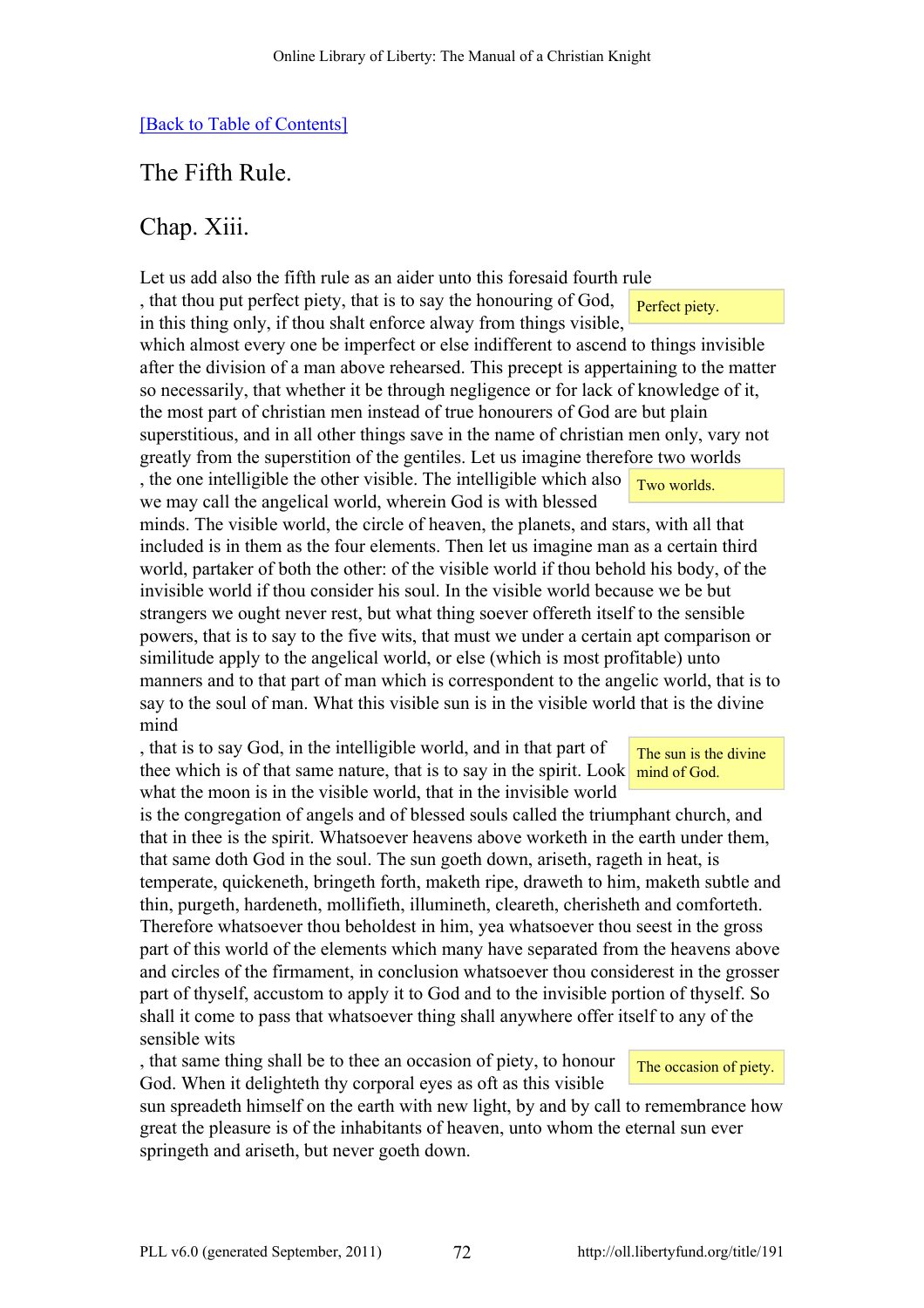How great are the joys of that pure mind whereupon the light of God always shineth and casteth his beams. Thus by occasion of the visible creature pray with the words of Paul, that he which commanded light to shine out of darkness may shine in thy heart, to give light and knowledge of the glory of God in the face of Jesu Christ. Repeat such like places of holy scripture in which here and there the grace of the spirit of God is compared to light. The night seemeth tedious to thee and dark, think on a soul destitute of the light of God and dark with vices: yea and if thou

canst perceive any darkness of night in thee, pray that the sun of justice may arise unto thee. This wise think and surely believe that things invisible which thou seest not are so excellent, so pure, so perfect, that things which be seen in comparison of them are scarce very shadows representing to the eyes a small and a thin similitude of them. Therefore in this outward corporal things whatsoever thy sensible wits either desire or abhor, it shall be a great deal meeter that the spirit love or hate the same thing in inward and incorporal things. The goodly beauty of thy body pleaseth thine eyes

, think then how honest a thing is the beauty of the soul. A deformed visage seemeth an unpleasant thing, remember how odious a thing is a mind defiled with vices: and of all other thine do likewise. For as the soul hath certain beauty wherewith one while she pleaseth God, and a deformity wherewith another while she pleaseth the devil, as like unto like: so hath she also

her youth, her age, sickness, health, death, life, poverty, riches, joy, sorrow, war, peace, cold, heat, thirst, drink, hunger, meat. To conclude shortly, whatsoever is filthy in the body, that same is to be understood in the soul. Therefore in this thing resteth the journey to the spiritual and pure life, if by a little and little we shall accustom to withdraw ourself from these things which be not truly in very deed

, but partly appear to be that they be not: as filthy and voluptuous The nature of filthy pleasure, honour of this world, partly vanish away and haste to return to naught, and shall be ravished and carried to these things

which indeed are eternal, immutable and pure: which thing Socrates saw full well, a philosopher not so much in tongue and words as in living and deeds, for he saith that so only shall the soul depart happily from her body at the last end, if aforehand she have diligently through true knowledge recorded and practised death, and also have long time before by the despising of things corporal, and by the contemplation and loving of things spiritual, used herself to be as it were in a manner absent from the body.

Neither the cross unto which Christ calleth and exhorteth us, neither that death in which Paul willeth us to die with our head, as also the prophet saith: for thy sake we be slain all the day

long, we be accounted as sheep appointed to be killed: neither that which the apostle writeth in other terms saying, seek those things that be above, not which be on the earth. Taste and have perceivance of things above, meaneth it any other thing than that we unto things corporal should be dull and made as though we were insensible and utterly without capacity? So that the less feeling we have in things of the body, so much the more sweetness we might find in things pertaining to the spirit, and might begin to live so much the trulier inwardly in the spirit, the less we lived outwardly in the body. In conclusion to speak more plainly, so much the less should move us things

The glory of God appeared in the face of Moses, but we behold the glory of God in the face of Jesus Christ. The grace of God is called light, and night is compared to sin.

Whatsoever is perceived in the body that same is to be understood in the mind.

pleasure.

What is the cross of

Christ.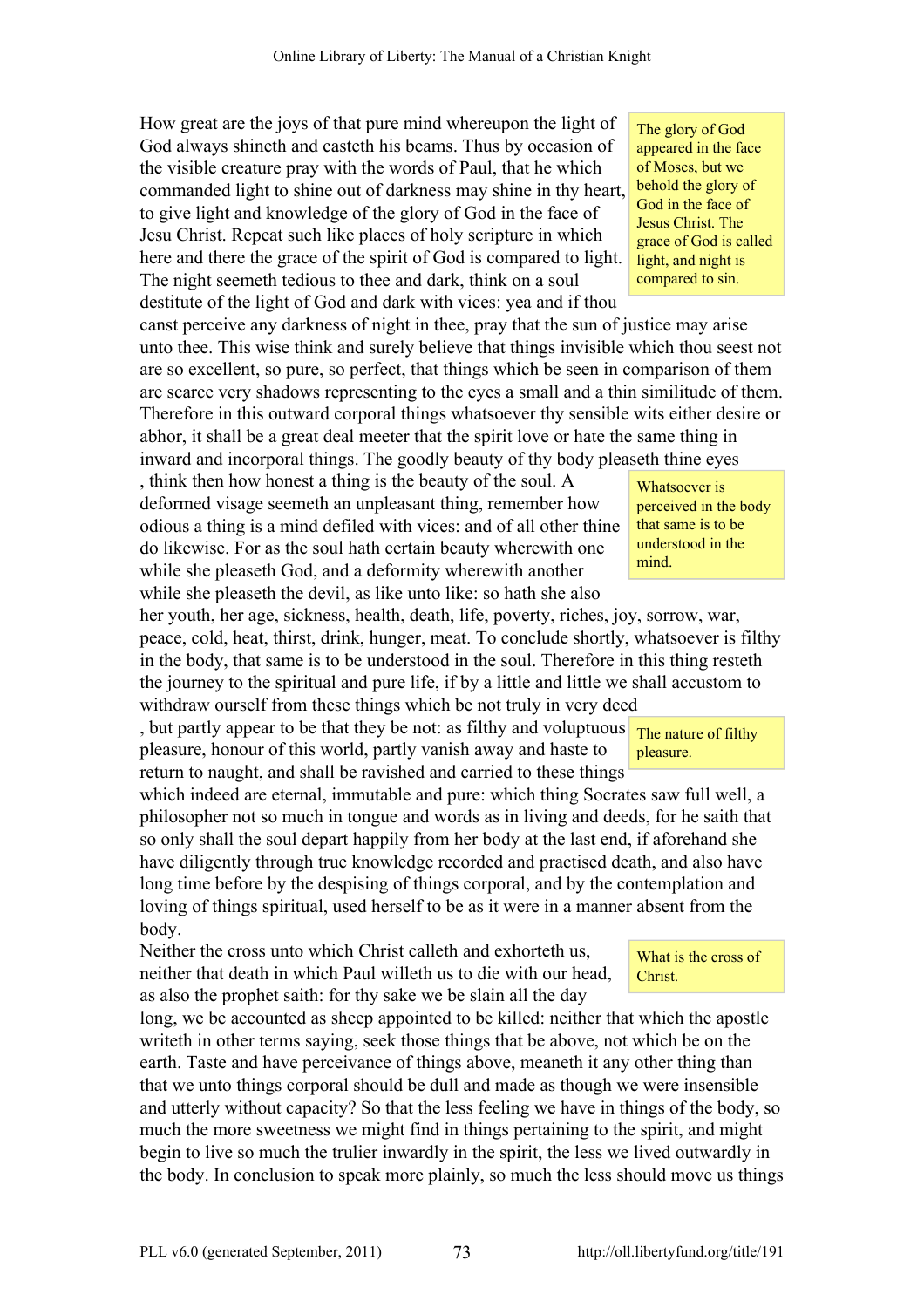caduke and transitory, the more acquainted we were with things eternal. So much the less should we regard the shadows of things, the more we have begun to look up upon the very true things. This rule therefore must be had ever ready at hand, that we in no wise stand still anywhere in temporal things, but that we rise thence making as it were a step unto the love of spiritual things by matching the one with the other, or else in comparison of things which are invisible that we begin to despise that which is visible. The disease of thy body will be the easier if thou wouldest think it to be a remedy for thy soul. Thou shouldest care the less for the health of thy body if thou wouldest turn all thy care to defend and maintain the health of the mind. The death of the body putteth thee in fear, the death of the soul is much more to be feared. Thou abhorrest the poison which thou seest with thine eyes, because it bringeth mischief to the body: much more is the poison to be abhorred which slayeth the soul.

Cicuta is poison of the body, but voluptuousness is much more and ready poison to the soul. Thou quakest and tremblest for fear, thy hair standeth upright, thou art speechless, thy spirits

forsake thee and thou waxest pale, fearing lest the lightning which appeareth out of the clouds should smite thee, but how much more is it to be feared lest there should come on thee the invisible lightning of the wrath of God, which saith: Go ye cursed persons into eternal fire? The beauty of the body ravisheth thee, why rather lovest thou not fervently that fairness that is not seen? Translate thy love into that beauty that is perpetual, that is celestial, that is without corruption, and the discreetlier shalt thou love the caduke and transitory shape of the body. Thou prayest that thy field may be watered with rain lest it dry up

, pray rather that God will vouchsafe to water thy mind lest it was barren from the fruit of virtues. Thou restorest and increasest again with great care the waste of thy money: the greatest care of all oughtest thou have to restore again the loss of the mind. Thou hast a respect long aforehand to age, lest anything should be lacking to thy body: and shouldest thou not provide that nothing be lacking to the mind? And this verily ought to be done in those things which daily meeteth our sensible wits, and as everything is of a diverse kind, even so diversely doth move us with hope, fear, love, hate, sorrow and joy. The same thing must be observed and kept in all manner of learning which include in themselves a plain sense and a mystery, even as they were made of a body and a soul, that the literal sense little regarded thou shouldest look chiefly to the mystery. Of which manner are the letters of all poets and philosophers, chiefly the followers of Plato. But most of all, holy scripture, which being in a manner like to Silenus of Alcibiades, under a rude and foolish covering include pure divine and godly things: for else if thou shalt read without the allegory the image of Adam formed of moist clay and the soul breathed into him, and Eve plucked out of the rib, how they were forbid the tree of knowledge of good and evil, the

The mystery in all things must be looked upon. Holy scripture is Silenus of Alcibiades. Silenus be images made with joints so that they may be opened, containing outward the similitude of a fool or an ape or such like trifles: and when they are opened suddenly appeareth some excellent or marvellous thing, unto such things Alcibiades, a noble man of Athens, compared the philosopher Socrates, for Socrates was so simple outward, and so excellent inward.

serpent enticing to eat, God walking at the air: when they knew they had sinned, how they hid themselves, the angel set at the doors with a turning sword lest after they were ejected, the way to them should be open to come again shortly: if thou shouldest read the whole history of the making of the world, if thou read (I say) superficially

Cicuta is a poison herb.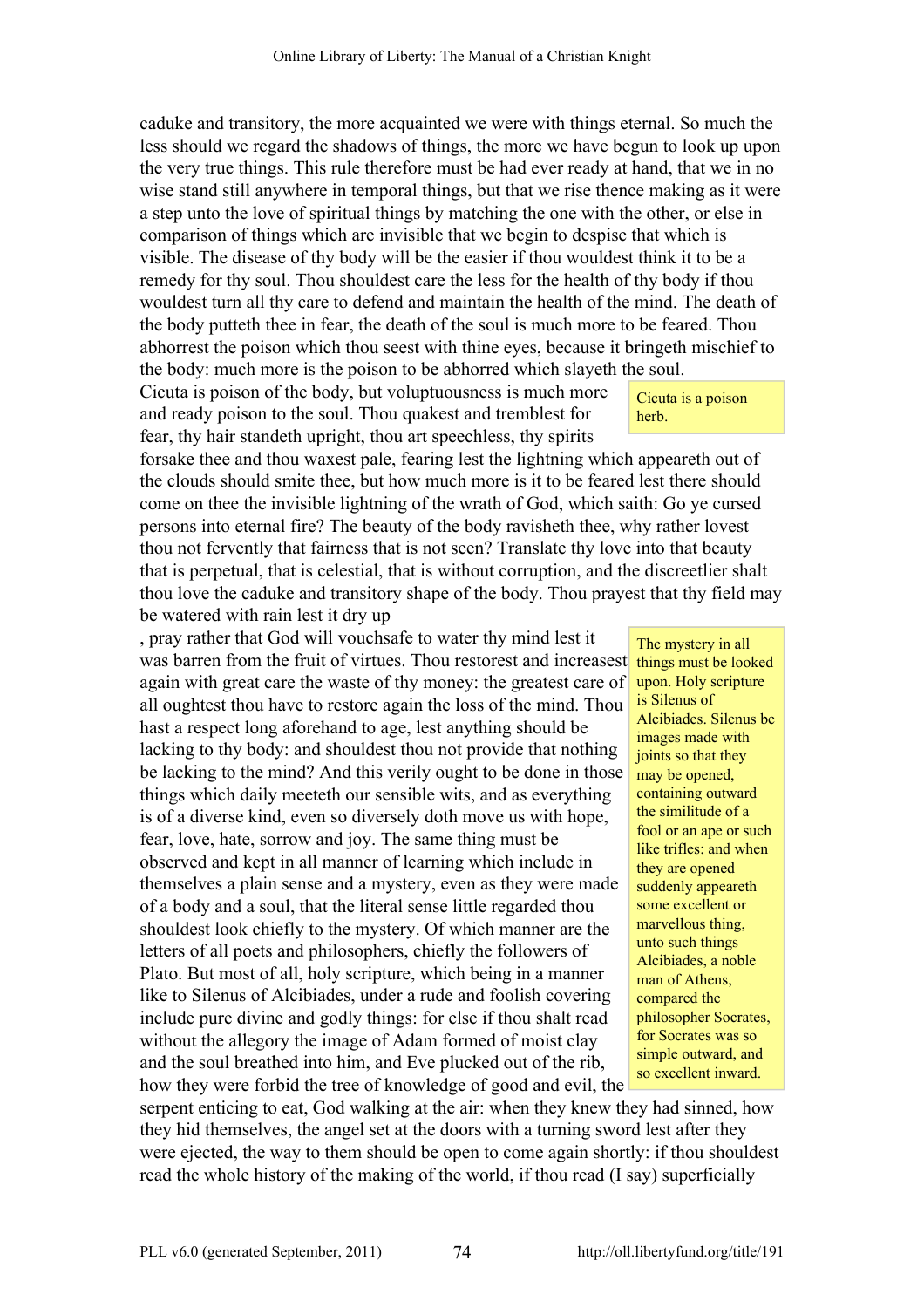these things, seeking no further than appeareth outwardly, I cannot perceive what other great thing thou shalt do than if thou shouldest sing of the image of clay made by Prometheus

, or of fire stolen from heaven by subtlety and put into the image to give life to the clay. Yea peradventure a poet's fable in the allegory shall be read with somewhat more fruit than a narration of holy books, if thou rest in the rind or outer part. If when thou readest the fable of the giants, it warneth and putteth thee in remembrance that thou strive not with God and things more mighty than thou, or that thou oughtest to abstain from such studies as nature abhorreth, and that thou shouldest set thy mind unto these things (if so be they be honest) whereunto thou art most apt naturally. That thou tangle not thyself with matrimony,

if chastity be more agreeable to thy manners. Again that thou bind not thyself to chastity if thou seem more apt to marriage:

for most commonly those things come evil to pass which thou provest against nature. If the cup of Circe teach that men with voluptuousness as with witchcraft fall out of their mind and be changed utterly from men unto beasts.

If thirsty Tantalus teach thee that it is a very miserable thing for a man to sit gaping upon his riches heaped together and dare not use them.

The stone of Sisyphus, that ambition is laborious and miserable. If the labours of Hercules putteth thee in remembrance that heaven must be obtained with honest labours and enforcements indefatigable: learnest thou not that thing in the fable which the philosophers teach and also divines, masters of good living?

But if (without allegory) thou shalt read the infants wrestling in their mother's belly, the inheritance of the elder brother sold for a mess of pottage, the blessing of the father prevented and taken away by fraud, Goly smitten with the sling of David, and the hair of Sampson shaven:

it is not of so great value as if thou shouldest read the feigning of some poet. What difference is there whether thou read the book of Kings or of the Judges in the Old Testament, or else the history of Titus Livyus, so thou have respect to the allegory nere

nother? For in the one, that is to say Titus Livyus, be many things which would amend the common manners: in the other be some things, yea, ungoodly as they seem at the first looking on, which also if they be understood superficially should hurt good manners:

as the theft of David, and adultery bought with homicide, how the daughters of Lot lay with their father by stealth, and conceived, and a thousand other like matters. Therefore the flesh of the scripture despised chiefly of the Old Testament, it shall be meet and convenient to search out the mystery of the spirit. Manna to thee shall have such taste as thou bringest with thee in

thy mouth. But in opening of mysteries thou mayst not follow the conjectures of thine own mind

The fable of the giants. A great number of giants builded mountain upon mountain to pluck Jupiter out of heaven, but Jupiter undermined their mountains and slew them with lightning.

Circe was a woman which by enchantment turned men to divers fashions of beasts with poisons or drenches.

#### Tantalus.

Sisyphus.

The labours of Hercules.

Without allegory scripture is barren.

Many ungoodly things in scripture as they appear outward.

David committed adultery with Barsabe, and caused Urye her husband to

be slain.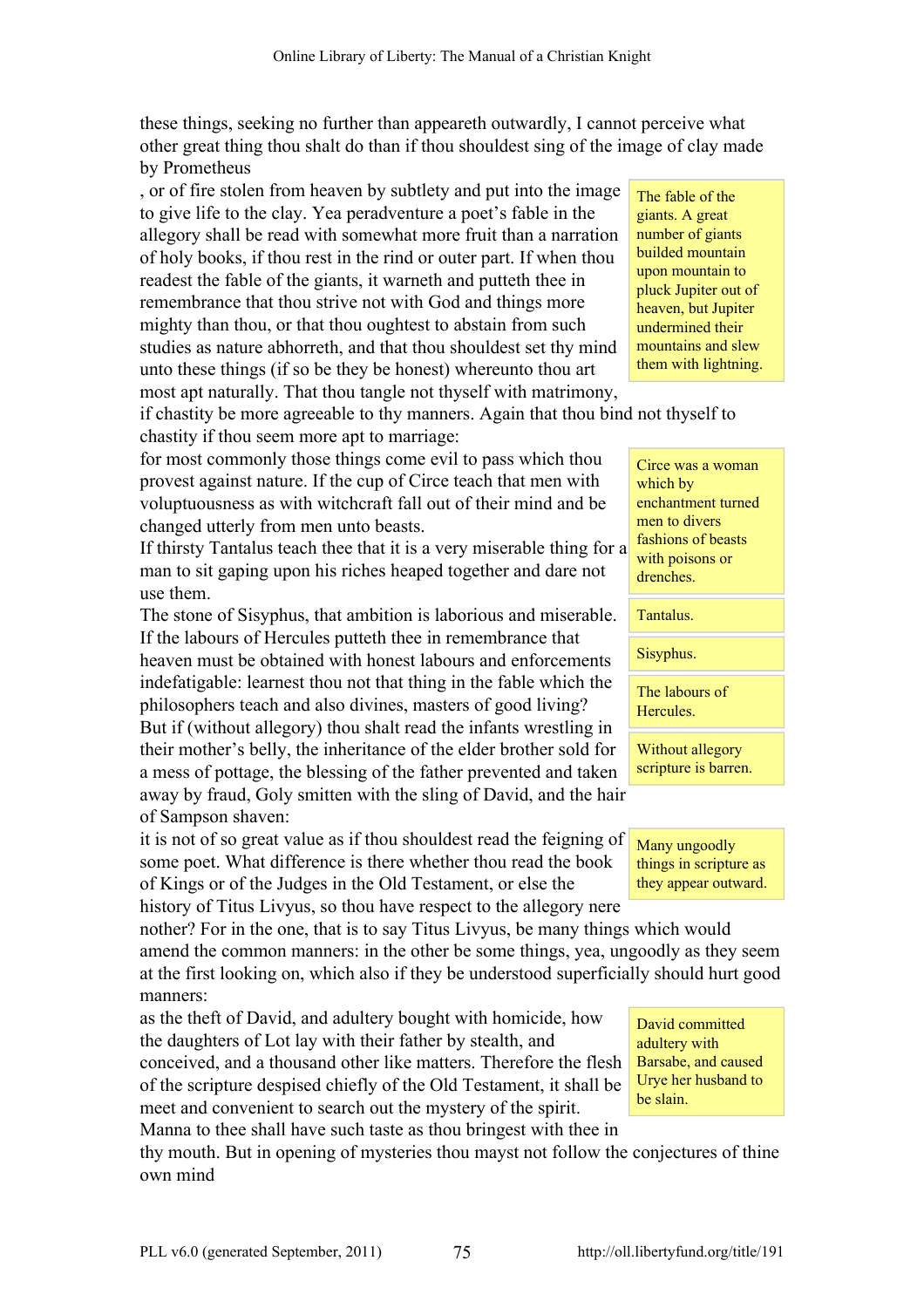, but the rule must be known and a certain craft, which one Dionisius teacheth in a book entitled *De divinis nominibus,* that is to say, of the names of God: and Saint Augustyne in a certain

work called *Doctrina christiana,* that is to say, the doctrine of a christian man. The apostle Paul after Christ opened certain fountains of allegory

, whom Origene followed, and in that part of divinity obtained doubtless the chief room and mastery.

Our divines. But our divines either set naught by the allegory or handle it very dreamingly and unfruitfully: yet are they in subtlety of

disputation equal or rather superiors to old divines. But in treating of this craft that is to say in pure, apt, and fruitful handling, the allegory not once to be compared with them, and that specially as I guess for two causes. The one, that the mystery can be but weak and barren that is not fortified with strength of eloquence, and tempered with certain sweetness of speaking, in which our elders were passing excellent, and we not once taste of it. Another cause is, for they content with Arystotle only

, expel from schools the sect of Plato and Pictagoras, and yet Saint Augustyn preferreth these latter, not only because they have many sentences much agreeable to our religion, but also

because the very manner of open and clear speech, which they use (as I have said before) full of allegories, draweth very nigh to the style of holy scripture.

No marvel therefore though they have more commodiously handled the allegories of the word of God, which with plenteous oration were able to increase and dilate to colour and garnish any manner thing never so barren, simple, or homely, which men also being most expert and cunning of all antiquity had practised

and exercised long before in poets and books of Plato, that thing which they should do after in divine mysteries. I had liefer that thou shouldest read the commentaries of those men, for I would instruct and induce thee not unto contention of arguments, but rather unto a pure mind. But and if thou cannot attain the mystery, remember yet that some thing lieth hid which though it be not known, yet verily to have trust to obtain it shall be better than to rest in the letter which killeth. And that see thou do not only in the Old Testament, but also in the New. The gospel hath her flesh, she hath also her spirit:

for though the veil be pulled from the face of Moses, nevertheless yet unto this day Paul saith *per speculum in enigmate,* not the thing itself and clearly, but the image or

similitude of the very thing as it were in a glass imperfectly and obscurely: and as Christ himself sayeth in his gospel of John, The flesh profiteth nothing at all, it is the spirit that giveth life. I verily would have been afraid to have said it profiteth not at all, it should have been enough to say the flesh profiteth somewhat, but much more the spirit: but now verity himself hath said it profiteth not at all. And so greatly it profiteth not, that after the mind of Paul it is but death, except it be referred to the spirit: yet at the least way in this thing is the flesh profitable for that she leadeth our infirmity as it were with certain graces or steps unto the spirit. The body without the spirit can have no being: the spirit of the body hath no need. Wherefore if after the doctrine of Christ the spirit be so great and excellent a thing, that he only giveth life: hither to this point must our journey be, that in all manner letters, in all our acts, we have respect to the spirit, and not to the flesh. And if a man would take heed, he

The mysteries must be handled with craft.

Allegory.

Arystotle only is read now-a-days.

Old divines with help of eloquence handled the allegories well favouredly.

The gospel hath her flesh and spirit.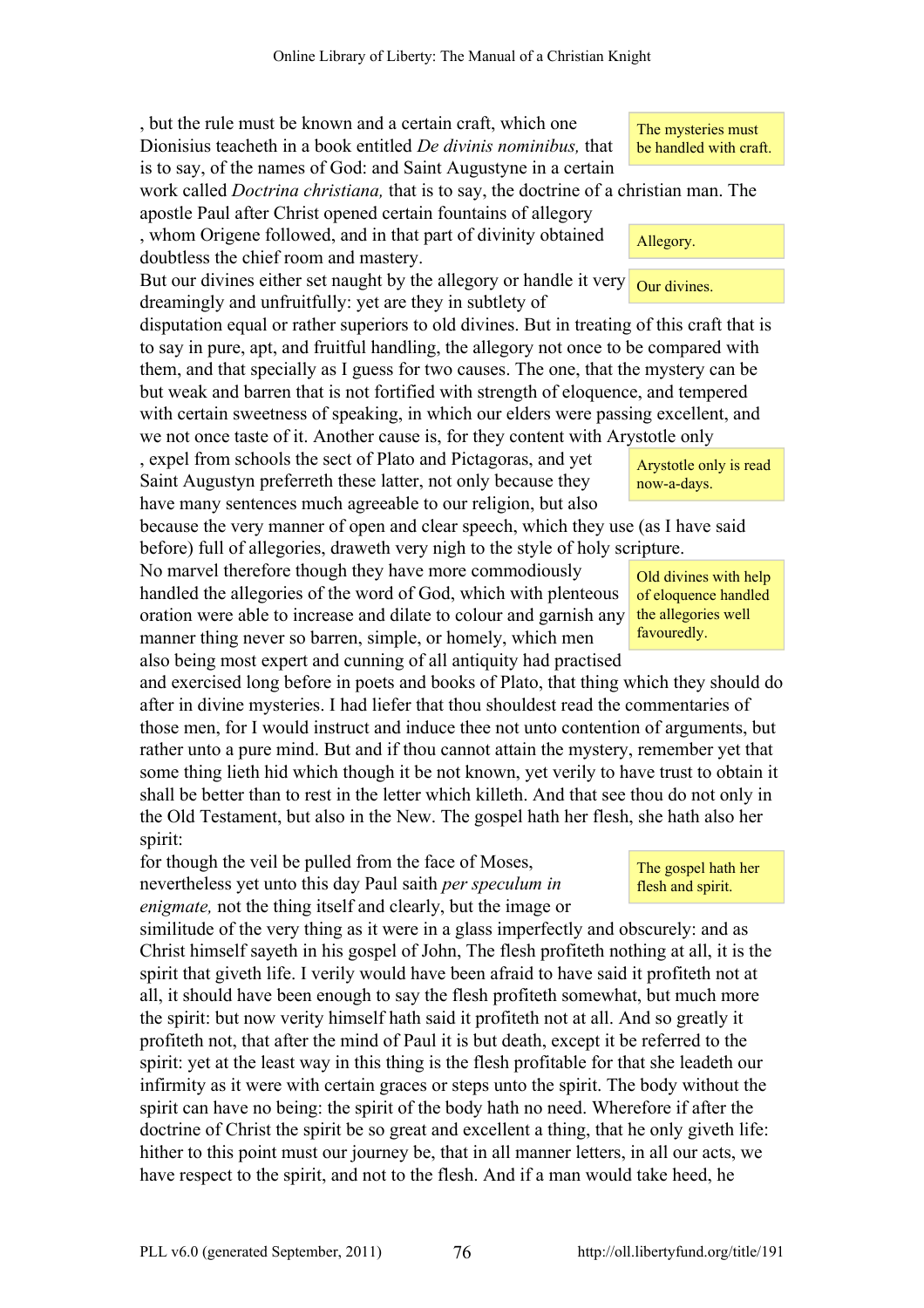should soon perceive that this thing only is it whereunto exhorteth us among the prophets specially Esaias, among the apostles Paul, which almost in every epistle playeth this part and crieth that we should have no confidence in the flesh, and that in the spirit is life, liberty, light, adoption:

and those noble fruits so greatly to be desired which he numbereth. The flesh everywhere he despiseth, condemneth, and counselleth from her. Take heed and thou shalt perceive that our master Christ doth the same thing here and there, whiles in

pulling the ass out of the pit, in restoring the sight to the blind, in rubbing the ears of corn, in unwashen hands, in the feasts of sinners, in the parable of the pharisee and the publican, in fastings, in the carnal brethren, in the rejoicing of the Jews that they were the children of Abraham, in offering of gifts in the temple, in praying

despiseth the flesh of the law, and superstition of them which had papers which the , in dilating of their phylacteries, and in many like places he liefer be Jews openly in the sight of man than privily in the sight of God. And when he said to the woman of Samary, believe me that the hour shall come when ye shall honour the father neither in this mountain, neither in Jerusalem: but the hour shall be and now is when the very true worshippers shall worship the father in

spirit and verity: for surely the father requireth such to honour him: the father is a spirit, and they which honour him must honour in spirit and verity. He signified the same thing indeed when at the marriage he turned the water of the cold and unsavoury letter into wine of the spirit, making drunk the spiritual souls, even unto the contempt and despising of their life. And lest thou shouldest think it a great thing that Christ despised these things which now I have rehearsed, yea he despised the eating of his own flesh and drinking of his own blood, except it were done spiritually. To whom thinkest thou spake he these things: The flesh profiteth nothing at all, it is the spirit that quickeneth and giveth life?

Verily not to them which with Saint John's gospel or an *agnus dei* hanging about their necks think themselves sure from all manner of harm, and suppose that thing to be the very perfect religion of a christian man: but to them to whom he opened the

high mystery of eating his own body. If so great a thing be of no value, yea if it be pernicious or perilous: what cause is there wherefore we should have confidence in any other carnal things except the spirit be present? Thou peradventure sayest mass daily and livest at thine own pleasure, and art not once moved with thy neighbour's hurts, no, no more than if they pertained nothing at all to thee: thou art yet in the flesh of the sacrament: but and if while thou sayest, thou enforcest to be the very same thing which is signified by receiving that sacrament, that is to say, to be one spirit with the spirit of Christ, to be one body with the body of Christ, to be a quick member of the church: if thou love nothing but in Christ, if thou think all thy goods to be common to all men, if the incommodities of all men grieve thee even as thine own: then no doubt thou sayest mass with great fruit, and that because thou doest it spiritually. If thou perceive that thou art in a manner transfigured and changed into Christ, and that thou livest now less and less in thine own self, give thanks to the spirit which only quickeneth and giveth life. Many been wont to number how many masses they have been at every day, and having confidence in this thing as of most value (as though now they were no farther bound to Christ) as soon as they be departed out of

Adoption is inheritance not by birth but by election.

Phylacteries were

pharisees wore on high in their

foreheads, having the ten commandments written in them.

Saint John's gospel hanging at their necks.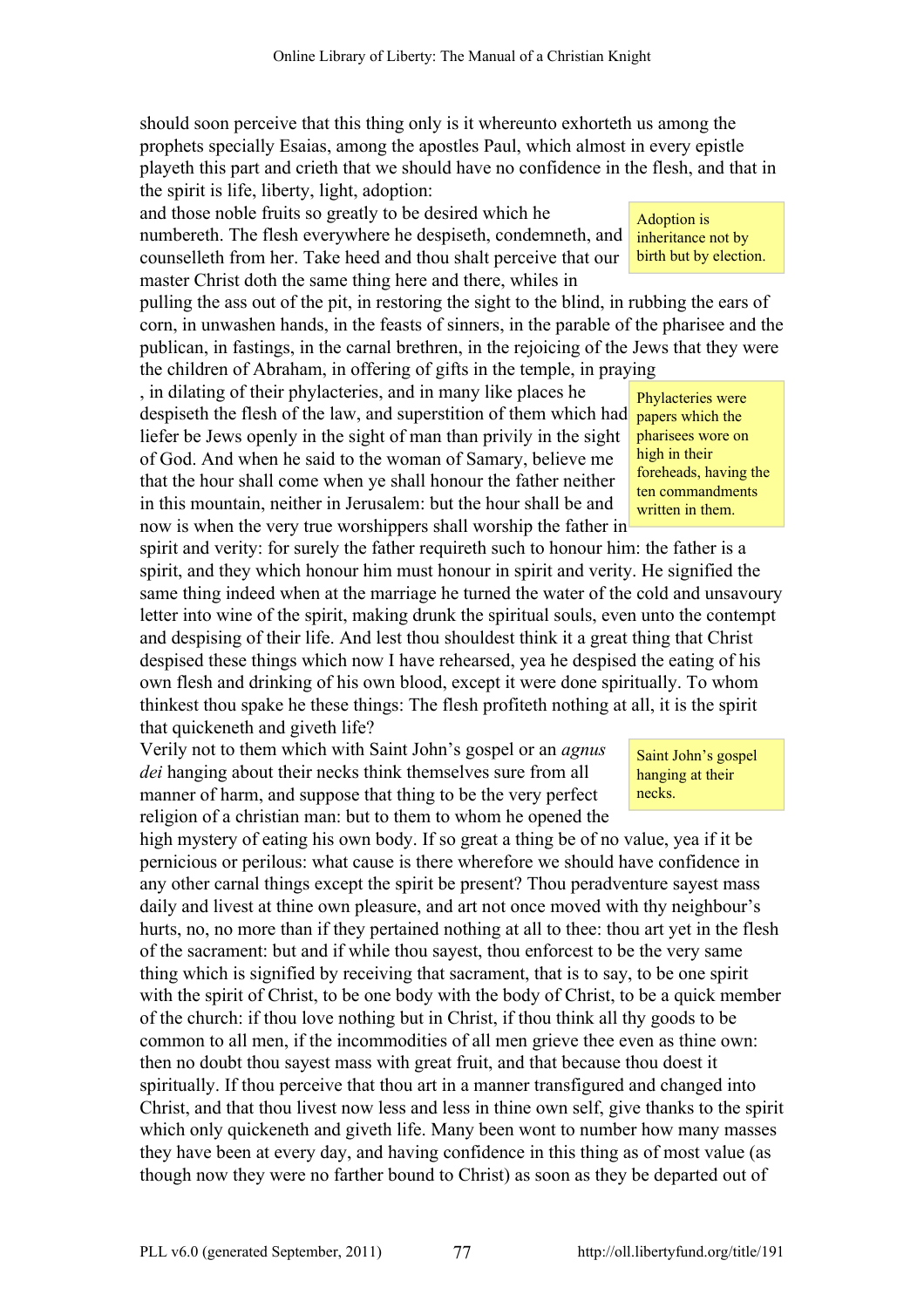the church return to their old manners again: that they embrace the flesh of piety, that is to say of pure life or service of God I dispraise not: that they there stop I praise not: let that be performed in thee which is there represented to thine eyes. There is represented to thee, the death of thy head: discuss thyself withinforth

, and (as the saying is) in thy bosom, how nigh thou art dead to the world. For if thou be possessed wholly with wrath, ambition, covetousness, envy, yea though thou touch the altar, yet art thou far from mass. Christ was slain for thee, flee thou therefore these beasts, sacrifice thyself to him which for thy sake sacrificed

himself to his father: if thou once think not on these things, and hast confidence in the other, God hateth thy carnal and gross religion. Thou art baptised, think not forthwith that thou art a christian man, thy mind altogether favoureth nothing but this world: thou art in the sight of the world a christian man, but secret and before God thou art more heathen than any heathen man. Why so? For thou hast the body of the sacrament and art without the spirit which only profiteth. Thy body is washed, what matter maketh that while thy mind remaineth still defiled and inquinate? Thy body is touched with salt, what then when thy mind is yet unsayoury? Thy body is anointed, but thy mind unanointed. But if thou be buried with Christ withinforth, and studiest to walk with him in the new life I then know thee for a christian man. Thou art sprinkled with holy water

, what good doth that, if so be thou wipe not away the inward filth from thy mind? Thou honourest saints and art joyous and glad to touch their relics

, but thou despiseth the chief relics which they left behind them, that is to be understood the examples of pure living.

There is no honour more pleasant to Mary than if thou shouldest counterfeit her humility. No religion is more acceptable to saints or more appropriate than if thou wouldest labour to represent and

follow their virtues. Wilt thou deserve the love and favour of Peter or of Paul, counterfeit the one's faith, and the other's charity, and thou shalt do a greater thing than if thou shouldest run to Rome x. times. Wilt thou worship Saint Fraunces singularly? Thou art high minded, thou art a great lover of money, thou art stubborn and self-willed, full of contention, wise in thine own opinion, give this to the saint, assuage thy mind, and by the example of Saint Fraunces be more sober, humble or meek, despise filthy lucre, and be desirous of riches of the mind, put away striving and debates with thy neighbours and with goodness overcome evil. The saint setteth more by this honour than if thou shouldest set before him a thousand burning tapers. Thou thinkest it a special thing to be put in thy grave wrapped in the cowl or habit of Saint Fraunces? Trust me, like vesture shall profit thee nothing at all when thou art dead, if thy living and manners be found unlike when thou were alive. And though the sure example of all true virtue and pure life, shewing how thou shouldest honour God in everything, is set of Christ most commodiously in such manner, that in no wise thou canst be deceived. Nevertheless if the worshipping of Christ in his saints delight thee so greatly

, see that thou counterfeit Christ in his saints, and for the honour of every saint look thou put away all vices, vice by vice, so that thou sacrifice to every saint singularly some one vice singularly,

Let us counterfeit Christ in his saints.

or else study to embrace and counterfeit some one singular virtue in every saint, such

Let it be performed in thee that is represented in the mass.

Sprinkling of holy water.

Touching of relics.

The true honouring of saints.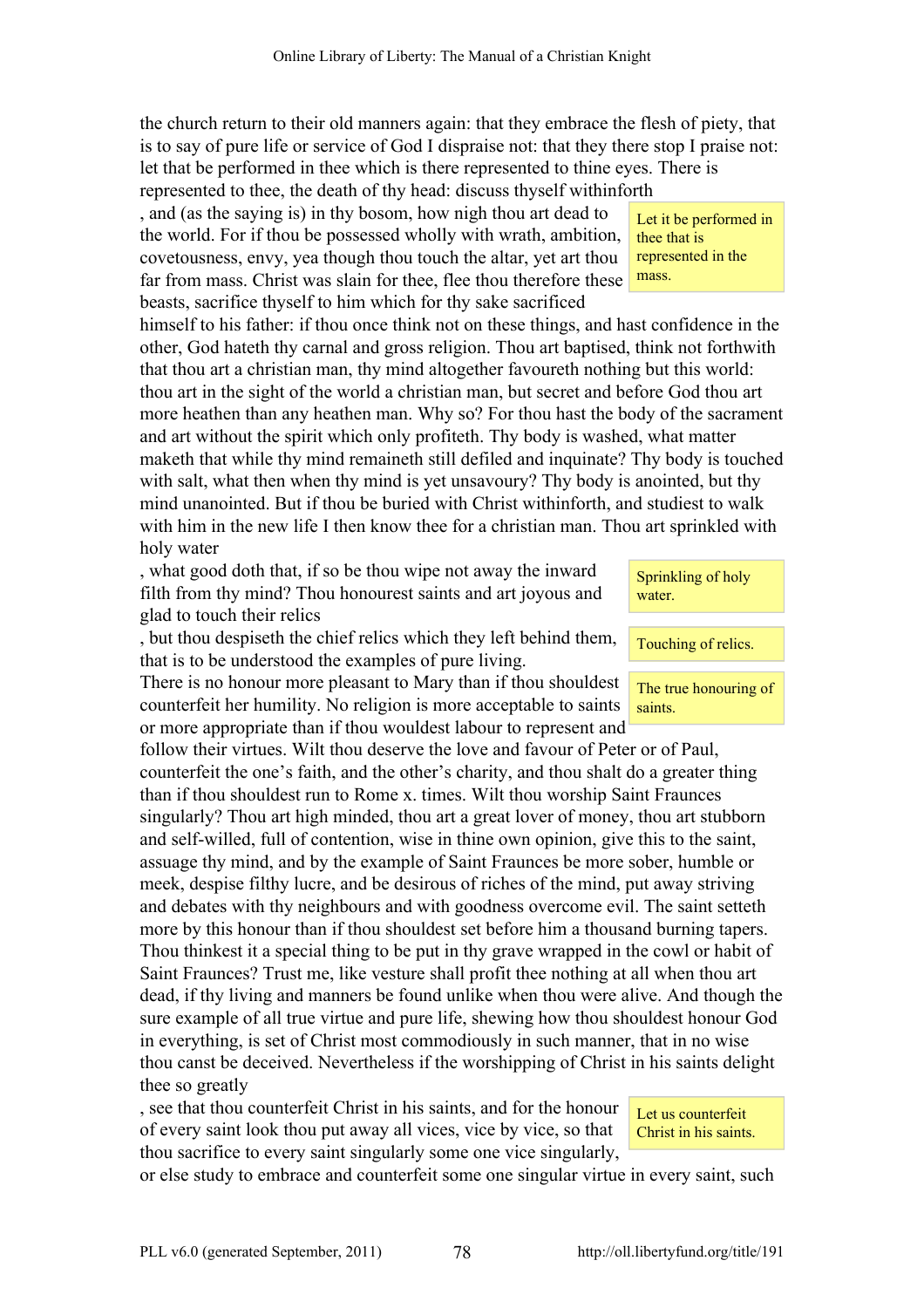as thou perceivest to have reigned most chiefly in every saint, singularly of them which thou worshippest so specially. If this shall come to pass, then will I not reprove those things which be done outwardly. Thou hast in great reverence the ashes of Paul, I damn it not, if thy religion be perfect in every point, but if thou have in reverence the dead ashes or powder of his body, and settest no store by his quick image yet speaking, and as it were breathing, which remaineth in his doctrine: is not thy religion preposterous and out of order and according to the common proverb, the cart set before the horse?

Honourest thou the bones of Paul hid in the shrine, and honourest Let us honour the quick image of Paul. thou not the mind of Paul hid in his writings? Magnifiest thou a piece of his carcase shining through a glass, and regardest not

thou the whole mind of Paul shining through his letters? Thou worshippest the ashes in whose presence now and then the deformities and diseases of bodies be taken away, why rather honourest thou not his doctrine, wherewith the deformities and diseases of souls are cured and remedied? Let the unfaithful marvel at these miracles and signs for whom they be wrought: but thou that art a faithful man embrace his books, that as thou doubtest not, but that God can do all things, even so thou mightest learn to love him above all things.

Thou honourest the image of the bodily countenance of Christ formed in stone or tree, or else portrayed with colours: with much greater reverence is to be honoured the image of his mind, which by workmanship of the Holy Ghost is figured and expressed in the gospels.

Never any Apelles so expressly fashioned with pencil the proportions and figure of the body as in the oration and doctrine of every man appeareth the image of the mind, namely in Christ, which when he was very simplicity and pure verity, no discord,

no unlike thing at all could be between the spirit and chief pattern of his divine mind and the image of his doctrine and learning from thence deduct and derivate, as nothing is more like the father of heaven than his son, which is the word, the wisdom and knowledge of the father, springing forth of his most secret heart: so is nothing more like unto Christ than the word, the doctrine and teaching of Christ, given forth out of the privy parts of his most holy breast: and ponderest thou not this image? Honourest it not? Lookest thou not substantially with devout eyes upon it? Embracest it not in thy heart? Hast thou of thy lord and master relics so holy, so full of virtue and strength, and setting them at nought, seekest thou things much more alienate, stranger and farther off? Thou beholdest a coat or a sudorye, that is said to have been Christ's, astonied thereat as though thy wits were rapt: and art thou in a dream or a slumber when thou readest the divine oracles or answers of Christ? Thou believest it to be a great thing

The honouring of the little piece of the cross: but that is nothing to be compared to this, cross. , yea a greater than the greatest that thou possessest at home a if thou bear shrined in thy heart the mystery of the cross. Or else

if such things make a man religious and devout, what can be more religious than the Jews, of which very many (though they were never so wicked) yet with their eyes saw Jesus Christ living bodily, heard him with their ears, with their hands handled him. What is more happy than Judas, which with his mouth kissed the divine mouth of Christ? So much doth the flesh without the spirit profit nothing at all, that it should

The very image of Christ is expressly painted in the gospel.

Apelles was the most cunning painter that ever was.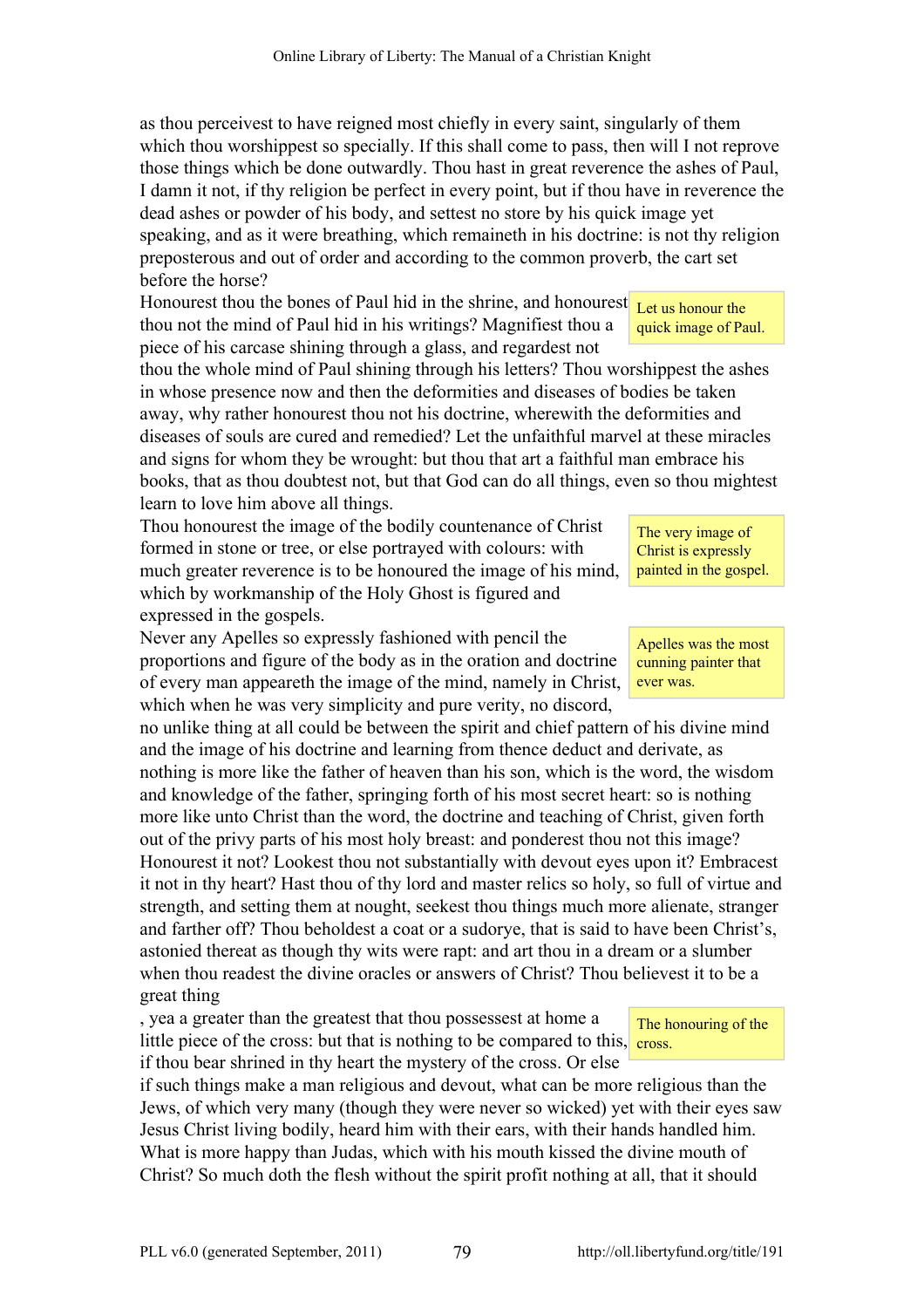not once have profited the holy virgin his mother that she of her own flesh begat him, except she in her spirit had conceived his spirit also: this is a very great thing, but hear a greater. The apostles enjoyed the corporal presence and fellowship of Christ (readest thou not) how weak

, how childish they were, how gross and without capacity. Who would desire any other thing unto the most perfect health of his soul, than so long familiarity and conversation together with him that was both God and man? Yet after so many miracles shewed, after the doctrine of his own mouth taught and declared to them,

The very apostles as long as Christ was present wavered in the faith.

after sure and evident tokens that he was risen again, did he not at the last hour when he should be received up into heaven cast in their teeth their unstability in the faith? What was then the cause? Verily the flesh of Christ did let: and thence it is that he saith: Except I go away, the Holy Ghost will not come, it is expedient for you that I depart. The corporal presence of Christ is unprofitable unto health. And dare we in any corporal thing beside that put perfect piety, that is to say, the love and honour of God? Paul saw Christ in his humanity, what supposest thou to be a greater thing than that? Yet setteth he nought by it, saying, though (saith he) we have known Christ carnally, now we do not so. Why knew he him not carnally? For he had profited and ascended unto more perfect gifts of the spirit. I use peradventure more words in disputing these things than should be meet for him which giveth rules: nevertheless I do it the more diligently (and not without a great cause) for that in very deed I do perceive this error to be the common pestilence of all christendom: which bringeth and occasioneth, yea for this causeth, the greater mischief: forasmuch as in semblance and appearance it is next unto godly love or holiness. For there are no vices more perilous than they which counterfeit virtue: for besides this that good men may lightly fall into them: none are with more difficulty cured, because the common people unlearned thinketh our religion to be violate when such things are rebuked: let incontinent all the world cry out against me, let certain preachers, such as are wont to cry out in their pulpits, bark which with right good will sing these things inwardly in their own stomachs looking verily not unto Christ, but unto their own advantage, through whose either superstition without learning, or feigned holiness, I am compelled oftentimes to shew and declare that I in no wise rebuke or check the corporal ceremonies of christian men and devout minds of simple persons: namely in such things that are approved by authority of the church. For they are now and then partly signs of piety and partly helpers thereunto. And because they are somewhat necessary to young infants in Christ

, till they wax older and grow up unto a perfect man: therefore it is not meet they should be disdained of them which are perfect, lest by their example the weak person should take harm. That

The use of ceremonies.

thou doest I approve, so the end be not amiss. Moreover if thou stop not there whence thou oughtest to ascend to things more near to health: but to worship Christ with visible things instead of invisible and in them to put the highest point of religion, and for them to stand in thine own conceit, to condemn other men, to set thy whole mind upon them, and also to die in them, and to speak shortly that thou be withdrawn from Christ with the very same things which be ordained for the intent only that they should help unto Christ: this is verily to depart from the law of the gospel which is spiritual, and fall into certain superstition of ceremonies like unto the Jews: which thing peradventure is of no less jeopardy than if without such superstition thou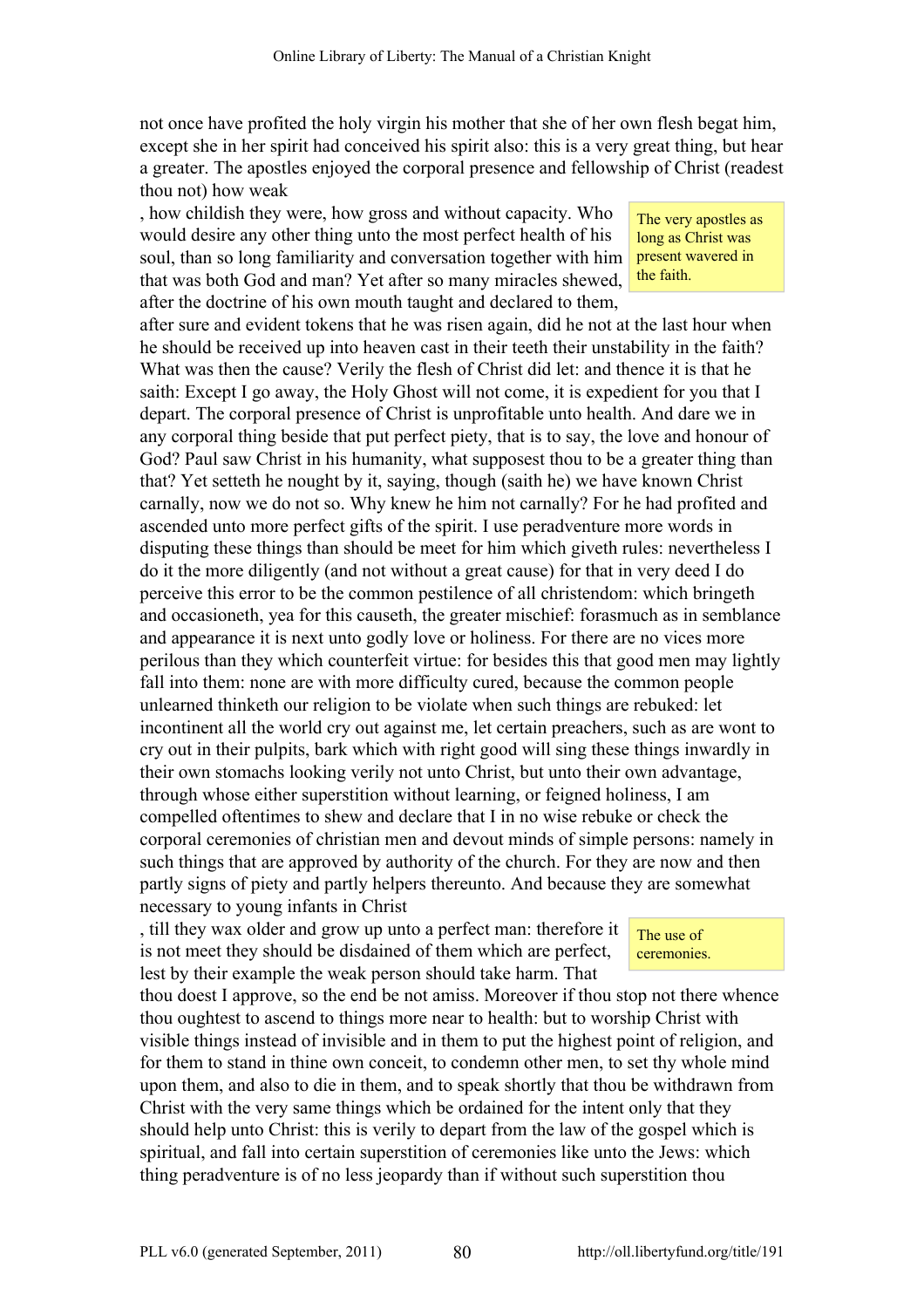shouldest be infect with great and manifest vices of the mind: this is forsooth the more deadly disease. Be it, but the other is worse to be cured. How much everywhere sweateth the chief defender of the spirit Paul to call away the Jews from the confidence of deeds and ceremonies, and to promote them unto those things which are spiritual:

and now I see the commonality of christian men to be returned hither again. But what said I the commonality? That might be yet suffered had not this error invaded and caught a great part both of priests and doctors: and to be short, the flocks of them almost throughout which profess in title and habit a spiritual life. If they

which should be the very salt be unsavoury: wherewithal shall other be seasoned?

I am ashamed to rehearse with what superstition the most part of them observe certain ceremonies of men's inventions, yet not institute for such purpose. How odiously they require them of

other men: what confidence without mistrust they have in them: how indifferently they judge other men: how earnestly they defend them. To these their deeds they think heaven to be due, in which if they be once rooted at once they think themselves Pauls and Antonys.

They begin, O good Lord, with what gravity, with how great authority, to correct other men's lives, after the rule of fools and indiscreet persons (as saith Terence), so that they think nothing well done but that they do themselves.

But for all that when they be waxen old sires in their manner of living thou shalt see that as yet they savour or taste of Christ nothing at all: but to be beastly swimming in certain churlish

vices in their living and pastime froward, and scarce can suffer and forbear their own self: in charity cold: in wrath fervent: in hate as tough as white leather: in their tongues venemous and full of poison: in exercising and putting forth of their malice conquerors and not able to be overcome: ready to strive for every little trifle: and so far from the perfection of Christ, that they be not once endued with these common virtues, which the very ethnics or heathen men have learned, either by reason given to them of nature, or by use of living, or by the precepts of philosophers. Thou shalt also see them in spiritual things clean without capacity, fierce that no man shall know how to entreat or handle them, full of strife and contention, greedy upon voluptuous pleasure, at the word of God ready to spue, kind to no man, misdeeming other men, flattering their own selves. It is come to this point now at last with the labours of so many years, that thou shouldest be of all men the worst, and yet think thyself the best: that instead of a christian man thou shouldest be but a plain Jew, observing only unfruitful traditions and ceremonies of the inventions of man, that thou shouldest have thy glory and joy, not in secret before God, but openly afore the world. But and if thou hast walked in the spirit and not in the flesh: where be the fruits of the spirit? Where is charity? Where is that cheerfulness or joyous mirth of a pure mind? Where is tranquillity and peace towards all men? Where is patience? Where is perseverance of soft mind, wherewith thou lookest day by day continually for the amendment even of thine enemies? where is courtesy or gentleness, where is freeness of heart, where is meekness, fidelity, discretion, measure or soberness, temperance and chastity? where is the image of Christ in thy manners? I am, sayst thou, no keeper of whores, no thief,

The commonality is turned to the confidence of ceremonies.

Superstitious persons

are touched.

hermits of passing holy conversation.

Paul and Antony were

The defenders of ceremonies.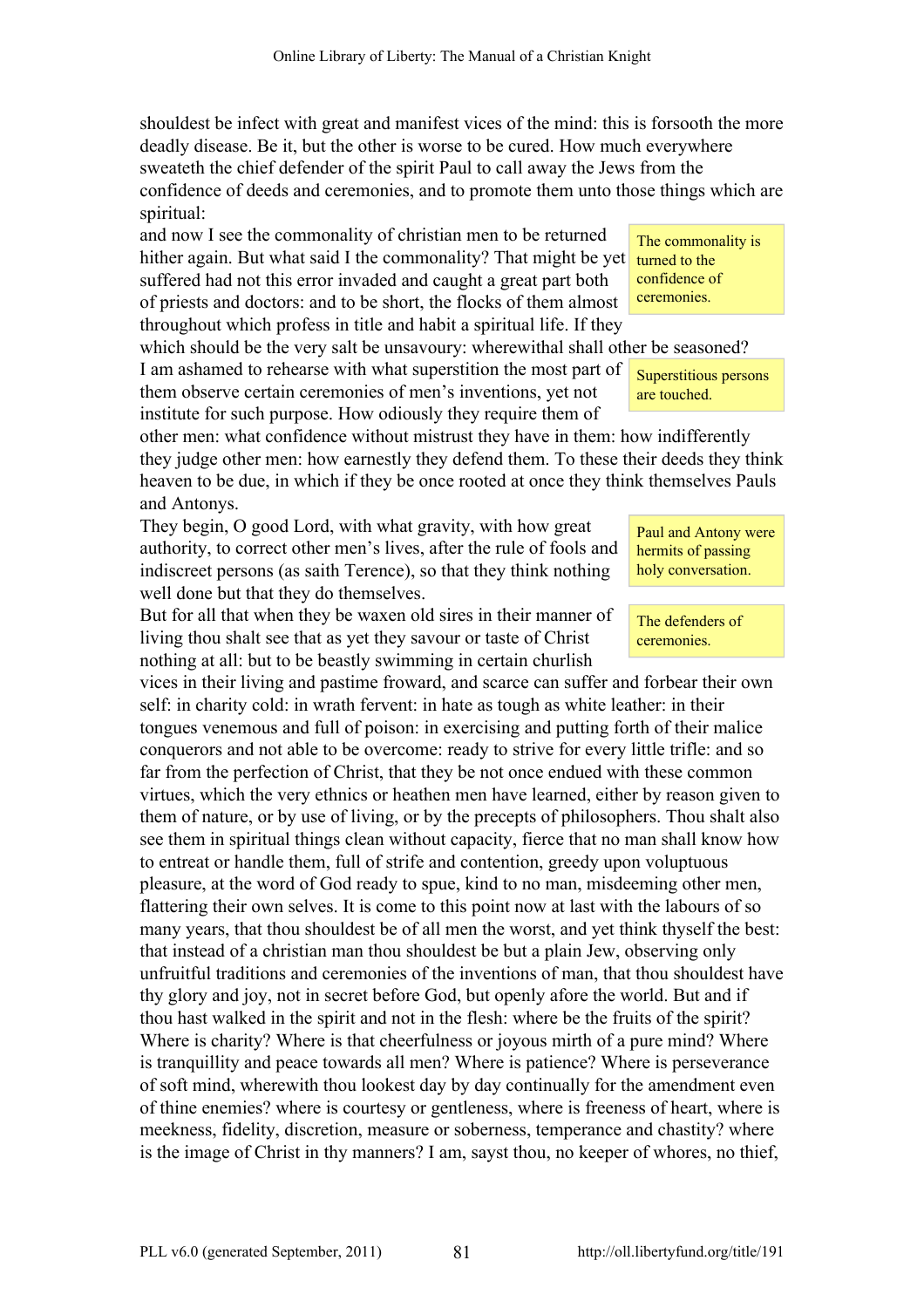no violator of holy things, I keep my profession. But what other thing is this to say than I am not like other men

, extortioners, adulterers, yea and I fast twice in a week? I had liefer have a publican humble and lowly asking mercy than this kind of pharisees rehearsing their good deeds. But what is thy

profession? is it I pray thee that thou shouldest not perform that thing thou promised long ago when thou wert baptised, which was that thou wouldest be a christian man, that is to say, a spiritual person, and not a carnal Jew, which for the traditions of man shouldest transgress the commandments of God? Is not the life of a christian man spiritual? Hear Paul speaking to the Romans. No damnation is to them that are grafted in Christ Jesu, which walk not carnally or after the flesh: for the law of the spirit of life in Christ Jesu hath delivered me from the law of sin and death: for that which the law weakened by reason of the flesh could not perform or make good, that same, God made good, sending his Son in the similitude of flesh prone to sin, and of sin condemned sin in the flesh, that the justifying of the law might be fulfilled in us which walk not after the flesh but after the spirit: for they that be in the flesh, be wise in things pertaining to the flesh: but they which be in the spirit perceive those things that pertain to the spirit: for wisdom of the flesh is death, and wisdom of the spirit is life and peace: for the wisdom of the flesh is an enemy to God because she is not obedient to the law of God, nor yet can be. They that be in the flesh, they cannot please God: what could be spoken more largely? What more plainly? nevertheless many men subtle and crafty to flatter or favour their own vices: but prone and ready without advisement to check other men's

, think these things to pertain to themselves nothing at all: and that Paul spake of walking carnally or after the flesh, they refer to adulterers only and keepers of queans: that he spake of

wisdom of the flesh which is enemy to God, they turned it to them which have learned humanity, or that they call secular sciences: in either other they set up their crests, and clap their hands for joy, both that they neither be adulterers, and in all sciences stark fools. Moreover to live in the spirit they dream to be none other thing than to do as they themselves do:

which persons if they would as diligently observe the tongue of Paul as they maliciously despise Tully's, they should soon perceive that the apostle calleth the flesh that thing that is visible

and the spirit that thing that is invisible: for he teacheth everywhere that things visible ought to serve to things invisible: and not contrarywise invisible things to serve things visible. Thou of a preposterous order appliest Christ to those things which were meet to be applied unto Christ: requirest thou of me record that this word flesh pertaineth not only to filthy and superstitious lust of the body? Hold and understand that thing which the said apostle (doing that same which he in all places doth) writeth to the Colocenses. Let no man mislead you for the nonce in the humility and religion of angels which things he never saw, walking in vain, inflate with the imagination of the flesh, and not holding the head, that is to say Christ, of whom all the body by couples and joints ministered up and compact, groweth into the increase of God. And lest thou shouldest doubt any thing that he spake of them which having confidence in certain corporal ceremonies bark against the spiritual purposes of other men: take heed what followeth: If ye be dead with Christ, *ab elementis hujus mundi,* from traditions, ceremonies and inventions of men: why have ye yet such decrees among you, as

The exposition and mind of some clerks.

The flesh and the spirit after Paul.

The hypocrisy of religious persons.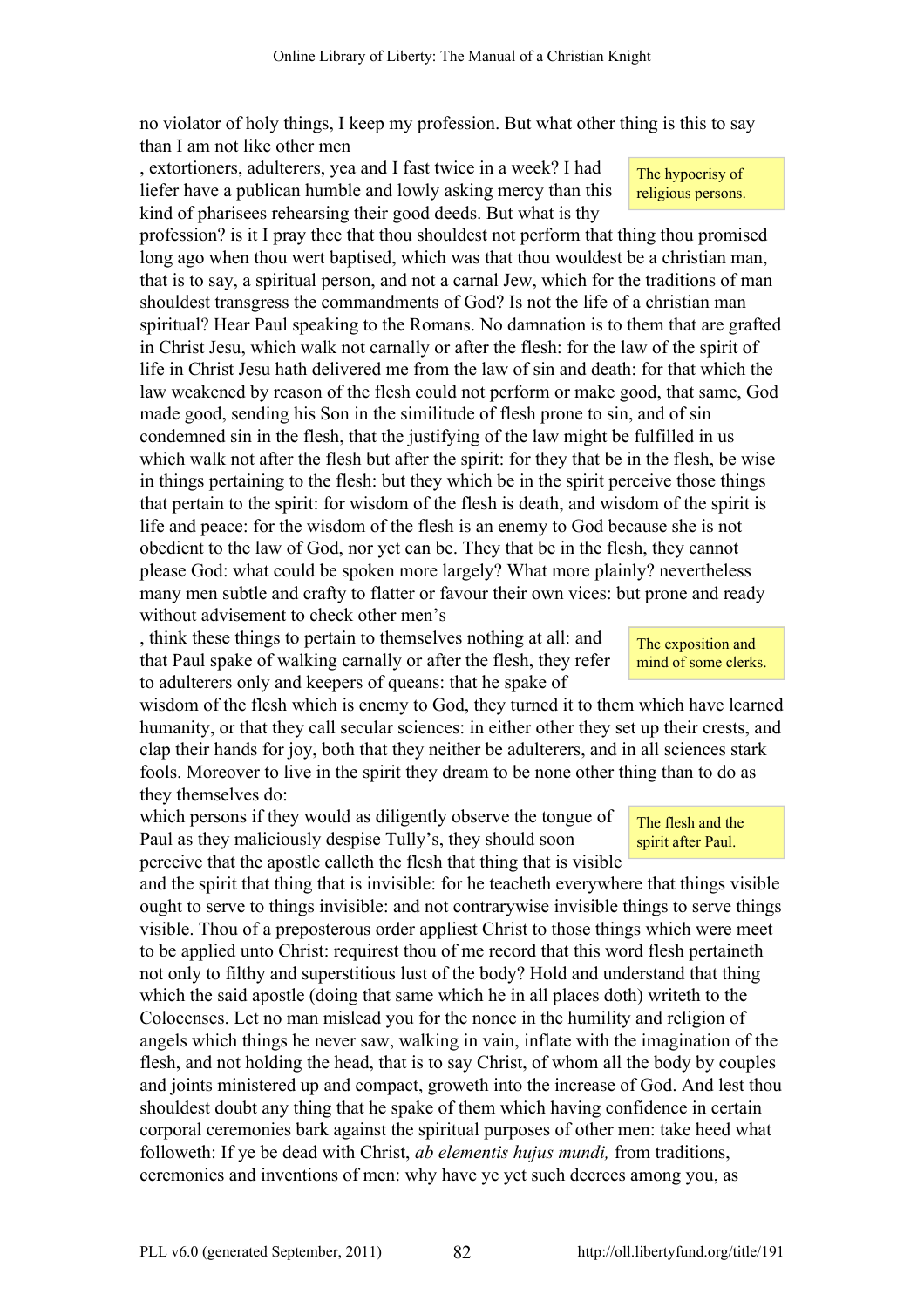though ye lived unto the world? And anon after calling us from the same things, saith: If ye be risen up again with Christ, seek those things that are above where Christ sitteth on the right hand of God. Be expert and wise in those things that be above, and not on the earth. Moreover giving precepts of the spiritual life, what exhorteth he us to do at last? whether that we should use such or such ceremonies: whether that we should be this or that wise arrayed, that we should live with this or that meats, that we should say customably any certain number of psalms? he made mention of no such things. What then?

Mortify (said he) your members which be on the earth, fornication, uncleanness, bodily lust, evil concupiscence, and avarice which is the service of idols: and a little after, that now

Mortify the members on the earth.

Verily Adam, he that was made of the earth, whose conversation The old man. put from you all such things, wrath, indignation, malice: and again, spoiling yourself of the old man with all his acts putting on you the new man which is renewed in knowledge of God after the image of him which made him. But who is the old man?

is in earth, not in heaven. By the earth understand whatsoever is visible, and therefore temporal and transitory. Who is that new man? Verily the celestial man that descended from heaven, Christ. And by heaven understand whatsoever is invisible, and therefore eternal and everlasting. At the last, lest we should be minded to purchase the favour of God after the manner of the Jews with certain observances, as ceremonies magical, he teacheth that our deeds are pleasant and allowed of God, so long as they are referred unto charity, and also spring thereof, saying: Above all these things keep charity the bond of perfection, and let the peace of God rejoice as a victor in your hearts, in which also ye be called in one body. I will give thee a more plain token and evident probation that this word flesh signifieth not the lust of the body only. Paul nameth often the flesh, often the spirit, writing to a certain people named Galatas, which he called not only from lust of the body to chaste living but enforceth to withdraw them from the sect of the Jews and confidence of work into which they were induced by false apostles. In this place therefore numbering the deeds of the flesh, mark what vices he rehearseth. The deeds of the flesh (saith he) be manifest, which are fornication, uncleanness, to be shameless, lechery, worshipping of idols, witchcraft, privy hate, discord, otherwise called contention or strife, emulation that may be called indignation or disdain, ire otherwise called wrath, scolding dissension, that is to say, diversity in maintaining of opinions, sects, or maintaining of quarrels, envy, homicide, drunkenness, excess in eating, and such like. And not long after he saith: If we live in the spirit, let us walk in the spirit. After that as declaring and uttering a pestilence contrary to the spirit, he addeth:

Let us not be made desirous of vainglory, provoking one the other, and envying one another. The tree is known by the fruit. That thou omittest not watch, fasting, silence, orisons, and such other like observances, I pass not thereon, I will not believe that

Vainglory is a pestilence contrary to the spirit.

thou art in the spirit except I may see the fruits of the spirit. Why may I not affirm thee to be in the flesh when after almost a hundred years exercise of these things, yet in thee I find the deeds of the flesh, enviousness more than is in any woman, continual wrath and fierceness as in a man of war, scolding, lust and pleasure insatiable, malicious cursing, backbiting with tongue more venemous than the poison of a serpent, an high mind, stubbornness, light of thy promise, vanity, feigning, flattering? Thou judgest thy brother in his meat, drink or raiment, but Paul judgeth thee of thy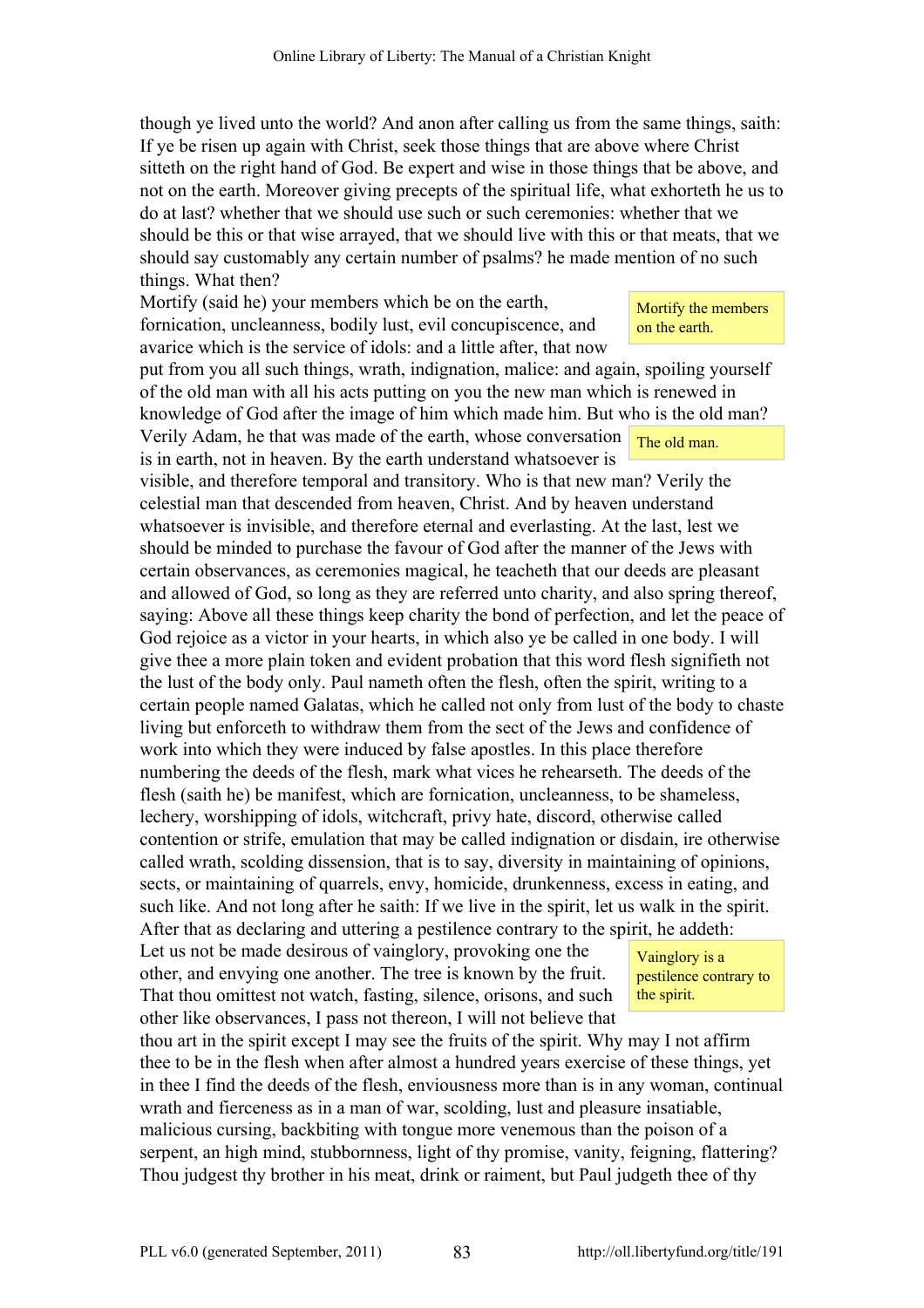Monks. deeds. Doth that separate thee from worldly and carnal men, that thou art in lighter causes verily but yet with the same vices infected? is he more filthy, which, for his inheritance taken from him or it came to his hands, for his daughter defiled, for hurt done to his father, for some office, for his prince's favour: conceiveth wrath, hatred, emulation (which may be called indignation or disdain), than thou which (I am ashamed to tell) for how little a trifle, yea for nothing, doest all the same things much more maliciously, the lighter occasion to sin lighteneth not, but aggravateth the sin, neither it maketh matter in how little or great a thing thou sin, so it be done with like affection: and yet is there difference verily: for so much the grievouser doth every man trespass, the less the occasion is wherewith he is pulled away from honesty. I speak not now of those monks or religious persons whose

manners even the whole world abhorreth, but of them whom the

common people honoureth not as men, but as angels, which selfsame notwithstanding ought not to be displeased with these words, which rebuketh the vices and noteth not the persons: but and if they be good men, let them also be glad to be warned of whatsoever man it be, in those things which pertaineth to health: neither it is unknown to me that amongst them are very many which holpen with learning and wit have tasted the mysteries of the spirit, (but as Livius saith) it fortuneth almost every where, that the greater part overcometh the better. Notwithstanding (if it be lawful to confess the truth) see we not all the most strait kind of monks to put the chief point of religion either in ceremonies or in a certain manner or form of saying, that they call their divine service, or in a labour of the body, which monks if a man should examine and appose of spiritual things, he should scarce find any at all that walked not in the flesh. And hereof cometh this so great infirmity of minds, trembling for fear where is no fear, and therein surety and careless where is most peril of all:

hereof cometh the perpetual infancy in Christ (to speak no more grievously) that the preposterous esteemers of things make most of such things which by themselves are of no value: those set at nought which only are sufficient, ever living under tutors or

schoolmasters, ever in bondage, never advancing ourselves up to the liberty of the spirit, never growing up to the large stature of charity: when Paul crieth to a certain people called Galathas, Stand fast, be not ye locked again under the yoke of bondage. And in another place the law was our tutor or schoolmaster in Christ, that of faith we should be justified. But seeing that faith is come, now we be no more under a tutor or schoolmaster: for every one of you (saith he) is the very son of God through faith which he hath in Christ Jesu. And not much after he saith, And we also when we were little ones were in service and bondage under the ceremonies and law of this world. But when the time was fully expired, God sent his Son made of a woman, made under the law, to redeem them which were under the law, that we by adoption should be his sons. And for because ye be the sons of God, God hath sent the spirit of his Son into your hearts, crying, *Abba, pater* (as a man would say, Dada, father). And so is he not now a servant but a son to God. And again in another place: Brethren ye be called into liberty, let not your liberty be an occasion unto you to live in the flesh, but in charity of the spirit serve one another: for all the law is fulfilled in one saying: Love thy neighbour as thyself, but and if ye bite and eat one the other, take heed lest ye be consumed one of another. And again, to the Romans: Ye have not received the spirit of bondage again in fear, but the spirit that maketh you the sons of God by adoption, in whom we cry, Dada, father. Unto the same also pertaineth that he writeth to

Preposterous is setting behind that that should be before.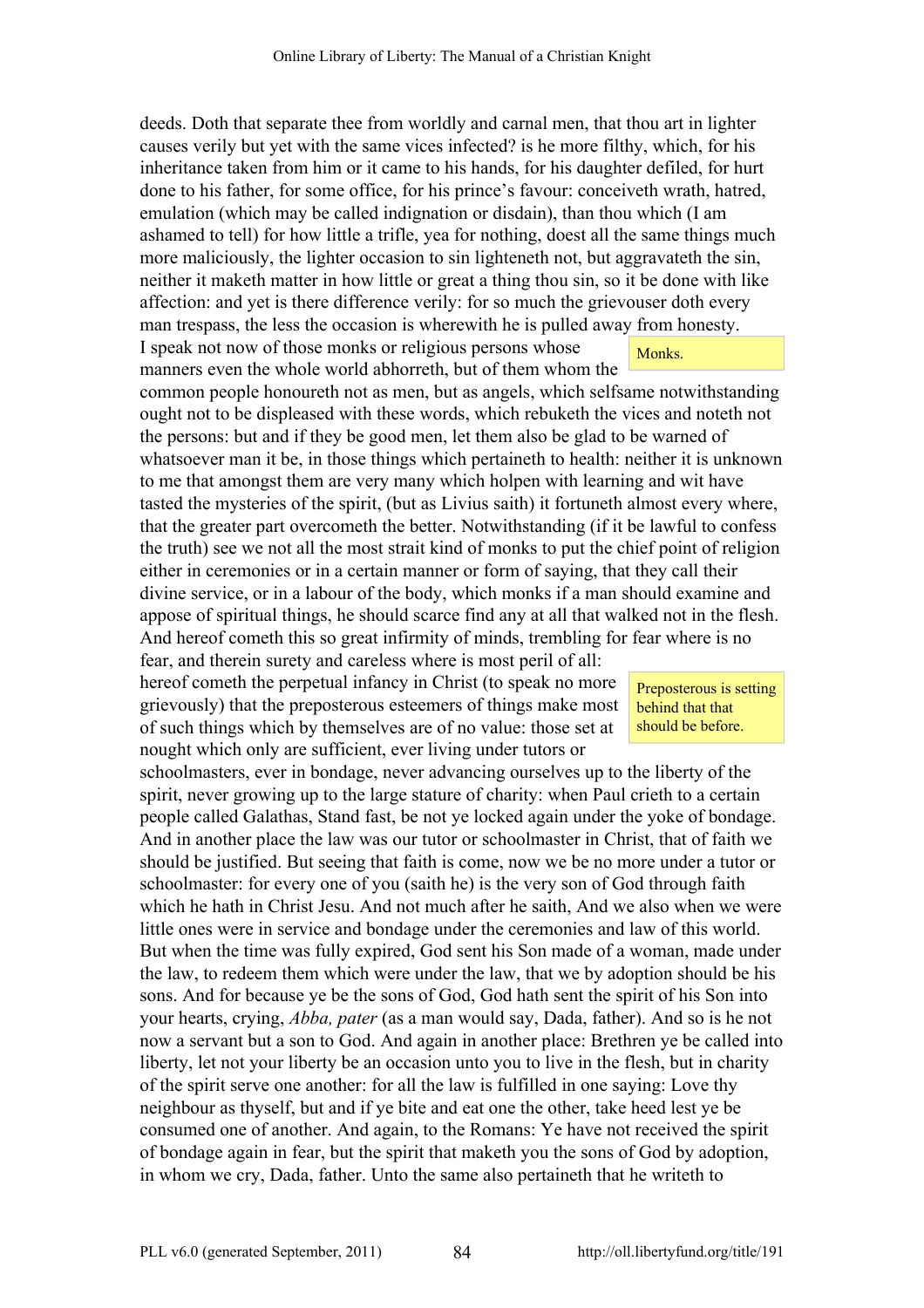Timothy, saying: Exercise thyself under the deeds of piety: for bodily exercise is good but for a small thing, piety is good unto all manner things. And to the Corynthes: God is a spirit, and where the spirit is, there is liberty. But why rehearse I one or two places, when Paul is altogether at this point, that the flesh which is full of contention should be despised, and that he might settle us in the spirit which is the author of charity and liberty. For these companions be ever inseparable, on the one side, the flesh, bondage, unquietness, contention or strife: and on the other side, the spirit, peace, love, liberty. These things everywhere Paul mingleth with other sayings. And seek we a better master of our religion, namely when all divine scripture agreeth to him? This was the greatest commandment in the law of Moses. This Christ iterateth and finisheth in the gospel: and for this cause chiefly was he born: for this cause died he, to teach us not to counterfeit the Jews, but to love.

After the last supper made the even before his passion, how diligently, how tenderly, and how affectionately gave he charge to his disciples, not of meat

, not of drink, but of charity to be kept one towards another: what other thing teacheth he, what other thing desireth his disciple John, than that we love one another? Paul everywhere (as I have

said) commendeth charity, but specially writing unto the Corynthes he preferreth charity both before miracles and prophecies, and also before the tongues of angels. And say not thou by and by that charity is, to be oft at the church, to crouch down before the images of saints, to light tapers or wax candles, to say many lady psalters or Saint Katheryne's knots. God hath no need of these things. Paul calleth charity to edify thy neighbour

, to count that we all be members of one body, to think that we all are but one in Christ, to rejoice in God of thy neighbour's

wealth even as thou doest of thine own, to remedy his incommodities or losses as thine own. If any brother err or go out of the right way, to warn him, to admonish him, to tell him his fault meekly, soberly and courteously: to teach the ignorant: to lift up him that is fallen: to comfort and courage him that is in heaviness: to help him that laboureth: to succour the needy. In conclusion to refer all riches and substance, all thy study, all thy cares to this point, that thou in Christ shouldest help as much as thy power extendeth to. That as he neither was born for himself, nor lived to his own pleasure, neither died for himself but dedicate himself wholly to our profits: even so should we apply ourselves, and await upon the commodities of our brethren, and not our own: which thing if it were used, nothing should be either more pleasant or else easy than the life of religious persons, which we see now clean contrary

, grievous almost everywhere and laborious, and also full of superstition, like unto the Jews, neither pure from any vices of the lay people, and in many sundry things much more defiled

, which kind of men Saint Augustyne (of whom many glory and rejoice as of the author and founder of their living) if he now might live again, certainly would not once know, and would cry out, saying that he would approve nothing less than this kind of life, and that he had instituted an order and manner of living, not after the superstition of the Jews, but after the rule of the

apostles. But I hear even now what certain men (which are somewhat well advised)

To love is the greatest commandment.

Christ last of all warneth us of charity.

What is true charity.

The life of religious men is grievous and tedious.

Saint Augustyne would not know monks and canons of his own religion if he were now alive.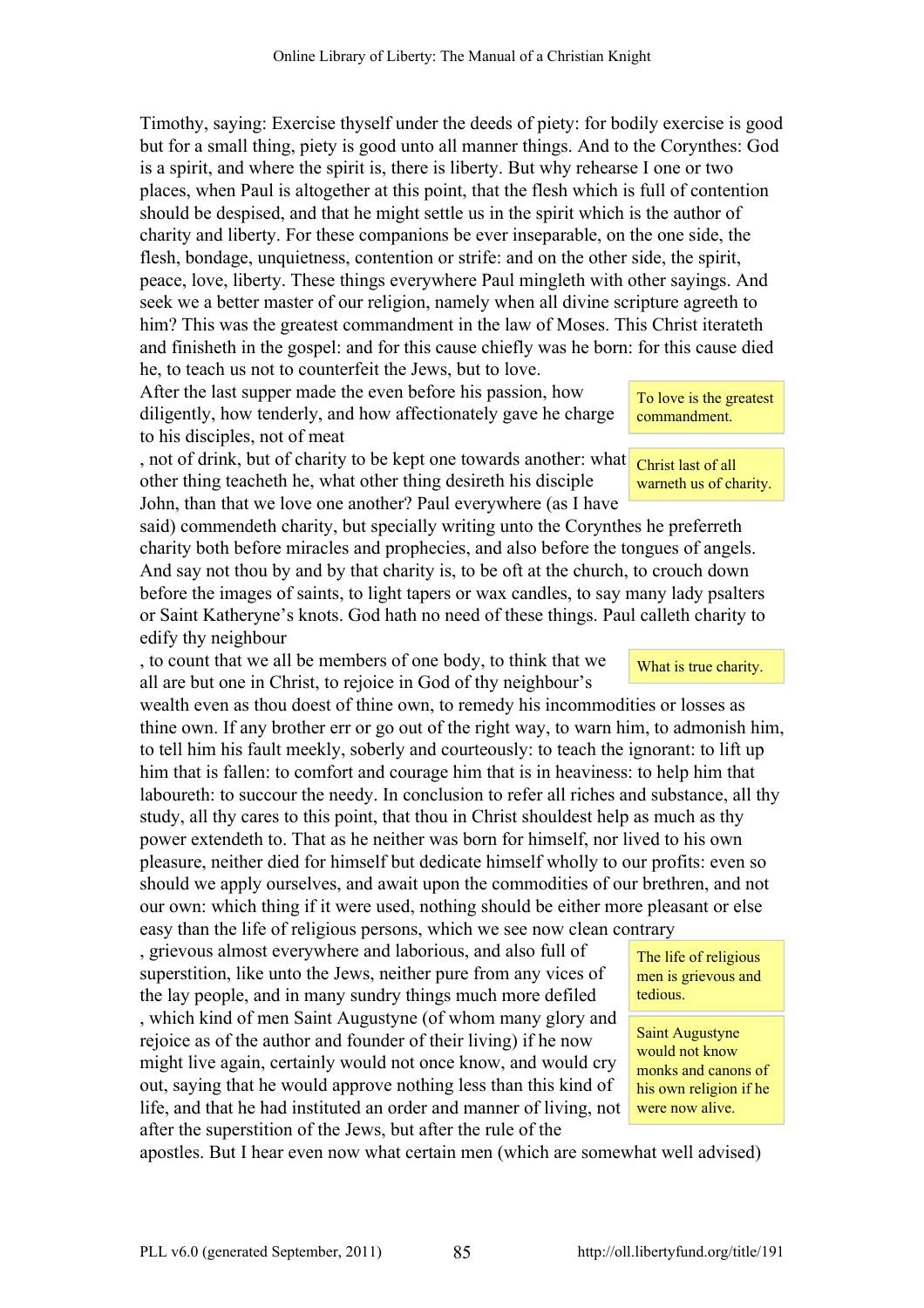will answer unto me. A man must take heed in little and small things, lest a little and a little he should fall into greater vices, I hear it right well, and I allow the saying

, nevertheless thou oughtest to take heed a great deal more that thou so cleave not to these little and small things that thou shouldest fall clean from the most chief and greatest things. There is the jeopardy more evident, but here more grievous. So flee Scylla that thou fall not into Charybdis.

To observe these little things is wholesome verily: but to cleave utterly unto them is very jeopardous. Paul forbiddeth not thee to use the law and ceremonies, but he will not him to be bound to the law and ceremonies which is free in Christ: he condemneth not the law of deeds, if a man use it lawfully: without these

things peradventure thou shalt not be a christian man, but they make thee not a

christian man, they will help unto piety and godliness , even so yet if thou use them for that purpose. But and if thou shalt begin to enjoy them, to put thy trust and confidence in them, at once they utterly destroy all the living of a christian man. The apostle setteth nought by the deeds of Abraham

, which to have been very perfect no man doubteth: and hast thou confidence in thine? God disdaineth certain sacrifices called victim, the sabbotes and certain holy days called Neomenye of his people the Jews, of which things he himself was author and commander, and darest thou compare thine own observances with the precepts of the law of God? yet hear God ready to spue at them and aggrieved with them. For what intent (saith he) offer ye to me the multitude of victims, I am full. As for holocausts of wethers, tallow or inward suet and fat of beasts, blood of calves, of lambs and goats, I would not have, when ye come before my presence

, who hath required these things of your hands that ye might walk in my houses? Offer ye no more sacrifice in vain, your incense is abomination to me, I will not suffer any more the feast of the Neomenye and sabbath day, with other feast days. The companies of you are infected with iniquity, my soul hath hated your kalendas and your solemn feasts. These things be grievous unto me, I was even sick to abide them. And when ye put forth your hands, I will turn mine eyes from you, when ye rehearse the observances and manners of holy feasts and sacrifice: moreover the multiplying of prayers, noteth he not them as though he pointed them with his finger, which measure

their religion with a certain number of psalms and prayers, which they call daily service. Mark also another thing

, how marvellously the facundyous prophet expresseth heaping together the disdain or indignation of God: so that he now could

suffer neither with ears, neither eyes. What things (I beseech thee)? verily those things which he himself had ordained to be kept so religiously, which also were observed so reverently so many years of holy kings and prophets. And these things abhorreth he as yet in the carnal law. And trustest thou in ceremonies made at home in thine own

How far forth we ought to cleave to the small things.

Scylla and Charybdis. Look what they mean at the end of the first chapter.

Corporal things help to piety.

Vyctyma was the sacrifice of a beast whereof he that offered did eat part, and part went to the use of the priests. The caul, the kidneys and the fat about them was burned to God; that same sacrifice for certain considerations is also called hostia.

Holocausts, that is the whole beast sacrificed to God, no man having part thereof.

Sabbot day was every seventh day as our sunday. Neomenye were holidays at the new of the moon. Kalendas that same that neomenyes be.

Esayas.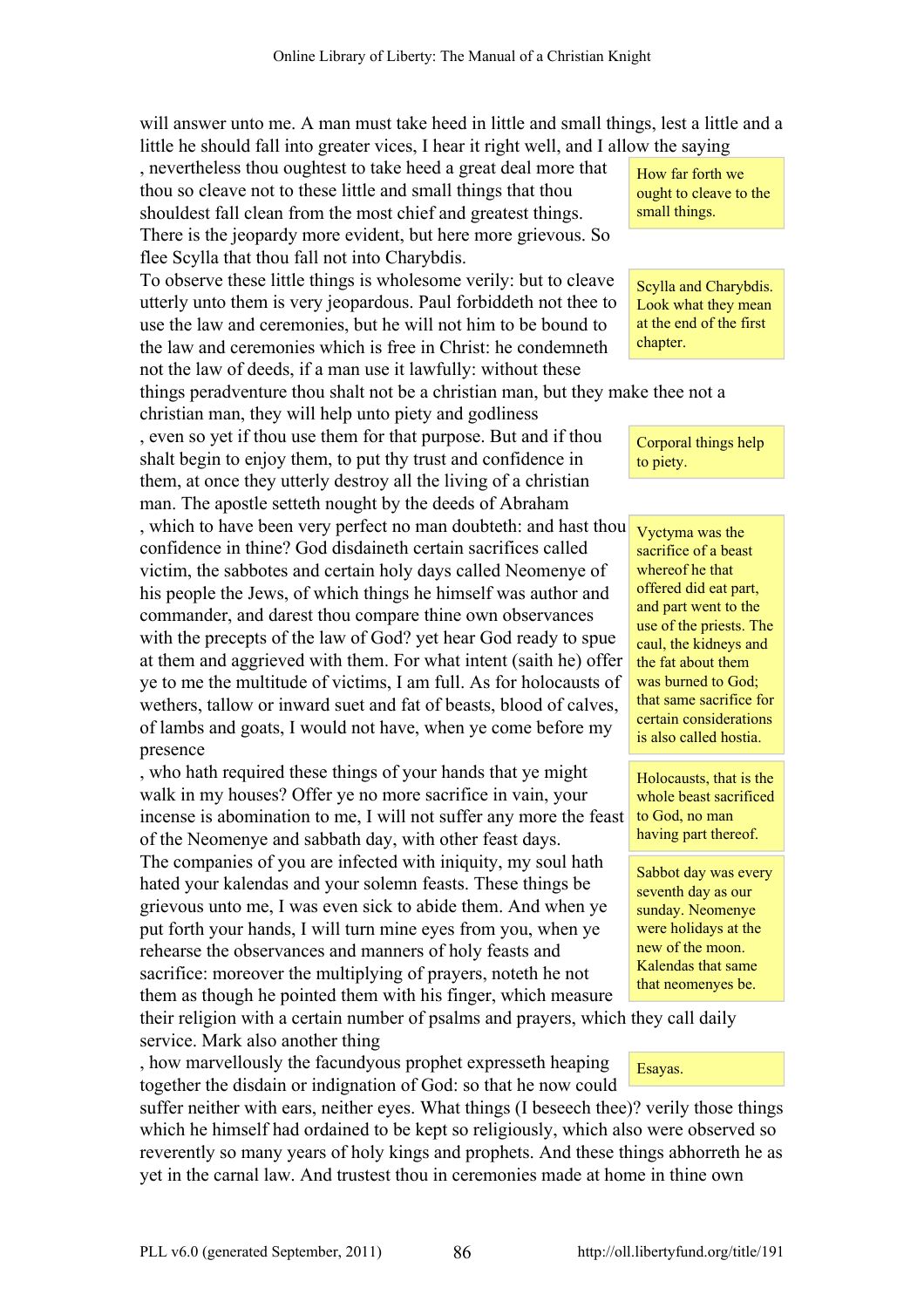house, now in the law of the spirit? God in another place biddeth the same prophet to cry incessantly and to put out his breast after the manner of a trump, as in an earnest matter and worthy to be rebuked sharply, and such a matter as unneth could be obtained of these men but with much ado. Me (saith he) they seek from day to day, and know they well my ways, as a people that hath done justice, and hath not forsaken the judgment of their God. They ask me for the judgments of justice, and desire to draw nigh to God: why have we fasted (say they) and thou hast not looked upon us and meeked our souls, and thou wouldest not know it: lo, in the day of your fast (answereth the prophet) your own will is found in you, and ye seek out all your debtors, lo, unto strife and contention ye fast, and ye smite with your fist cruelly, fast ye not as ye have fasted unto this day, that your cry might be heard on high. Is this the fast that I have chosen, that a man should vex and trouble himself for one day, either that a man should bow down his head as a hook or circle, and to straw underneath him sackcloth and ashes? wilt thou call this a fast or a day acceptable unto God? But what shall we say this to be? doth God condemn that thing, which he himself commanded? Nay, forsooth. What then? but to cleave and stick fast in the flesh of the law, and to have confidence of a thing of nothing, that is it verily which he hateth deadly. Therefore he sheweth that he would have added in either place. Be ye washed (said he) and made clean, take away your evil cogitations and thoughts out of my sight. When thou hearest the evil thoughts rehearsed, toucheth he not evidently the spirit and

the inward man? The eyes of God seeth not outward, but in secret, neither he judgeth after the sight of the eyes, neither rebuketh after the hearing of the ears. God knoweth not the foolish virgins, smooth and gay outward, empty of good works inward: he knoweth not them which say with lips, Master, master.

Moreover he putteth us in remembrance that the use of the spiritual life standeth not so greatly in ceremonies as in the charity of thy neighbour. Seek (saith he) judgment or justice,

succour him that is oppressed, give true judgment and right to him that is fatherless and motherless or friendless, defend the widow. Such like things did he knit to the other place, where he speaketh of fasting. Is not this rather (saith he) that fast I have chosen:

loose or cancel cruel obligations, unbind the burdens which make Esayas. them stoop to the ground that bear them: let them that be bruised

go free and break asunder all burden: break thy bread to hungry. The needy and them which hath no place of habitation, lead in to thy house. When thou seest a naked man clothe him, and despise not thine own flesh. What shall a christian man do then? Shall he despise the commandments of the church? Shall he set at naught the honest traditions of forefathers?

Shall he condemn godly and holy customs? Nay, if he be weak and as a beginner he shall observe them as things necessary, but and if he be strong and perfect so much the rather shall he

observe them, lest with his knowledge he should hurt his brother which is yet weak, lest he also should kill him for whom Christ died: we may not omit these things, but of necessity we must do other things. Corporal deeds be not condemned, but spiritual are preferred. This visible honouring of God is not condemned, but God is not pleased saving with invisible piety and service. God is a spirit and is moved and stirred with invisible sacrifice. It is a great shame for christian men not to know that thing which a certain poet being a gentile knew right well, which giving a precept of due serving

The use of spiritual life.

The traditions of our

elders.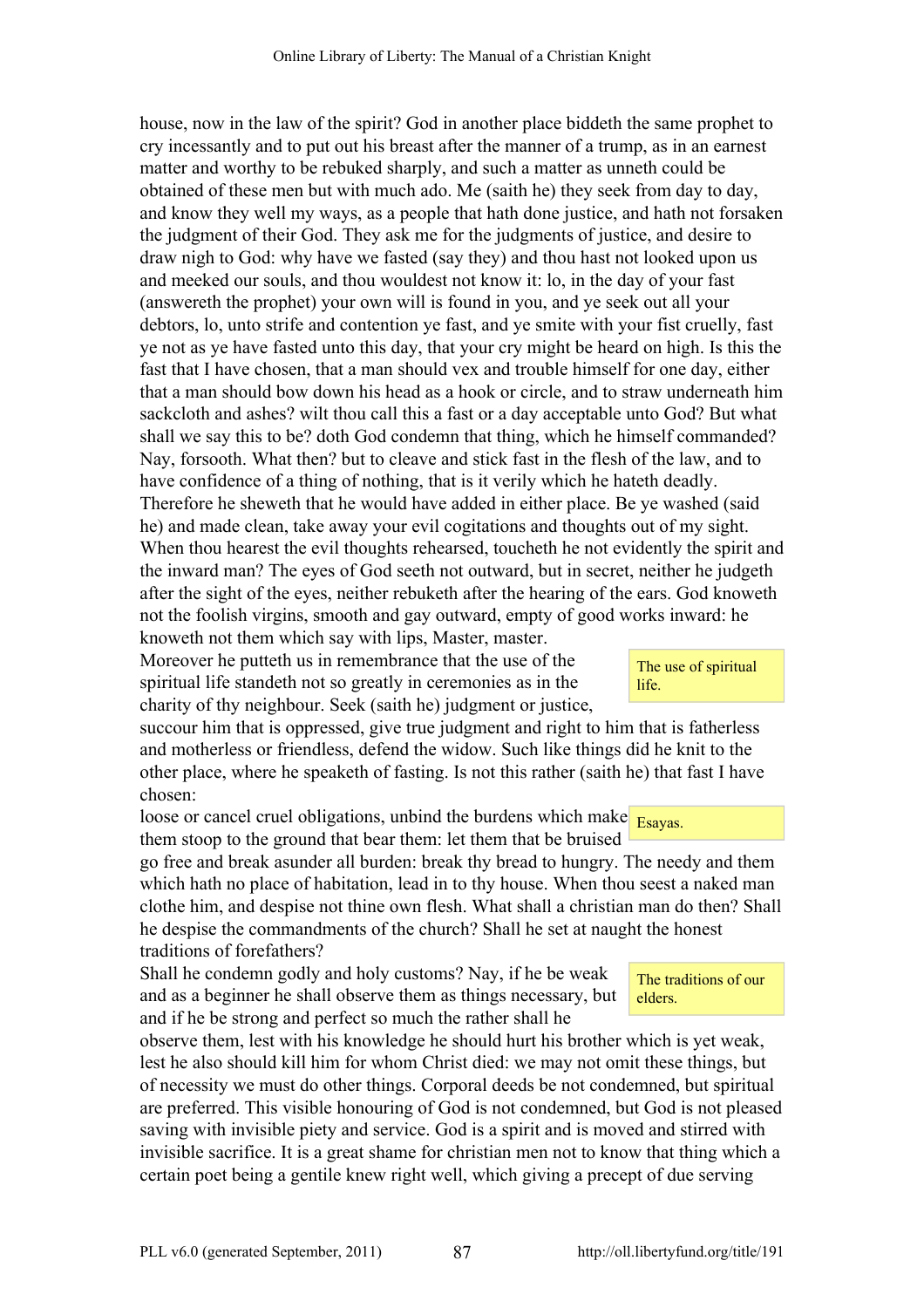God, saith: If God be a mind as scripture sheweth us, see that thou honour him chiefly with a pure mind. Let us not despise the author being either an heathen man or without degree of school, the sentence becometh yea a right great divine: and (as I very well have perceived) is likewise understood of few as it is read of many. The intellection of the sentence verily is this, like rejoysen with like. Thou thinkest God to be moved greatly with an ox killed and sacrificed, or with the vapour or smoke of frankincense, as though he were a body. God is a mind, and verily mind most pure, most subtle and perfect, therefore ought he to be honoured most chiefly with a pure mind. Thou thinkest that a taper lighted is sacrifice, but a sacrifice to God (saith David) is a woeful or sorrowful spirit.

And though he hath despised the blood of goats and calves, yet will he not despise a heart contrite and humble. If thou do that thing which is given to the eyes of men, much rather take heed that thing not to be away which the eyes of God require. Thy

Inward things be represented by inward things.

The sabbath day the

day of rest.

body is covered with a cowl or habit: what is that to the purpose if thy mind bear a secular vesture? If thy outer man be cloaked in a cloak white as snow, let the vestments of thy inner man be white as snow also, agreeable to the same. Thou keepest silence outward, much more procure that thy mind be quiet within. In the visible temple thou bowest down the knees of thy body: that is nothing worthy if in the temple of thy breast thou stand upright against God. Thou honourest the tree of the cross, much more follow the mystery of the cross. Thou keepest the fasting day and abstainest from those things which defile not a man: and why abstainest thou not from filthy talking, which polluteth thine own conscience and other men's also? Meat is withdrawn from the body, but why glutteth thy soul herself with cods of beans, pease, and such like which are meat meet for swine? Thou makest the church of stone gay with goodly ornaments, thou honourest holy places: what is it to the purpose if the temple of thy heart, whose walls the prophet Ezechyell bored through, be profaned or polluted with the abominations of Egypt? Thou keepest the sabbath day outward

, and within all things be unquiet through the rage and tumbling of vices together. Thy body committeth no adultery, but thou art covetous: now is thy mind a fornicator. Thou singest or prayest

with thy bodily tongue, but take heed within what thy mind saith. With thy mouth thou blessest, and with thy heart thou cursest. In thy body thou art closed within a strait cell, and in thy cogitation thou wanderest throughout all the world. Thou hearest the word of God with thy corporal ears, rather hear it within. What saith the prophet? Except ye hear within, your soul shall mourn and weep. Yea, and what readest thou in

the gospel? that when they see they should not see, and when they hear they should not hear. And again the prophet saith, with your ear ye shall hear and ye shall not perceive. Blessed be they therefore which hear the word of God within. Happy are they to whom God speaketh within, and their souls shall be saved. This ear to incline is commanded, that noble daughter of the king, whose beauty and goodliness is altogether within in golden hems.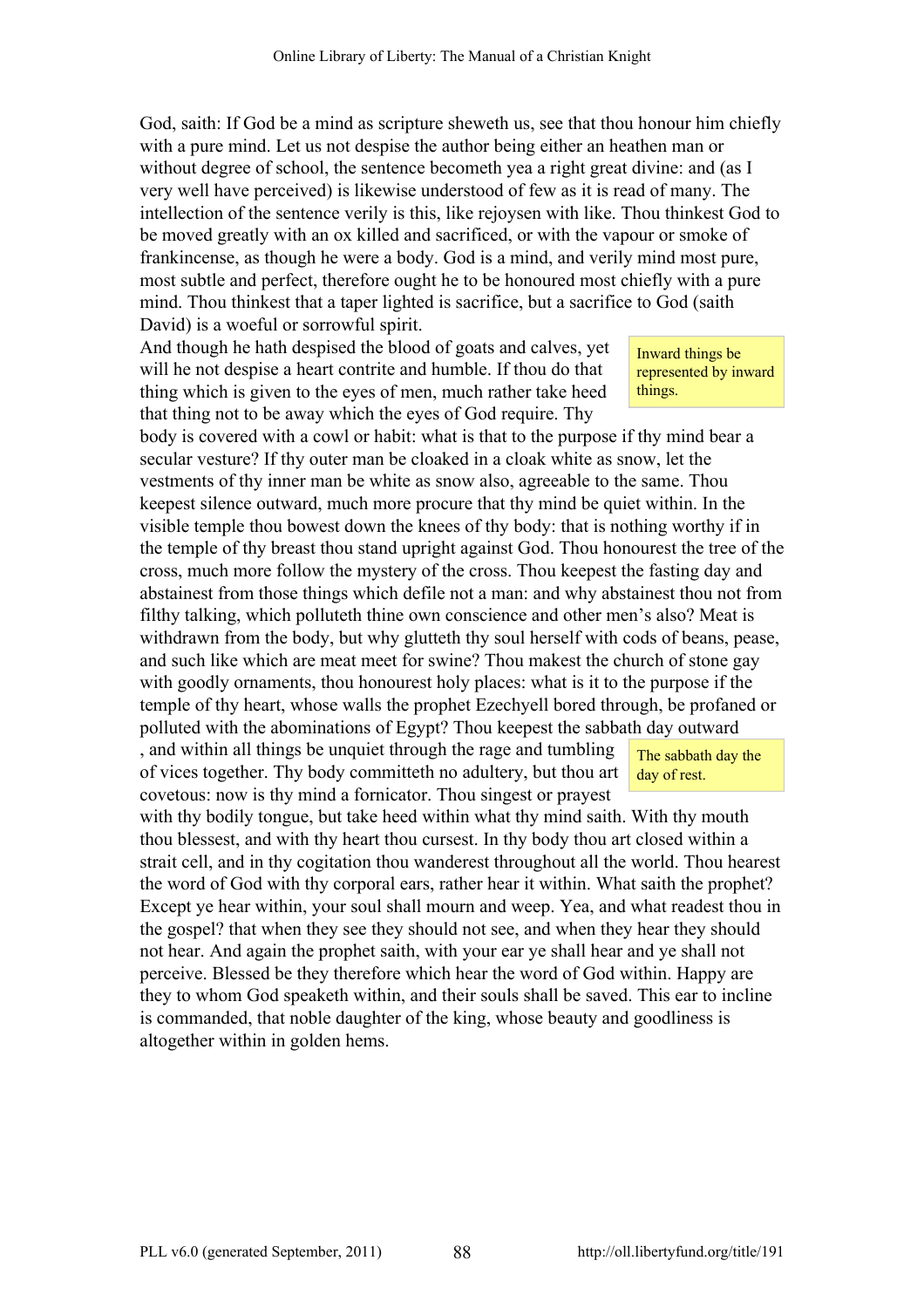## [Back to Table of Contents]

# The Sixth Rule.

# Chap. Xiv.

And forasmuch as in sudden writing, one thing calleth another to remembrance, I will now add the sixth rule, which is in a manner of kindred to them that go before: a rule for all men as necessary unto health as it is of few regarded. That rule is thus, that the

mind of him which enforceth and laboureth to Christward , vary as much as is possible both from the deeds and also opinions of the common lay people

, and that the example of piety be not set of any other save of Christ only: for he is the only chief patron, the only and chief example or form of living, from whom whosoever wrieth one

inch or nail breadth, goeth besides the right path and roameth out of the way. Wherefore Plato with gravity, verily as he doth many things in his books of the governance of a city or commonwealth, denieth any man to be able to defend virtue constantly which hath not instructed his mind with sure and undoubted opinions of filthiness and of honesty. But how much more perilous is it if false opinions of the things which pertain to health should sink into the deep bottom of the mind. For that consideration therefore he thinketh that this thing should be cared for and looked upon chiefly, that the governors themselves whom it behoveth to lack all manner of uncleanliness, grave in their own minds very good opinions of things to be ensued and eschewed, that is to say of good and evil, of vices and of virtues, and that they have them very assured, all doubt laid apart as certain laws very holy and goodly: for whatsoever thing cleaveth in the mind surely rooted with steadfast belief, that, every man declareth in his manners and conversation.

Therefore the chief care of christian men ought to be applied to this point, that their children straightway from the cradle, amongst the very flatterings of the nurses, whiles the father and mother kiss them, may receive and suck under the hands of them

which are learned opinions and persuasions meet and worthy of Christ: because that nothing either sinketh deeper or cleaveth faster in the mind than that which (as Fabyus saith) in the young and tender years is poured in. Let be afar off from the ears of little bodies wanton songs of love, which christian men sing at home and wheresoever they ride or go, much more filthy than ever the common people of the heathen men would suffer to be had in use. Let them not hear their mother wail and wring her hands for a little loss of worldly goods, nor for the loss of her sister let them hear her cry out, alas that ever she was born, saying that she is but a wretch, a woman lost or cast away, left alone, desolate and destitute. Let them not hear their father rebuking and upbraiding him of cowardice which hath not recompensed injury or wrong with double: neither yet lauding them which have gathered together great abundance of worldly substance, by whatsoever manner it were. The disposition of man is frail and prone to vices, he catcheth mischievous example at once: none otherwise than tow catcheth fire if it be put to. How be it this selfsame thing is to be done in every age, that all the errors of the lay people might be plucked out again from the mind by the hard roots, and in

Thou must vary from the common people.

The example of piety.

The bringing up of christian men's children.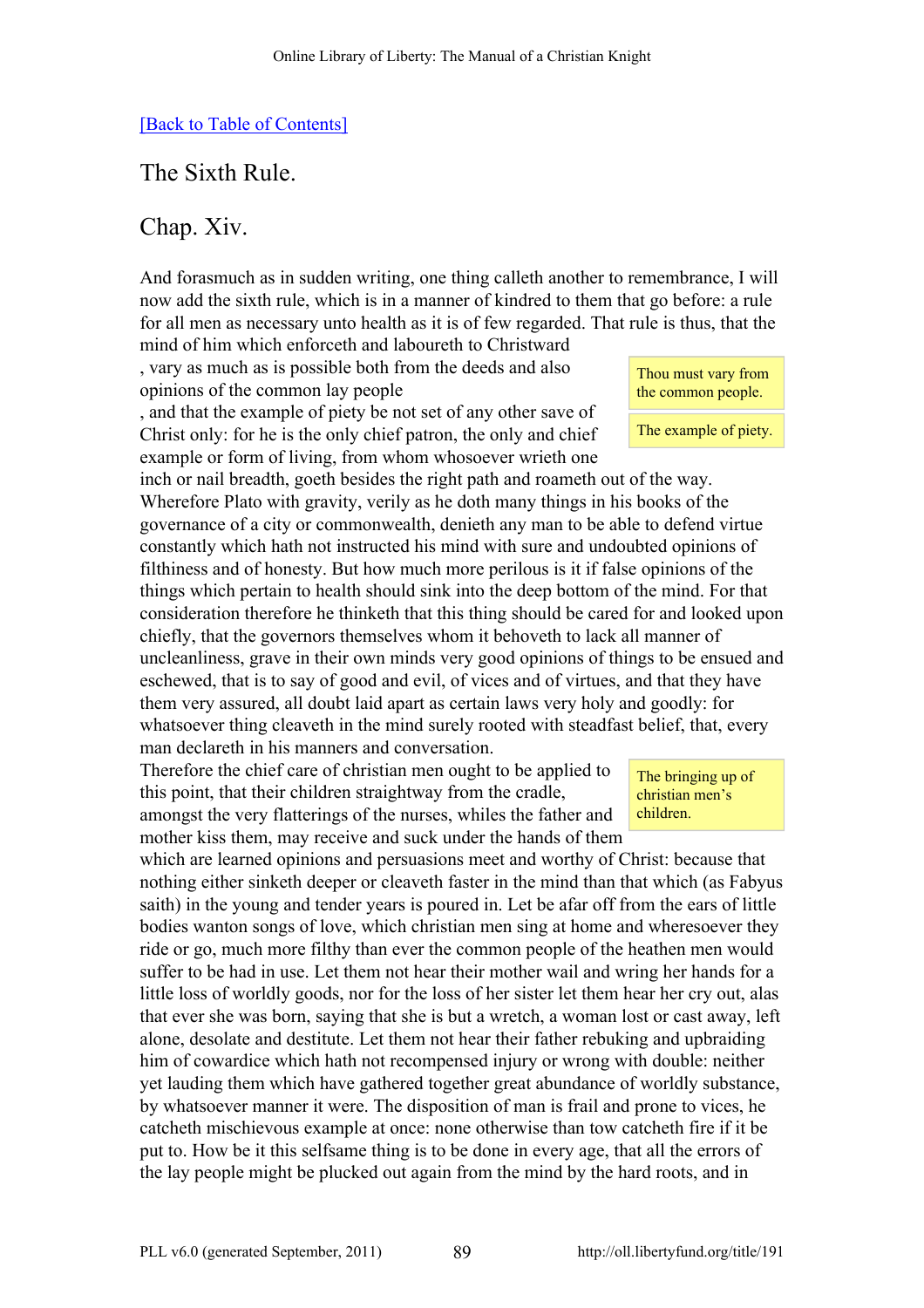their places might be planted wholesome opinions, and so might be roborate that with no violence they could be shaken or plucked asunder: which thing whosoever hath

done shall easily and without business by his own accord follow virtue , and shall account them that do otherwise worthy to be lamented and pitied, and not to be counterfeited or followed. Unto this thing pertaineth that not indiscreet saying of Socrates (though it were rebuked of Aristotle), that virtue was nothing else but the knowledge of things to be ensued and followed, and of things to be eschewed or fled: not but that Socrates saw the difference

between knowledge of honesty and the love of the same. But as Demosthenes answered, pronunciation to be the first, the second, and also the third point of eloquence, signifying that to be the chief part, in so much that he thought eloquence to rest altogether in that thing only: in likewise Socrates, disputing with Prothagoras, proveth by arguments, knowledge in all virtue to bear such room, that vices can no other whence proceed than of false opinions.

For certainly, brother, both he that loveth Christ, and he also that loveth voluptuousness, money, false honour, doth follow that thing which is to either of them sweet, good, and beautiful, but

the one slideth through ignorance, instead of a sweet thing embracing a thing out of measure sour, fleeing as a sour thing that which is sweetest of all: also following that thing for good and for lucre which is naught else but damage and loss, and fearing that thing for loss, which is chief gains or advantage: and judging that thing to be fair which is foul, and weening or trowing that to be shameful which only is glorious and praiseful. In conclusion, if a man were surely and inwardly brought in belief, and if also it were digested in to the substance of his mind as meat in to the substance of the body, that only virtue were best, most sweet, most fair, most honest, most profitable. And on the other side filthiness only to be an evil thing, a painful torment or punishment, a foul thing, shameful, full of damage or loss: and did measure these things not by the opinion of the common people, but by the very nature of the things, it could not be (such persuasion or belief enduring) that he should stick fast and cleave long time in evil things. For now long ago the common people is found to be the most mischievous author or captain both of living and also of judgment:

neither was the world ever in so good state and condition, but that the worst hath pleased the most part. Beware lest thou this wise think: no man is there that doth not this, mine elders before me have walked in these steps, of this opinion is such a man, so

great a philosopher, so great a divine: this is the custom and manner of living of kings, this wise live great men, this do both bishops and popes, these verily are no common people. Let not these great names move thee one inch. I measure or judge not the common or rascal sort by the room, estate, or degree, but by the mind and stomach.

Whosoever in the famous cave of Plato bound with the bonds of their own affections wonder at the vain images and shadows of things instead of very true things, they be the common people. Should he not do preposterously or out of order if a man would go about to try not the stone by the ruler or square, but the ruler by the stone? And were it not much more unreasonable if a man would go about to bow and turn, not the manners of men to Christ, but Christ to the living of men? Think it not therefore

Virtue is the knowledge of things to be avoided and of things to be desired and loved.

Sin springeth of false opinions.

The common people is the worst author or institutor of living.

Plato willeth that we should imagine a certain number of men to be bound with their heads upright so that they could not once stir, before them a wall, a cave at their backs higher than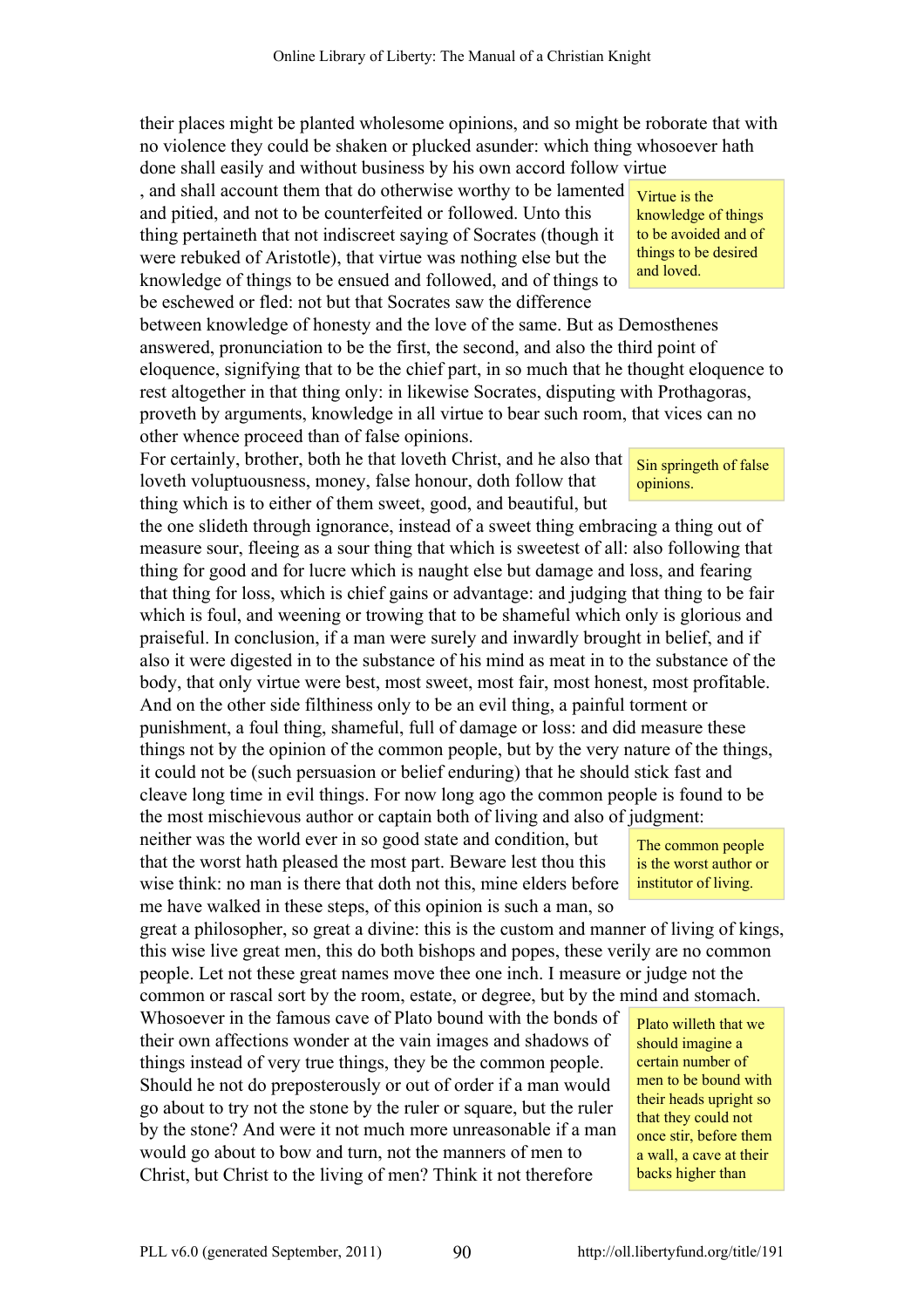well or aright because that great men or because that the most men do it, but this wise only shall it be well and right whatsoever is done, if it agree to the rule of Christ: yea and therefore ought a thing to be suspected because it pleaseth the most part. It is a small flock and ever shall be, to whom is pleasant the simplicity or plainness, the poverty, the verity of Christ. It is a small flock verily but a blessed, as unto whom doubtless is due only the kingdom of heaven. Strait is the way of virtue and of very few trodden on, but none other leadeth to life. To conclude, whether doth a wise builder fetch his example of the most common and used or of the best work? Painters set afore them none but the best tables or patrons of imagery. Our example is Christ, in whom only be all rules of blessed living, him may we counterfeit without exception. But in good and virtuous men it shall be meet that thou call to example everything, so far forth as it shall agree with the first example of Christ.

As touching the common sort of christian men think thus, that they were never more corrupt, no not amongst the gentiles

, as appertaining to the opinions of their manners. Moreover as touching their faith what opinions they have advise them. This surely is doubtless and to be abidden by, faith without manners worthy of faith prevaileth nothing, insomuch also that it groweth

to a heap of damnation. Search the histories of antiquity, to them compare the manners that be now-a-days.

When was virtue and true honesty more despised? When was so had in price riches gotten not regarded whence? In what world at any time was truer that saying of Horacius:

verily that lady money giveth a wife with dowry, credence, friendship, nobleness, noble kin and also beauty. And again this

saying of the same Horace, nobleness and virtue, except a man have good withal, is viler than a rush or a straw. Who readeth not in good earnest that biting mock of the same poet: Oh citizens, citizens, first seek money, after seek virtue. When was riot or excess more immoderate than now? When was adultery and all other kinds of unchaste living either more appert in the sight of every man, or more unpunished, or

else less had in shame, rebuke or abomination? While princes favour their own vices, in other men suffering them unpunished, and every man accounteth that most comely and beautiful to be done whatsoever is used and taken up among courtiers. To whom seemeth not poverty extreme evil, and uttermost shame and rebuke?

The liberty of old time. In time past against keepers of queans, filthy nigards, glorious or gorgeous persons, lovers and regarders of money, were cast in the teeth with rebukeful and slanderous scoffings and jestings,

yea with authority. And also in comedies, tragedies, and other common plays of the gentiles a great clapping of hands and a shout was made for joy of the lay people, when vices were craftily and properly rebuked and checked: at the which same vices now-a-days being evil praised there is made a shout and clapping of hands for joy even of the nobles and estates of christian men. The Athenes in their common house appointed for disguisings and interludes could not forbear nor suffer a jester in playing a certain tragedy of Euripides

their heads, without that a fire and that all things should come to and fro between the fire and the cave's mouth, that the shadows of all things might appear upon the wall before them, so should they see nothing but shadows, so be the ignorant and unlearned people bound with the bounds of affections that they never see the truth with eyes of reason.

The flock of good men is but small.

The common people of christian men be most corrupt.

The manner of the world now-a-days.

Horace the poet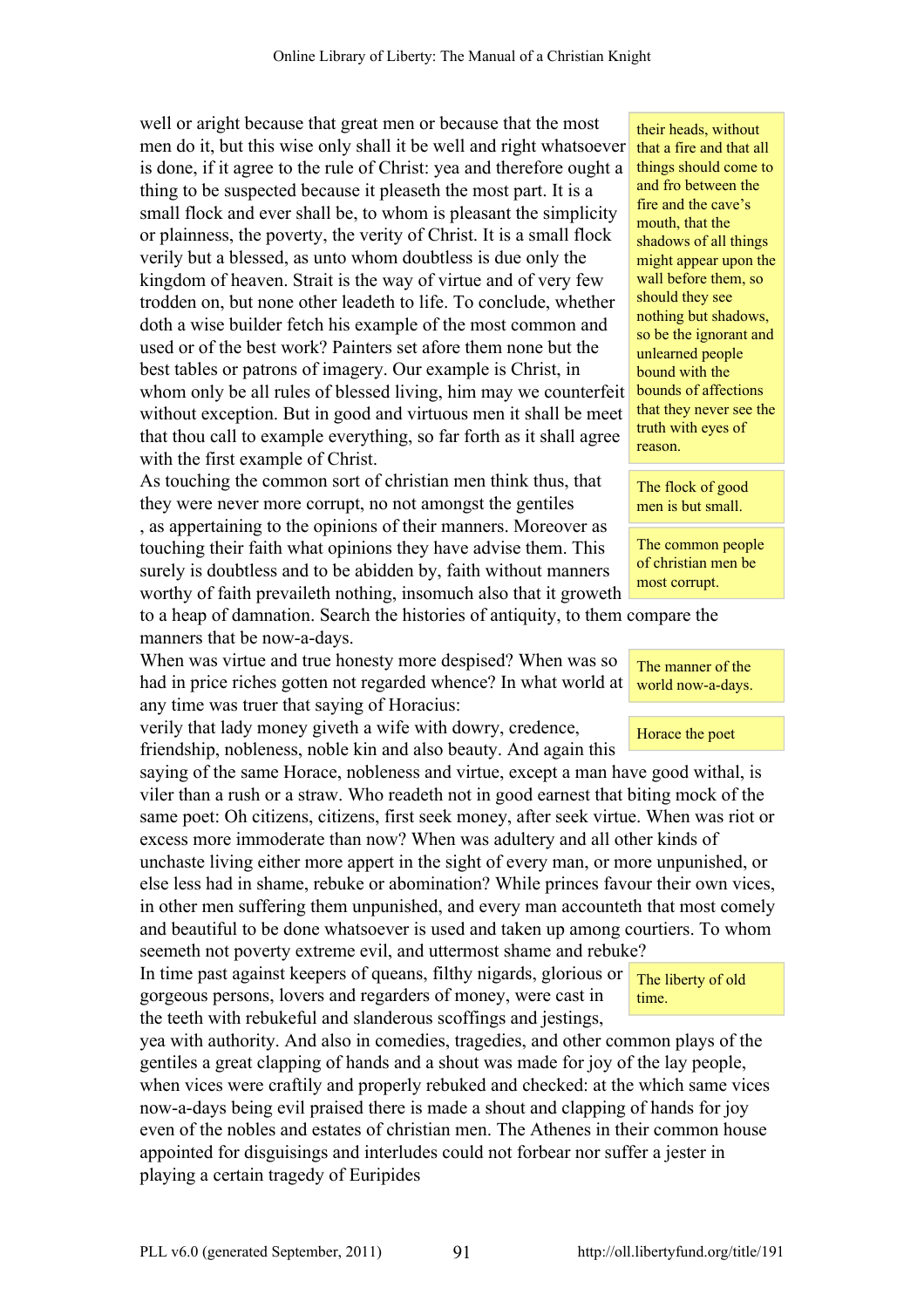, to sing the words of a certain covetous man which preferred money only before all other commodities and pleasure of man's life: and they would plainly have clapped out of the play, yea and violently cast out of the house the player with all the fable, except the poet by and by arising up had desired them to tarry a little and behold to what point that so great a wonderer at money should come. How many examples be there in the histories of gentiles, of them which of the commonwealth well governed and ministered brought nothing in to their poor household but an honest opinion or reputation: which set more by fidelity than money, by chastity than by life, whom neither prosperity could make proud, wild and wanton, neither adversity could overcome and make heavy hearted, which regarded honest jeopardies and dangers before voluptuousness and pleasures, which contented only with the conscience of pure life, desired neither honours, neither riches, nor any other commodities of fortune. And to overhyp and make no rehearsal of the holiness of Phocion, of poverty of Fabricius more excellent than riches, of the strong and courageous mind of Camyllus, of the strait and indifferent justice of Brutus, of the chastity of Pithagoras, of the temperance of **Socrates** 

, of the sound and constant virtue of Cato: and a thousand most goodly beams of all sorts of virtues which are read everywhere in the histories of the Lacedemones, of the Perces, of the Athenes, and of the Romanes, to our great shame verily. Holy Aurelius Augustyne, as he of himself witnesseth in the commentaries of his own confessions, long time before he put Christ on him despised money, counted honours for naught, was not moved with glory, praise, or fame, and to voluptuousness kept the bridle so strait that he then a young man was content with one little wench, to whom he kept also promise and faith of marriage. Such examples among courtiers, among men of the church: I will also say amongst religious persons, shall not a man lightly find; or else if any such shall be, by and by he shall be pointed, wondered, or mocked at as it were an ass among apes: he shall be called with one voice of all men a doting fool, a gross head, an hypocrite in nothing expert, melancholy mad, and shall not be judged to be a man. So we christian men honour the doctrine of Christ: so counterfeit we it that every where now-a-days nothing is accounted more foolish, more vile, more to be ashamed of, than to be a christian man indeed, with all the mind and heart: as though that either Christ in vain had been conversant in earth, or that christendom were some other thing now than in time past, or as it indifferently pertained not to all men. I will therefore that thou from these men vary with all thy mind, and esteem the value of everything by the communion or fellowship of Christ only.

#### When the ambassadors of king Philip had offered to Phosyon great gifts and had exhorted him to receive them saying, though you may spare them well enough yet shall they be necessary for your children to whom it shall be hard to obtain to come to such honour as you are in, Phosyon answered, if my children shall be like me this same possession shall find them which hath brought me to see great honour, if they should be unlike me, I will not that their riot be nourished and

augmented at my cost.

Fabricius was a nobleman of Rome whom no man could make to possess riches or receive gifts or to use craft or fraud against his enemies in time of mortal war. Camyllus was so constant of mind that no fortune could move him nor no injury could make him unkind to the commonwealth. Brute slew his own sons because they conspired against the commonwealth. Pyctagoras was the author of chaste living. Socrates said that he knew well himself to be unlearned and he never laughed and yet was he merry. The continence of Saint Augustyne.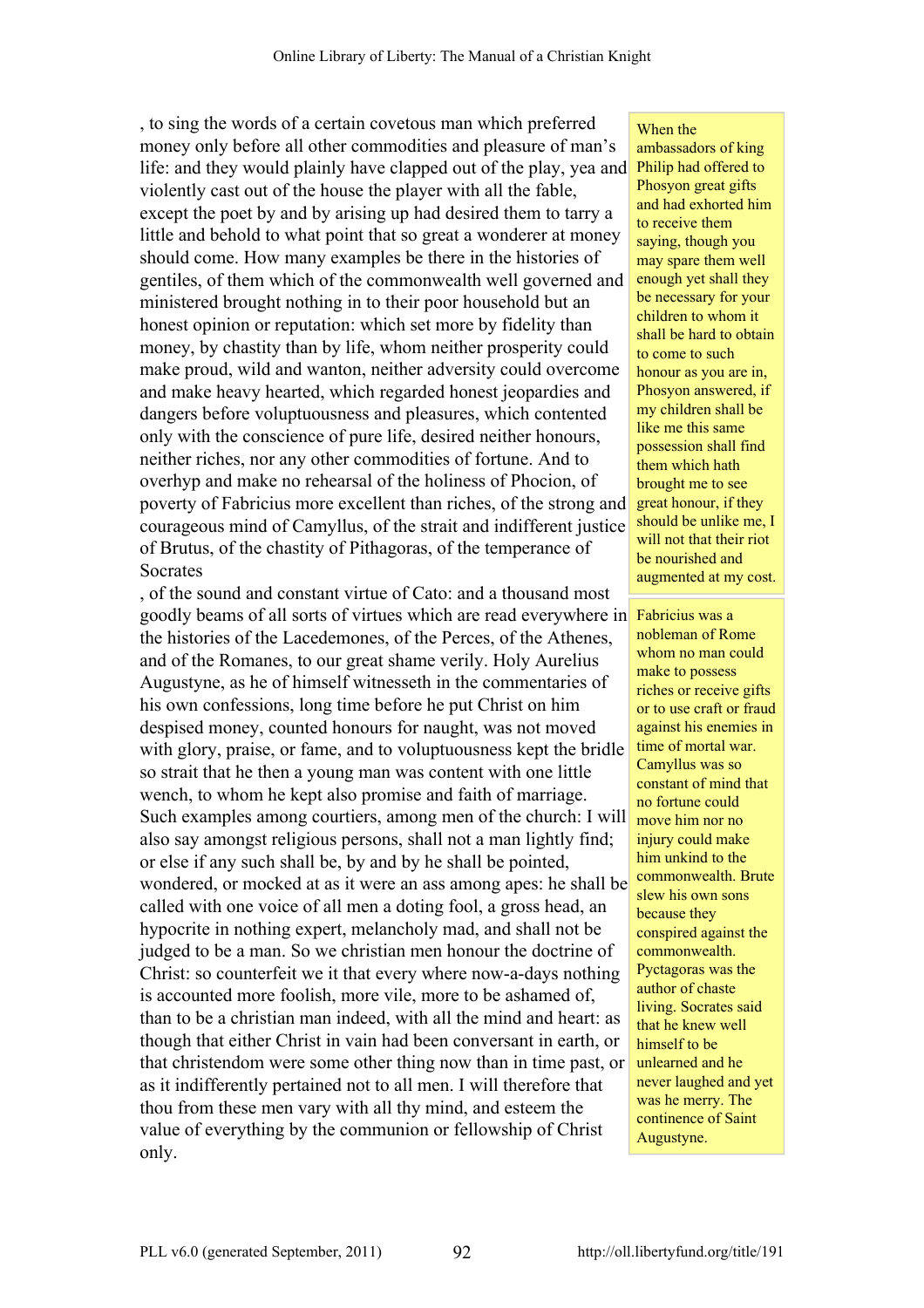Who thinketh it not everywhere to be an excellent thing, and to be numbered among the chief of all good things, if a man descend of a worshipful stock and of honourable ancestors, which thing they call nobleness?

Let it not move thee one whit when thou hearest the wise men of this world, men of sadness endued with great authority, so earnestly disputing of the degrees of their genealogies or lineage,

having their forehead and upper brows drawn together with very great gravity, as it were a matter of marvellous difficulty, yea and with great enforcement bringing forth plain trifles. Nor let it move thee when thou seest other so high minded for the noble acts of their grandfathers or great grandfathers, that think other in comparison of themselves scarce to be men:

but thou laughing at the error of these men after the manner of Democrytus shalt count (as true it is indeed) that the only and most perfect nobleness is to be regenerate in Christ, and to be grafted and planted in the body of him, to be one body and one spirit with God. Let other men be kings' sons: to thee let it be greatest honour that can be, that thou art called, and art so indeed, the son of God.

Let them stand in their own conceits, because they are daily conversant in great princes' courts: choose thou rather to be with David, vile abject in the house of God. Take heed what manner fellows Christ chooseth, feeble persons, fools, vile as touching

this world. In Adam we are all born of low degree. In Christ we are all one thing, neither high nor low of degree one more than another. Very nobleness is to despise this vain nobleness: very nobleness is to be servant to Christ. Think them to be thine ancestors whose virtues thou both lovest and counterfeitest. Also hark what the true esteemer of nobleness said in the gospel against the Jews which boasted themselves to be of the generation of Abraham: a man verily not excellent only, not rich only, not the conqueror of kings only, but also for his divine virtues lauded of God himself. Who would not think this to be a noble thing and worthy whereof a man might rejoice? Hark yet what they heard: ye are (said Christ) of your father the devil, and the deeds of your father ye do.

And hear also Paul, how he esteemeth gentle blood, according to his master's rule: Not all they (saith he) which be of

circumcision of Israel be Israelites, neither all they that be of the seed of Abraham be the sons of Abraham. It is a low degree and

shameful to serve filthiness, and to have no kindred with Christ which acknowledgeth kindred with no man but with such as fulfilleth the will of his Father in heaven. He is with much shame a bastard which hath the devil to his father, and verily whosoever doth the deeds of the devil hath the devil to his father, except Christ lied: but the truth cannot lie. The highest degree that can be is to be the son and heir of God, the brother and co-heir with Christ: what their badges and cognisances mean let them take heed.

The badges of Christ be common to all men, and the most honourable, which be the cross, the crown of thorn, the nails, the spear, the signs or tokens which Paul rejoiceth to bear in his

body. Of nobleness therefore thou seest how much otherwise I would have thee to judge and think than the lay people imagine. Who calleth not him blessed, rich, and

To be a very christian man is accounted everywhere a very vile thing.

The vanity of noblemen.

Democrytus laughed at whatsoever thing was done in the life of mortal men: it seemed to him so foolish a thing.

The chiefest nobleness is to be the son of God.

You may see here how Paul esteemeth noble blood.

The badges of true

nobleness.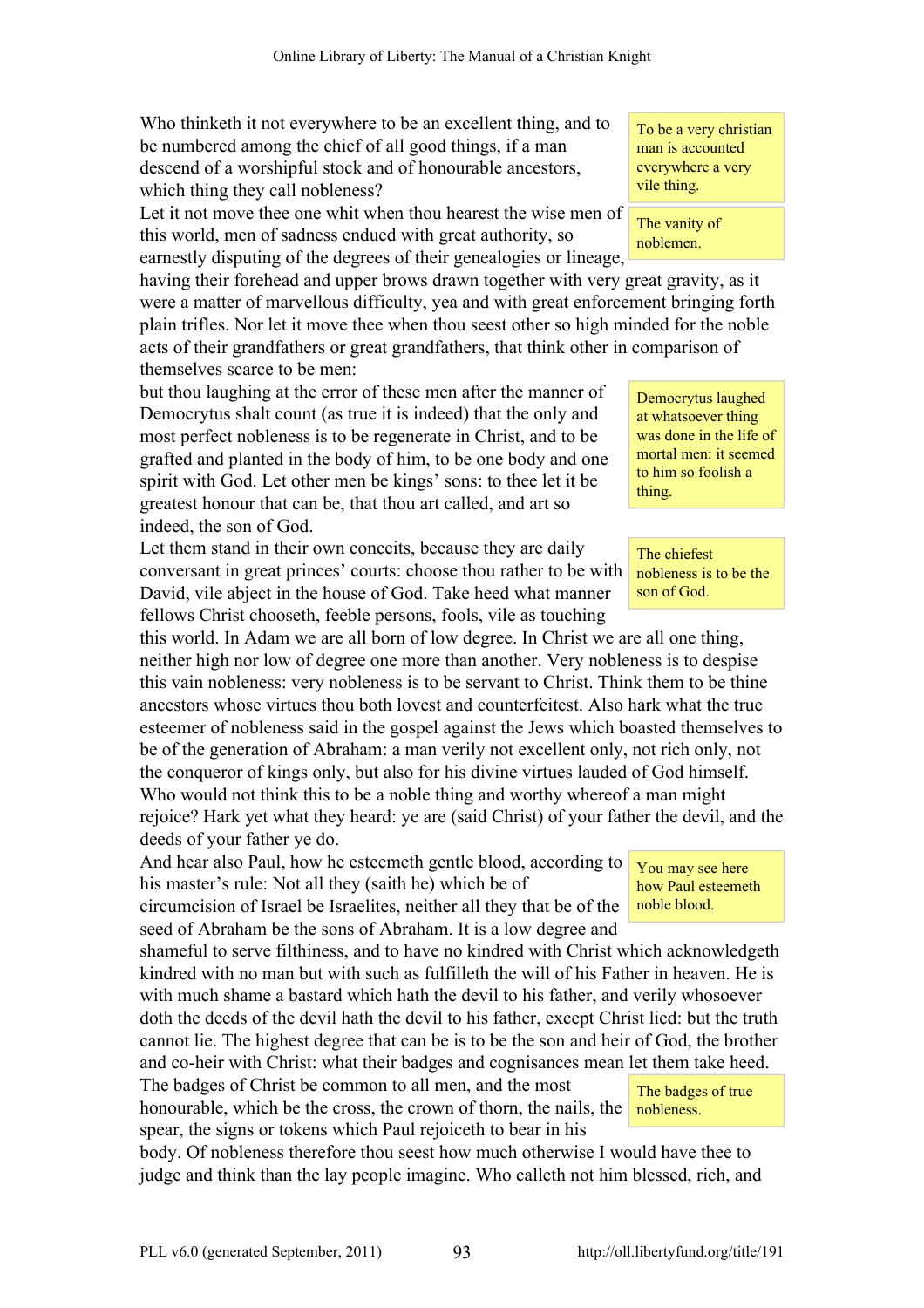happy among the common people which hath heaped together at home a great deal of gold?

But judge thou him to be blessed enough, yea that he only is blessed which possesseth Christ, very felicity, and of all things the best. Judge him happy which hath bought the noble and

precious margaryte of pure mind with the loss either of all his goods or his body also, which hath found the treasure of wisdom preciouser than all riches, which to be made rich hath bought of Christ, that is most rich, gold purified and proved with fire. What things then be these which the common people wondereth at, as gold, precious stones, livelihood?

in a wrong name they be riches, in the true name they be very thorns, which choke the seed of the word of God, according to

the parable of the Gospel. They be packs or fardels with which whosoever be laden neither can follow poor Christ by strait way, neither enter by the low door into the kingdom of heaven. Think not thyself better by one hair if thou shouldest pass in riches either Mydas or Cresus

, but think thyself more bound, more tangled, more laden. He hath abundantly enough that can utterly despise such things. He is provided for sufficiently to whom Christ promised nothing

should be lacking. He shall not be an hungered to whose mouth manna of the word of God seemeth pleasant. He shall not be naked which hath put Christ upon him. Think this only to be a loss, as oft as any thing of godliness is minished

, and anything of vices is increased. Think it a great lucre or advantage when thy mind through increase of virtue is waxed better. Think thou lackest nothing as long as thou possessest him

in whom is all things. But what is this which wretches call pleasure? Surely it is nothing less than that it is called. What is it then? Pure madness it is, and plainly (as Greeks be wont to say) the laughter of Ayax

, sweet poison, pleasant mischief. True and only pleasure is the inward joy of a pure conscience. The most noble and daintiest dish that can be is the study of holy scripture. The most delectable songs be the psalms indited of the Holy Ghost. The most pleasant fellowship is the communion of all saints. The highest dainties of all is the fruition and enjoying of the very truth. Purge now thy eyes, purge thy ears, purge thy mouth, and Christ shall begin to wax sweet and pleasant to thee which tasted once sourly: yea, if Milesii Sibarite, if all incontinent rioters and epicureans, shortly if the university of imaginers and devisers of pleasures should heap together all their flattering subtleties and dainty dishes, in comparison of him only they shall seem to provoke ye to spue. That is not by and by sweet which is savoury, but that which is savoury to a whole man: if water have the taste of wine to him which burneth in a hot fever, no man will call that a pleasure but a disease. Thou art deceived if thou believe not that the very tears be much more pleasant to devout and holy men than be to wicked men laughings, mockings, jestings or scoffings: if thou also believe not fasting to be sweeter to the one than to the other plovers, quails, pheasants,

There is no damage in the loss of riches.

Ayax in his madness hanged up two great swine supposing the one to have been Agamenon the other Ulyxes his two mortal enemies, then with much laughter he raged against them casting many injuries in their teeth, but when he was come to his wits again he killed himself for shame and sorrow, so because of voluptuous pleasure followeth mischief, it may be well called the laughter of Ayax. Melosii Siberte were people which lived delicately. Epycure

What is riches?

Mydas and Cresus were two rich kings.

Rich men be not blessed.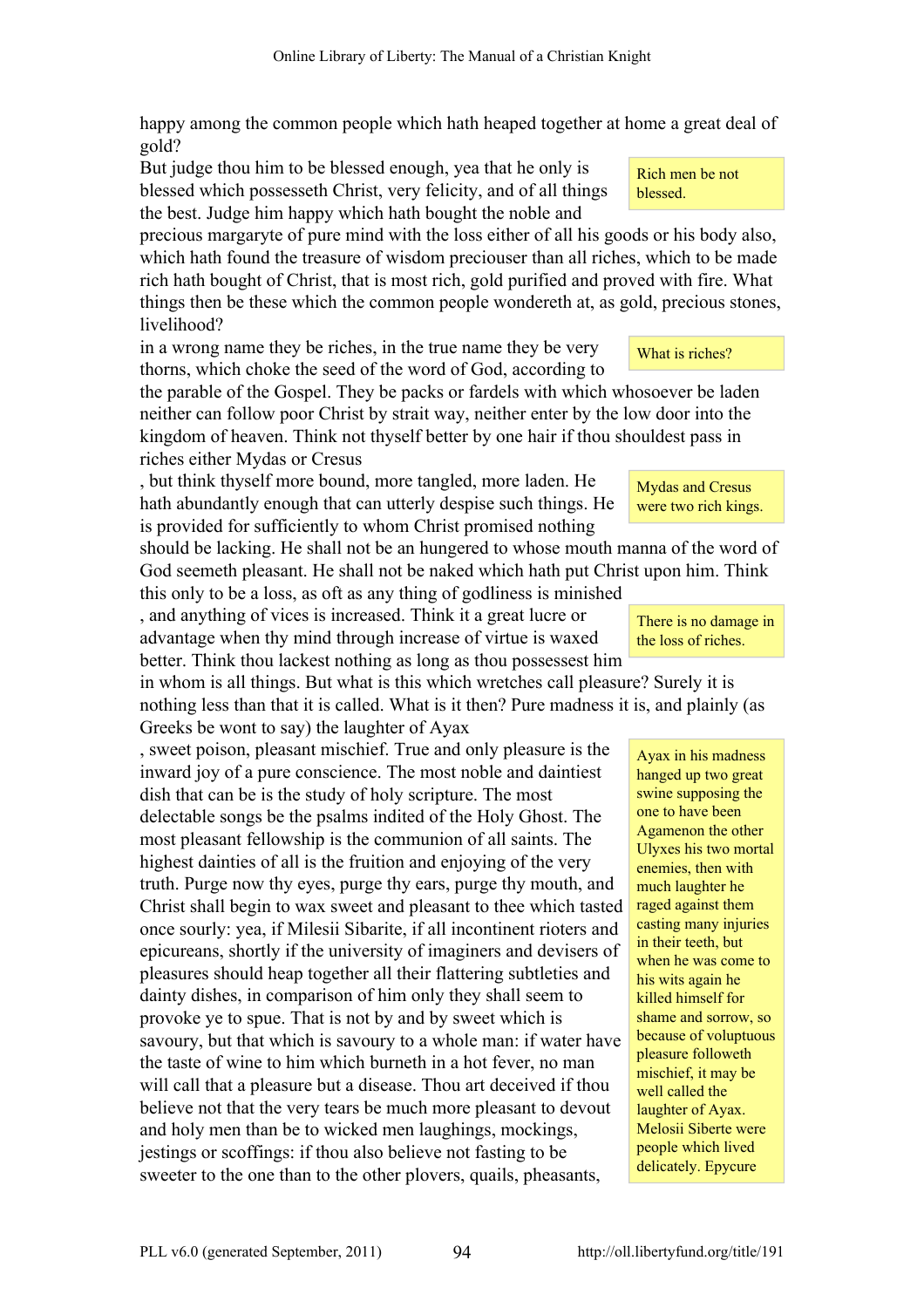partridges, pike, trout, porpoise, or the fresh sturgeon. And the moderate boards of the one appointed with herbs and fruits to be much more delicate than the costly and disdainful feasts of the other. Finally the true pleasure is, for the love of Christ not to be once moved with false apparent pleasures. Behold now how much the world abuseth the names of love and hate. When a foolish young man is clear out of his wit and mad for a wench's sake

, that the common people calleth love, and yet is there no verier hate in the world. True love even with his own loss desireth to

see unto another man's profit. Whereunto looketh he save unto his own pleasure, therefore he loveth not her but himself: yet loveth he not himself verily, for no man can love another except he love himself first, yea and except he love himself aright. No man can hate any man at all except he first hate himself. Nevertheless sometime to love well is to hate well, and to hate well is to love well. Whosoever therefore for his little pleasure (as he supposeth it) layeth await and goeth about to beguile a maiden with flattering and gifts, with fair promises to pluck from her the best thing she hath, that is to wit her perfectness, her chastity, her simplicity, her innocency, her good mind, and her good name, whether seemeth this man to hate or to love? Certainly there is no hate more cruel than is this hate, when the foolish father and mother favour the vices of their children: the common saying is, how tenderly love they their children.

But I pray thee how cruelly hate they their children which (while they follow their own affections) regard not at all the wealth of their children. What other wisheth to us our most hateful enemy

the devil, than that we here sinning unpunished should fall into eternal punishment? They call him an easy master and a merciful prince, which at certain grievous offences either wink or favour them, that the more unpunished men sin, the more boldly and at large they might sin. But what other thing threateneth God by his prophet to them whom he judgeth unworthy of his mercy? I will not (saith he) visit their daughters when they commit fornication, nor their daughters-in-law when they commit adultery. Unto David what promised he? I will (saith he) with a rod look upon their iniquities, and with whips their sins, but I will not take my mercy from them. Thou seest how all things are renewed in Christ, and how the names of things are changed. Whosoever love himself otherwise than well, hateth himself deadly. Whosoever be evil merciful toward himself is a tyrant most cruel. To care well is not to regard. To hurt well is to do good. To destroy well is to save. Thou shalt care well for thyself if thou shalt despise the desires of the flesh, if in good manner thou shalt rage against vices, thou shalt do to the man a good turn. If thou shalt kill the sinner thou shalt save the man. If thou shalt destroy that man hath made, thou shalt restore that God hath made. Come off now and let us go further: What thinketh the error of the people, power, wickedness, manhood, and cowardness to be? Call they not him mighty which can lightly hurt whom him list? though it be a very odious power to be able to hurt, for in that are they resembled to noisome worms and scorpions, and to the devil himself, that is to wit in doing harm. Only God is mighty indeed, which neither can hurt if he would, neither yet would if he could, for his nature is to do good. But this mighty fellow, how doth he I beseech thee hurt a man? He shall take away thy money? He shall beat thy body? He shall rob thee of thy life? If he do it to him that feareth God well, he hath done a good deed instead of an evil: but and if he

put felicity in voluptuousness. That is sweet which savoureth to a whole man.

Foolish love.

Tenderness towards their children.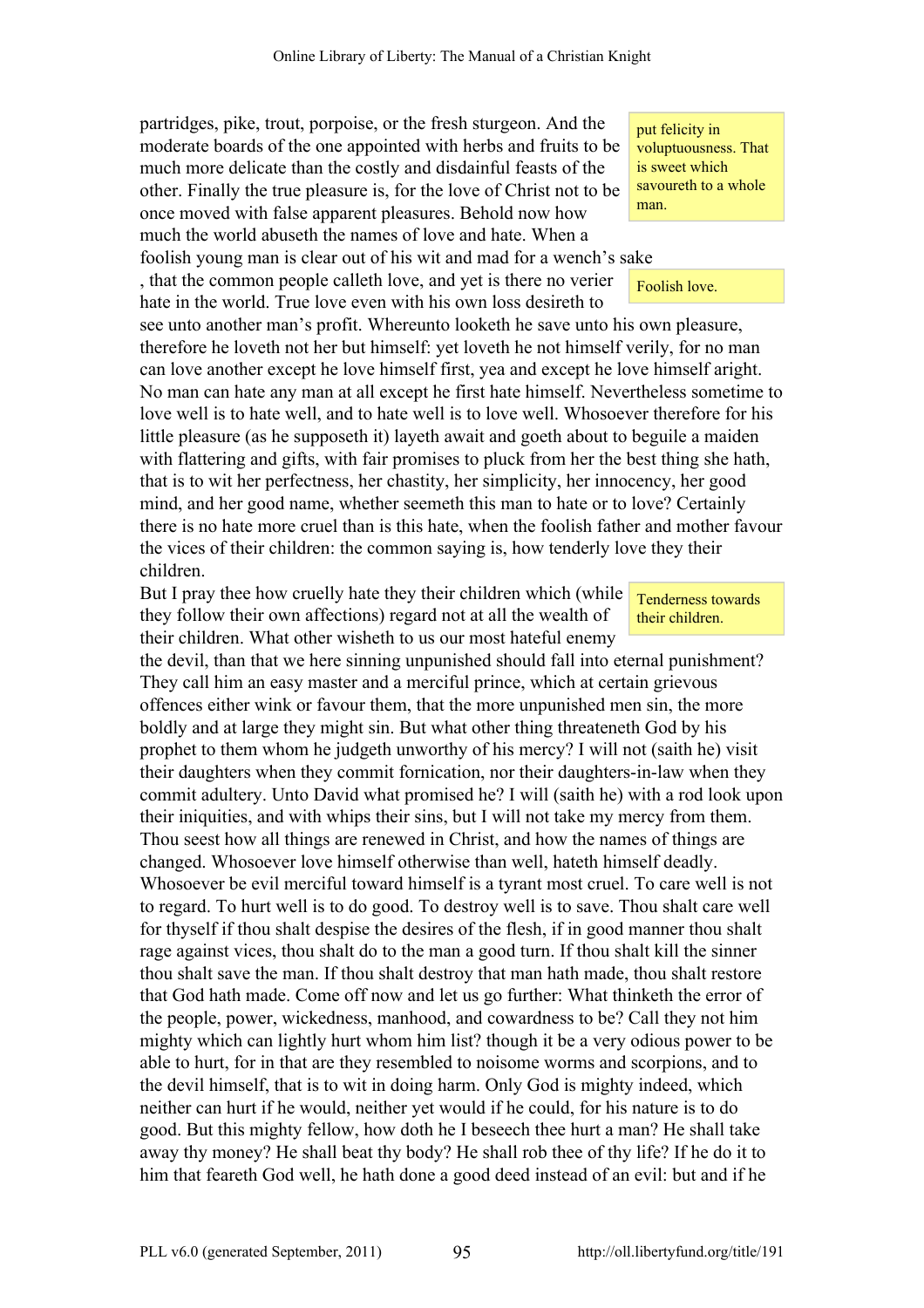have done it to an evil man, the one hath ministered an occasion verily, but the other hath hurt himself: for no man is hurt but of himself. No man goeth about to hurt another except the same man hath much more grievously hurt himself aforehand. Thou enforcest to hurt me in my money or goods. Now hast thou through the loss of charity hurt thyself most grievously. Thou canst not fasten a wound in me, but if thou have received a wound much more grievous. Thou canst not take from me the life of my body, unless thou have slain thine own soul before. But Paul, which to do wrong was a man very weak and feeble, to suffer wrong most valiant and strong, rejoiceth that he could do all thing in Christ. They call him everywhere manly and bold which being fierce and of impotent mind, for the least displeasure that can be rageth, seetheth, or boileth in wrath, and acquitteth a shrewd word with a shrewd word, a check with a check, one evil turn with another. On the other side whosoever when he hath received wrong maketh nothing ado, but dissimuleth as no such thing were done, him they call a coward, a bastard, heartless, meet for nothing: yea but what is more contrary to the greatness of the mind than with a little word to be put aside from the quiet and constancy of the spirit, and to be so unable to set at naught another man's foolishness, that thou shouldest think thyself to be no man except thou shouldest overcome one shrewd turn with another. But how much more manful is it with an excellent and large mind to be able to despise all manner injuries, and moreover for an evil deed to recompense a good? I would not call him a bold man which durst jeopard on his enemy, which scale castle or town walls

, which (his life not regarded) putteth himself in all manner jeopardies, a thing common almost to all warriors, but whosoever could overcome his own mind, whosoever could will

them good which doth him harm, pray for them which curse him. To this man is due the proper name of a bold and strong man and of excellent mind. Let us also discuss another thing

, what the world calleth praise, rebuke, and shame. Thou art praised, for what cause and of whom? If for filthy things and of

filthy persons, this verily is a false praise and a true rebuke. Thou art dispraised, thou art mocked or laughed at, for what cause and of whom? For godliness and innocency, and that of evil men: this is not a rebuke, no, there is no truer praise. Be it that all the world reprove, refuse, and disallow it, yet can it not be but glorious and of great praise that Christ approveth. And though whatsoever is in the world agree, consent, and allow, crying with a shout that is a noble deed, yet can it not be but shameful that displeaseth God. They call wisdom everywhere

, to get good stoutly, when it is gotten to maintain it lustily, and to provide long before for the time to come: for so we hear them

say everywhere and in good earnest of them which in short time get substance somewhat abundantly, he is a thrifty man, ware and wise, circumspect and provident. Thus saith the world which is both a liar himself and also his father. But what saith verity: Fool, saith he, I will set again this night thy soul from thee. He had filled his barns with corn, he had stuffed his store-houses with provision of all victuals, and had laid up at home abundantly of money enough: he thought nothing was to be done more. Thus had he done, not because he intended as a needy keeper to sit abroad on his riches heaped together, as the poets feign the dragon to have kept the golden fleece (which thing men do almost everywhere), but he intended to have spent joyously, and

A bold man and a strong indeed.

True praise.

## Wisdom of the world.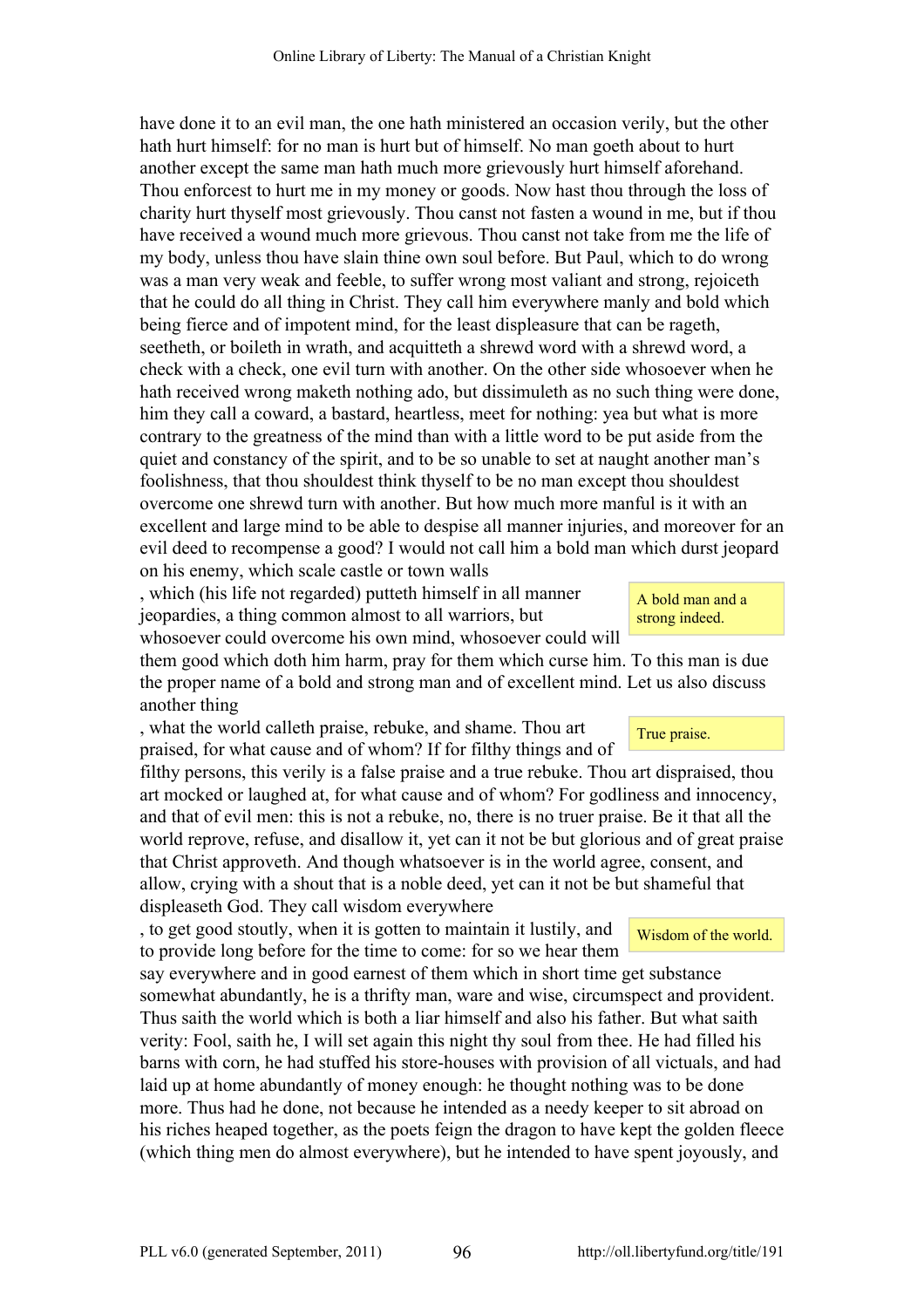yet doth the gospel call this man a fool. For what is more foolish, what is more gross imagination or more fondness than to gape at the shadows

, and lose the very things, a thing which we be wont to laugh at in the famous dog of Ysope: and in the manners of christian men is it not more to be laughed at, or rather to be wept at? He may be counted a rude and unexpert merchant that knew not this saying of Terence: To refuse money at a season is sometime a great advantage, or whosoever would receive a little advantage in hand when he knew great loss should follow. How much more

foolishness and unadvisedness is it to make provision with so great care for this present life which is but a shadow, every hour ready to fail: namely when God (if we believe the gospel) will minister all thing necessary for this life, if we have confidence in him, and for the life to come to make no provision at all, which we must lead alway full of misery and wretchedness, if provision be not made now aforehand with great diligence. Hear another error: they call him peerless, politic and in all things expert, which hearkening for all manner tidings knoweth what is done throughout all the world, what is the chance of merchandise

, what the king of England intendeth, what new thing is done at Rome, what is chanced in France, how the Danes and the Sytes live, what matters great princes have in council: to make an end shortly, whoever can babble with all kinds of men of all manner

business, him they say to be wise. But what can be farther from the thought of a wise man, or near to the nature of a fool, than to search for those things which be done afar off and pertain to thee nothing at all, and not so much as once verily to think on those things which are done in thine own breast and pertain to thee only. Thou tellest me of the trouble and business of England, tell me rather what trouble maketh in thy breast, wrath, envy, bodily lust, ambition, how nigh these be brought into subjection, what hope is of victory, how much of this host is put to flight, how reason is decked or appointed. In these things if thou shalt be watching and have a quick ear and also an eye, if thou shalt smell, if thou shalt be circumspect, I will call thee politic and peerless: and that thing which the world is wont to cast against us, I will hurl again at him: he is not wise at all, which is not wise for his own profit. After this manner if thou shalt examine all the cares of mortal men, their joys, hopes, fears, studies, their minds or judgments, thou shalt find all thing full of error while they call good evil, and evil good, while they make sweet sour and sour sweet, make light darkness and darkness light. And this sort of men is the most part by a great deal. Notwithstanding thou must even at once both defy them and set no store of them, lest thou shouldest be minded to be like them: and also pity them so that thou wouldest fain have them like unto thee. And to use the words of Saint Augustyn: then is it meet both to weep for them which are worthy to be laughed at, and to laugh at them which are worthy to be wept for. Be not in evil things conformable to this world but be reformed in the new wit, that thou mayst approve not those things which men wonder at, but what is the will of God, which is good, well pleasing and perfect. Thou art very nigh jeopardy and no doubt fallest suddenly from the true way if thou shalt begin to look about thee what the most part of men do, and to hearken what they think or imagine: but suffer thou, which art the child of life and of light also, that dead men bury their dead bodies: and let the blind captains of blind men go away together into the ditch: see

While we gape at shadows we lose the very things, as the dog of Ysope which while he gaped at the shadow lost his bone in the water.

To hearken for tidings out of all countries is

rebuked.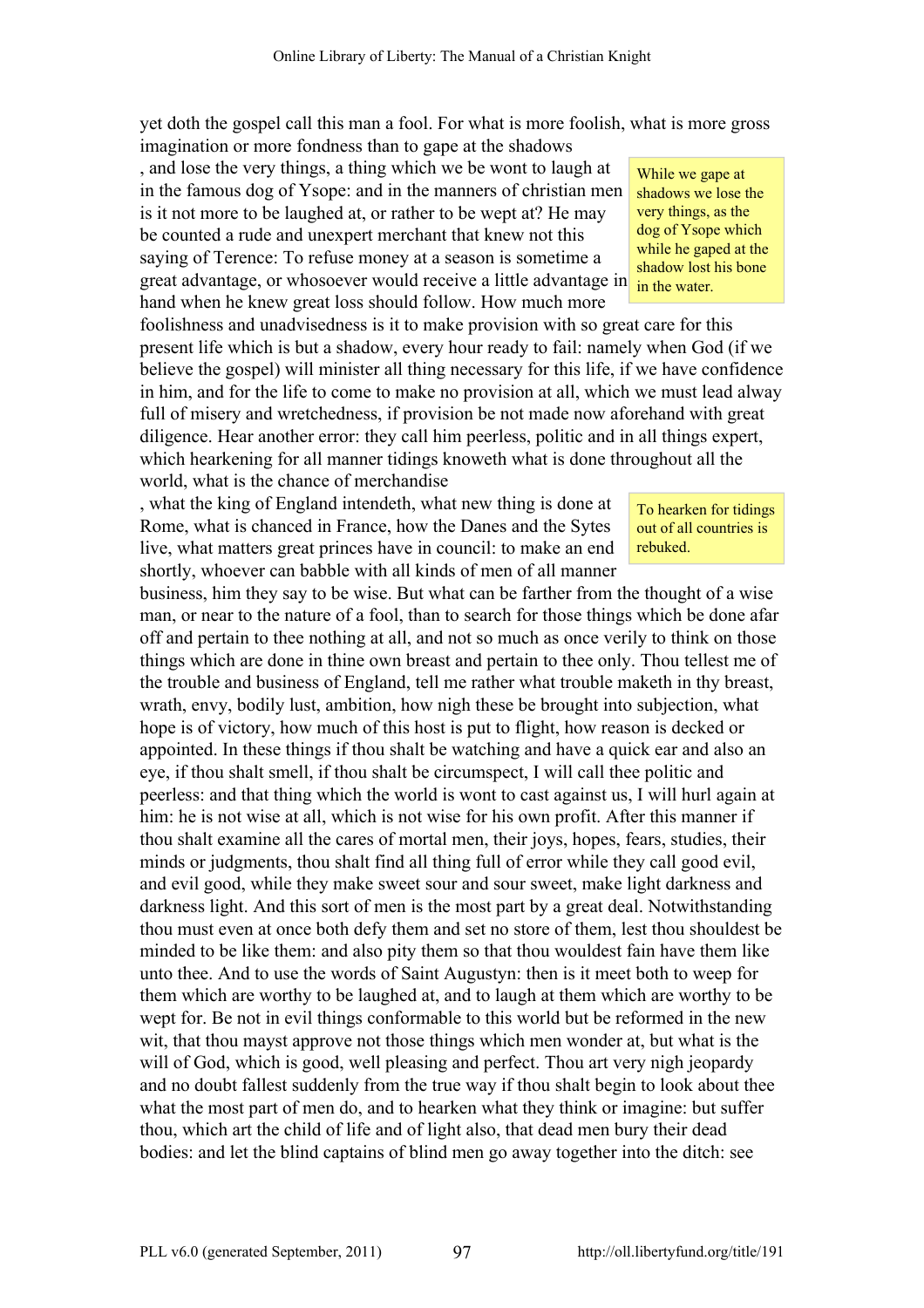thou once move not the eyes of thy heart any whither from the first patron and chief example of Christ.

Thou shalt not go out of the way, if thou follow the guiding of verity. Thou shalt not stumble in darkness, if thou walk after light, the light shining before thee: if thou shalt separate coloured good things, from good things indeed: and evil things indeed from apparent evil things: thou shalt abhor and not counterfeit the blindness of the common people

, raging and chafing themselves after the manner of the ebbing and flowing of the sea at the most vain illusions and worldly things, with certain caresses of affections of wrath, envy, love, hate, hope, fear, joy, sorrow, raging more unquietly than any Euripus. The Bragmanyes, Cynikes, Stoikes be wont to defend their principles stiffly with tooth and nail: and even the whole world repugning, all men crying and darkening against them , yet hold they stiffly that thing whereunto they once have given sure credence. Be thou bold likewise to fasten surely in thy mind the decrees of thy sect. Be bold without mistrust, and with all that thou canst, make to follow the mind of thine author, departing from all contrary opinions and sects.

Eurypus is a certain place in the sea where the flood changeth seven times in a day and as oft a night so that no ship can sail against the stream.

Bragmanyes were people of a certain isle in India with whom all things were common and they lived perfectly despising riches, possessions and all worldly things.

Cinikes be the followers of Dyogenes the philosopher which churlishly checketh the vices of men.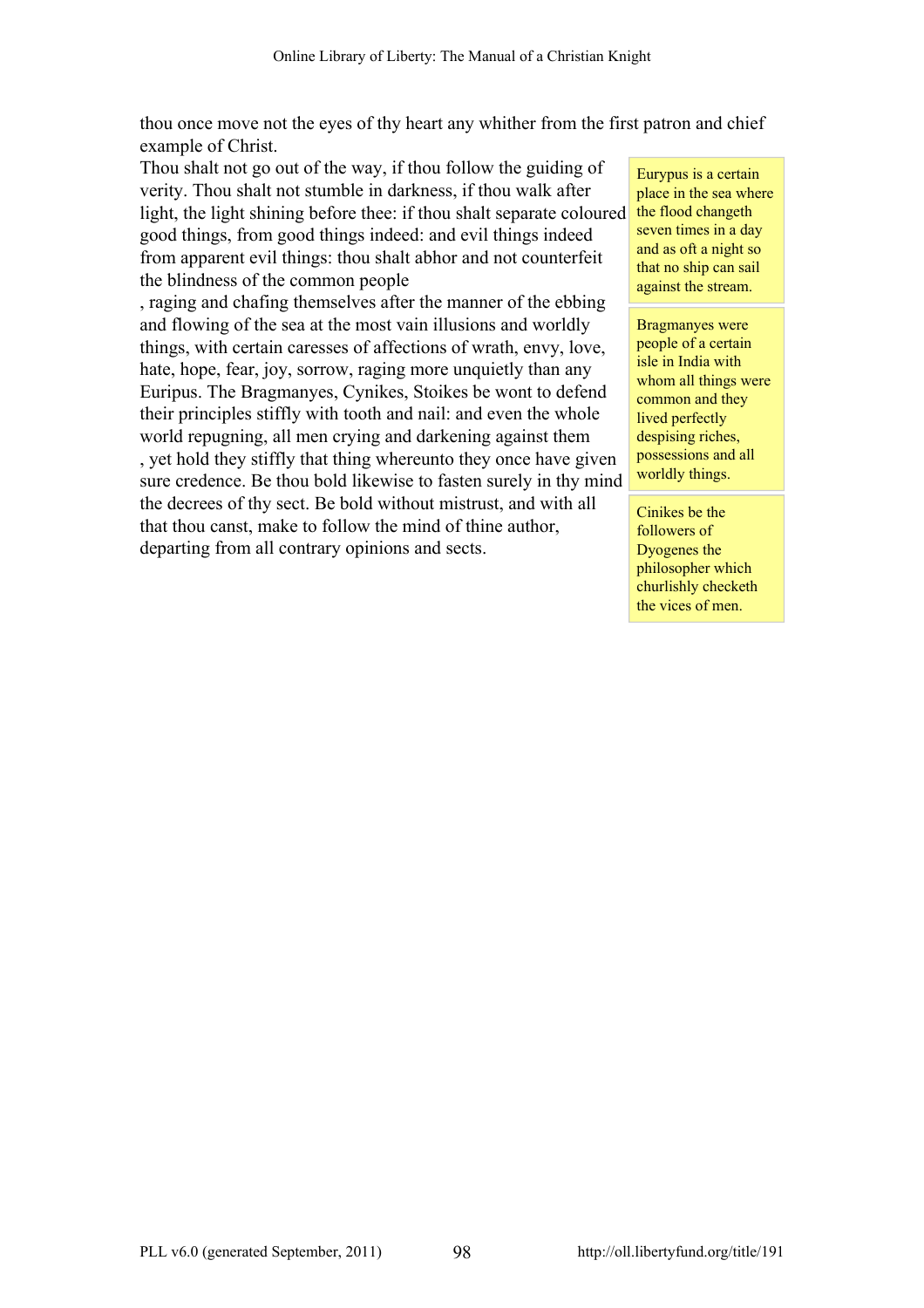## [Back to Table of Contents]

# Here Follow Opinions Meet For A Christian Man.

## Chap. Xv.

Let this excellent learning and paradoxes of the true christian faith be sure and stedfast with thee, that no christian man may think that he is born for himself: neither ought to have the mind to live to himself: but whatsoever he hath, whatsoever he is, that altogether let him ascribe not to himself

, but unto God the author thereof, and of whom it came, all his goods let him think to be common to all men. The charity of a christian man knoweth no property: let him love good men in Christ, evil men for Christ's sake, which so loved us first when we were yet his enemies, that he bestowed himself on us

altogether for our redemption: let him embrace the one because they be good: the other nevertheless to make them good: he shall hate no man at all, no more verily than a faithful physician hateth a sick man: let him be an enemy only unto vices: the greater the disease is, the greater cure will pure charity put thereto: he is an adulterer, he hath committed sacrilege, he is a Turk: let a christian man defy the adulterer, not the man:

let him despise the committer of sacrilege, not the man: let him kill the Turk, not the man: let him find the means that the evil man perish such as he hath made himself to be, but let the man be saved whom God made: let him will well, wish well, and do

well, to all men unfeignedly: neither hurt them which have deserved it, but do good to them which have not deserved it; let him be glad of all men's commodities as well as of his own, and also be sorry for all men's harms none otherwise than for his own. For verily this is that which the apostle commandeth: to weep with them that weep, to joy with them that joy, yea let him rather take another man's harm grievouser than his own: and of his brother's wealth be gladder than of his own. It is not a christian man's part to think on this wise: what have I to do with this fellow, I know not whether he be black or white, he is unknown to me, he is a stranger to me, he never did aught for me, he hath hurt me sometime, but did me never good. Think none of these things: remember only for what deserving can those things which Christ hath done for thee, which would his kindness done to thee, should be recompensed, not in himself, but in thy neighbour. Only see of what things he hath need, and what thou art able to do for him. Think this thing only, he is my brother in our Lord, co-heir in Christ, a member of the same body, redeemed with one blood, a fellow in the common faith, called unto the very same grace and felicity of the life to come, even as the apostle said, one body and one spirit as ye be called in one hope of your calling, one lord and one faith, one baptism, one God, and father of all which is above all and everywhere, and in all us. How can he be a stranger to whom thou art coupled with so manifold bonds of unity? Among the gentiles let those circumstances of rhetoricians be of no little value and weight, either unto benevolence or unto malevolence, he is a citizen of the same city, he is of alliance, he is my cousin, he is my familiar friend, he is my father's friend, he hath well deserved, he is kind, born of an honest stock, rich or otherwise. In Christ all

A christian man is not born for himself either to follow his own pleasure.

He must defy and abhor the vices, but not the man.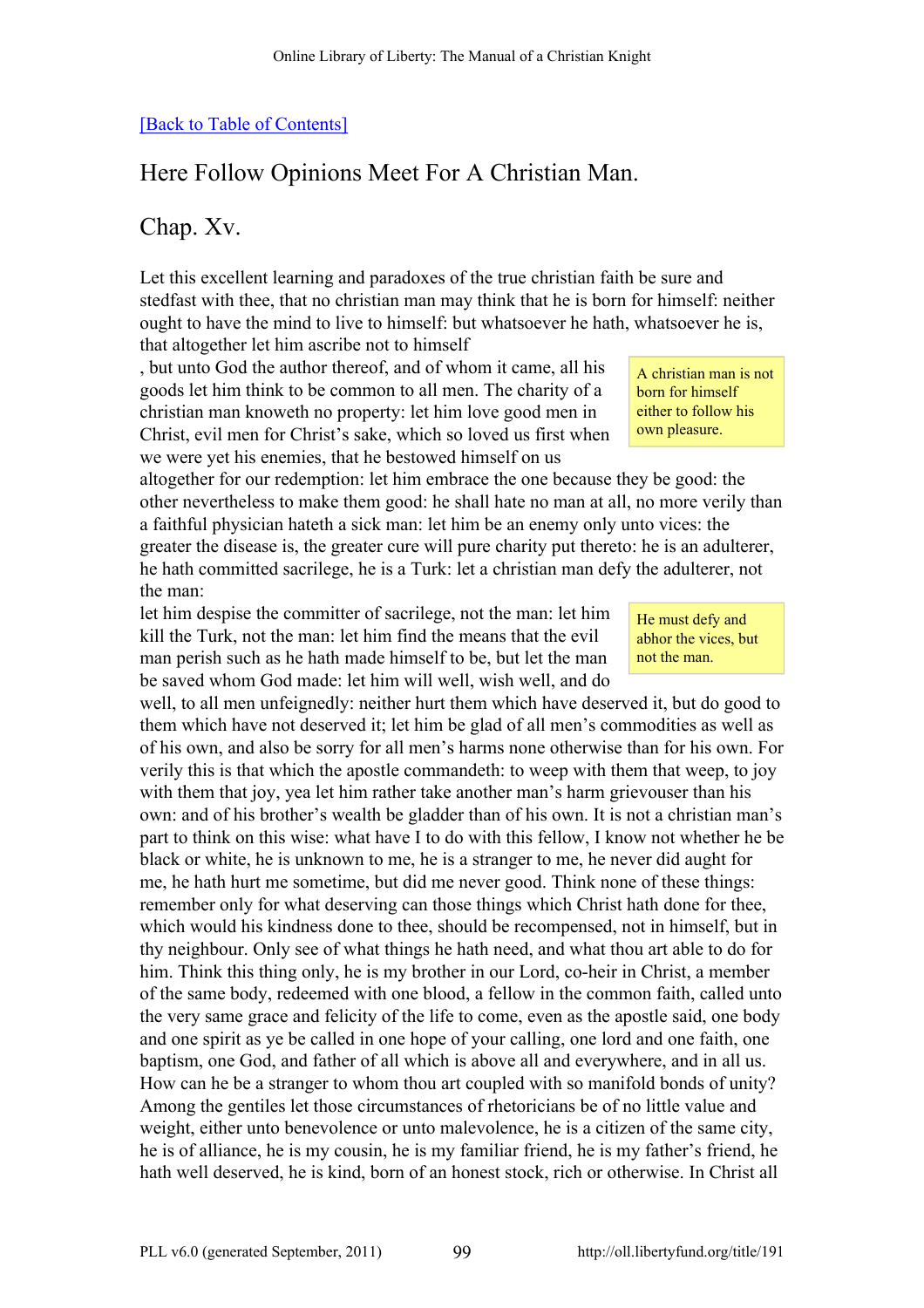these things either be nothing, or after the mind of Paul be all one, and the very selfsame thing: let this be ever present before thine eyes and let this suffice thee, he is my flesh, he is my brother in Christ. Whatsoever is bestowed upon any member reboundeth it not to all the body, and from thence into the head? We all be members each one of another, members cleaving together make a body. The head of the body is Jesu Christ, the head of Christ is God. It is done to thee it is done to everyone, it is done to Christ it is done to God: whatsoever is done to any one member whichsoever it be, whether it be well done or evil: All these things are one, God, Christ, the body, and the members. That saying hath no place conveniently among christian men, like with like. And the other saying, diversity is mother of hate: for unto what purpose pertain words of dissension where so great unity is, it savoureth not of christian faith that commonly a courtier to a town dweller: one of the country to an inhabiter of the city: a man of high degree, to another of low degree: an officer, to him that is officeless: the rich to the poor: a man of honour, to a vile person: the mighty to the weak: the Italyen to the Germayne: the Frenssheman to the Englysshman: the Englysshe to the Scotte: the grammarian to the divine: the logician to the grammarian: the physician to the man of law: the learned to the unlearned: the eloquent to him that is not facounde and lacketh utterance: the single to the married: the young to the old; the clerk to the layman: the priest to the monk: the Carmelytes to the Jacobytes: and that (lest I rehearse all diversities) in a very trifle unlike to unlike, is somewhat partial and unkind: where is charity which loveth even his enemy:

when the surname changed, when the colour of the vesture a little altered, when the girdle or the shoe and like fantasies of men make me hated unto thee? Why rather leave we not these childish trifles, and accustom to have before our eyes that which pertaineth to the very thing: whereof Paul warneth us in many places, that all we in Christ our head be members of one body,

endued with life by one spirit (if so be we live in him) so that we should neither envy the happier members, and should gladly succour and aid the weak members: that we might perceive that we ourselves have received a good turn, when we have done any benefit to our neighbour: and that we ourselves be hurt, when hurt is done to our brother: and that we might understand how no man ought to study privately for himself

, but every man for his own part should bestow in common that thing which he hath received of God, that all things might redound and rebound thither again, from whence they sprung, that is to wit, from the head. This verily is the thing which Paul writeth to the Corynthes, saying, As the body is one and hath

many members, and all the members of the body though they be many, yet be they but one body: even so likewise is Christ, for in one spirit we be all baptised to make one body, whether we be Jews or gentiles, whether we be bond or free, and all we have drunk of one spirit, for the body (saith Paul) is not one member but many: if the foot shall say, I am not the hand, I am not of the body: is he therefore not of the body? If the ear shall say, I am not the eye, I am not of the body: is he therefore not of the body? If all the body should be the eye, where is then the hearing: if all the body were the hearing, where then should be the smelling? But now God hath put the members every one of them in the body, as it pleased him: for if all were but one member, where were the body? but now verily be there many members, yet but one body. The

Charity is not in them which hate another man because his vesture or garment is a little altered and changed.

Let every man bestow in common whatsoever he received of God.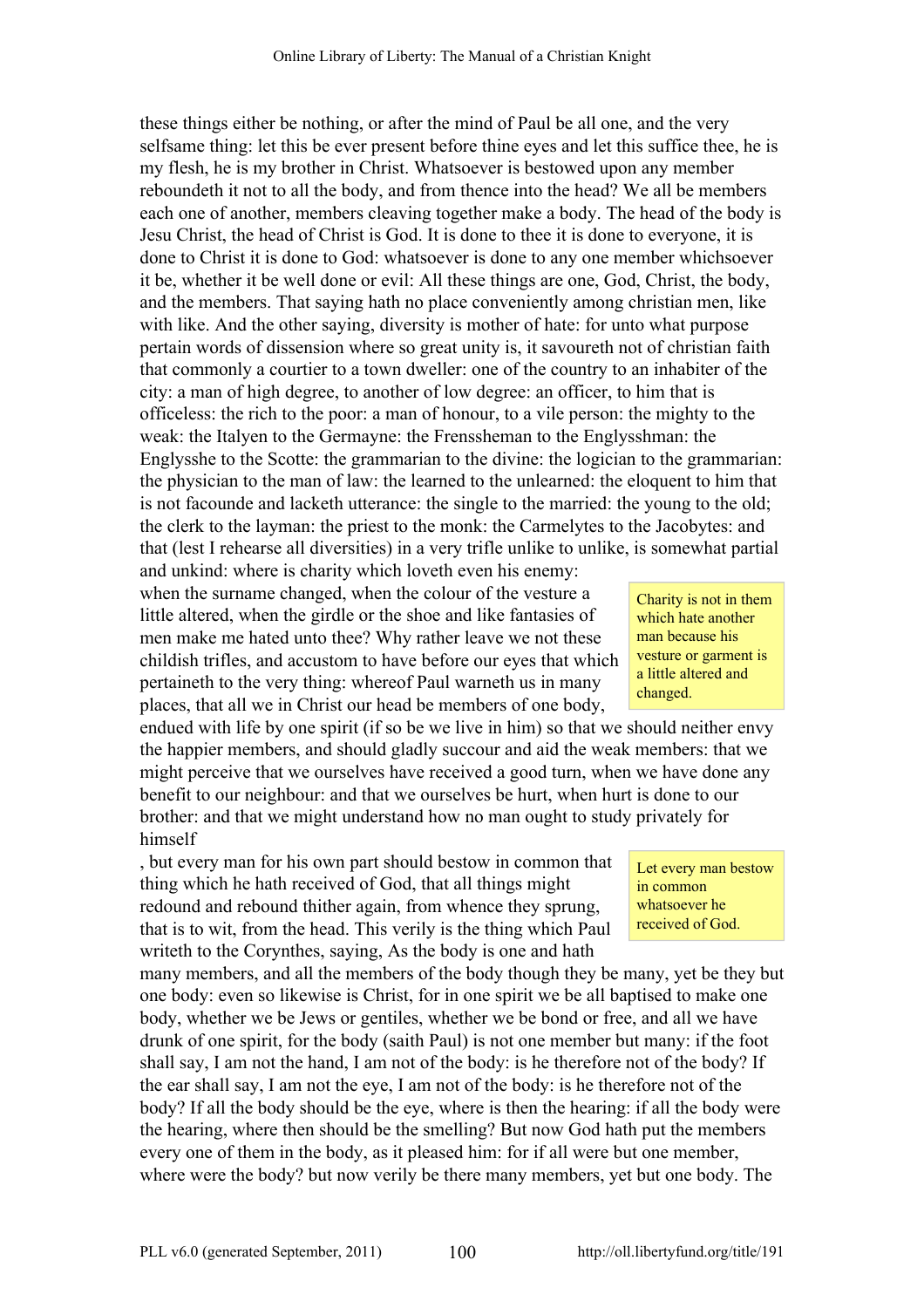eye cannot say to the hand I have no need of thy help, or again the head to the feet, ye be not to me necessary: but those members of the body which seem to be the weaker are much more necessary: and to those which we think to be the viler members of the body we give more abundant honour: and those which be our unhonest members have more abundant honesty, for our honest members have need of nothing. But God hath tempered and ordered the body, giving plenteous honour to that part which lacked, because there should be no division, debate or strife in the body, but that the members should care one for another indifferently. But it is ye which are the body of Christ and members one depending of another. He writeth like things to the Romans, saying, in one body we have many members, and all members have not one office.

Epheses. Working verity (saith he) in charity, let us in all manner of the soul. Even so we being many are but one body in Christ: but singularly we be members each one of another, having gifts divers after the grace which is given to us. And again to the things grow in him which is the head, that is to wit Christ, in

Every member hath his occupation necessary to the profit

whom all the body compact and knit by every joint, whereby one part ministereth to another according to the operation and virtue which springeth of the head and capacity of every member, in receiving maketh the increase of the body for the edifying of himself in charity. And in another place he biddeth every man to bear one another's burden, because we be members one of another. Look then whether they pertain unto this body whom thou hearest speaking everywhere after this manner, it is my good, it came to me by inheritance, I possess it by right and not by fraud, why shall not I use it and abuse it after mine own mind, why should I give them of it any deal at all to whom I owe nothing? I spill, I waste, I destroy, that which perisheth is mine own, it maketh no matter to other men. Thy member complaineth and grinneth for hunger and thou spuest up partridges. Thy naked brother shivereth for cold, and with thee so great plenty of raiment is corrupt with moths and long lying. One night's dicing hath lost thee a thousand pieces of gold, while in the mean season some wretched wench (need compelling her) hath set forth her chastity to sell, and is become a common harlot, and thus perisheth the soul for whom Christ hath bestowed his life. Thou sayest again: what is that to me? I entreat that which is mine own after mine own fashion: and after all this with this so corrupt mind thinkest thou thyself to be a christian man, which art not once a man verily? Thou hearest in the presence of a great multitude the good name or fame of this or that man to be hurt, thou holdest thy peace, or peradventure rejoicest and art well content with the backbiter. Thou sayest, I would have reproved him if those things which were spoken had pertained to me, but I have nothing ado with him which was there slandered. Then to conclude, thou hast nothing ado with the body, if thou have nothing ado with the member, neither hast thou aught ado with the head, verily, if the body nothing appertain to thee. A man (say they now-a-days) with violence may defend and put aback violence: what the Emperour's laws permit I pass not thereon. This I marvel, how these voices came in to the manners of christian men. I hurt him, but I was provoked, I had liefer hurt than be hurt. Be it man's laws punish not that which they have permitted. But what will the Emperour Christ do, if thou beguile his law which is written in Matthew?

I command you (saith Christ there) not once to withstand harm: but if a man shall give thee a blow on the right cheek, offer to

Desire not vengeance.

him also the other. And whosoever will strive with thee in the law, and take from thee thy coat, yield up to him also thy cloak or mantle. And whosoever shall compel thee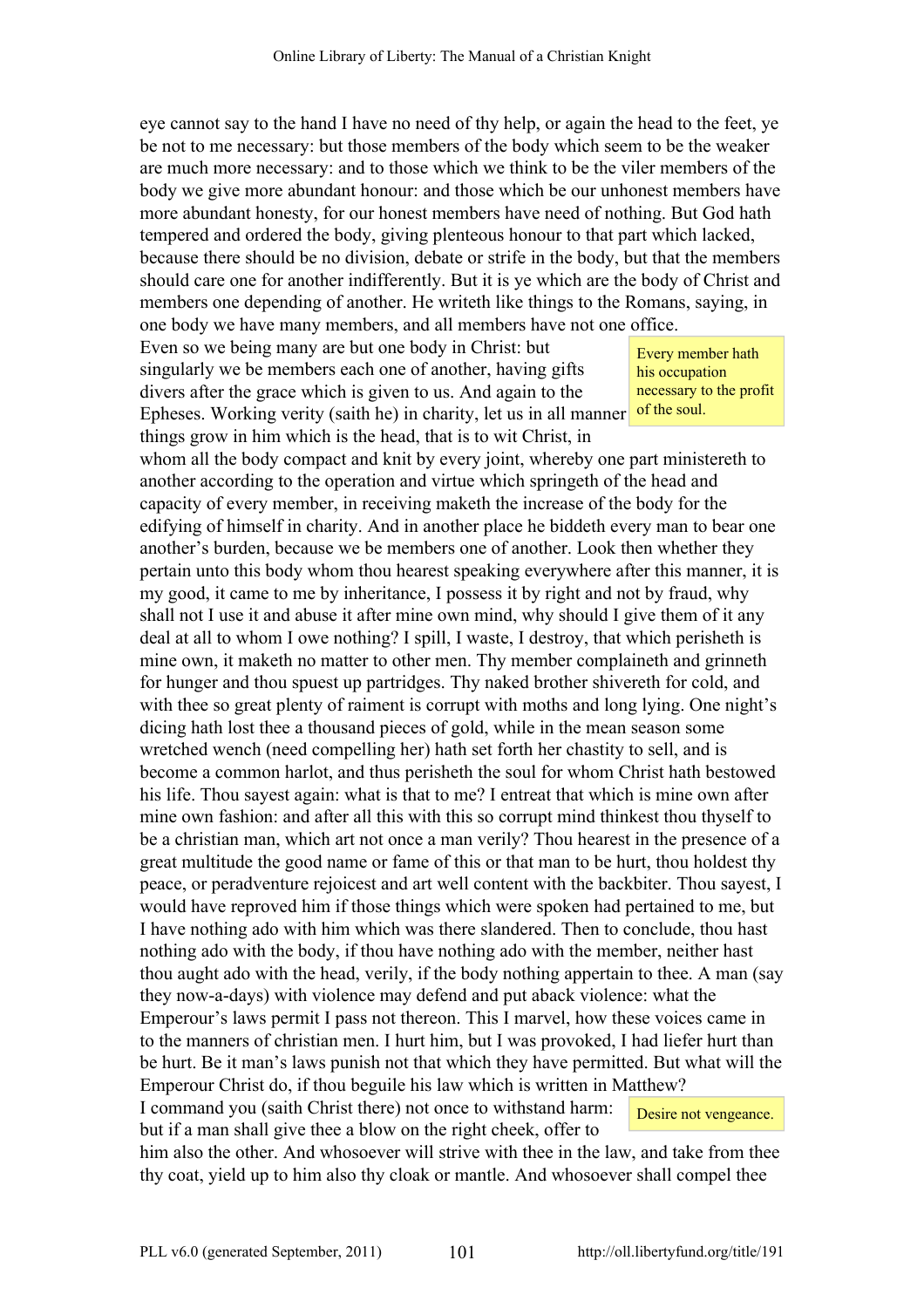to go with him one mile, go with him two more other. Love your enemies, and do good to them which hate you, and pray for them which persecute you and pick matters against you, that ye may be the sons of your father which is in heaven, which maketh the sun to rise upon good and evil, and sendeth rain upon just and unjust. Thou answerest, he spake not this to me, he spake it to his apostles, he spake it to perfect persons. Heardest thou not how he said that ye may be the sons of your father? if thou care not to be the son of God, that law pertaineth not to thee.

Nevertheless he is not good verily which would not be perfect. Hark also another thing: if thou desire no reward, the commandment belongeth not to thee: for it followeth. If ye love

them which love you, what reward shall ye have? as who should say, none: for verily, to do these things (that is to say, to love them that loveth thee) is not virtue: but not to do it, is an evil thing: there is debt of neither side where is just recompense made of both sides. Hear Paul, both a great wise man and cunning and an interpreter also of Christ's law. Bless (saith he) them that persecute you, bless them, and curse them in no wise, rendering to no man evil for evil, if it may be as much as in you is, having rest and peace with all men, not defending yourself, my best beloved brethren, but give place and withstand ye not wrath: for it is written, Vengeance shall be reserved to me and I will requite them saith our Lord. But if thine enemy shall be hungry, give to him meat: if he be athirst, give to him drink: for if thou do this, thou shalt heap coals of fire upon his head, that is to say, thou shalt make him to love fervently. Be not overcome of evil, but overcome evil in goodness. What shall then follow, sayest thou, if I shall with my softness nourish up the knappyshnes or malice and froward audacity of another man, and in suffering an old injury provoke a new? If thou can without thine own evil either avoid or put by evil

, no man forbiddeth thee to do it: but if not, look thou say not, it is better to do than to suffer. Amend thine enemy if thou can, either lading him with benefits, or overcoming him with meekness: if that help not, it is better that the one perish than

both: it is better that thou wax rich with the lucre and advantage of patience than that while either to other rendereth evil both be made evil.

with all men in love, in meekness, and in benefits, or doing good: christian men. Let this therefore be a decree among christian men, to compare but in striving, hate or backbiting, in rebukes and injury, to give

place ever to them that be of lowest degree, and that with good will. But he is unworthy to whom a good turn should be done, or an evil forgiven, yet is it meet for thee to do it, and Christ is worthy for whose sake it is done. I will neither (say they) hurt any man, neither suffer myself to be hurt: yet when thou art hurt, see thou forgive the trespass with all thy heart, providing always that nothing be which any man should remit or forgive unto thee. Be as ware and diligent in avoiding that none offence or trespass proceed from thee, as thou art easy and ready to remit another man's.

The greater man thou art, so much the more submit thyself, that thou in charity apply thyself to all men.

A gentleman. If thou come of a noble stock, manners worthy of Christ shall not dishonour, but honour the nobleness of thy birth.

Offences must be

forgiven.

To a christian man, it is better to suffer than to do.

This is spoken to all christian men.

The decree of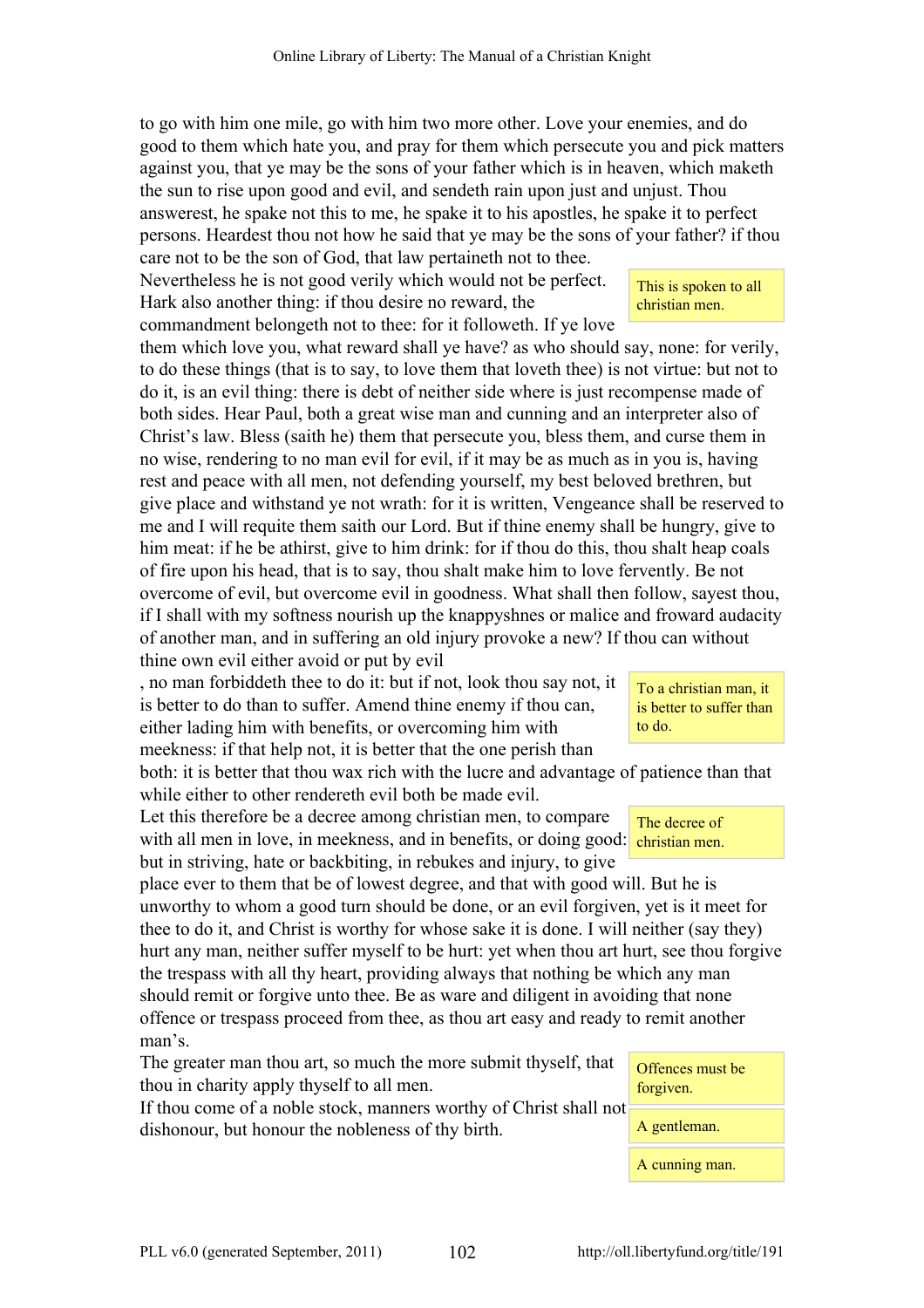If thou be cunning and well learned, so much the more soberly suffer and amend the ignorance of the unlearned. The more is committed and lent to thee

, the more art thou bound to thy brother. Thou art rich, remember  $\Delta t$  rich man. thou art the dispenser, not the lord: take heed circumspectly how thou entreatest the common good.

Believest thou that property or impropriation was prohibit and voluntary poverty enjoined to monks only? Thou art deceived, both pertain indifferently to all christian men. The law punisheth thee if thou take away anything of another man's: it punisheth

not if thou withdraw thine own from thy needy brother: but Christ will punish both. If thou be an officer, let not the honour make thee more fierce, but let the charge make thee more diligent and fuller of care. I bear not (sayest thou) no office of the church, I am not a shepherd or a bishop. Let us grant you that, but also art thou not a christian man, consider thou of whence thou art, if thou be not of the church. So greatly Christ is coming into contempt to the world, that they think it a goodly and excellent thing to have nothing to do with him: and that so much the more every man should be despised, the more coupled he were to him. Hearest thou not daily of the lay persons in their fury, the names of a clerk, of a priest, of a monk, to be cast in our teeth

, instead of a sharp and cruel rebuke, saying, thou clerk, thou priest, thou monk, that thou art: and it is done, utterly with none other mind, with none other voice or pronouncing, than if they should cast in our teeth incest or sacrilege. I verily marvel why they also cast not in our teeth baptism, why also object they not against us with the Sarazyns the name of Christ as an

opprobrious thing. If they said, an evil clerk, an unworthy priest, or an unreligious monk, in that they might be suffered as men which note the manners of the persons, and not despise the profession of virtue. But whosoever counteth praise in themselves the deflowering of virgins, good taken away in war, money either won or lost at dice or other chance, and have nothing to lay against another man more spiteful or opprobrious or more to be ashamed of, than the names of a monk or a priest. Certainly it is easy to conjecture what these, in name only christian men, judge of Christ. There is not one Lord of the bishops and another of the temporal officers, but both be under one, and to the same both must give accounts: If thou look any other where save unto him only, either when thou receivest the office or when thou ministerest it, it maketh no matter though the world call thee not a symonyake

, he surely will punish thee as a symonyake. If thou labour and make means to obtain a common office, not to profit in common,

but to provide for thine own wealth privately, and to avenge thyself of them to whom thou owest a grudge, thy office is bribery or robbery afore God. Thou huntest after thieves not that he should receive his own that is robbed, but lest it should not be with thee which is with the thieves. How much difference I pray thee is there between the thieves and thee, except peradventure that they be the robbers of merchants, and thou the robber of robbers.

In conclusion, except thou bear thine office with this mind, that thou be ready, and that with the loss, I will not say of thy goods but, of thy life to defend that which is right, Christ will not approve thy administration. I will add also another thing of the

Poverty is not enjoined to monks only.

Incest is to meddle with their own kin. Sacrilege is to violate persons sacred to God, or to rob. churches.

Symonyake.

A pretty note for shrieves and other

officers.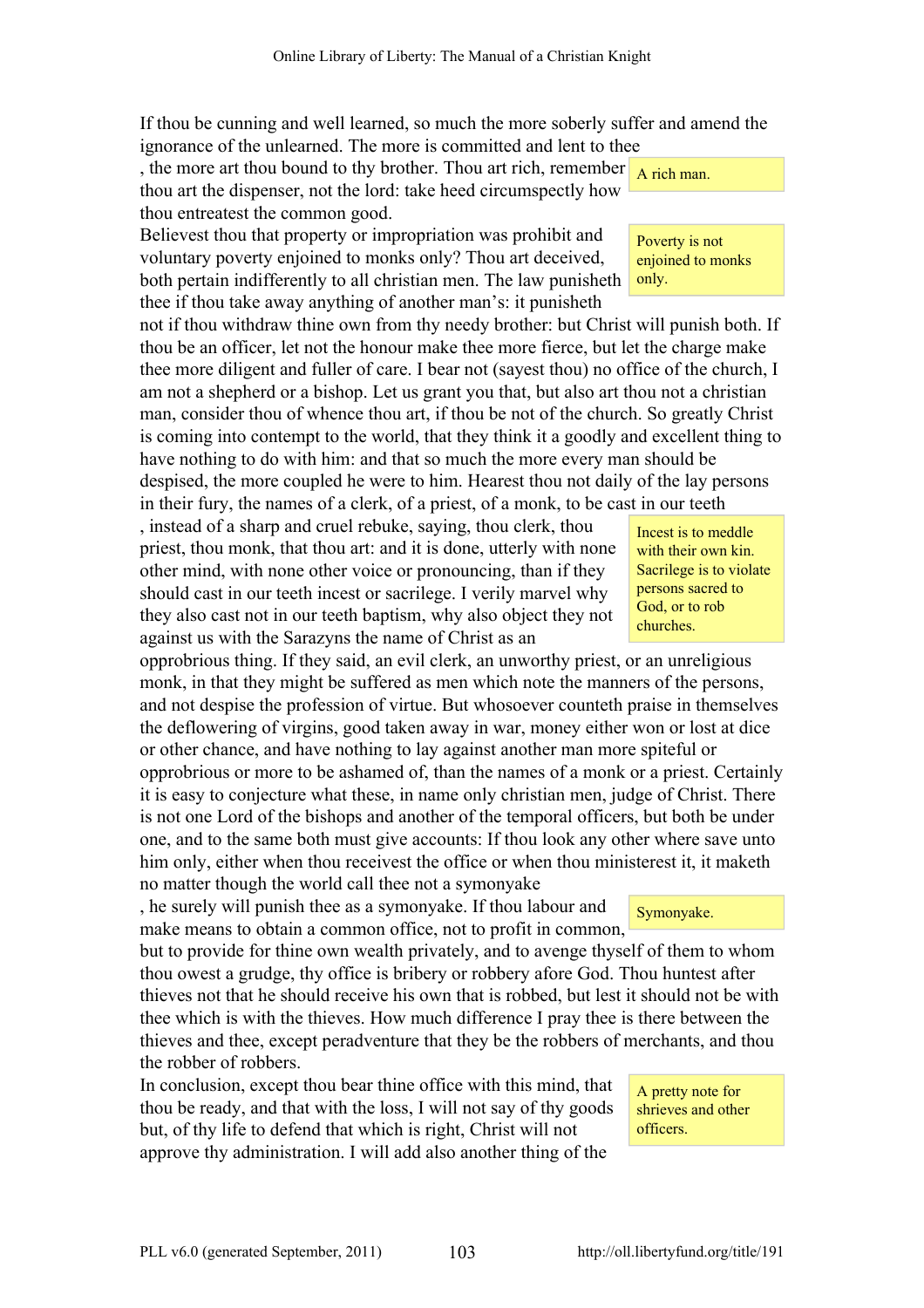mind or judgment of Plato: no man is worthy of an office which is gladly in an office. If thou be a prince, beware lest these perilous witches

, the voices of flatterers, do enchant or bewitch thee. Thou art a lord, over the laws thou art free, whatsoever thou doest is honest, to thee is lawful whatsoever thou list. Those things pertain not to thee which are preached daily of priests to the common people:

yea, but think thou rather which is true, that there is one master over all men

, and he is Christ Jesus, to whom thou oughtest to be as like as is possible, to whom thou oughtest to conform thyself in all things, as unto him certainly whose authority or room thou bearest. No man ought to follow his doctrine more straitly than thou, of

whom he will ask accounts more straitly than of other. Think not straightway that to be right that thou wilt, but only will thou which is right. Whatsoever may be filthy to any man in the world, see that thou think not that an honest thing to thee

, but see thou in no wise permit to thyself any thing which is used to be forgiven and pardoned among the common sort. That which in other men is but a small trespass, think in thyself to be a

great outrage or excess. Let not thy riches greater than the common people bring unto thee honour, reverence, and dignity, favour, and authority: but let thy manners better than the common people's utterly deserve them.

Suffer not the common people to wonder at those things in thee, wherewith are provoked and enticed the very same mischievous deeds which thou punishest daily. Take away this wondering and

praise of riches, and where be thieves, where be oppressors of the commonwealth, where be committers of sacrilege, where be errant thieves and robbers or rievers: take away wondering at voluptuousness, and where be ravishers of women, where be adulterers? As often as thou wilt appear somewhat according after thy degree among thy friends and subjects or them over whom thou bearest office, room or authority, set not open thy riches and treasure to the eyes of foolish persons. When thou wilt seem somewhat wealthy, shew not in boast the riotous example of expense and voluptuousness. First of all let them learn in thee to despise such things, let them learn to honour virtue, to have measure in price, to rejoice in temperance, to give honour to sober lowliness or meekness. Let none of those things be seen in thy manners and conversation, which thine authority punisheth in the manners and conversation of the people. Thou shalt banish evil deeds in the best wise, if men shall not see riches and voluptuousness, the matter and ground of evil deeds to be magnified in thee. Thou shalt not despise in comparison of thyself any man, no not the vilest of the lowest degree, for common and indifferent is the price wherewith ye both were redeemed. Let not the noise of ambition, neither fierceness, neither weapons, nor men of the guard, defend thee from contempt, but pureness of living, gravity, manners uncorrupt and sound from all manner vices of the common people.

Nothing forbiddeth (in bearing rule) to keep the chief room, and yet in charity to discern no room. Think bearing of room or rule to be this, not to excel and go before other men in abundance of

riches, but to profit all men as much as is possible. Turn not to thine own profit things which are common, but bestow those things which be thine own, and thine own self, altogether upon the commonwealth. The common people oweth very many things to thee, but thou owest all things to them. Though thine ears be compelled to suffer

He is worthy to be an officer which is in office against his will.

Christ is Lord both of laymen and also of

priests

is right.

Desire but that which

The honesty of good manners.

The rule of christian

princes.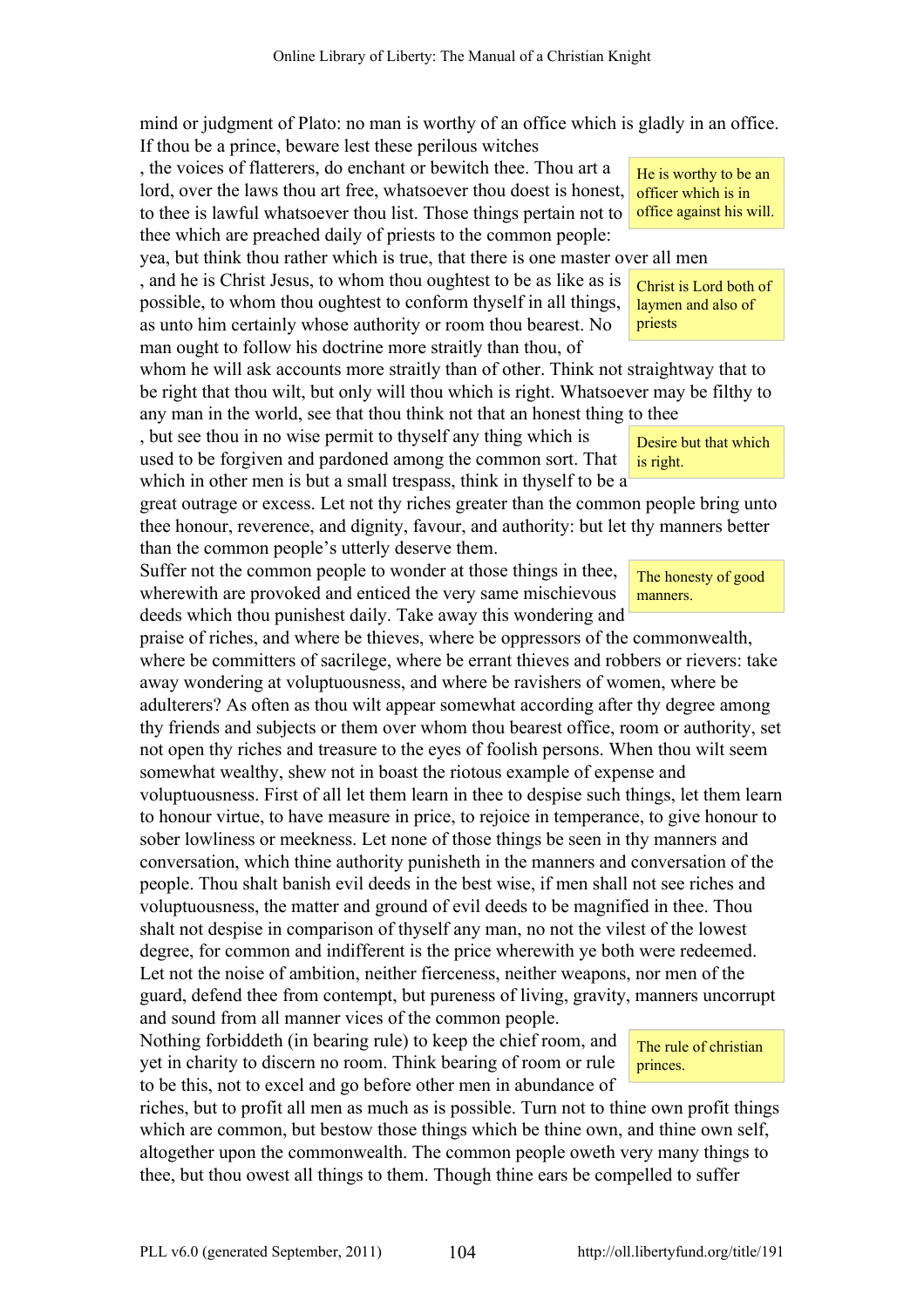names of ambition, as most mighty, most christened, holiness, and majesty, yet let thy mind not be a-knowen of them, but refer all these things unto Christ, to whom only they agree. Let the crime of treason against thine own person (which other with great words make an heinous offence) be counted of thee a very trifle.

He violateth the majesty of a prince indeed, which in the prince's The majesty of a name doth any thing cruelly, violently, mischievously, contrary to right. Let no man's injury move thee less than that which

pertaineth to thee privately: remember thou art a public person, and that thou oughtest not to think but of common matters. If thou have any courage with thee and readiness of wit, consider with thyself not how great a man thou art, but how great a charge thou bearest on thy back: and the more in jeopardy thou art so much the less favour thyself, fetching example of ministering thine office not of thy predecessors or else of flatterers, but of Christ:

for what is more unreasonable than that a christian prince should set before him for an example Hanyball, great Alexandre, Cesar or Pompey, in the which same persons when he cannot attain some certain virtues, he shall counterfeit those things most

chiefly which only were to be refused and avoided. Let it not forth withal be taken for an example if Cesar have done anything lauded in histories, but if he have done anything which varyeth not from the doctrine of our Lord Jesu Christ, or be such that though it be not worthy to be counterfeited yet may it be applied to the study or exercise of virtue. Let not an whole empire be of so great value to thee that thou wouldest wittingly once bow from the right: put off that rather than thou shouldest put off Christ. Doubt not Christ hath to make thee amends for the empire refused, far better than the empire.

Nothing is so comely, so excellent, so glorious unto kings as to draw as nigh as is possible unto the similitude of the highest king Jesu

, which as he was the greatest so was he also the best. But that he was the greatest, that dissimuled he, and hid secret here in earth: that he was the best, that he had liefer we should perceive and

feel, because he had liefer we should counterfeit that. He denied his kingdom to be of this world, when he was Lord of heaven and earth also. But the princes of the gentiles use dominion upon them. A christian man exerciseth no power over his but charity, and he which is the chiefest thinketh himself to be minister unto all men, not master or lord.

Wherefore I marvel the more a great deal how these ambitious names of power and dominion were brought in, even unto the very popes and bishops, and that our divines be not ashamed no less indiscreetly than ambitiously to be called everywhere our

masters, when Christ forbade his disciples that they should not suffer to be called either lords, or masters: for we must remember that one is in heaven both lord and master Christ Jesus, which is also head unto us all.

Apostle, a shepherd, a bishop, be names of office or service, not of dominion and rule: A pope, an abbot, be names of love, not of

power. But why enter I into that great sea of the common errors? Unto whatsoever kind of men he shall turn himself, a very spiritual man shall see many things which he may laugh at, and more which he ought to weep at, he shall see very many opinions

What is comely for princes.

Christ is the greatest, he is also the best.

prince.

The manner and form of bearing rule must be set of Christ.

The names of office.

The clergy is touched of ambition and vain titles of names.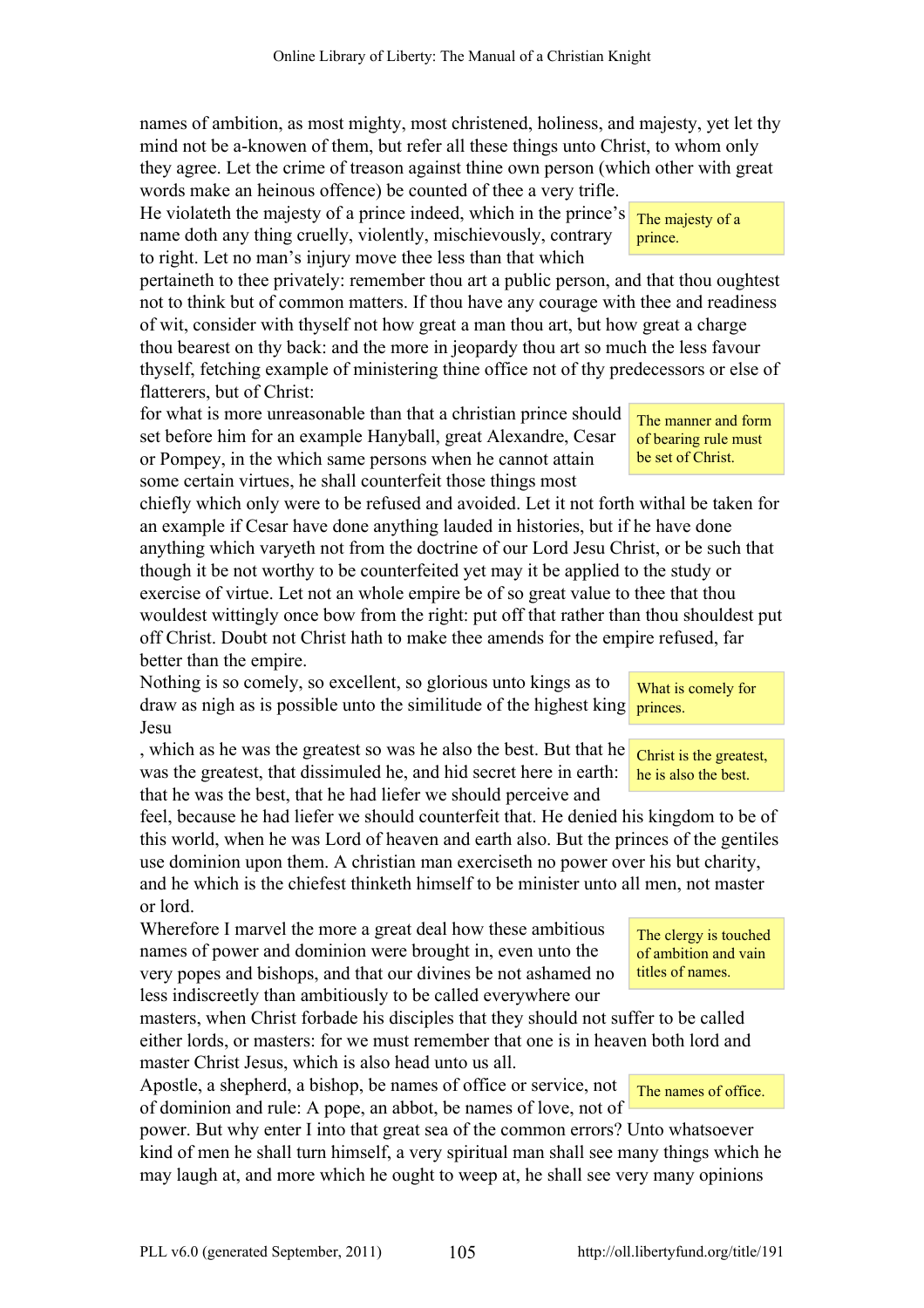so far corrupt and varying from the doctrine of Christ both far and wide: of the which a great part springeth there hence, that we have brought even into christendom a certain world, and that which is read of the world among the old divines, men of small learning now-a-days refer to them which be not monks. The world in the gospel, with the apostles, with Saint Augustyne, Ambrose, and Hierome, be called infidels, strangers from the faith, the enemies of the cross of Christ. Blasphemers of God, they that are such care for to-morrow and for the time to come, for whosoever mistrusteth Christ neither believe on him, they be they which fight and strive for riches, for rule, for worldly pleasure, as men which, blinded with delyces of sensible things, set their minds and whole affections upon apparent good things, instead of very good things. This world hath not known Christ the very and true light. This world is altogether set on mischief, loveth himself, liveth to himself, studyeth for himself and for his own pleasure, and all for lack he hath not put upon him Christ which is very and true charity. From this world separated Christ not his apostles only, but all men whosoever and as many as he judged worthy of him. After what manner then and fashion I pray you do we mingle with christendom this world, everywhere in holy scripture condemned? And with the vain name of the world favour, flatter, and maintain our own vices. Many doctors and teachers augment this pestilence, which corrupting the word of God (as Paul saith) wrest and fashion his holy scripture according to the manners of every time, when it were more convenient that the manners should be addressed and amended by the rule of his scripture. And no mischievouser kind of flattering verily is there, than when with the words of the gospel and of the prophets we flatter the diseases of the mind and cure them not.

A prince heareth all power is of God: forthwith (as the proverb saith) his comb riseth. Why hath the scripture made thee high or

swelling in mind rather than circumspect and careful? Thinkest thou that God hath committed to thee an empire to be governed, and thinkest thou not that the same will require of thee a strait reckoning of the ordering thereof? The covetous man heareth it to be forbid unto christian men to have two coats at once.

The divine interpreteth the second coat to be whatsoever should be superfluous and more than enough for the necessity of nature, and should appertain to the disease of covetousness: that is very

well (saith the gross fellow) for I yet lack very many things. The natural wise man and cold from charity heareth this to be the order of charity

A new order of than of another man's, of thine own life than of another man's, of charity. , that thou shouldest regard and set more of thine own money thine own fame than of another man's. I will therefore, saith he,

give nothing lest peradventure I should lack myself. I will not defend another man's good fame or good name, lest mine own be spotted thereby. I will forsake my brother in jeopardy, lest I myself should fall in peril also. To speak shortly I will live altogether to myself that no incommodity come to me for any other man's cause. We have also learned if holy men have done anything not to be counterfeited or followed, that only to take of them and draw in to the example of living. Adulterers and murderers flatter and clawen themselves with the example of David. Such as gapeth after worldly riches lay against us for their excuse rich Abraham. Princes which count it but a sport or pastime everywhere to corrupt and defile virgins, number and reckon up to cloke their vice the queens concubines of Salomon. They whose belly is their god, layeth for their excuse the drunkenness of Noe. Incests which pollute their own

Thou shalt not have two coats.

All power is of God.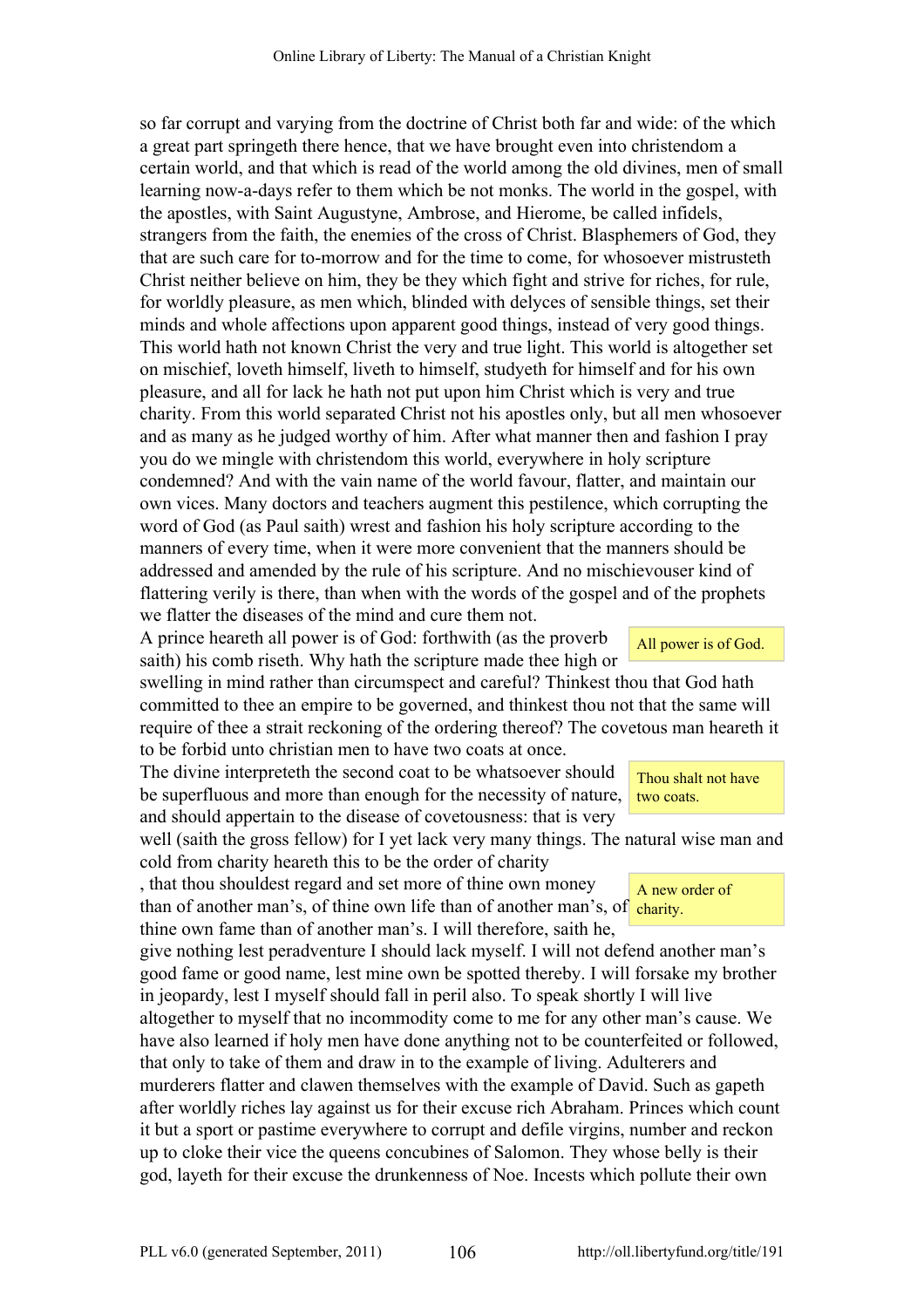kinswomen, cloke and cover their filthiness with the example of Loth, which lay with his own daughters. Why turn we our eyes from Christ to these men?

I dare be bold to say that it ought not to be counterfeited and followed, no not so much as in the prophets or Christ's apostles verily, if anything swerve or wry from the doctrine of Christ. But if it delight men so greatly to counterfeit holy sinners, I do not

gainsay them, so that they counterfeit them whole and altogether. Thou hast followed David in adultery, much more follow him in repentance. Thou hast counterfeited Mary Magdalayne a sinner, counterfeit her also loving much, counterfeit her weeping, counterfeit her casting herself down at the feet of Jesu. Thou hast persecuted the church of God as Paul did, thou hast forsworn thyself as Peter did: see likewise that thou stretch forth thy neck for the faith and religion of Christ after the example of Paul, and that thou fear not the cross no more than Peter. For this cause God suffereth even great and right excellent men also to fall into certain vices, that we when we have fallen should not despair, but with this condition, if that we, as we have been their fellows in sinning and doing amiss, even so will be their companions and partners in the amending of our sins and misdeeds.

Now do we greatly praise and magnify that same thing which was not to be counterfeited and followed, and certain things which were well done of them, we do deprave and corrupt, after

the manner of spiders sucking out the poison only, if any be therein, or else turning even the wholesome juice also into poison to ourselves.

What doth Abraham's example belong to thee, which makest of thy money thy God? Because he was enriched with increase of cattle (God making his substance and goods prosperously to multiply) and that in the old law which was but carnal: shall it

therefore be lawful to thee which art a christian man, by right or wrong, by hook or crook, from whencesoever it be

to heap together riches as much as ever king Cresus had (whose Cresus. exceeding great riches is come into a common proverb), which

riches once gotten thou mightest either evil spend and lewdly waste, or else (which is a great deal worse) hide and bury most covetously deep in the ground? How little Abraham did set his mind upon his goods and riches, which came to him abundantly by their own accord, even this thing may be an evident token and proof, that without delay at the voice of God commanding him, he brought forth his only son to be slain. How much thinkest thou despised he his droves of oxen which despised even his own son? And thinkest thou which dreamest nothing else but of filthy lucre and advantage, which praisest and settest by nothing but only money, which art ready as soon as there chance any hope of lucre

, be it never so little, either to deceive thy brother, or to set Christ at naught, that there is any similitude or like thing between thee and Abraham? The simple and innocent wenches, the daughters

of Loth, when they beheld all the region round about on every part burning and flaming with fire, and supposed that it, which was then in sight afore their eyes, had been all the whole world, and that no man was preserved from that so large and wasteful fire but only themselves, lay privily and by stealth with their own father, not of a filthy but virtuous and holy purpose, that is to wit, lest none issue of mankind should have remained after them, and that, when this precept of God (grow and

Nothing ought to be counterfeited which varies from Christ.

A covetous man followeth not Abraham.

We turn good things

to evil.

Ready to deceive thy brother for money.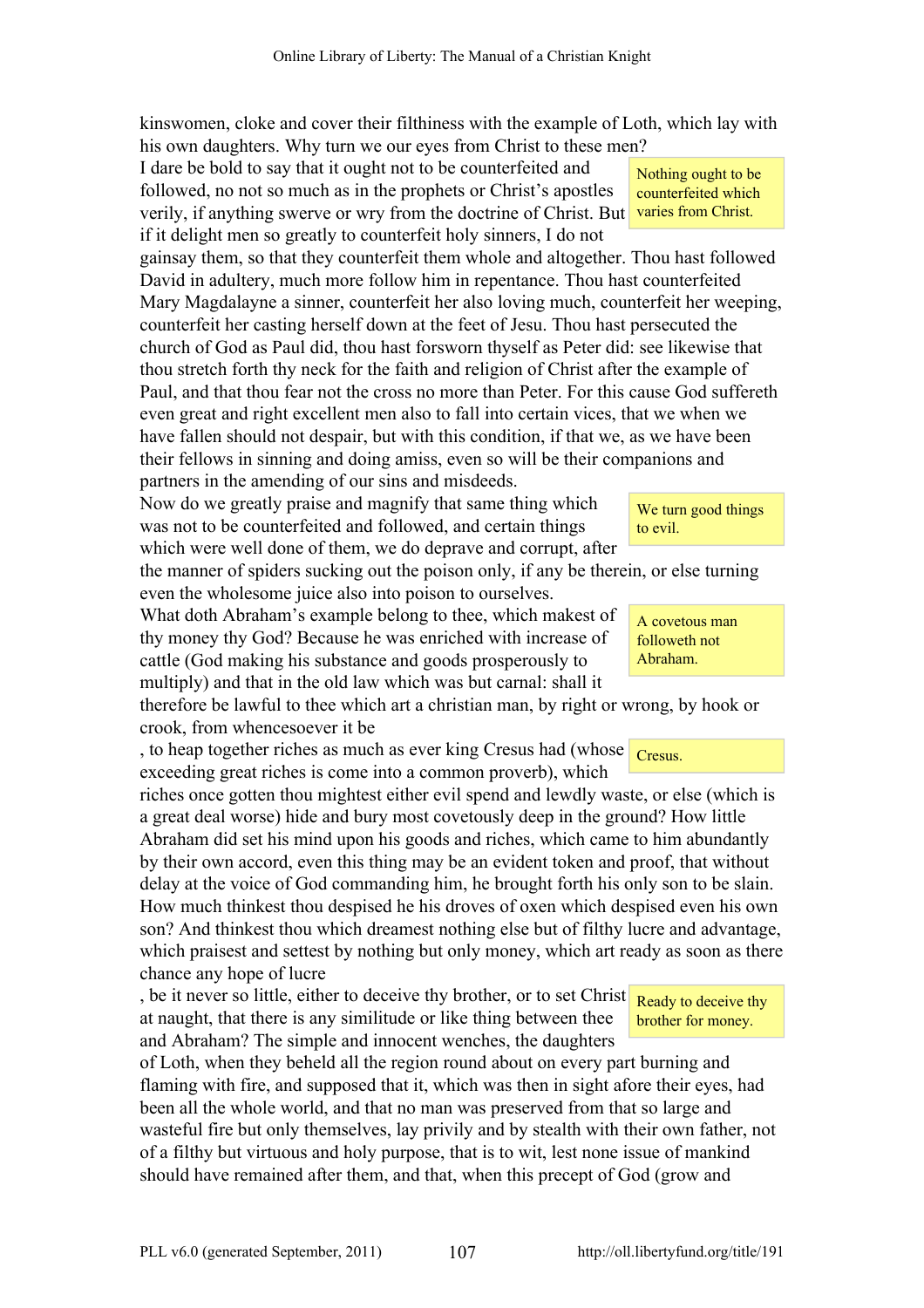multiply) was as yet in full vigour and strength. And darest thou compare thy filthy and prodigious voluptuousness and lechery with the deed of these wenches?

Nay I would not doubt to count thy matrimony not so good as their incest committed with their father, if in matrimony thou dost not study for issue, but to satisfy thine own voluptuous appetite or lust. David, after so many excellent and noble examples of virtue and good living shewed

, fell once into adultery by occasion and opportunity given him: and shall it be lawful therefore to thee straightway at thy liberty, to roll, welter, and tumble from house to house in other men's beds all thy life long? Peter once for fear of death denied his master Christ, for whose sake afterward he died with good will:

Shall it be lawful thinkest thou then to thee for that cause, to forswear thyself for every trifle? Paul sinned not purposely and for the nonce, but fell through ignorance: when he was warned and taught, he repented forthwith and came into the right way. Thou both ware and wise, and seeing what thou doest, wittingly and willingly continuest from youth to age in vices and sins, and yet by the example of Paul strokest thou thine own head. Matthew being commanded but with one word, without any tarrying, at once utterly forsook all his office of receiving custom or tollage: but thou art so sworn and married to thy money that neither so many examples of holy men, neither the gospels of often heard, nor so many preachings can divorce or pluck thee from it.

The bishops say unto me, Saint Augustyne (as it is read) had two sovereign ladies or concubines: yea but he then was an heathen man, and we be nourished up in christendom: he was young, and our heads be hoar for age. A worshipful comparison, because

that he being young, and also an heathen man, to avoid the snares of matrimony, had a little wench instead of a wife, and yet to her which was not his wife kept he the promise of wedlock. Shall it be therefore the less shame for us christian men being old, being priests, yea being bishops, to be altogether spotted and defiled in every puddle one after another of bodily lusts? Farewell good manners when we have given to vices the names of virtues, and have begun to be more wily and subtle in defending our vices than diligent to amend them, most specially when we have learned to nourish, to underset, and to strengthen our froward opinions, with the help and aid of holy scripture. Thou therefore my most sweet brother (the common people altogether set at naught with their both opinions and deeds) purely and wholly hasten thee unto the christian sect. Whatsoever in this life appeareth to thy sensible powers either to be hated or loved, all that for the love of piety and virtuous life indifferently despised, let Christ only to thee be sufficient, the only author both of true judging and also of blessed living. And this verily the world thinketh to be pure foolishness and madness: nevertheless by this foolishness it pleaseth God to save them which on him believe. And he is happily a fool that is wise in Christ: and he is wofully wise that is foolish in Christ. But hearest thou, as I would have thee to vary strongly from the common people

, so I would not that thou shewing a point of currishness, shouldst everywhere bark against the opinions and deeds of other men, and with authority condemn them, prattle odiously against all men, furiously preach against the living of every person, lest

A man may not bark everywhere against the deeds of other men.

The wedlock of some men is worse than the incest of Loth's daughters.

The misdeeds or sins of holy men we pass far now-a-days, and that many ways.

Saint Austen is excused he had but one at once.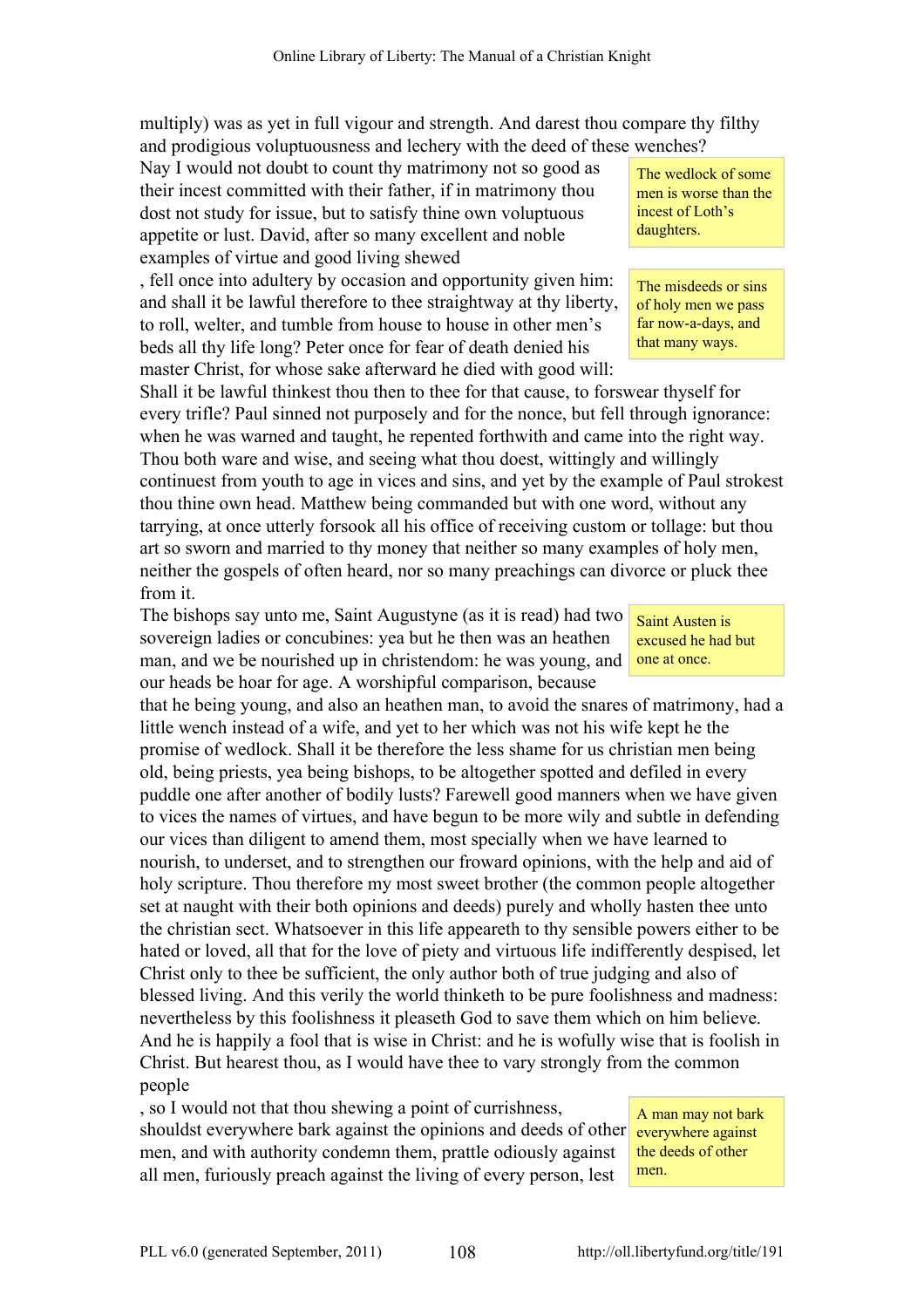thou purchase to thyself two evils together. The one that thou shouldest fall into hate of all men: the other that when thou art hated thou shouldest do good to no man. But be thou all things to all men, to win all men to Christ; as much as may be (piety not offended) so shape and fashion thyself to all men outwardly, that within thy purpose remain sure, stedfast and unmoved, withoutforth let gentleness, courteous language, softness, profitableness allure and entice thy brother, whom it is meet with fair means to be induced to Christ, and not to be feared with cruelness. In conclusion that which is in thy breast is not so greatly to be roared forth with cruel words, as to be declared and uttered with honest manners. And again thou oughtest not so to favour the infirmity of the common people that thou durst not at a time strongly defend the verity: with humanity men must be amended, and not deceived.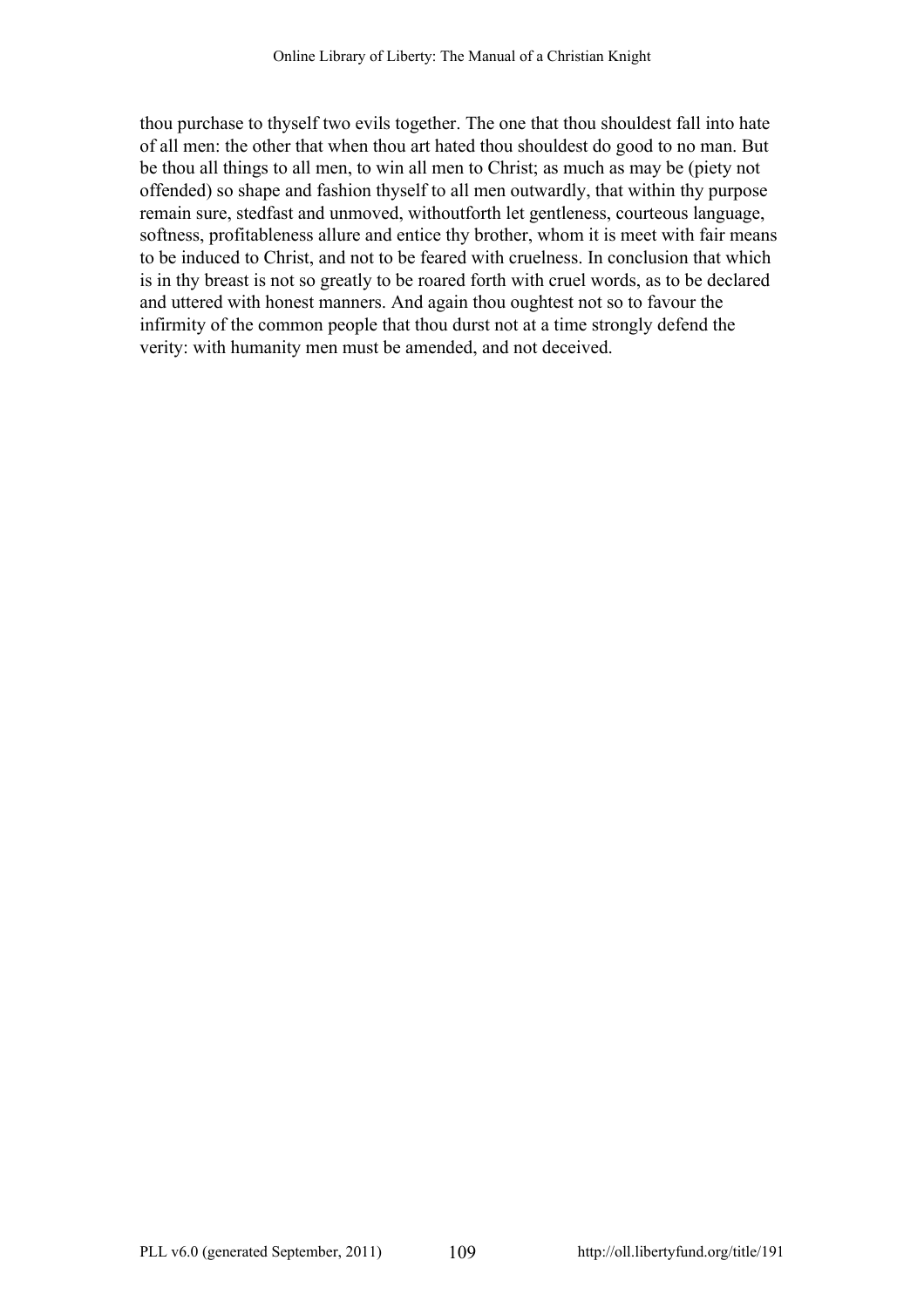#### The Seventh Rule.

#### Chap. Xvi.

Moreover if through infancy and feebleness of mind we cannot as yet attain to these spiritual things

at the least we draw as nigh as is possible. How be it the very and climbing yea though compendious way to felicity is, if at once we shall turn our whole we despair to attain to , we ought nevertheless to study not the sluggisher one deal, that mind to the contemplation and beholding of celestial things so fervently, that as the body bringeth with him his shadow, even so

the love of Christ, the love of eternal things and honest, bringeth with him naturally the loathsomeness of caduke and transitory things and the hate of filthy things. For either other necessarily followeth the other: and the one with the other either augmenteth or minisheth. As much as thou shalt profit in the love of Christ, so much shalt thou hate the world. The more thou shalt love and set by things invisible, the more vile shall wax things vain and momentary. We must therefore do even that same in the discipline of virtue which Fabius counselleth to be done in sciences or faculties of learning, that we at once press up to the best, which thing yet if through our own fault will not come to pass, the next of all is that we at the least may by certain natural prudence abstain from great vices, and keep ourselves (as much as may be) whole and sound to the beneficence of God. For as that body is near unto health, which (though it be wasted) is free yet and out of the danger of noisome humours, even so is that mind more capax of the benefit of God

, which is not yet inquynate or defiled with grievous offences, though she lack yet true and perfect virtue. If we be too weak to follow the apostles, to follow the martyrs

, to follow the virgins, at the least way let us not commit that the Ethnykes or heathen men should seem to over-run us in this plain or lists. Of the which very many when they neither knew God whom they should dread, neither believed any hell whom they should fear: yet determined they that a man ought by all crafts to avoid and eschew filthiness for the thing itself. In so much that

many of them chose rather to suffer the loss of fame, loss of goods, in conclusion to suffer loss of life, than to depart from honesty. If sin itself be such a manner thing, that for no commodities or incommodities proffered to man it ought to be committed, certainly if neither the justice of God fear us, neither his beneficence discourage us and move us to the contrary, if no hope of immortality or fear of eternal pain call us aback, or else if the very natural filthiness of sin withdraw us not, which could withdraw the minds of the very gentiles, at the least way let a thousand incommodities which accompany the sinner in this life put a christian man in fear:

as infamy, loss or waste of goods, poverty, the contempt and hate of good men, grief of mind, unquietness and torment of conscience most miserable of all, which though many feel not now presently, either because they be blinded with dulness of

We must still be the top.

Capax apt to receive.

If thou cannot counterfeit holy saints, be not yet inferior to heathen men.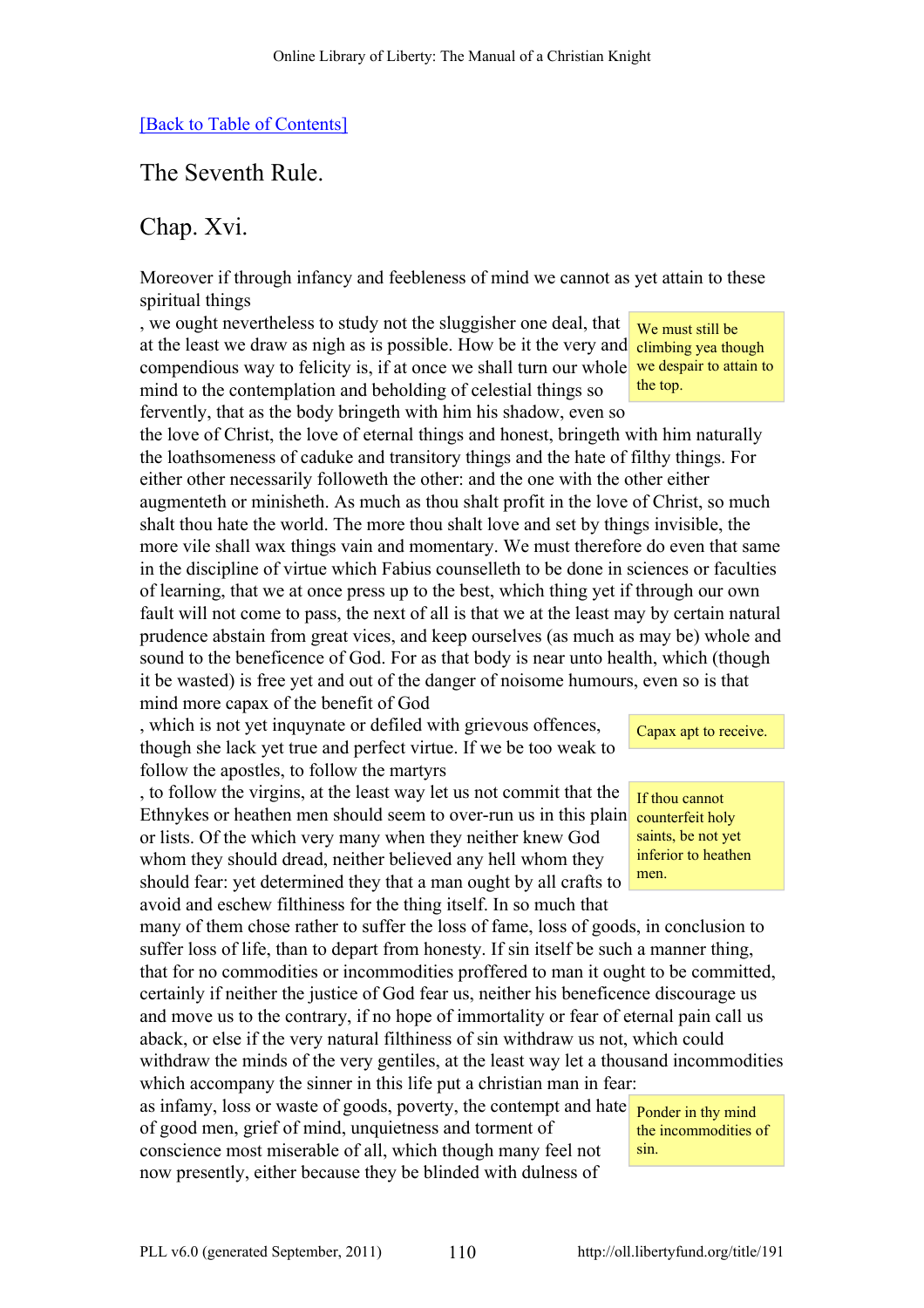youth, or made drunk with the voluptuousness and pleasure of sin, yet shall they feel it hereafter: and plainly the later it happeneth, so much the more unhappily shall they feel it: wherefore young men most specially should be warned and exhorted that they would rather believe so many authors that the very nature and property of sin were thus indeed than with miserable and woful experience learn it in themselves, and that they would not contaminate nor defile their life before they knew surely what life meant. If Christ be to thee vile, to whom thou art so costly, at the leastway for thine own sake refrain thyself from filthy things. And though it be very perilous to tarry anywhile in this state, as between the ways (as it is in the proverb), nevertheless unto them which cannot as yet climb up to the pure, perfect and excellent virtue

, it shall not be a little profitable to be in the civil or moral virtues  $\frac{1}{\sqrt{1-\frac{1}{n}}}\$ rather than to run headlong in to all kind of vices and uncleanliness. Here is not the resting place and quiet haven of

moral virtues.

felicity, but from hence is a shorter journey and an easier stair up to felicity. In the mean season for all that, we must pray God that he will vouchsafe to pluck us up to better things.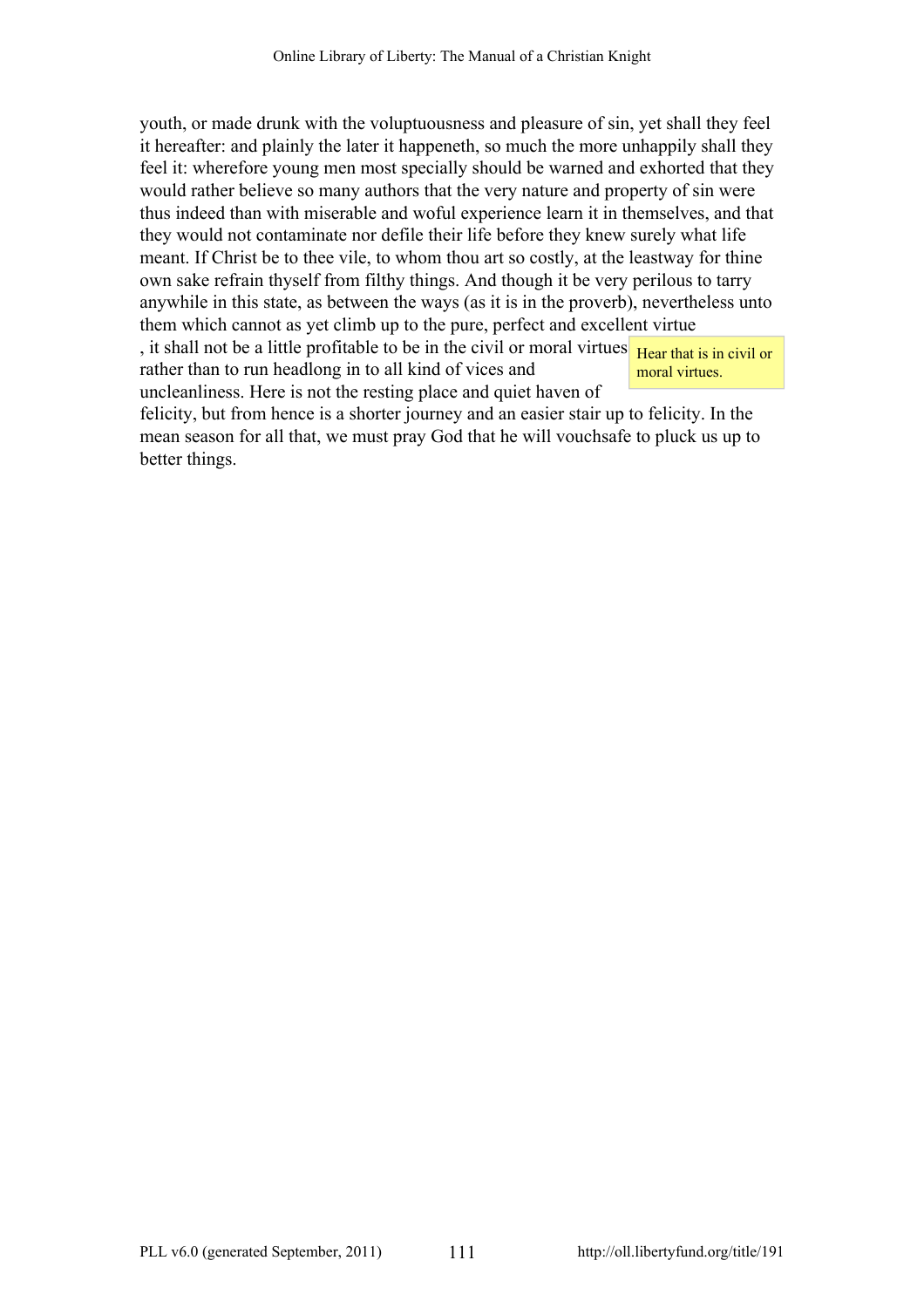# The Eighth Rule.

#### Chap. Xvii.

If the storm of temptation shall rise against thee somewhat thick and grievously, begin not forthwithal to be discontent with thyself, as though for that cause God either cared not for thee, or favoured thee not, or that thou shouldest be but an easy christian man, or else the less perfect: but rather give thanks to God because he instructeth thee as one which shall be his heir in time to come, because he beateth or scourgeth thee as his most singular beloved son and proveth thee as his assured friend. It is a very great token a man to be reject from the mercy of God when he is vexed with no temptations. Let come to thy mind the apostle Paul which obtained to be admitted or let in even in to the mysteries of the third heaven, yet was he beaten of the angel of Satan. Let come to remembrance the friend of God, Job:

remember Jerom, Benedict, Frauncys, and with these innumerable other holy fathers, vexed and troubled of very great vices: if that which thou sufferest be common to so great men, be

Temptation is a sign that God loveth us.

common to so many men as well as to thee, what cause is there wherefore thou shouldest be smit out of countenance, shouldest be abashed or fall into despair? Enforce rather and strive that thou mayst overcome as they did, God shall not forsake thee, but with temptation shall make increase, that thou mayst be able to endure.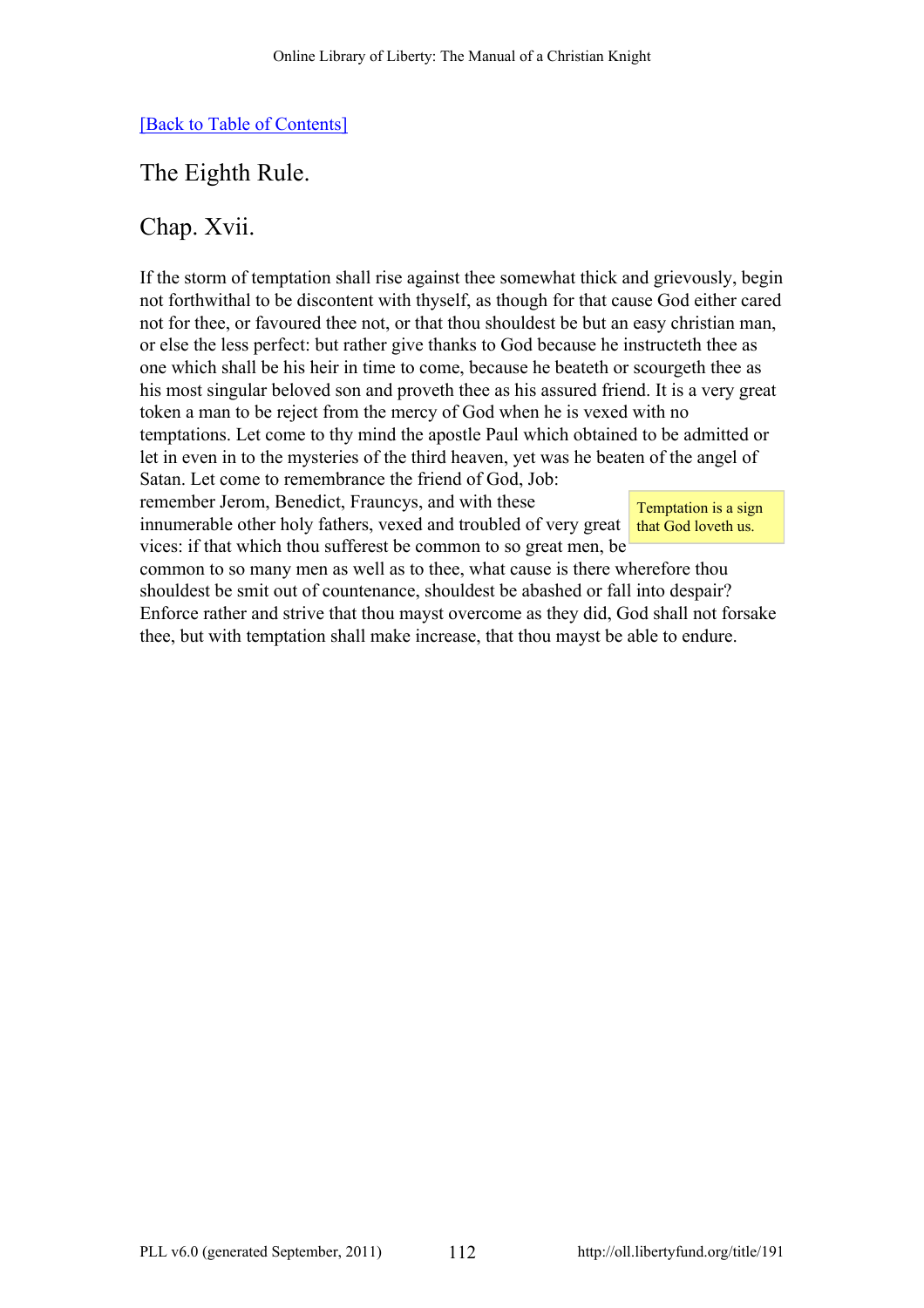# The Ninth Rule.

# Chap. Xviii.

As expert captains are wont to cause, when all things are quiet , at rest and at peace, that the watch nevertheless be duly kept: likewise see thou that thou have alway thy mind watching and circumspect against the sudden assault of thine enemy (for he ever compasseth round about seeking whom he might devour) that thou mayst be the more ready as soon as he assaulteth thee to put him back manfully, to confound him and forthwith to tread underfoot the head of the pestiferous and poison serpent: for he is never overcome either more easily or more surely and perfectly, than by that means. Therefore it is a very wise point to dash the young children of Babylon (as soon as they be born) against the stone which is Christ, or they grow strong and great.

We must ever keep watch.

Let temptation be held down at the beginning while it is fresh.

The children of Babylon signifieth subjection or temptation or the first motions to sin.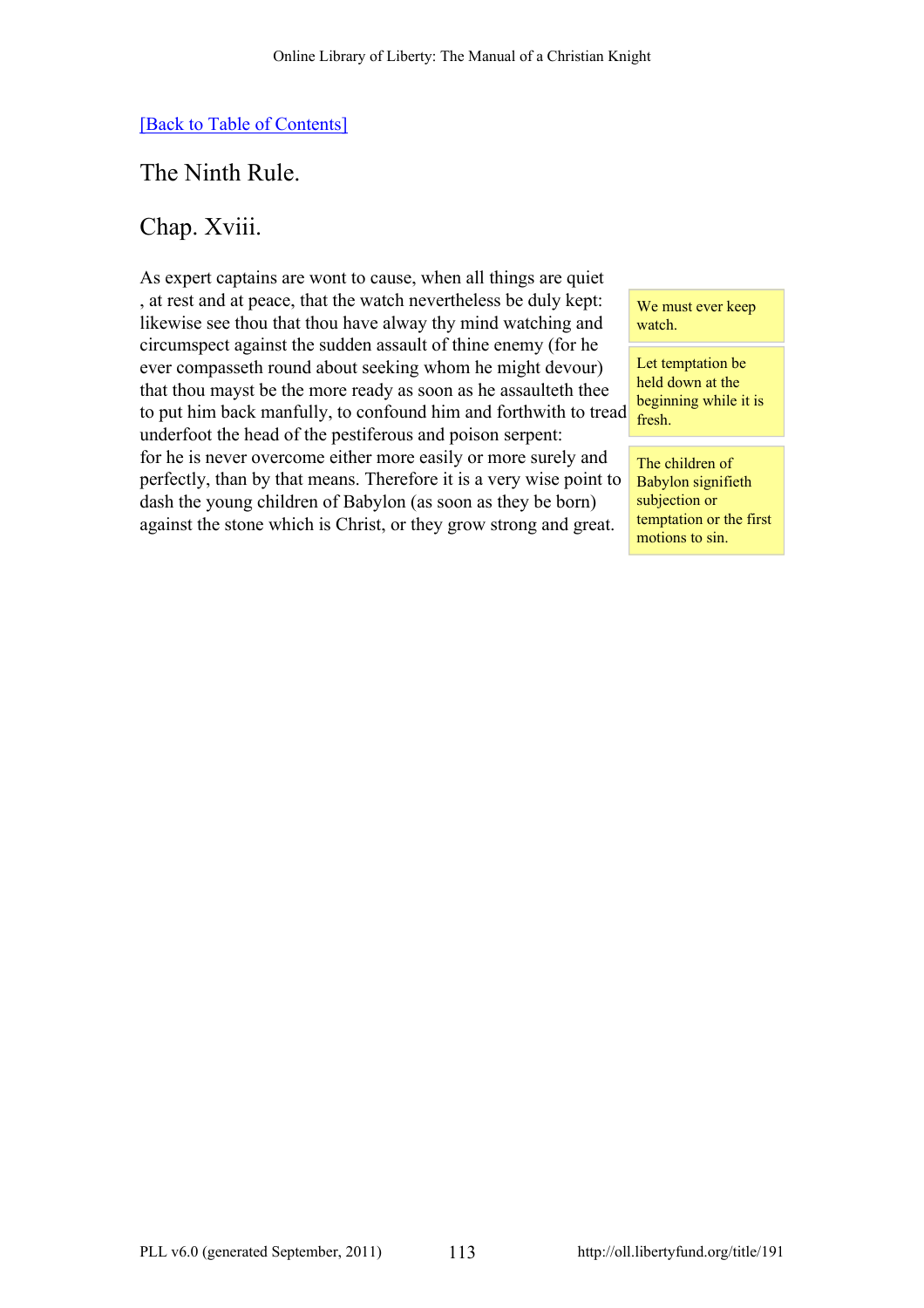The Tenth Rule.

Chap. Xix.

But the tempter is put back most of all by this means

, if thou shalt either vehemently hate, abhor and defy, and in a manner spit at him straightway whensoever he enticeth and moveth thee with any temptation, or else if thou pray fervently or

Remedies against temptation.

get thyself to some holy occupation, setting thine whole mind thereunto: or if thou make answer to the tempter with words set out of holy scripture, as I have warned thee before. In which thing verily it shall not profit meanly against all kind of temptation to have some certain sentences prepared and ready, specially those with which thou hast felt thy mind to be moved and stirred vehemently.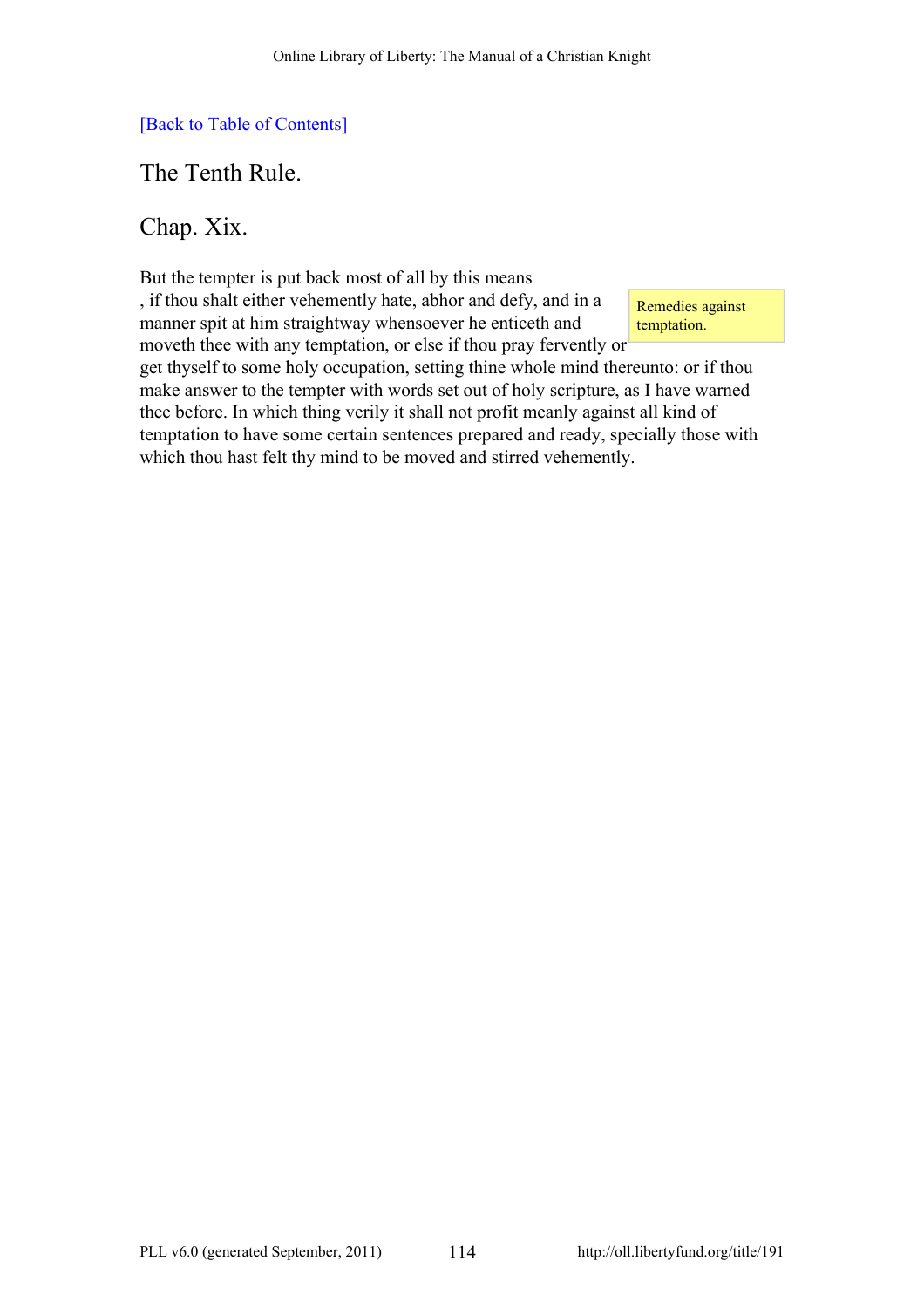# The Eleventh Rule.

#### Chap. Xx.

#### TWO dangers chiefly follow good men

, one lest in temptation they give up their hold. Another lest after the victory in their consolation and spiritual joy they wax wanton and stand in their own conceit, or else please themselves. Therefore that thou mayst be sure not only from the night fear

, but also from the devil of mid-day: look when thine enemy stirreth thee unto filthy things that thou behold not thine own feebleness or weakness, but remember only that thou canst do all things in Christ

, which said not to his apostles only, but to thee also and to all his members, even unto the very lowest: Have confidence for I have overcome the world. Again whensoever either after thine enemy is overcome, or in doing some holy work, thou shalt feel The night fear is fear lest we should be overcome.

The devil of mid-day is pride.

Remember thou art able to do all things in Christ.

thy mind inwardly to be comforted with certain privy delectations: then beware diligently that thou ascribe nothing thereof unto thine own merits but thank only the free beneficence of God for altogether, and hold down and refrain thyself with the words of Paul, saying: What hast thou, that thou hast not received? If thou have received it, why rejoicest thou as though thou haddest not received it? And so against this double mischief shall there be a double remedy, if thou in the conflict mistrusting thine own strength dost flee for succour unto thy head Christ, putting the whole trust of conquering in the benevolence of him only. And if also in the spiritual comfort and consolation, thou immediately give thanks to him for his benefit, humbly knowing and confessing thine unworthiness.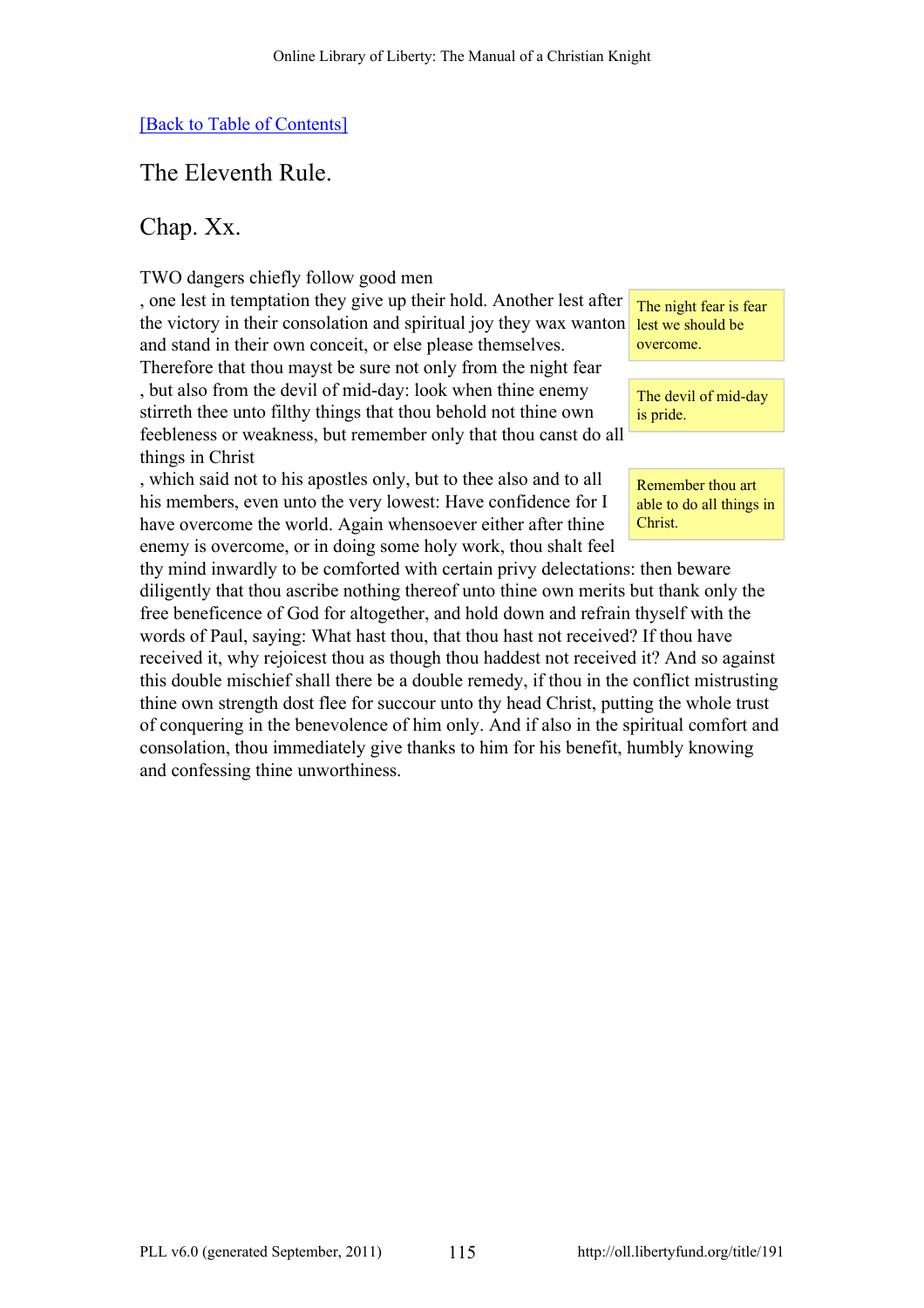# The Twelfth Rule.

# Chap. Xxi.

When thou fightest with thine enemies, think it not enough for thee to avoid his stroke, or put it back, except thou also take the weapon from him manfully, and lay therewith again at the owner, killing him with his own sword. That shall come to pass on this wise.

If when thou art provoked unto evil thou do not only abstain from sin, but thereof dost take unto thee an occasion of virtue: and as poets elegantly feign that Hercules did grow and was also hardened in courage through the dangers that Juno put unto him

Of temptation take ever an occasion of virtue.

of displeasure: thou likewise give also attendance that by the instigations of thine enemy not only thou be not the worse but rather be made much better. Thou art stirred unto bodily lust, know thy weakness, and also lay apart somewhat the more of lawful pleasures, and add some increase unto chaste and holy occupations. Thou art pricked unto covetousness and nyggysshe keeping: increase alms deeds. Thou art moved unto vain glory: so much the more humble thyself in all things.

And thus shall it be brought about that every temptation may be a Let temptations be and virtuous living. And verily other means is there none at all of thy holy purpose. certain renewing of thy holy purpose, and an increase of piety so great virtue and strength to vanquish and overthrow our

ever the renewing of

enemy: for he shall be afraid to provoke thee afresh, lest he which rejoiceth to be the beginner and chief captain of wickedness should minister an occasion of piety, virtue and godliness.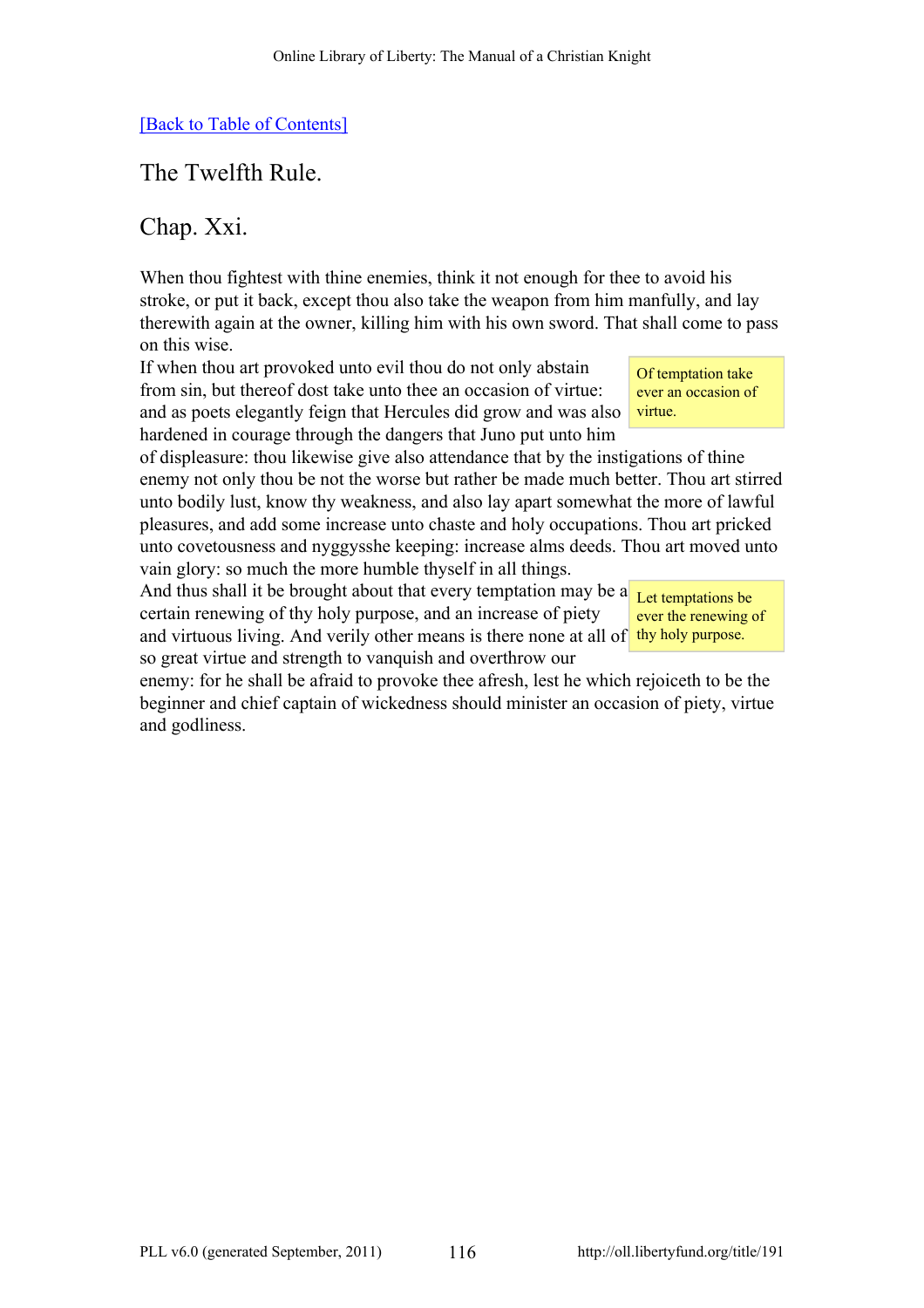# The Thirteenth Rule.

#### Chap. Xxii.

But alway take heed that thou fight with this mind and hope, as though that should be the last fight that ever thou shalt have, if thou get the over hand: for it may be verily that the benignity of God will give and grant this reward unto thy virtue and noble act: that thine enemy once overcome to his shame, shall never afterward come upon thee again. A thing which we read to have happened to divers holy men: neither believeth Origene against reason, that when christian men overcome, then is the power of their enemies minished, whiles the adversary once put back manfully is never suffered to return again to make a fresh battle. Be bold therefore in the conflict, to hope for perpetual peace. But again after thou hast overcome

, so behave thyself as though thou shouldest go again to fight straightway, for after one temptation, we must look ever for another: we may never depart from our harness and weapons: we

After one battle we must look for another

may never forsake our standing: we may never leave off watch as long as we war in the garrison of this body. Every man must have alway that saying of the prophet in his heart, I will keep my standing.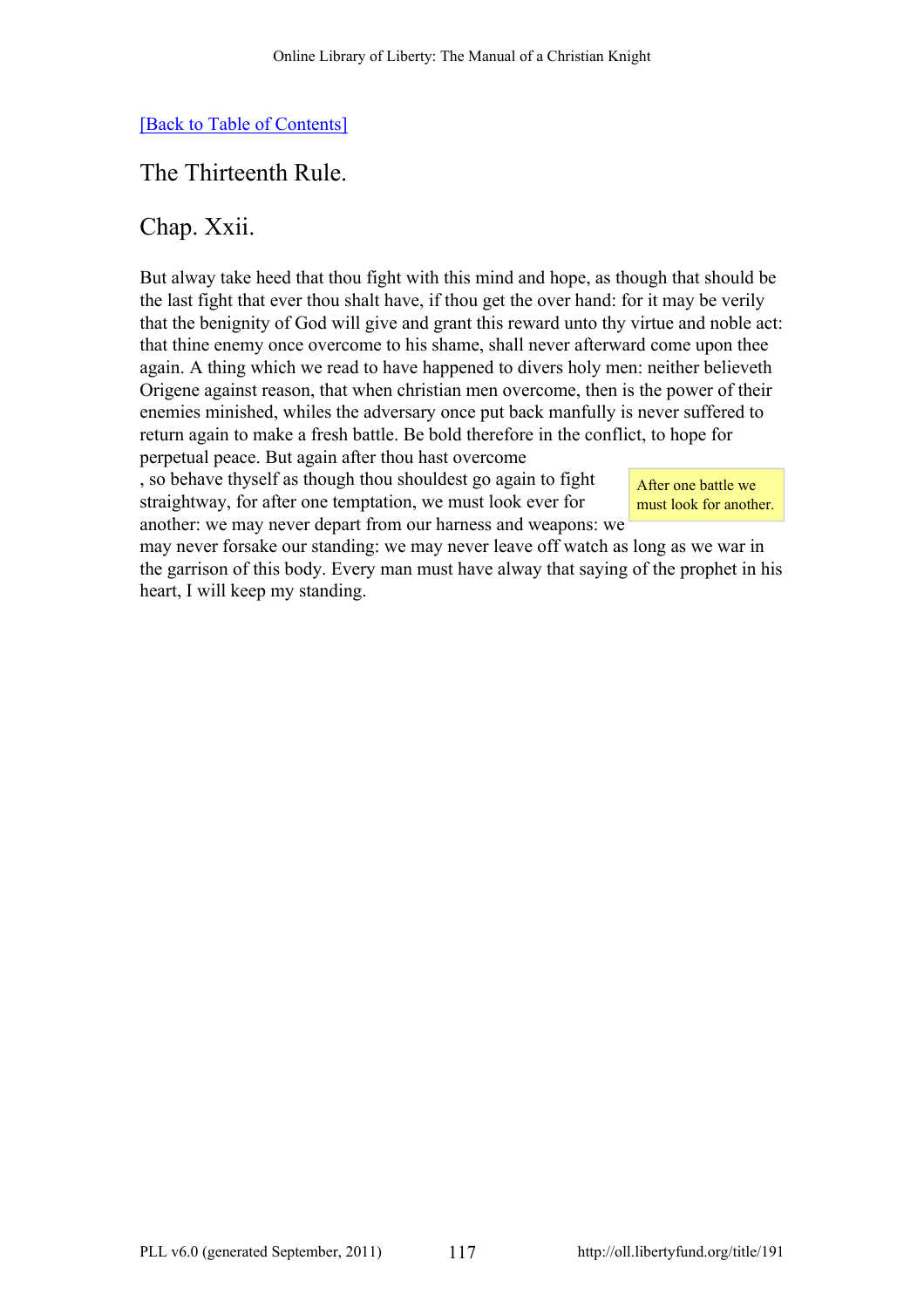#### The Fourteenth Rule.

#### Chap. Xxiii.

We must take very good heed that we despise not any vice as light, for no enemy overcometh oftener than he which is not set off: in which thing I perceive not a few men to be greatly deceived: for they deceive themselves while they favour themselves in one or two vices

, which every man after his own appetite thinketh to be venial, and all other grievously abhor. A great part of them which the common people call perfect and uncorrupt, greatly defieth theft,

extortion, murder, adultery, incest: but single fornication and moderate use of voluptuous pleasures as a small trespass, they refuse not all. Some one man being unto all other things uncorrupt enough is somewhat a good drinker, is in riot and expenses somewhat wasteful. Another is somewhat liberal of his tongue. Another is cumbered with vanity, vainglory and boasting. At the last, what vice shall we lack if every man after this manner shall favour his own vice?

It is an evident token that those men which favour any vice at all should not truly possess the other virtues but rather some images

of virtues which either nature or bringing up, finally very custom, hath grafted in the minds of the very gentiles. But he, which with christian hatred abhorreth any one vice, must needs abhor all: for he whose mind true charity hath once possessed hateth indifferently the whole host of evil things, and flattereth not himself so much as in venial sins, lest he might fall a little and a little from the smallest to the greatest: and while he is negligent in light things might fall from the chiefest things of all.

And though thou as yet canst not pluck up by the roots the whole generation of vices: nevertheless somewhat of our evil properties must be plucked away day by day, and something added to good manners: after that manner diminisheth or augmenteth the great heap of Hesiodus.

Daily must somewhat of our evils be taken away, and of good things be added.

The images of virtue.

Some men fancy their own vices.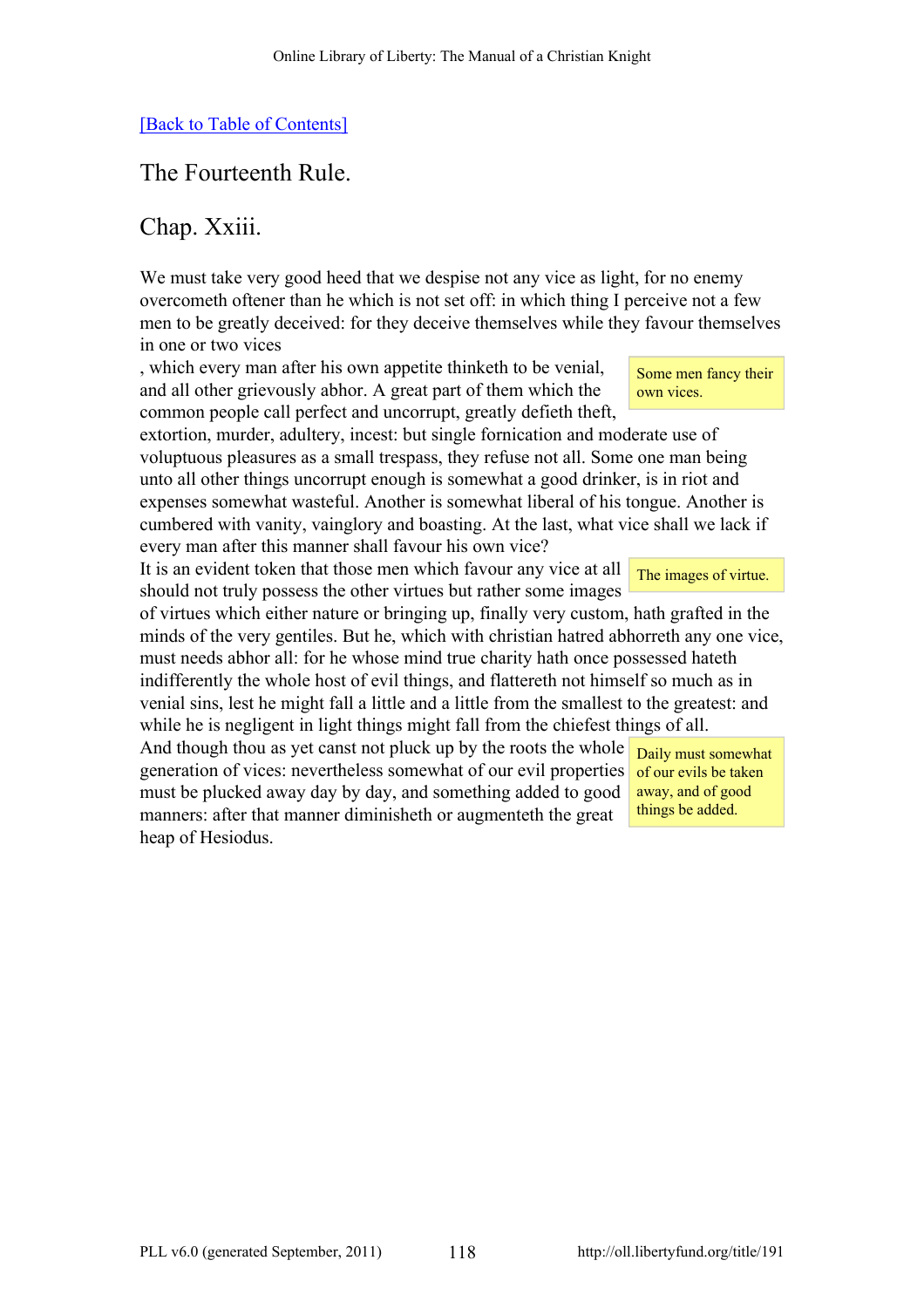# The Fifteenth Rule.

#### Chap. Xxiv.

If the labour which thou must take in the conflict of temptation shall fear thee, this shall be a remedy. See thou compare not the grief of the fight with the pleasure of the sin: but match me the present bitterness of the fight with the bitterness of the sin hereafter which followeth him that is overthrown:

and then set the present sweetness of the sin which enticeth thee, with the pleasure of the victory hereafter, and with the tranquillity of mind which followeth him that fighteth lustily: and anon thou shalt perceive how unequal a comparison there shall be. But in this thing they which be but little circumspect are deceived, because they compare the displeasure of the fight with

The bitterness of the fight must be compared with the pain which followeth the sin.

the pleasure of the sin, and consider not what followeth the one and the other. For there followeth him which is overcome, grief both more painful a great deal and also of longer continuance than he should have had in time of fight, if he had won the victory. And likewise there followeth the conquerors more pleasure by a great deal and of longer endurance than was the pleasure which carried him into sin that was overcome: which thing he shall lightly judge, that hath had the proof of both.

But no man that is christened ought to be so outright a coward though he were daily subdued of temptation, but that he should once at the least do his endeavour to prove what thing it is to overcome temptation, which thing the oftener he shall do, the pleasanter shall the victory be made unto him.

Prove sometime what it shall be to overcome.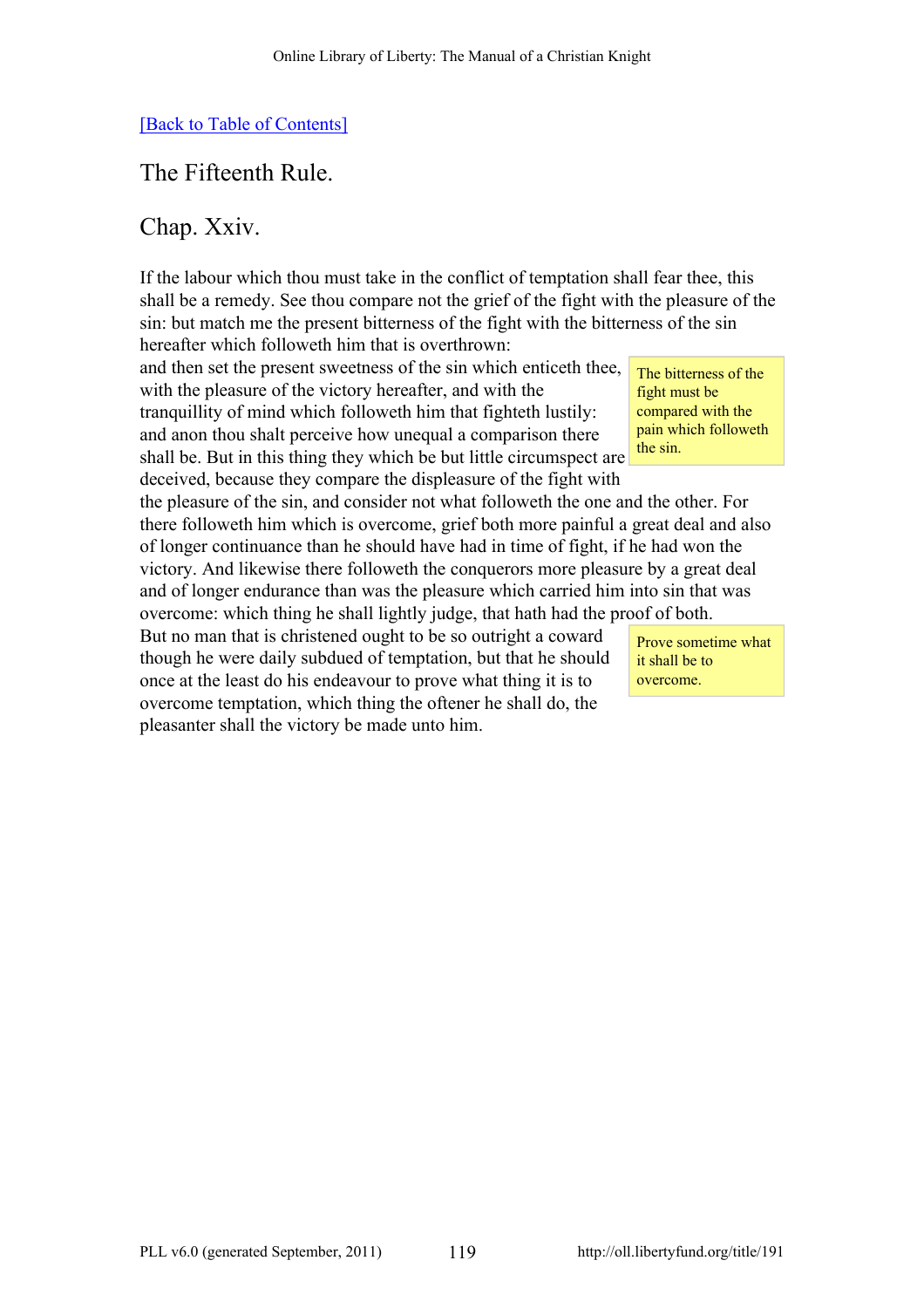#### The Sixteenth Rule.

#### Chap. Xxv.

But if at any time it shall fortune thee to receive a deadly wound, beware lest by and by (thy shield cast away and weapons forsaken) thou yield thyself to thine enemies' hands, which thing I have perceived to happen unto many, whose minds naturally are somewhat feeble and soft without resistance

, that after they were once overthrown, they ceased to wrestle any more, but permitted and gave themselves altogether unto affections, never thinking any more to recover their liberty again.

Despair not though thou be overcome.

Too too much perilous is this weakness of spirit, which now and then though it be not coupled with the most wits in the world, yet is it wont to bring to that point which is worst of all, to desperation verily. Against this weakness therefore thy mind must be aforehand armed with this rule, that after we have fallen into sin not only we should not despair, but counterfeit bold men of war

, whom not seldom shame of rebuke and grief of the wound received not only putteth not to flight but sharpeneth and refresheth again to fight more fiercely than they did before. In like case also after that we have been brought in to deadly sin, let

us haste anon to come again to ourselves and to take a good heart to us, and to repair again the rebuke and shame of the fall with new courage and lustiness of strength. Thou shalt heal one wound sooner than many: thou shalt easier cure a fresh wound than that which is now old and putrefied. Comfort thyself with that famous verse which Demostenes is said to have used: A man that fleeth will yet fight again. Call to remembrance David the prophet, Salomon the king, Peter a captain of the church, Paul the apostle, so great lights of holiness: into what great sins for all that fell they? Which all peradventure even for this cause God suffered to fall, lest thou when thou haddest fallen shouldest despair: rise up again therefore upon thy feet but that quickly and with a lusty courage, and go to it afresh, both fiercer and also more circumspect. It happeneth sometime that deadly offences grow to good men into a heap of virtuous living, while they love more fervently which erred most shamefully.

A fall sometimes courageth a man to wrestle more strongly.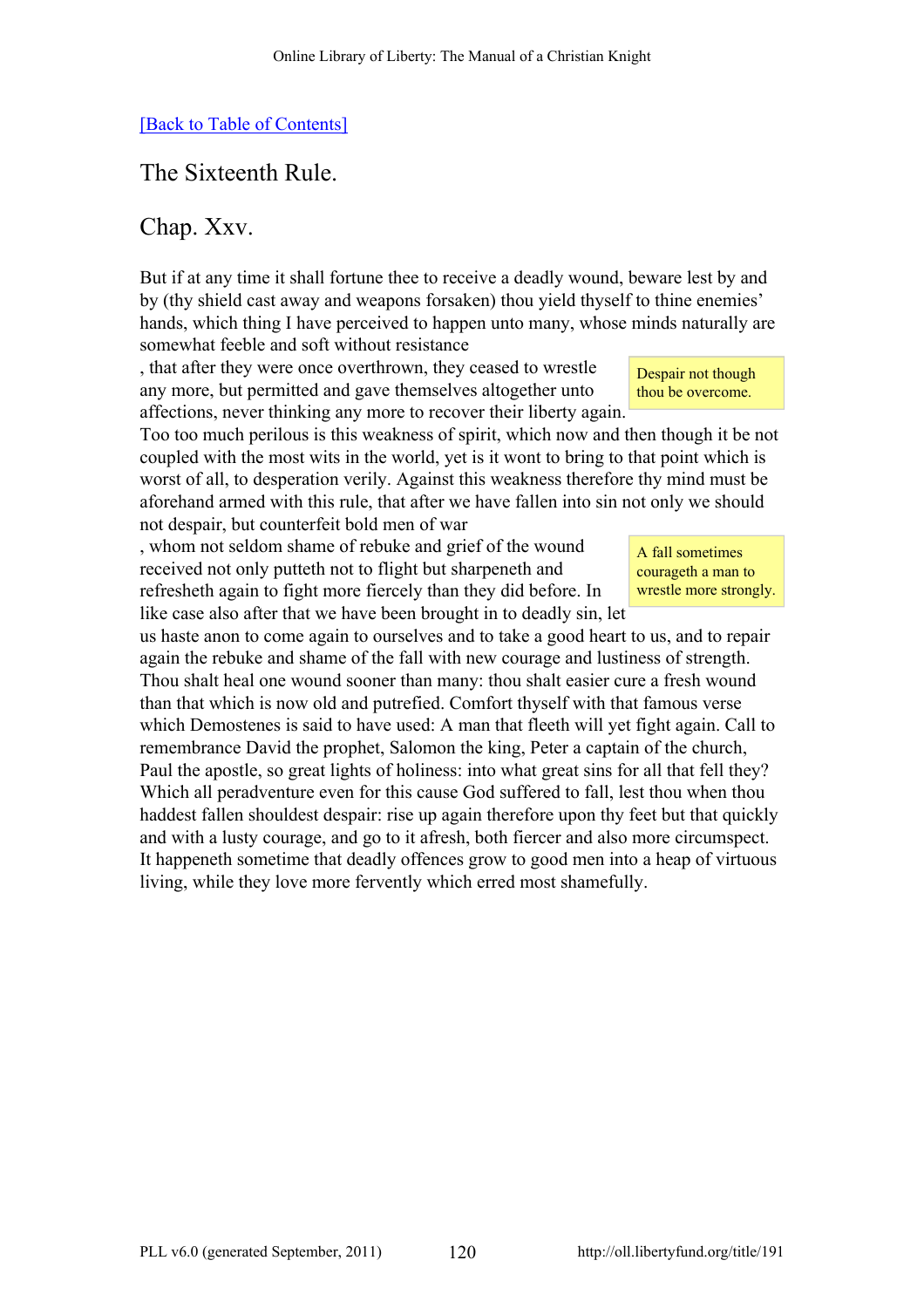#### The Seventeenth Rule.

#### Chap. Xxvi.

But against sundry and diverse assaults of the tempter thine enemy, sundry and diverse remedies are very meet and convenient.

The cross of Christ. Nevertheless the only and chief remedy which of all remedies is of most efficacy and strength against all kinds either of adversity

or else temptation is the cross of Christ. The which selfsame is both an example to them that go out of the way, and a refreshing to them that labour, and also armour or harness to them that fight. This is a thing to be cast against all manner weapons and darts of our most wicked enemy. And therefore it is necessary to be exercised diligently therein, not after the common manner, as some men repeat daily the history of the passion of Christ, or honour the image of the cross, or with a thousand signs of it arm all their body round on every side, or keep some piece of that holy tree laid up at home in their house, or at certain hours so call to remembrance Christ's

punishment, that they may have compassion and weep for him with natural affection, as they would for a man that is very just and suffereth great wrong unworthily. This is not the true fruit of that tree:

nevertheless let it in the mean season be the milk of the souls which be younglings and weak in Christ. But climb thou up into the date tree, that is to say the tree of victory, that thou mayest take hold of the true fruits thereof. These be the chief if we, which be members, shall endeavour ourselves to be semblable unto our head in mortifying our affections, which be our

members upon the earth, which thing unto us ought only to be nothing bitter, but also very pleasant and fervently to be desired, if so be the spirit of Christ live in us. For who loveth truly and heartily that person to whom he rejoiceth to be as unlike as may be, and in living and conversation clean contrary? Notwithstanding that thou mayest the more profit, in thy mind record the mystery of the cross. It shall behoveful that every man prepare unto himself a certain way and godly craft of fighting and therein diligently exercise, that as soon as need shall require it may be ready at hand. Such may the craft be, that in certifying of every thine affections thou mayest apply that part of the cross which most specially thereto agreeth: for there is not at all any either temptation, either adversity, which hath not his proper remedy in the cross.

As when thou art tickled with ambition of this world, when thou art ashamed to be had in derision and to be set at naught: consider thou then, most vile member

, how great Christ thy head is, and unto what vileness he humbled himself for thy sake. When the evil of envy invadeth

thy mind, remember how kindly, how lovingly he bestowed himself every whit unto our use and profit, how good he is even unto the worst. When thou art moved with gluttony, have in mind how he drank gall with eysell. When thou art tempted with filthy pleasure, call to remembrance how far from all manner of pleasure the whole life of thy head was, and how full of incommodities, vexation, and grief. When ire

The very fruit of the cross is mortifying of our members that is to say of our passions and affections bodily.

Affections are this wise crucified.

Nota.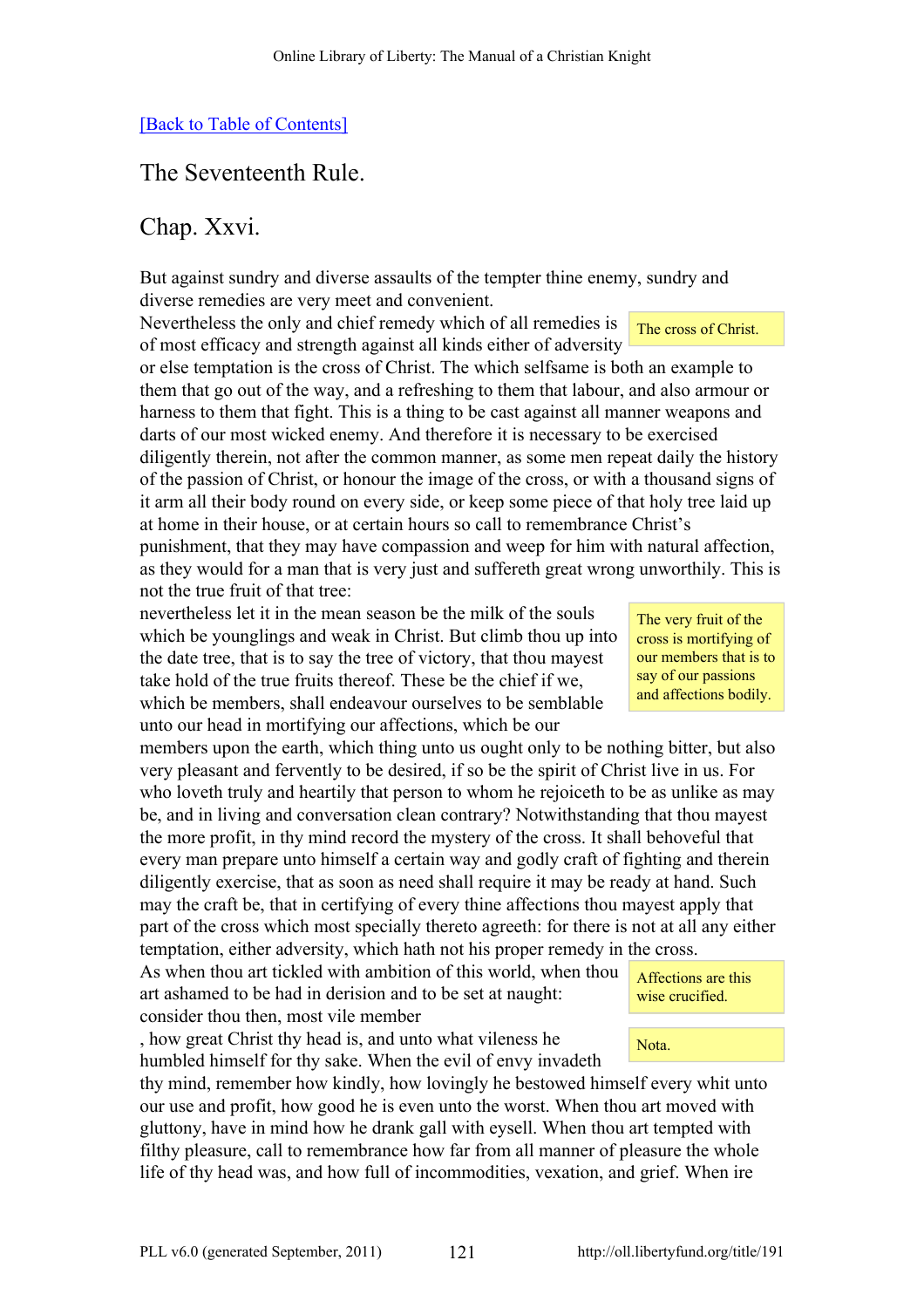provoketh thee, let him come immediately to thy mind, which like a lamb before the shearer held his peace and opened not his mouth. If poverty wring thee evil, or covetousness disquiet thee, anon let him be rolled in thy mind that is the Lord of all things, and yet was made so poor and needy for thy sake that he had not whereupon to rest his head. And after the same manner if thou shalt do in all other temptations also, not only it shall not be grievous to have oppressed thine affections, but surely pleasant and delectable, for because thou shalt perceive that thou by this means art conformed and shapen like unto thy head, and that thou dost as it were recompense him for his infinite sorrows, which for thy sake he suffered unto the uttermost.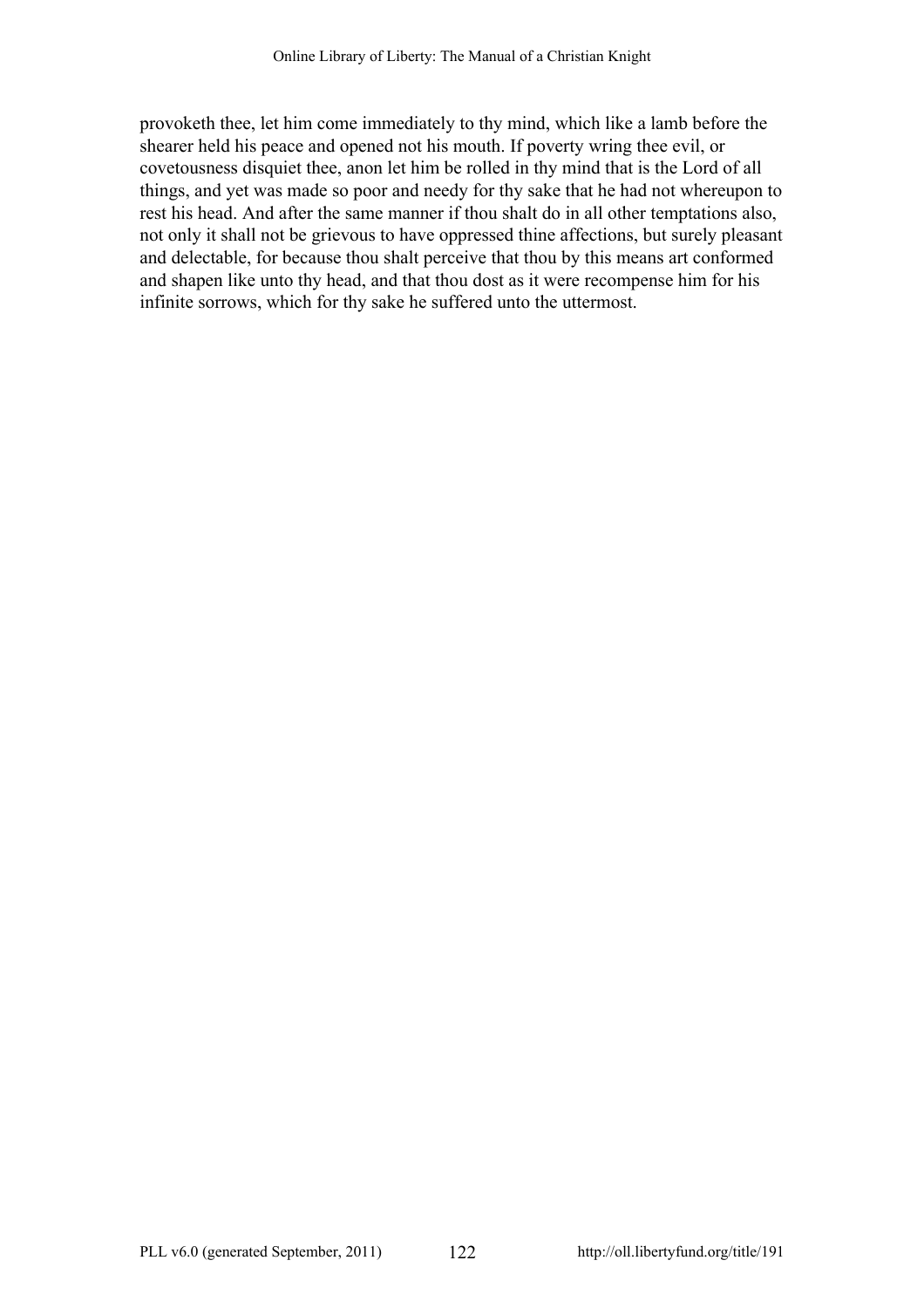#### The Eighteenth Rule.

#### Chap. Xxvii.

And verily this manner of remedy, though it alone of all remedies be most present and ready, most sure and quick in working to them which be meanly entered in the way of living, nevertheless to the weaker sort these things also shall somewhat profit:

if when affection moveth unto iniquity, then at once they call before the eyes of the mind how filthy, how abominable, how mischievous a thing sin is: on the other side how great is the dignity of man. In trifles and matters such as skilleth not if all the

Consider the filthiness of sin and the dignity of man.

world knew, we take some deliberation and advisement with ourselves. In this matter of all matters most weighty and worthy to be pondered, before that with consent as with our own hand writing we bind ourselves to the fiend, shall we not reckon and account with our mind of how noble a craftsman we were made, in how excellent estate we are set, with how exceeding great price we are bought, unto how great felicity we are called, and that man is that gentle and noble creature for whose sake only God hath forged the marvellous building of this world, that he is of the company of angels, the son of God, the heir of immortality, a member of Christ, a member of the church, that our bodies be the temple of the Holy Ghost, our minds the images and also the secret habitations of the deity. And on the other side that sin is the most filthy pestilence and consumption both of the mind and of the body also, for both of them through innocency springeth anew into their own natural kind, and through contagion of sin both putrefy and rot even in this world. Sin is that deadly poison of the most filthy serpent, the prest wages of the devil, and of that service which is not most filthy only, but also most miserable. After thou hast considered this and such like with thyself, ponder wisely and take sure advisement and deliberation whether it should be wisely done or no, for an apparent momentary and poisoned little short pleasure of sin, to fall from so great dignity into so vile and wretched estate, from whence thou canst not rid and deliver thyself by thine own power and help.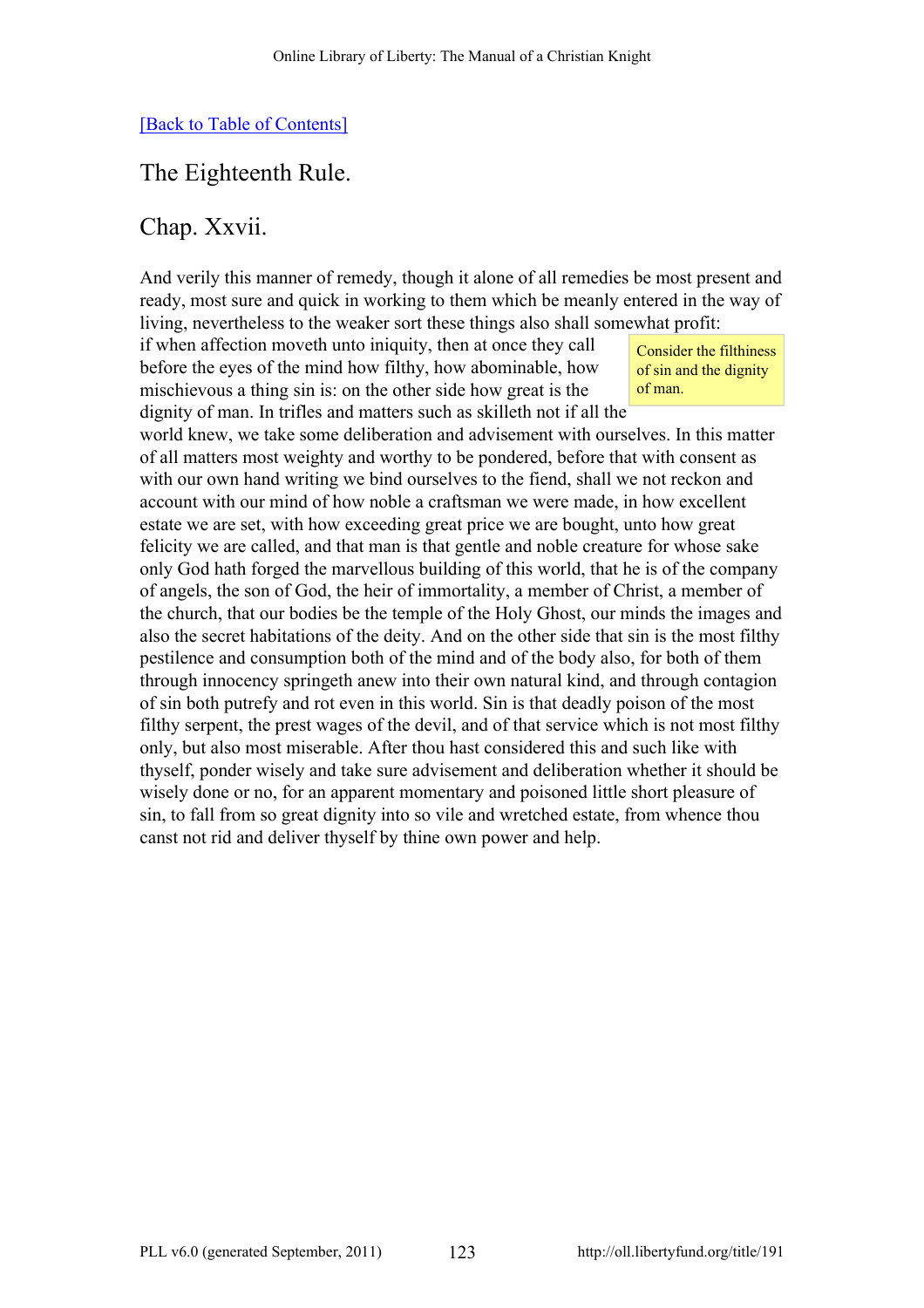#### The Nineteenth Rule.

#### Chap. Xxviii.

Furthermore compare together those two captains by themselves most contrary and unlike, God and the devil, of which the one thou makest thine enemy when thou sinnest, and the other thy lord and master. Through innocency and grace thou art called in to the number of the friends of God, art elect unto the right title and inheritance of the sons of God. By sin verily thou art made both the bond servant and son of the devil.

The one of them is that eternal fountain and original patron and true example of very and sure beauty, of very true pleasure, of most perfect goodness, ministering himself to all things. The other is father of all mischief, of extreme filthiness, of uttermost infelicity. Remember the benefits and goodness of the one done to thee, and the evil deeds of the other. With what goodness hath

We must have in mind the beneficence of God, and the maleficence or noysaunce of the devil.

the one made thee? With what mercy redeemed thee? With what liberty and freedom endued thee? With what tenderness daily suffereth he and sustaineth thee, a wretched sinner, patiently abiding and looking for amendment? With what joy and gladness doth he receive thee amended, and when thou art come again to thyself? Contrary to all these things with how natural hate and envy long ago did the devil lay wait to thy health? Into what grievous and cumbrous vexation hath he cast thee, and also what other thing imagineth he daily but to draw all mankind with him into eternal mischief? All these things on this side and that side, well and substantially weighed and pondered, thus think with thyself: shall I unmindful of mine original beginning from whence I came, unmindful of so great and manifold benefits, for so small a morsel of feigned and false pleasure, unkindly depart from so noble, from so loving, from so beneficial a father, and shall mancipate and make myself bond willingly unto a most filthy and a most cruel master? Shall I not at the least way make good to the one that thing which I would perform to a vile man, which had shewed kindness, or done me any good? Shall I not fly from the other, which would fly from a man that coveted or were about to do me hurt?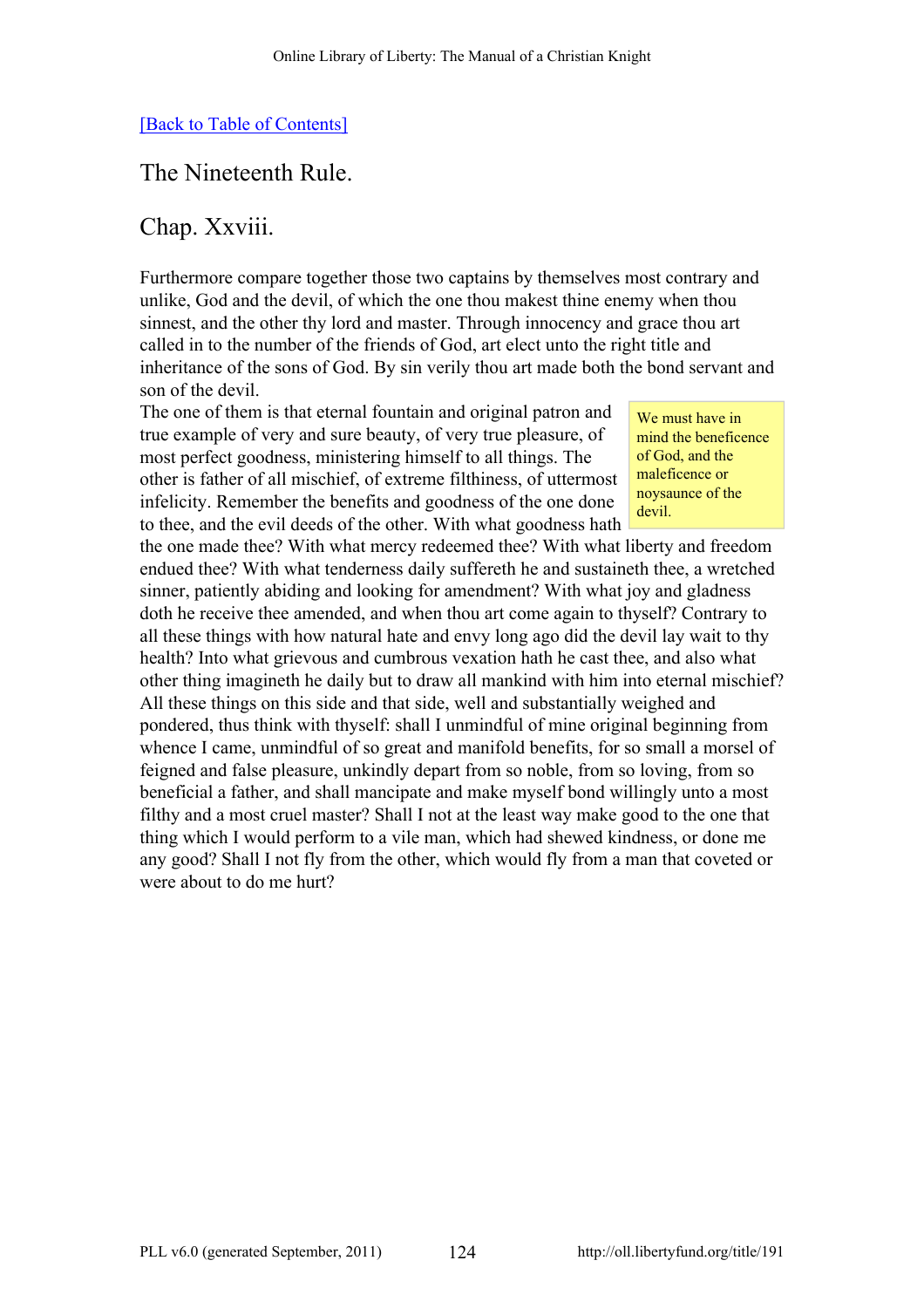# The Twentieth Rule.

# Chap. Xxix.

And verily the rewards be no less unequal than the captains and givers of them be contrary and unlike.

Than without end to enjoy everlasting felicity and blessedness, in is heaven. For what is more unequal than eternal death and immortal life? the company and fellowship of the heavenly citizens, and

The reward of virtue

without end to be tormented and punished with extreme vengeance, in the most unhappy and wretched company of damned souls? And whosoever doubteth of this thing, he is not so much as a man verily, and therefore he is no christian man. And whosoever thinketh not on this, nor hath it in remembrance, is even madder than madness itself.

Moreover and besides all this, virtue and wickedness hath in the mean season even in this life their fruits very much unlike, for of the one is reaped assured tranquillity and quietness of mind, and

The fruits of piety in this world.

that blessed joy of pure and clean conscience, which joy, whosoever shall once have tasted, there is nothing in all this world so precious nor nothing so pleasant,

wherewith he would be glad or desirous to change it. Contrariwise there followeth the other, that is to say wickedness, a thousand other evils, but most specially that most wretched torment and vexation of unclean conscience. That is that hundredfold reward of spiritual joy which Christ promised in the gospel, as a certain earnest or taste of eternal felicity. These be those marvellous rewards that the apostle speaketh of which eye neither saw nor ear hath heard, neither hath sunk into the heart of any man, which God hath prepared for them that love him, and verily in this life, when in the mean season the worm of wicked men dieth not

, and they suffer their hell pains here even in this world. Neither any other thing is that flame in which is tormented the rich glutton of whom is made mention in the gospel: neither any other

things be those punishments of them in hell of whom the poets write so many things, save a perpetual grief, unquietness or gnawing of the mind which accompanieth the custom of sin. He that will therefore, let him set aside the reward of the life to come, which be so diverse and unlike: yet in this life virtue hath annexed to her wherefore she abundantly ought to be desired, and vice hath coupled unto him for whose sake he ought to be abhorred.

world.

The fruit of sin in this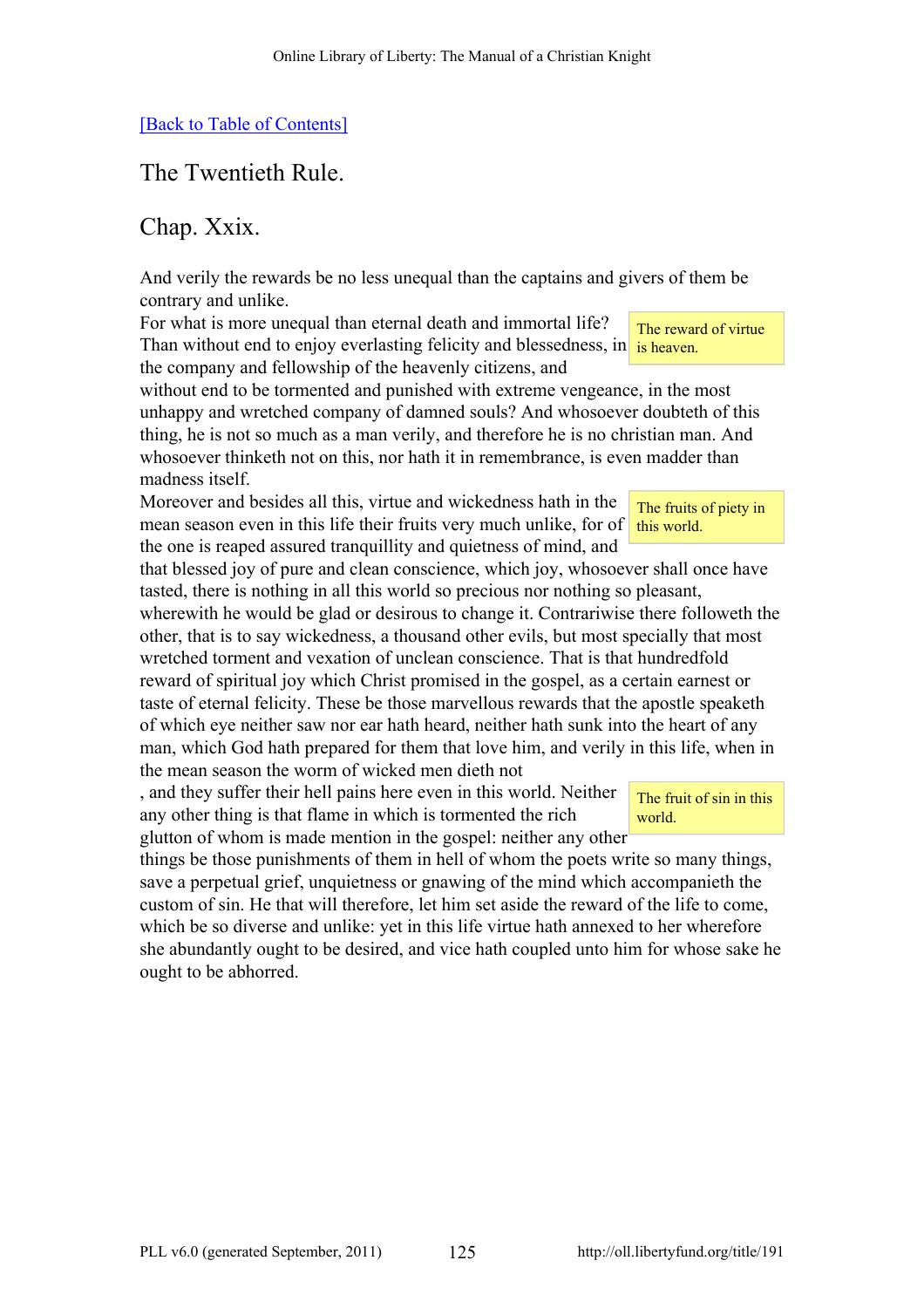# The Twenty-first Rule.

Chap. Xxx.

Moreover consider how full of grief and misery, how short and transitory is this present life, how on every side death lieth in await against us, how everywhere he catcheth us suddenly and unaware. And when no man is sure, no not of one moment of life, how great peril it is to prolong and continue that kind of life in which (as it often fortuneth) if sudden death should take thee thou were but lost and undone for ever.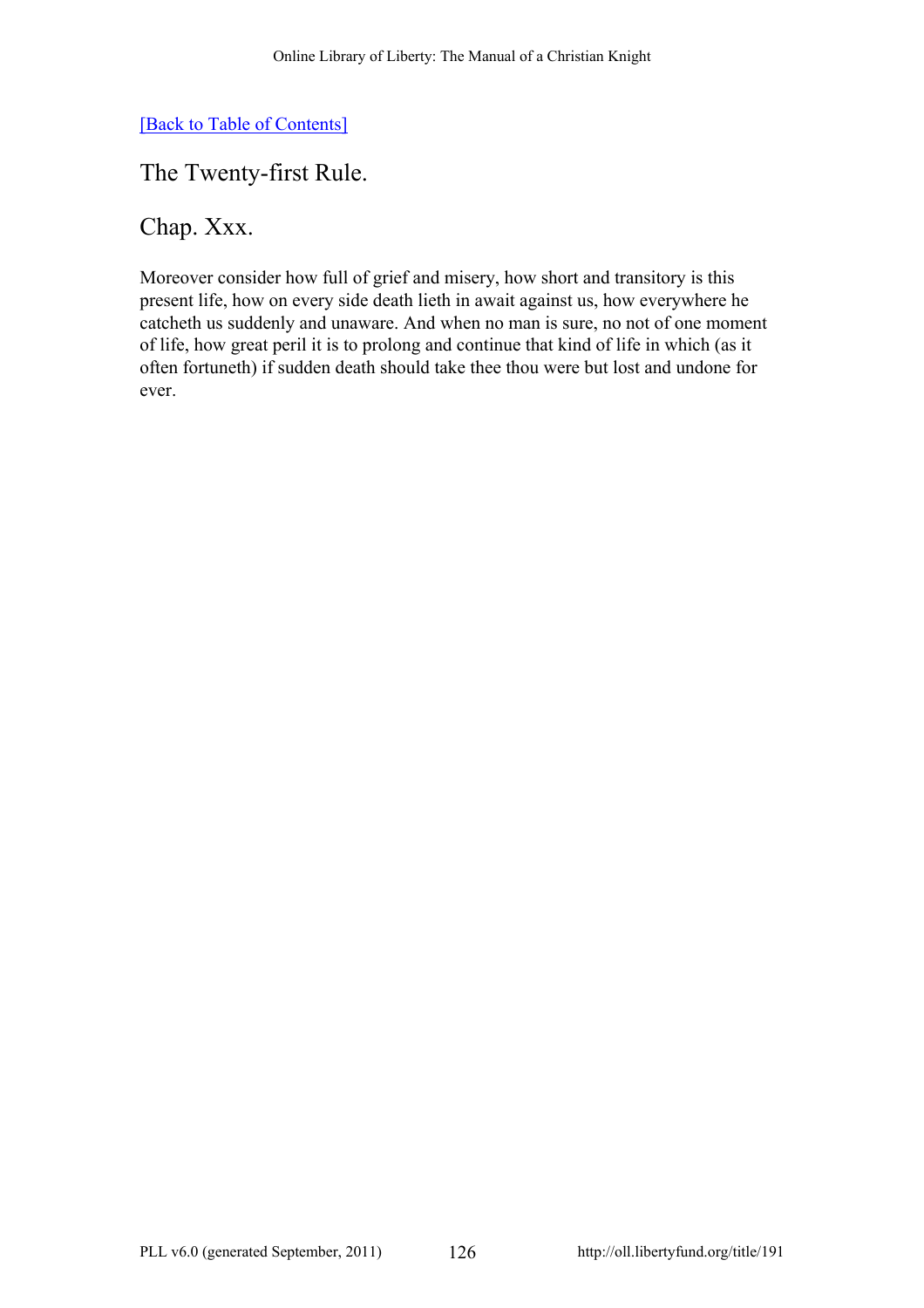#### The Twenty-second Rule.

#### Chap. Xxxi.

Besides all this impenitency or obduration of mind is to be feared of all mischiefs the extreme and worst: namely if a man would ponder this one thing of so many, how few there be which truly and with all their hearts come to themselves again, and be clean converted from sin, and with due repentance reconciled to God again: specially of them which have drawn along the lives of iniquity even unto the last end of their life.

Slippery verily and easy is the fall or descent into filthiness, but to return back again therehence, and to scape up unto spiritual light, this is a work, this is a labour. Therefore at the leastway thou being monished and warned by the chance of Esope's goat, before thou descend into the pit of sin, remember that there is not so easy coming back again.

The fox and the goat descended both into a pit to drink: when they had drunk they could not get out again, therefore had the goat to stand up against the wall, and the fox leapt upon his back and so up, promising afore to pull up the goat after; the goat desired the fox to fulfil his promise and to help him up, the fox answered, oh goat, goat, if thou haddest had as much wit in thy head as thou hast hair in thy beard thou wouldest not have entered in except thou haddest known how to come out.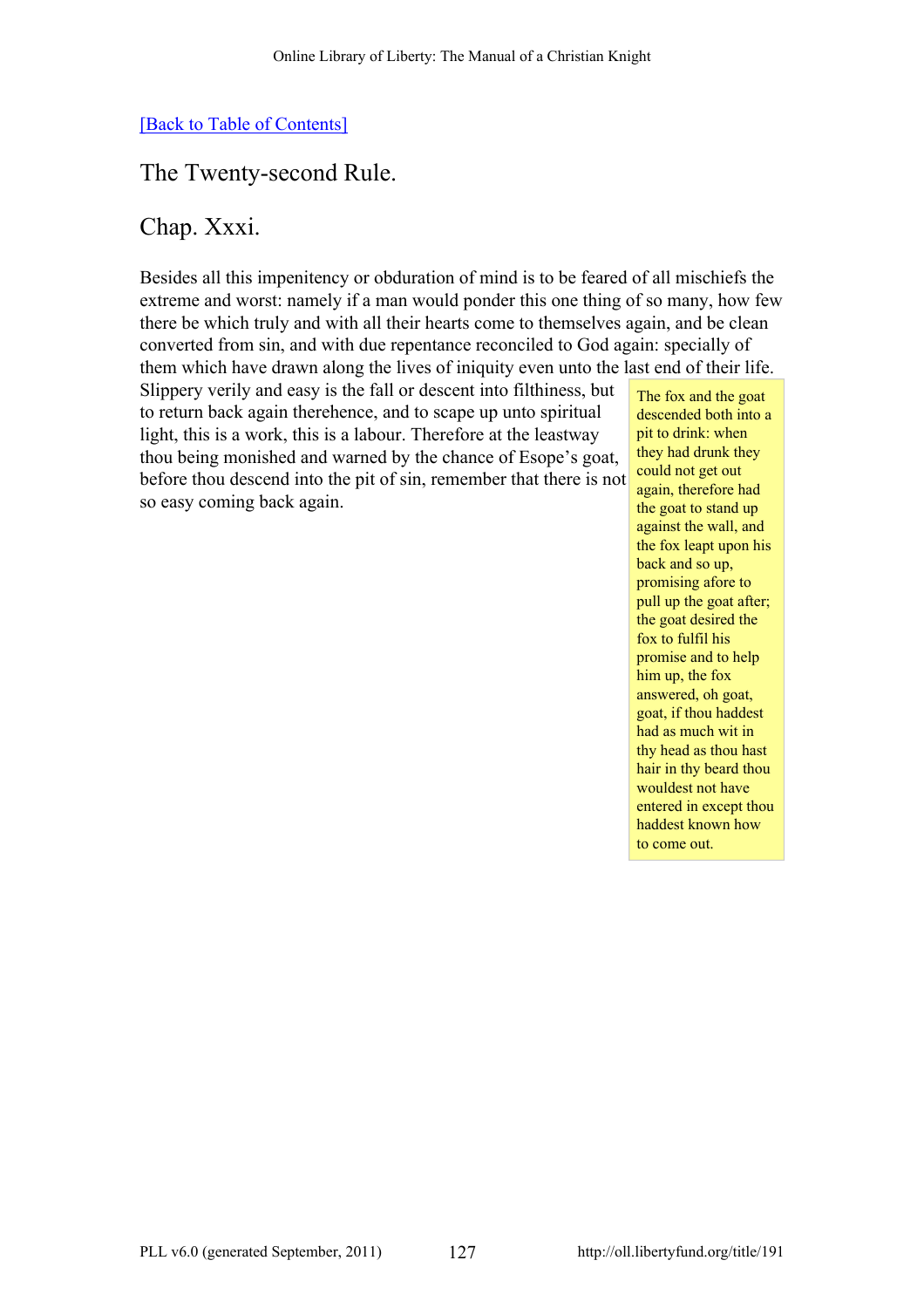# Remedies Against Certain Sins And Special Vices, And First Against Bodily Lust.

# Chap. Xxxii.

Hitherto have we verily opened and declared (howsoever it be done) common remedies against all kind of vices. Now we shall assay to give also certain special and particular remedies, how and by what means thou oughtest withstand every vice and sin, and first of all how thou mayst resist the lust of the body. Than the which evil there is none other that sooner invadeth us, neither sharper assaileth or vexeth us, nor extendeth larger nor draweth more unto their utter destruction. If at any time therefore filthy lust shall stir thy mind, with these weapons and armour remember forthwith to meet him: first think how uncleanly, how filthy, how unworthy for any man whatsoever he be that pleasure is which assimuleth and maketh us, that be a divine work, equal not to beasts only, but also unto filthy swine, to goats, to dogs, and of all brute beasts, unto the most brute, yea which farther forth casteth down far under the condition and state of beasts

, us which be appointed unto the company of angels and fellowship of the deity. Let come to thy mind also how momentary the same is, how impure, how ever having more aloes than of honey.

And on the contrary side how noble a thing the soul is, how worshipful a thing the body of a man is, as I have rehearsed in the rules above. What the devil's peevishness is it that for so little, so uncleanly tickling of momentary pleasures to defile at

that flattering pleasant pestilence bringeth with him. First of all it bodily lust. one time both soul and body with ungodly manners? To profane and pollute that temple which Christ hath consecrate to himself with his blood? Consider that also what an heap of mischievous incommodities pulleth from thee thy good fame, a possession far-away most

precious, for the rumour of no vice stinketh more carenly than the name of lechery: it consumeth thy patrimony, it killeth at once both the strength and also the beauty of the body, it decayeth and greatly hurteth health, it engendereth diseases innumerable and them filthy, it disfigureth the flower of youth long before the day, it hasteth or accelerateth reviled and evil favoured age, it taketh away the quickness and strength of the wit, it dulleth the sight of the mind, and grafteth in a man as it were a beastly mind, it withdraweth at once from all honest studies and pastimes, and plungeth and souseth a man everywhit in the puddle and mire be he never so excellent, that now he hath lust to think on nothing but that which is sluttish, vile, and filthy: and it taketh away the use of reason which was the native property of man, it maketh youth mad, peevish, and slanderous, and age odious, filthy, and wretched. Be wise therefore and on this wise reckon with thyself name by name, this and that pleasure came so evil to pass, brought with her so much loss, so much disworship, dishonour and dishonesty, so much tediousness, labour and disease: and shall I now, a fool most natural, devour that hook wittingly? Shall I again commit that thing whereof I should repent of fresh?

Weapons against bodily lust.

Aloes is a bitter thing and is put for bitterness.

The incommodities of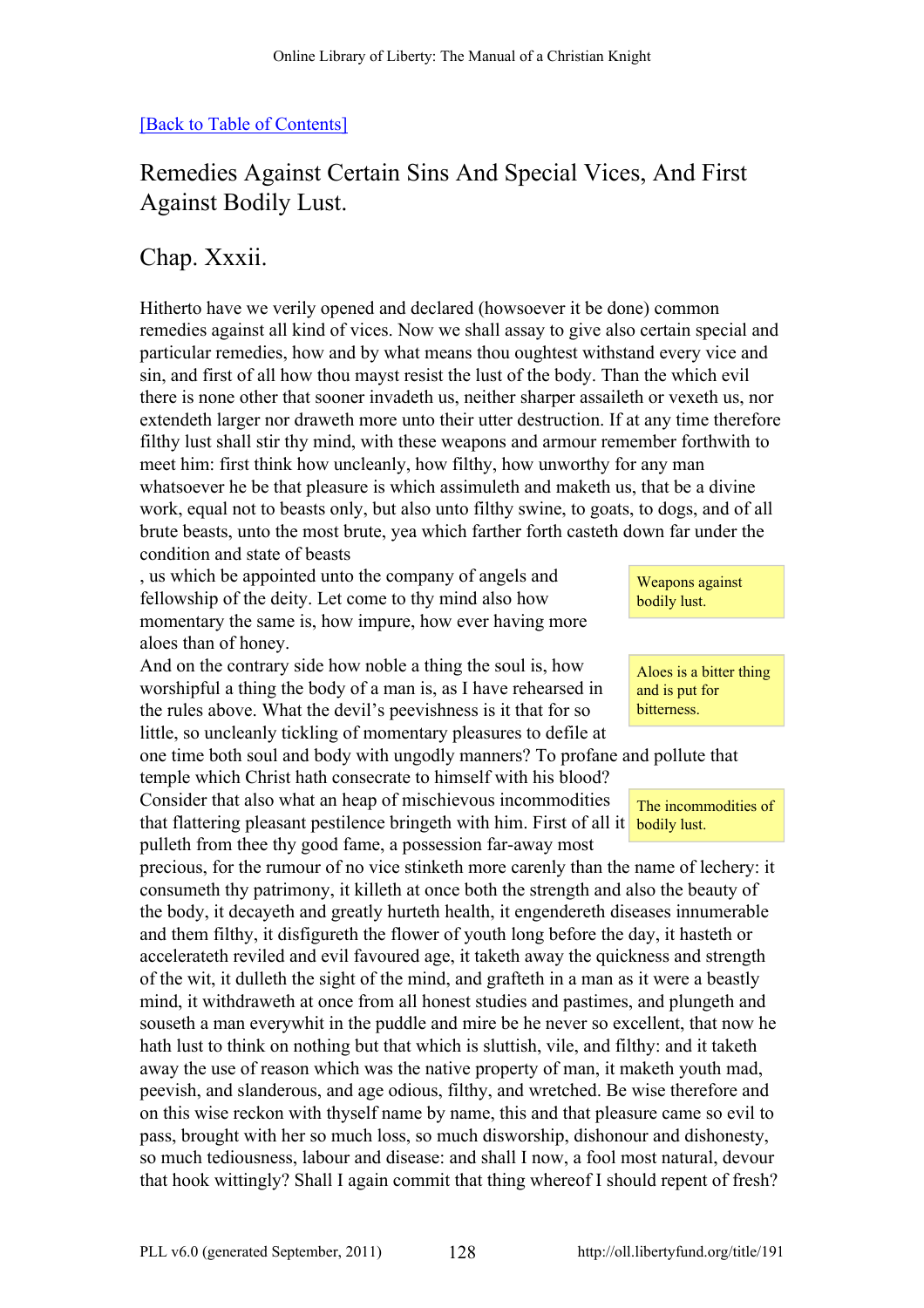And likewise refrain thyself by the example of other men, which thou hast known to have followed voluptuous pleasures filthily and unfortunately. On the other side courage and bold thyself

unto chastity by the examples of so many young men, of so many young and tender virgins nourished up delicately and in pleasures: And (the circumstances compared together) lay against thyself thy sluggishness, why thou at the last should not be able to do that thing which such and such, of that kind or sex, of that age, so born, so brought up were and yet be able to do? Love as much as they did, and thou shalt be able to do no less than they did. Think how honest, how pleasant, how lusty and flourishing a thing is pureness of body and of mind, the most of all maketh us acquainted and familiar with angels, and apt to receive the Holy Ghost: for verily that noble spirit, the lover of pureness, so greatly fleeth back from no vice at all as from uncleanliness, he resteth and sporteth him nowhere so much as in pure virgins' minds. Set before thine eyes how ungoodly it is

, how altogether a mad thing to love, to wax pale, to be made lean, to weep, to flatter, and shamefully to submit thyself unto a stinking harlot most filthy and rotten, to gape and sing all night

at her chamber window, to be made to the lure and be obedient at a beck, nor dare do anything except she nod or wag her head, to suffer a foolish woman to reign over thee, to chide thee: to lay unkindness one against the other, to fall out, to be made at one again, to give thyself willing unto a quean, that she might mock, kocke, mangle and spoil thee. Where is, I beseech thee, among all these things the name of a man? Where is thy beard? Where is that noble mind created unto most beautiful and noble things? Consider also another thing with thyself, how great a flock of mischiefs voluptuousness (if she be let in) is wont to bring with her. Other vices peradventure have some acquaintance with certain virtues, filthy lust hath none at all, but is annexed and alway coupled with those sins that be greatest and most in number. Let it be but a trifle or a light matter to follow queans, yet is it a grievous thing not to regard thy father and mother, to set at naught thy friends, to consume thy father's good in waste, to pluck away from other men, to forswear thyself, to drink all night, to rob, to use witchcraft, to fight, to commit murder, to blaspheme. Into which all and grievouser than these, the lady pleasure will draw thee headlong, after thou once hast ceased to be thine own man, and hast put thy wretched head under her girdle. Ponder moreover how this life vanisheth away faster than smoke, less of substance than a shadow, and how many snares death pitcheth for us, laying await in every place and at all seasons. Here and at this point it shall profit singularly, to call to remembrance and that name by name

, if that sudden death hath taken away any sometime of thine acquaintance, of thy familiar friends, of thy companions, or else

Sudden death.

Refrain thyself by the example of other men.

The ungoodly office

of lovers.

of them which were younger than thou: and most specially of them which in time passed thou hast had fellows of filthy pastime. And learn of another man's peril to be more ware and circumspect. Remember how deliciously they lived, but how bitterly they departed: how late they waxed wise, how late they began to hate their mortiferous and deadly pleasures.

judgment, and the terrible lightning of that fearful sentence never **extreme judgment**. Let come to remembrance the sharpness of the extreme to be revoked, sending wicked men into eternal fire, and that this

The straitness of the

pleasure of an hour, short and little, must be punished with eternal torments. In this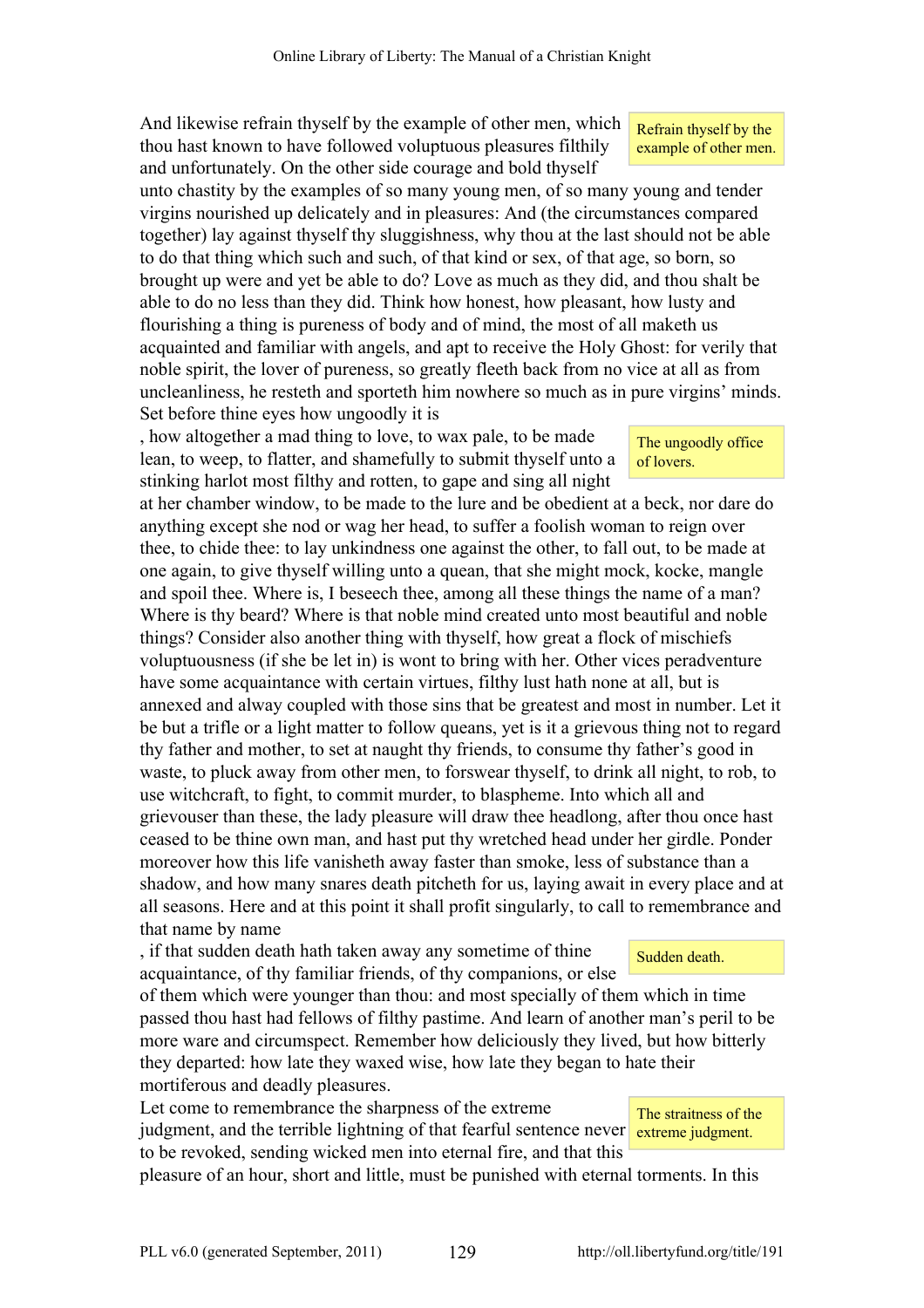place weigh diligently in a pair of balances, how unequal a change it is for the most filthy and very short delectation of lust, both to lose in this life the joy of the mind

, being much sweeter and more excellent, and in the life to come to be spoiled of joys everlasting. Moreover with so shadow-like and little vain pleasure to purchase sorrows never to be ended. Finally if it seem a hard thing to despise that so small delectation

for Christ's sake, remember what pains he took upon him for the tender love he bare to thee. And beside the common injuries of man's life, how much of his holy blood shed he, how shameful, how bitter death suffered he, and all for thee. And thou of all those things unmindful crucifiest again the son of God, iterating afresh those mad pleasures which caused and compelled thy head and lord unto so cruel torments. Then according to the rule above rehearsed, call to mind how much of benefits he heaped on thee

, when as yet thou haddest deserved nothing at all: for the which although no sufficient or like recompense can be made of thy

part for the least, yet desireth he again none other thank but that thou, after his example, shouldest refrain thy mind from deadly and mortal pleasures, and turn thee unto the love of infinite goodness and of infinite pleasures and beauty.

Compare together these two, Venus and two Cupydes of Plato, that is to say honest love and filthy love, holy pleasure and uncleanly pastime, compare together the unlike matter of either other. Compare the natures, compare the rewards: and in all temptations, but namely when thou art stirred to filthy lust

, set to thee before thine eyes thy good angel, which is thy keeper and continual beholder and witness of all things thou doest or thinkest, and God ever looking on, unto whose eyes all things are open, which sitteth above the heavens and beholdeth the secret

places of the earth: and wilt not thou be afraid before the angel present and even hard by thee, before God, and all the company of heaven looking on and abhorring, to commit a thing so abominable and filthy that it would shame thee to do the same thing in the presence of one vile man? This thing I wouldest thou shouldest think as it is indeed. And if it were so that thou haddest eyes much sharper of sight than hath a beast called lynx

, or much clearer than hath the eagle, yet with these eyes in the most clearest light that could be, couldest thou not behold more surely that thing which a man doeth before thee, than all the privy and secret parts of thy mind be open unto the sight of God and of his angels.

This also count in thy mind when thou art overcome of bodily lust, of two things the one must follow, either that voluptuousness, once tasted, so shall enchant and darken thy

mind, that thou must go from filthiness to filthiness, until thou clean blinded shall be brought in *sensum reprobum,* that is to

say, into a lewd and reproved judgment: and so, made obstinate and sturdy in evil, canst not, no truly not then, yield up filthy pleasure when she hath forsaken thee, which thing we see to have happened to very many, that when the body is wasted, when beauty is withered and vanished, when the blood is cold, when strength faileth, and the eyes wax dim, yet still continually they itch without ceasing. And with greater

Venus is the goddess of love and she is put for love. Cupydo is the god of love, and is also put for love.

The benefits of God.

Here is a good note for every christian man.

among all beasts.

Lynx is a beast of most purest sight

Obstinacy of a froward mind springeth of bodily lust.

The joys of pure mind is much sweeter than is the pleasure of sin.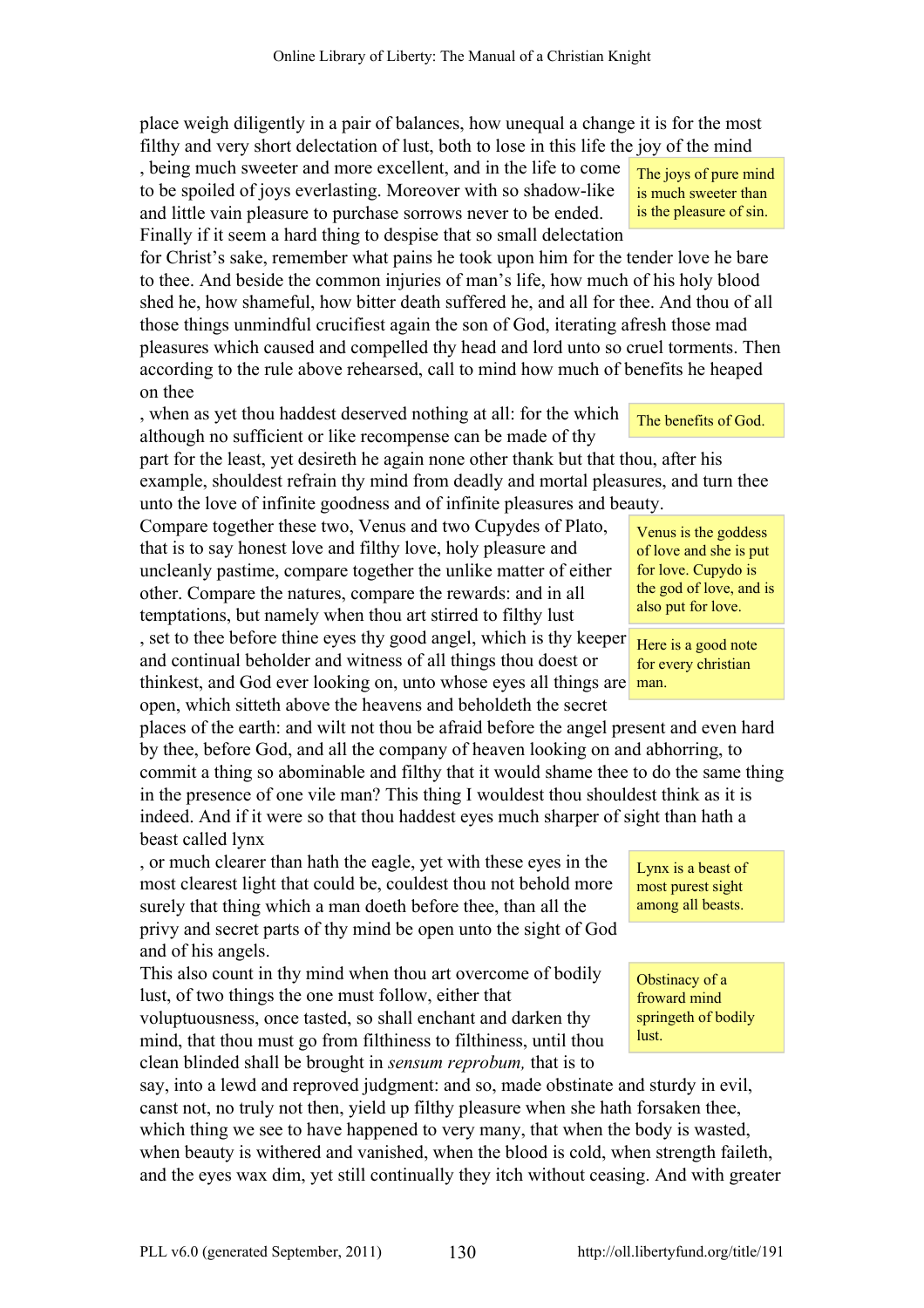mischief are now filthy speakers than before time, they have been unshameful livers, than which thing what can be more abominable and monstrous? The other is, if peradventure it shall happen thee by the special favour of God to come again to thyself. Then must that short and fugitive pleasure be purged with very great sorrow of mind, with mighty and strong labour, with continual streams of tears: how much more wisdom therefore is it not to receive at all the poison of carnal pleasure, than either to be brought into so uncurable blindness, or else to recompense so little, and that also false pleasure, with so great grievance and dolorous pain. Moreover thou mayst take many things of the circumstance of thine own person, which might call thee back from voluptuous pleasure.

Thou art a priest, remember that thou art altogether consecrate to things pertaining unto God: what a mischievous deed, how

ungoodly, how unmeet, and how unworthy it should be to touch the rotten and stinking flesh of an whore with that mouth wherewith thou receivest that precious body so greatly to be honoured, and to handle loathsome and abominable filth with the same hands wherewithal (even the angels ministering to thee and assisting thee) thou executest that ineffable and incomprehensible mystery. Now these things agree not, to be made one body and one spirit with God, and to be made one body with an whore.

If thou be learned, so much the nobler and liker unto God is thy mind, and so much the more unworthy of this shame and rebuke. If thou be a gentleman, if thou be a prince, the more aperte and open the abomination is: the grievouser occasion giveth it unto other inferiors to follow the same. If thou be married

, remember what an honest thing is a bed undefiled. And give diligence (as much as infirmity shall suffer) that thy wedlock

may counterfeit the most holy marriage of Christ and his church, whose image it beareth: that is to wit, that thy marriage may be clean barren in uncleanliness, and plenteous in procreation: for in no kind of living can it be but very filthy to serve and be bound to uncleanly lusts. If thou be a young man

, take good heed busily that thou pollute not unadvisedly the flower of thy youth, which shall never spring again: and that thou

cast not away upon a thing most filthy thy best and very golden years, which flee away most swiftly, and never return again: beware also lest now through the ignorance and negligence of youth, thou commit that thing which should grudge thee

pleasure departeth she leaveth behind her in our minds. If thou be sting in our minds. hereafter by all thy whole life , the conscience of thy misdeeds ever persecuting thee with those his most bitter, most grievous and sharp stings, which when a woman

, this kind nothing more becometh than chastity, than shame, and fear of dishonesty. If thou be a man

, so much the more art thou meet and worthy of greater things, and unmeet and unworthy of these so lewd things. If thou be old , wish thou haddest some other man's eyes to behold thyself

withal, that thou mightest see how evil voluptuousness should

become thee, which in youth verily is miserable and to be bridled, but in an old fool verily wonderful and monstrous, and also even unto the very followers of pleasure, a

A young man.

A married man.

Filthy pleasure leaveth behind her

| A woman.    |
|-------------|
|             |
| A man.      |
|             |
| An old man. |
|             |

# If thou be learned. A gentleman.

A priest.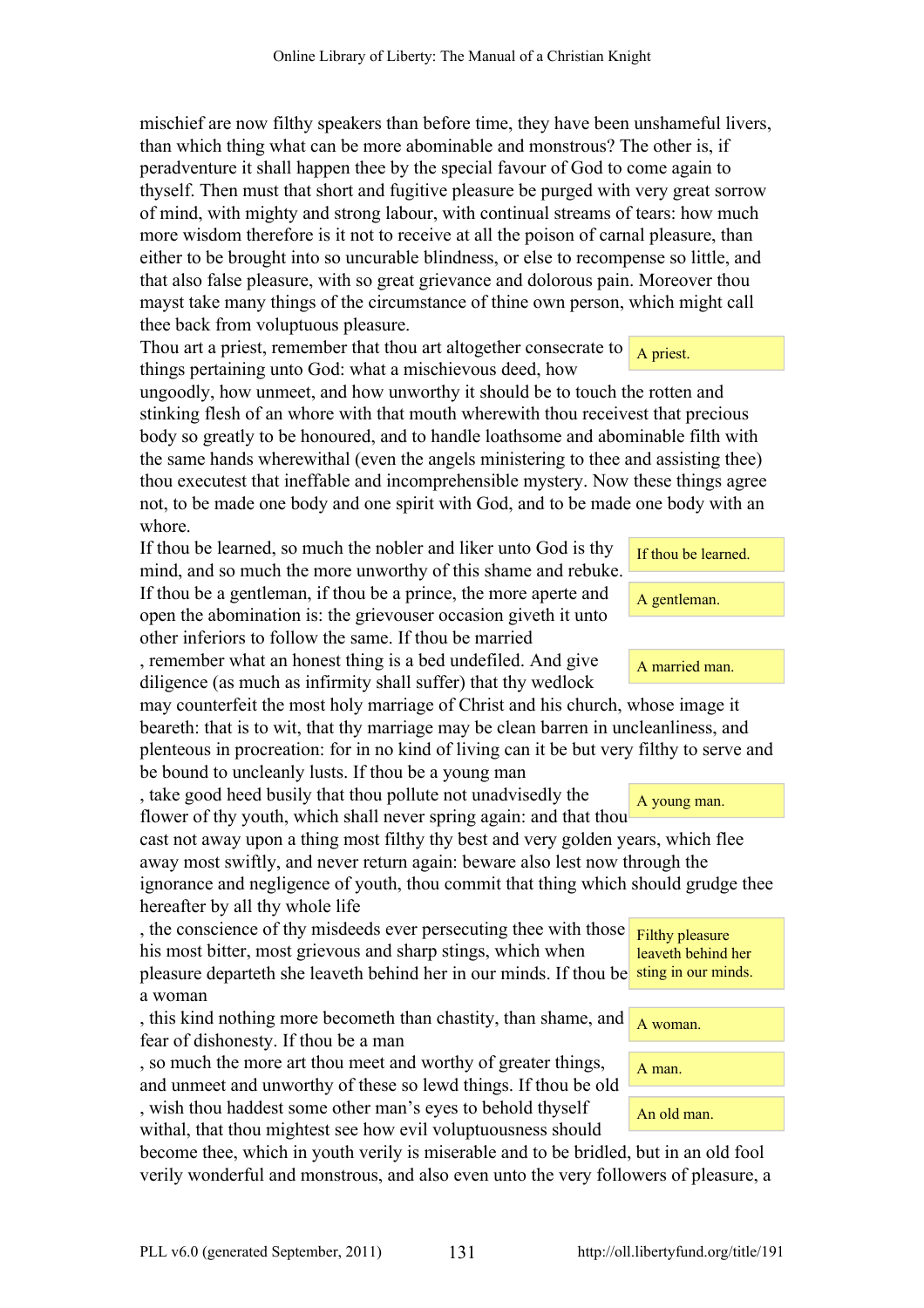jesting and mocking stock. Among all monsters none is more wonderful than filthy lust in age.

Oh dotypol, oh too much forgetful of thyself: at the least way behold at a glass the hoar hairs and white snow of thy head, thy forehead furrowed with wrinkles, and thy carrion face most like unto a dead corpse:

and now at the last end when thou art come even unto the pit's brink care for other things more agreeable unto thy years: at the leastway that which became thee to have done before time (reason moving thee) do now, thy years putting thee in remembrance or rather compelling thee. Even now pleasure herself casteth thee off, saying, neither I now am comely unto thee, neither yet thou meet or apt unto me. Thou hast played enough, thou hast eaten enough, thou hast drunk enough, it is time for thee to depart, why holdest thou yet so fast and art so greedy on pleasures of this life, when very life herself forsaketh thee. Now it is time for that mystical concubine Abysac that once she may begin to rest in thy bosom, let her with holy rage of love heat thy mind, and with the embracings of her keep thee warm and comfort thy cold members.

Against the lechery of old men and women.

David was so old that he could get no heat in his limbs; then brought the Israelites unto David Abisac a fair young maid which lay with him and kept him warm: he knew her not, she remained a pure maid. By her is signified wisdom, a thing most meet for age: all filthiness and uncleanness laid apart.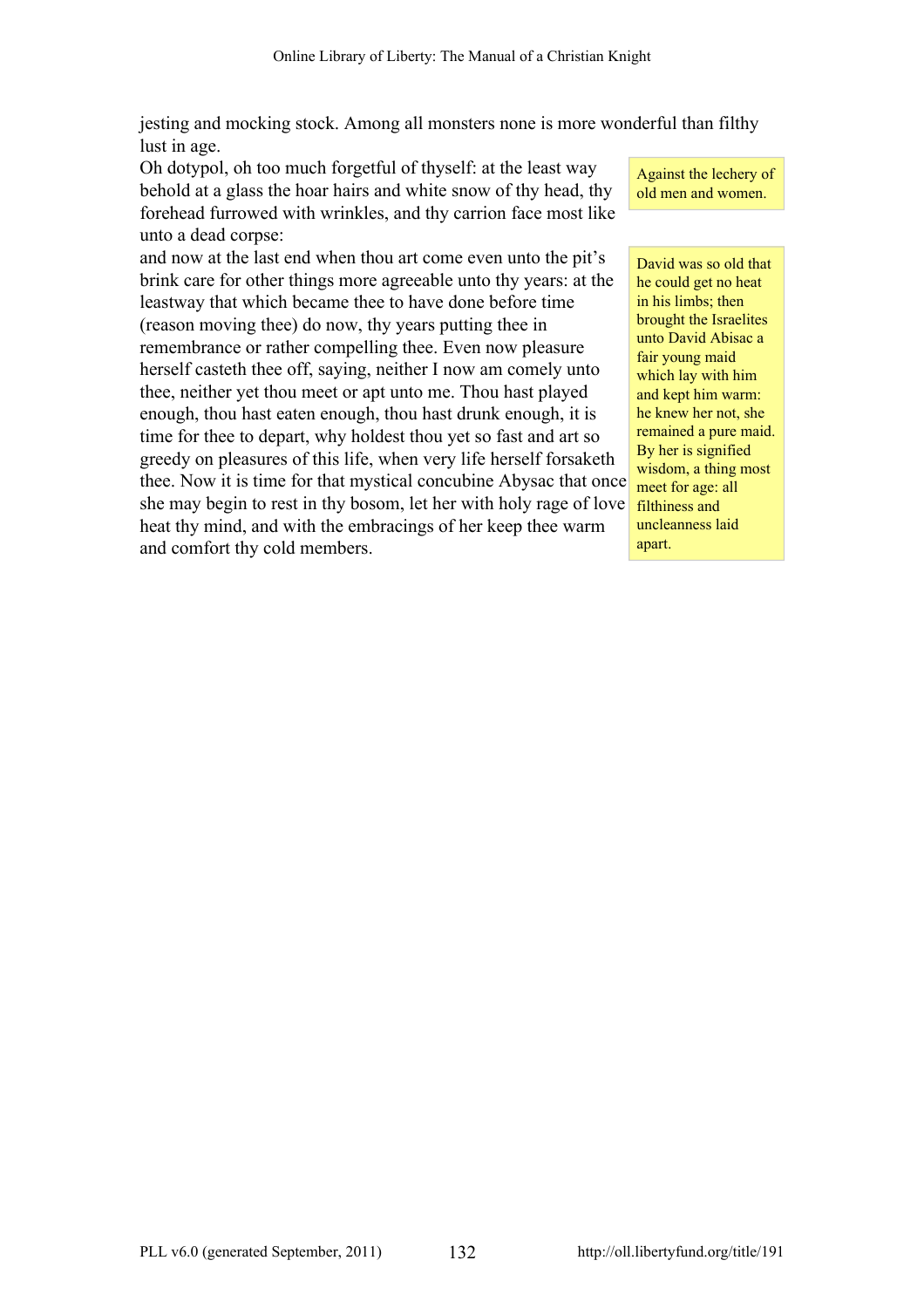# A Short Recapitulation Of Remedies Against The Flame Of Lust.

# Chap. Xxxiii.

Finally to make a short and compendious conclusion, these be the most special things which will make thee sure from pleasures and enticings of the flesh, first of all,

circumspect and diligent avoiding of all occasions

, which precept though it be meet to be observed also in other things, because that he which loveth perils is worthy to perish therein

, yet these be most chiefly those Syrenes which almost never man at all hath escaped, save he which hath kept far off. Secondly, moderation of eating and drinking and of sleep,

Avoiding occasions.

Syrenes be mere maidens.

temperance and abstinence from pleasures, yea from such as be lawful and permitted: the regard of thine own death, and the contemplation of the death of Christ, and those things also will help if thou shalt live with such as be chaste and uncorrupted: if thou shalt eschew as a certain pestilence the communication of corrupt and wanton persons: if thou shalt flee idle solitariness and sluggish idleness: if thou shalt exercise thy mind strongly in the meditation of celestial things, and in honest studies. But specially if thou shalt consecrate thyself with all thy might unto the investigation or searching of mysteries of holy scripture: if thou shalt pray both oft and purely, most of all when temptation invadeth and assaulteth thee.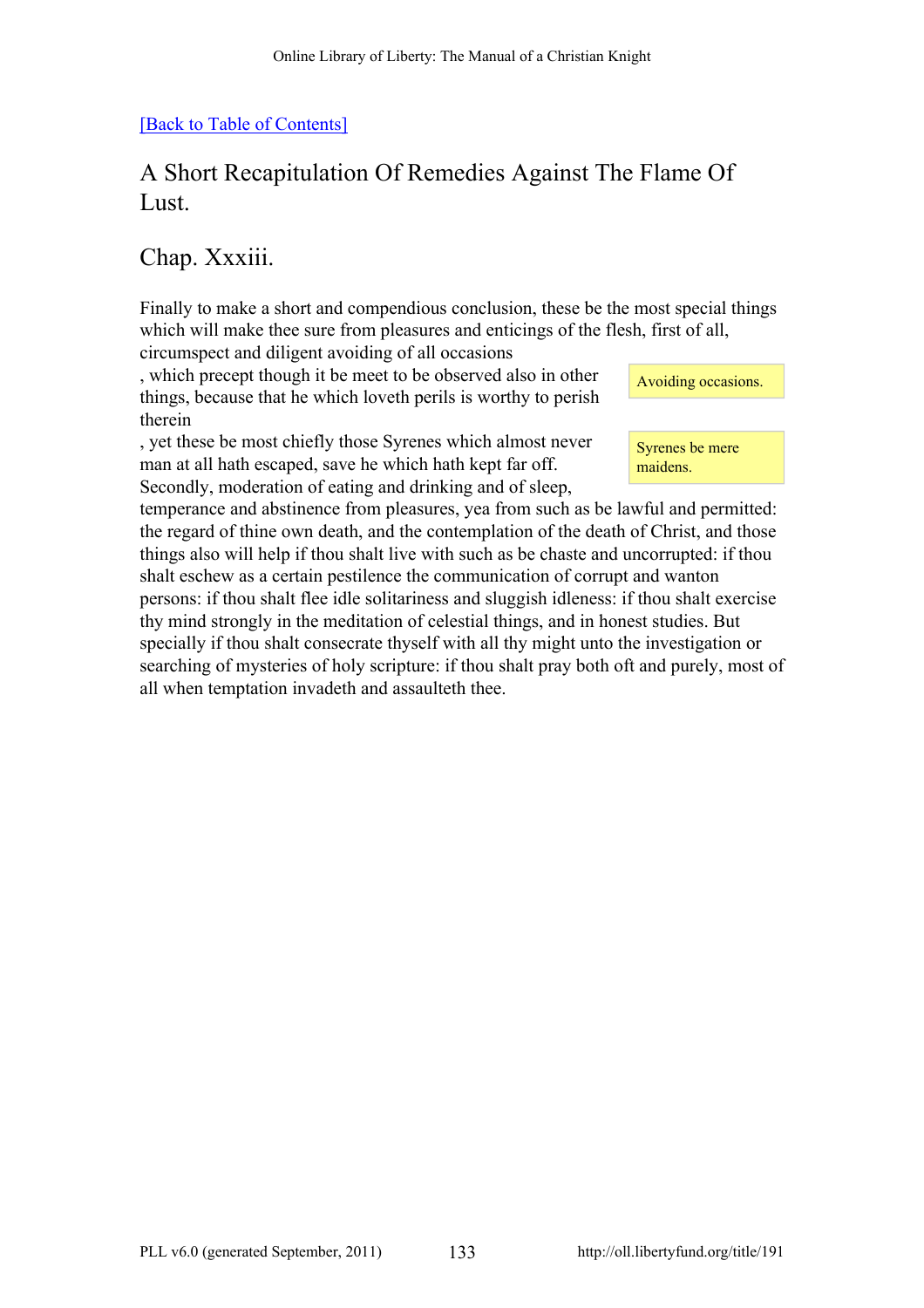# Against The Enticings And Provokings Unto Avarice.

# Chap. Xxxiv.

If thou shalt perceive that thou art either by nature anything inclined to the vice of avarice

, or stirred by the devil: call to remembrance (according to the rules above rehearsed) the dignity of thy condition or state,

which for this thing only wast created, for this redeemed, that thou ever shouldest enjoy that infinite good thing God, for God hath forged all the whole building of this world that all things should obey unto thy use and necessity. How filthy then and of how strait and narrow a mind is it, not to use but so greatly to wonder at things dumb and most vile: take away the error of men, what shall gold and silver be but red earth and white? Shalt thou be the disciple of poor Christ and, called to a better possession, wonder at that as a certain great and excellent thing which no philosopher of the gentiles did not set at naught? Not to possess riches

, but to despise riches, is a noble thing. But the commonalty of christian men by name only cry out against me, and be glad to deceive themselves most craftily: very necessity (say they)

compelleth us to gather good together, whereof if there should be none at all, then could we not once live verily: if it should be thin and poor, then should we live in much misery without pleasure. But and if it be somewhat clean and honest, and somewhat plenteous withal, it bringeth many commodities to man. The good liking of body is well seen unto, provision is made for our children, we lend and profit our friends, we are delivered from contempt and be the more set by: in conclusion also a man shall have the better name when he is somewhat wealthy. Of a great many thousands of christian men thou canst scarce find one or two that doth not both say and think the same. Nevertheless to answer these men unto both parts. First of all

because they cloak their covetousness with the name of necessity , I will lay against them the parable rehearsed in the gospel of the lilies and of the birds living from day to day without farther provision, whose example Christ exhorteth us to counterfeit. I will lay against them that the same Christ would not once suffer so much as a scrip to be carried about of his disciples. I will lay against them, that he commandeth us (all other things laid apart) before all things to seek the kingdom of heaven, and promiseth that all things shall be cast and given to us. When at any time had not they things necessary to maintain life withal sufficiently, which with all their hearts have given themselves to virtue and to the true life of a christian man? And how small a thing is that which nature requireth of us? But thou measurest necessity not by the needs of nature, but by the bounds of covetousness. But unto good men even that is enough that scarcely contenteth nature.

To despise riches is a noble thing.

Avarice.

Christ, in the gospel of Matthew, lest his disciples should care for meat drink or clothes, bade them to behold the lilies how they were clothed and the birds how they were fed saying, if your father of heaven make provision for so vile things much more ye cannot lack whom he loveth so singularly.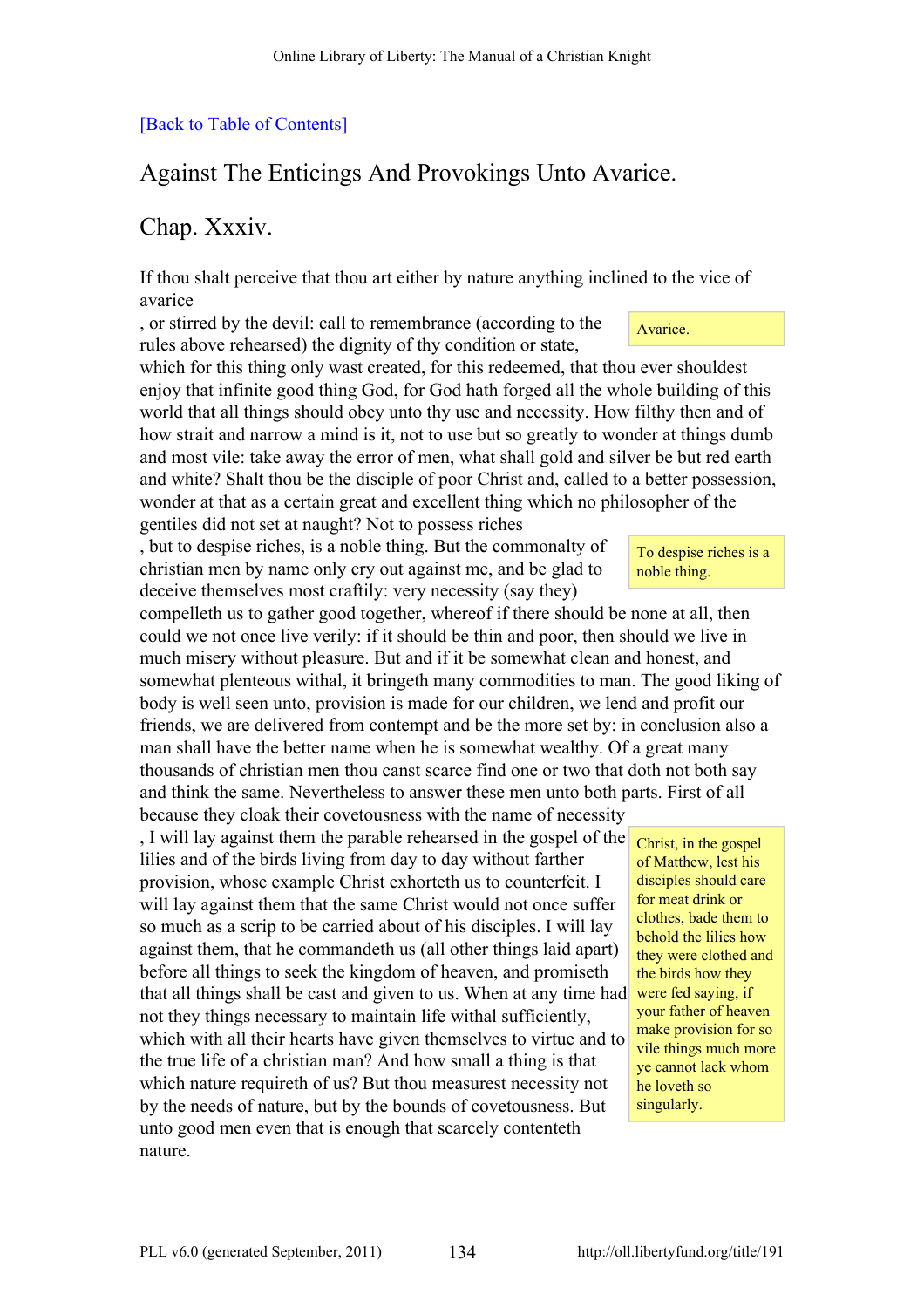Friars. How-be-it verily I do not so greatly set of these which forsake at one chop their whole substance every whit that they might the

more shamefully beg of other. It is none offence to possess money, but to love and set store by money that is a vice and cousin to sin. If riches flow unto thee, use the office of a good dispenser: but and if it ebb and go away, be not consumed with thought, as though thou were robbed of a greater thing, but rather rejoice that thou art delivered of a perilous fardel. Notwithstanding he which consumeth the chief study and pastime of his life in heaping up riches together, which gapeth at them as a certain excellent or noble thing, and highly to be desired, and layeth them up in store, that he may have enough to serve him for long time, yea though he should live even to the age of Nestor:

this man peradventure may well be called a good merchant, but verily I would not say that he were a very good christian man, that hangeth all together of himself, and hath distrust of the

promises of Christ, whose goodness, it is easy to wit, shall not fail a good man putting his trust in him, seeing that he so liberally both feedeth and clotheth the poor

sparrows. But let us now cast accounts of the commodities, which riches is believed to bring with him. First of all even by the common consent of the gentile philosophers: among the good things which are called *bona utilia,* that is to say, good profitable things, riches hath the lowest place.

And when all other things (after the division of Epictetus) are without man, except only virtue of the mind: yet nothing is so much without us as money is, nothing bringeth so little commodity. For whatsoever there is anywhere of gold , whatsoever there is of precious stones, if thou alone hadst it

every deal in thy possession, shall thy mind be therefore the better by the value of one hair? Shalt thou be the wiser? Shalt

thou be the cunninger? Shalt thou be any whit the more in good health of body? Shall it make thee more strong and lusty? More fair and beauteous? More young? No, truly. But you will say that it purchaseth pleasures, truth it is: but they be deadly pleasures; it getteth a man honour: but what honour I pray you?

Verily false honour, which they give, that prayeth nothing, setteth by nothing but only foolish things, and of whom to be praised, is well near to be dispraised. True honour is to be lauded of them which are commendable and praiseworthy themselves.

The highest honour that can be is to have pleased Christ. True honour is the reward, not of riches, but of virtue. The foolish people giveth thee room and place, gazeth upon thee, and giveth thee honour and reverence. Oh fool, they wonder at thine

apparel, and honoureth it, and not thee: Why dost thou not descend into thine own conscience, and consider the miserable poverty of thy mind? Which if the common people saw, then would they judge thee as miserable and wretched, as they now call thee happy and blessed. But good getteth friends. I grant, but yet feigned and false friends: neither getteth it friends to thee but to itself. And certainly the rich man is in this point of all men most unfortunate and wretched, because he cannot so much as discern or know his true friends and lovers from other.

To false pleasures and vain honours they help somewhat.

Honour is the reward of virtue, and not of riches.

Riches among profitable things obtain the lowest

Nestor lived three hundred years.

room. Riches helpeth

nothing to virtue.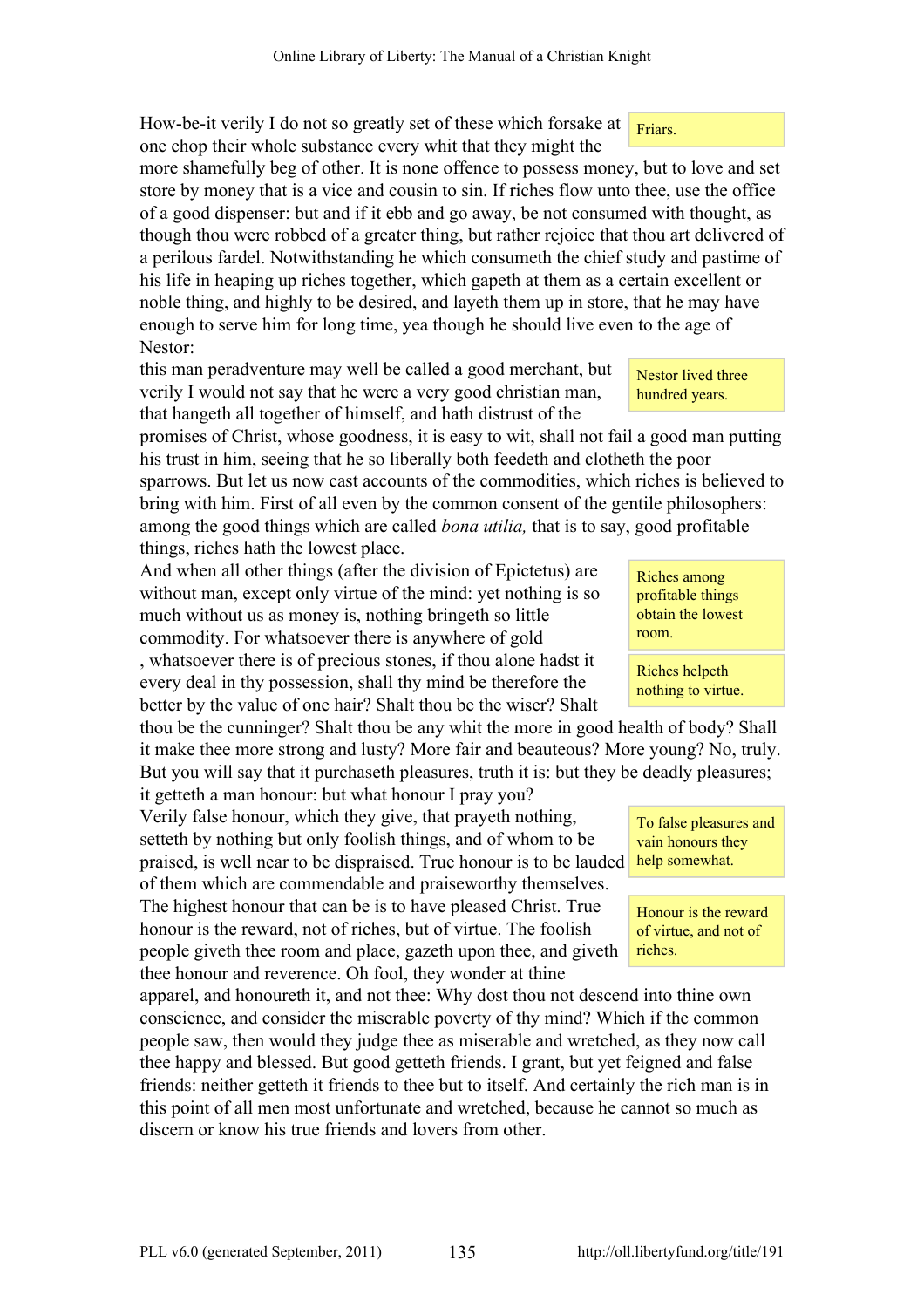riches. Another looking to his own profit and advantage flattereth feigned. One hateth him privily and secretly in heart and mind as an hard niggard. Another hath envy at him, because he passeth him in him, and holdeth up his yea and his nay, and smileth upon him,

to the end that he may scrape and get something from him. He that before his face is most loving and kind wisheth and prayeth for his quick and hasty death. There is none that loveth him so heartily and entirely, but that he had liefer have him dead than alive. No man is so familiar with him, that he will tell him the truth. But be it in case there were one special friend among a thousand that loved a rich man heartily without any manner of feigning, yet cannot the rich man but have in suspicion and mistrust every man. He judgeth all men to be vultures and ravenous birds gaping for carrion: he thinketh all men to be flies flying to him, to suck out some profit of him for themselves. Whatsoever commodity therefore riches seemeth to bring, it for the most part, or else altogether is but coloured and deceitful, it is shadow-like and full of delusion, appearing otherwise than it is in very deed. But they bring very many things which are evil indeed, and taketh away very many of these things which are good in very deed. Therefore if thou wilt lay accounts well and perfectly of that which is won, and that which is lost: doubtless thou shalt find that they never do bring so much of commodities, but that they draw with them too too much more of incommodities and displeasures. With how painful and sore labours are they gotten, and with how great jeopardies? With how great thought and care be they kept? With how great heaviness and sorrow are they lost?

For which causes Christ calleth them, yea, thorns, because they rend, tear and pluck in sunder all the tranquillity and quietness of the mind, with a thousand cares, than the which tranquillity of mind, nothing is to man more sweet and pleasant, and they never

quench thirst and desire of themselves, but kindleth and increaseth it more and more. They drive a man headlong into all mischief. Neither flatter thyself in vain, saying nothing forbiddeth but that a man at one time may be both rich and good. Remember what verity saith

, that it is more easy for a camel to creep through the eye of a needle than a rich man to enter into the kingdom of heaven. And plainly without exception true is that saying of Saint Jerome. A rich man to be either unjust himself or the heir of an unjust man:

great riches can never be either gotten or else kept without sin. Remember of how much better riches they rob thee

, for he hateth the very taste and smell of virtue, he hateth all honest crafts, whosoever setteth his heart upon gold. Moreover the vice of avarice only is called idolatry of Paul.

Neither with any other vice at all Christ hath less acquaintance, neither the selfsame person can please God and mammon also.

Riches getteth friends but those false and

Avarice is called

It is hard for a rich man to be a good

Wherefore Christ compareth riches to

thorns.

man.

idolatry.

Mammon is the devil which tempteth and stirreth to covetousness.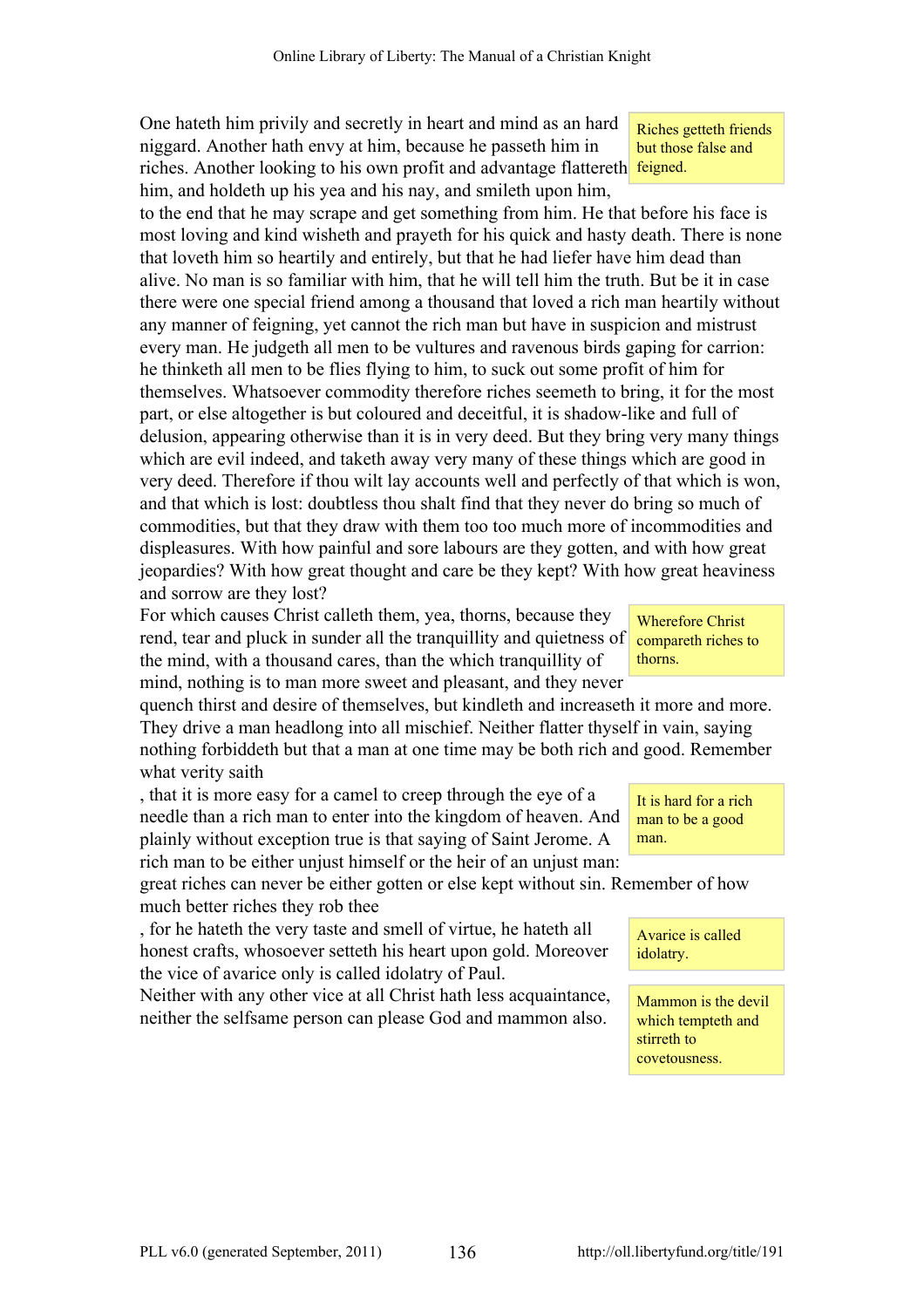# The Recapitulation Of The Remedies Against The Vice Of Avarice.

#### Chap. Xxxv.

Thou shalt lightly therefore cease to wonder at money if thou wilt ponder and weigh diligently very good things with those that be false and apparent good, of painted and coloured commodities with those that be very commodities indeed. If thou wilt learn with thine inner eyes to behold and to love that noble good thing which is infinite, which only when it is present, yea though all other things should be lacking

, abundantly doth satisfy the mind of man, which is wider and larger of capacity than that it can be sufficed with all the good things of this world.

If thou shalt oft call again before thine eyes in what condition and state thou were when the earth first received thee when thou were first born: likewise in what state that same shall receive

The mind of man is of great capacity, God only filleth it.

Naked we came and naked we shall go.

thee again when thou diest. If ever shall be present in thy memory that famous fool of whom is made mention in the gospel. To whom it is said: This night I will fet again thy soul from thee: and these things which thou hast gathered together, whose shall they then be? If thou shalt turn thy mind from the corrupt manners of the common sort unto the poverty of Mary, Christ's mother, unto the poverty of the apostles, of the martyrs, and most of all of Christ thy head. And set before thee that fearful word Vae, that is interpreted, woe be to you: which Christ so menaceth and threateneth unto the rich men of this world.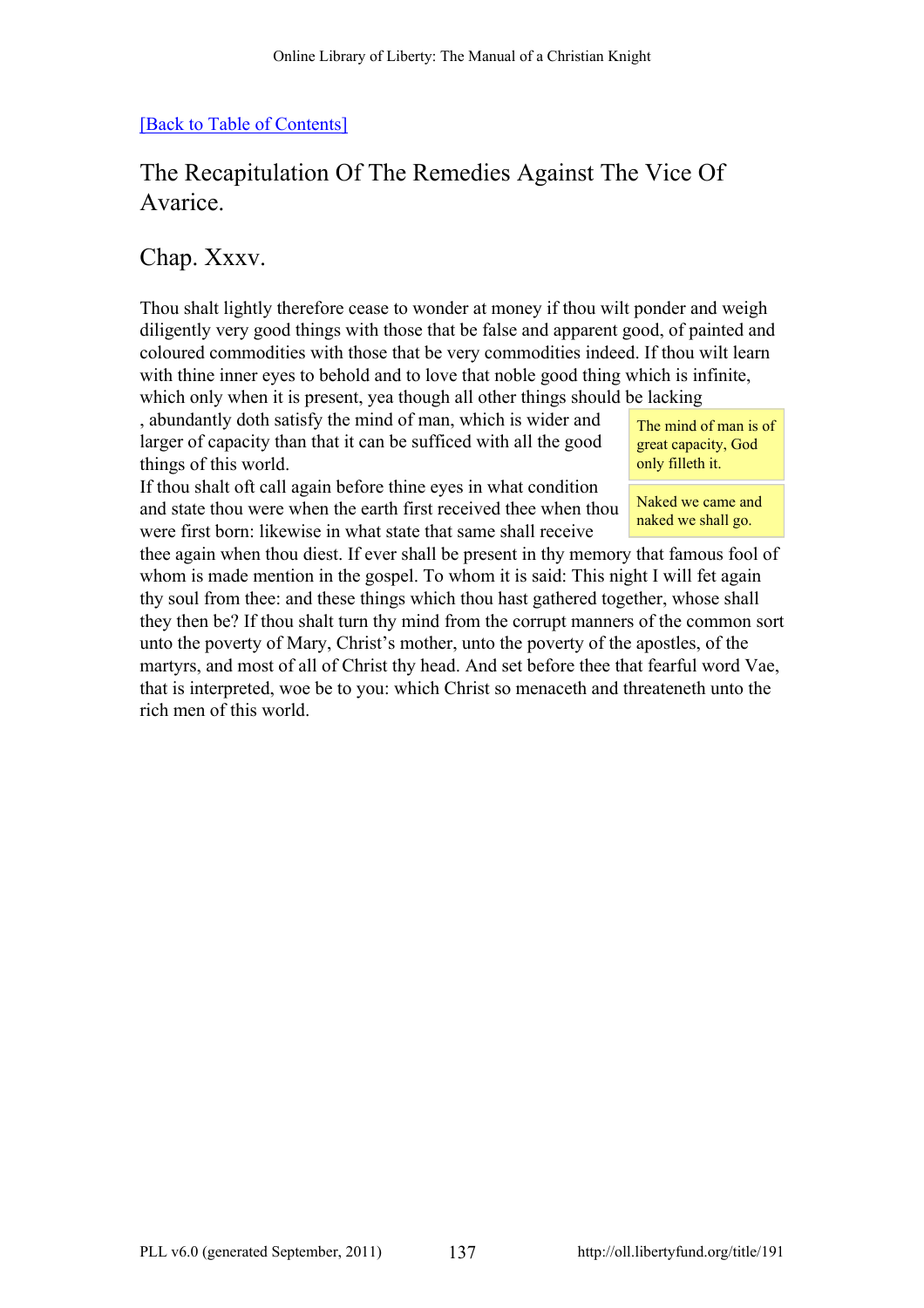# Against Ambition Or Desire Of Honour And Authority.

#### Chap. Xxxvi.

If at any time ambition shall cumber and vex thy mind through her enchantments, with these remedies thou shalt arm thyself beforehand without tarrying (according to the rules which I gave before), take and hold this with tooth and nail

, that to be honour only which springeth of true virtue, which selfsame nevertheless a man must sometime refuse, even as taught us both with doctrine and example our master Jesus

Christ. And this to be the chief honour and only honour which a christian man should desire and wish for, to be praised not of men

, but of God, for whom he commendeth (as saith the apostle) that man is perfect and worthy of honour indeed. But if honour be given of man for an ungoodly and unhonest thing, and so of

ungoodly persons: This is not honour but great dishonesty, shame and rebuke. If for any mean and indifferent thing, as for beauty, strength, riches, kin: yet verily shall it not be called truly honour

, for no man deserveth honour with that thing whereof he deserveth not to be praised. If for an honest thing indeed it shall be honour: yet he which deserveth it shall not desire it, but verily

shall be content with the very virtue and conscience of his good deed. Behold therefore how foolish and how worthy to be laughed at these honours be

, for whose desire the common people so greatly burn and rage. First of all of whom are they given? Truly of them with whom is no difference between honesty and dishonesty. Wherefore are

they given? Very oft for mean things, now and then for filthy things. To whom? To him which is unworthy. Whosoever therefore giveth honour, either he doth it for fear, and then is he to be feared again, or because thou wouldest do him a good turn, and then he mocketh thee: or because he is astonished at things of naught and worthy of no honour, and then he is to be pitied: or because he supposed thee to be endued with such things as honour is given of duty, wherein if he be deceived, give diligence that thou mayest be that he supposeth thee to be. But and if he hit aright, refer all the honour that is offered thee unto to whom thou art bound, yea for all those things whereunto the honour is given. As thou oughtest not ascribe to thine own self the virtue, so is it unfitting to take upon thee the honour thereof. Besides this, what is greater madness than to esteem the value of thyself by the opinions of foolish men

, in whose hands it lieth to take away again whensoever they list the very same honour which they give, and dishonest thee which was even now honested. Therefore nothing can be more foolish than either to rejoice for such honours when they happen, or to

be sorry or mourn when they be taken away, which not to be true honours thou shalt perceive at the least way by this probation and argument, for so much as they be common to the worst and lewdest persons of all: yea they chance almost to none more plenteously than to them which of true honours be most unworthy.

Honour springeth of virtue only.

It is an honest thing to be lauded of God.

Honour given of unhonest persons.

Honour given of common people.

PLL v6.0 (generated September, 2011) 138 http://oll.libertyfund.org/title/191

To whom honour chanceth most commonly.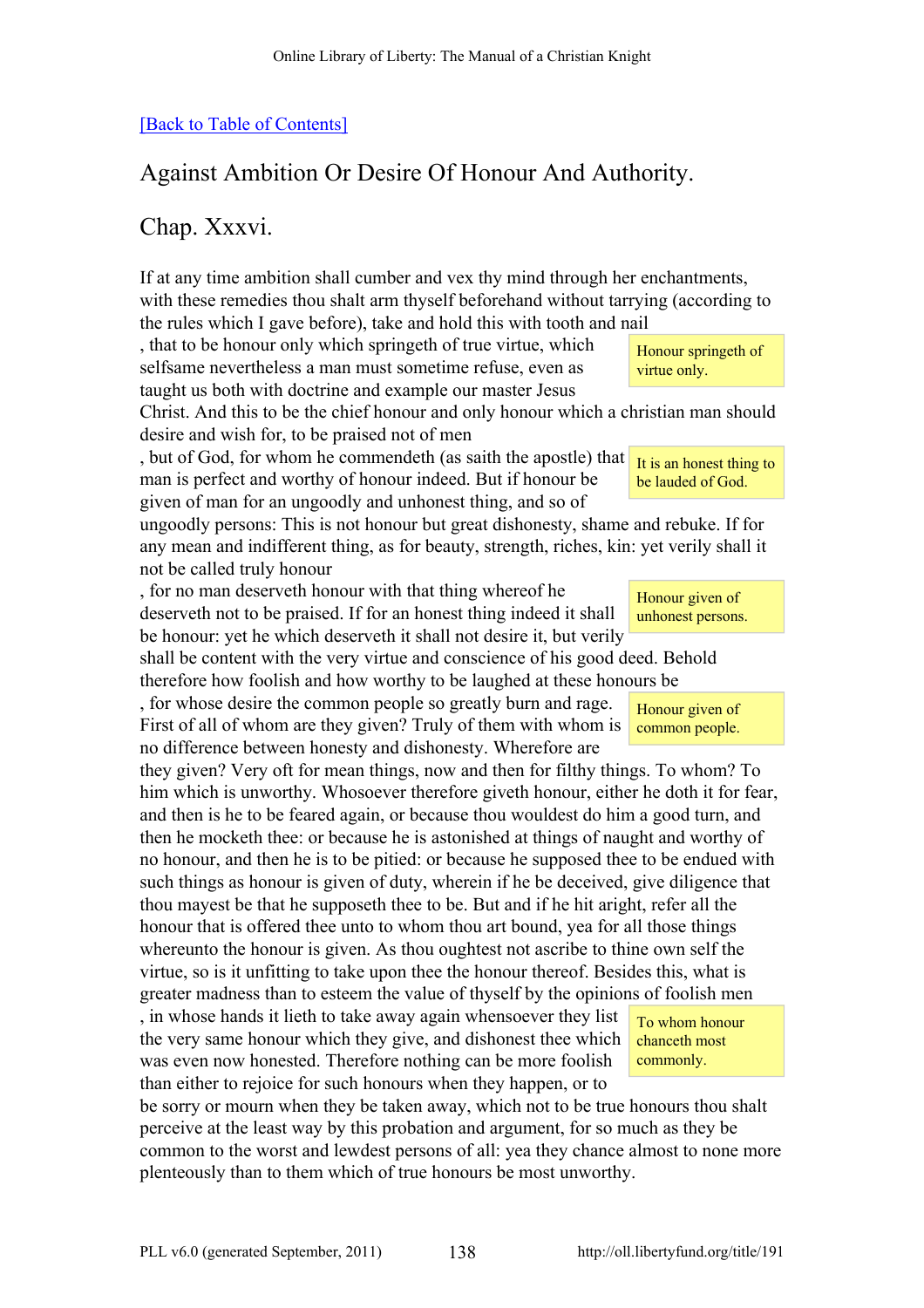Remember how blessed is the quietness of a mean life, both private, that is to say, charged with no common business, and separate and removed out of the way from all noise, haunt, or

The quietness of a private life.

press. On the other side consider how full of pricks, how full of cares, of perils, of sorrows, is the life of great men, and what difficulty it is not to forget thyself in prosperity, how hard it is for a man standing in a slippery place not to fall, how grievous the fall is from an high. And remember that all honour is coupled with great charge, and how strait the judgment of the high judge shall be against them which here in usurping of honours, prefer themselves afore other men. For surely whosoever shall humble and submit himself, him as an innocent or harmless person mercy shall succour: but whosoever exalteth himself as a perfect man

, the same person excludeth from himself the help and succour of grace. Let ever the example of Christ thy head stick fast in thy mind. What thing as touching to the world was more vile, more despised or less honoured than he? How forsook he honours when they were proffered him, which was greater than any

Let it not exalt thy mind because thou bearest rule over other men.

honour? How set he no store of honours when he rode upon an ass? How condemned he them when he was clothed in pall and crowned with thorn? How unglorious or vile a death chose he? But whom the world despised him the father glorified. Let thy glory be in the cross of Christ, in whom also is thy health, wealth, saving, defence and protection. What good shall worldly honours do to thee if God cast thee away and depise thee, and the angels loathe, abhor, and defy thee?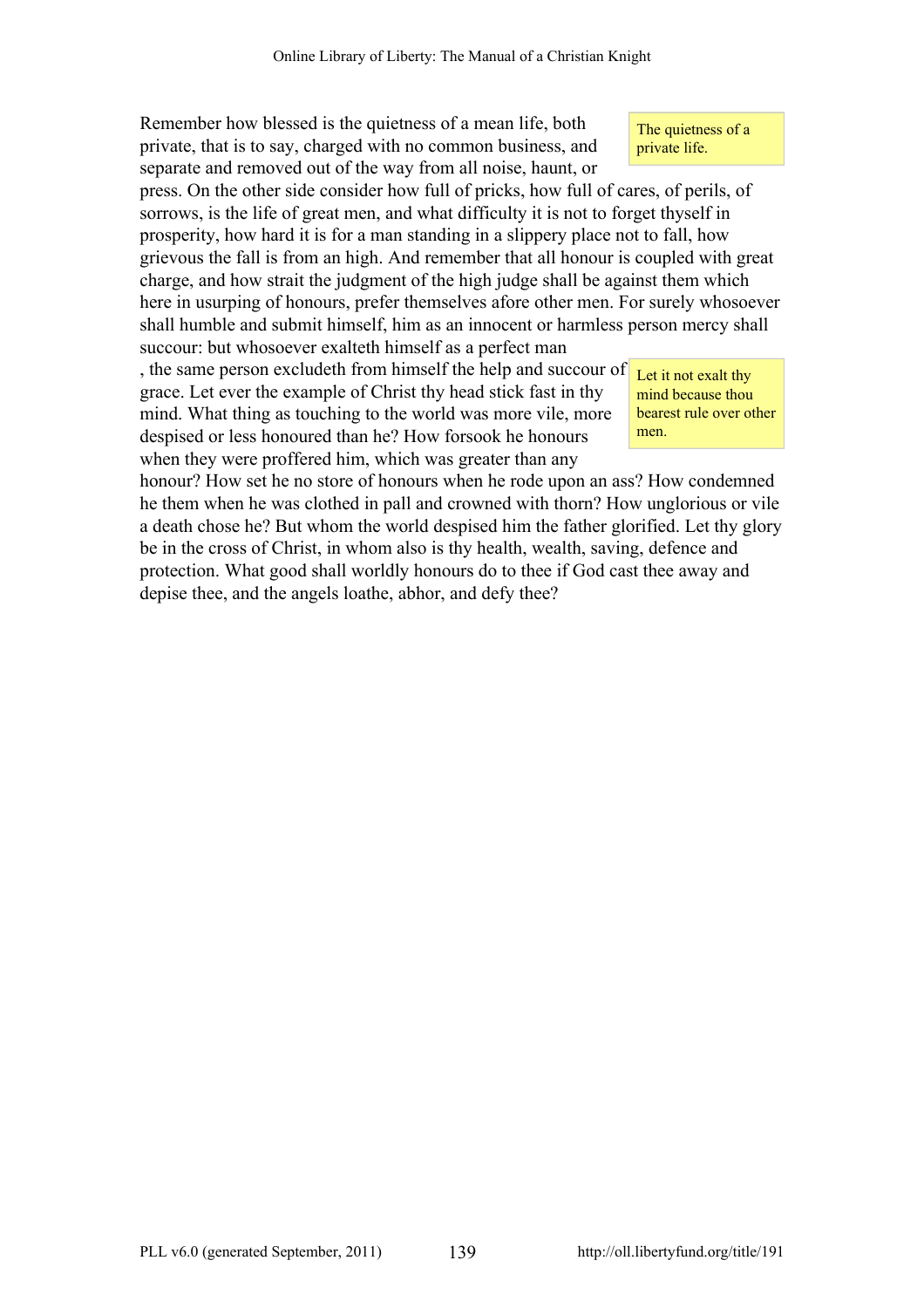# Against Elation Otherwise Called Pride Or Swelling Of The Mind.

#### Chap. Xxxvii.

Thou shalt not swell in thy mind if, (according to the common proverb used of every man) thou wouldest know thyself:

that is whatsoever great thing, whatsoever goodly or beautiful thing, whatsoever excellent thing is in thee, thou account that to

Know thyself.

Perceive whereof thou stoodest so greatly in thine own conceit.

be the gift of God, and not thy good. On the other side, if whatsoever is low or vile, whatsoever is foul or filthy, whatsoever is shrewd or evil thou ascribe that altogether unto thine own self: if thou remember in how much filth thou were conceived, in how much born, how naked, how needy, how brutish, how wretched, how miserably thou creepest into this light. If thou remember into how many diseases or sickness on every side, unto how many chances, unto how many encumbrances, griefs, and troubles this wretched body is dangered. And again how little a thing were able shortly to consume and bring to naught this cruel and unruly giant, swelling with so mighty a spirit. Ponder also this

, what manner thing that is whereof thou takest upon thee: if it be a mean or an indifferent thing, it is foolishness: if a filthy thing, it is madness: if an unhonest thing, it is unkindness. Remember also nothing to be a more sure document or proof of stark

foolishness and lack of understanding, than if a man stand greatly in his own conceit. And again that no kind of folly is more uncurable, if thy mind begin to arise and wax great because a vile man submitteth himself to thee. Think how much greater and mightier God hangeth over thine head, which crusheth down every proud neck erect straight up, and bringeth every hill unto a plain, which spared not, no verily not so much as the angel when he was fallen into pride. And these things also shall be good though they seem somewhat as they were trifles, if thou wouldest compare thyself alway with excellent persons. Thou likest thyself because of a little beauty of thy body: compare thyself to them which in beauty be far before thee. A little cunning maketh thee to set up thy feathers, turn thine eyes unto them in comparison of whom thou mayst seem to have learned nothing at all. Moreover if thou wilt account not how much of good things thou hast, but how much thou lackest: And with Paul, forgetful

of those things which be behind thee, wouldest stretch forth thyself to those things which remain afore thee. Furthermore that also shall not be an unwise thing, if when the wind of pride doth blow, by and by we turn our very evil things into a remedy, as it were expelling one poison with another. That thing shall this wise come to pass

, if when any great vice or deformity of body, when any notable damage either fortune hath given, or folly hath brought to us which might gnaw us vehemently by the stomach, we set that

Consider thine own vices and deformities

before our eyes, and by the example of the peacock we behold ourselves chiefly in that part of us in which we be most deformed, and so shall thy feathers fall forthwith and thy pride abate.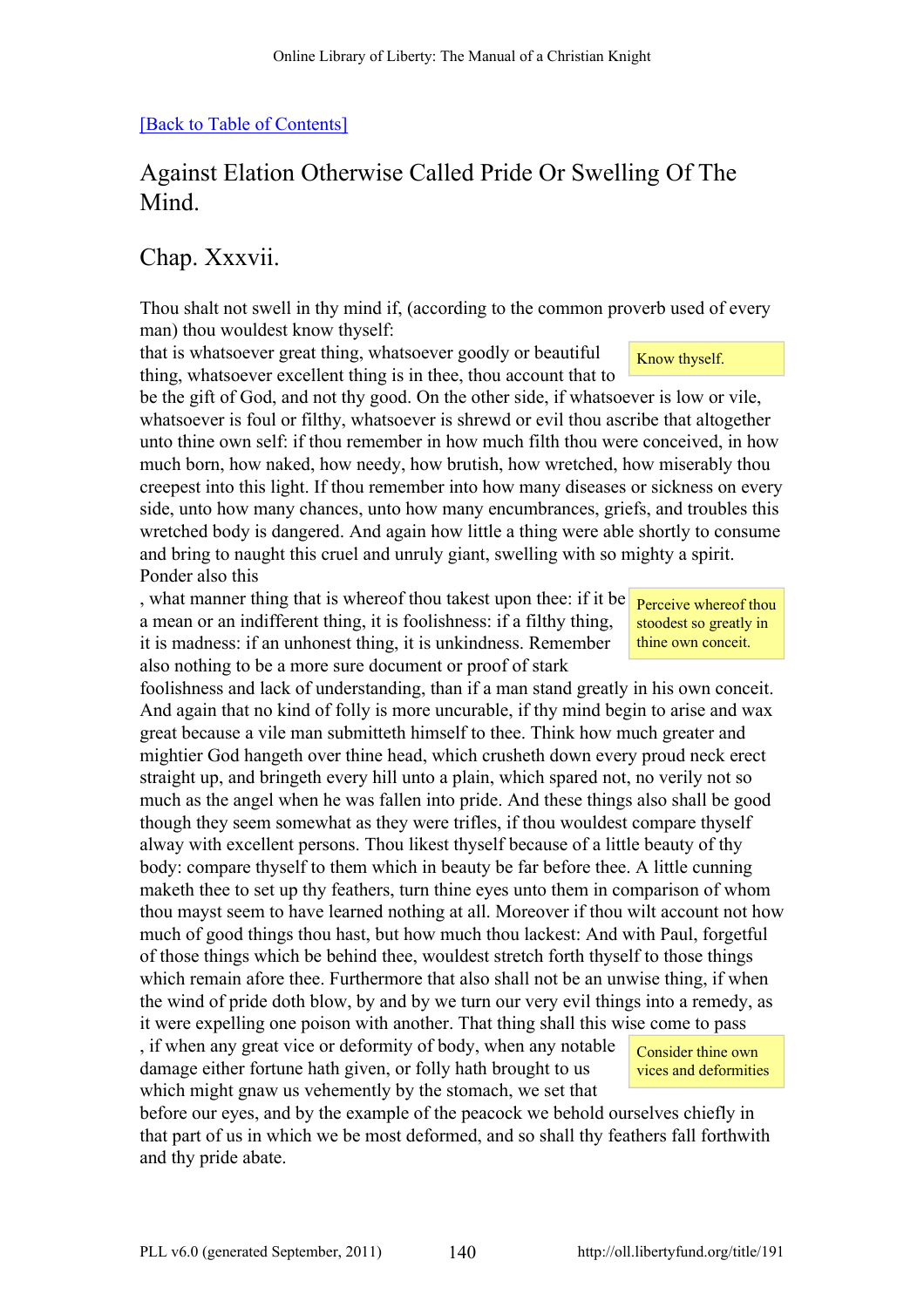Beyond all these (besides that none other vice is more hated unto God) remember also that arrogancy, pride, and presumption is notably hated and had in derision everywhere among men: when contrariwise lowliness and meekness, both purchaseth the favour of God, and knitteth on to the benevolence of man. Therefore to

Arrogancy, presumption or pertinacy, is a hated vice.

speak compendiously, two things chiefly shall refrain thee from pride, if thou consider what thou art in thyself, filthy in thy birth, a bubble (such as riseth in the water) throughout all thy life, worms' meat in thy death, and what Christ was made for thee.

# Against Wrath And Desire Of Vengeance.

# Chap. Xxxviii.

When fervent sorrow of the mind stirreth thee up unto vengeance, remember wrath to be nothing less than that which it falsely counterfeiteth, that is to wit fortitude or manfulness: for nothing is so childish

, so weak, nothing so feeble and of so vile a mind as to rejoice in vengeance. Thou wouldest be counted a man of great stomach, and therefore thou sufferest not injury to be unavenged: but in

Wrath is a childish thing.

Regard little another

man's folly.

conclusion by this means thou utterest thy childishness, seeing thou canst not rule thine own mind, which is the very property and office of a man. How much manlier

, how much excellenter it is to set another man's folly at naught than to counterfeit it? But he hath hurt thee, he is proud and fierce, he scorneth thee. The filthier he is, so much the more

beware lest thou be made like him. What the devil's madness is it that thou to avenge another man's lewdness wouldest be made the lewder thyself? If thou despise the rebuke, all men shall perceive that it was done to one unworthy thereof: but and if thou be moved, thou shalt make his quarrel which did the wrong much the better. Furthermore take the thing as it is, if any wrong be received, that is not eased one whit with vengeance but augmented. For in conclusion what end shall there be of injuries on both sides if every man go forth and proceed to revenge his own grief? Enemies increase on both parts, the sorrow waxeth fresh and raw again, and the longer it endureth the more uncurable it is: but with softness and with sufferance is healed now and then, yea even he which did the wrong, and after he is come to himself again, of an enemy is made a very trusty and faithful friend. But the very same hurt which by vengeance thou covetest to put from thee reboundeth back again upon thee, and not without increase of harm. And that also shall be a sovereign remedy against wrath if, according to the division of things above rehearsed, thou shouldest consider that one man cannot hurt another unless he will himself, save in those things only which be outward goods, which so greatly pertain not unto man: for the very good things of the mind God only is able to take away, which he is not wont to do but unto unkind persons, and only he can give them, which he hath not used to do unto cruel and furious persons. No christian man therefore is hurt but of himself. Injury hurteth no man but the worker thereof. These things also help (though they be not weighty) that thou shalt not follow the sorrow of thy mind: If, the circumstances of rhetoricians well gathered together, thou both make light of thine own harms, and also minish the wrong done of another man commonly after this manner: He hurt me, but it will be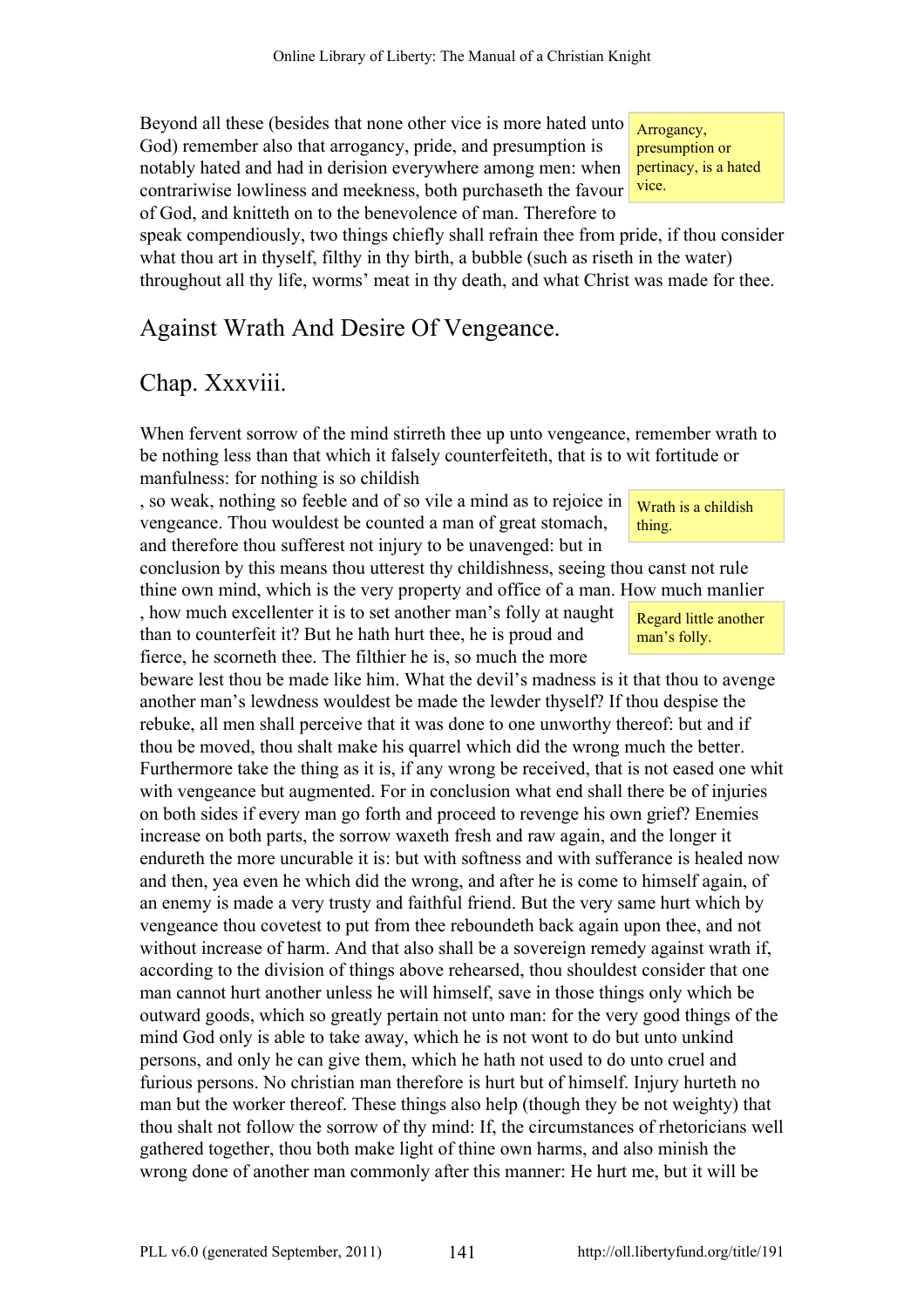soon amended. Moreover he is a child, he is of things unexpert, he is a young man, it is a woman, he did it through another man's motion or counsel, he did it unaware, or when he had well drunk, it is meet that I forgive him. And on the other side he hath hurt me grievously. Certain, but he is my father, my brother, my master, my friend, my wife, it is according that this grief should be forgiven, either for the love, or else for the authority of the person. Or else thou shalt set one thing against another, and recompense the injury with other good benefits done of him unto thee. Or with thine offences done to him afore season shalt account it even, and so make quit. This man hath hurt me verily, but other times how oft hath he done me good. It cometh of an unliberal mind to forget the good benefits and only to remember a little wrong or displeasure. Now he hath offended me, but how oft offended of me. I will forgive him, that he in likewise by mine example may pardon me, if I another time trespass against him. Finally it shall be a remedy of much greater virtue and of strong operation, if in the misdoing of another man against thee thou didest think in thyself, what things, how grievous, and how oft thou hast sinned against God, how many manner of ways thou art in debt to him: as much as thou shalt remit unto thy brother which is in thy debt

, so much shall God forgive unto thee. This way of forgiving other men's debts hath he taught us which is himself a creditor,

he will not refuse the law which he himself made. To be absolved or loosed from thy sins thou runnest to Rome, sailest to Saint James, buyest pardons most large. I dispraise not verily that thing which thou doest: but when all is done, there is no readier way, no surer means whereby (if thou have offended) thou mightest come to favour again and be reconciled to God, than if thou, when thou art offended, be reconciled again unto thy brother, forgive a little trespass unto thy neighbour (for it is but small whatsoever one man trespasseth against another) that Christ may forgive thee so many thousand offences. But it is hard (thou sayest) to subdue the mind when he beginneth to wax hot.

Rememberest thou not, how much harder things Christ suffered for thee? what were thou when he for thy sake bestowed his precious life? Were thou not his enemy? With what softness suffereth he the daily repeating thine old sins? Last of all how

meekly suffered he the uttermost rebukes, bonds, stripes, finally death most shameful? Why? Why? Boastest thou thyself of the head, if thou care not to be in the body? Thou shalt not be a member of Christ except thou follow the steps of Christ. But he is unworthy to be forgiven.

Even so were not thou unworthy whom God should forgive? In thine own self thou wilt have mercy exercised, and against thy brother wilt thou use extreme and cruel justice? Is it so great a

thing if thou being a sinner thyself shouldest forgive a sinner, when Christ prayed his father for them which crucified him? Is it an hard thing not to strike thy brother whom thou art also commanded to love? Is it an hard thing not to pay again an evil deed, for which except thou wouldest recompense a good, thou shalt not be that toward thy fellow that Christ was toward his servant? Finally if this man be unworthy to whom for an evil turn a good should be recompensed, yet art thou worthy to do it, Christ is worthy, for whose sake it is done. But in suffering an old displeasure I call in a new, he will do injury again if he should escape unpunished for this: if without offence thou canst avoid, avoid it: if thou canst ease or remedy it, ease it: if thou canst heal a

By the example of Christ suage thy mind.

We must pardon the

unworthy.

Forgive thy debtor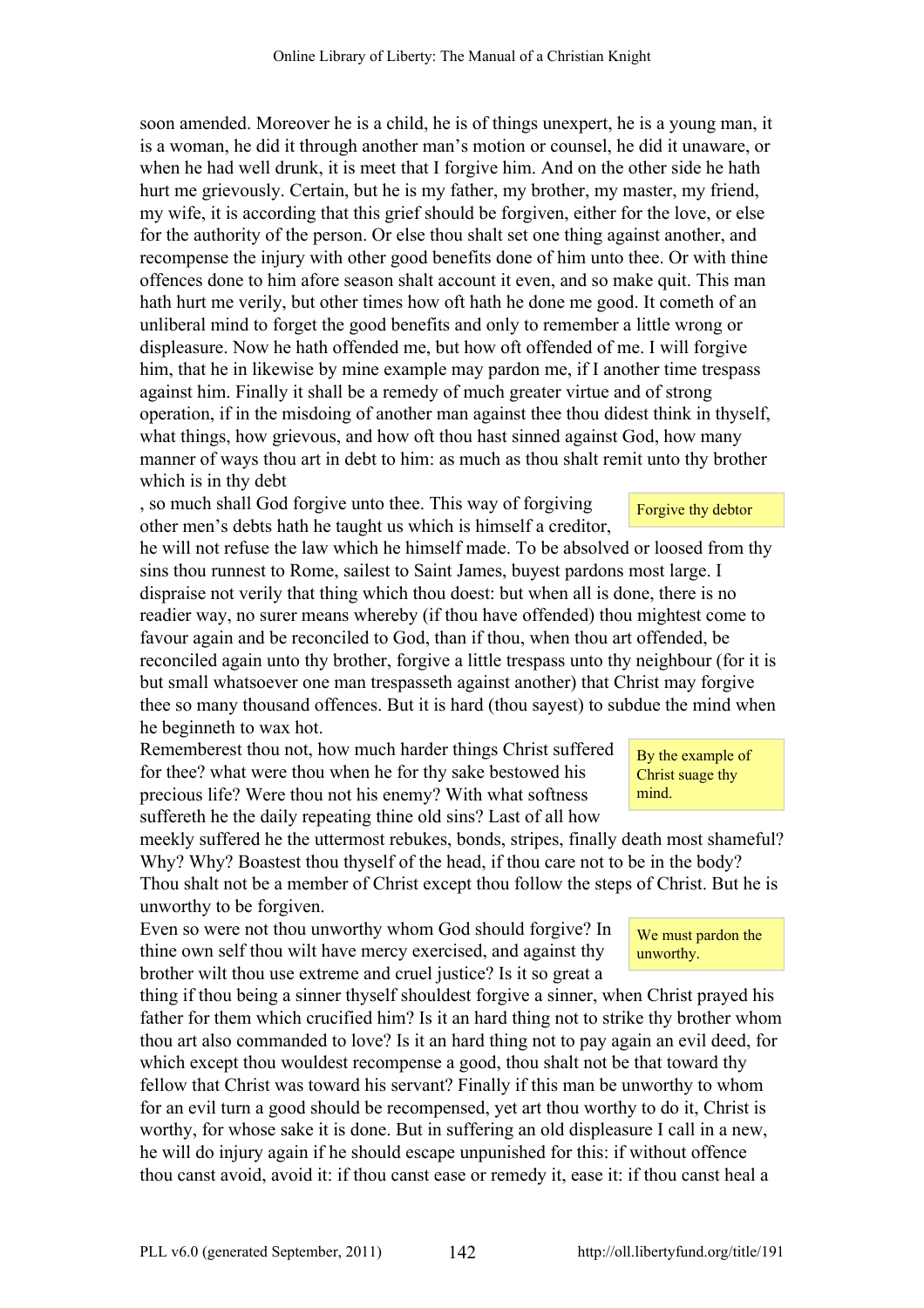mad man, heal him, if not let him perish himself alone rather than with thee. This man which thinketh himself to have done harm, think thou worthy to be pitied, and not to

be punished. Wilt thou be angry to thy commendation and laud? Be angry with the vice, not with the man. But the more thou art inclined by nature to this kind of vice, so much the more diligently arm thyself long beforehand, and once for altogether print sure in thy mind this decree or purpose: that thou neither

say nor do anything at any time while thou art angry: believe not thyself when thou art moved: have suspected whatsoever that sudden motion or rage of the mind designeth or judgeth, yea though it be honest.

Remember none other difference to be between a frantic person and him that rageth in ire than is between a short madness that dureth but a season and a continual perseverant madness. Call to

mind how many things in anger thou hast said or done worthy to be repeated, which now though in vain thou wouldest fain were changed. Therefore when that wrath waxeth hot and boileth: if thou cannot straightway save and deliver thyself altogether from anger, at the least way come thus far forth to thyself and soberness that thou remember thyself not to be well advised or in thy right mind: To remember this is a great part of health. On this wise reason with thyself, now verily so am I minded, but anon hereafter I shall be of another mind much contrary, why should I in the mean season say against my friend (while I am moved) that thing which hereafter when I am appeased and my malice ceased I could not change: why should I now do in my malice or anger that thing which when I am sobered and come to myself again I should greatly sorrow and repent. Why rather should not reason, why should not pity, at the last why should not Christ obtain that of me now, which a little pause of time shall shortly hereafter obtain. To no man (I suppose) hath nature given so much of black colour but at the least way he might so far forth rule himself. But it shall be a very good thing for thee thus instructed to harden thy mind with reason

, with continuance and custom that thou couldest not be moved at  $\frac{1}{\text{The mind must be}}$ hardened against wrath. all: it shall be a perfect thing, if thou, having indignation only at the vice, for a displeasure or rebuke done to thee, shalt render again a deed of charity. To conclude, even natural temperance,

which ought to be in every man, requireth that thou shouldst not suffer affections to rule thee utterly. Not to be wroth at all is a thing most like unto God, and therefore most comely and beautiful. To overcome evil with goodness, malice with kindness, is to counterfeit the perfect charity of Christ Jesu. To hold wrath under and keep him back with a bridle is the property of a wise man. To follow the appetite of wrath is not a point of a man verily, but plainly of beasts, and that of wild beasts. But if thou wouldest know how much uncomely it were to a man to be overcome with wrath, look when thou art sober that thou mark the countenance of an angry person, or else when thou thyself art angry, go unto a glass.

members quake, when thy voice soundeth so maliciously, neither thou art angry. When thine eyes so burn flaming in fire, when thy cheeks be pale, when thy mouth is drawn awry, thy lips foam, all thy thy gestures be of one fashion, who would judge thee to be a man?

Be angry and aggrieved with the vice.

Say nor do anything if thou be angry.

Behold thine own countenance when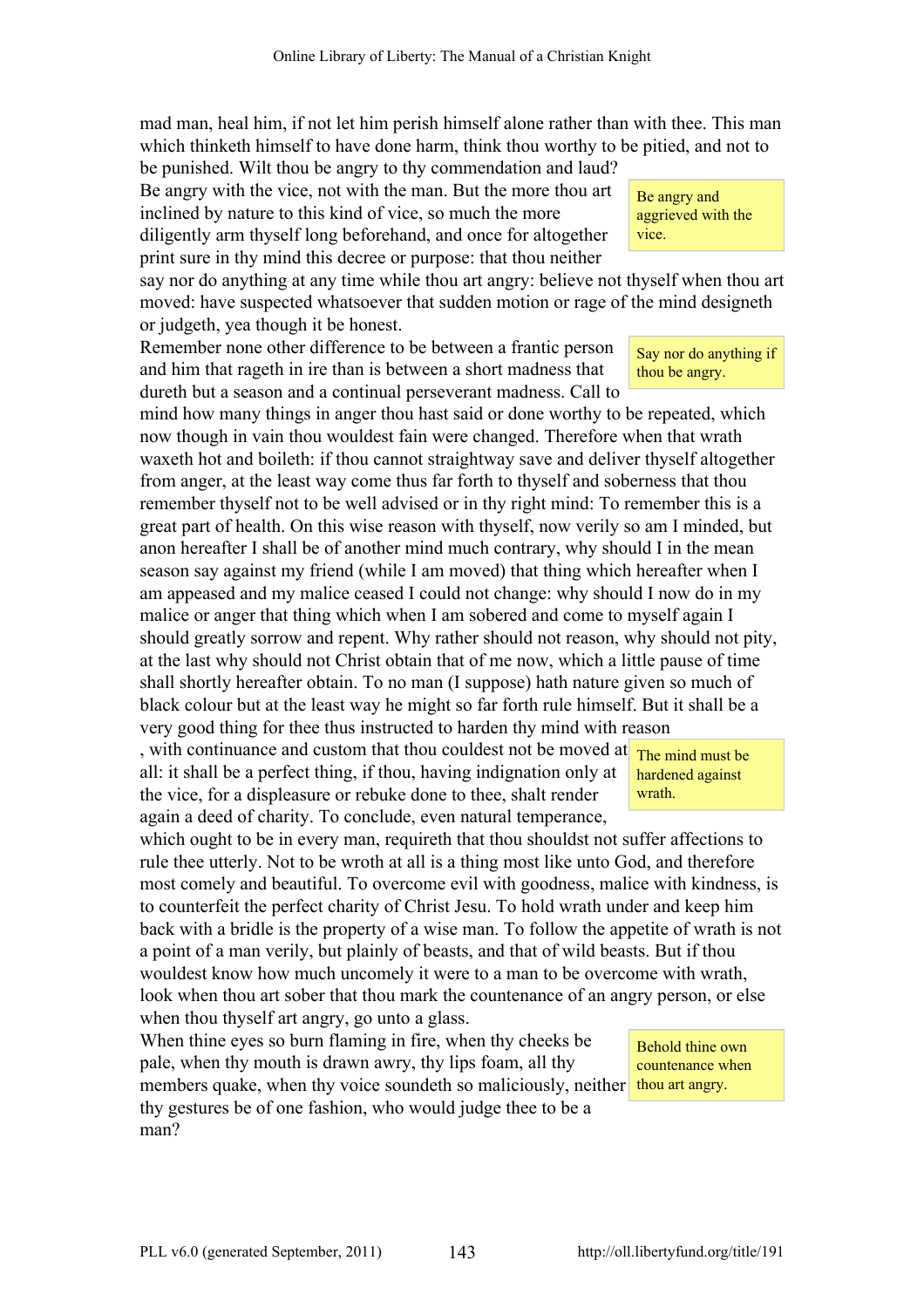Thou perceivest now my most sweetest friend how large a sea is open all abroad to dispute of other vices after this same manner. But we in the midst of our course will strike sail leaving the rest to thy discretion. Neither certain was it my mind, purpose, or intention (for that should be an infinite work) as I began, even so to dissuade thee from every vice, vice by vice

, as it were with sundry declamations, and to bold and courage thee to the contrary virtues. This only was my desire (which I thought sufficient for thee) to shew a certain manner and craft of a new kind of war, how thou mightest arm thyself against the

evils of the old life burgeoning forth again and springing afresh. Therefore as we have done in one or two things (because of example) so must thou thyself do partly in everything, one by one: but most of all in the things whereunto thou shalt perceive thyself to be stirred or instigate peculiarly, whether it be through vice of nature, custom, or evil bringing up

, against these things some certain decrees must be written in the table of thy mind, and they must be renewed now and then, lest they should fail or be forgotten through disuse, as against the vices of backbiting, filthy speaking, envy, guile, and other like:

these be the only enemies of Christ's soldiers, against whose assault the mind must be armed long aforehand with prayer, with noble sayings of wise men, with the doctrine of holy scripture, with example of devout and holy men, and specially of Christ. Though I doubt not but that the reading of holy scripture shall minister all these things to thee abundantly, nevertheless charity which one brother oweth to another hath moved and exhorted me that at the least way with this sudden and hasty writings, I should further and help thy holy purpose as much as lieth in me:

a thing which I have done somewhat the rather because I somewhat feared lest thou shouldest fall into that superstitious kind of religious men, which partly awaiting on their own advantage, partly with great zeal, but not according to knowledge, walk round about both by sea and land, and if

anywhere they get a man recovering from vices unto virtue, him straightway with most importune and lewd exhortations, threatenings, and flatterings they enforce to thrust into the order of monks, even as though without a cowl there were no christendom.

Furthermore when they have filled his breast with pure scrupulosity and doubts insoluble, then they bind him to certain

traditions found by man, and plainly thrust the wretched person headlong into a certain bondage of ceremonies like unto the manner of the Jews, and teach him to tremble and fear, but not to love.

The order of monkship is not piety, but a kind of living to every man after the disposition of his body and his mind, also either

profitable or unprofitable, whereunto verily as I do not courage thee, so likewise I counsel not from it. This thing only I warn thee of, that thou put piety neither in meat nor in raiment or habit, nor in any visible thing, but in those things which have been declared and shewed thee afore: and in whatsoever persons thou shalt find or perceive the true image of Christ, with them couple thyself. Moreover when such men be lacking whose conversation should make thee better, withdraw thyself as much as thou mayst from the company of man

Declamations. Sermons. Orations. Preachings.

Certain decrees must be written in our

minds

more speed.

Why he wrote this book somewhat quicklier and with

Religious men.

The order of monks.